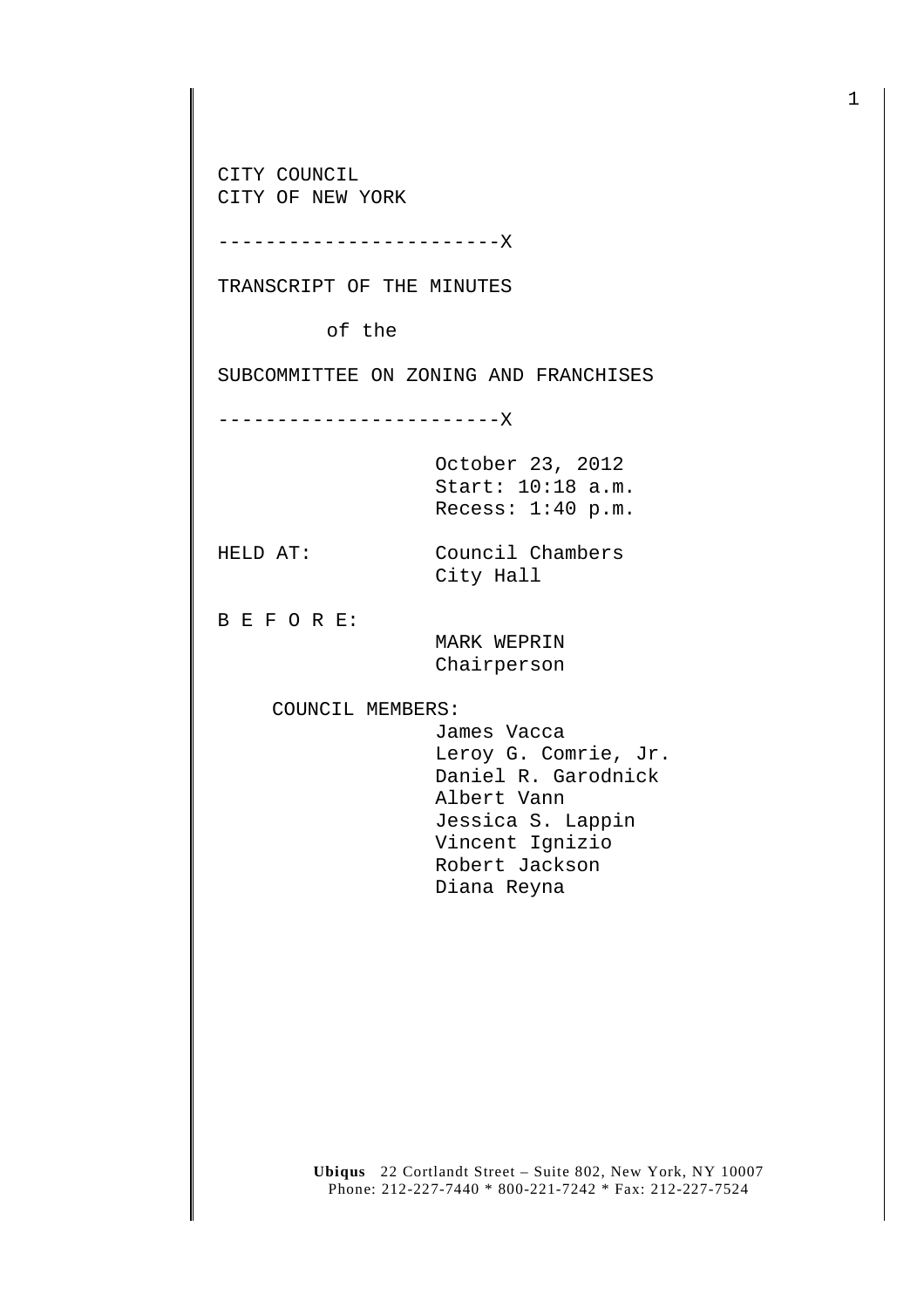Matt Viggiano Director, Land Use and Planning Council Member Margaret Chin

Stefanie Marazzi Slater & Beckerman 54 Greene Street Realty Corp

Michael Phillips Chief Operating Officer of Jamestown Chelsea Market

Melanie Meyers Attorney Fried, Frank, Harris, Shriver & Jacobson

David Burns Principal Studios Architecture

Deborah Glick Assembly Member New York State

Thomas Duane Senator New York State Senate

Richard Gottfried Assembly Member New York State

Paul Fernandes Chief of Staff Building and Construction Trades Council of Greater New York

Robert Benfatto District Manager Manhattan Community Board 4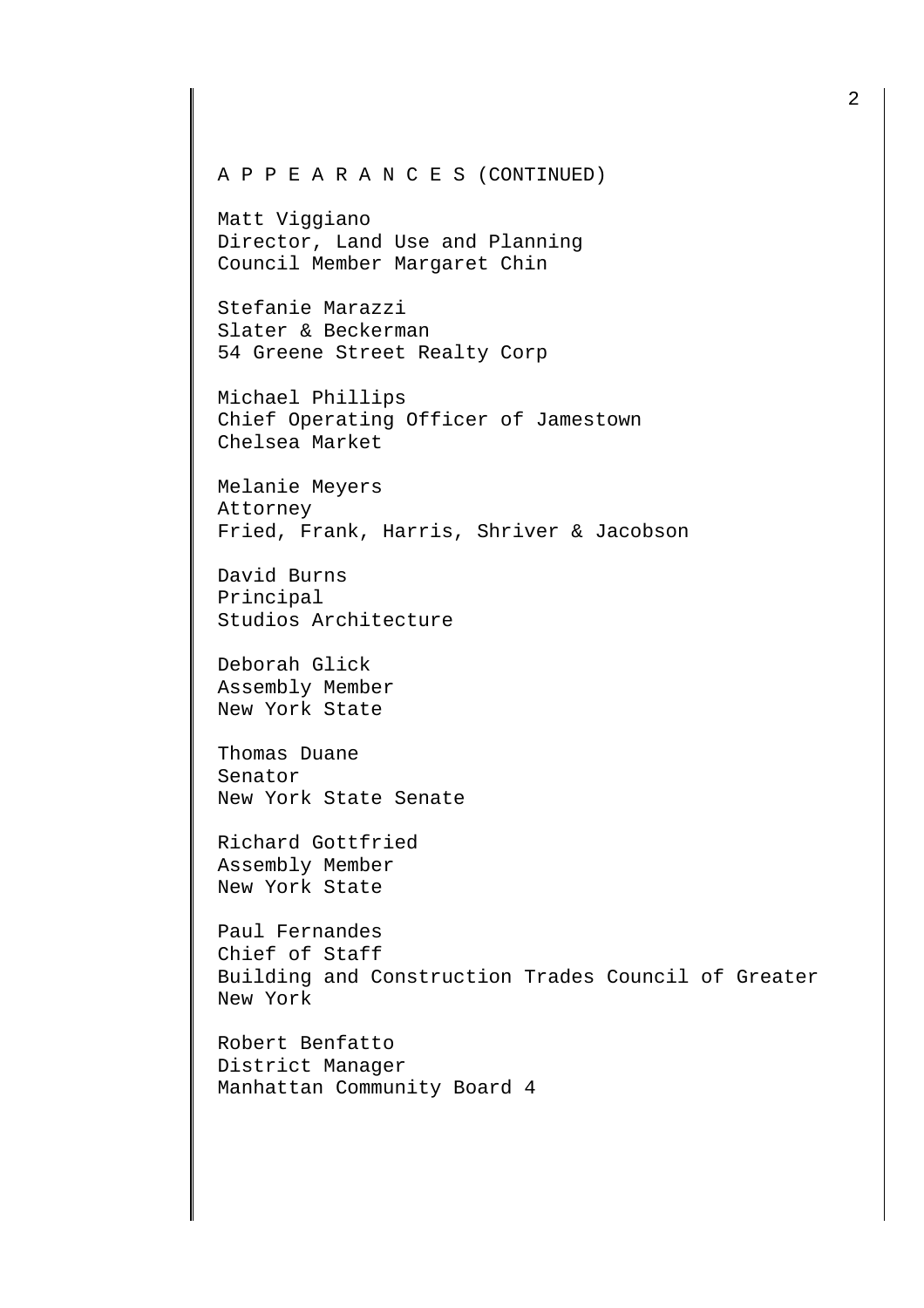Lee Compton Co-Chair, Land Use Committee Community Board

Betty Mackintosh Community Board 4

Joe Restuccia Co-Chair Housing Committee Community Board 4

Andrew Berman Executive Director Greenwich Village Society for Historic Preservation

Amanda Davis Save Chelsea Market Coalition

Katy Smith Congressman Jerry Nadler

Edrie Cody

Michael McKee

Bill Borock President Council of Chelsea Block Association

Madelyn Margolis

James Mari

Jim Jasper

Paul Gronke

Miguel Acevedo

Ian McGregor Owner and operator Lobster Place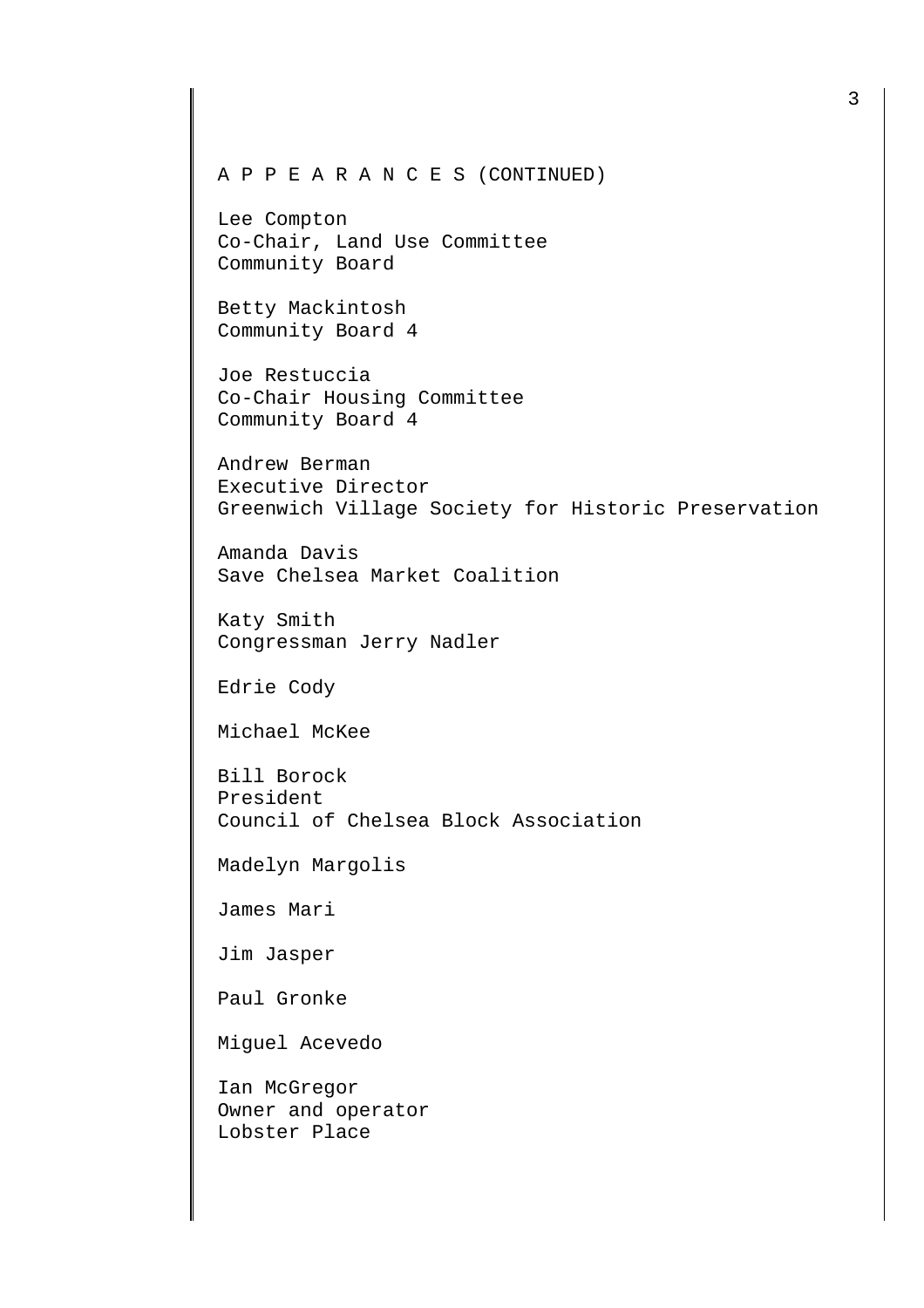Jordan Isenstadt Deputy Director Association for a Better New York

Patricia Helding

Paul Brown

Donathan Solcott

Dave Holoka

Lloyd Van Pragh

Martika Sawin

Lesley Doyel Co-President Save Chelsea

Lenora Friedlander Assistant to President SEIU Local 32BJ

Oliver Greeves

Philip Wilson

Linda Crosby

Andy Humm President London Terrace Tenants Association

Franklin Low

Judy Richheimer Executive Vice President Chelsea Reform Democratic Club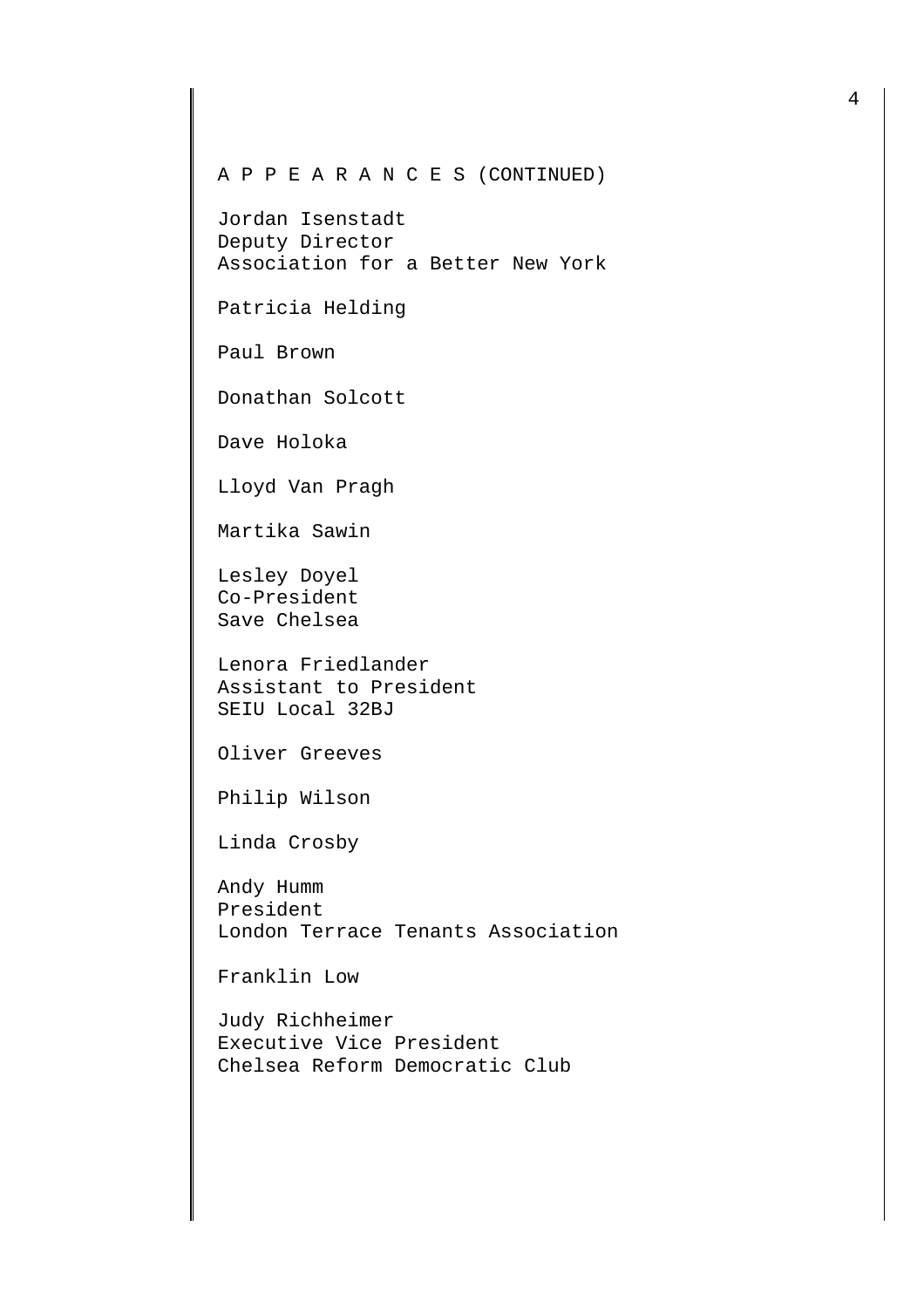Larry Lippman Member Chelsea Coalition on Housing

Hilda Regier Board Member Save Chelsea

Lisa Rodano L'Arte del Gelato

Joshua David Co-Founder Friends of the High Line

Karen Jacob

Frank Eadie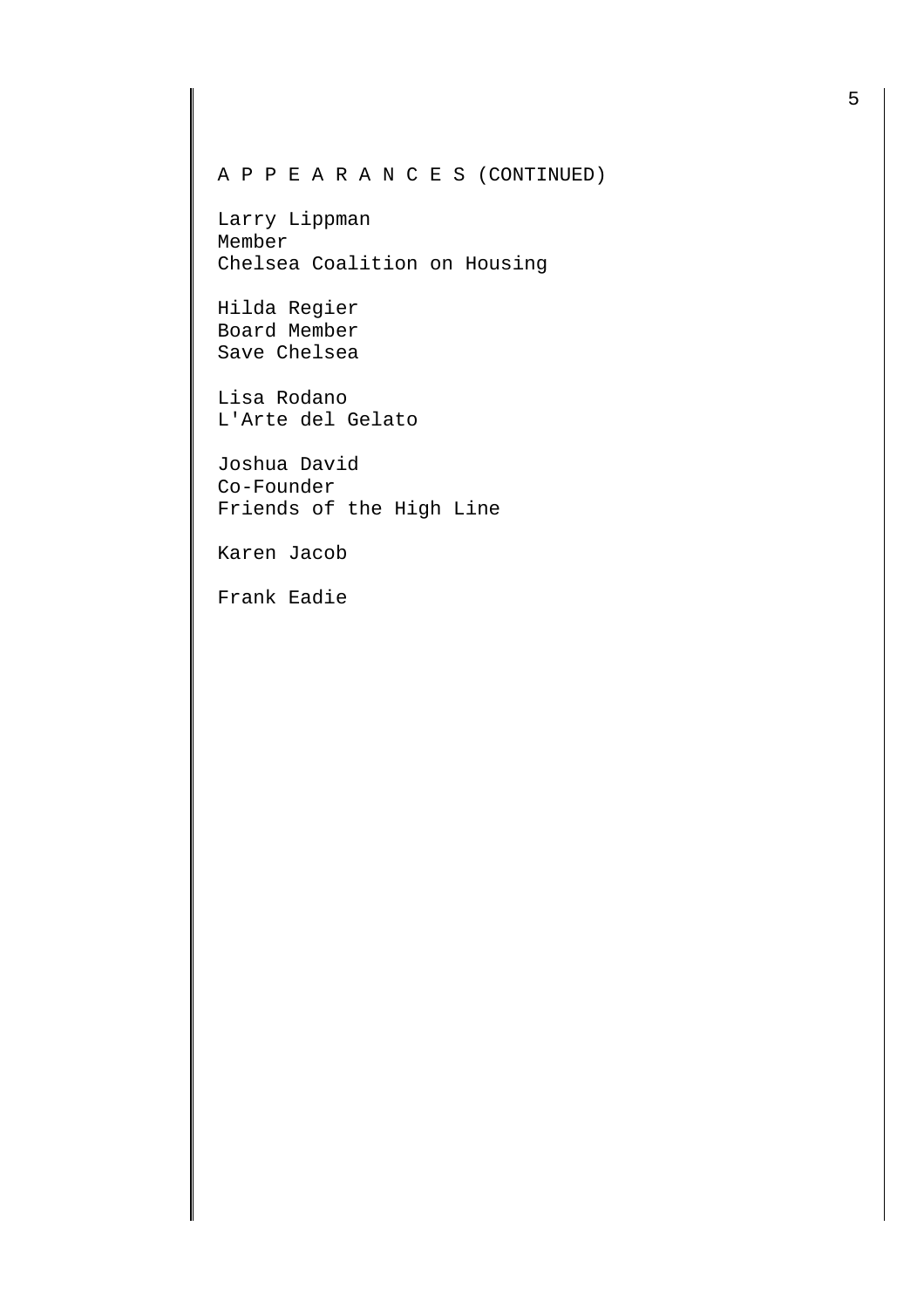| $\mathbf 1$    | 6<br>SUBCOMMITTEE ON ZONING AND FRANCHISES         |
|----------------|----------------------------------------------------|
| $\overline{2}$ | CHAIRPERSON WEPRIN: Okay. Good                     |
| 3              | morning, everyone, my name is Mark Weprin, I am    |
| 4              | the Chair of the Zoning and Franchises             |
| 5              | Subcommittee, I want to welcome everybody here     |
| 6              | today.                                             |
| 7              | I am joined by the following                       |
| 8              | members of the Subcommittee: Council Member Jimmy  |
| 9              | Vacca, Council Member Leroy Comrie, Council Member |
| 10             | Dan Garodnick, Council Member Al Vann, Council     |
| 11             | Member Jessica Lappin, Council Member Vincent      |
| 12             | Ignizio. Did I miss anybody?                       |
| 13             | We have a number of other items                    |
| 14             | before we get to Chelsea Market. I know many of    |
| 15             | the people here are here for Chelsea Market, so    |
| 16             | we're going to try to go through this as quickly   |
| 17             | as possible. You'll have to please bear with me,   |
| 18             | I'll repeat this later on, but we're going to need |
| 19             | cooperation today. Please don't have outbursts,    |
| 20             | I'm usually fairly lenient on this stuff, but you  |
| 21             | can't be screaming out and clapping and yelling,   |
| 22             | you know, you can use your hands if you want or    |
| 23             | other things that are quiet, but, you know, we try |
| 24             | to keep it in orderly, let people speak. We're     |
| 25             | going to let everybody speak who has signed up to  |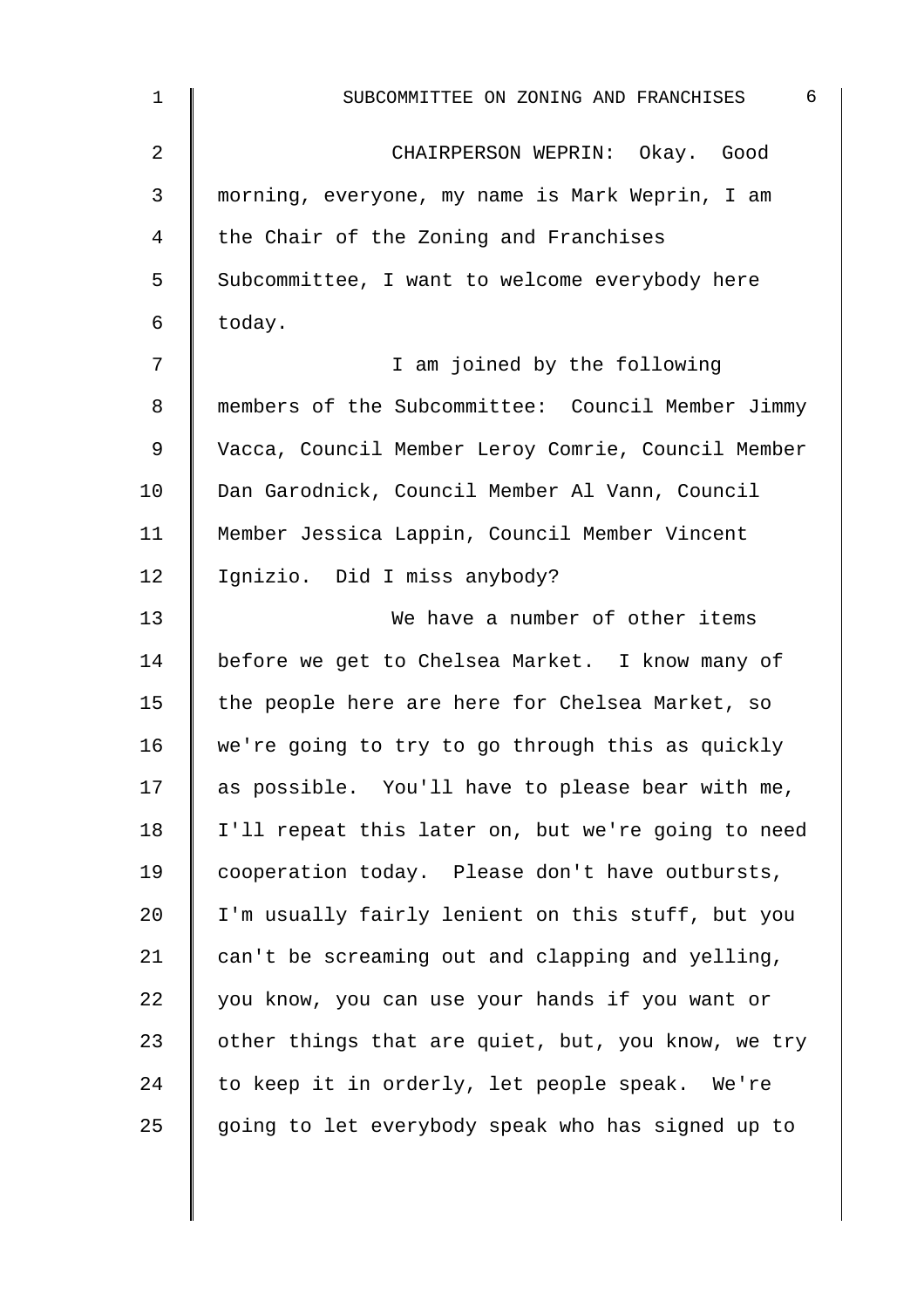| $\mathbf 1$    | 7<br>SUBCOMMITTEE ON ZONING AND FRANCHISES         |
|----------------|----------------------------------------------------|
| $\overline{2}$ | speak.                                             |
| 3              | Okay. So we're going to start, we                  |
| $\overline{4}$ | have a couple of cafés to deal with first. The     |
| 5              | first item on our agenda is Land Use number 708, a |
| 6              | Juicerie in Council Member Chin's office. This is  |
| 7              | a hearing we already had and closed and there's    |
| 8              | been some suggestion of a modification. I'd like   |
| $\mathsf 9$    | to call up Matt from Council Member Chin's office  |
| 10             | to describe what that modification is. Matt,       |
| 11             | would you please head to the mic? State your name  |
| 12             | for the record and describe what it is you and     |
| 13             | Council Member Chin would like to propose.         |
| 14             | MATT VIGGIANO: Good morning, Mr.                   |
| 15             | Chair and members of the Committee. My name is     |
| 16             | Matt Viggiano, I'm the Director of Land Use and    |
| 17             | Planning for Council Member Margaret Chin.<br>I'd  |
| 18             | like to thank you for the opportunity to speak on  |
| 19             | behalf of the Council Member.                      |
| 20             | Council Member Chin is asking that                 |
| 21             | the Committee approve her recommendation for       |
| 22             | modification of the sidewalk café permit for 19    |
| 23             | Kenmare, Juicerie LLC. The Council Member is       |
| 24             | recommending modification of this application to   |
| 25             | 10 tables with 20 seats.                           |
|                |                                                    |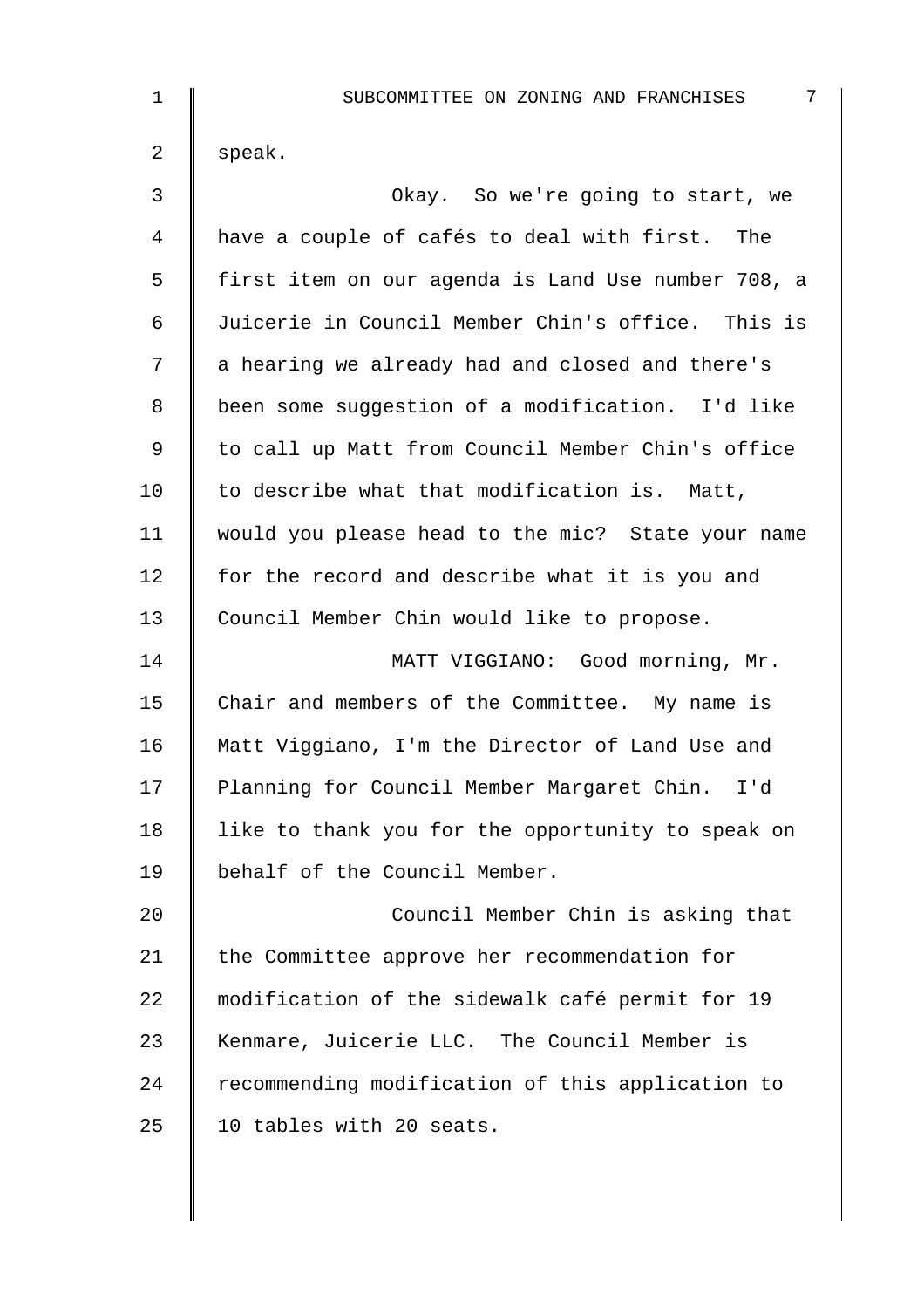| $\mathbf{1}$ | 8<br>SUBCOMMITTEE ON ZONING AND FRANCHISES         |
|--------------|----------------------------------------------------|
| 2            | Kenmare Street is located in a                     |
| 3            | commercial district in the Little Italy            |
| 4            | neighborhood of Community Board 2 within Council   |
| 5            | District 1. Kenmare Street is a high-volume        |
| 6            | vehicular traffic artery. This is due to vehicles  |
| 7            | traversing Manhattan on their way to the Holland   |
| 8            | Tunnel, this creates, as you may guess, lots of    |
| 9            | cars and trucks headed down Kenmare Street, it     |
| 10           | also brings lots of visitors to the area.          |
| 11           | This commercial corridor, while not                |
| 12           | prohibited from having sidewalk cafés, is new to   |
| 13           | the experience of sidewalk cafés. This is an       |
| 14           | important factor in the Council Member's           |
| 15           | recommendation.                                    |
| 16           | Council Member Chin believes that                  |
| 17           | sidewalk cafés will help enliven streets and that  |
| 18           | this particular corridor is transitioning towards  |
| 19           | that goal. We believe that the applicant should    |
| 20           | be allowed to have a café and that, in fact, other |
| 21           | businesses just down the street have them--one     |
| 22           | example is one approved by this Committee not too  |
| 23           | long ago, and that application was for 6 tables    |
| 24           | and 12 seats total.                                |
| 25           | So we recognize that this area is                  |
|              |                                                    |
|              |                                                    |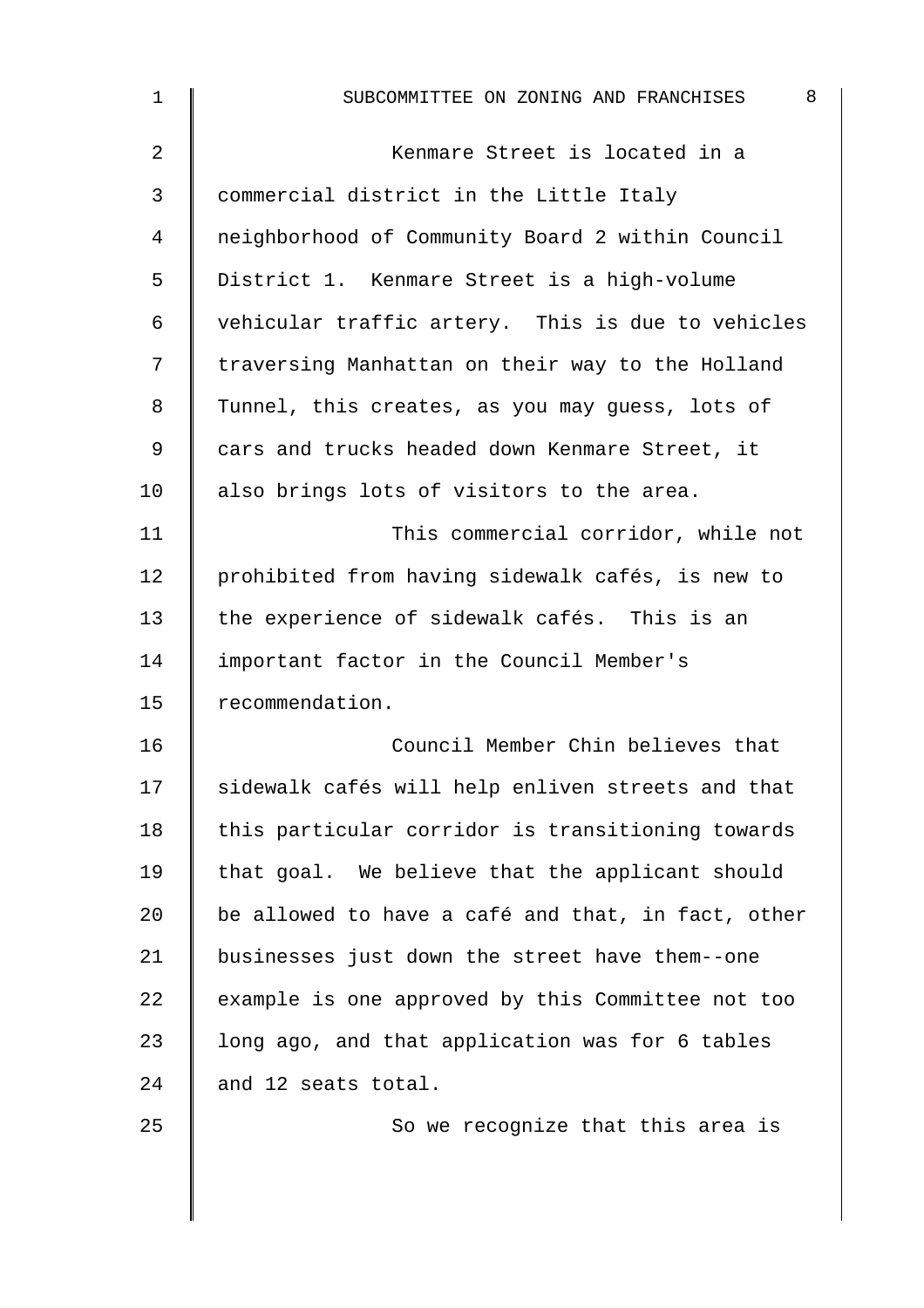| $\mathbf 1$    | 9<br>SUBCOMMITTEE ON ZONING AND FRANCHISES        |
|----------------|---------------------------------------------------|
| $\overline{2}$ | able to accommodate outdoor cafés. The Council    |
| 3              | Member believes that approval should be done      |
| 4              | deliberately and at a pace respectful with        |
| 5              | residents. Again, we recommend modification to 10 |
| 6              | tables with 20 seats.                             |
| 7              | And that's all I have on that.                    |
| 8              | [Off mic]                                         |
| 9              | MATT VIGGIANO: Thank you.                         |
| 10             | CHAIRPERSON WEPRIN: Thank you.                    |
| 11             | Does anyone have any questions or comments for    |
| 12             | him? All right, seeing none, we're going to be    |
| 13             | incorporating this modification into our vote a   |
| 14             | little later on. We will be voting on a number of |
| 15             | items before the Chelsea Market hearing and then  |
| 16             | we will hold the Chelsea Market hearing. We will  |
| 17             | not be voting on Chelsea Market today.            |
| 18             | I'd like to now mention that Land                 |
| 19             | Use number 723, the next item on our agenda, Bar  |
| 20             | 30 Lounge, in Council Member Vallone Jr.'s        |
| 21             | district has been withdrawn pursuant to a letter  |
| 22             | of withdrawal.                                    |
| 23             | So we move on to Land Use number                  |
| 24             | 722, which is 54 Greene Street. Who do we have    |
| 25             | here for that? And I'd like to call up the        |
|                |                                                   |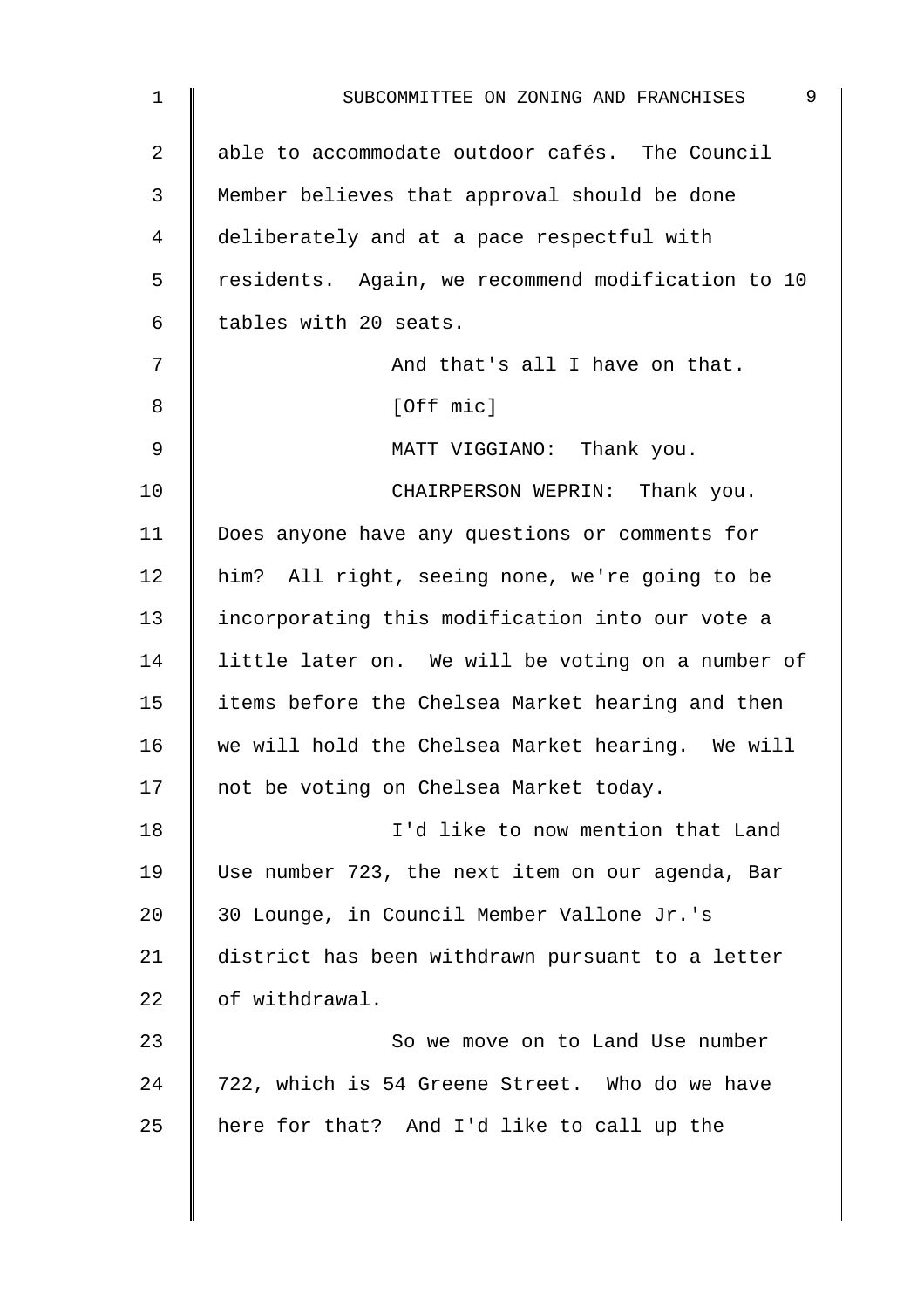| $\mathbf 1$ | 10<br>SUBCOMMITTEE ON ZONING AND FRANCHISES        |
|-------------|----------------------------------------------------|
| 2           | applicants on this matter, Stefanie Marazzi and    |
| 3           | Spring Wang.                                       |
| 4           | Ladies, whenever you're settled,                   |
| 5           | please turn the microphone on, state your name     |
| 6           | when you speak 'cause for the record when we have  |
| 7           | a transcript we need to know who's speaking at the |
| 8           | time.                                              |
| 9           | STEFANIE MARAZZI: Good morning, my                 |
| 10          | name is Stefanie Marazzi from the law firm Slater  |
| 11          | & Beckerman. We represent the owner of 54 Greene   |
| 12          | Street, who is with me today.                      |
| 13          | Fifty-four Greene Street Realty                    |
| 14          | Corp is applying for a special permit under        |
| 15          | Section 74-711 of the Zoning Resolution to allow   |
| 16          | conversion of the second and fourth floors to Use  |
| 17          | Group 17D, joint living-work quarters for artists, |
| 18          | and to legalize the Use Group 6 retail on the      |
| 19          | first floor and cellar of the building.            |
| 20          | Specifically, we're requesting modification of ZR  |
| 21          | 42-14D(1)(b), which prohibits JLWQA in pre-1961    |
| 22          | buildings with over 5,000 square feet of lot       |
| 23          | coverage, and modification of ZR $42-14D(2)(b)$ ,  |
| 24          | which prohibits Use Group 6 uses below the second  |
| 25          | floor in M1-5B districts.                          |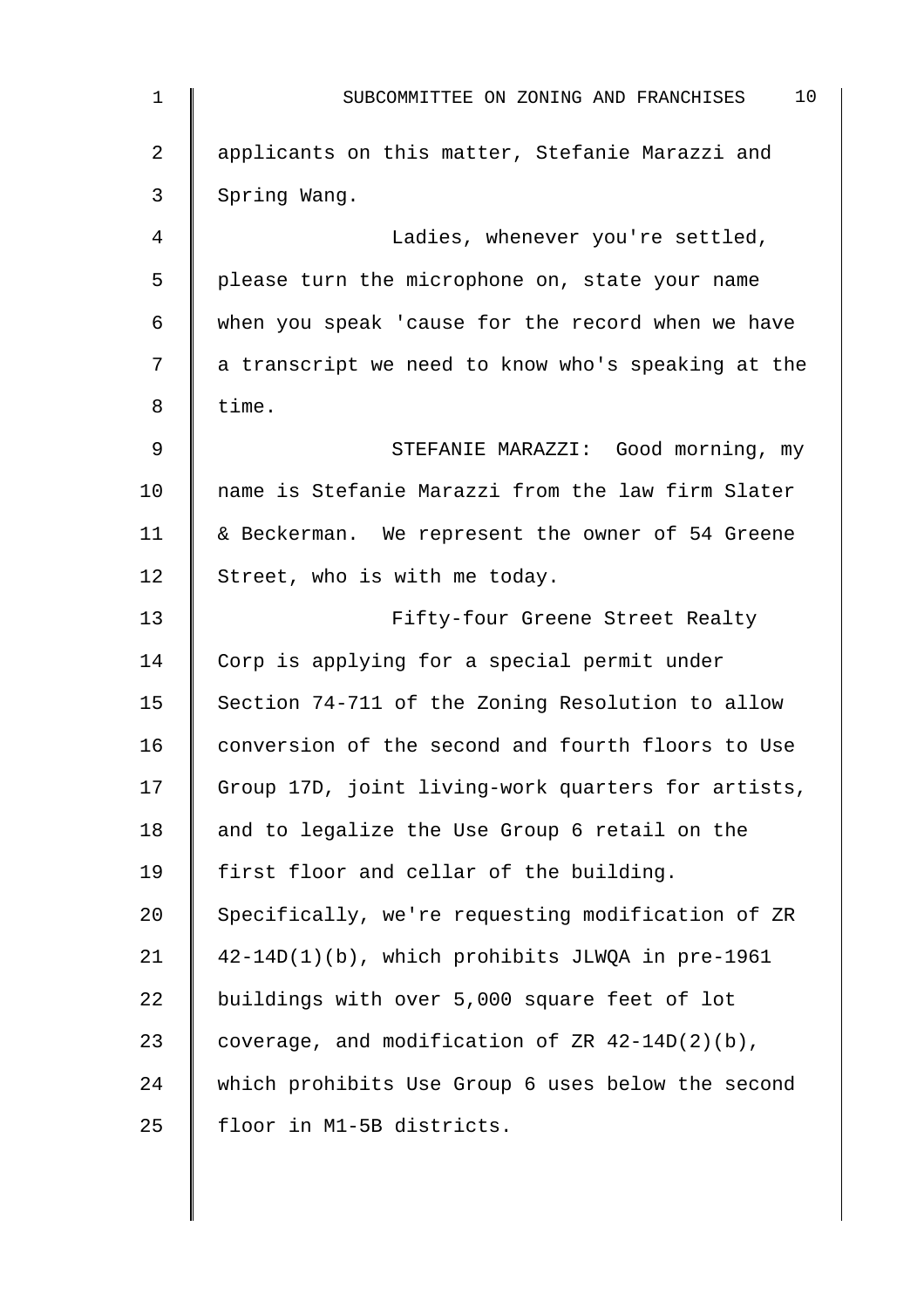| 11<br>SUBCOMMITTEE ON ZONING AND FRANCHISES        |
|----------------------------------------------------|
| The premises are at the southeast                  |
| corner of Greene and Broome Street in SoHo in an   |
| M1-5B manufacturing district within the SoHo Cast  |
| Iron Historic District. The building is a six-     |
| story loft building constructed in 1873, with      |
| 33,000 square feet of floor area and a total lot   |
| coverage of 5,500 square feet.                     |
| Currently, there is retail in the                  |
| cellar and on the first floor, offices and a       |
| clothing store on the second floor, joint living-  |
| work quarters for artists on the third, fifth, and |
| sixth floors, and office and wholesale on the      |
| fourth floor. There are three retail units on the  |
| ground floor of the building, of which the         |
| smallest, Unit 1C, is a pre-existing grandfathered |
| Use Group 6 retail use. The existing joint         |
| living-work quarters for artists on floors three,  |
| five, and six were permitted pursuant to a ZR 74-  |
| 782 determination of residential loft occupancy in |
| 1985.                                              |
| In exchange for the change of use,                 |
| the owner has entered into a restrictive           |
| declaration to perform restoration work, including |
| repainting and repairing the cast iron façade,     |
|                                                    |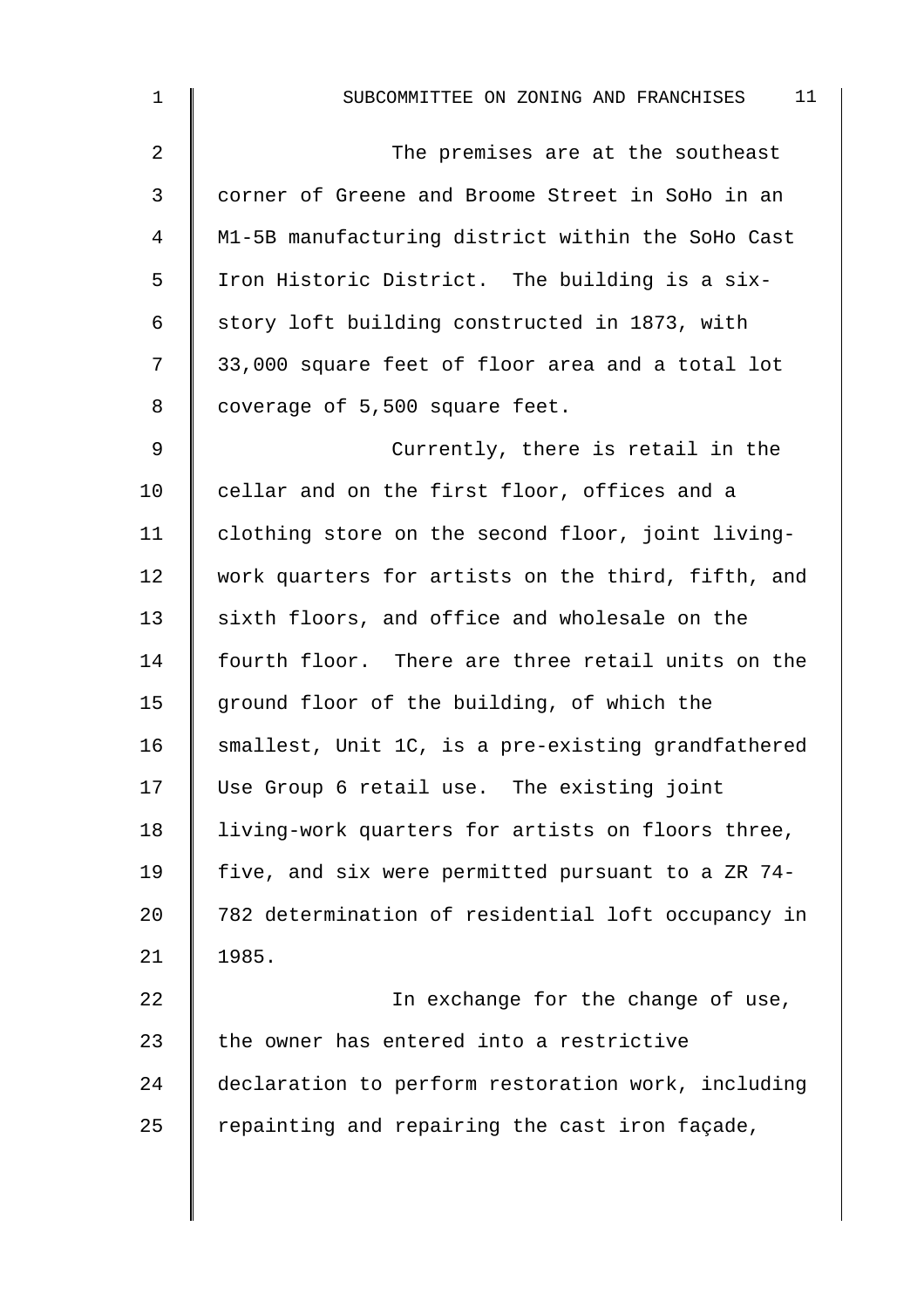| 1  | 12<br>SUBCOMMITTEE ON ZONING AND FRANCHISES        |
|----|----------------------------------------------------|
| 2  | replacing missing cast iron features, repairing    |
| 3  | and painting the sheet metal cornice, and          |
| 4  | repairing the sidewalk cast iron and glass vault   |
| 5  | covers.                                            |
| 6  | In response to concerns raised by                  |
| 7  | the Community Board, the borough president, and    |
| 8  | Council Member Chin, the owner has committed to    |
| 9  | not leasing the ground floor and cellar of the     |
| 10 | premises to a Use Group 6 eating and drinking      |
| 11 | establishment and will make a determined effort to |
| 12 | rent the ground floor and cellar to diversified    |
| 13 | retail uses, not to big box or chain stores. I     |
| 14 | will read into the record a letter from the owner  |
| 15 | stating those commitments.                         |
| 16 | Dear Council Member Chin, Thank you                |
| 17 | and Mr. Viggiano for meeting with us regarding the |
| 18 | application for a special permit under ZR 74-711   |
| 19 | for 54 Greene Street. As I mentioned in our        |
| 20 | meeting, I will not lease the ground floor and     |
| 21 | cellar of the premises to a Use Group 6 eating and |
| 22 | drinking establishment. I will make a determined   |
| 23 | effort to lease the first floor and cellar of the  |
| 24 | premises to diversified retail uses and not to big |
| 25 | box or chain stores.                               |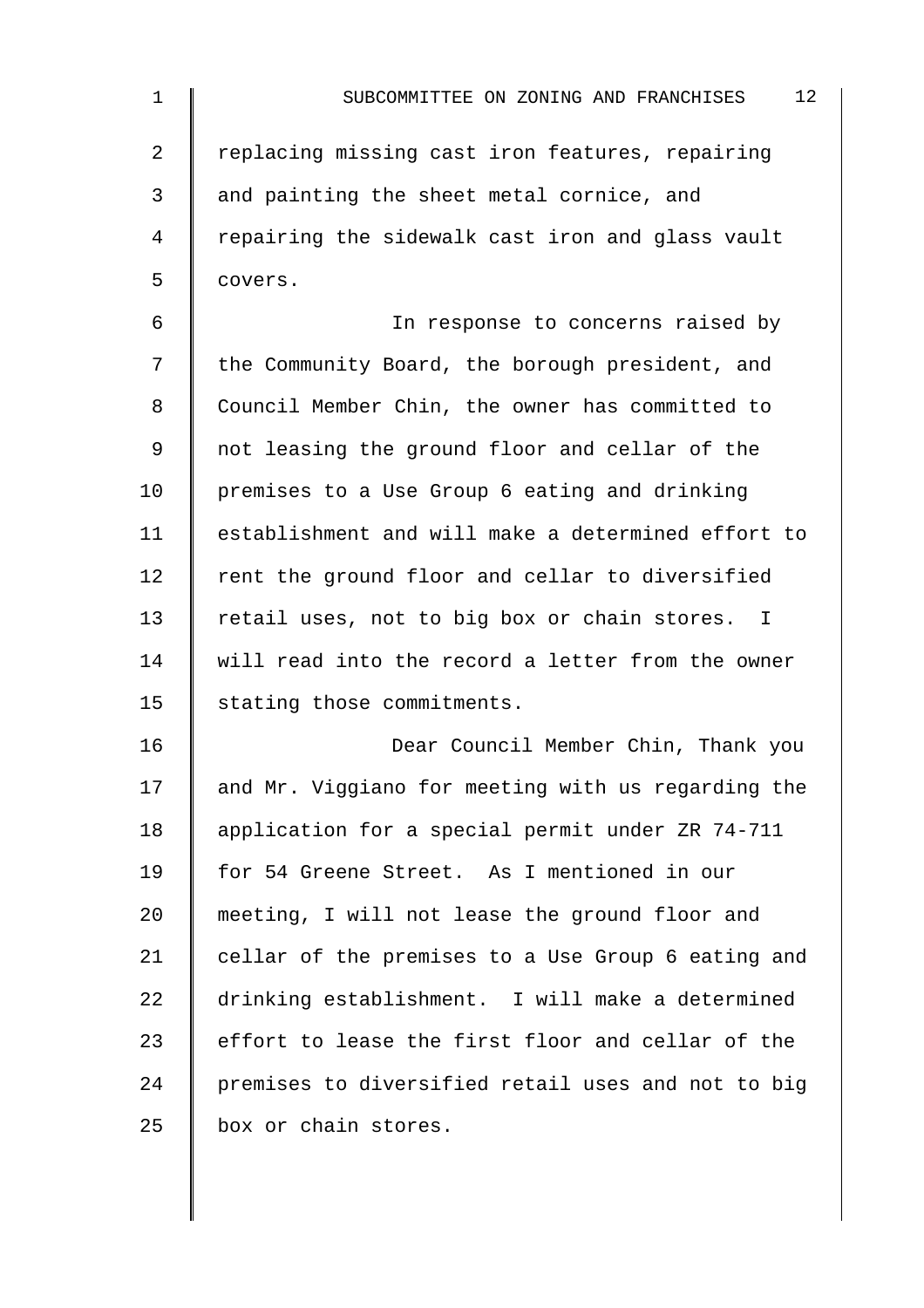| $\mathbf 1$ | 13<br>SUBCOMMITTEE ON ZONING AND FRANCHISES        |
|-------------|----------------------------------------------------|
| 2           | As we discussed, I would prefer to                 |
| 3           | retain multiple retail units on the ground floor   |
| 4           | of the premises, however, I would like to retain   |
| 5           | the flexibility to merge units 1A and 1B if and    |
| 6           | when it becomes necessary. Retail tenants in unit  |
| 7           | 1A have difficulty staying in business due to the  |
| 8           | lack of a direct entrance on Greene Street. Its    |
| 9           | current entrance is a lobby shared by the          |
| 10          | residents and tenants of upper floors. The store   |
| 11          | entrance and windows are three to four feet above  |
| 12          | sidewalk level and, thus, have poor pedestrian     |
| 13          | visibility.                                        |
| 14          | Since the current configuration of                 |
| 15          | unit 1A may not be viable for retail, I may merge  |
| 16          | unit 1A and 1B so that the combined unit has a     |
| 17          | single entrance at the corner of Greene and Broome |
| 18          | Street. My preference, however, would be to        |
| 19          | retain the current configuration of the three      |
| 20          | retail units on the ground floor.                  |
| 21          | I greatly appreciate your time and                 |
| 22          | consideration of the application. Respectfully     |
| 23          | submitted, Spring Wang, President 54 Greene Street |
| 24          | Realty Corp.                                       |
| 25          | CHAIRPERSON WEPRIN: Thank you very                 |
|             |                                                    |
|             |                                                    |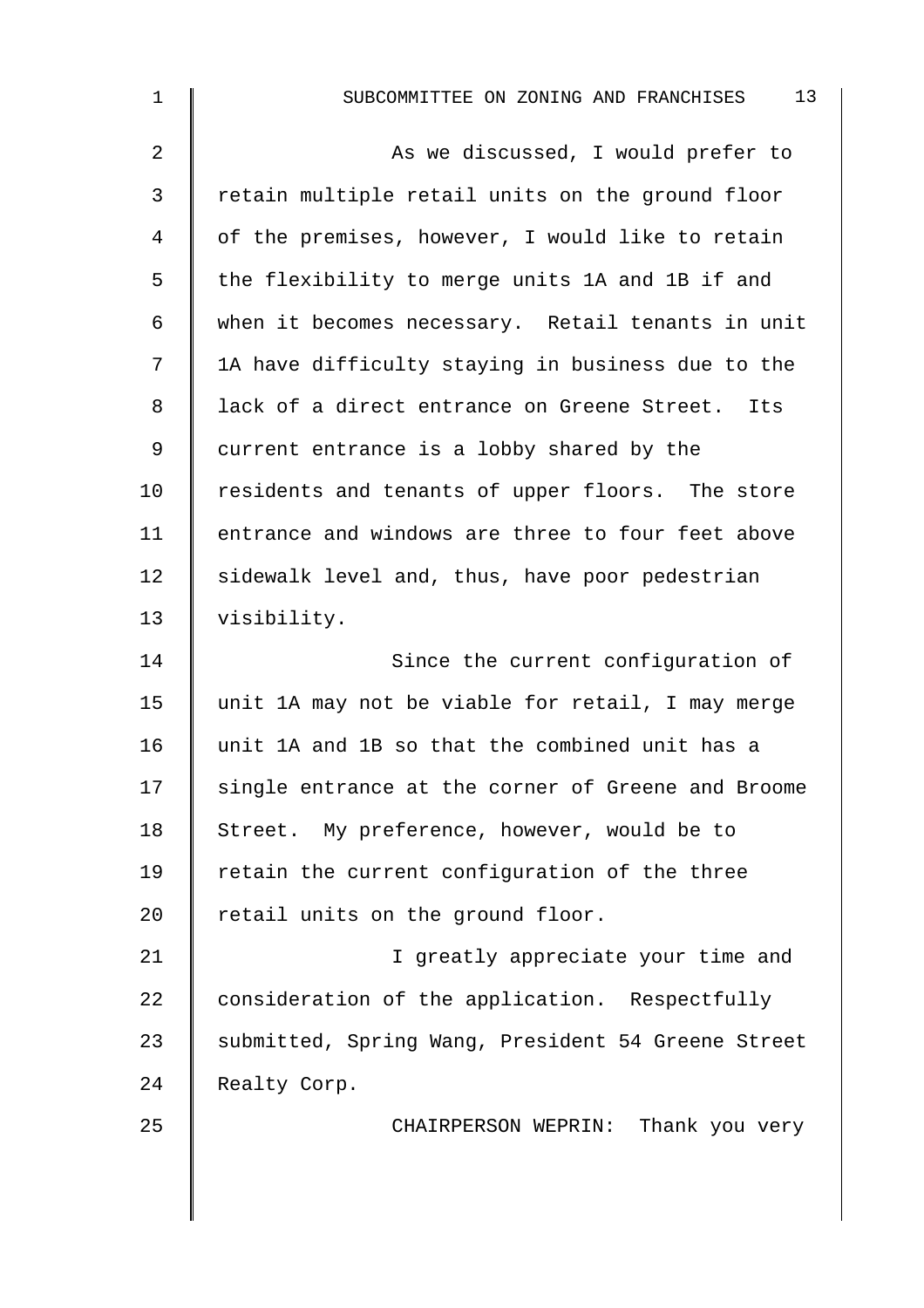| 1  | 14<br>SUBCOMMITTEE ON ZONING AND FRANCHISES       |
|----|---------------------------------------------------|
| 2  | much.                                             |
| 3  | STEFANIE MARAZZI: Thank you.                      |
| 4  | CHAIRPERSON WEPRIN: I do want to                  |
| 5  | acknowledge for the record and for the panel that |
| 6  | this application was approved by the Community    |
| 7  | Board, Community Board 2, 38 to nothing, and that |
| 8  | Council Member Chin is supportive of this         |
| 9  | proposal.                                         |
| 10 | Does anyone on the panel have any                 |
| 11 | questions for these two women? Seeing none, we    |
| 12 | thank you very much.                              |
| 13 | STEFANIE MARAZZI: Thank you very                  |
| 14 | much.                                             |
| 15 | CHAIRPERSON WEPRIN: We're going to                |
| 16 | close this hearing.                               |
| 17 | STEFANIE MARAZZI: Thank you very                  |
| 18 | much.                                             |
| 19 | CHAIRPERSON WEPRIN: You're                        |
| 20 | welcome. I then will--at our last meeting, we had |
| 21 | an extensive hearing on the West Harlem Rezoning  |
| 22 | and Text Amendment, which is Land Use number 715  |
| 23 | and 716. After detailed discussions, Council      |
| 24 | Member Jackson is with us to describe a           |
| 25 | modification that he has proposed. Council Member |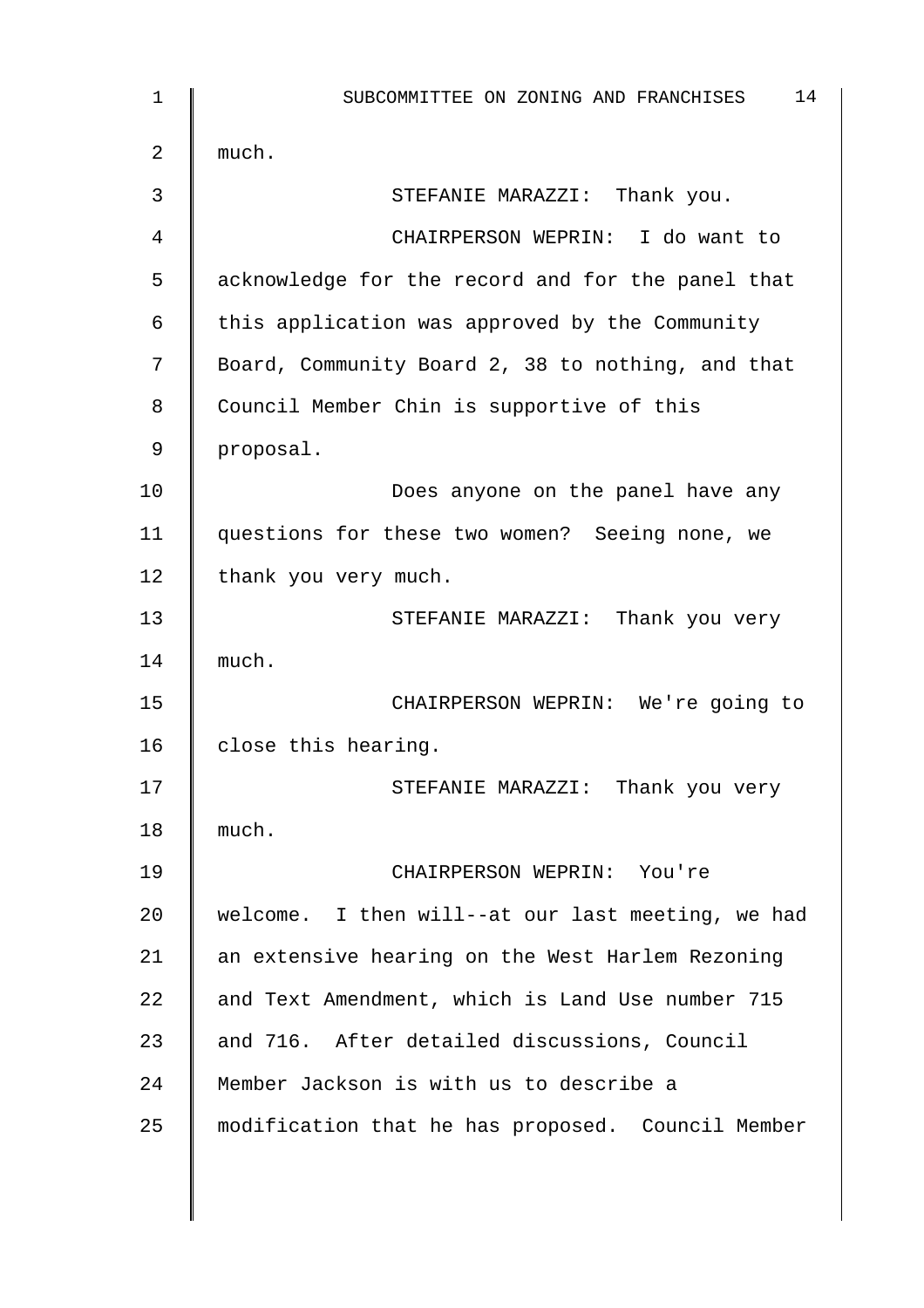| $\mathbf{1}$ | 15<br>SUBCOMMITTEE ON ZONING AND FRANCHISES        |
|--------------|----------------------------------------------------|
| 2            | Jackson.                                           |
| 3            | COUNCIL MEMBER JACKSON: Thank you,                 |
| 4            | Mr. Chair, my colleagues, good morning. I propose  |
| 5            | a modifications to the West Harlem Rezoning,       |
| 6            | specifically changing from an R8A to an R7D an     |
| 7            | area along West 145th Street between Broadway to   |
| 8            | the west and Amsterdam to the east.                |
| 9            | Also, the second modification which                |
| 10           | I propose is changing from R6A to R7A an area      |
| 11           | along St. Nicholas Avenue between 152nd Street and |
| 12           | 153rd Street.                                      |
| 13           | Those are the two modification I                   |
| 14           | propose to make, and I recommend my colleagues go  |
| 15           | along with this. Thank you.                        |
| 16           | CHAIRPERSON WEPRIN: Thank you very                 |
| 17           | much. Do any members of the Subcommittee have any  |
| 18           | questions of Mr. Jackson or any questions? Seeing  |
| 19           | none, thank you, Mr. Jackson. We are going to      |
| 20           | corporate these modifications into this item.      |
| 21           | And we are going to move to a vote                 |
| 22           | now on all the items we have heard today.          |
| 23           | [Pause]                                            |
| 24           | CHAIRPERSON WEPRIN: That will                      |
| 25           | include Land Use number 708, Juicerie, which has   |
|              |                                                    |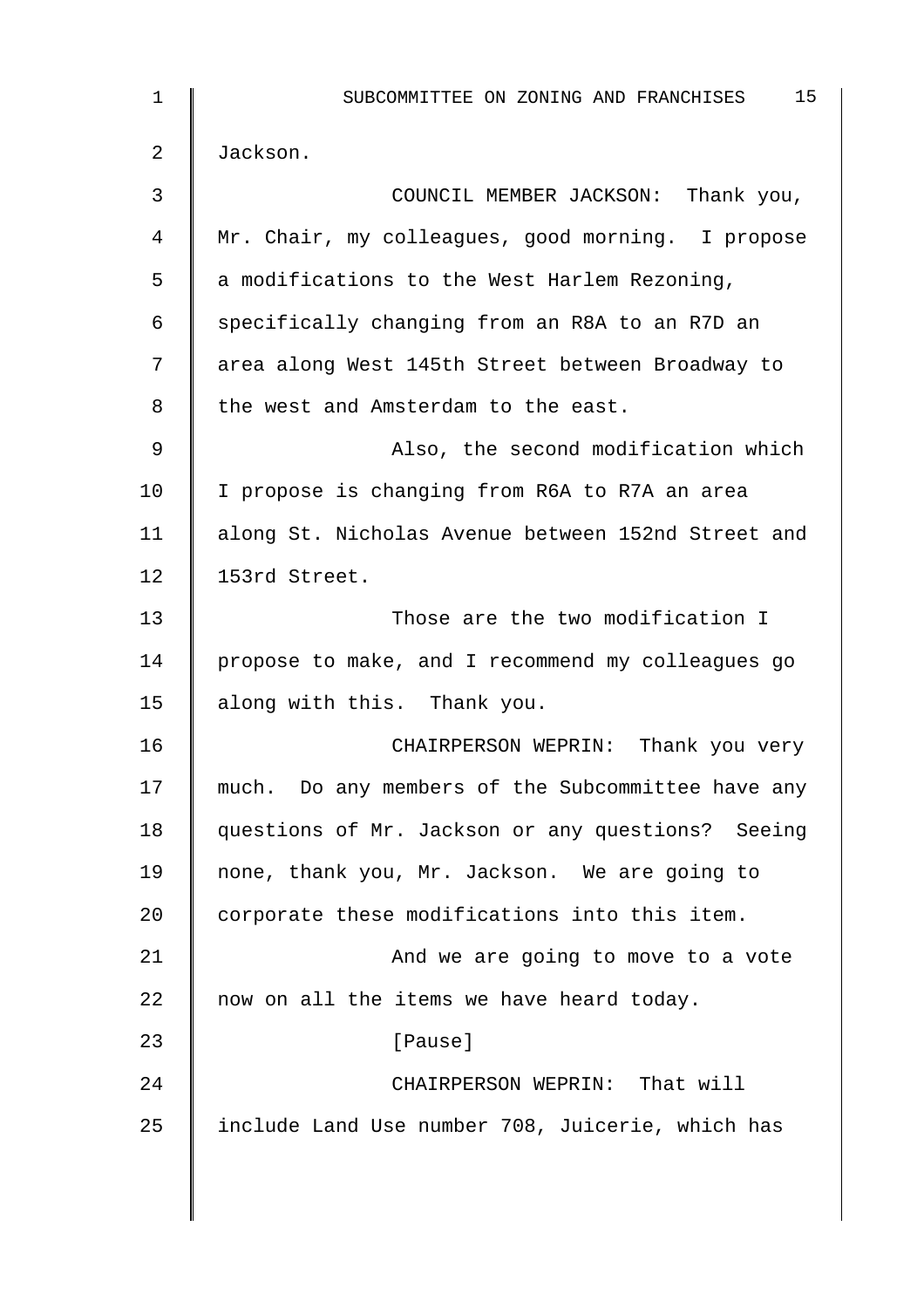2  $\parallel$  the modifications that were described by Matt 3 Viggiano from Council Member Chin's district. I 4 | reiterate that 723 is off the agenda pursuant to 5 withdrawal of that application. Land Use number 6 722, which is 54 Greene Street which we just heard 7 | from, and Land Use number 715 and 716 is the West 8 Harlem Rezoning and Text Amendment with the 9 modifications that were just described by Council 10 | Member Jackson. So we are going to couple all 11 | those items into one vote. I'd like to call on 12 counsel now to read the roll and we will vote on 13 these items and then we will move on to Chelsea 14 Market. 15 | [Pause] 16 CHAIRPERSON WEPRIN: Included in  $17$  this vote is 723, which is a motion to withdraw 18 Bar 30, which I mentioned is off the agenda 19 because it has a motion to withdraw, so that's 20  $\parallel$  included within this vote. Thank you. 21 | Pause] 22 | COUNCIL CLERK: Chair Weprin. 23 || CHAIRPERSON WEPRIN: Aye. 24 COUNCIL CLERK: Council Member 25  $\parallel$  Reyna.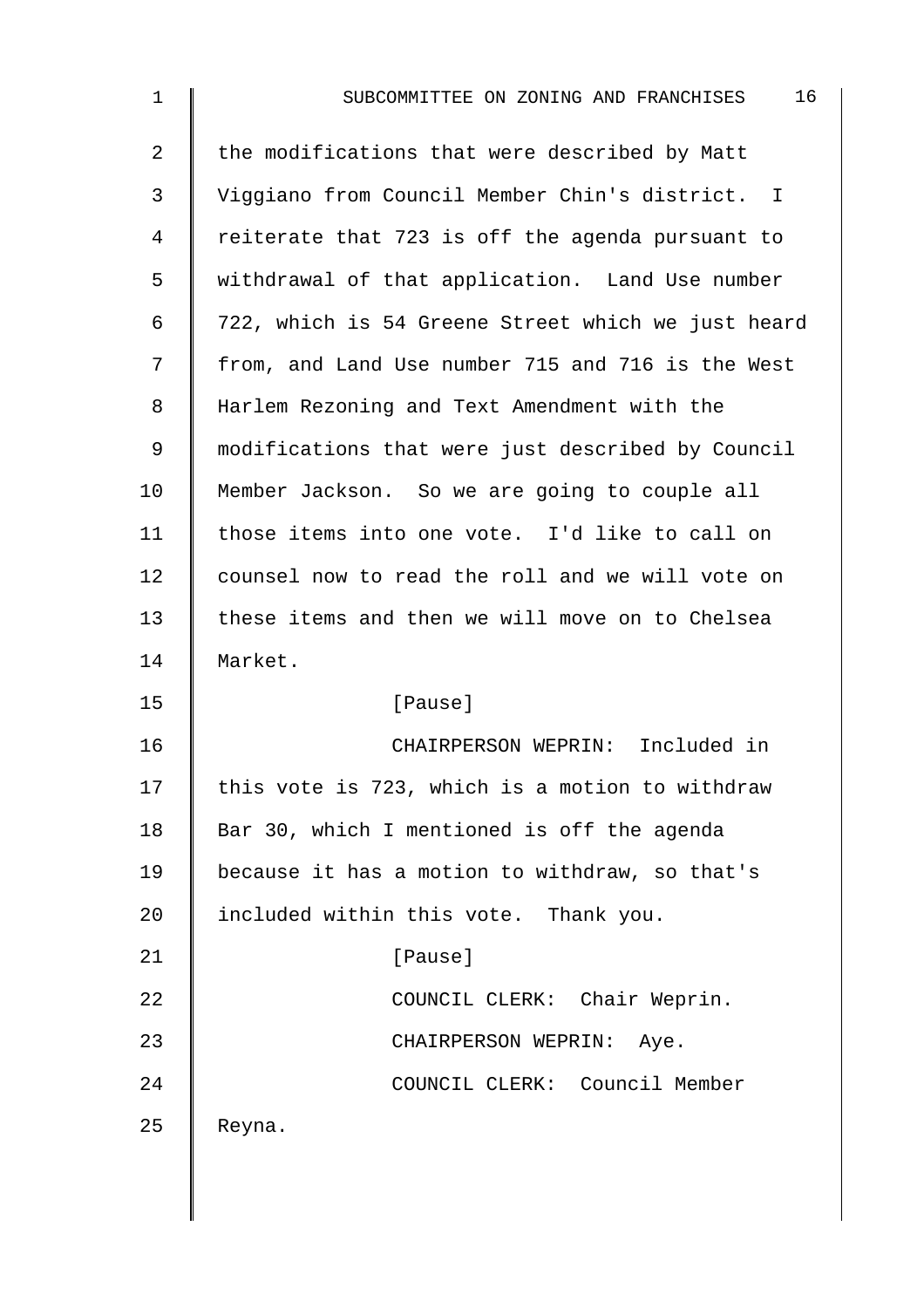| $\mathbf{1}$ | 17<br>SUBCOMMITTEE ON ZONING AND FRANCHISES |
|--------------|---------------------------------------------|
| 2            | COUNCIL MEMBER REYNA: Aye.                  |
| 3            | COUNCIL CLERK: Council Member               |
| 4            | Comrie.                                     |
| 5            | COUNCIL MEMBER COMRIE: Aye.                 |
| 6            | COUNCIL CLERK: Council Member               |
| 7            | Jackson.                                    |
| 8            | COUNCIL MEMBER JACKSON: Aye.                |
| 9            | COUNCIL CLERK: Council Member               |
| 10           | Vann.                                       |
| 11           | [Pause]                                     |
| 12           | COUNCIL MEMBER VANN: Aye on all.            |
| 13           | COUNCIL CLERK: Council Member               |
| 14           | Garodnick.                                  |
| 15           | COUNCIL MEMBER GARODNICK: [No               |
| 16           | response].                                  |
| 17           | COUNCIL CLERK: Council Member               |
| 18           | Lappin.                                     |
| 19           | COUNCIL MEMBER LAPPIN: Aye, and             |
| 20           | congratulations to Council Member Jackson.  |
| 21           | COUNCIL CLERK: Council Member               |
| 22           | Vacca.                                      |
| 23           | COUNCIL MEMBER VACCA: Aye on all.           |
| 24           | COUNCIL CLERK: Council Member               |
| 25           | Ignizio.                                    |
|              |                                             |
|              |                                             |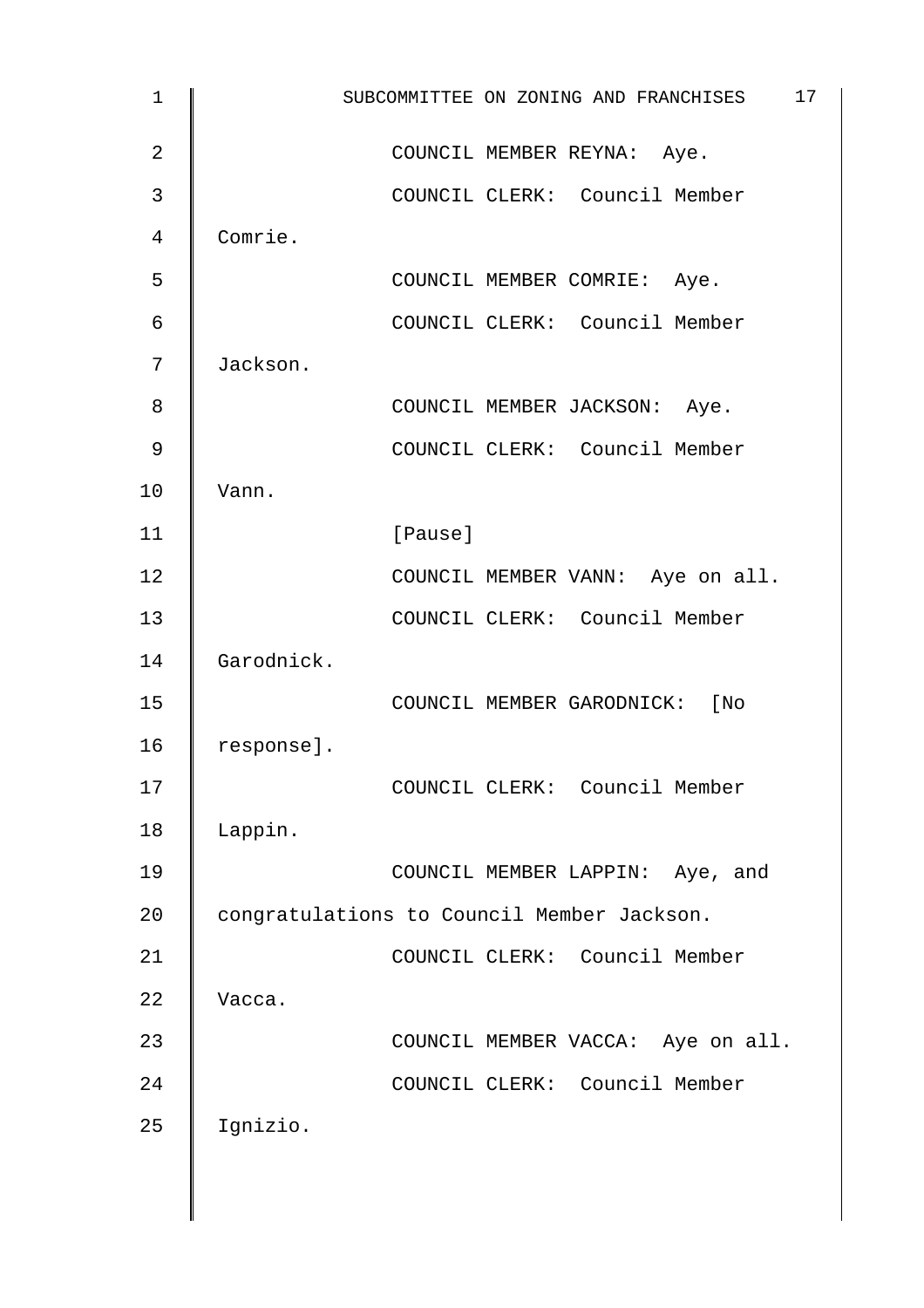| 1              | 18<br>SUBCOMMITTEE ON ZONING AND FRANCHISES        |
|----------------|----------------------------------------------------|
| $\overline{2}$ | COUNCIL MEMBER IGNIZIO: Aye.                       |
| 3              | COUNCIL CLERK: By a vote of eight                  |
| 4              | in the affirmative, none in the negative, land--   |
| 5              | [Pause]                                            |
| 6              | COUNCIL CLERK: --item 722--number                  |
| 7              | 722 is approved, Land Use item 708, 715, and 716   |
| 8              | are approved with modifications, and the motion to |
| 9              | withdraw Land Use item 720 --                      |
| 10             | [Pause]                                            |
| 11             | COUNCIL CLERK: --pursuant to                       |
| 12             | withdrawal is passed and referred to the full Land |
| 13             | Use Committee.                                     |
| 14             | CHAIRPERSON WEPRIN: Thank you very                 |
| 15             | much.                                              |
| 16             | [Pause]                                            |
| 17             | CHAIRPERSON WEPRIN: Okay. So                       |
| 18             | we're now going to move onto the main event of the |
| 19             | morning, still a morning, which is the Chelsea     |
| 20             | Market, thank you, very good. Quiet sign lifting   |
| 21             | is always appropriate.                             |
| 22             | [Pause]                                            |
| 23             | CHAIRPERSON WEPRIN: Mr. Garodnick,                 |
| 24             | we just voted on a number of items before the      |
| 25             | Chelsea Market hearing, so we're going to call on  |
|                |                                                    |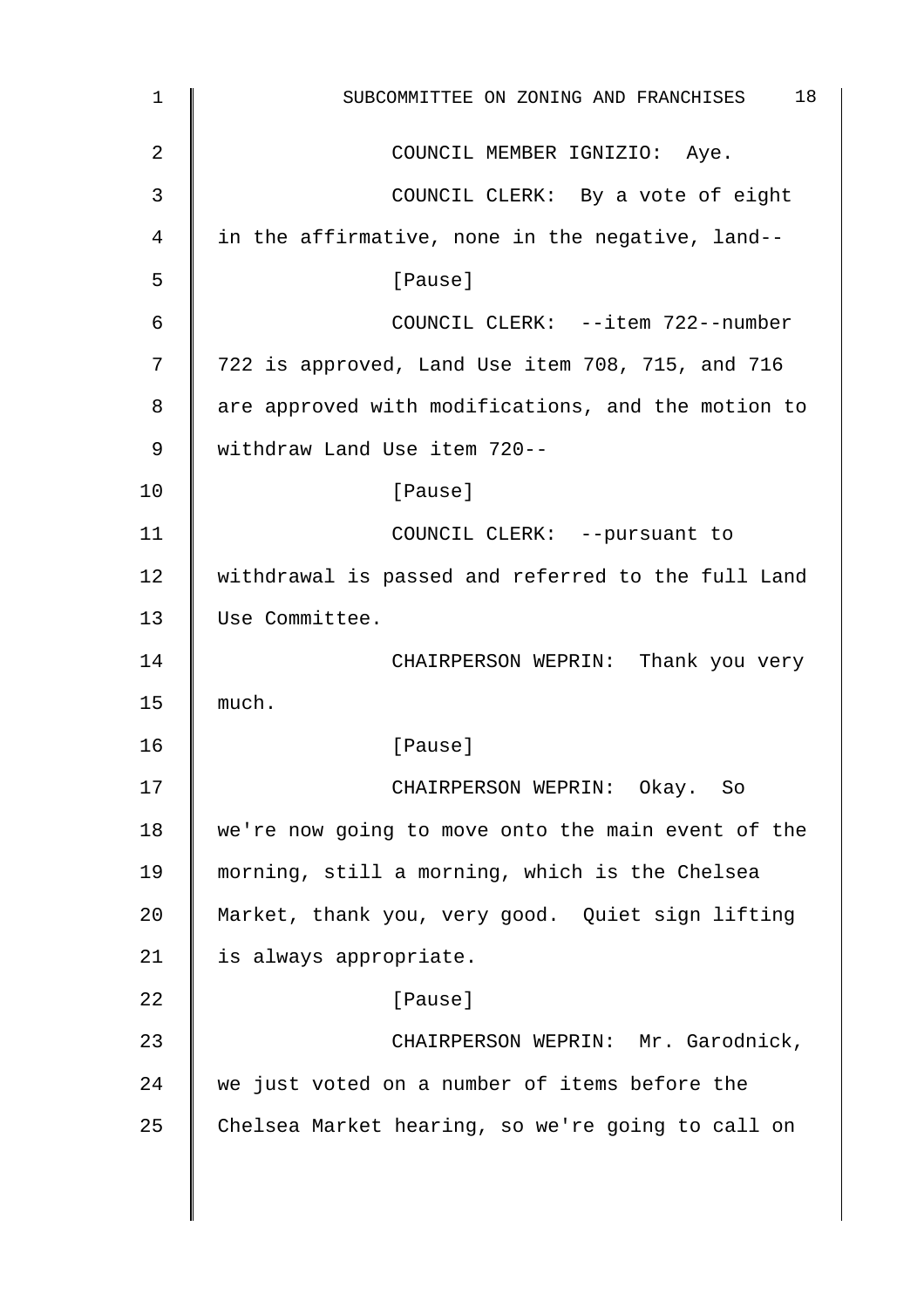| 1  | 19<br>SUBCOMMITTEE ON ZONING AND FRANCHISES       |
|----|---------------------------------------------------|
| 2  | you to vote, so let's do that.                    |
| 3  | COUNCIL MEMBER GARODNICK: You                     |
| 4  | ready for me? I vote aye, thank you.              |
| 5  | CHAIRPERSON WEPRIN: There you go,                 |
| 6  | well done, Mr. Garodnick. And we're going to move |
| 7  | on to this hearing. Again, really I ask for       |
| 8  | cooperation from the audience, I know this is a   |
| 9  | good group and will keep it quiet. I understand   |
| 10 | people have very strong emotions on this, but we  |
| 11 | ask for quiet and respect to everyone who's       |
| 12 | testifying on both sides of the issue.            |
| 13 | I just want to let the people who                 |
| 14 | are going to be testifying after the applicants   |
| 15 | that, because of the large amount of people who   |
| 16 | have signed up to testify, we're going to limit   |
| 17 | people to about two minutes on their testimony.   |
| 18 | You know, if you could try to summarize in your   |
| 19 | head or on your paper your remarks and get your   |
| 20 | main points out within two minutes, you know, I   |
| 21 | may show a little leniency at the beginning if    |
| 22 | things are going well, but please try to keep it  |
| 23 | short. It's the only way we can get through       |
| 24 | everyone and make sure everyone's voice is heard. |
| 25 | I apologize, I have a bit of a cold, so that may  |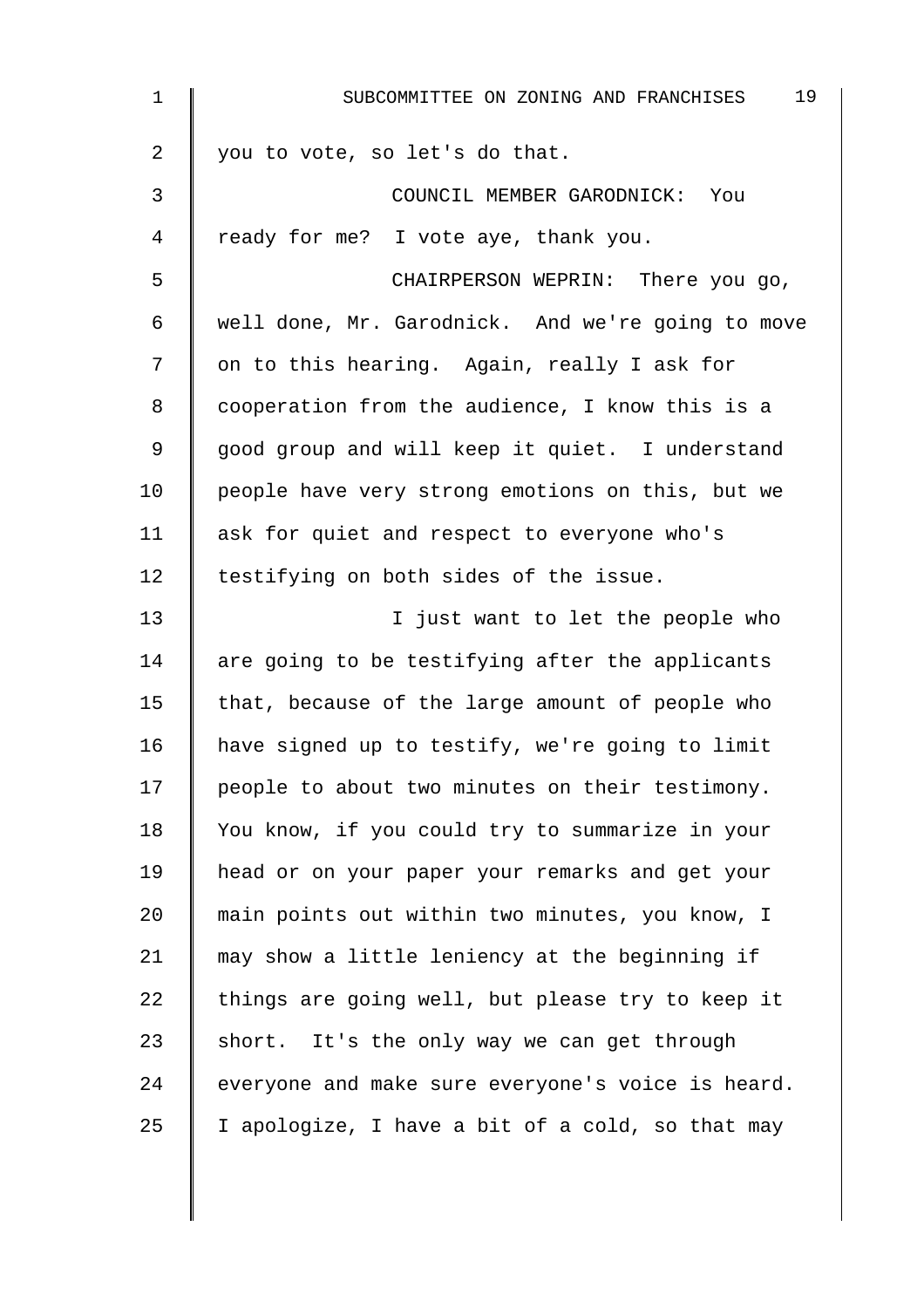| 1  | 20<br>SUBCOMMITTEE ON ZONING AND FRANCHISES        |
|----|----------------------------------------------------|
| 2  | make me more cranky than usual, I should have      |
| 3  | taken a paid sick leave day, but I didn't know if  |
| 4  | that would get me in trouble.                      |
| 5  | So anyway, we will move on.                        |
| 6  | [Pause]                                            |
| 7  | CHAIRPERSON WEPRIN: I'd like to                    |
| 8  | call on now the following people to testify on     |
| 9  | behalf of the application: Michael Phillips,       |
| 10 | Melanie Meyers, and David Burns.                   |
| 11 | [Pause]                                            |
| 12 | CHAIRPERSON WEPRIN: Again, whoever                 |
| 13 | is speaking, please state your name each and every |
| 14 | time you speak if there's a break in you speaking, |
| 15 | and I see you have a couple of charts and graphs   |
| 16 | and those are very appreciated. So whenever        |
| 17 | you're ready, you may start.                       |
| 18 | MICHAEL PHILLIPS: Good morning,                    |
| 19 | Council Members, Chair Weprin, and Chair Comrie,   |
| 20 | thank you for having us this morning. My name is   |
| 21 | Michael Phillips, I'm the Chief Operating Officer  |
| 22 | of Jamestown, the owner of Chelsea Market.<br>We   |
| 23 | have been working on plans to expand Chelsea       |
| 24 | Market for several years and are very pleased to   |
| 25 | come before you this morning with our Land Use     |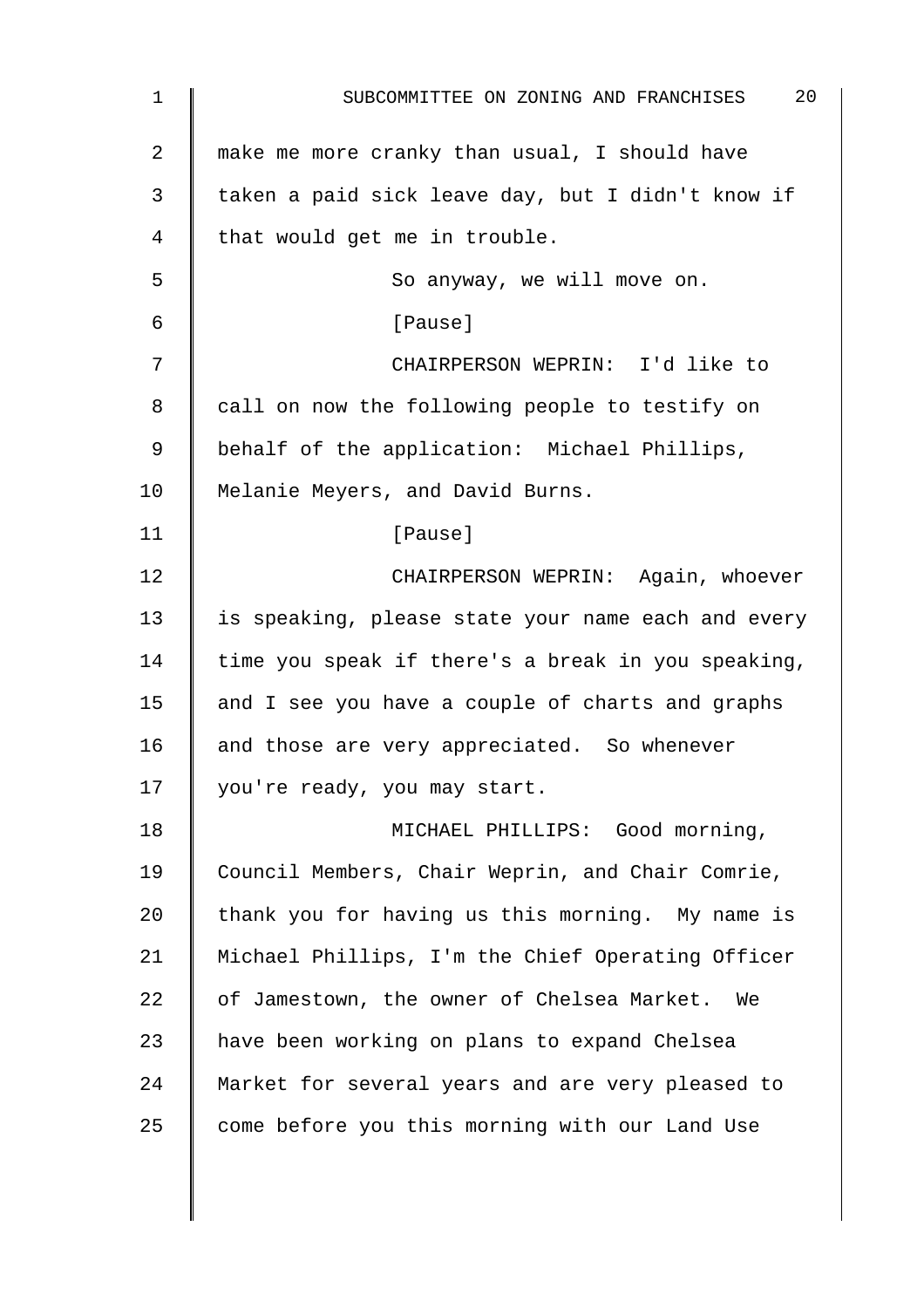| 1  | 21<br>SUBCOMMITTEE ON ZONING AND FRANCHISES       |
|----|---------------------------------------------------|
| 2  | proposals. I will be followed by Melanie Meyers,  |
| 3  | our Land Use counsel, and David Burns, the        |
| 4  | architect who designed the project. They will     |
| 5  | discuss in greater detail our Land Use proposals  |
| 6  | and the project's design and how we've improved   |
| 7  | the design during the process. I'd like to start  |
| 8  | by letting you know who we are and our vision for |
| 9  | Chelsea Market and the goals in the proposal      |
| 10 | before you.                                       |
| 11 | Jamestown is a real estate company                |
| 12 | that's been investing in New York City and        |
| 13 | specifically in Chelsea, West Chelsea, and the    |
| 14 | meat packing district since 1998. We've been the  |
| 15 | majority owner and managing member of Chelsea     |
| 16 | Market for almost a decade. We've invested in and |
| 17 | managed over 3.5 million square feet in New York  |
| 18 | City in that time period.                         |
| 19 | As you know, Chelsea Market is a                  |
| 20 | special property with dynamic public retail       |
| 21 | concourse on the ground and loft-style office on  |
| 22 | the upper floors. In recent years, we've seen the |
| 23 | market grow and thrive and as tenancies change    |
| 24 | marketedly for the better. For example, on the    |
| 25 | ground floor concourse, we have successfully      |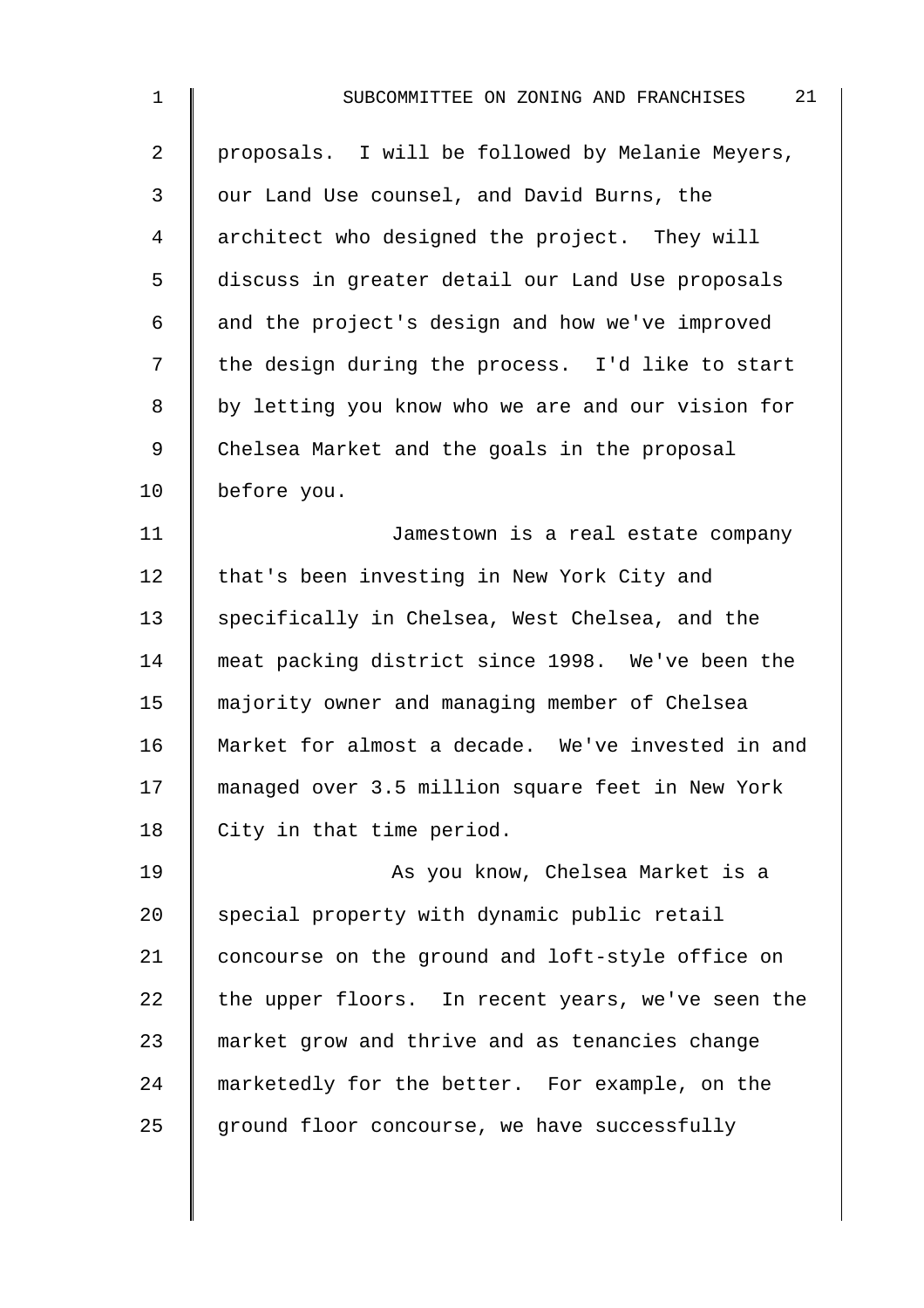2 | implemented a strategy to incubate startup food 3 | related retailers and, accordingly, have increased 4 the number of tenants substantially from 23 to 33 5 || in just the past five years, with even more on the 6 way with our new kiosk plans.

7 | On the upper floors, Chelsea Market 8 has been transformed over the last decade to house 9 more than 3,500 jobs in media, creative arts, and 10 | high-tech industries. Among our major tenants are 11 | NY1, Google, Major League Baseball, Advance Media, 12 the Food Network. These businesses represent some 13 very few industries that have grown during the 14 recession. These businesses come to Chelsea 15 Market because of the vibrancy of the ground floor 16 and the opportunities presented in large floor 17 | plates and high floor-ceiling heights of Chelsea 18 | Market, and the synergy of located with other 19 like-minded industries and workers.

20 In turn, Jamestown has invested and 21 will continue to devote substantial resources  $22$   $\parallel$  towards bringing food and technology offerings to 23  $\parallel$  the market to the broader community. Through 24 participation in nutrition programming, annual  $25$  scholarships to Fulton Youth of the Future with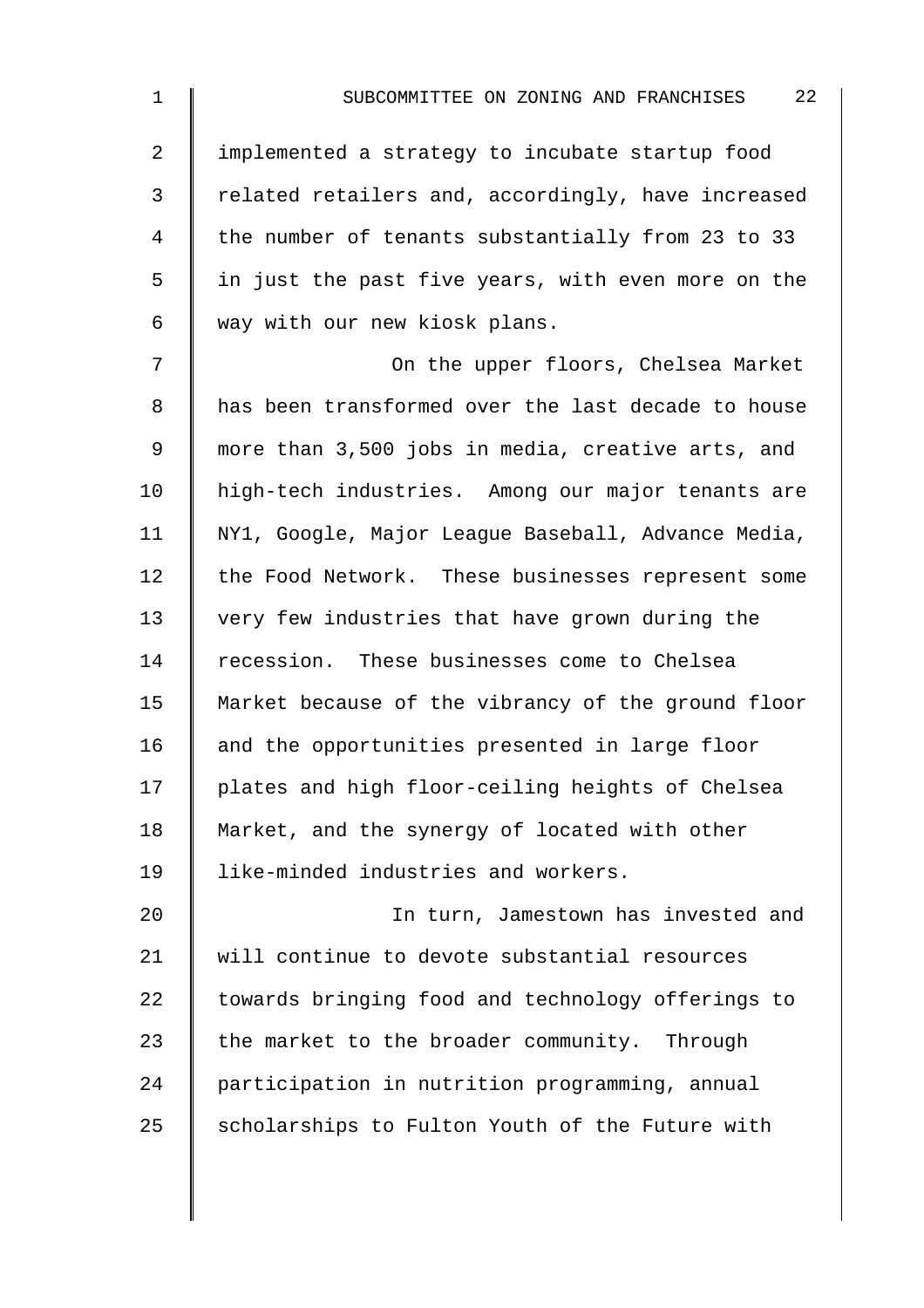| $\mathbf 1$    | 23<br>SUBCOMMITTEE ON ZONING AND FRANCHISES        |
|----------------|----------------------------------------------------|
| $\overline{2}$ | our partner, James Beard Foundation, and job       |
| 3              | development programs, we believe the synergy       |
| 4              | happening inside the market is having a direct and |
| 5              | positive effect on our neighbors.                  |
| 6              | As a result of these successes and,                |
| 7              | in particular, to the recent growth of our high-   |
| 8              | tech and media tenants, Chelsea Market is now out  |
| 9              | of room. We are asking for the opportunity to      |
| 10             | allow these businesses to continue to expand and   |
| 11             | thrive in what has become their home, and which    |
| 12             | will also allow for Chelsea Market to remain       |
| 13             | vibrant, contributing resource that it has         |
| 14             | developed into over the past 15 years.             |
| 15             | Our proposed expansion of the                      |
| 16             | market is intended to accomplish some meaningful,  |
| 17             | long-lasting goals for improving the Chelsea       |
| 18             | neighborhood. First, the expansion creates the     |
| 19             | much-needed space for our expanding tech and media |
| 20             | company tenants widely viewed as the next great    |
| 21             | economic opportunity for New York City.            |
| 22             | Second, it will provide funds to                   |
| 23             | support the development of new affordable housing  |
| 24             | units in the West Chelsea neighborhood.            |
| 25             | Third, it will support the High                    |
|                |                                                    |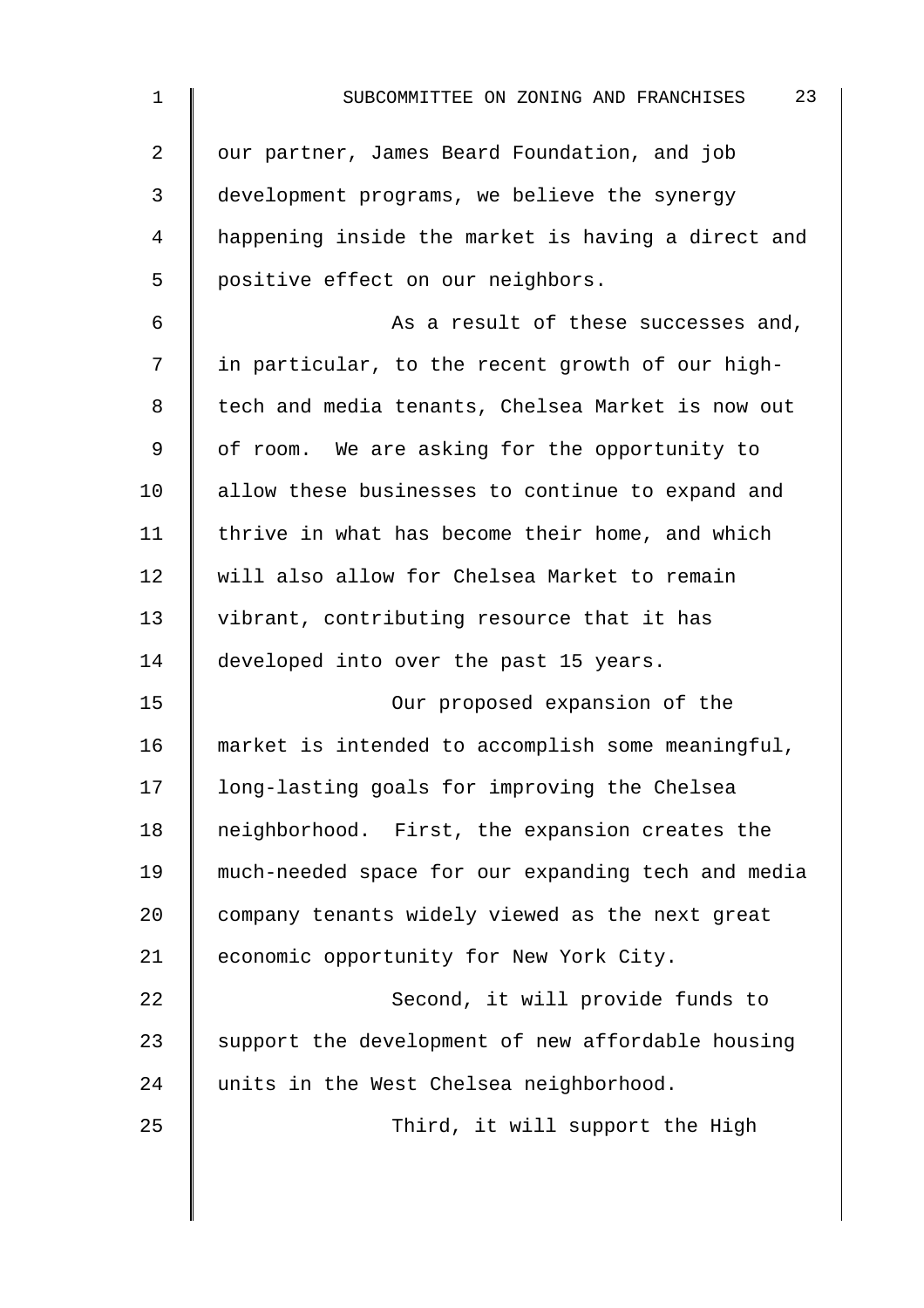| $\mathbf 1$    | 24<br>SUBCOMMITTEE ON ZONING AND FRANCHISES        |
|----------------|----------------------------------------------------|
| $\overline{a}$ | Line Park through a contribution of funds and new  |
| 3              | amenities, such as educational workshop rooms,     |
| 4              | back-of-the-house space, public restrooms, and     |
| 5              | freight elevator access.                           |
| 6              | Fourth, addition to space for                      |
| 7              | office workers, it will support ground floor food  |
| 8              | market, allowing it to thrive into the future.     |
| 9              | Finally, the expansion is                          |
| 10             | anticipated to create more than 1,200 new          |
| 11             | permanent jobs in the high-tech and media          |
| 12             | industries, as well as an additional 600 union     |
| 13             | construction jobs and the expansion of unionized   |
| 14             | security, engineering, electrical, and             |
| 15             | housekeeping workforce.                            |
| 16             | We greatly appreciate the                          |
| 17             | constructive input from the Community Board and    |
| 18             | other stakeholders throughout this public review   |
| 19             | process. As Melanie and David will further         |
| 20             | discuss, we have been able to respond to these     |
| 21             | important concerns in a number of ways, but in     |
| 22             | particular, through making revisions to the        |
| 23             | proposed design and a mechanism for the project to |
| 24             | generate a contribution to affordable housing in   |
| 25             | the community.                                     |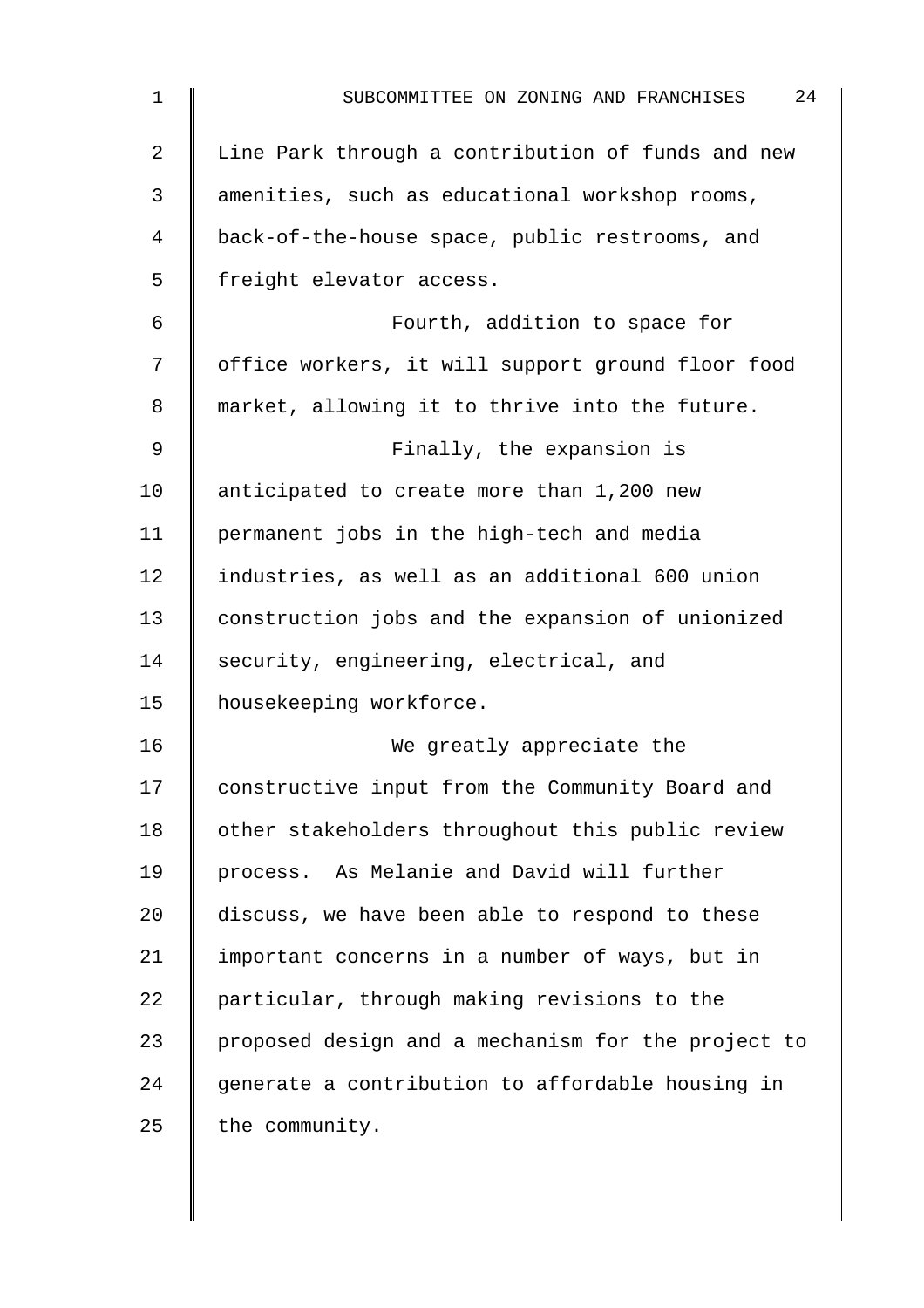| 1  | 25<br>SUBCOMMITTEE ON ZONING AND FRANCHISES        |
|----|----------------------------------------------------|
| 2  | We appreciate your consideration                   |
| 3  | and ask for your support.                          |
| 4  | CHAIRPERSON WEPRIN: Thank you.                     |
| 5  | Ms. Meyers, you going to speak next?               |
| 6  | MELANIE MEYERS: Yes.                               |
| 7  | CHAIRPERSON WEPRIN: Okay.                          |
| 8  | MELANIE MEYERS: Thank you.                         |
| 9  | CHAIRPERSON WEPRIN: Say your name                  |
| 10 | anyway.                                            |
| 11 | MELANIE MEYERS: I will. Good                       |
| 12 | morning, my name is Melanie Meyers, I am an        |
| 13 | attorney with Fried, Frank, Harris, Shriver &      |
| 14 | Jacobson, and am here representing the applicant   |
| 15 | before you.                                        |
| 16 | What I want to do is three things:                 |
| 17 | I want to talk a little bit about the building and |
| 18 | the context of the building, want to very briefly  |
| 19 | describe the proposal, and, as Michael said, the   |
| 20 | Community Board and the borough president worked   |
| 21 | very hard on making a number of recommendations    |
| 22 | and we want to talk about the modifications that   |
| 23 | we have made in response to the concerns that      |
| 24 | we've heard.                                       |
| 25 | So first looking at the site                       |
|    |                                                    |
|    |                                                    |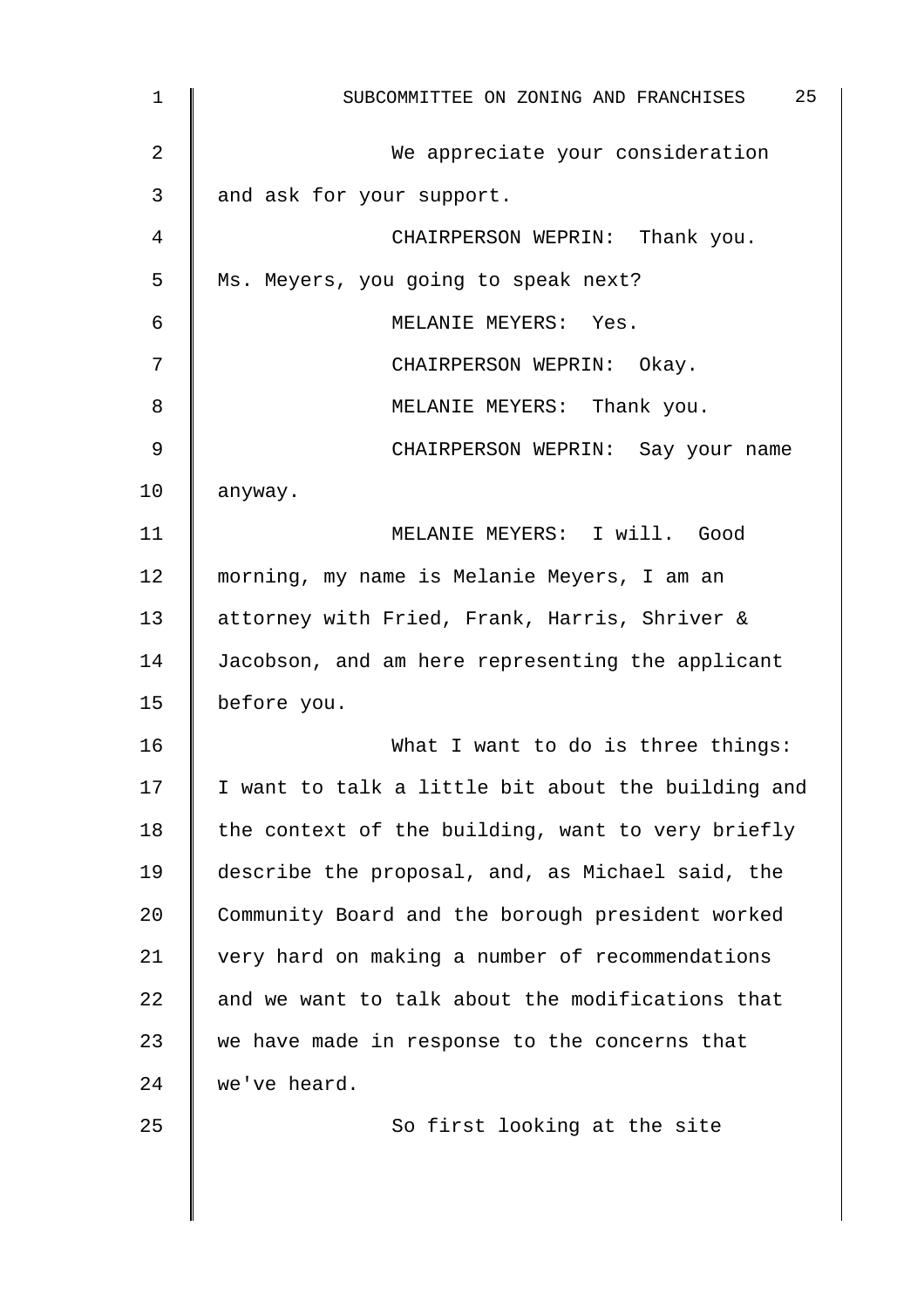| $\mathbf 1$    | 26<br>SUBCOMMITTEE ON ZONING AND FRANCHISES         |
|----------------|-----------------------------------------------------|
| $\overline{a}$ | itself, the Chelsea Market is located between 15th  |
| $\mathfrak{Z}$ | and 16th Street, 9th and 10th Avenues in West       |
| 4              | Chelsea. It is an interesting building, it is       |
| 5              | actually a combination of somewhere between 14 and  |
| 6              | 19 buildings, depending on who's counting, that     |
| 7              | were built between the turn of the century until    |
| 8              | about the 1940s. It was the home of the Nabisco     |
| 9              | factory and as the Nabisco factory grew and         |
| 10             | flourished, new buildings were built, buildings     |
| 11             | were connected, and it ended up with a really       |
| 12             | interesting compilation of buildings.               |
| 13             | When the Nabisco factory left the                   |
| 14             | area, the building remained, but it didn't quite    |
| 15             | have the dynamism that it had before. The upper     |
| 16             | floors became vacant or were turned into more       |
| 17             | storage and warehouse uses. The ground floor had    |
| 18             | limited uses at that point.                         |
| 19             | The past 15 years, about, there's                   |
| 20             | been a real change. The Chelsea Market has made a   |
| 21             | complete transformation in terms of the uses, both  |
| 22             | on the ground floor and in the upper floors.<br>The |
| 23             | ground floor has a really interesting food-related  |
| 24             | concourse that is both a amenity for the            |
| 25             | community, for visitors to the building. It is      |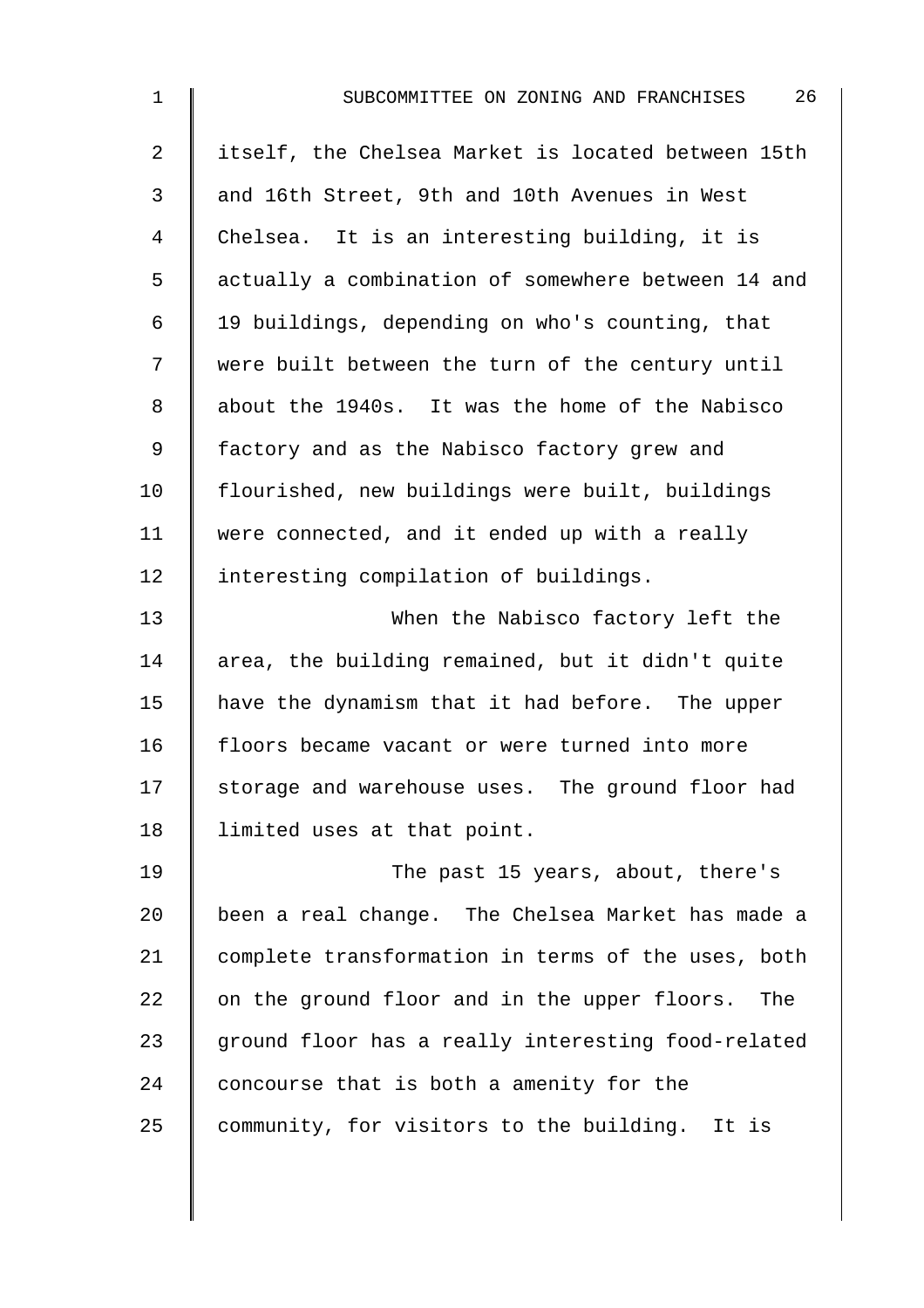| 1  | 27<br>SUBCOMMITTEE ON ZONING AND FRANCHISES        |
|----|----------------------------------------------------|
| 2  | also the lobby for the uses up above.              |
| 3  | Above the ground floor is about                    |
| 4  | 900,000 square feet of space which, again, over    |
| 5  | the past 10 to 15 years has been transformed into  |
| 6  | the homes of some of the most important media and  |
| 7  | tech companies in the city.                        |
| 8  | To the east and to the west of                     |
| 9  | Chelsea Market are other buildings which have sort |
| 10 | of experienced the same sort of transformation.    |
| 11 | The neighbor to the east is Google headquarters,   |
| 12 | and the property to the west of Chelsea Market     |
| 13 | also has a series of high-tech tenants.            |
| 14 | From a physical location                           |
| 15 | standpoint, the Chelsea Market block is            |
| 16 | immediately south of the Special West Chelsea      |
| 17 | District as it exists today. That was a zoning     |
| 18 | that was adopted in 2005, as you know, you were    |
| 19 | all part of it--or many of you were part of it at  |
| 20 | that point, and that was a proposal that was       |
| 21 | designed to allow for additional density,          |
| 22 | additional uses in the area, in exchange for       |
| 23 | contributions and improvements to the High Line    |
| 24 | Park and for other amenities.                      |
| 25 | Looking at the site from a sort of                 |
|    |                                                    |

 $\overline{\phantom{a}}$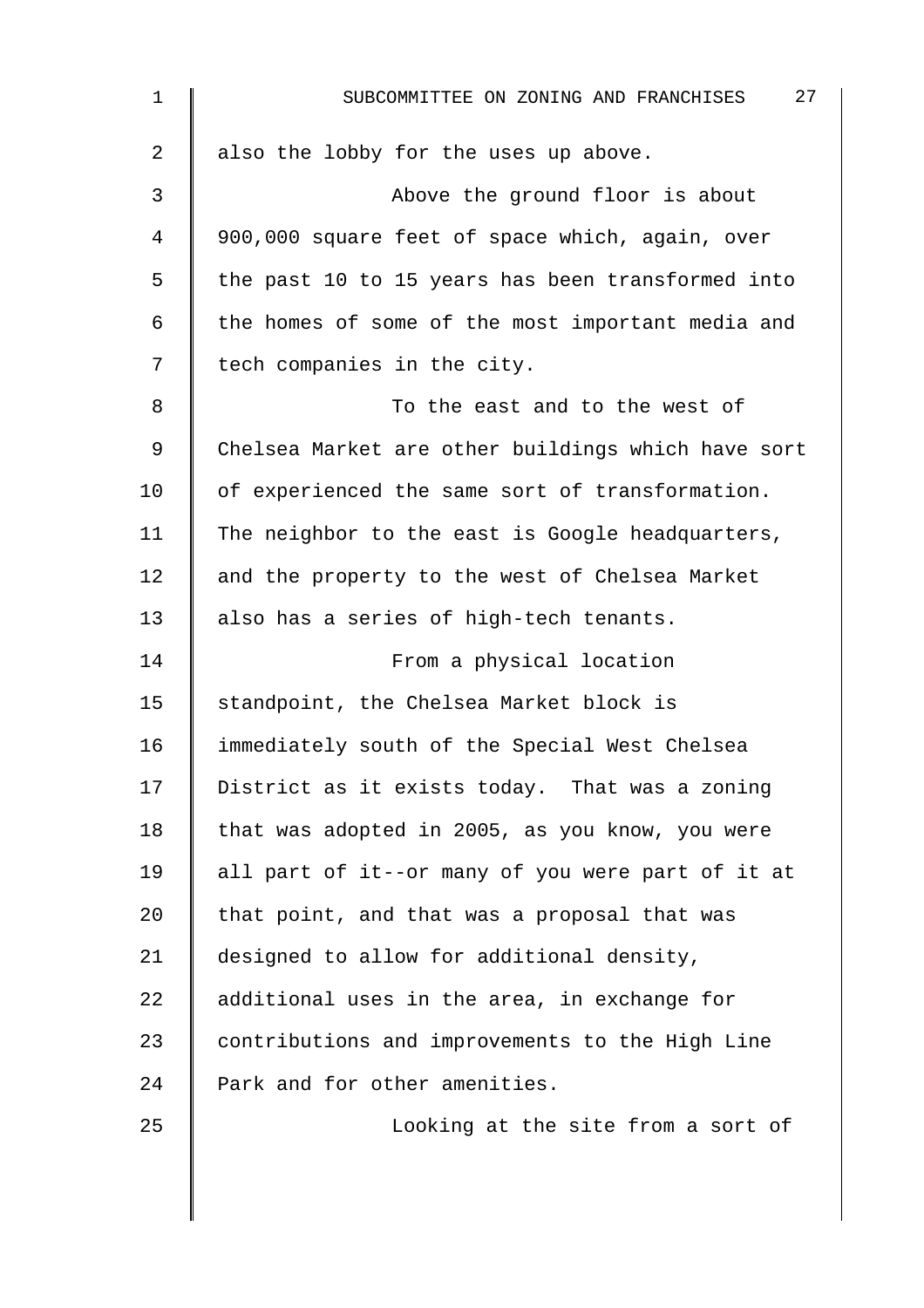| $\mathbf{1}$ | 28<br>SUBCOMMITTEE ON ZONING AND FRANCHISES        |
|--------------|----------------------------------------------------|
| 2            | more physical standpoint--and this maybe, David,   |
| 3            | it would be helpful if you could take a look a     |
| 4            | little bit--Chelsea Market is in the mix of a sort |
| 5            | of series of smaller--of older and newer           |
| 6            | buildings, taller and shorter buildings. The       |
| 7            | first, I guess it's the upper left-hand corner, is |
| 8            | sort of showing the Chelsea Market, which is a     |
| 9            | small building, looking up 10th Avenue and it is   |
| 10           | currently sort of in line with a series of         |
| 11           | buildings ranging from a height of about 200 feet  |
| 12           | to 250 feet. If you move to the upper right-hand   |
| 13           | corner, that's bringing in a little bit closer and |
| 14           | you can see part of the proposal about to be--to   |
| 15           | show you.                                          |
| 16           | From the north, in the lower left-                 |
| 17           | hand corner, what you see is a building that's     |
| 18           | immediately north of the Chelsea Market block,     |
| 19           | it's called the Caledonia, it's a residential      |
| 20           | building that was built as part of the Special     |
| 21           | West Chelsea District.                             |
| 22           | And the last image is looking                      |
| 23           | northward on 9th Avenue, where you can see the     |
| 24           | shape of Chelsea Market on the left-hand side and  |
| 25           | the Fulton Houses to the north.                    |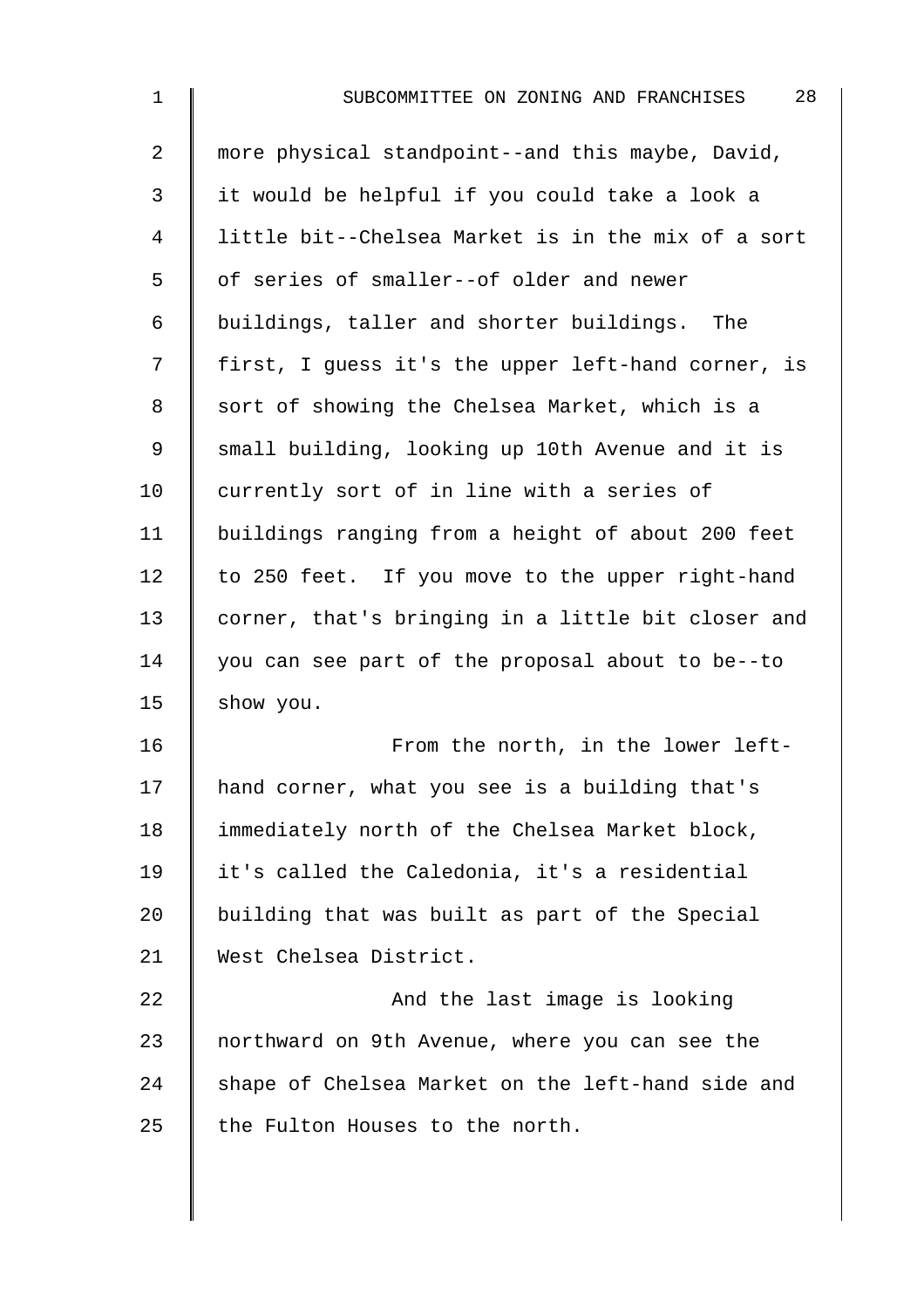| $\mathbf 1$    | 29<br>SUBCOMMITTEE ON ZONING AND FRANCHISES        |
|----------------|----------------------------------------------------|
| $\overline{a}$ | Looking at the image--looking at                   |
| 3              | the block sort of closer in, what--again, I think  |
| 4              | this image is helpful to see sort of how the built |
| 5              | form sits around the Chelsea Market block. Right   |
| 6              | now, it's sort of a low point in what is a         |
| 7              | mixture, again, of low and high-rise buildings.    |
| 8              | You can see the buildings on the 10th Avenue side  |
| $\mathsf 9$    | ranging from an FAR standpoint from 7 1/2 to 12    |
| 10             | FAR, and from a heights ranging from about 185     |
| 11             | feet to 250 feet. On the 9th Avenue side, again,   |
| 12             | you see heights of buildings and densities ranging |
| 13             | from about 220 feet and 275 feet.                  |
| 14             | So the proposal would be to really                 |
| 15             | take the Chelsea Market block bring it into what   |
| 16             | we think is kind of zoning parity with some of its |
| 17             | neighbors and to make two additions to the block.  |
| 18             | On the 10th Avenue side, the proposal would be to  |
| 19             | add an approximately 210,000 square foot office    |
| 20             | component that would be expansion space for the    |
| 21             | existing tenants that exist in Chelsea Market, as  |
| 22             | well as space for new media, technology tenants    |
| 23             | that might locate in the area.                     |
| 24             | On the 9th Avenue side, there is an                |
| 25             | additional development, and that would be about a  |
|                |                                                    |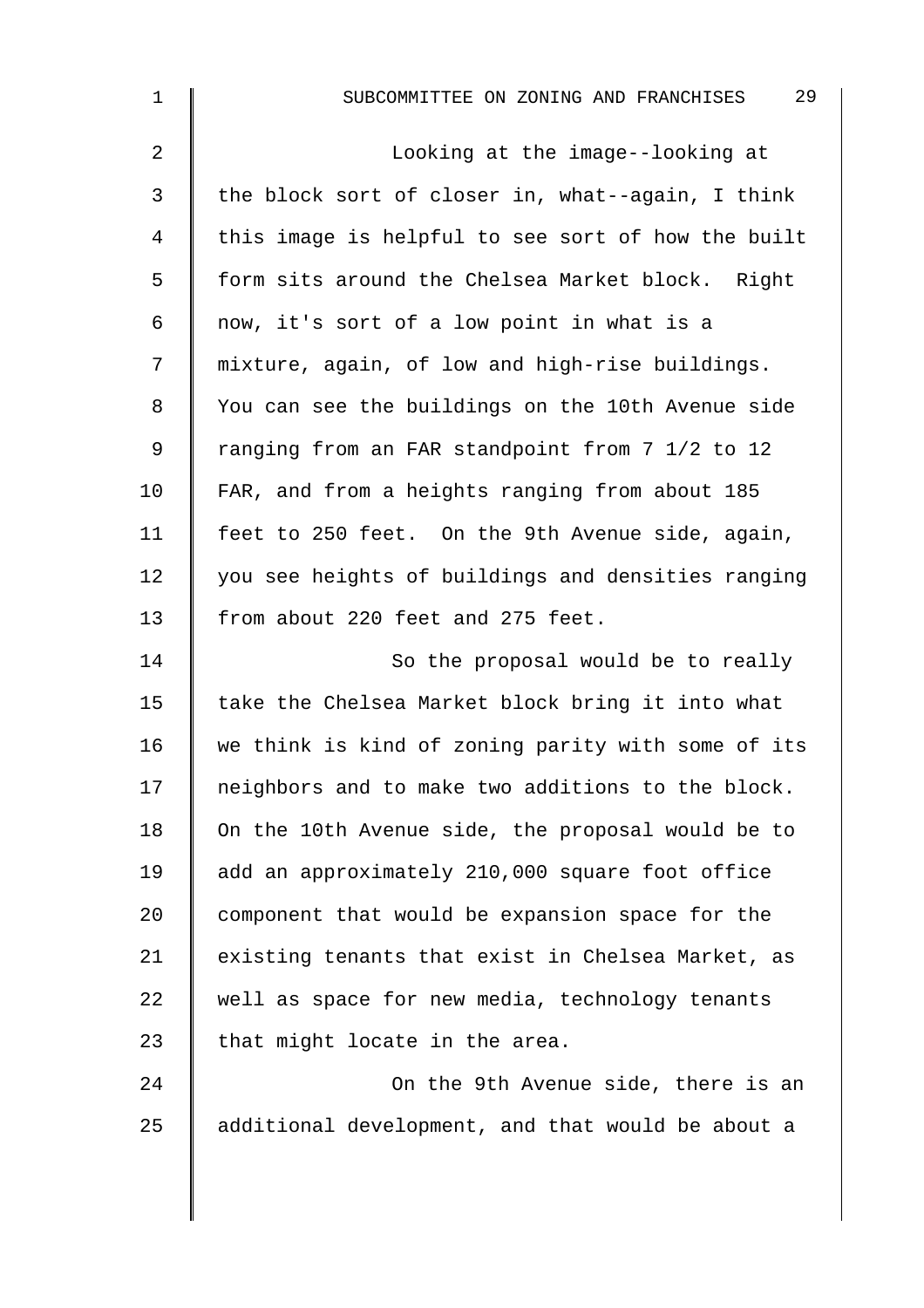| 1              | 30<br>SUBCOMMITTEE ON ZONING AND FRANCHISES        |
|----------------|----------------------------------------------------|
| $\overline{2}$ | 90,000 square foot office addition that would,     |
| 3              | again, sort of work within, we believe, the        |
| 4              | framework of the existing Chelsea Market and the   |
| 5              | surrounding area.                                  |
| 6              | I do want to point out, there's an-                |
| 7              | -in this particular image there is a dotted line,  |
| 8              | which I think is just to important to know that is |
| 9              | a currently a vacate site that's fully permitted   |
| 10             | and it is permitted for a 284-foot tall building   |
| 11             | which is under construction. So there'll be one    |
| 12             | additional taller building that would be added to  |
| 13             | the complex.                                       |
| 14             | In order to achieve this plan, we                  |
| 15             | are seeking two actions today. One is a zoning     |
| 16             | map amendment, and the second is a zoning text     |
| 17             | amendment, which would be an amendment to the      |
| 18             | Special West Chelsea District. The map amendment   |
| 19             | would be to maintain the current zoning            |
| 20             | designation of M1-5, but it would be to extend the |
| 21             | Special West Chelsea District to cover the entire  |
| 22             | Chelsea Market block.                              |
| 23             | The zoning text amendment has a                    |
| 24             | number of elements to it. The first would be--the  |
| 25             | Special West Chelsea District currently has--      |
|                |                                                    |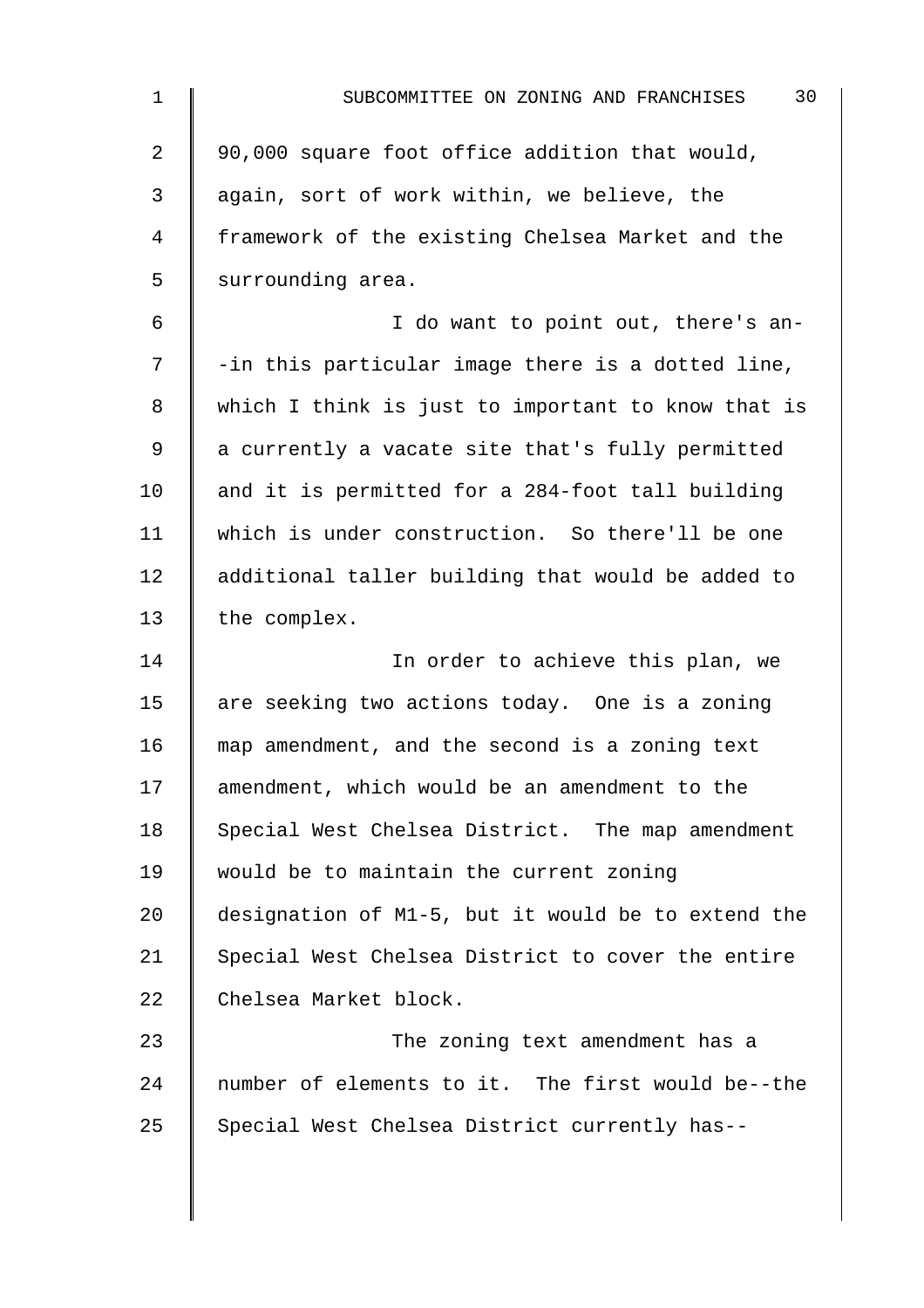| $\mathbf 1$ | 31<br>SUBCOMMITTEE ON ZONING AND FRANCHISES        |
|-------------|----------------------------------------------------|
| 2           | should count--I think it's eight sub-area, sub-    |
| 3           | area 8 is sub-area H, and there are specific       |
| 4           | controls that relate to each of those that relate  |
| 5           | to the overall--the specific context of each of    |
| 6           | those areas. We would be creating a new sub-area   |
| 7           | J for the Chelsea Market block and there would be  |
| 8           | a number of elements that would be part of the     |
| 9           | sub-area J controls.                               |
| 10          | The first would be to establish a                  |
| 11          | specific envelope controls for the site.           |
| 12          | Currently, under the M1-5 zoning, tower controls   |
| 13          | are allowed on the site, height and setback        |
| 14          | controls are allowed, and the potential for a      |
| 15          | quite tall building is something that is--it       |
| 16          | exists today under current zoning. And rather      |
| 17          | than having those sorts of limitations or those    |
| 18          | sorts of rights, what we'd be proposing is a       |
| 19          | maximum height limitation with specified setbacks  |
| 20          | on the 10th Avenue side with a maximum height of   |
| 21          | 230 feet, and David will go through those          |
| 22          | particulars. And on the 9th Avenue side, a         |
| 23          | maximum height of 135 feet.                        |
| 24          | We would allow under the zoning                    |
| 25          | text amendment the ability to increase the density |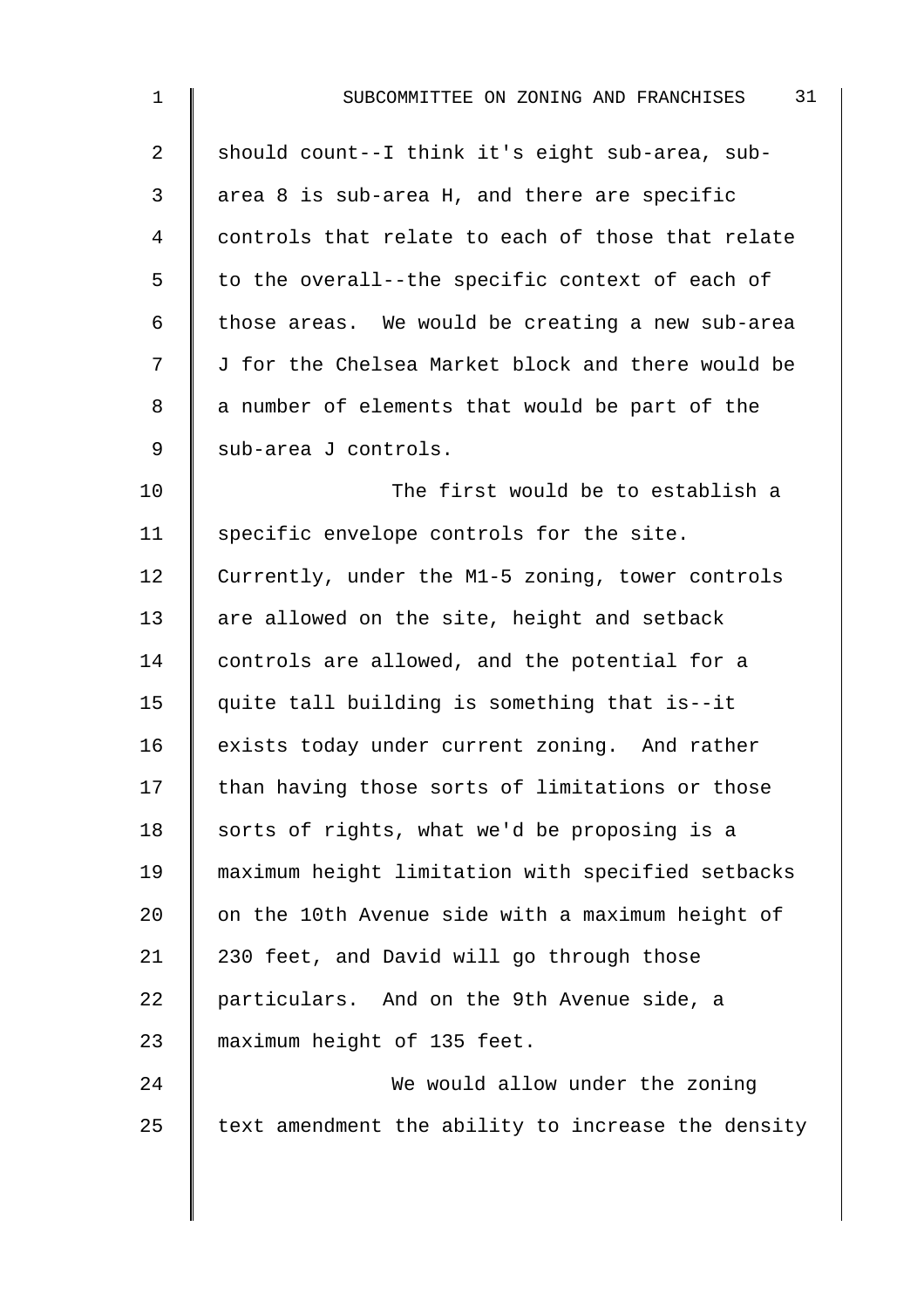2 | of the site from the current zoning, which the 3 current building is about 5.4 FAR, the zoning 4 would allow for an increase in overall density to  $5 \parallel 7.5$  FAR and to do that it would be employing  $6 \parallel$  controls that currently exist in the Special West 7 | Chelsea District, and they are controls that have 8 | been used for development in the area, including 9 Ithe Caledonia to the north.

10 **There'd be three things that would**  $11$   $\parallel$  be a requirement to reach the maximum development 12 potential: There would need to be a contribution 13 made on a per-square foot basis to a affordable 14 | housing fund which exists as part of the Special 15 West Chelsea text, and that would be a 16  $\parallel$  contribution that would be made at the time 17 | development proceeds.

18 **There would also be a contribution** 19 | to a High Line Improvement Fund, also that exists 20  $\parallel$  in the zoning text today and it would be applied 21 | to this block.

22 | And third, there would be physical 23  $\parallel$  amenities that would be built as part of the 24 development to benefit and support the activities 25  $\parallel$  and operations of the High Line. And, again,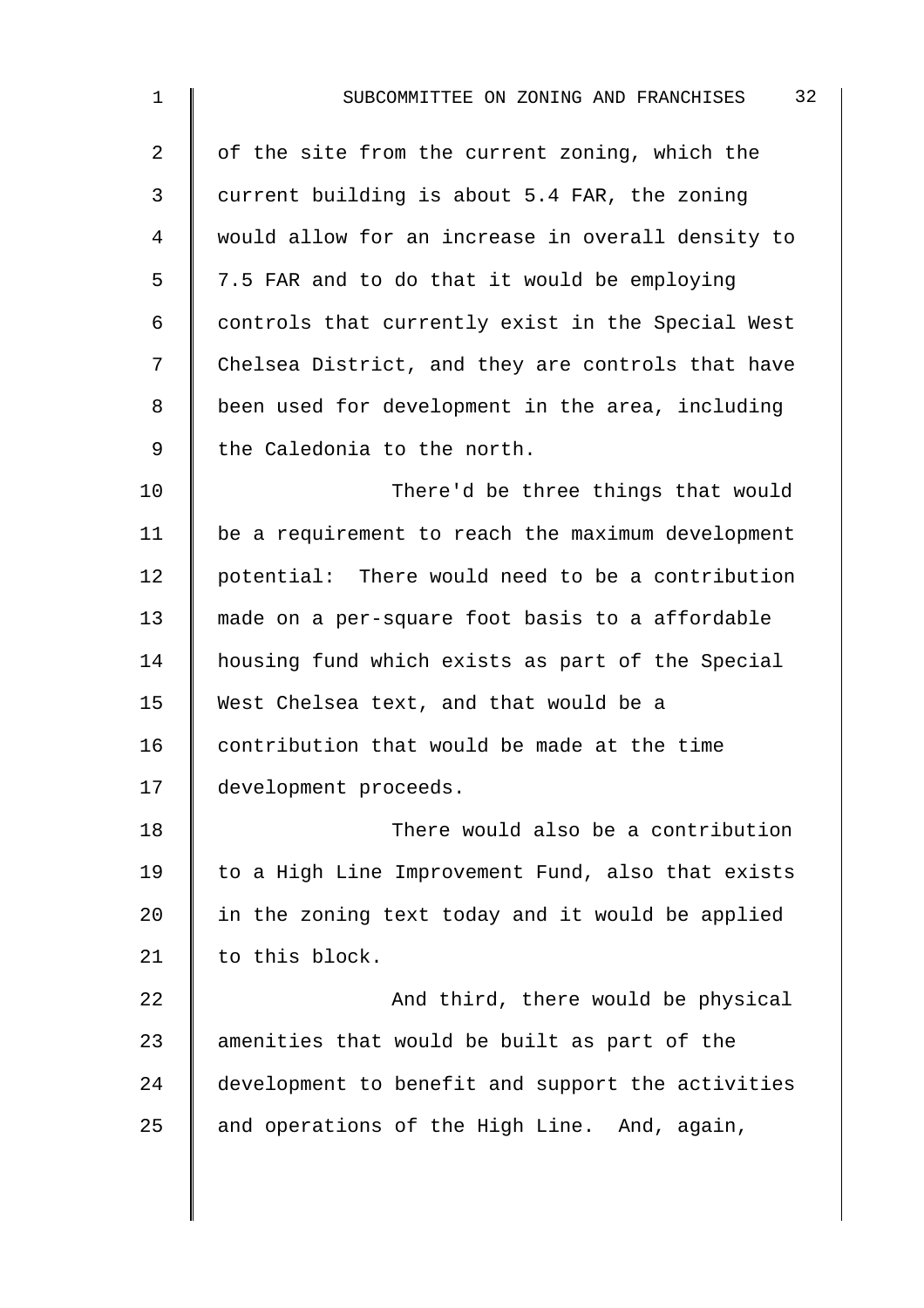| $\mathbf 1$    | 33<br>SUBCOMMITTEE ON ZONING AND FRANCHISES        |
|----------------|----------------------------------------------------|
| $\overline{a}$ | David will go through that as well.                |
| 3              | There are also some additional                     |
| $\overline{4}$ | controls that would be part of the--that are part  |
| 5              | of the text. In response to community concerns,    |
| 6              | the text has been amended at the City Planning to  |
| 7              | prohibit the use of hotels use within any new      |
| 8              | development. It also would include a requirement   |
| $\mathsf 9$    | for preserving the ground floor retail concourse   |
| 10             | and it will also impose certain design and         |
| 11             | preservation requirements, which was, again,       |
| 12             | something that we spent a lot of time working and  |
| 13             | talking to the Community Board. So that's the      |
| 14             | overall view, the text amendment itself.           |
| 15             | In terms of the modifications, the                 |
| 16             | Community Board made a very thoughtful and a very  |
| 17             | long and a detailed recommendation on this         |
| 18             | project, and we really thank them and the borough  |
| 19             | president staff for their deliberations, their     |
| 20             | considerations. I think we've been able to         |
| 21             | achieve a number of the goals and requests of the  |
| 22             | Community Board and I did want to just sort of run |
| 23             | through that. You know, first there was a request  |
| 24             | that we modify the maximum height from the         |
| 25             | certified height, and we were able to do that.     |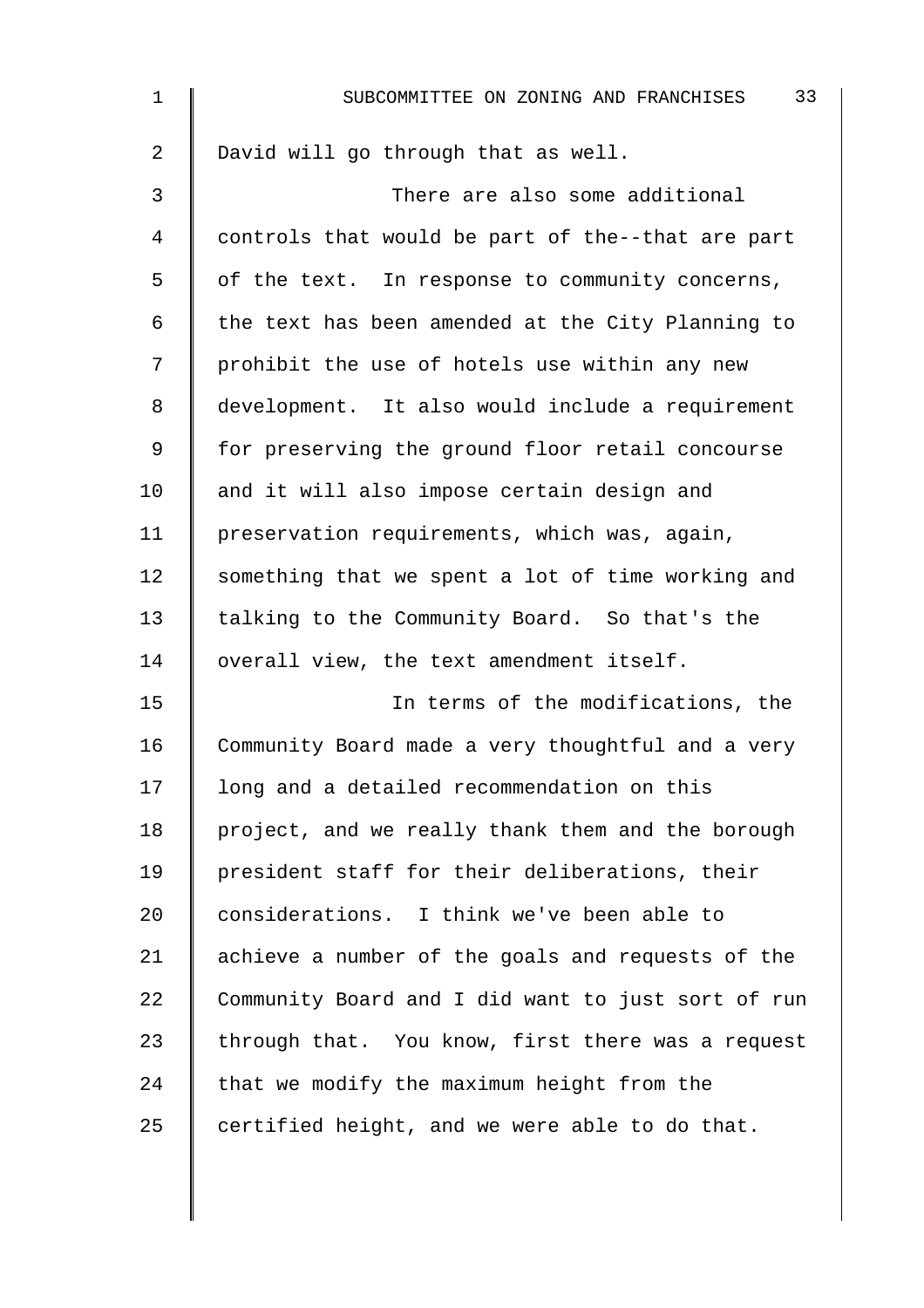2 There was a request that we reduce any heights and 3 any additions in the mid-block, and we were able 4 | to do that. There were requests to modify and 5 | change the envelope on 10th Avenue and, while we 6 didn't meet what the Community Board and what 7 | you'll see isn't 100% what the Community Board 8 | asked for, we made some significant modifications 9 | to that development envelope. They asked for a 10 | mechanism to provide for contributions to the 11 affordable housing, and we've been able to do 12  $\parallel$  that. They asked for the prohibition on hotel, we 13 were able to do that. They asked for ground floor 14  $\parallel$  retail controls, we were able to do that. They 15 | asked for measures to protect both the existing 16 fabric of Chelsea Market, as well as the quality  $17$  of the new additions, and we were able to do that. 18 And we also made commitments to the Community 19 Board to continue public art displays in the 20  $\parallel$  concourse, which is something that happens today, 21  $\parallel$  to work with the Community Board for job postings,  $22$  for job fairs, for residents of the community to 23 | build the enlargements to a LEED Silver standard,  $24$  to adopt a construction task force as part of any 25 development that proceeds, and to not have any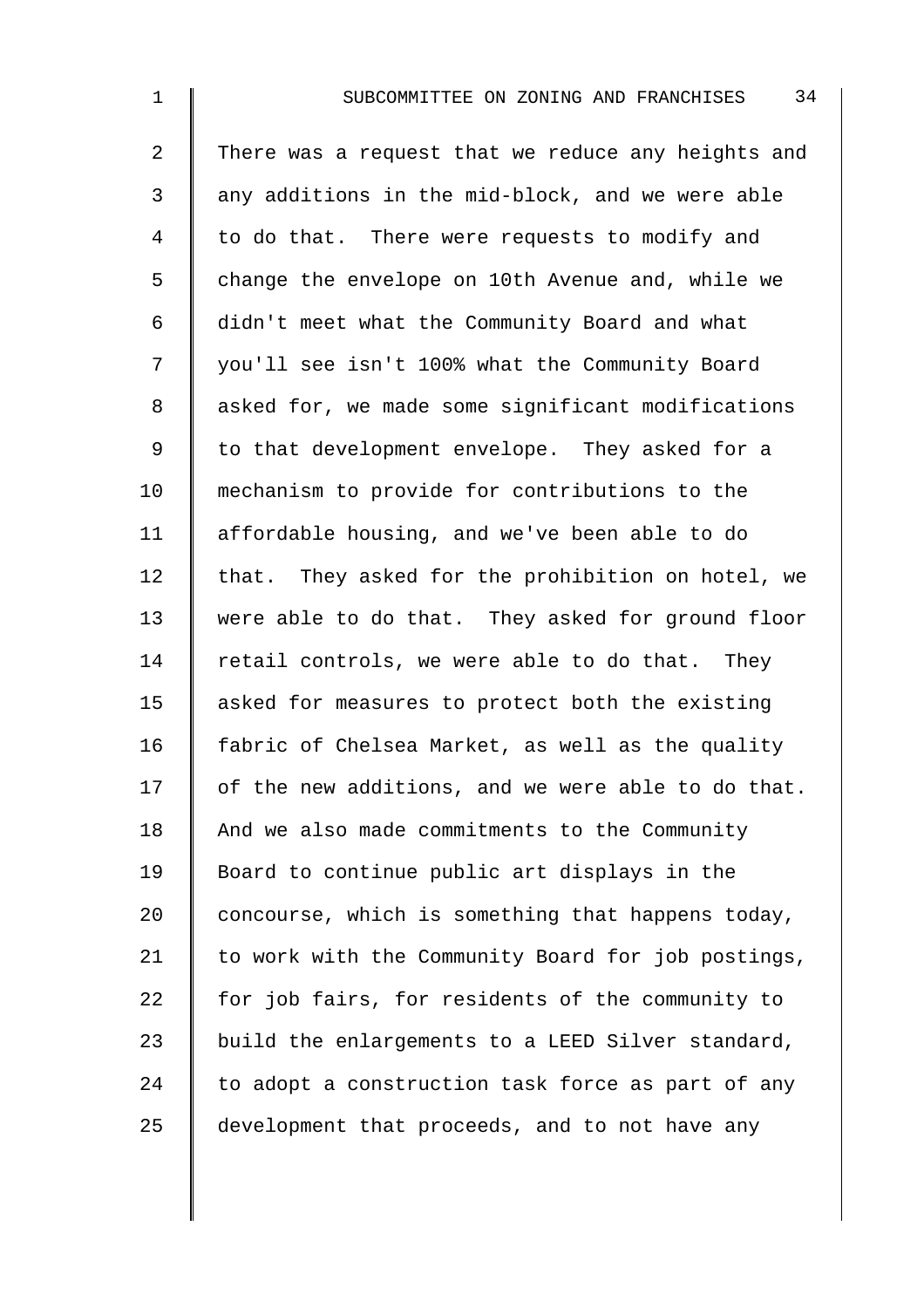| 1  | 35<br>SUBCOMMITTEE ON ZONING AND FRANCHISES        |
|----|----------------------------------------------------|
| 2  | above-grade open air eating and drinking           |
| 3  | establishments.                                    |
| 4  | So we think we've responded to many                |
| 5  | things we heard in the process, we think we have a |
| 6  | great project. It was gratifying to us that as     |
| 7  | part in recognition of these changes that we got a |
| 8  | unanimous approval from the City Planning          |
| 9  | Commission recommending approval as modified of    |
| 10 | the application and we're here to ask for your     |
| 11 | support.                                           |
| 12 | Thank you.                                         |
| 13 | CHAIRPERSON WEPRIN: Thank you.                     |
| 14 | DAVID BURNS: My name is David                      |
| 15 | Burns, I'm a principal with Studios Architecture,  |
| 16 | and as Melanie and Michael said, I'm going to      |
| 17 | elaborate a little bit more on the proposals. I'm  |
| 18 | going to start quickly with just the site and the  |
| 19 | proposals and how they interact and sit on the     |
| 20 | site, then I'll go into a little bit more detail   |
| 21 | on 9th Avenue, then 10th Avenue, and then I'll     |
| 22 | return to the High Line amenities that Melanie had |
| 23 | just alluded to.                                   |
| 24 | So, again, the overall image of the                |
| 25 | site, the combination of buildings, and the view   |
|    |                                                    |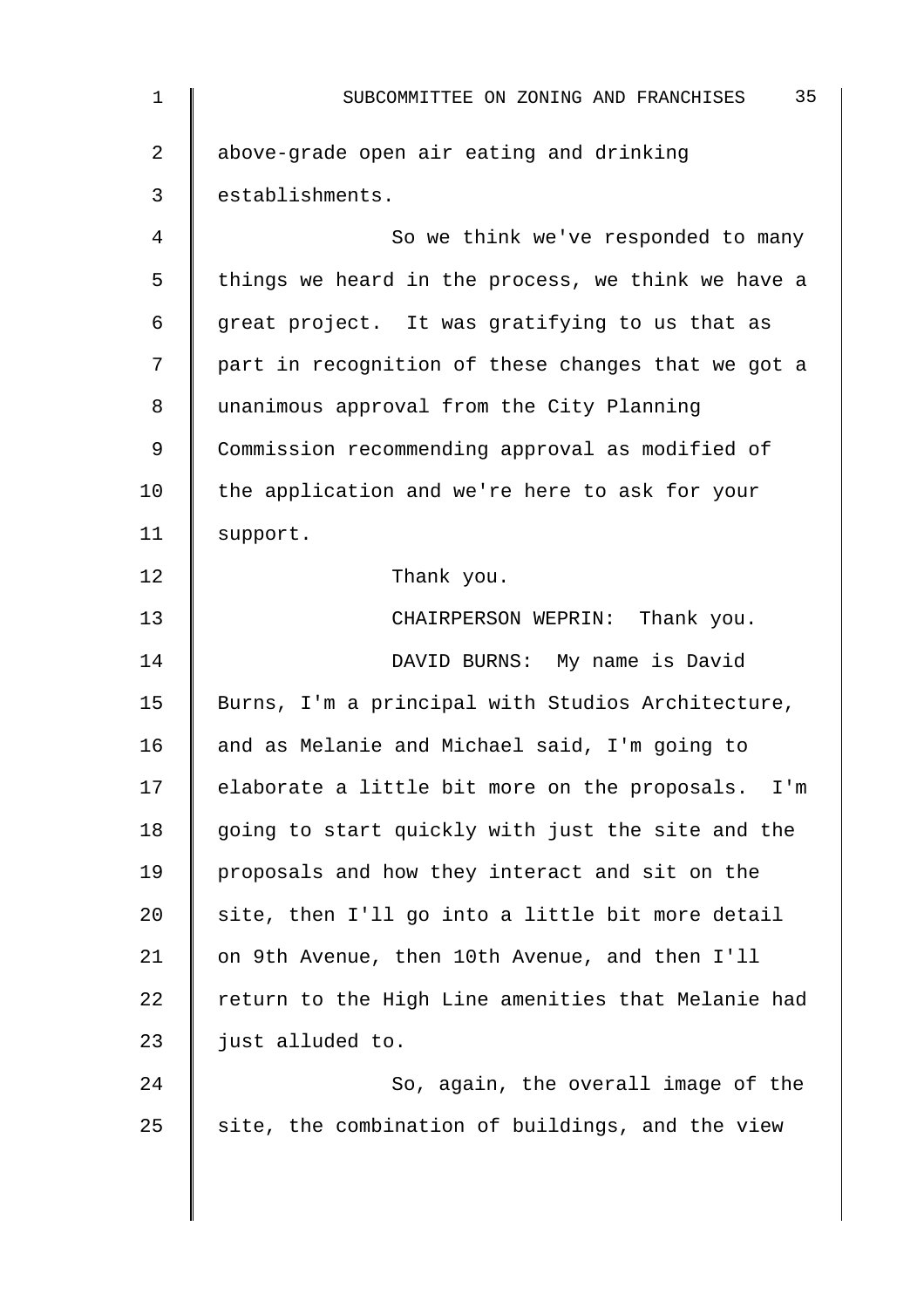2 | of the proposals. So at 10th Avenue, a commercial 3 | addition that has some immediate setbacks and then 4 we'll talk about this proposal shows the changes 5 | from the ULURP certification through the process 6  $\parallel$  to where we are today. Overall height at 226 feet 7 | on the west side of the site and 135 feet on the  $8$   $\parallel$  east side of the site, with the mid-block being 9 | reduced to 130 feet.

10 | This just shows an image of the 11 current usage on the ground floor to get a better 12 understanding of the retail uses versus non-retail 13 uses. So the portions that are grayed out are the 14 Ioading kind of service areas that are also office 15  $\parallel$  entries, those function as the buildings, the 16 | office spaces' main lobby. So the elevators all 17 interact with the space, which helps kind of 18  $\parallel$  support that dynamism and synergy between the 19 Tetail functions and the office functions above.

**The same plan, but with the new** 21 vertical circulation shown. So the two areas--and  $\parallel$  I'll use the mouse to highlight these--this would  $\parallel$  be the new elevator bank that would take people up to the 10th Avenue portion. The two elevators on  $\parallel$  the eastern side of the site would be the two new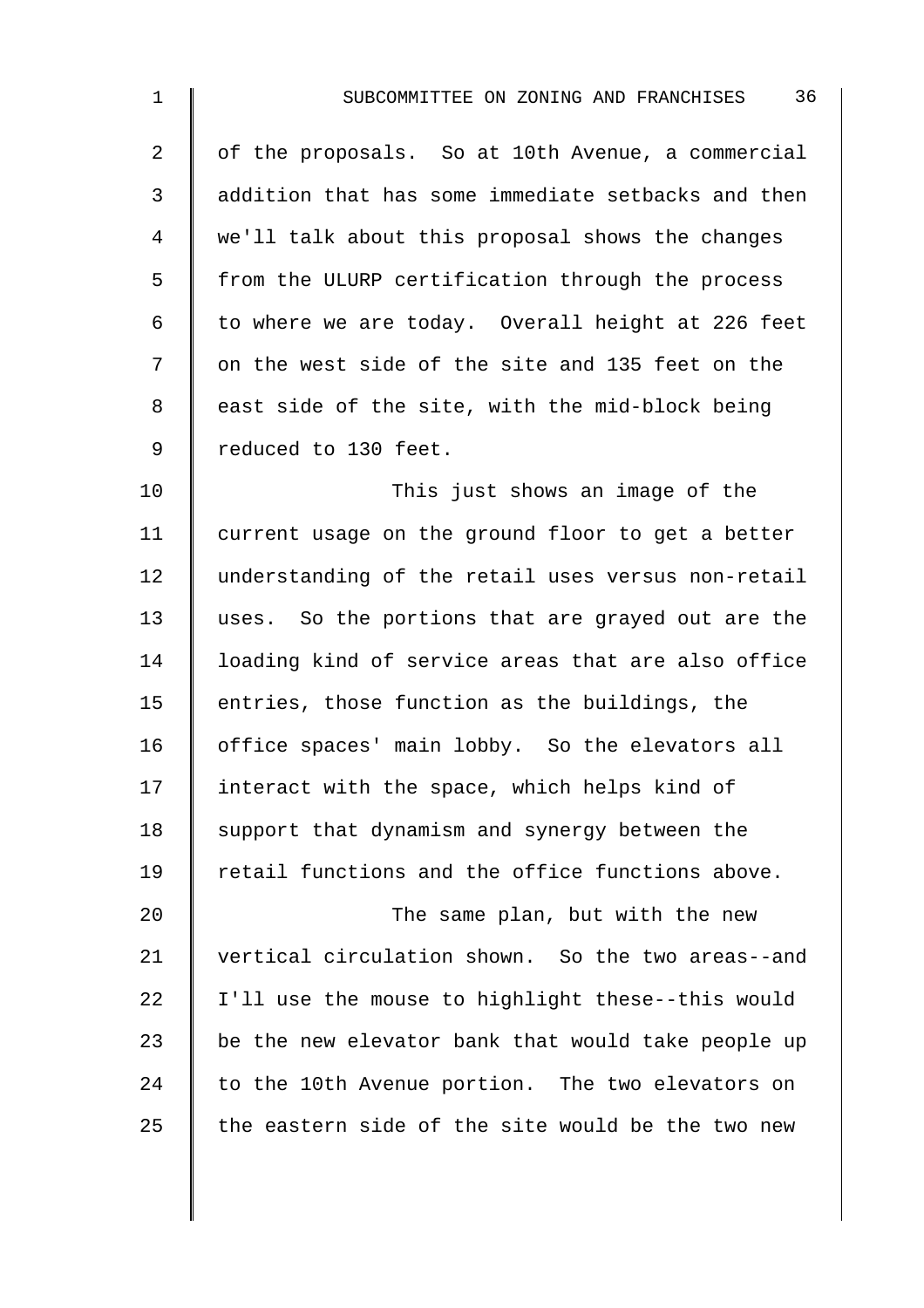2 elevators to the 9th Avenue portion. Really 3 Showing the minimal impact on the overall ground 4 floor of the market. The overall impact in retail 5 | is under a total of about 1,000 feet. The two 6  $\parallel$  other areas are falling within existing loading 7 | docks and existing freight elevators. This is 8 | part of the structural support system for the 10th 9 | Avenue addition, really to minimize overall impact  $10$  | on the market, the spaces above, and the ground 11 | floor uses.

12 So first with 9th Avenue, 9th 13 Avenue is a one-story building currently at 16th 14 Street and 9th Avenue flanked by two three-story 15 buildings. Immediately to the south, is an eight- $16$  story portion that's one of the more iconic 17 portions of Chelsea Market, which is the entry. 18 The entry to the building is here, kind of between 19 | the three-story and eight-story portions. And a 20  $\parallel$  slide of the ULURP massing, which originally was 21 designated as a hotel use, to the current massing, 22 which is an office use. The office use would be 23  $\parallel$  aligned floor plates with a façade design that 24 | you'll see in a second that mimics a lot of the 25  $\parallel$  façade that's happening on the south side of the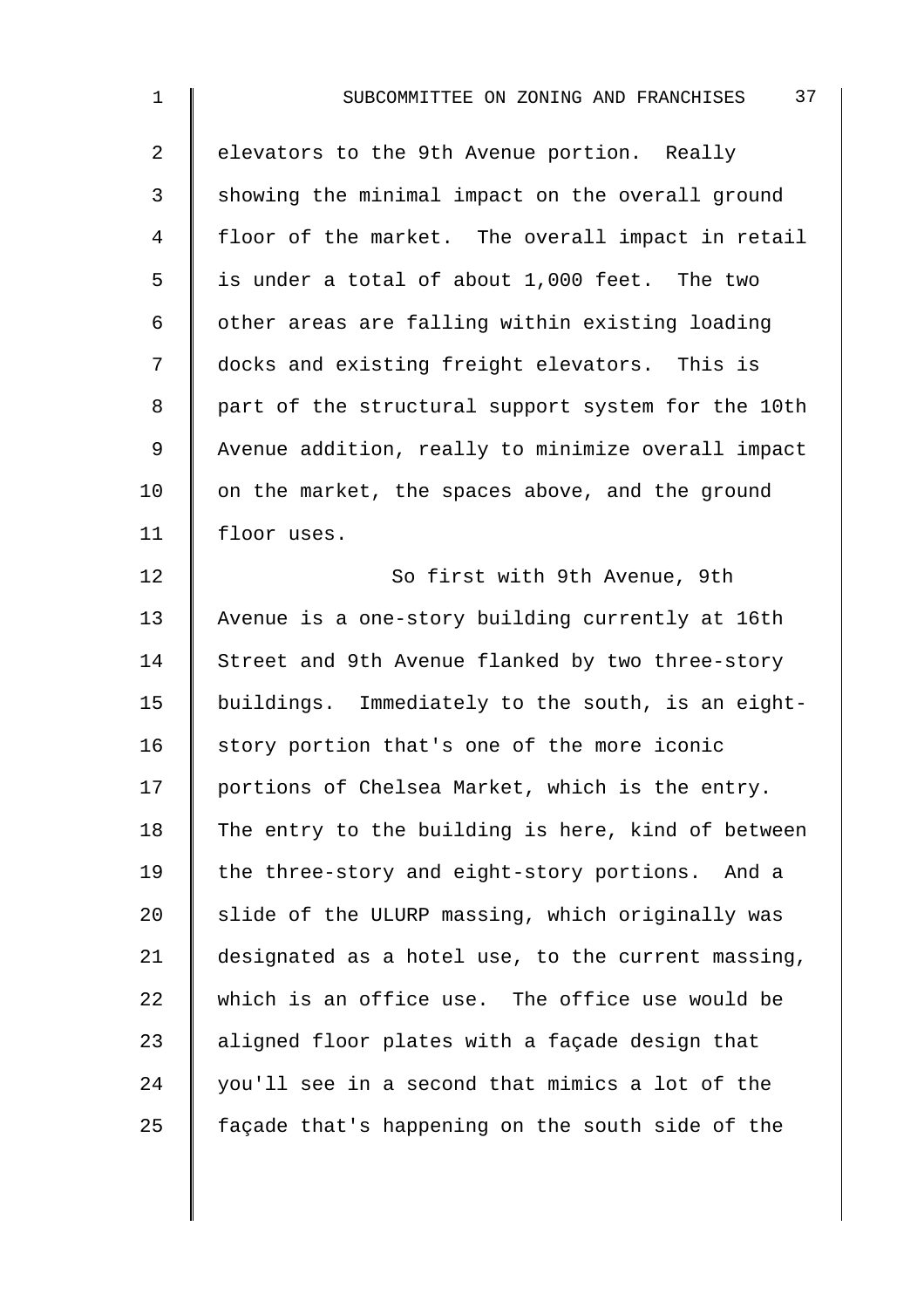| $\mathbf 1$    | 38<br>SUBCOMMITTEE ON ZONING AND FRANCHISES        |
|----------------|----------------------------------------------------|
| $\overline{a}$ | block. With a setback at the existing building     |
| 3              | height cornice on the 9th Avenue side, and a 15-   |
| 4              | foot setback over the townhouse on 16th Street,    |
| 5              | which was also a request from the Community Board. |
| 6              | The overall height at 135 feet is lower than the   |
| 7              | total height at this corner, which is about 142.   |
| 8              | A view from the north looking south                |
| 9              | along 9th Avenue showing a terra cotta façade with |
| 10             | windows and a similar rhythm to the windows that   |
| 11             | are currently on the building, and a top floor     |
| 12             | that is set back from the street on both sides.    |
| 13             | And then the view from the south                   |
| 14             | again looking north. Again, the terra cotta        |
| 15             | coloration will be similar to that of the brick    |
| 16             | that exists on the market today.                   |
| 17             | So from here I'll go quickly                       |
| 18             | through 10th Avenue. Again, the ULURP massing,     |
| 19             | which was eight stories of new construction that   |
| 20             | sat in line with the 10th Avenue façade of Chelsea |
| 21             | Market. The High Line passes through this portion  |
| 22             | of the building, which makes for some of the       |
| 23             | structural challenges of the building. Through     |
| 24             | the process, through the Community Board process,  |
| 25             | and with City Planning and borough president,      |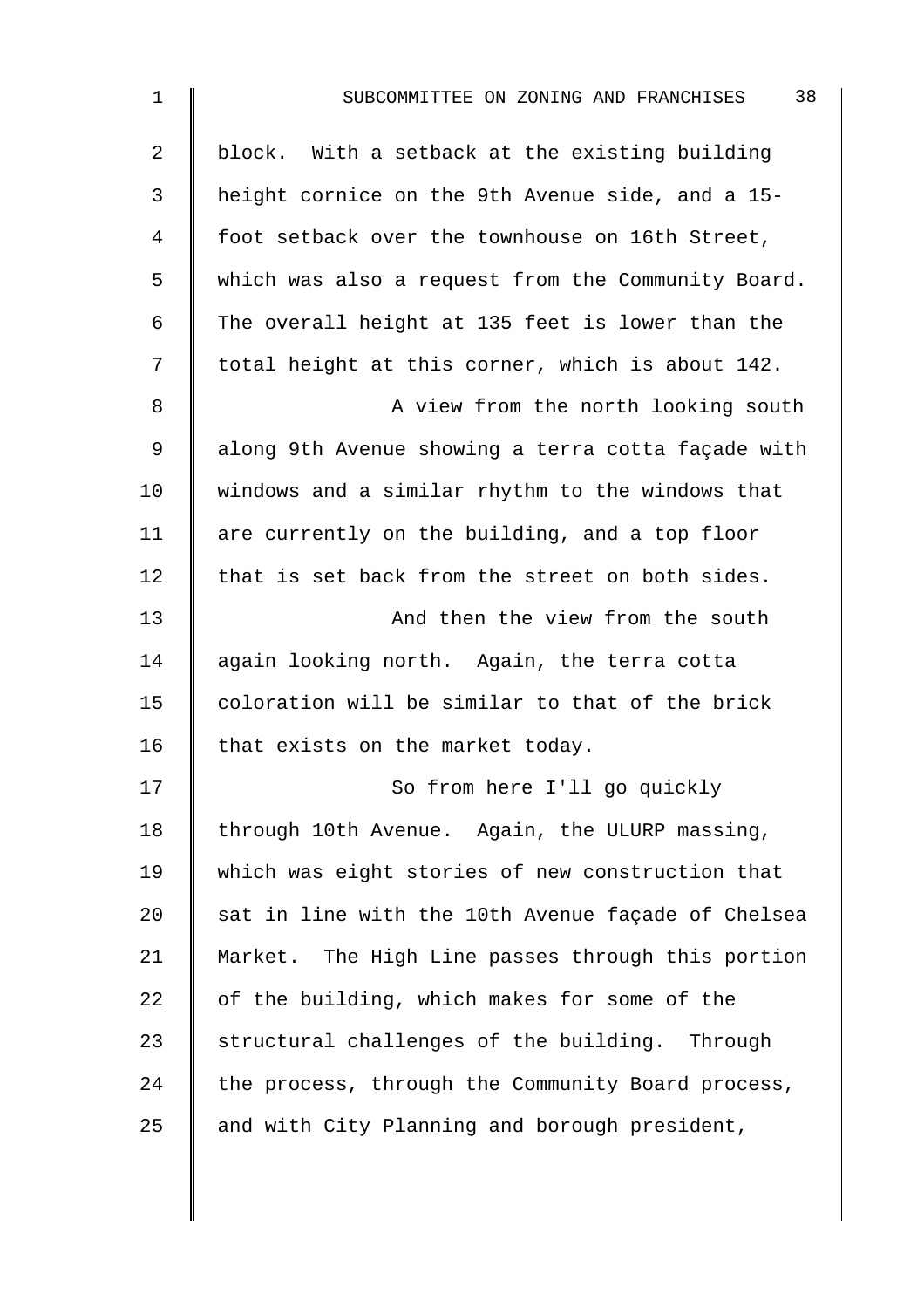2 we've shifted the mass and pushed the mass 15 feet 3 back from 10th Avenue, pushed the setbacks back 4 accordingly, and included an additional setback at  $5 \parallel$  the top of another 40 feet at the eighth floor to 6 minimize the visibility from the street and from 7 | the High Line, and also maximizing light and air 8 | to the High Line.

9 | The material images, the references  $10$  | on the top right and the lower left are references 11 | from Community Board 4 about material coloration, 12 as well as smaller apertures, smaller elements in 13 the fenestration design, both of which we've 14 Incorporated into the new design. We are 15 | proposing a terra cotta façade, which is actually 16 | lighter in weight than a brick façade, given some  $17$  of the structural challenges we have, but the  $18$  coloration will be very similar to what is on the 19 building below in a combination of that and some  $20$  gray metal surrounds on the windows, which is also 21 Similar to the fenestration of the existing 22 building of the market.

23 **So a view from the west side** 24 highway. We see the initial setback off of 10th 25 Avenue, this is the Caledonian in the background,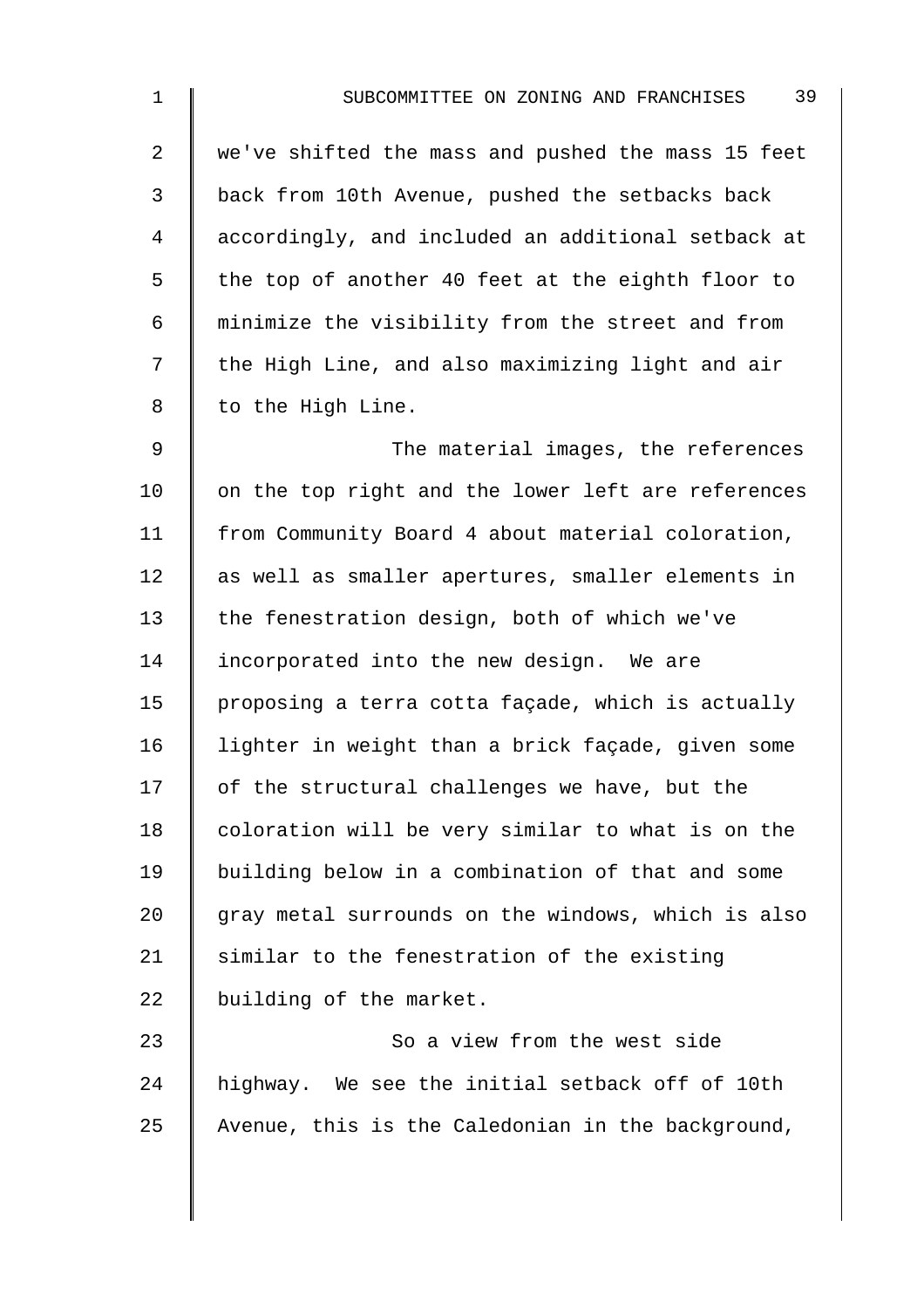| $\mathbf 1$    | 40<br>SUBCOMMITTEE ON ZONING AND FRANCHISES        |
|----------------|----------------------------------------------------|
| $\overline{2}$ | and 85-10th across the street. This was really     |
| 3              | part of the process of determining that that datum |
| 4              | of that first setback to have a reference with the |
| 5              | immediate neighborhood, and you see the terra      |
| 6              | cotta material and the depth of the façade, which  |
| 7              | relates to the masonry depth below.                |
| 8              | A view from the High Line with the                 |
| 9              | façade pulled back from 10th Avenue.               |
| 10             | And then a view from the north on                  |
| 11             | 10th Avenue, again, looking south with the         |
| 12             | Caledonian in the foreground on the left-hand      |
| 13             | side.                                              |
| 14             | So very quickly I'll describe the                  |
| 15             | High Line amenities, which was one of the elements |
| 16             | that Melanie mentioned. The portion that is being  |
| 17             | proposed for the High Line amenity is dotted in in |
| 18             | white. This represents about 50% of the frontage   |
| 19             | along the High Line passage as the High Line       |
| 20             | passes under the existing building. And in         |
| 21             | orange, you'll see where that is an area of what   |
| 22             | it is in the floor. The space currently is at the  |
| 23             | same level as the High Line that, as Melanie       |
| 24             | mentioned, there'll be a combination of restrooms  |
| 25             | for the High Line, new freight elevator, back-of-  |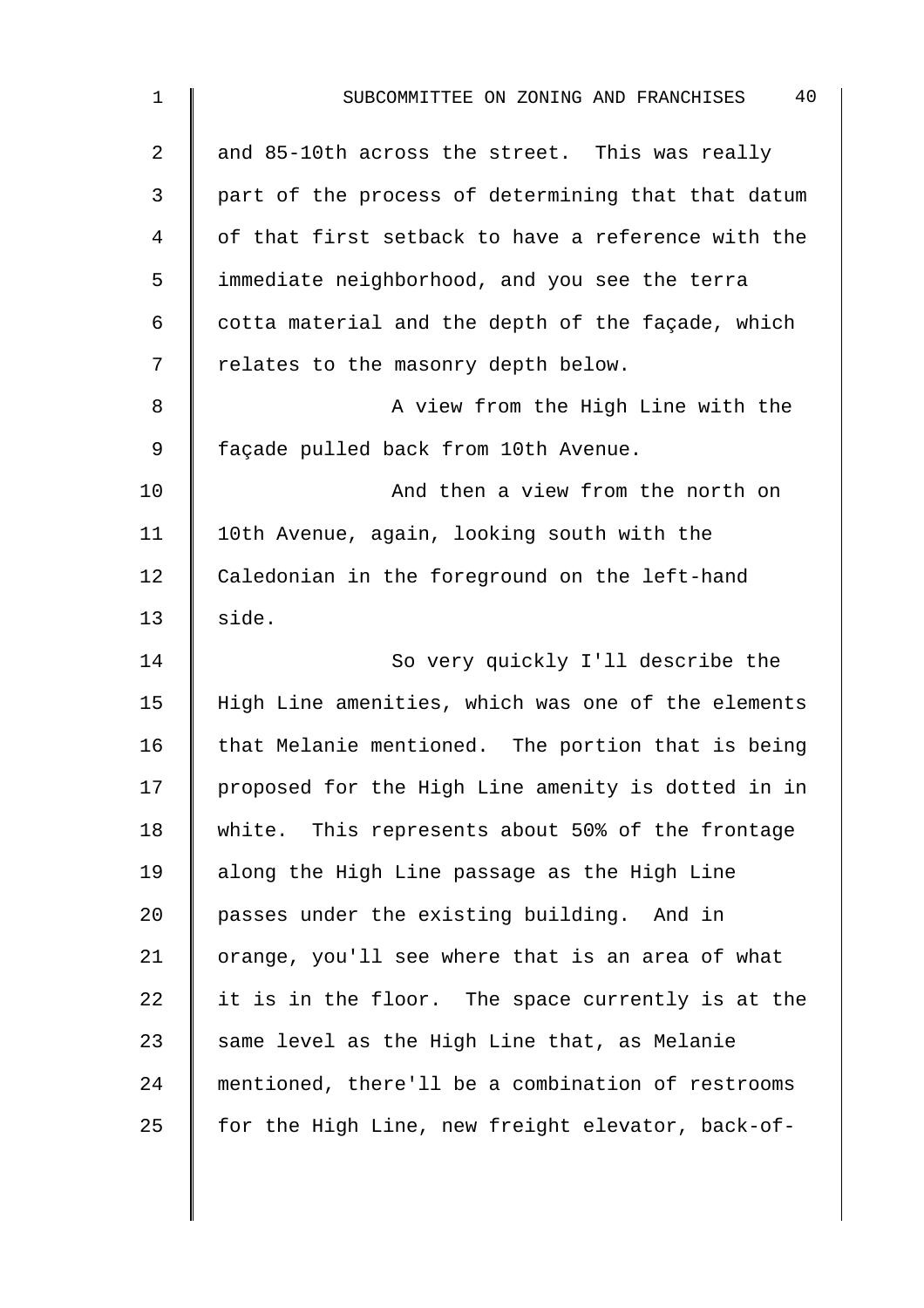| $\mathbf 1$    | 41<br>SUBCOMMITTEE ON ZONING AND FRANCHISES       |
|----------------|---------------------------------------------------|
| $\overline{2}$ | house staging space, as well as educational space |
| 3              | that can be used directly off of the High Line.   |
| 4              | This is approximately about 5,000 square feet of  |
| 5              | space that's currently office space. This also    |
| 6              | includes a new freight elevator that will have    |
| 7              | access--dedicated access to the basement as well, |
| 8              | for an additional 1,200 square feet or so of      |
| 9              | storage for back-of-house uses for the High Line. |
| 10             | CHAIRPERSON WEPRIN: Okay. Thank                   |
| 11             | you very much. I'm going to let my colleagues     |
| 12             | start, I'm going to ask Council Member Dan        |
| 13             | Garodnick to start, please, ask some questions or |
| 14             | comments.                                         |
| 15             | COUNCIL MEMBER GARODNICK: Thank                   |
| 16             | you very much, Mr. Chairman, and I just want to   |
| 17             | note Council Member Lappin was kind enough to let |
| 18             | me jump the line for a moment because I have to   |
| 19             | rush out.                                         |
| 20             | Thank you for your testimony.<br>$\mathbb{I}$     |
| 21             | want to just focus on two very quick issues, and  |
| 22             | then will defer back to Council Member Lappin.    |
| 23             | The first is on the affordable housing fund, it   |
| 24             | sounds like the 7 1/2 FAR is achieved if there is |

 $25$  a contribution, and among other requirements, to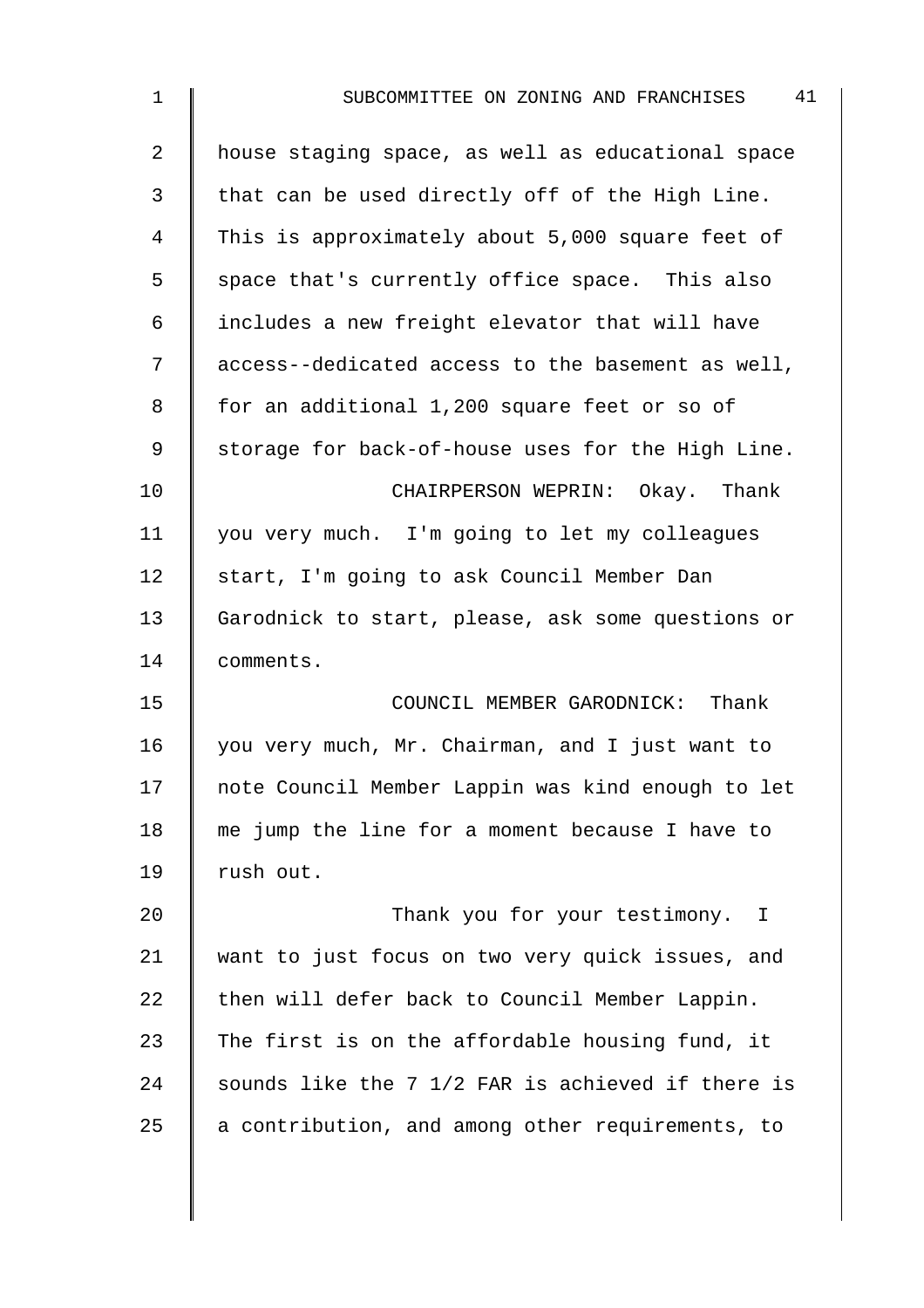| the affordable housing fund that was created in<br>the context of the West Chelsea rezoning. How<br>much of a contribution is that; what exists in the<br>fund today? Help us understand where things stand<br>on that affordable housing fund.<br>MELANIE MEYERS: Sure. When the<br>Special West Chelsea was adopted, they did create |
|----------------------------------------------------------------------------------------------------------------------------------------------------------------------------------------------------------------------------------------------------------------------------------------------------------------------------------------|
|                                                                                                                                                                                                                                                                                                                                        |
|                                                                                                                                                                                                                                                                                                                                        |
|                                                                                                                                                                                                                                                                                                                                        |
|                                                                                                                                                                                                                                                                                                                                        |
|                                                                                                                                                                                                                                                                                                                                        |
|                                                                                                                                                                                                                                                                                                                                        |
|                                                                                                                                                                                                                                                                                                                                        |
| the concept of these two funds: The High Line                                                                                                                                                                                                                                                                                          |
| Improvement Fund and the affordable housing fund.                                                                                                                                                                                                                                                                                      |
| Both of them established a monetary contribution                                                                                                                                                                                                                                                                                       |
| for every square foot of development. So at the                                                                                                                                                                                                                                                                                        |
| time of the adoption of the Special West Chelsea                                                                                                                                                                                                                                                                                       |
| District, the contribution was \$50 a square foot.                                                                                                                                                                                                                                                                                     |
| That's adjusted annually for CPI, and so I believe                                                                                                                                                                                                                                                                                     |
| that the current number is \$59.70, and it will                                                                                                                                                                                                                                                                                        |
| fluctuate every July 1st for those portions.                                                                                                                                                                                                                                                                                           |
| For the Chelsea Market project, the                                                                                                                                                                                                                                                                                                    |
| first 80,000 square feet of development would                                                                                                                                                                                                                                                                                          |
| generate a contribution towards the affordable                                                                                                                                                                                                                                                                                         |
| housing fund, and if you do the math, that adds up                                                                                                                                                                                                                                                                                     |
| to about \$4.7 million.                                                                                                                                                                                                                                                                                                                |
| If the full project, as David has                                                                                                                                                                                                                                                                                                      |
|                                                                                                                                                                                                                                                                                                                                        |
| described, is built out, the overall contribution                                                                                                                                                                                                                                                                                      |
|                                                                                                                                                                                                                                                                                                                                        |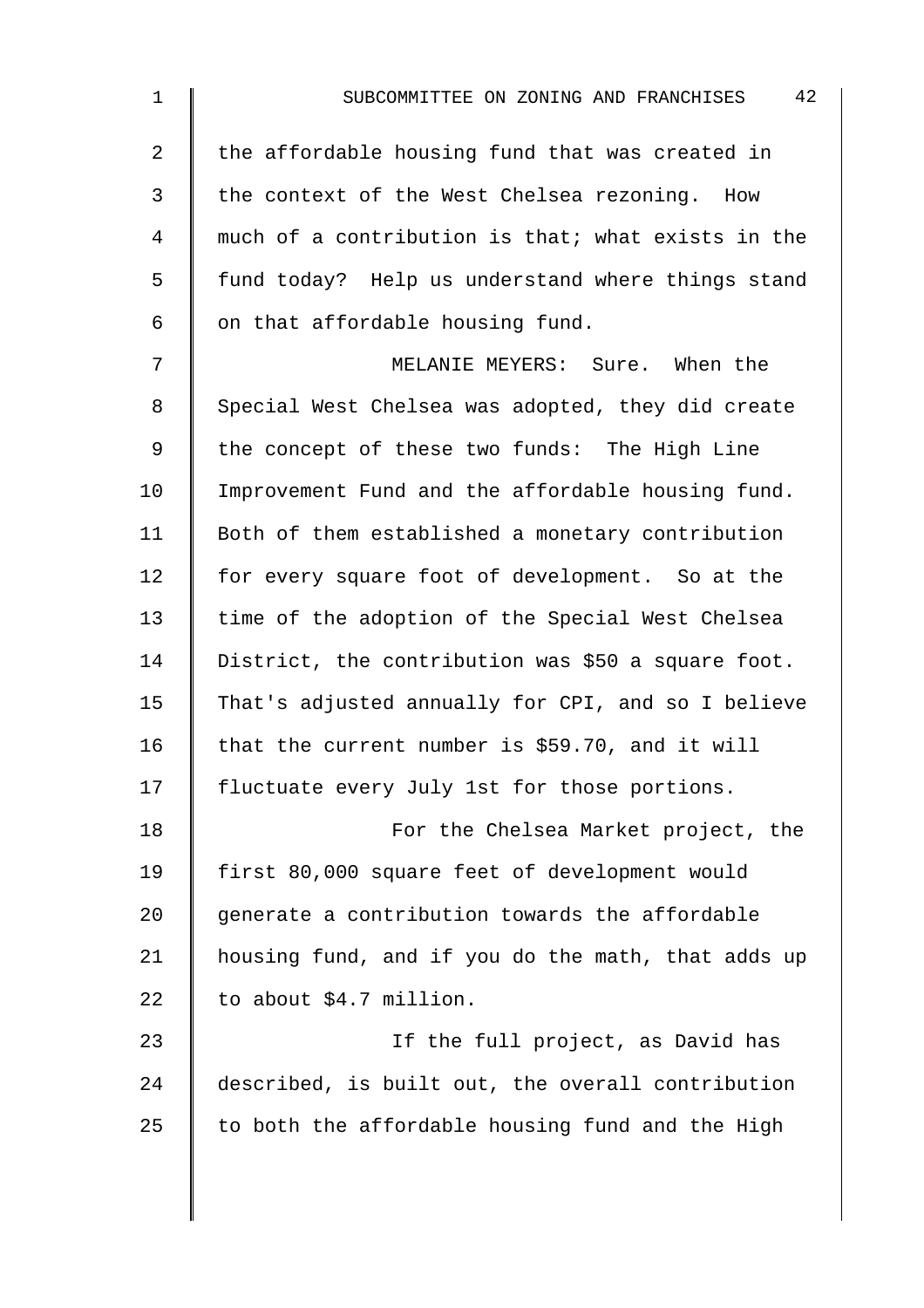| $\mathbf{1}$ | 43<br>SUBCOMMITTEE ON ZONING AND FRANCHISES        |
|--------------|----------------------------------------------------|
| 2            | Line Improvement Fund is about \$17 1/2 million.   |
| 3            | Today, this would be the first use                 |
| 4            | of the affordable housing fund in Special West     |
| 5            | Chelsea when this project is adopted. At least at  |
| 6            | this point, nobody has contributed to that fund,   |
| 7            | so this is a great opportunity to use that fund.   |
| 8            | For the High Line Improvement Fund, the Caledonia  |
| 9            | to our north, has contributed to that fund for its |
| 10           | project. I can't give you the exact number of      |
| 11           | what their contribution added up to because I just |
| 12           | don't know the math, but that was used for capital |
| 13           | improvements to the High Line fund.                |
| 14           | COUNCIL MEMBER GARODNICK: I see.                   |
| 15           | So the \$59.70 per square foot, which is the       |
| 16           | current threshold, or the current dollar amount    |
| 17           | for contribution to the fund, none of that has     |
| 18           | been paid into the fund to-date, is that correct?  |
| 19           | MELANIE MEYERS: That is for this                   |
| 20           | project, for this project, that is absolutely--    |
| 21           | [Crosstalk]                                        |
| 22           | COUNCIL MEMBER GARODNICK:                          |
| 23           | [Interposing] Sorry, I mean overall, in terms of   |
| 24           | the dollars in the West Chelsea affordable housing |
| 25           | fund, there is no money in there to--              |
|              |                                                    |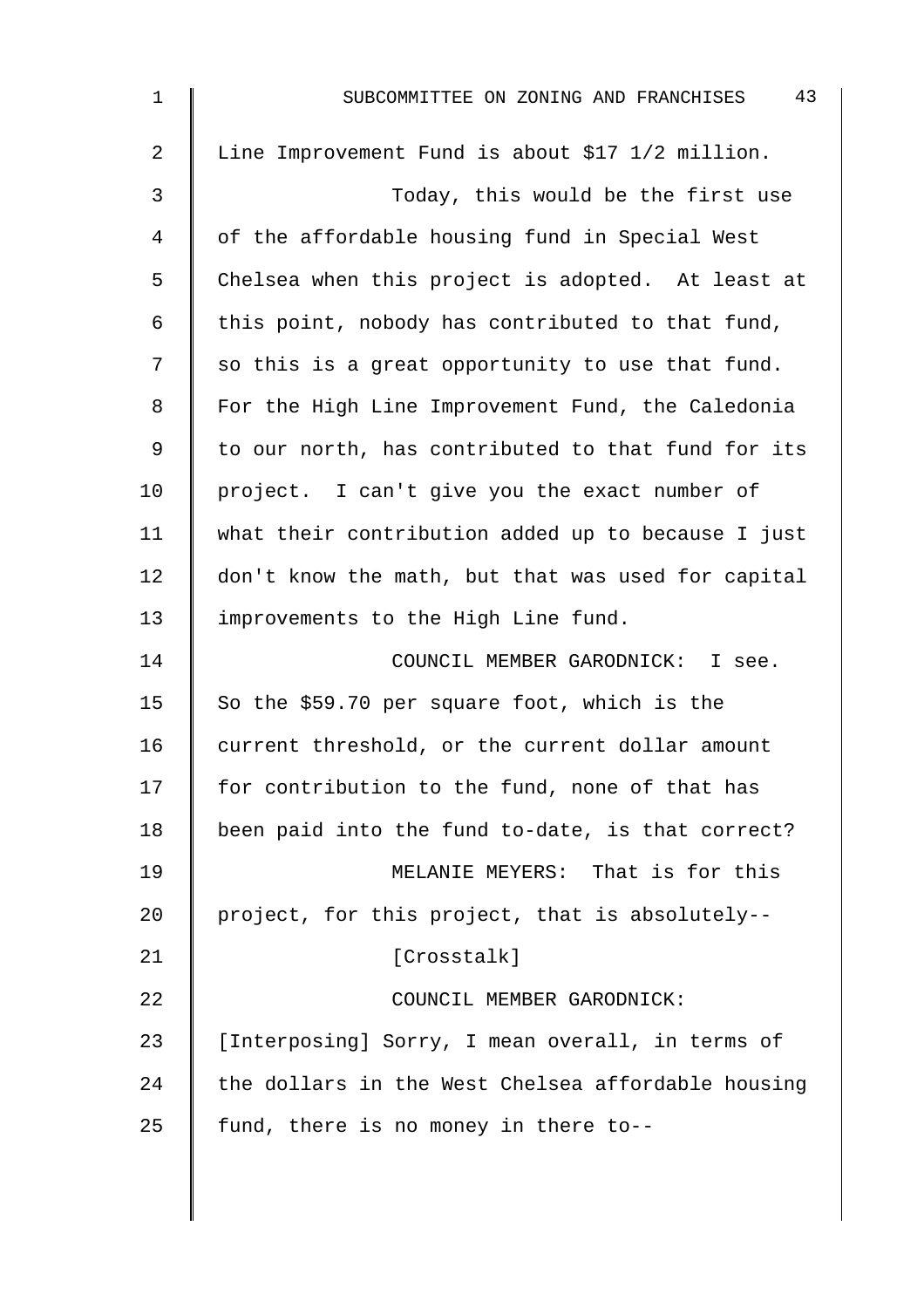| $\mathbf 1$ | 44<br>SUBCOMMITTEE ON ZONING AND FRANCHISES        |
|-------------|----------------------------------------------------|
| 2           | [Crosstalk]                                        |
| 3           | MELANIE MEYERS: [Interposing] That                 |
| 4           | is correct.                                        |
| 5           | COUNCIL MEMBER GARODNICK: Okay.                    |
| 6           | And is that because that was an option for         |
| 7           | developers or is it because the development that   |
| 8           | was within that area did not happen?               |
| 9           | MELANIE MEYERS: Again, you know,                   |
| 10          | there are these variety of sub-districts and they  |
| 11          | all have, sort of, their unique controls. At the   |
| 12          | time of the adoption, I would say that the focus   |
| 13          | of the--or the impetus for the text was really     |
| 14          | about the High Line and how to encourage the High  |
| 15          | Line and I think that, sort of, in many of the     |
| 16          | districts, the High Line improvements are actually |
| 17          | given, I'd call it, preference over contributions  |
| 18          | to the affordable housing fund. This would         |
| 19          | actually reverse what has happened in other sub-   |
| 20          | districts to have the affordable house sort of     |
| 21          | benefit from development first. And I'm not sure   |
| 22          | I'm quite answering your question--                |
| 23          | COUNCIL MEMBER GARODNICK:                          |
| 24          | [Interposing] Yeah, I'm not sure that that does    |
| 25          | because what I don't understand is whether that    |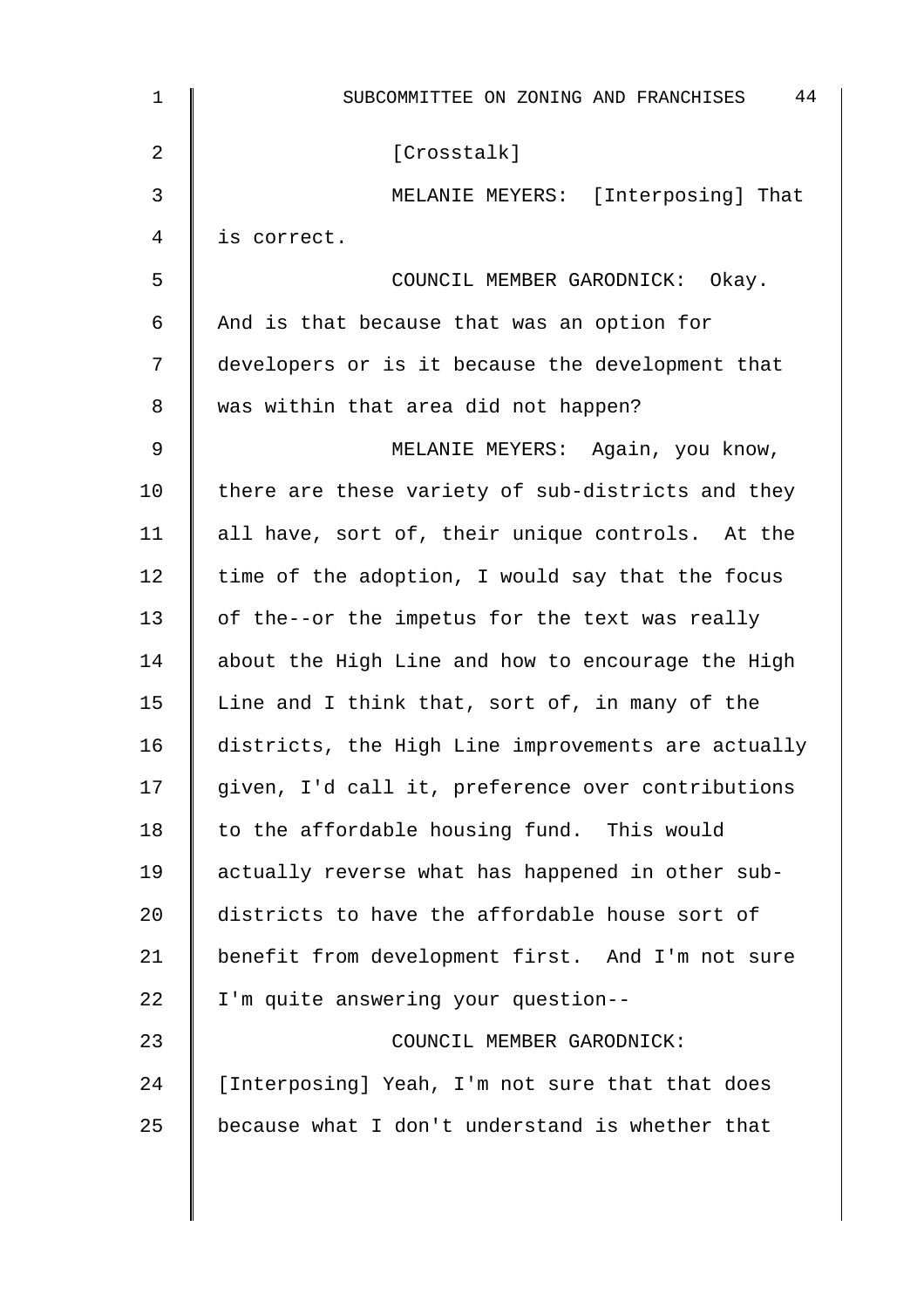2 was an option or a requirement in the West Chelsea 3 Tezoning, and if it was a requirement, why there 4 | are no dollars in the fund for affordable housing  $5 \parallel$  there.

6 MELANIE MEYERS: [Interposing] I 7 | see. I think it's more accurate to call it an 8 | option, and it--for other areas and, again, for 9 || most areas, the ability to take--to put monies 10  $\parallel$  into the affordable housing fund is limited. So, 11 for example--and this is just an example--the 12 affordable housing fund is available to sites 13 that--there's another mechanism--let me step back-14 | -there's another mechanism in Special West Chelsea  $15$  that allows for development rights that are over 16  $\parallel$  the High Line to be transferred, to be sold by the 17 | owner of those proprieties to other properties in 18  $\parallel$  the area. There is a provision in Special West 19 Chelsea that says that after 95% of that floor 20 || area has been transferred, if somebody else wants 21  $\parallel$  to build and take advantage of a higher density, 22  $\parallel$  they can do so by making a contribution to the 23  $\parallel$  affordable housing fund. So that's sort of an 24 example of how in other areas there's sort of a 25 | preference for High Line improvements. And,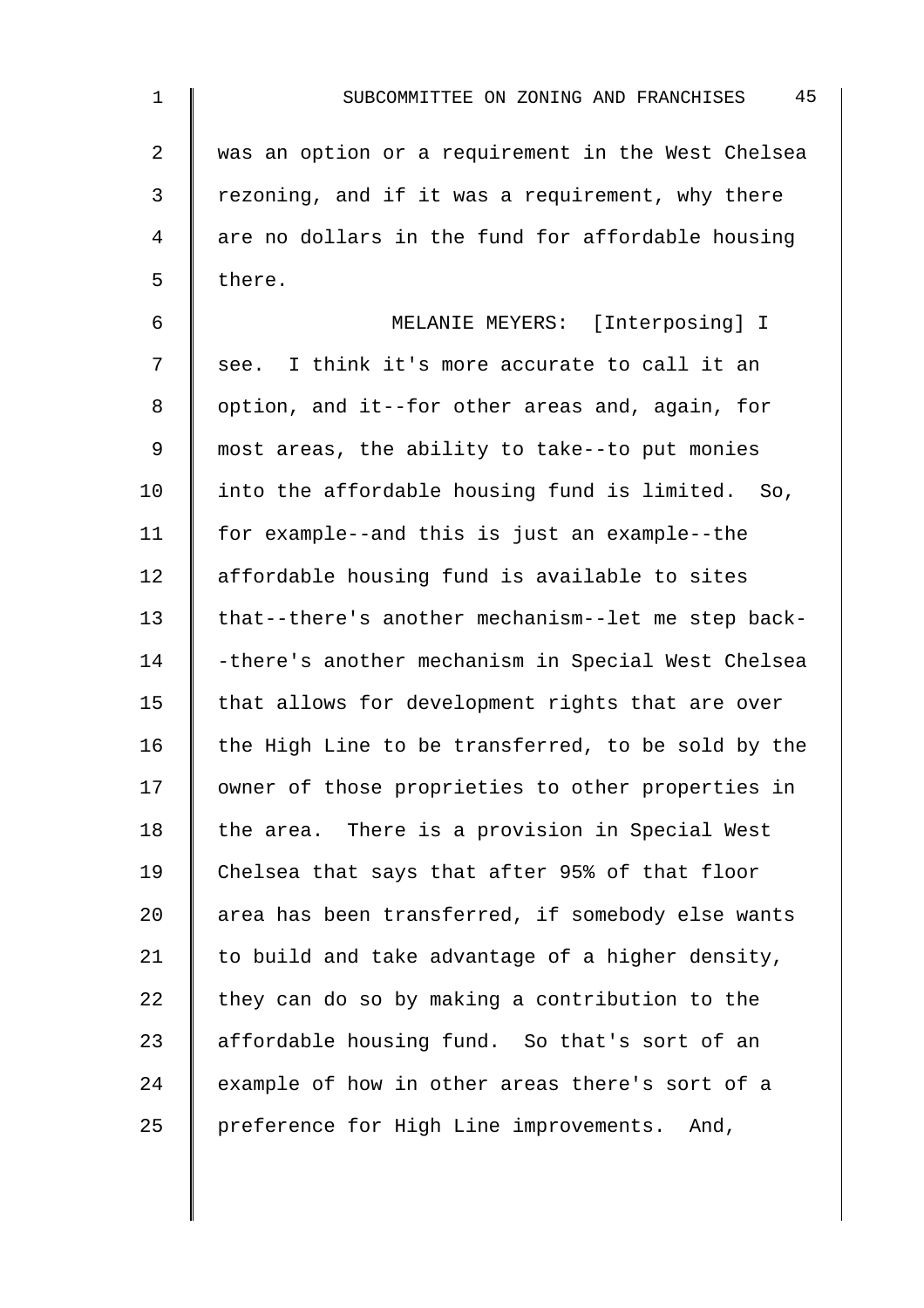| $\mathbf 1$ | 46<br>SUBCOMMITTEE ON ZONING AND FRANCHISES         |
|-------------|-----------------------------------------------------|
| 2           | again, so we can sort--we can provide sort of       |
| 3           | details on all of the mechanisms, but I think it's  |
| 4           | generally fair to say that there's a preference     |
| 5           | for and options for the High Line Improvement       |
| 6           | Fund.                                               |
| 7           | COUNCIL MEMBER GARODNICK: So then                   |
| 8           | for here--                                          |
| $\mathsf 9$ | MELANIE MEYERS: Yes.                                |
| 10          | COUNCIL MEMBER GARODNICK: --let's                   |
| 11          | talk specifically about this project. It's an       |
| 12          | 80,000 square foot development, the contributions   |
| 13          | to the affordable housing fund would be calculated  |
| 14          | in the same way it's calculated in the West         |
| 15          | Chelsea rezoning, so that would be today \$59.70 -- |
| 16          | MELANIE MEYERS: Correct.                            |
| 17          | COUNCIL MEMBER GARODNICK: --and                     |
| 18          | that could change, obviously. Is this an option     |
| 19          | in the same way that it is an option in the rest    |
| 20          | of the West Chelsea rezoning as you described it,   |
| 21          | or is this something that has to happen             |
| 22          | contemporaneous with or prior to the construction   |
| 23          | of those 80,000 square feet?                        |
| 24          | MELANIE MEYERS: It is different                     |
| 25          | than the other mechanisms. The requirement would    |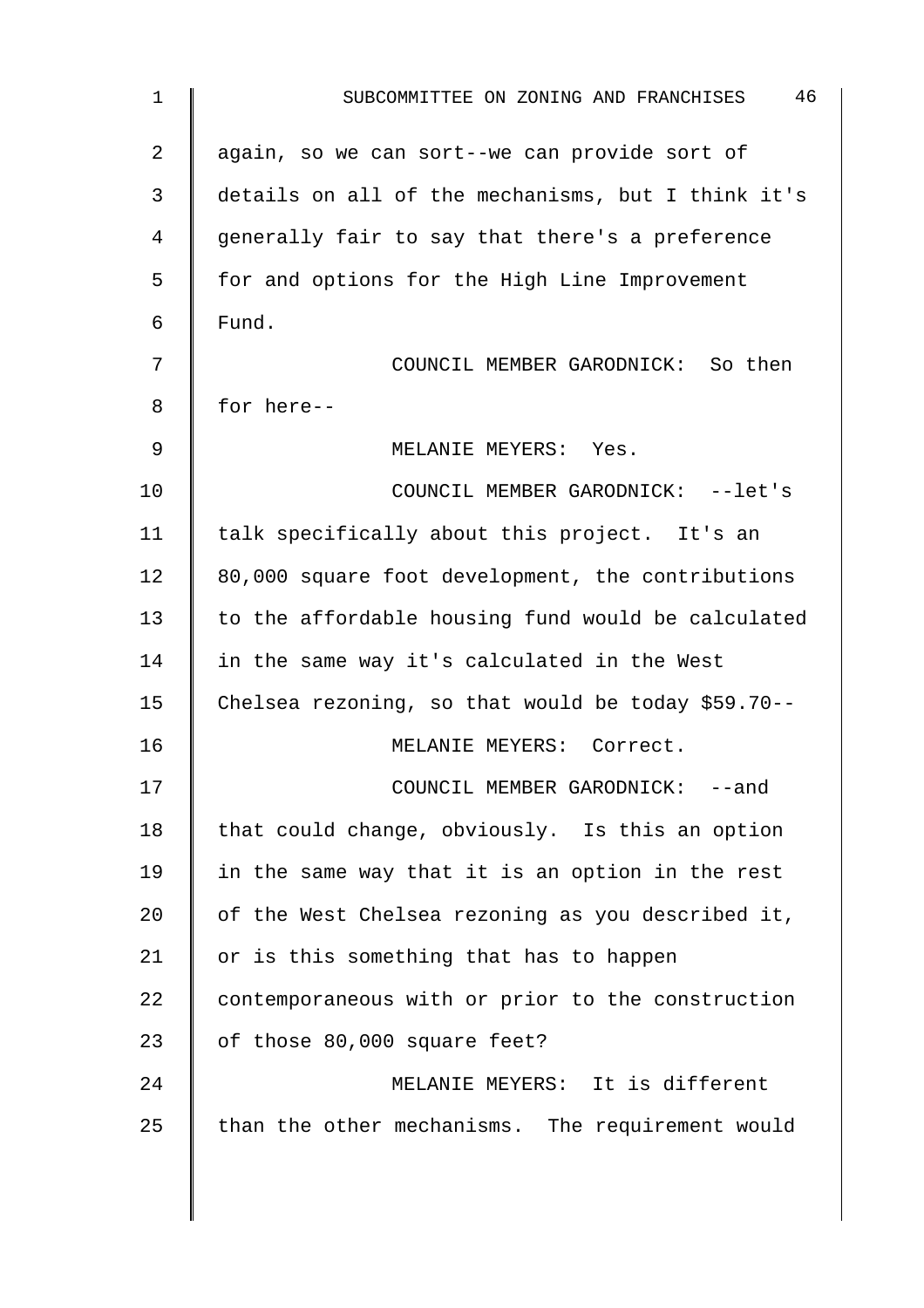| $\mathbf 1$ | 47<br>SUBCOMMITTEE ON ZONING AND FRANCHISES        |
|-------------|----------------------------------------------------|
| 2           | be for the--in order to take advantage of the      |
| 3           | bonus that and in order to have take advantage of  |
| 4           | the first 80,000 square feet of bonus, the monies- |
| 5           | -the contribution would go first to the affordable |
| 6           | housing fund. The overall project is about         |
| 7           | 290,000 square feet, so they start on 9th Avenue,  |
| 8           | it's an 80,000 square feet project that--if that   |
| 9           | was the first part that started, you'd pull a      |
| 10          | building permit and at the time of pulling the     |
| 11          | building permit, the contribution to the           |
| 12          | affordable housing fund would be required to be    |
| 13          | made. Does that answer your question?              |
| 14          | COUNCIL MEMBER GARODNICK: I think                  |
| 15          | it does.                                           |
| 16          | MELANIE MEYERS:<br>Okay.                           |
| 17          | COUNCIL MEMBER GARODNICK: I'm                      |
| 18          | going to defer back to my colleague, Council       |
| 19          | Member Lappin, I just will note that we want to be |
| 20          | certain that when there are commitments made here, |
| 21          | particularly on affordable housing, that there are |
| 22          | mechanisms in place to make sure that it happens   |
| 23          | and that it's locked in. So we're certainly going  |
| 24          | to talk to you more about this and make sure that  |
| 25          | we have a very clear picture. I will just note, I  |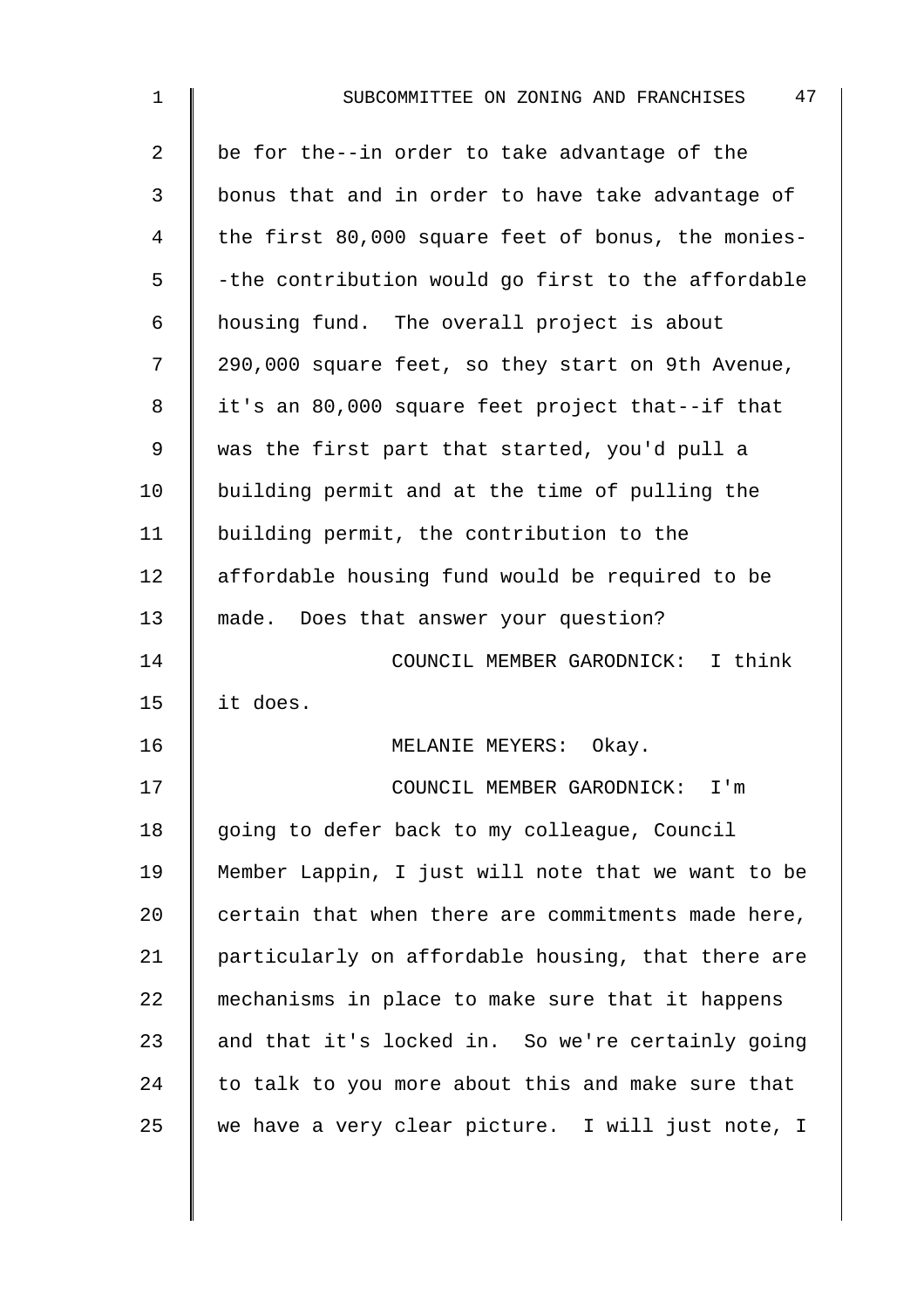| $\mathbf{1}$   | 48<br>SUBCOMMITTEE ON ZONING AND FRANCHISES        |
|----------------|----------------------------------------------------|
| $\overline{2}$ | had a couple of other questions which, hopefully,  |
| 3              | will come out in the course of the testimony today |
| 4              | about the retail uses, how much of that is food,   |
| 5              | what the current balance is, what the other 40% is |
| $\epsilon$     | beyond 60%. But I will leave that and I certainly  |
| 7              | will have staff here as I go. So, Council Member   |
| 8              | Lappin, thank you again.                           |
| $\mathsf 9$    | CHAIRPERSON WEPRIN: Thank you, Mr.                 |
| 10             | Garodnick. Council Member Lappin.                  |
| 11             | COUNCIL MEMBER LAPPIN: Thank you,                  |
| 12             | Mr. Chair. I have a few questions for you. So      |
| 13             | seven years ago, there was the creation of the     |
| 14             | Special West Chelsea District in 2005, I was not   |
| 15             | in the City Council, I was elected to the City     |
| 16             | Council in 2005. So I'm hoping you can educate     |
| 17             | me, especially since I think, Mr. Phillips, you    |
| 18             | said in your testimony you've been a majority      |
| 19             | stakeholder for a decade, so you must have been    |
| 20             | involved in those talks back then.                 |
| 21             | [Off mic]                                          |
| 22             | COUNCIL MEMBER LAPPIN: Okay. So                    |
| 23             | this property was not included in that district.   |
| 24             | Why? And were there discussions about including    |
| 25             | it in the district at that time?                   |
|                |                                                    |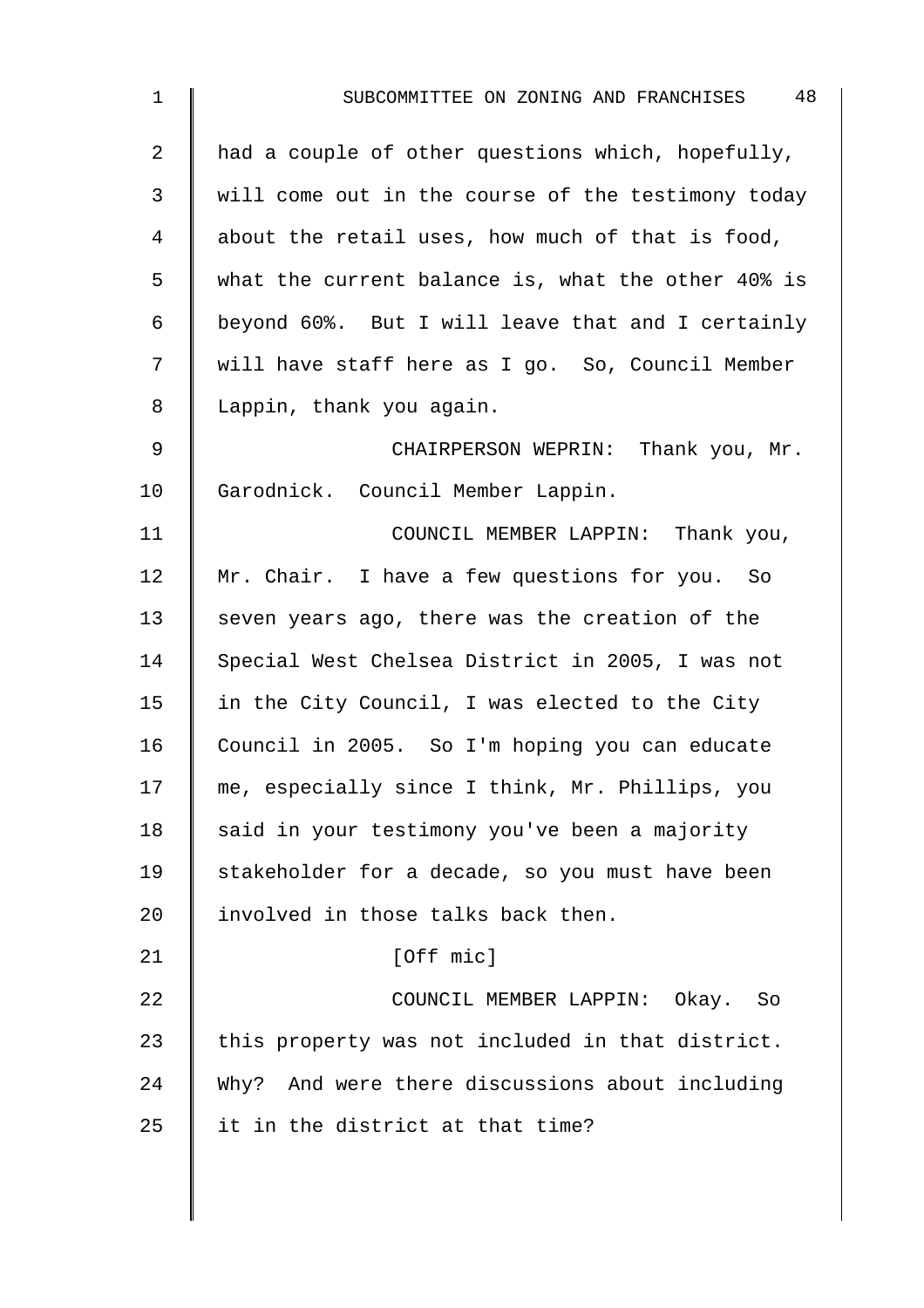| $\mathbf{1}$    | 49<br>SUBCOMMITTEE ON ZONING AND FRANCHISES        |
|-----------------|----------------------------------------------------|
| 2               | MELANIE MEYERS: So I'm going to                    |
| 3               | talk a little bit, and then turn it over to        |
| 4               | Michael because he obviously has more sort of      |
| 5               | direct You know, there were discussions and if     |
| 6               | you read the Community Board's recommendation for  |
| 7               | the Special West Chelsea District that was adopted |
| 8               | at that point, it includes recommendations of      |
| 9               | extending the district southward. The Jamestown's  |
| 10 <sub>1</sub> | management of the property occurred in 2004--      |
| 11              | that's right?--and at that point, the scope of the |
| 12              | Special West Chelsea District had been established |
| 13              | and they were sort of working through it. You're   |
| 14              | right, it didn't get adopted 'til 2005, but I      |
| 15              | think that there's a record that the ownership of  |
| 16              | Chelsea Market is actually on support and on board |
| 17              | with the Special West Chelsea District, support    |
| 18              | for the High Line, and a desire, even from that    |
| 19              | point, to be included within the district.         |
| 20              | When the Jamestown came into the                   |
| 21              | picture, it was, frankly, too late to do it at     |
| 22              | that point, so that--                              |
| 23              | [Crosstalk]                                        |
| 24              | COUNCIL MEMBER LAPPIN:                             |
| 25              | [Interposing] So it was--                          |
|                 |                                                    |
|                 |                                                    |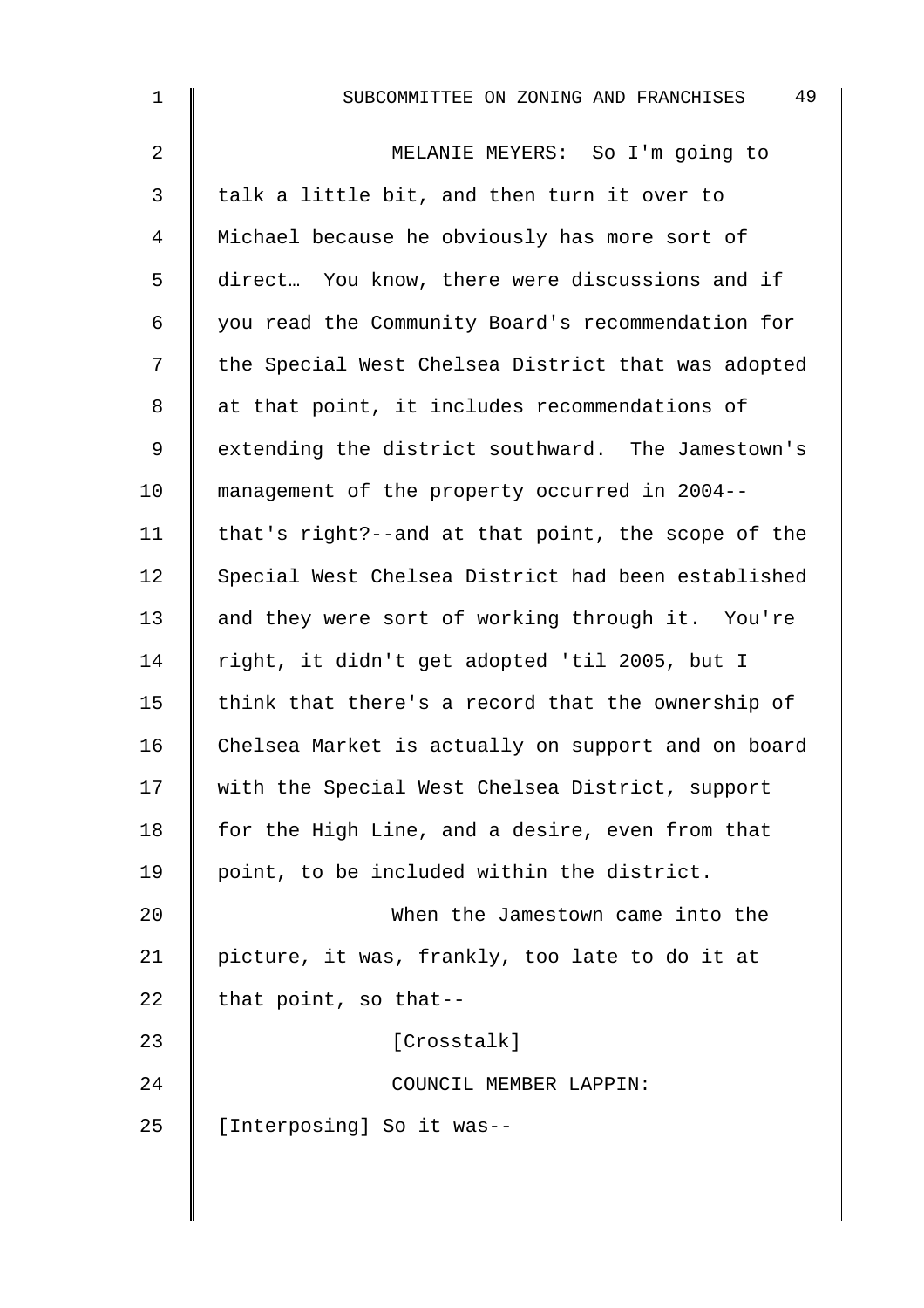| $\mathbf{1}$ | 50<br>SUBCOMMITTEE ON ZONING AND FRANCHISES        |
|--------------|----------------------------------------------------|
| 2            | MELANIE MEYERS: --part of it.                      |
| 3            | COUNCIL MEMBER LAPPIN: --so it was                 |
| 4            | purposefully excluded then at the time.            |
| 5            | MELANIE MEYERS: And if you ask why                 |
| 6            | the prior owner was concerned and I would say      |
| 7            | opposed to Special West Chelsea District at that   |
| 8            | time, you know, he is not here. Some of the        |
| 9            | things that I think it's important to keep in      |
| 10           | mind--and, you know, Chelsea Market is an          |
| 11           | established building in the community, it is an    |
| 12           | established, we think, amenity, the retail         |
| 13           | concourse is something that I think people really  |
| 14           | prize and cherish, but it's not that old of a      |
| 15           | building. It was an underutilized building until   |
| 16           | the end of the 1990s, it was converted to its      |
| 17           | current concept starting at that point. So in      |
| 18           | 2002 and 2003, when they're starting to think      |
| 19           | about the High Line, we didn't have a Chelsea      |
| 20           | Market that's as vibrant, as healthy as it is now, |
| 21           | we had a new concept.                              |
| 22           | I can see somebody who was creating                |
| 23           | a new concept being worried about change and I     |
| 24           | think it may well be that.                         |
| 25           | COUNCIL MEMBER LAPPIN: No, I                       |
|              |                                                    |
|              |                                                    |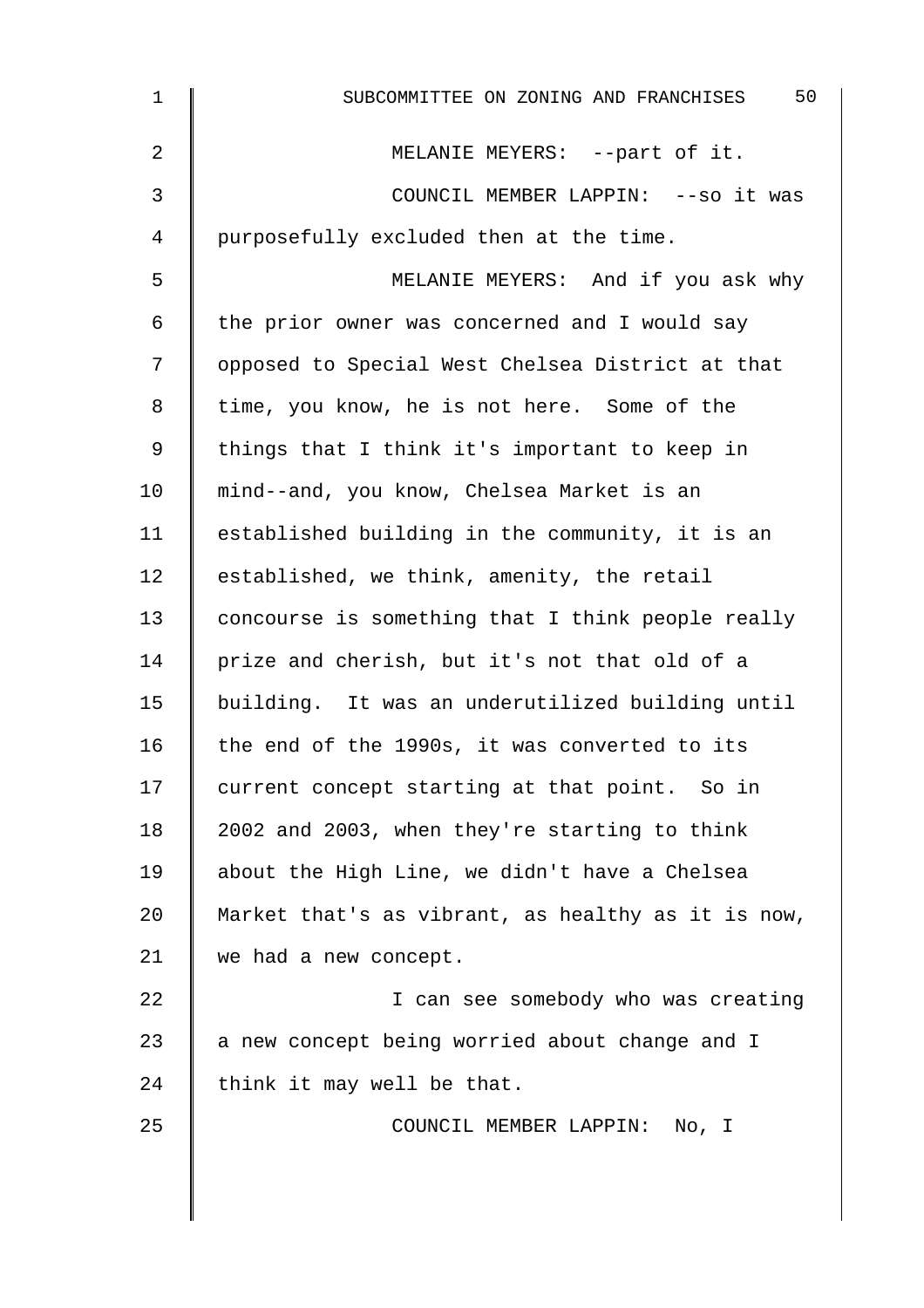| 1  | 51<br>SUBCOMMITTEE ON ZONING AND FRANCHISES        |
|----|----------------------------------------------------|
| 2  | understand it's not a very old building, it's not  |
| 3  | a very old Special West Chelsea zoning district    |
| 4  | either, right? So would you like to address that,  |
| 5  | Mr. Phillips?                                      |
| 6  | MICHAEL PHILLIPS: Yeah, maybe I                    |
| 7  | would just say that Chelsea Market is a whole city |
| 8  | block and at the time of the West Chelsea special  |
| 9  | zoning district prior to our management of the     |
| 10 | building and the contemplation of it in the early  |
| 11 | 2000s, it was very unclear what it meant to have a |
| 12 | West Chelsea special zoning district and to have a |
| 13 | whole city block with the High Line going through  |
| 14 | it, I think probably provided a certain amount of  |
| 15 | fear to the previous owners about what that meant. |
| 16 | And so as we became involved in the building, we   |
| 17 | immediately, you know, went through a process of-- |
| 18 | our earliest letters to the City Planning were in  |
| 19 | 2004, and so we've worked in earnest to become     |
| 20 | part of the West Chelsea special zoning district   |
| 21 | since that time.                                   |
| 22 | COUNCIL MEMBER LAPPIN: So you had                  |
| 23 | a consistent position, but I guess City Planning   |
| 24 | has not? Because City Planning decided this was    |
| 25 | not in the scope at that time.                     |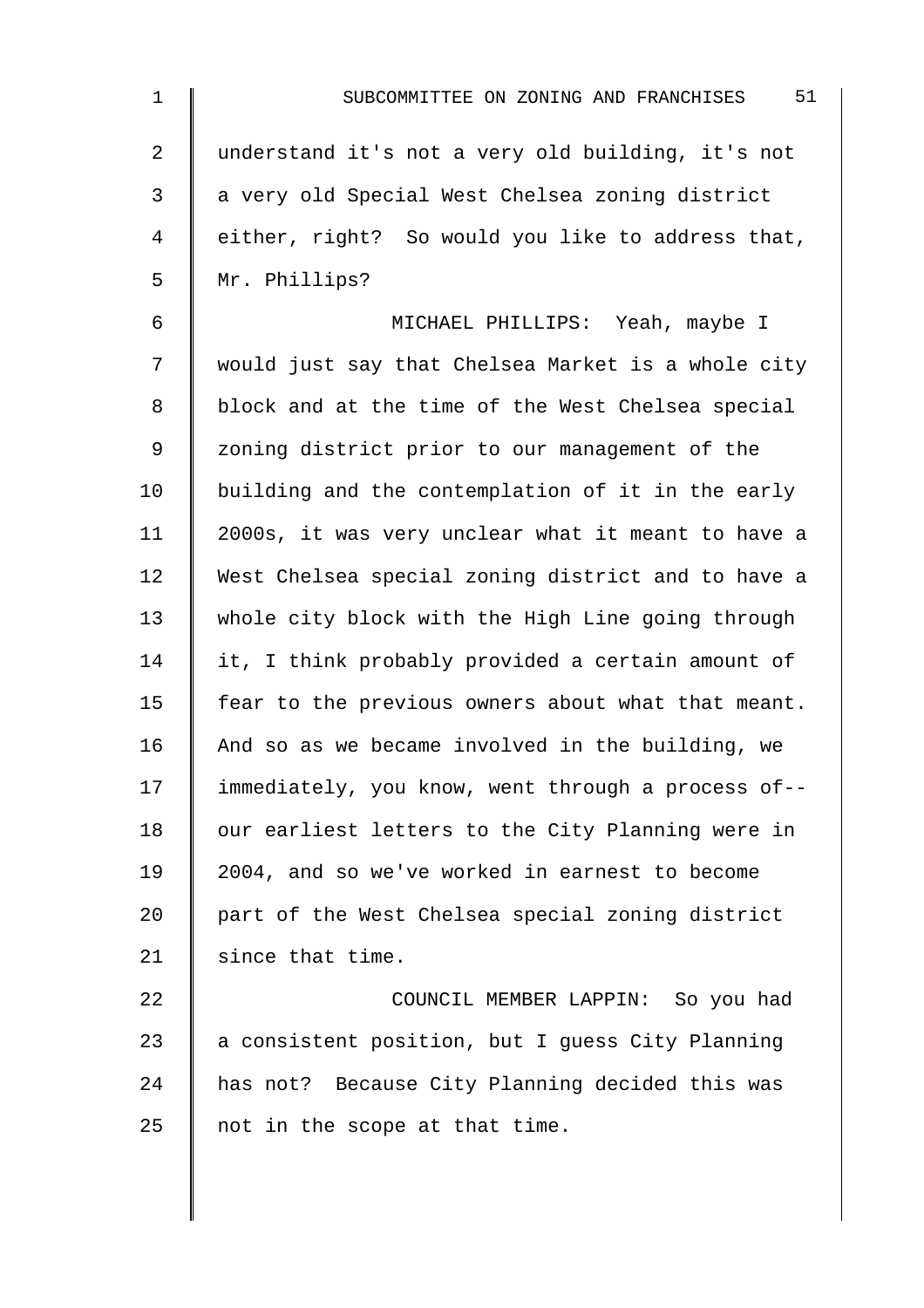| $\mathbf 1$ | 52<br>SUBCOMMITTEE ON ZONING AND FRANCHISES        |
|-------------|----------------------------------------------------|
| 2           | MELANIE MEYERS: I think it was                     |
| 3           | more a question of that the previous owner of the  |
| 4           | building had some real concerns and that City      |
| 5           | Planning listened to those concerns. And at the    |
| 6           | time in 2004, bringing in another block, they had  |
| 7           | a proposal that was well under way.                |
| 8           | I mean, one other thing I just                     |
| $\mathsf 9$ | wanted to mention is, you know, Chelsea Market, if |
| 10          | you think of it as an asset, as a building, again, |
| 11          | it's 17 buildings, it sort of has different floor  |
| 12          | plates heights and every building has a different  |
| 13          | height. It's not an easy building to make          |
| 14          | successful.                                        |
| 15          | COUNCIL MEMBER LAPPIN: I                           |
| 16          | understand.                                        |
| 17          | MELANIE MEYERS: And at the time,                   |
| 18          | you know, the options for the site is, if you      |
| 19          | think about it as a development site and you think |
| 20          | about the ability to build a tower on a full city  |
| 21          | block, that's an option that I think somebody who  |
| 22          | was worried about what the future of the building  |
| 23          | would be, would probably more interest--           |
| 24          | [Crosstalk]                                        |
| 25          | COUNCIL MEMBER LAPPIN:                             |
|             |                                                    |
|             |                                                    |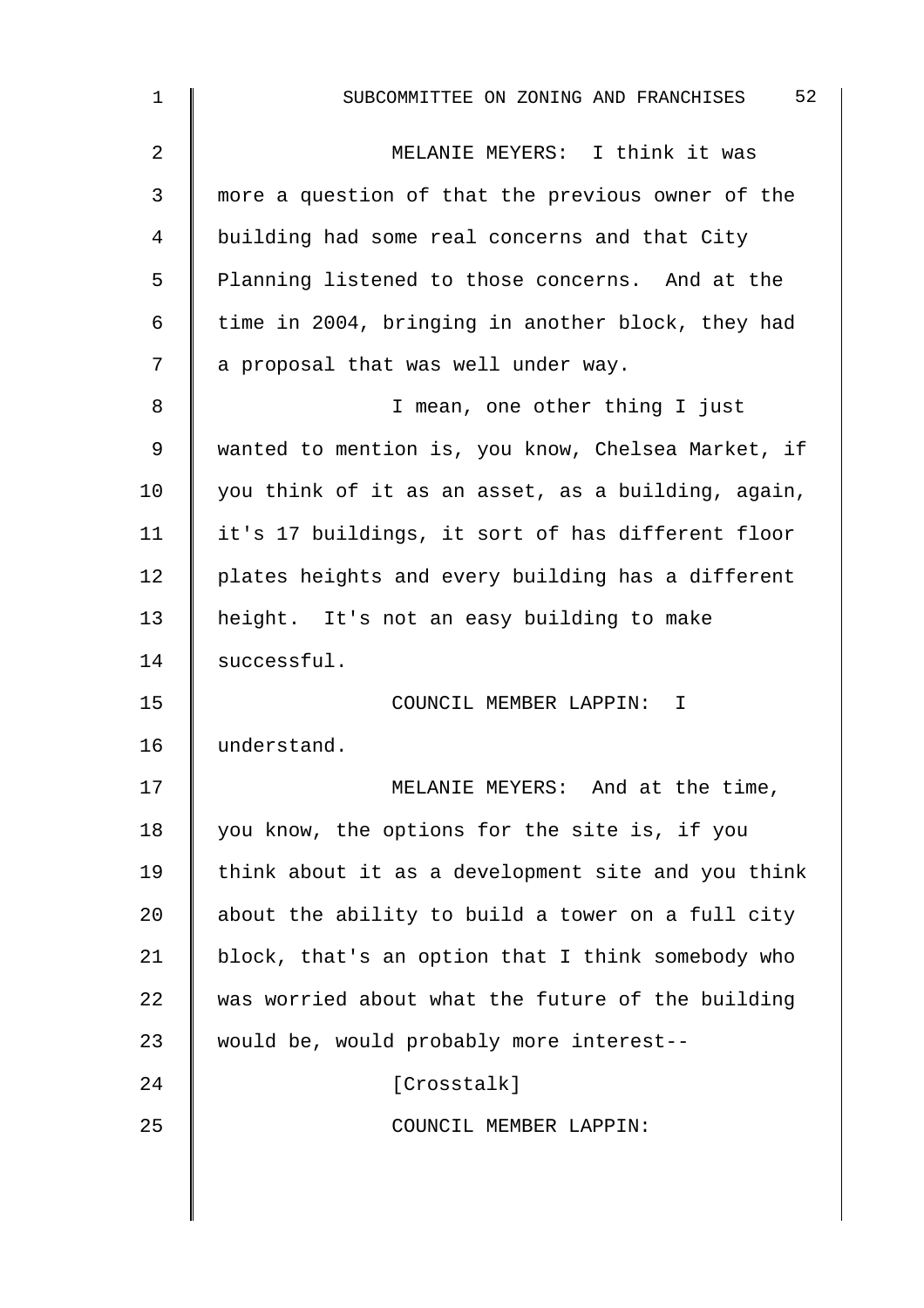| $\mathbf 1$    | 53<br>SUBCOMMITTEE ON ZONING AND FRANCHISES         |
|----------------|-----------------------------------------------------|
| $\overline{2}$ | [Interposing] I want to keep moving, I just want    |
| 3              | to highlight, I mean, a lot of work, you know, I    |
| 4              | wasn't here, but I'm told a lot of work went into   |
| 5              | creating a district that, you know, now there are   |
| 6              | attempts to change and it hasn't been a district    |
| 7              | for that long, so that raises a flag for me.        |
| 8              | I wanted to ask about the                           |
| 9              | affordable housing fund within the district.<br>Has |
| 10             | any affordable housing ever been built by           |
| 11             | contributions to that fund?                         |
| 12             | MELANIE MEYERS: The fund, again,                    |
| 13             | part of 2005 and there has not been a contribution  |
| 14             | to that fund today, and if this project proceeds,   |
| 15             | then it would be probably the first contribution    |
| 16             | to that fund.                                       |
| 17             | COUNCIL MEMBER LAPPIN:                              |
| 18             | [Interposing] So it hasn't been particularly        |
| 19             | successful. So how--where would be the money be     |
| 20             | transferred to and who would be responsible for     |
| 21             | building the affordable housing?                    |
| 22             | MELANIE MEYERS: The affordable                      |
| 23             | housing fund is managed by the City and under the   |
| 24             | authority of HPD.                                   |
| 25             | COUNCIL MEMBER LAPPIN: So has HPD                   |
|                |                                                     |
|                |                                                     |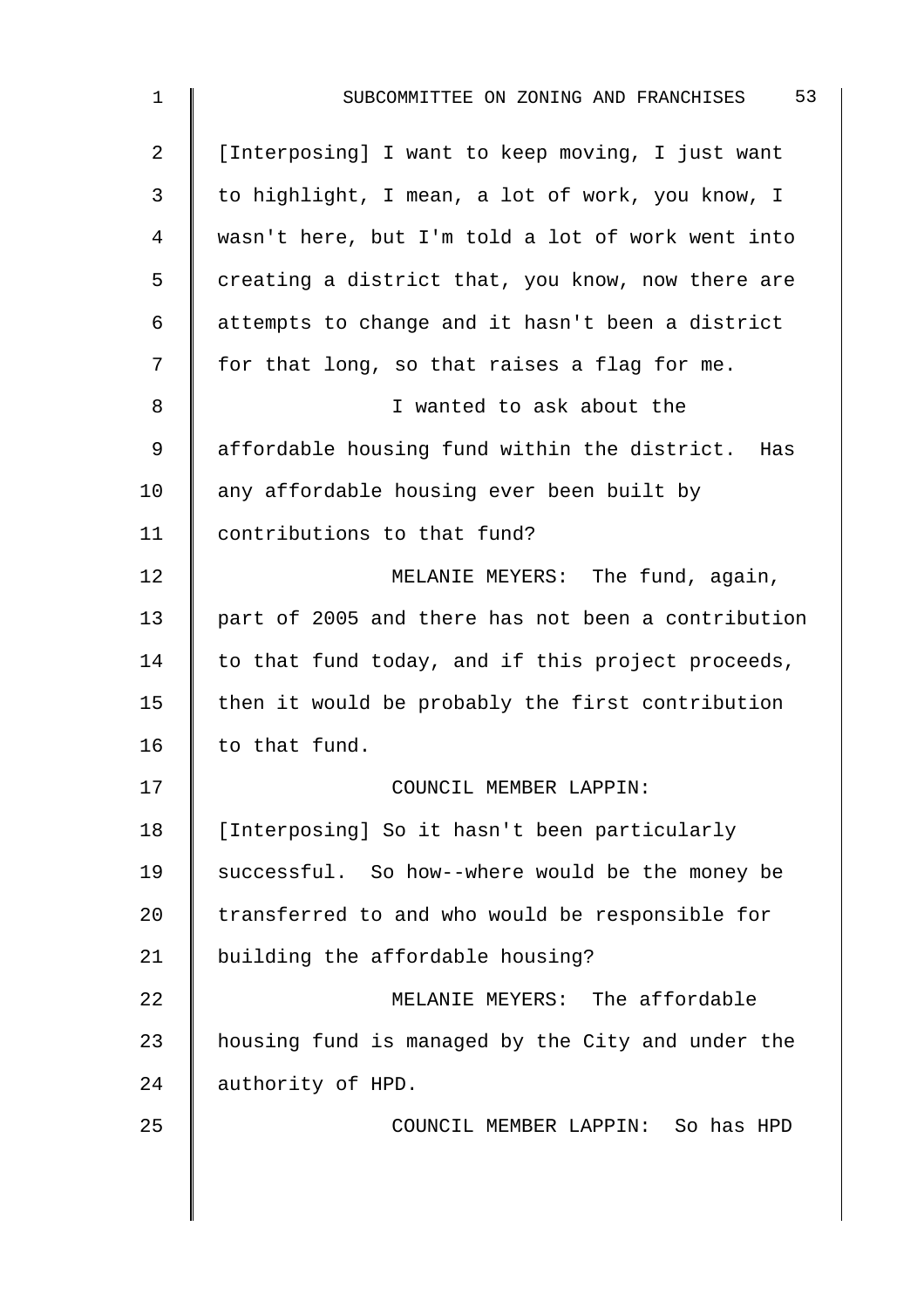| $\mathbf 1$    | 54<br>SUBCOMMITTEE ON ZONING AND FRANCHISES        |
|----------------|----------------------------------------------------|
| $\overline{2}$ | shared rules or thoughts on how they will build    |
| 3              | the housing? Where it will be built, et cetera?    |
| $\overline{4}$ | How they will logistically do it?                  |
| 5              | MELANIE MEYERS: [Interposing] HPD,                 |
| $\epsilon$     | as you know, has a big portfolio and has lots of   |
| 7              | developers working with them, and so if you're     |
| 8              | asking whether or not there has been a formal      |
| 9              | designation of any monies in the affordable        |
| 10             | housing fund to any site, the answer is no.        |
| 11             | COUNCIL MEMBER LAPPIN: So it's a                   |
| 12             | big question mark still. Traffic, do you think     |
| 13             | this project will add to the traffic in the        |
| 14             | neighborhood?                                      |
| 15             | MELANIE MEYERS: We looked at                       |
| 16             | traffic, we did an exhaustive environmental        |
| 17             | assessment statement. At the end of the day, you   |
| 18             | know, what we have is a project--at the time of    |
| 19             | certification it was a project which was about 300 |
| 20             | and--do the math--340,000 square feet. The         |
| 21             | environmental analysis that was done was based on  |
| 22             | looking at a project of that size, it did not show |
| 23             | the potential for significant adverse impact.      |
| 24             | Since the timing of the certification, the project |
| 25             | has been reduced in scale substantially so it's an |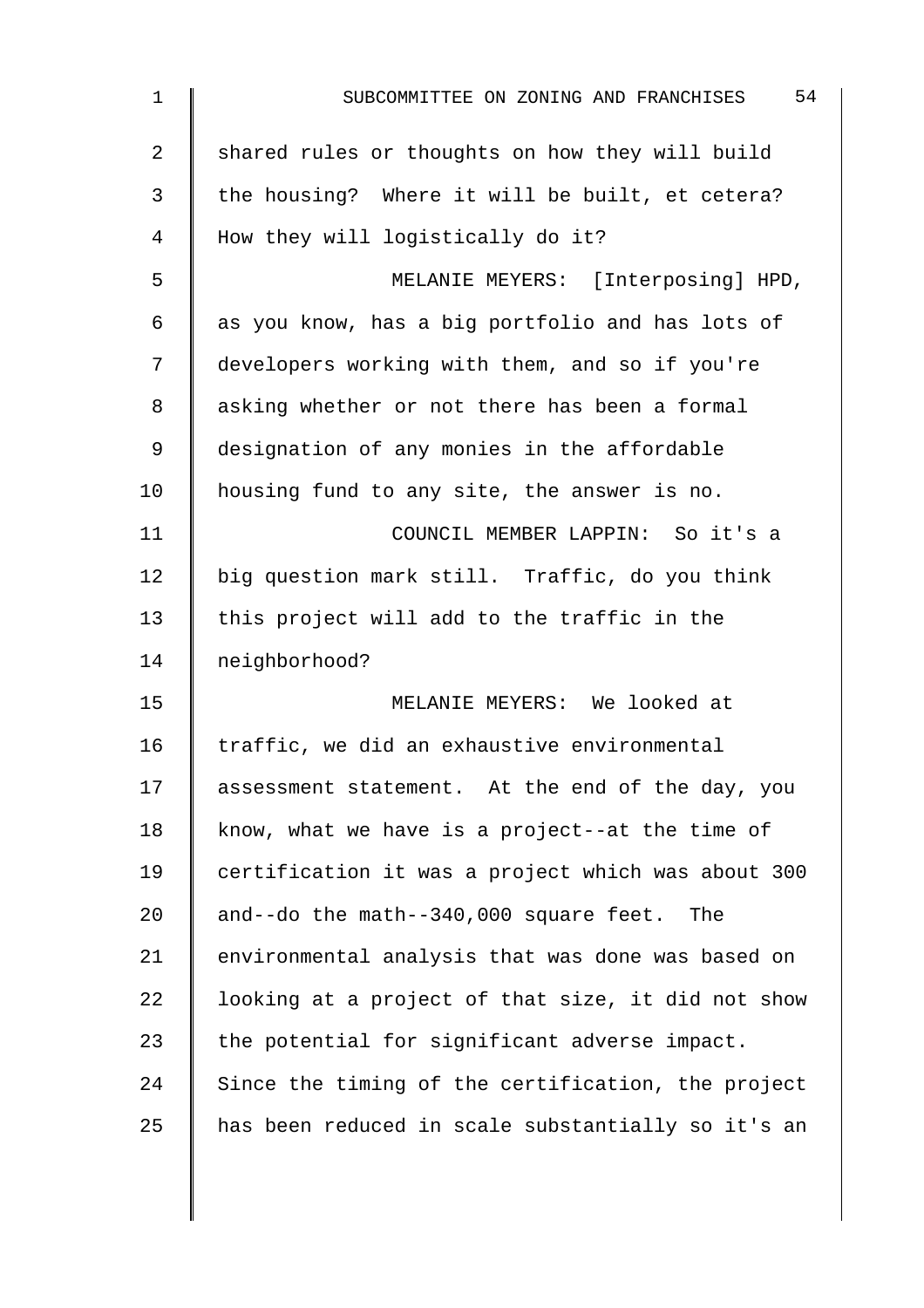| $\mathbf 1$ | 55<br>SUBCOMMITTEE ON ZONING AND FRANCHISES        |
|-------------|----------------------------------------------------|
| 2           | even smaller project and there is I think even     |
| 3           | less of a concern.                                 |
| 4           | COUNCIL MEMBER LAPPIN: So that's a                 |
| 5           | no, you don't think it will add traffic to the     |
| 6           | area.                                              |
| 7           | MELANIE MEYERS: We do not think it                 |
| 8           | will cause an impact, there will be certainly some |
| 9           | minimal traffic that will be added.                |
| 10          | COUNCIL MEMBER LAPPIN: Okay. And                   |
| 11          | my last question, you know, I understand that a    |
| 12          | lot of the businesses there have been successful   |
| 13          | and that is a positive thing for the City, but I   |
| 14          | think the idea is for these businesses to grow,    |
| 15          | but not necessarily to only grow in one spot. And  |
| 16          | there are, you know, Hudson Yards springs to mind  |
| 17          | as another place where businesses could            |
| 18          | potentially locate. You, in your presentation,     |
| 19          | had a building across the street that you said was |
| 20          | already permitted. Is that permitted for           |
| 21          | residential or commercial use?                     |
| 22          | MELANIE MEYERS: The buildings to                   |
| 23          | the east and the west?                             |
| 24          | COUNCIL MEMBER LAPPIN: There was a                 |
| 25          | building across the avenue that you had--          |
|             |                                                    |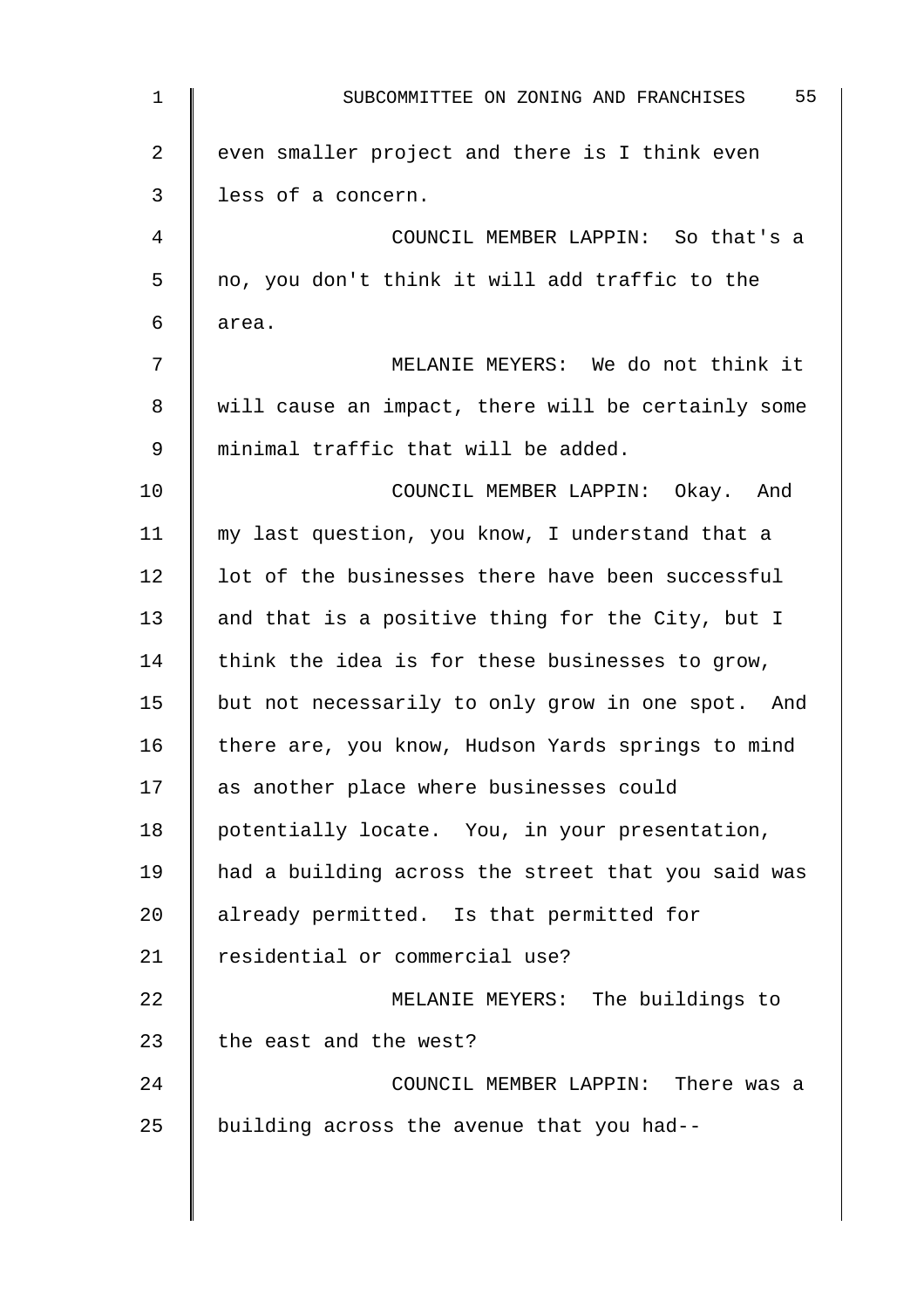| $\mathbf 1$ | 56<br>SUBCOMMITTEE ON ZONING AND FRANCHISES        |
|-------------|----------------------------------------------------|
| 2           | [Crosstalk]                                        |
| 3           | MELANIE MEYERS: [Interposing] Oh,                  |
| 4           | to the south.                                      |
| 5           | COUNCIL MEMBER LAPPIN: --line.                     |
| 6           | MELANIE MEYERS: Oh, that is a                      |
| 7           | hotel and it'll be, again, a 284 26-story hotel.   |
| 8           | COUNCIL MEMBER LAPPIN: So I guess                  |
| 9           | my question is, is it your position that there are |
| 10          | not other locations in and around Chelsea where    |
| 11          | some of these businesses could grow?               |
| 12          | MELANIE MEYERS: The building is a                  |
| 13          | unique asset, the building has a number of         |
| 14          | elements which are really important to these sorts |
| 15          | of users. The building also has an incredible      |
| 16          | amount of infrastructure and investment that these |
| 17          | types of users need. It's not a--if you look on    |
| 18          | the roof of 111-8th Avenue, which is across the    |
| 19          | street, if you look at the roof of Chelsea Market, |
| 20          | it's filled with equipment, it's filled with       |
| 21          | materials that are able to be accommodated in a    |
| 22          | building that occupies a full city block and its   |
| 23          | infrastructure that would be both expensive and    |
| 24          | difficult to recreate in many other types of       |
| 25          | buildings. Michael, do you want to say?            |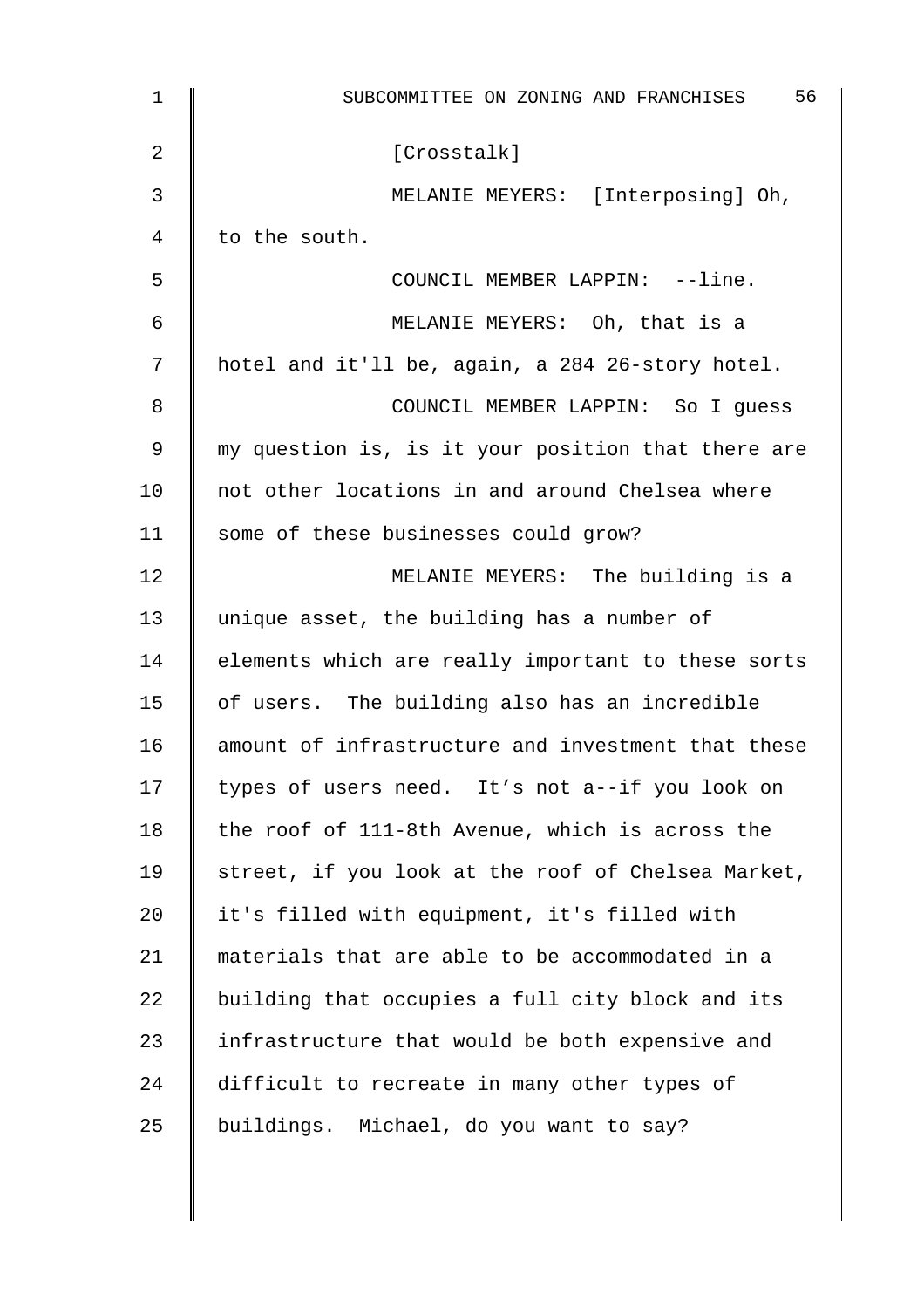| $\mathbf{1}$   | 57<br>SUBCOMMITTEE ON ZONING AND FRANCHISES        |
|----------------|----------------------------------------------------|
| $\overline{2}$ | MICHAEL PHILLIPS: Yeah, I would                    |
| 3              | just add and the need of these users is to grow    |
| 4              | jobs and people, not necessarily more technology.  |
| 5              | So if you look at the expansion needs and          |
| 6              | expansion that's occurred today, it's largely been |
| 7              | adjunct workforce to those businesses.             |
| 8              | COUNCIL MEMBER LAPPIN: No, I                       |
| 9              | understand, I've been in the Google space and, you |
| 10             | know, we're rushing through an East Midtown        |
| 11             | rezoning because I'm hearing the argument that we  |
| 12             | need to build more space that I guess would be     |
| 13             | competitive with Chelsea Market.                   |
| 14             | MICHAEL PHILLIPS: I don't think                    |
| 15             | Midtown is competitive with Chelsea Market in      |
| 16             | regards to technology and media, I think, you      |
| 17             | know, Midtown has its own drivers.                 |
| 18             | COUNCIL MEMBER LAPPIN: I guess                     |
| 19             | that's exactly the point I'm getting to, that      |
| 20             | we're not going to grow thousands of jobs in just  |
| 21             | Chelsea Market, right? We're going to have to      |
| 22             | have businesses grow in other buildings and other  |
| 23             | locations for the long-term economic viability of  |
| 24             | the city. Right? We can't make Chelsea Market      |
| 25             | become sort of a massive--                         |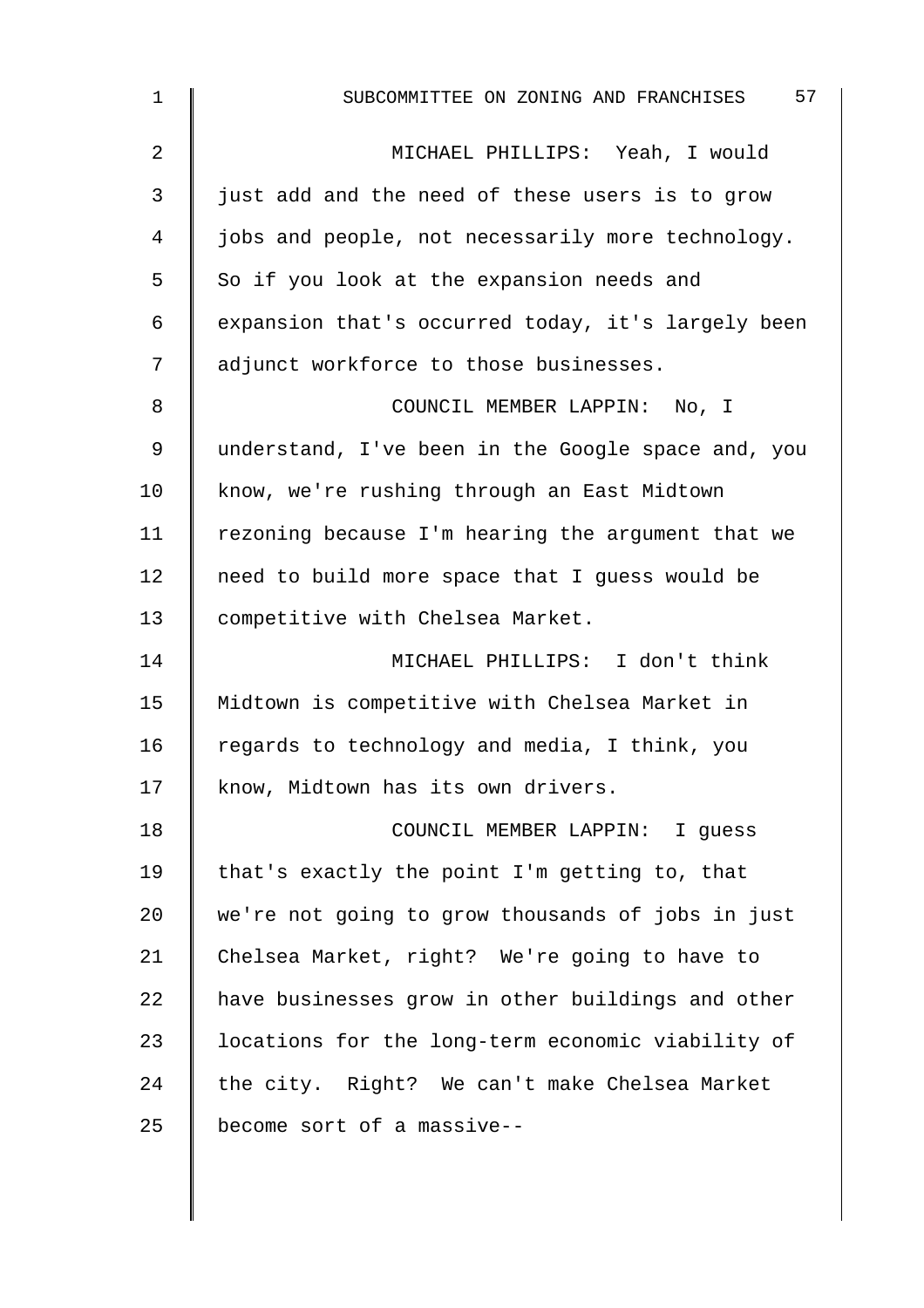| 1  | 58<br>SUBCOMMITTEE ON ZONING AND FRANCHISES       |
|----|---------------------------------------------------|
| 2  | MICHAEL PHILLIPS: Certainly.                      |
| 3  | COUNCIL MEMBER LAPPIN: Right. So,                 |
| 4  | okay, thank you.                                  |
| 5  | CHAIRPERSON WEPRIN: Thank you, Ms.                |
| 6  | Lappin. Council Member Comrie.                    |
| 7  | COUNCIL MEMBER COMRIE: Thank you,                 |
| 8  | Chair Weprin. What is your--your building         |
| 9  | envelope, is it higher or wider than any of the   |
| 10 | contiguous buildings in the area?                 |
| 11 | MELANIE MEYERS: I think we have is                |
| 12 | a board the development envelope or else we have  |
| 13 | it towards the end of this presentation. David,   |
| 14 | do you remember?                                  |
| 15 | DAVID BURNS: [Off mic] board.                     |
| 16 | MELANIE MEYERS: Yeah, so let's put                |
| 17 | this in two ways, is it the first one? Yes. I     |
| 18 | don't know that this isn't the prettiest picture  |
| 19 | in the world, but this sort of shows it and maybe |
| 20 | it's helpful, yeah, that's actually a better      |
| 21 | picture 'cause it shows it in the context. So     |
| 22 | just to give you a sense of the heights, along    |
| 23 | 10th Avenue, the building that's immediately to   |
| 24 | the north of the site, it's the Caledonia, it's   |
| 25 | 250 feet tall, this is on the 10th Avenue side.   |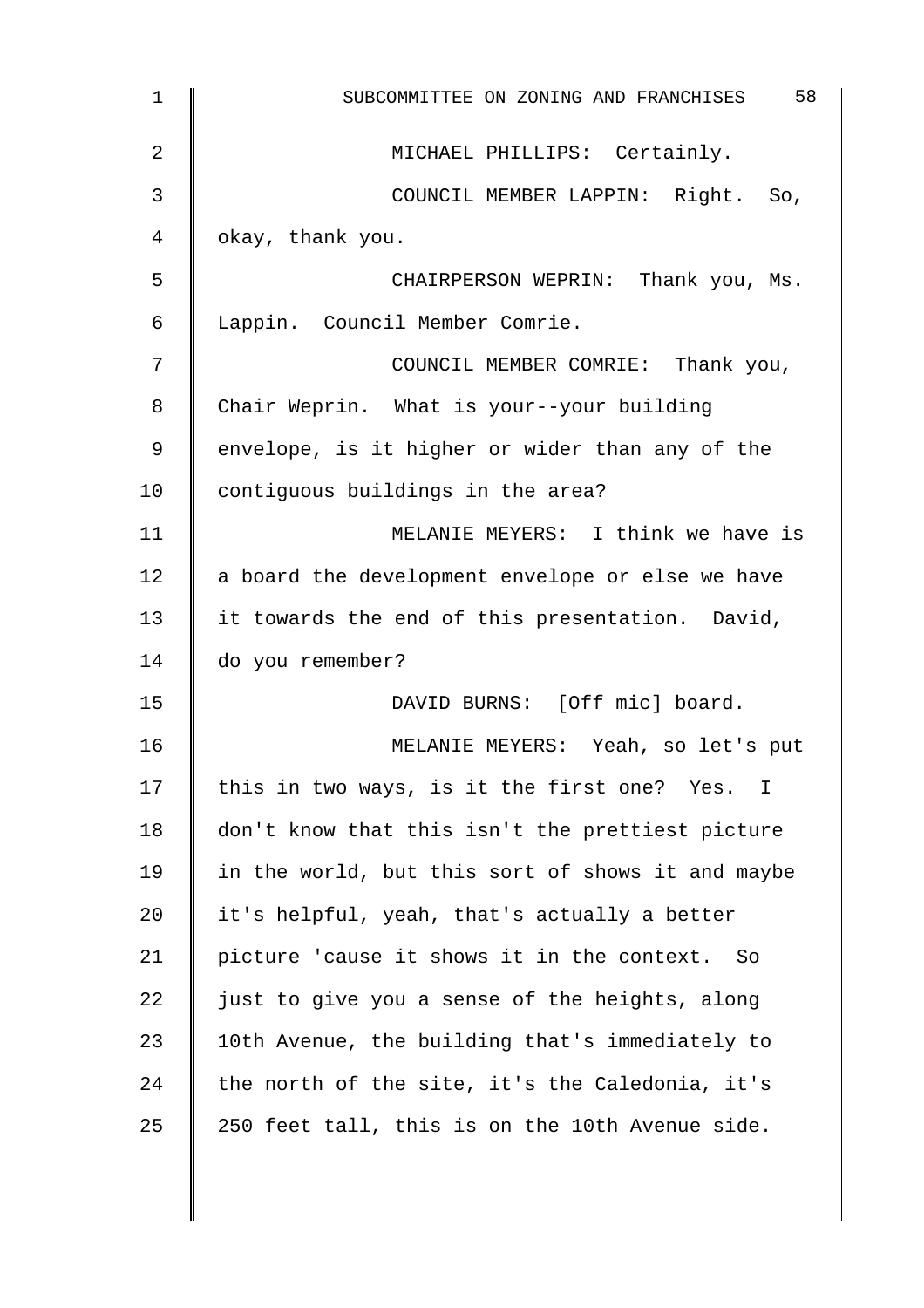| $\mathbf 1$ | 59<br>SUBCOMMITTEE ON ZONING AND FRANCHISES        |
|-------------|----------------------------------------------------|
| 2           | The maximum height of our project is 250 feet. As  |
| 3           | you move further down on 10th Avenue, the High     |
| 4           | Line building is 203 feet; the standard hotel,     |
| 5           | which is another block south, is 250 feet. So we   |
| 6           | think from a height standpoint on 10th Avenue,     |
| 7           | we're well within what's there.                    |
| 8           | On the 9th Avenue side, the                        |
| 9           | building that's immediately across the street is   |
| 10          | 111-8th Avenue, our proposal is 135 feet for       |
| 11          | maximum height; the 111-8th Avenue building is 275 |
| 12          | feet tall; the Fulton Houses buildings to the      |
| 13          | north, which is probably kind of--you know, it's   |
| 14          | one of the older residential buildings in the      |
| 15          | area, is 220 feet tall; and, as we mentioned, the  |
| 16          | hotel that's being proposed on the south is 284.   |
| 17          | From a floor area standpoint, the                  |
| 18          | Google building is about a 13 FAR building, the    |
| 19          | buildings to the west are about between 10 and 11  |
| 20          | FAR, and the Caledonia building, which was built   |
| 21          | to 7 1/2 and what we're proposing is a proposal    |
| 22          | which brings it up to 7.5.                         |
| 23          | COUNCIL MEMBER COMRIE: So your                     |
| 24          | building is not creating any light and shadow      |
| 25          | issues for any of the adjacent buildings or any of |
|             |                                                    |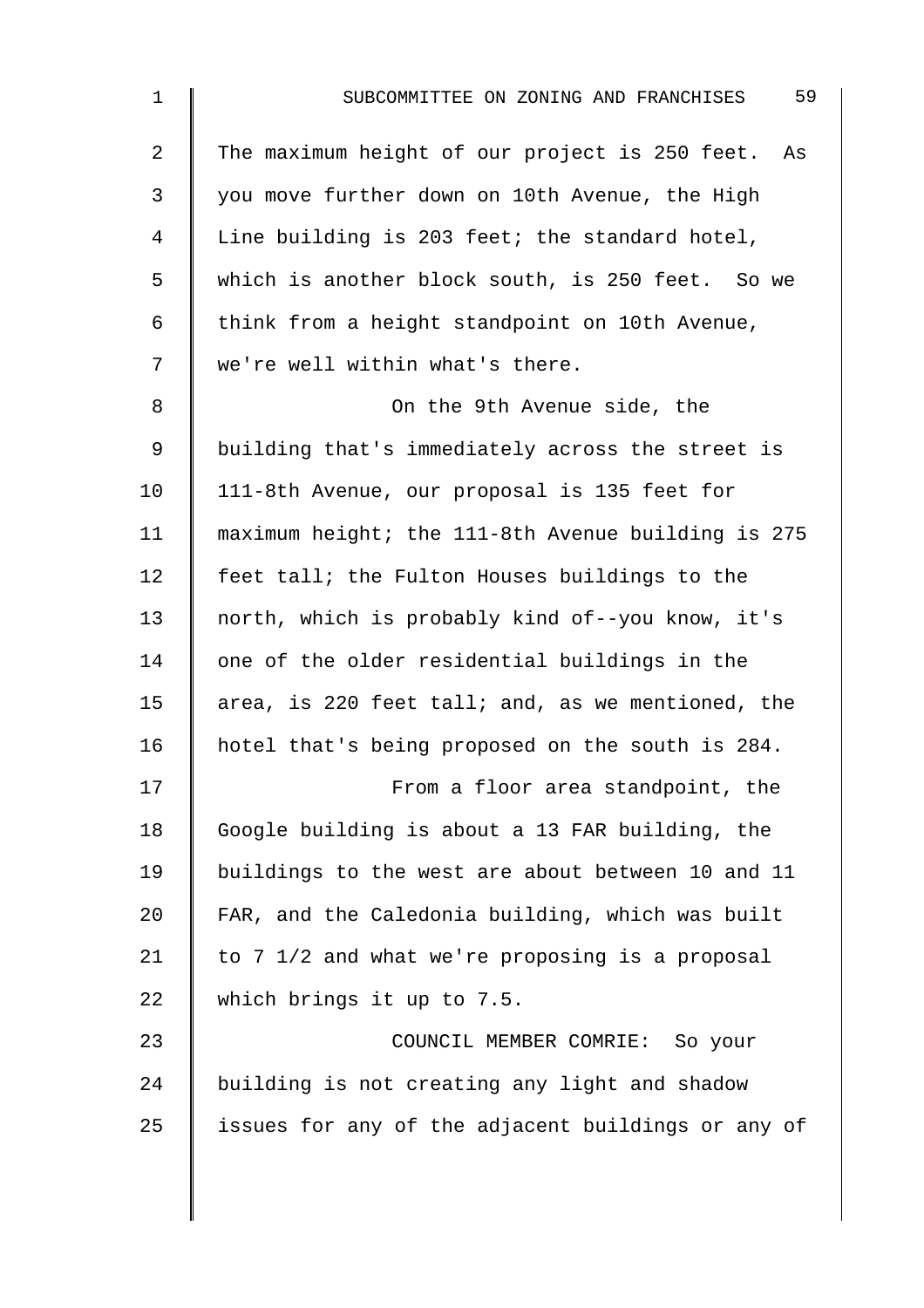| 1  | 60<br>SUBCOMMITTEE ON ZONING AND FRANCHISES        |
|----|----------------------------------------------------|
| 2  | the properties around the particular area.         |
| 3  | MELANIE MEYERS: We think that it's                 |
| 4  | well within the existing fabric. One of the        |
| 5  | analyses that was done as part of the              |
| 6  | environmental assessment statement was a shadow    |
| 7  | study and in particular shadows on the--whether or |
| 8  | not there would be a significant increase in       |
| 9  | shadows on the High Line, because that's the       |
| 10 | public park that's in the district, and the        |
| 11 | analysis showed, you know, very limited            |
| 12 | incremental shadows, and with the modifications    |
| 13 | from City Planning of pulling the building back    |
| 14 | further, you know, even those small shadows will   |
| 15 | be reduced a little bit.                           |
| 16 | COUNCIL MEMBER COMRIE: And what is                 |
| 17 | your construction plan for the building, what part |
| 18 | of the building is going to be developed first?    |
| 19 | Is it this part of 10th Avenue or the part over--  |
| 20 | or the 9th Avenue side?                            |
| 21 | MELANIE MEYERS: [Off mic].                         |
| 22 | MICHAEL PHILLIPS: I mean, I would                  |
| 23 | think our current plan would be to build both      |
| 24 | sections at the same time--                        |
| 25 | COUNCIL MEMBER COMRIE: Same time.                  |
|    |                                                    |
|    |                                                    |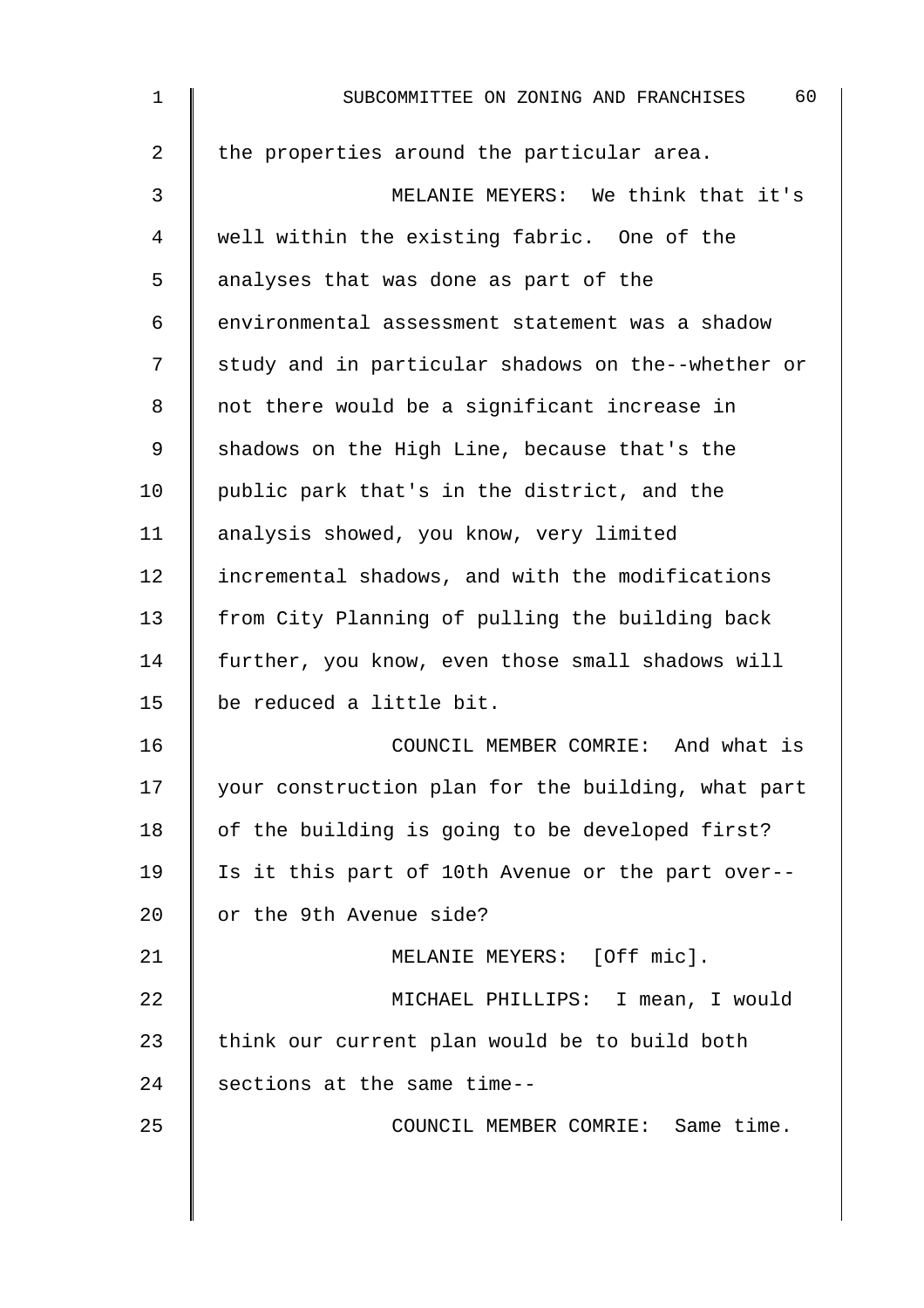| 1              | 61<br>SUBCOMMITTEE ON ZONING AND FRANCHISES        |
|----------------|----------------------------------------------------|
| $\overline{2}$ | MICHAEL PHILLIPS: --in the same                    |
| 3              | sequence.                                          |
| 4              | COUNCIL MEMBER COMRIE: Okay.                       |
| 5              | MICHAEL PHILLIPS: And I think it                   |
| 6              | matters about what engineering resolutions are     |
| 7              | easiest.                                           |
| 8              | MELANIE MEYERS: And overall, it's                  |
| 9              | about a 18-month construction schedule.            |
| 10             | COUNCIL MEMBER COMRIE: And have                    |
| 11             | you worked out a mitigation with the traffic and   |
| 12             | the issues on 9th and 10th Avenue and 14th Street  |
| 13             | and how that would--those construction issues      |
| 14             | would not impede traffic flow or pedestrian        |
| 15             | traffic for High Line--                            |
| 16             | [Crosstalk]                                        |
| 17             | MELANIE MEYERS: [Interposing] What                 |
| 18             | we've committed to is to create a construction     |
| 19             | task force at the time of construction to work     |
| 20             | with the Community Board to make sure that, you    |
| 21             | know, the construction measures work as best as    |
| 22             | possible to make sure that you don't have the      |
| 23             | kinds of effects that you're talking about.        |
| 24             | COUNCIL MEMBER COMRIE: The fund                    |
| 25             | for the High Line, will you be administrating that |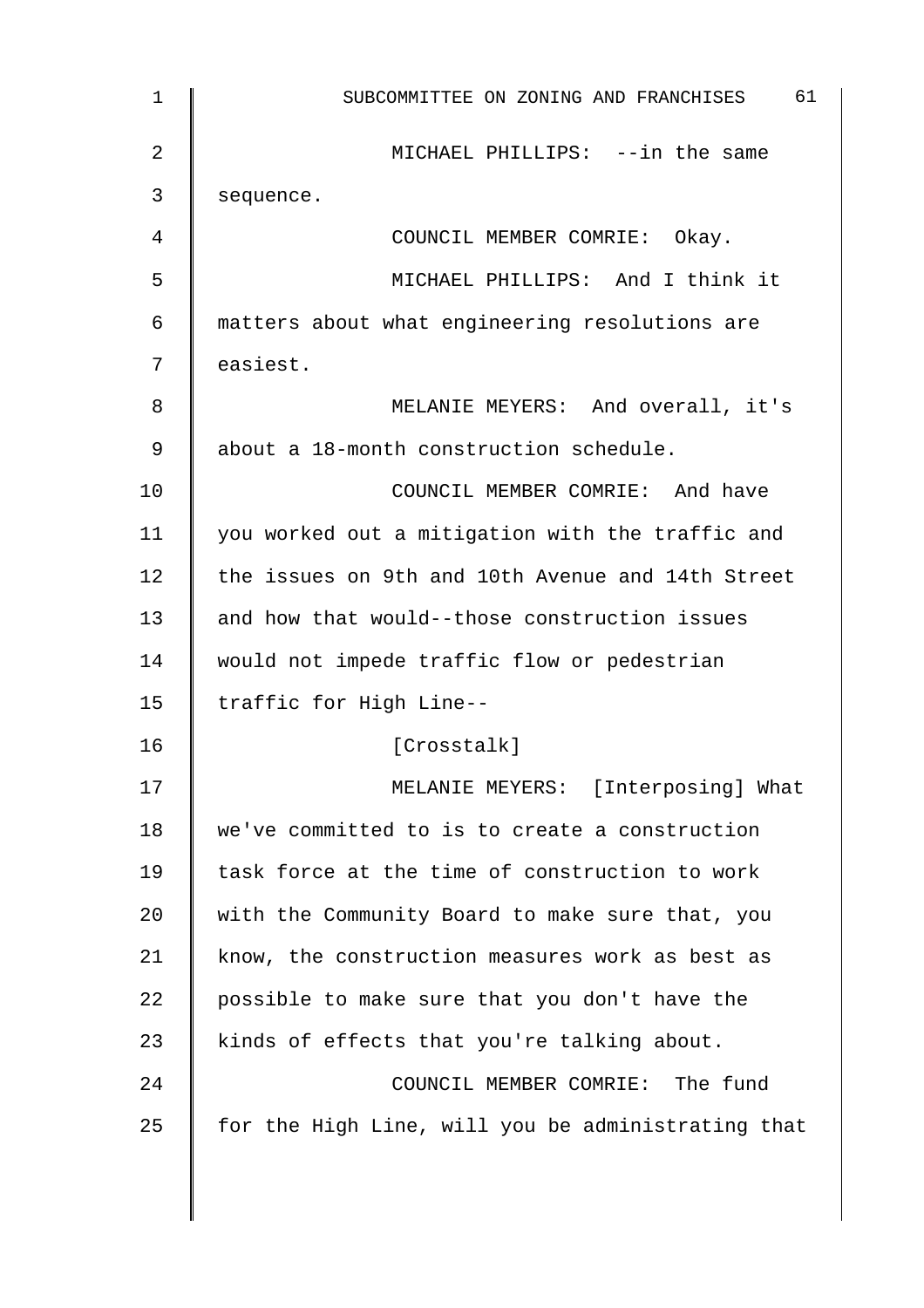| 1  | 62<br>SUBCOMMITTEE ON ZONING AND FRANCHISES        |
|----|----------------------------------------------------|
| 2  | directly or is that given to the--is that given to |
| 3  | whoever's in charge of the High Line project       |
| 4  | specifically?                                      |
| 5  | MELANIE MEYERS: It is a                            |
| 6  | contribution that is made to the City, it's        |
| 7  | administered by the Department of Parks and        |
| 8  | Recreation, and the Friends of the High Line are   |
| 9  | certainly have a role in looking at that, but the  |
| 10 | monies are actually given to the Department and    |
| 11 | Parks.                                             |
| 12 | COUNCIL MEMBER COMRIE: And since                   |
| 13 | your building encompasses part of the High Line,   |
| 14 | will there be structural or interior improvements  |
| 15 | done to enhance the walkway or the High Line in    |
| 16 | that area or within the building itself?           |
| 17 | MELANIE MEYERS: And, David, do you                 |
| 18 | want to go through it? Like, David can go through  |
| 19 | a little bit.                                      |
| 20 | DAVID BURNS: Sure. The areas                       |
| 21 | where the High Line amenities will happen, there   |
| 22 | will be changes to those façades where the High    |
| 23 | Line passes through the building. The remaining    |
| 24 | façades will depend on the user that occupies that |
| 25 | other portion along the High Line.                 |
|    |                                                    |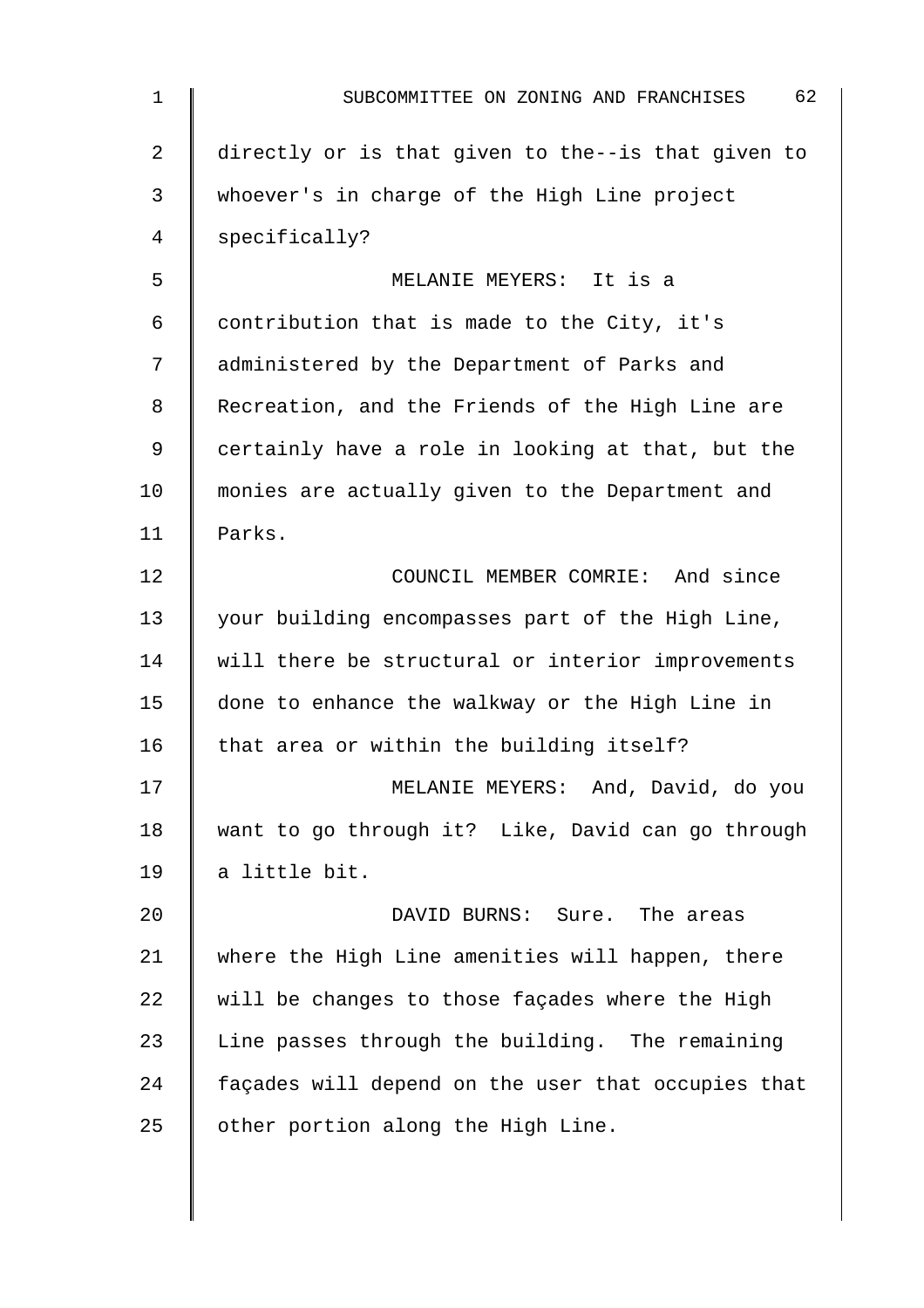| 1              | 63<br>SUBCOMMITTEE ON ZONING AND FRANCHISES        |
|----------------|----------------------------------------------------|
| $\overline{2}$ | As far as structural changes, the                  |
| 3              | structure is designed to avoid any changes to the  |
| 4              | High Line. So all the structure happens east of    |
| 5              | the High Line, so we're avoiding any penetrations  |
| 6              | through the existing High Line structure and being |
| 7              | isolated completely from it.                       |
| 8              | COUNCIL MEMBER COMRIE: My                          |
| 9              | understanding was that there was going to be some  |
| 10             | ease of access for the High Line when the          |
| 11             | documents that were presented to me earlier.       |
| 12             | There's--                                          |
| 13             | MELANIE MEYERS: [Interposing] Yes,                 |
| 14             | there will be. Again, there'll be about--there     |
| 15             | are three elements in terms of what the developer  |
| 16             | would be building within the existing Chelsea      |
| 17             | Market for the High Line. The first would be a     |
| 18             | dedicated freight elevator that would be accessed  |
| 19             | from West 16th Street and that would provide       |
| 20             | access both directly up to the High Line level, as |
| 21             | well as to the basement. Maybe there's four        |
| 22             | elements.                                          |
| 23             | There is storage within the                        |
| 24             | basement that would be dedicated to the High Line  |
| 25             | at the High Line level, in addition to the freight |
|                |                                                    |
|                |                                                    |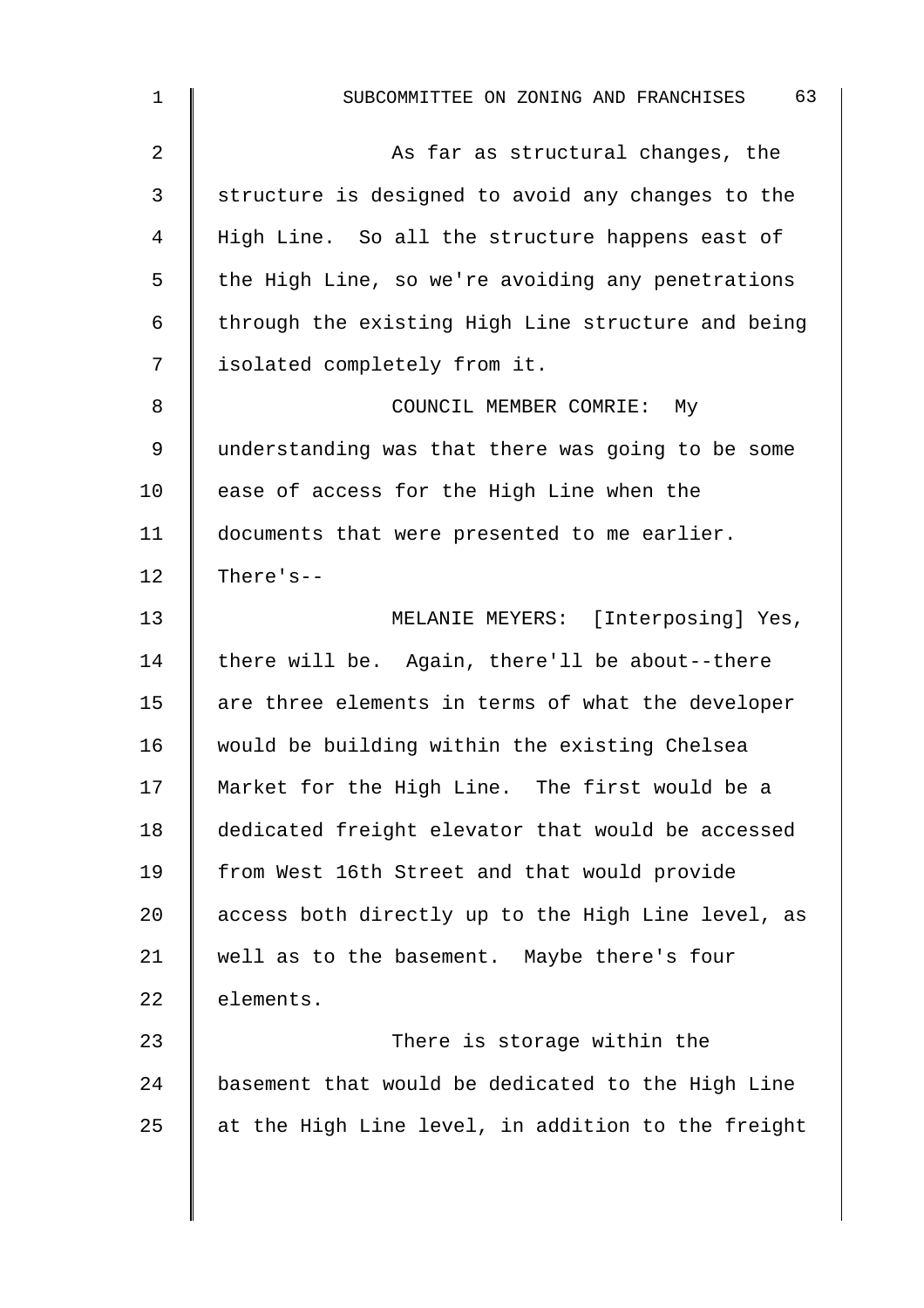| $\mathbf 1$    | 64<br>SUBCOMMITTEE ON ZONING AND FRANCHISES        |
|----------------|----------------------------------------------------|
| $\overline{a}$ | elevator, the developer would be building out      |
| 3              | public restrooms that would be accessed from the   |
| 4              | High Line, and in addition would be creating about |
| 5              | 5,000 square feet of space--is that the right      |
| 6              | number? About 5,000 square feet of space at the    |
| 7              | High Line level within the existing Chelsea Market |
| 8              | building, and that would be space that would be    |
| 9              | used by the High Line and dedicated to the High    |
| 10             | Line for use as educational space, as use for      |
| 11             | support space for any activities or events on the  |
| 12             | High Line.                                         |
| 13             | COUNCIL MEMBER COMRIE: And what                    |
| 14             | floor would that be approximately? First floor,    |
| 15             | second floor?                                      |
| 16             | DAVID BURNS: It's approximately                    |
| 17             | the third floor, there--                           |
| 18             | COUNCIL MEMBER COMRIE:                             |
| 19             | [Interposing] Third floor?                         |
| 20             | MELANIE MEYERS: Yeah.                              |
| 21             | COUNCIL MEMBER COMRIE: So it could                 |
| 22             | be used for a community space for the Friends of   |
| 23             | the High Line or Community Board meetings or       |
| 24             | anything else?                                     |
| 25             | MELANIE MEYERS: You know, I think,                 |
|                |                                                    |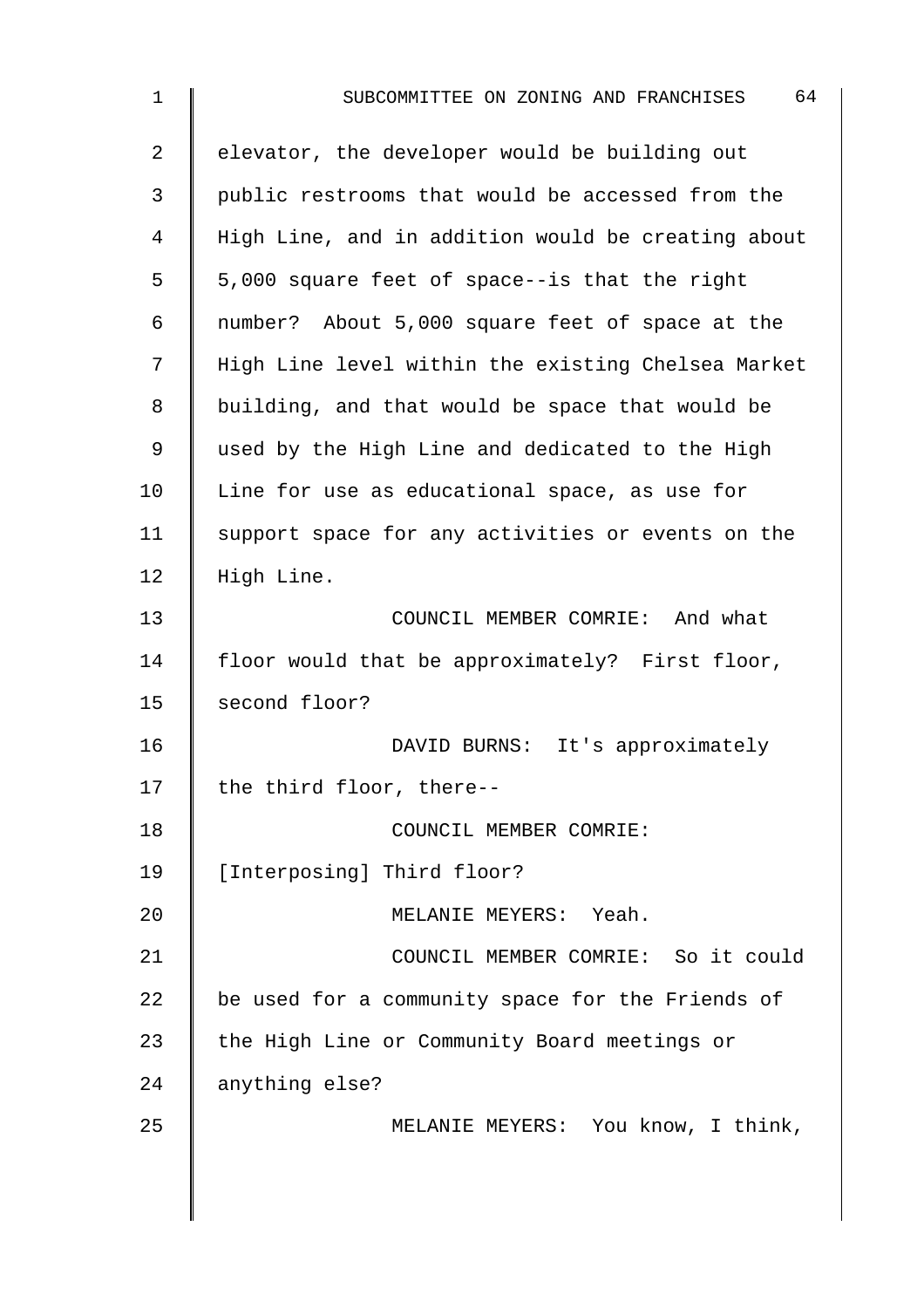| $\mathbf 1$    | 65<br>SUBCOMMITTEE ON ZONING AND FRANCHISES        |
|----------------|----------------------------------------------------|
| $\overline{2}$ | again, it's dedicated to and would be dedicated to |
| 3              | use by the High Line, but that being said, they    |
| 4              | certainly are expecting that it could be used for- |
| 5              | -they have educational programs that it could be   |
| 6              | used for that and there's, I'm sure, the potential |
| 7              | at certain times for additional uses.              |
| 8              | COUNCIL MEMBER COMRIE: I mean,                     |
| 9              | that would be under the management?                |
| 10             | MELANIE MEYERS: That would be                      |
| 11             | under the City's management and, again, they would |
| 12             | work with Friends of the High Line to manage--to   |
| 13             | figure out the best way of using that space. I'm   |
| 14             | going to have the terminology not quite right, but |
| 15             | the Friends of the High Line basically are in a    |
| 16             | position of sort of managing the operations of the |
| 17             | High Line at this point, making sure it's properly |
| 18             | maintained, et cetera, and they would continue     |
| 19             | that role.                                         |
| 20             | COUNCIL MEMBER COMRIE: And then                    |
| 21             | just my last series of questions, the first floor, |
| 22             | which is sort of unique, are there any--going to   |
| 23             | be any substantial changes to the traffic flow and |
| 24             | the amenities on the first floor area with this    |
| 25             | expansion?                                         |
|                |                                                    |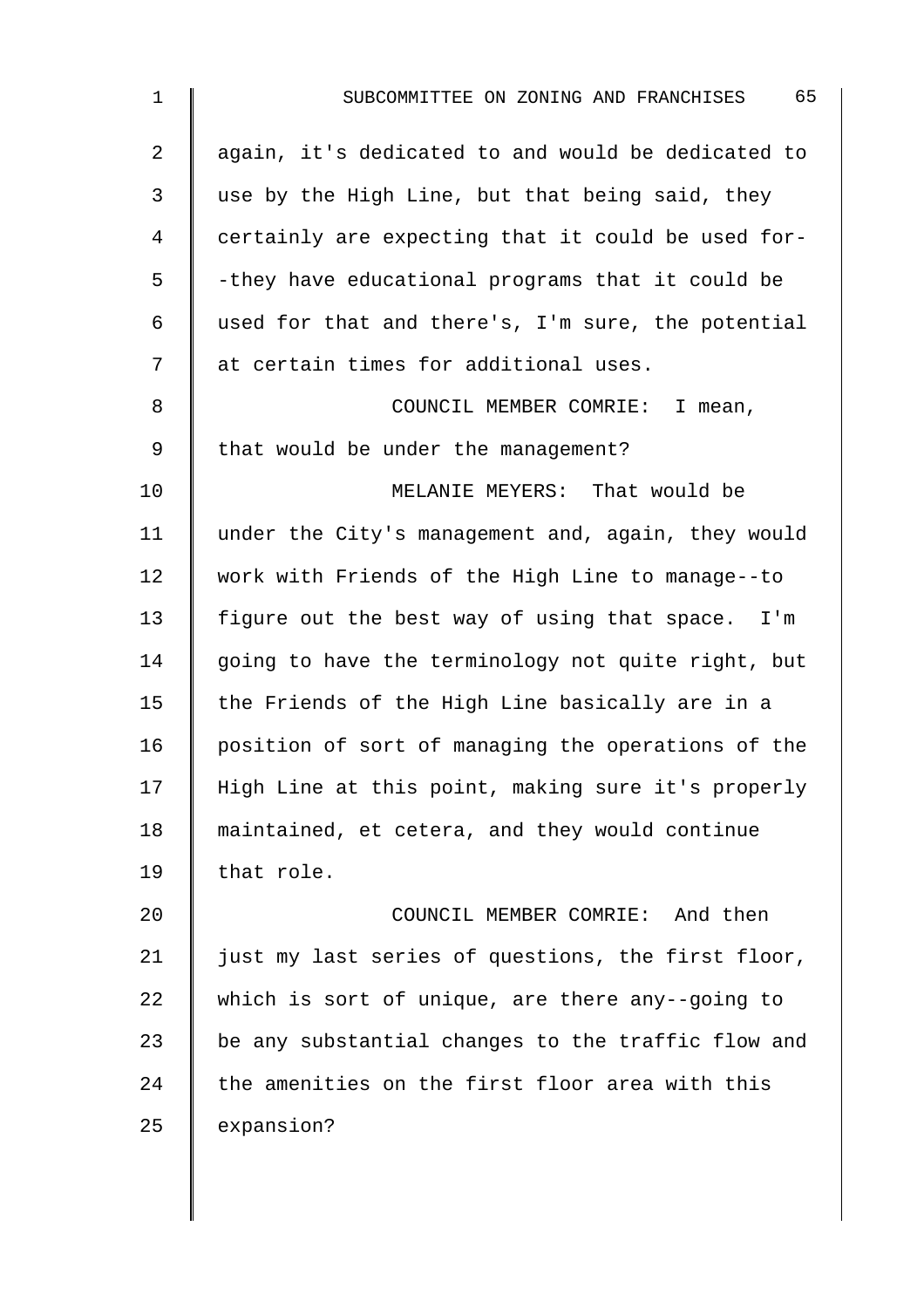| $\mathbf 1$ | 66<br>SUBCOMMITTEE ON ZONING AND FRANCHISES        |
|-------------|----------------------------------------------------|
| 2           | MELANIE MEYERS: Again, the--                       |
| 3           | COUNCIL MEMBER COMRIE:                             |
| 4           | [Interposing] The first level, I guess--           |
| 5           | [Crosstalk]                                        |
| 6           | MELANIE MEYERS: [Interposing]                      |
| 7           | Yeah, the first level. There will be very little   |
| 8           | changes, I think David showed--in terms of the     |
| 9           | concourse, which I think is the element that       |
| 10          | people are rightly the most concerned about and,   |
| 11          | frankly, Jamestown is as well because it's really  |
| 12          | an important part of the character and value of    |
| 13          | the building. There would be about a 1,000 square  |
| 14          | foot impact on the concourse. The concourse has    |
| 15          | approximately--I'm going to do the math in my      |
| 16          | head--about 100,000 square feet of retail use from |
| 17          | 9th Avenue to 10th Avenue, and so the effect of    |
| 18          | the addition of the one elevator bank is quite     |
| 19          | small.                                             |
| 20          | COUNCIL MEMBER COMRIE: Okay. and                   |
| 21          | then just you're doing a lot of amendments and     |
| 22          | you're putting into the High Line fund and the     |
| 23          | affordable housing fund to be used whenever.<br>Is |
| 24          | there any other community benefits that you've     |
| 25          | promised to the community? Local hiring or M/WBE?  |
|             |                                                    |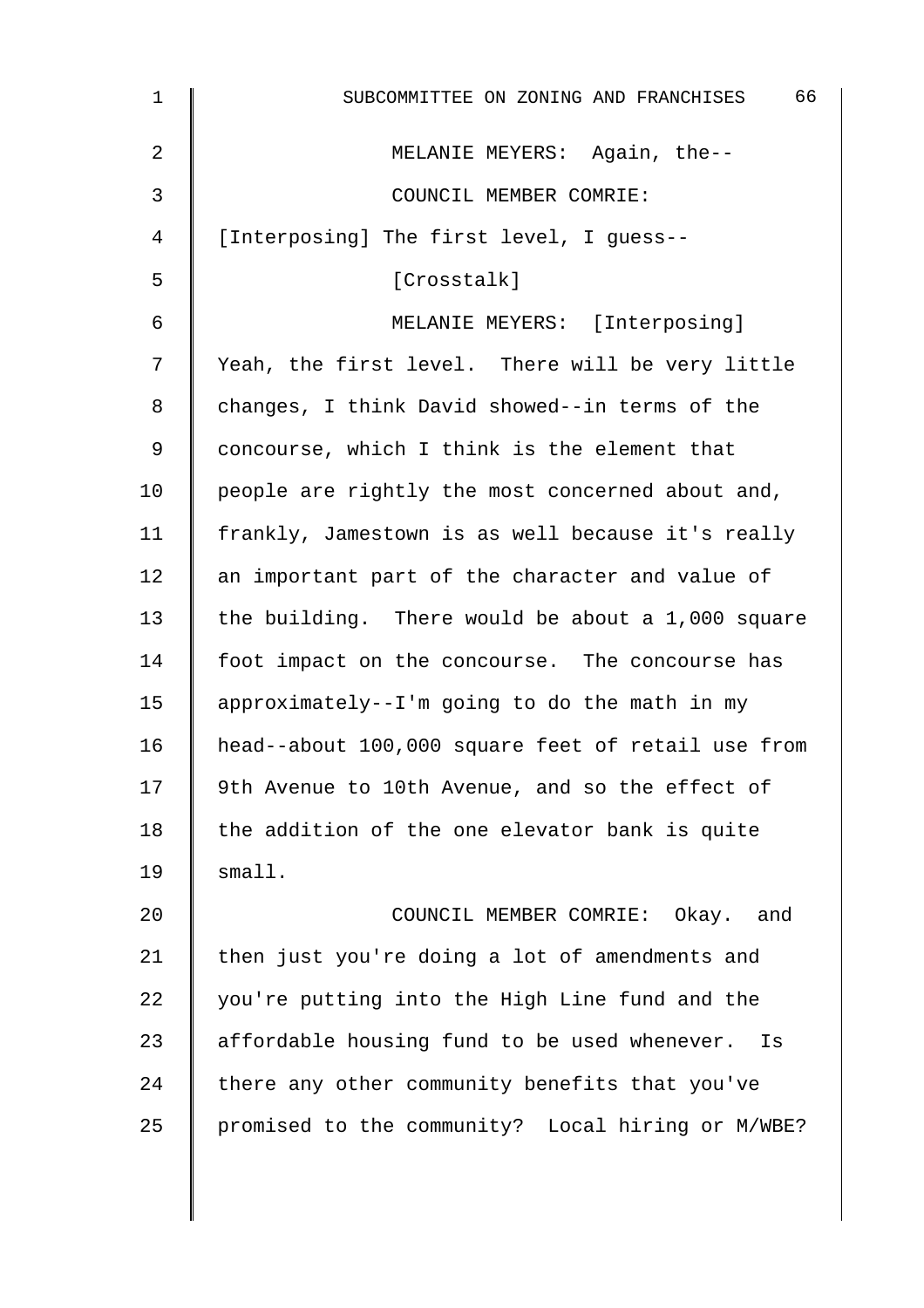| $\mathbf 1$    | 67<br>SUBCOMMITTEE ON ZONING AND FRANCHISES        |
|----------------|----------------------------------------------------|
| $\overline{2}$ | Have you put in any of those into your plan?       |
| 3              | MELANIE MEYERS: You know, we                       |
| 4              | certainly talked with the community and made       |
| 5              | commitments about jobs posting and working with    |
| 6              | the Community Board's office to organize job fairs |
| 7              | and postings for properties and for projects in    |
| 8              | the--for--excuse me, for jobs within the market.   |
| $\mathsf 9$    | We certainly have talked about doing a LEED Silver |
| 10             | building, which we're committed to. We have        |
| 11             | agreed to do public art in the concourse, which    |
| 12             | we've agreed to do. In terms of hiring policies,   |
| 13             | I think--                                          |
| 14             | MICHAEL PHILLIPS: [Interposing]                    |
| 15             | Yeah, we're very committed to M/WBE and, you know, |
| 16             | would work to get to as close to 20% as we could.  |
| 17             | COUNCIL MEMBER COMRIE: Okay. And                   |
| 18             | you mentioned again the LEEDs, that means you're   |
| 19             | going to make the building retroactively the       |
| 20             | entire complex LEED Silver?                        |
| 21             | MELANIE MEYERS: We're really                       |
| 22             | talking about the enlargements. Again, it's such   |
| 23             | a bizarre building and has so many sort of         |
| 24             | weirdnesses that the LEED's commitment would be to |
| 25             | the additions to the project.                      |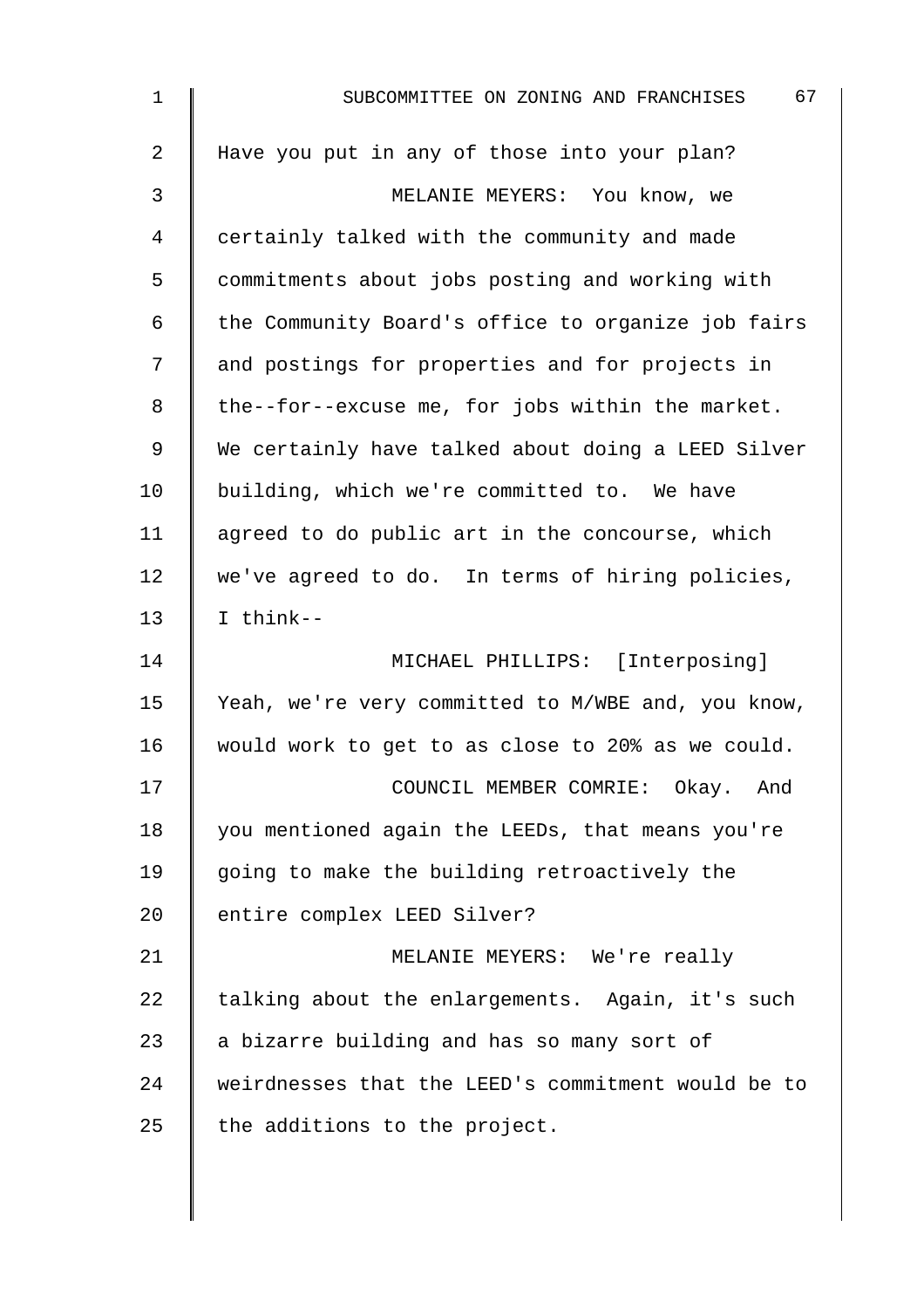| 1              | 68<br>SUBCOMMITTEE ON ZONING AND FRANCHISES        |
|----------------|----------------------------------------------------|
| $\overline{2}$ | COUNCIL MEMBER COMRIE: Just to the                 |
| 3              | additions.                                         |
| 4              | MELANIE MEYERS: Correct.                           |
| 5              | COUNCIL MEMBER COMRIE: Not to the                  |
| 6              | existing building.                                 |
| 7              | MELANIE MEYERS: Correct.                           |
| 8              | COUNCIL MEMBER COMRIE: 'Cause it's                 |
| 9              | very difficult to work backwards, okay.            |
| 10             | MELANIE MEYERS: Yes.                               |
| 11             | COUNCIL MEMBER COMRIE: All right.                  |
| 12             | Well thank you. Thank you, Mr. Chair.              |
| 13             | CHAIRPERSON WEPRIN: Thank you, Mr.                 |
| 14             | Comrie. Council Member Jackson.                    |
| 15             | COUNCIL MEMBER JACKSON: Thank you,                 |
| 16             | Mr. Chair, and good morning everyone. So I have a  |
| 17             | couple questions, I was looking at the specifics   |
| 18             | as per your presentation and in the brochure that  |
| 19             | you submitted along with the Community Board's     |
| 20             | action and the borough president's action. And it  |
| 21             | seems as though, based on from the initial actions |
| 22             | taken by the Community Board, along with the       |
| 23             | borough president's office, there has been, I      |
| 24             | guess, changes made through discussions, and I     |
| 25             | believe you're having those primary discussions    |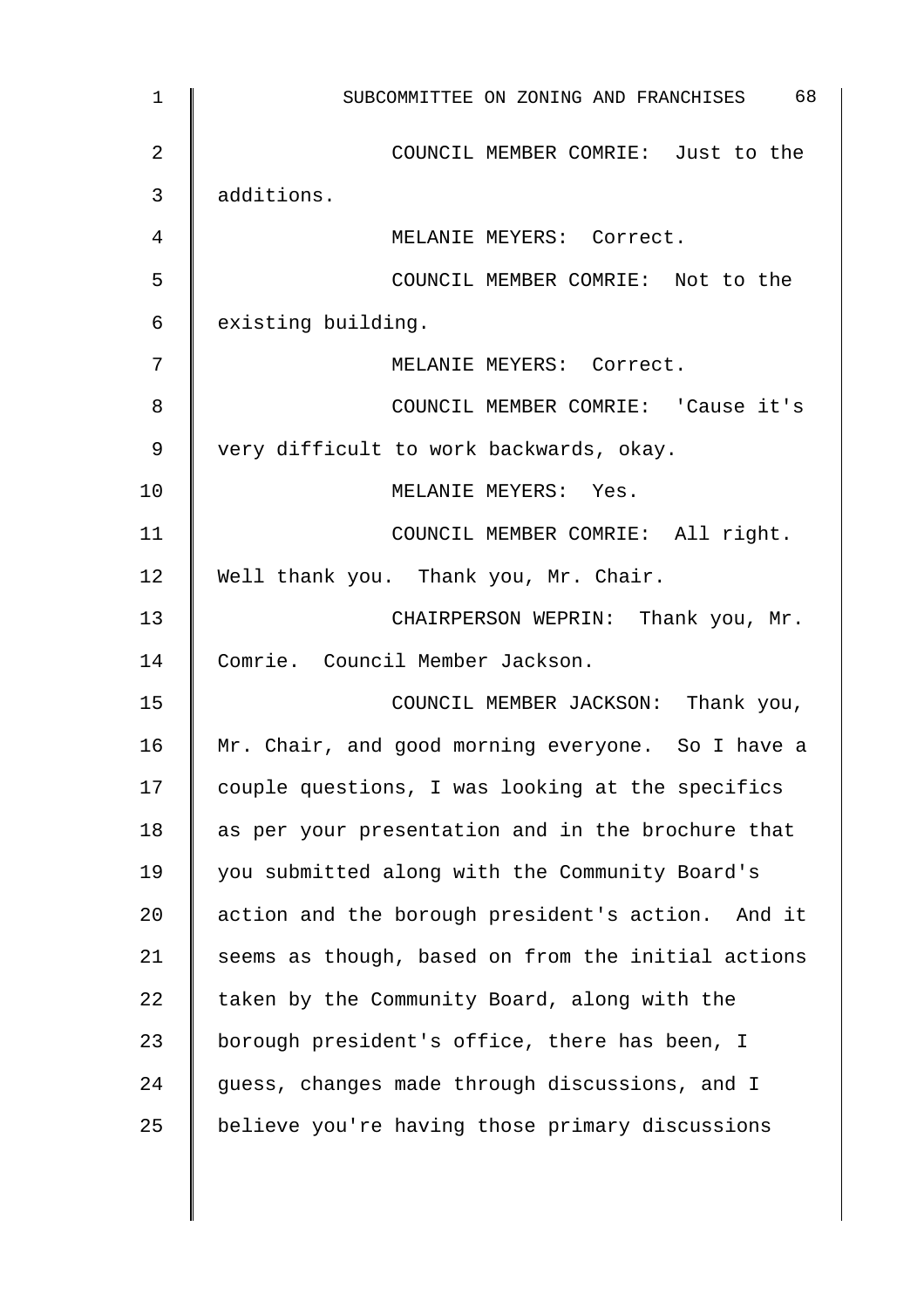| $\mathbf 1$    | 69<br>SUBCOMMITTEE ON ZONING AND FRANCHISES        |
|----------------|----------------------------------------------------|
| $\overline{a}$ | with the Council Member whose district it's in,    |
| 3              | which is Speaker Christine Quinn, is that correct? |
| 4              | MELANIE MEYERS: Yes, I mean, we                    |
| 5              | have made a number of changes already and we're    |
| 6              | certainly continuing discussions.                  |
| 7              | COUNCIL MEMBER JACKSON: So, as you                 |
| 8              | know, you can see yourself, there are people here  |
| $\mathsf 9$    | that do not want upzoning. Compared to those--and  |
| 10             | there was a press conference, my understanding by  |
| 11             | Build It, by union people that were outside saying |
| 12             | that they want it built, these are jobs. In my     |
| 13             | opinion, this is the normal situation when major   |
| 14             | projects come about, you have those that are in    |
| 15             | favor, those that are against, and from the time   |
| 16             | that it starts to the time that it ends, there's a |
| 17             | lot of discussions, testimonies, hearings, give-   |
| 18             | and-takes. So what do you perceive are some of     |
| 19             | the outstanding issues that could be resolved      |
| 20             | between now and then? And you know when then is,   |
| 21             | I believe I looked at the City Council deadline is |
| 22             | November 2nd, which is just right around the       |
| 23             | corner. Are you continuing to have discussions     |
| 24             | with the parties that are involved with this in    |
| 25             | order to see if a consensus can be reached?        |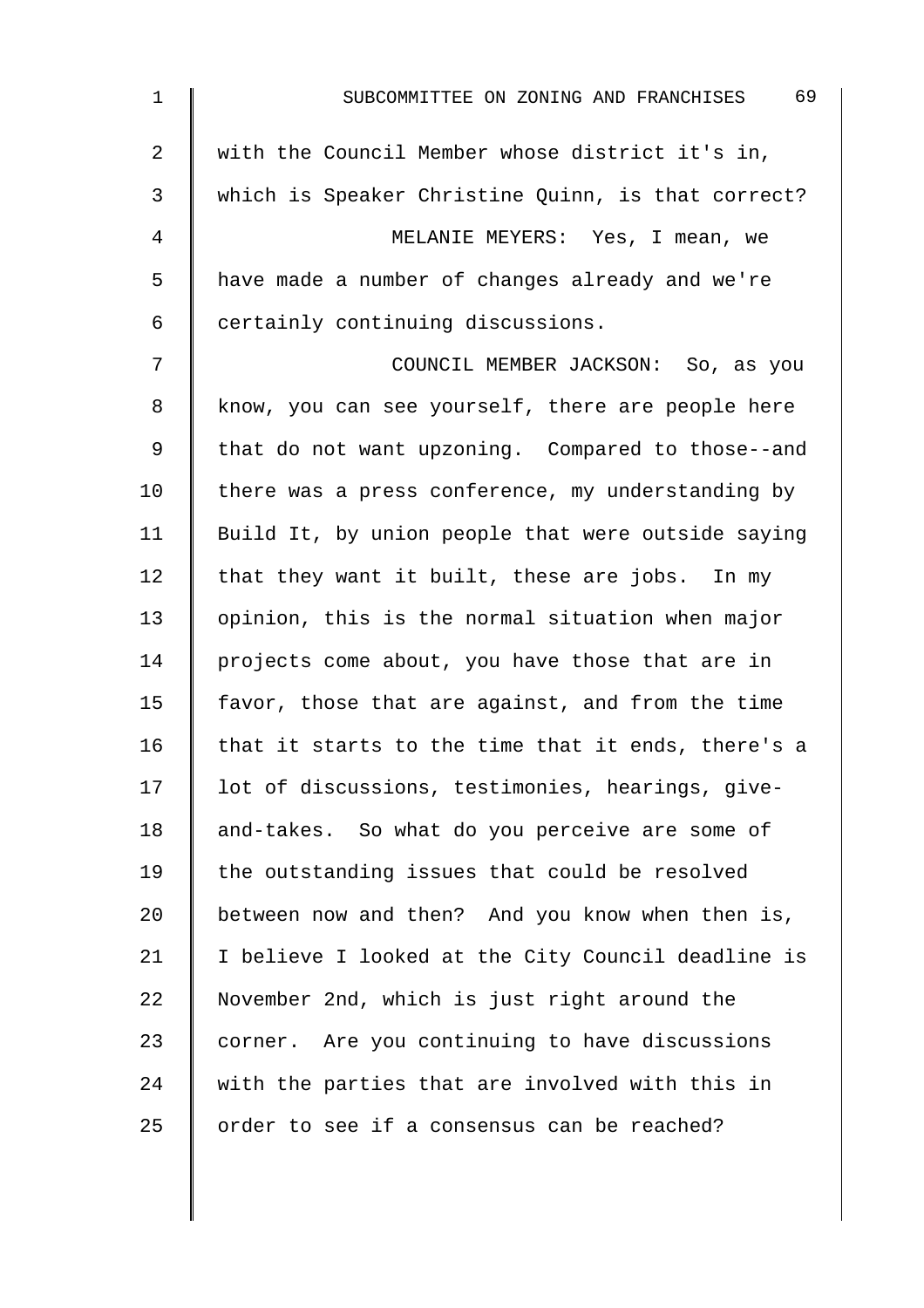| $\mathbf 1$ | 70<br>SUBCOMMITTEE ON ZONING AND FRANCHISES        |
|-------------|----------------------------------------------------|
| 2           | 'Cause that's the ideal situation, you would       |
| 3           | agree?                                             |
| 4           | MELANIE MEYERS: We certainly would                 |
| 5           | agree that a consensus would be the ideal, and I   |
| 6           | think we spent a lot of time, again, with the      |
| 7           | Community Board, and we'll continue to have        |
| 8           | discussions. We think that the changes to the      |
| 9           | building form are things that make the building--  |
| 10          | we thought it worked within the neighborhood       |
| 11          | before, we think it's a better project the way it  |
| 12          | is today. And, you know, we're certainly willing   |
| 13          | to consider any additional ideas or thoughts, but  |
| 14          | we think we have the right building at this point. |
| 15          | COUNCIL MEMBER JACKSON:<br>So                      |
| 16          | considering, do you believe, based on the proposed |
| 17          | changes by the Community Board and by the borough  |
| 18          | presidents, have you basically, in your opinion,   |
| 19          | have considered and acted on 25%, 50%, 75%?        |
| 20          | MELANIE MEYERS: We would think                     |
| 21          | about 90%.                                         |
| 22          | COUNCIL MEMBER JACKSON: Ninety                     |
| 23          | percent.                                           |
| 24          | MELANIE MEYERS: Yes. Yes. Again,                   |
| 25          | we can go through it. They asked for a reduction   |
|             |                                                    |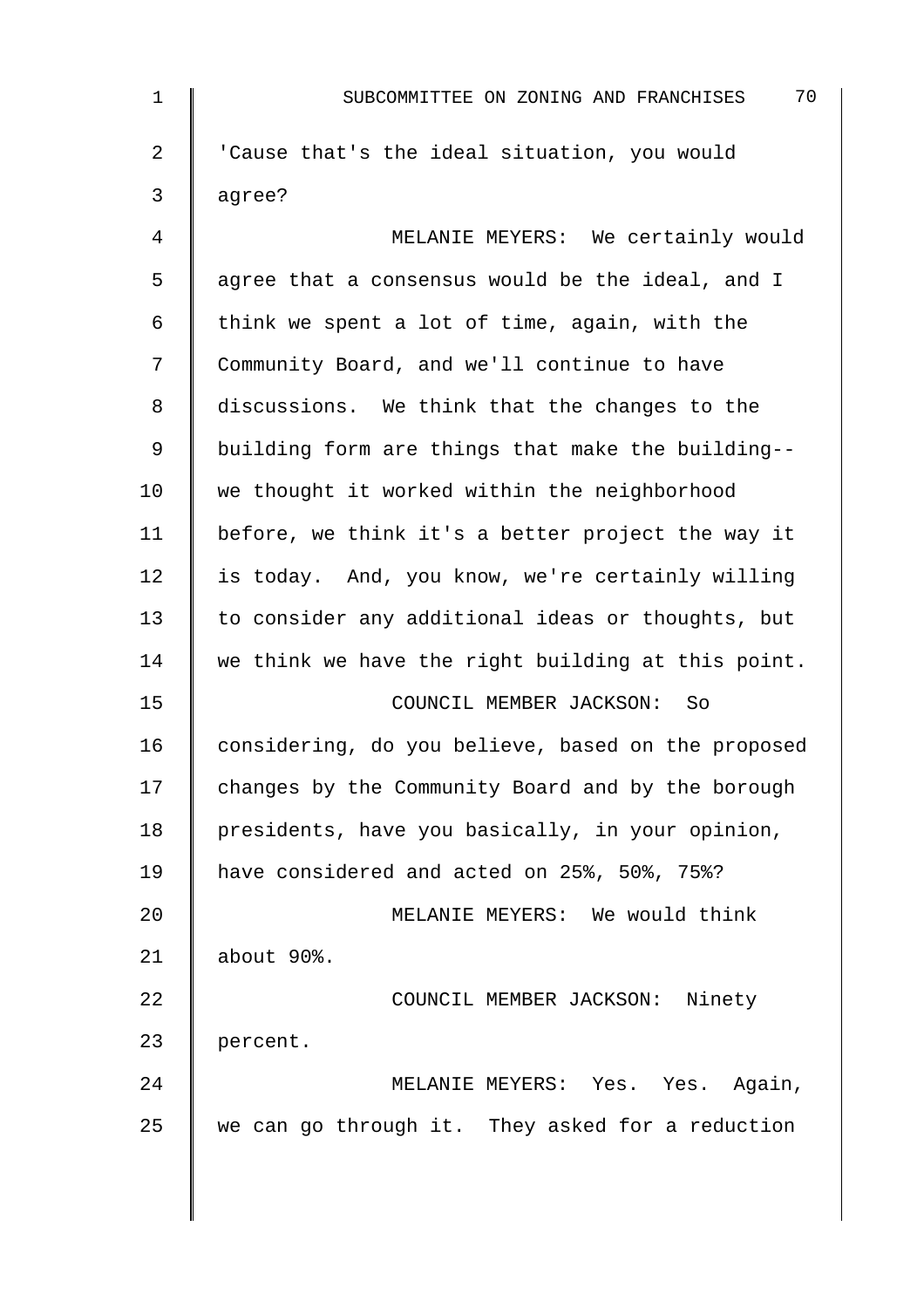| 1  | 71<br>SUBCOMMITTEE ON ZONING AND FRANCHISES        |
|----|----------------------------------------------------|
| 2  | in height on 9th Avenue, we did that--             |
| 3  | COUNCIL MEMBER JACKSON:                            |
| 4  | [Interposing] Okay. Now you say about 90%.         |
| 5  | MELANIE MEYERS: Yep.                               |
| 6  | COUNCIL MEMBER JACKSON: Okay. So                   |
| 7  | talk to me about the 10% that you believe have not |
| 8  | been acted on for whatever reason.                 |
| 9  | MELANIE MEYERS: I think that the                   |
| 10 | things--I think we've addressed everything that    |
| 11 | was in the Community Board's recommendation. I     |
| 12 | think two of the ideas that were in the Community  |
| 13 | Board that Jamestown I think is very open to and   |
| 14 | there's different ways of doing it, is to think--  |
| 15 | to look at outreach to the local schools and to--  |
| 16 | COUNCIL MEMBER JACKSON:                            |
| 17 | [Interposing] Outreach to what?                    |
| 18 | MELANIE MEYERS: To the local                       |
| 19 | schools and also to think about whether or not     |
| 20 | there are--because there's so much technology,     |
| 21 | there are so many medias, there's so much advanced |
| 22 | technology in the building, whether or not there   |
| 23 | is a way of leveraging that aspect of Chelsea      |
| 24 | Market into a community benefit. And those are     |
| 25 | two things that Jamestown is absolutely anxious to |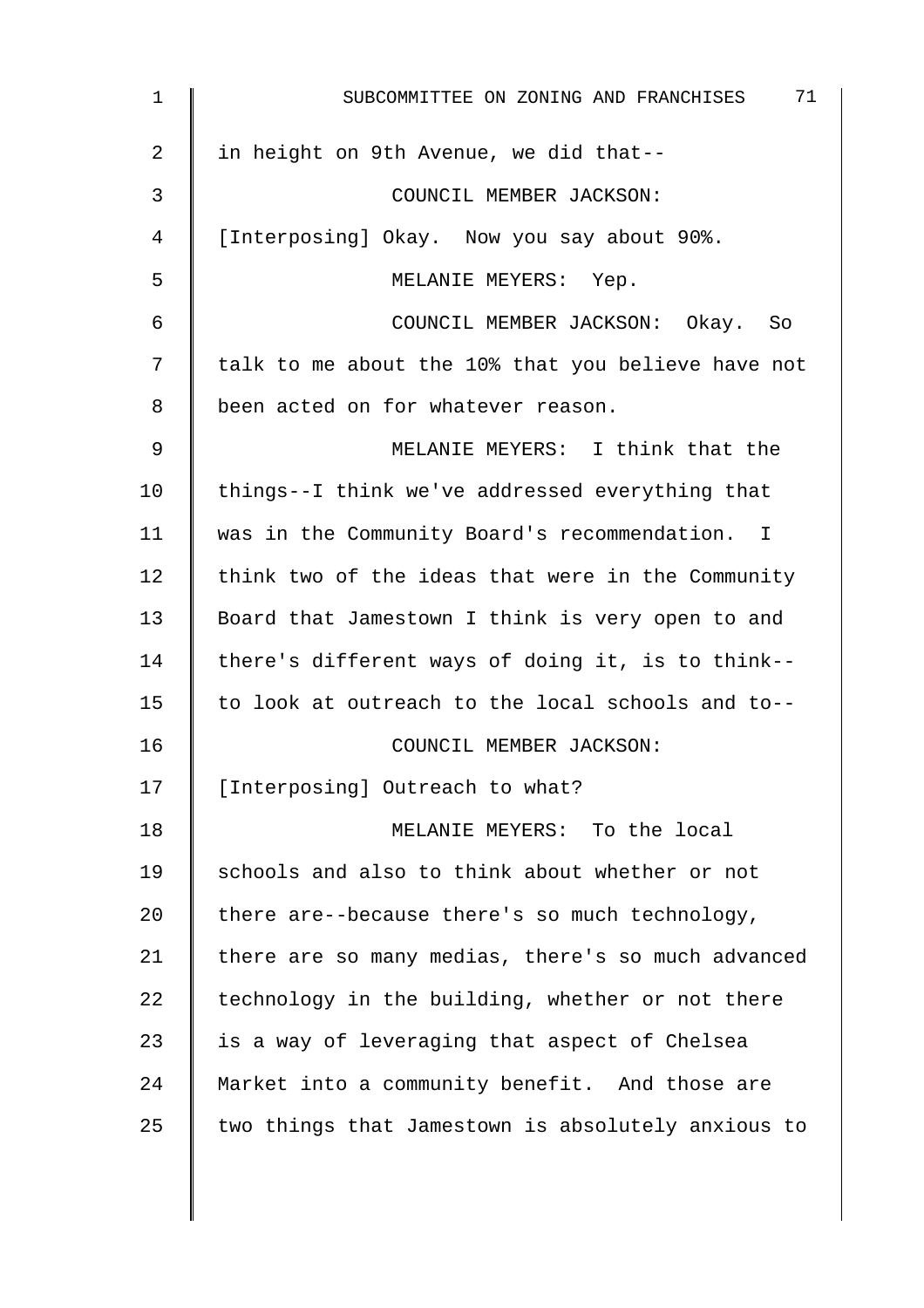| $\mathbf 1$ | 72<br>SUBCOMMITTEE ON ZONING AND FRANCHISES        |
|-------------|----------------------------------------------------|
| 2           | continue discussions on, you know, beyond this     |
| 3           | process 'cause it's important to them.             |
| 4           | COUNCIL MEMBER JACKSON: Anything                   |
| 5           | else?                                              |
| 6           | MELANIE MEYERS: I think we've                      |
| 7           | actually addressed everything else in the          |
| 8           | recommendation.                                    |
| 9           | COUNCIL MEMBER JACKSON: Okay. I                    |
| 10          | guess a little later in the hearing, we will hear  |
| 11          | from those that would, I guess, disagree with you. |
| 12          | When you said 90%, you heard some of the people,   |
| 13          | like, gasp and/or chuckle--                        |
| 14          | MELANIE MEYERS: [Interposing] Yes,                 |
| 15          | we did.                                            |
| 16          | COUNCIL MEMBER JACKSON: -- so I                    |
| 17          | $just--$                                           |
| 18          | MELANIE MEYERS: And I also want to                 |
| 19          | be clear, we're talking about the Community        |
| 20          | Board's recommendation--                           |
| 21          | COUNCIL MEMBER JACKSON:                            |
| 22          | [Interposing] Yes.                                 |
| 23          | MELANIE MEYERS: --one of the major                 |
| 24          | recommendations of the borough president was to    |
| 25          | shift bulk to 9th Avenue and that is something we  |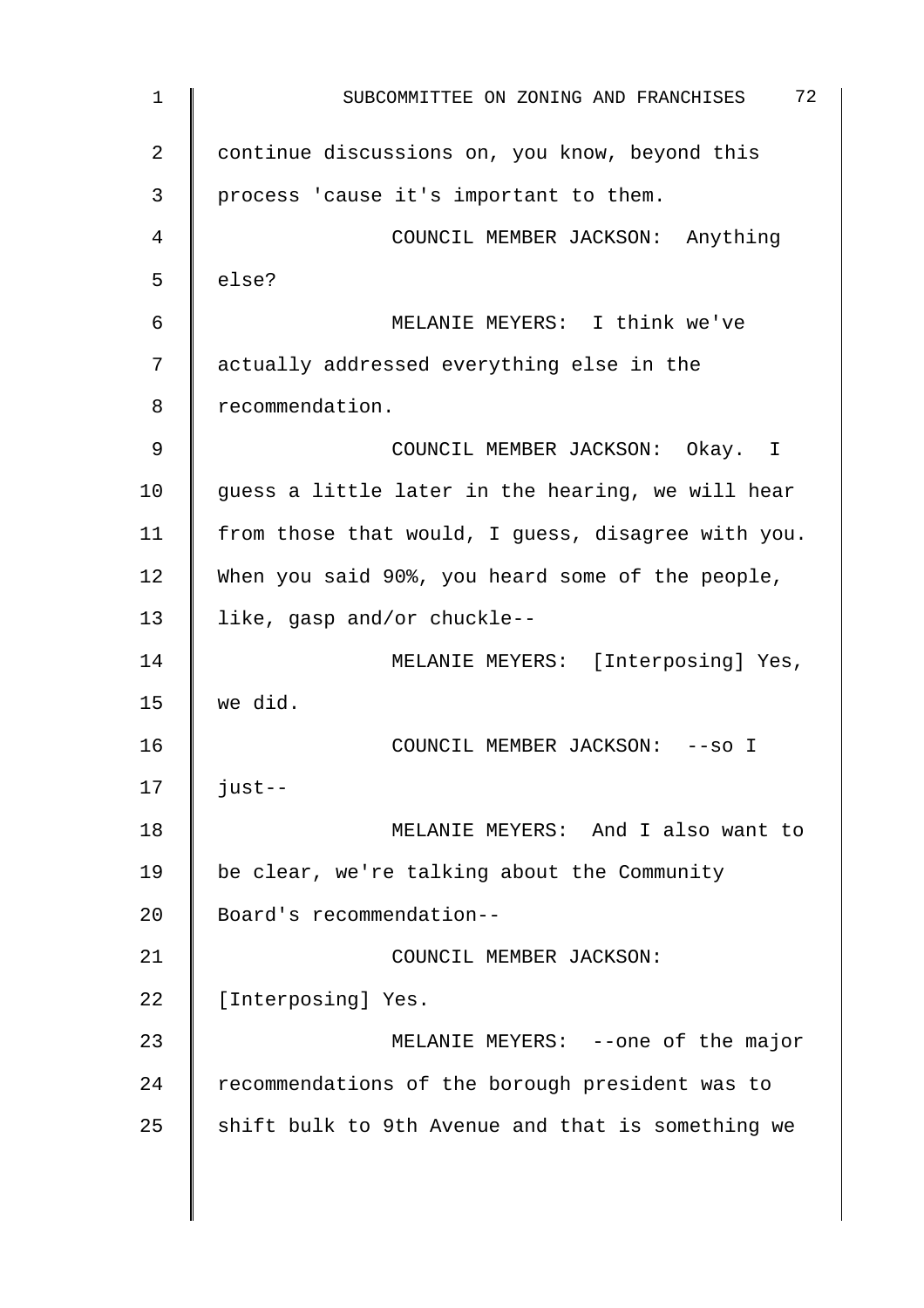| $\mathbf 1$ | 73<br>SUBCOMMITTEE ON ZONING AND FRANCHISES        |
|-------------|----------------------------------------------------|
| 2           | did not do.                                        |
| 3           | COUNCIL MEMBER JACKSON: Okay.                      |
| 4           | MELANIE MEYERS: So just want to be                 |
| 5           | clear about that.                                  |
| 6           | COUNCIL MEMBER JACKSON: Well, I                    |
| 7           | mean, clearly, in my opinion, as someone that has  |
| 8           | gone through--we just voted on this morning the    |
| $\mathsf 9$ | West Harlem rezoning with modifications and I've   |
| 10          | gone through with my colleagues, Mark Weprin,      |
| 11          | Inez, Leroy, and everyone here concerning          |
| 12          | Columbia's expansion, which is in my district.     |
| 13          | And though, obviously, in negotiations and         |
| 14          | discussions are not easy, but I think that when    |
| 15          | people go in there and do the best that they can,  |
| 16          | understanding that besides development you have    |
| 17          | communities, people that have lived in the         |
| 18          | community for decades and decades and want to see  |
| 19          | a community that is livable in many people's       |
| 20          | respect, and I'm sure that you see it and the      |
| 21          | developers see it as a livable situation also, and |
| 22          | that's why I'm hoping that a compromise consensus  |
| 23          | can be reached on those matters that are           |
| 24          | outstanding. So and just keep the faith and keep   |
| 25          | plugging away, November 2nd is just around the     |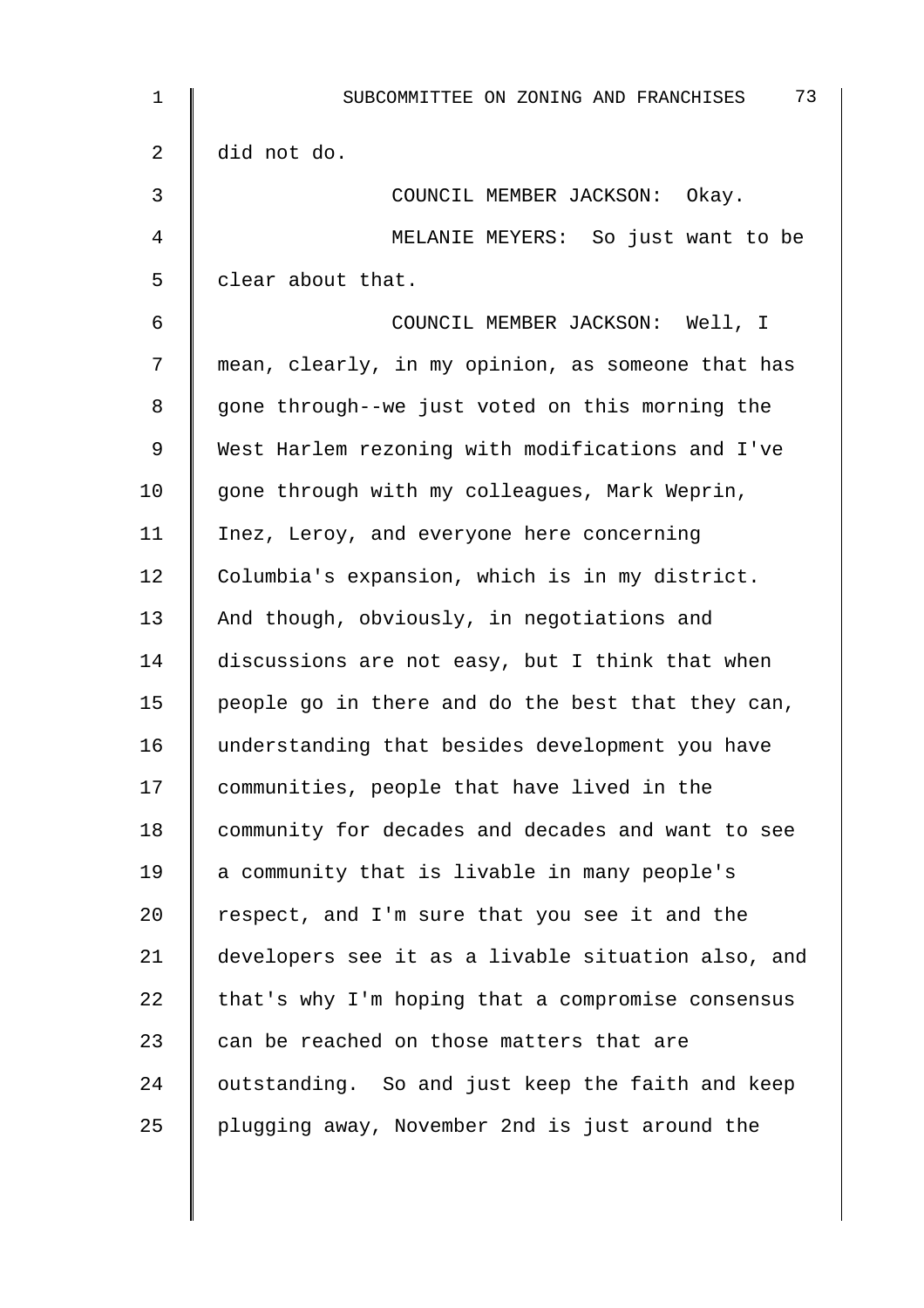1 | SUBCOMMITTEE ON ZONING AND FRANCHISES 74 2 | corner. 3 MELANIE MEYERS: It's just around 4 the corner, you're right. 5 **J** COUNCIL MEMBER JACKSON: Thank you. 6 Thank you, Mr. Chair. 7 || CHAIRPERSON WEPRIN: Thank you, Mr. 8 Jackson. Like to call on Al Vann, Council Member 9 Al Vann. 10 COUNCIL MEMBER VANN: Yeah, good 11 morning. I just was unclear on your response to 12 Council Member Comrie when he asked about your 13 Commitment to M/WBE. Would you just clarify for 14 me what that commitment is? 'Cause I didn't 15 | understand. 16 MELANIE MEYERS: I think we were 17 | talking about construction? 18 || MICHAEL PHILLIPS: Right. 19 MELANIE MEYERS: Yeah, so in the 20 | construction of the project. 21 **COUNCIL MEMBER VANN:** What about 22  $\parallel$  it? What is your--what are the goals and what 23 | guarantee will you meet those goals, M/WBE? 24 MICHAEL PHILLIPS: Our goal is to 25  $\parallel$  achieve a 20% W/MBE use of minorities and women in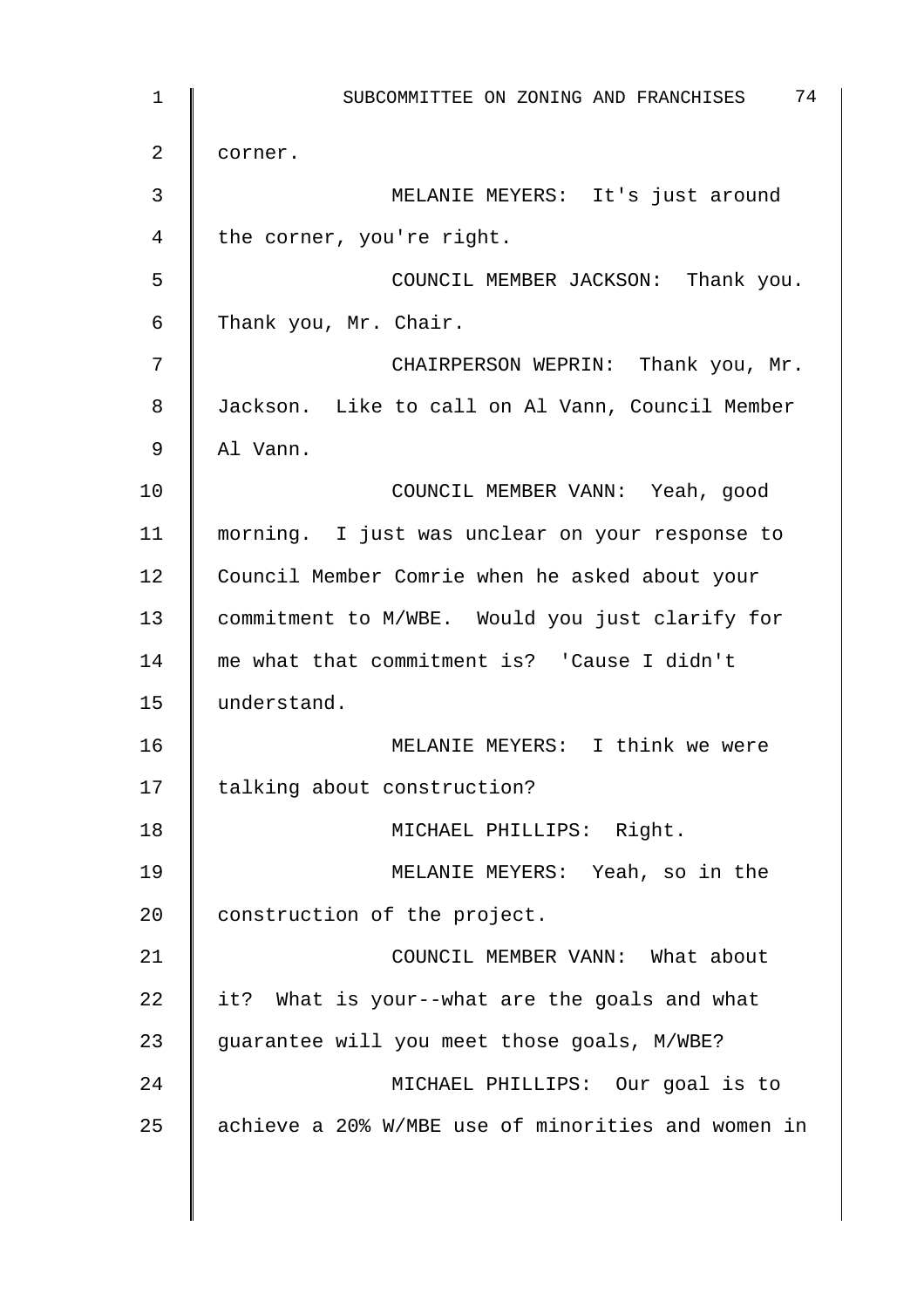| 1  | 75<br>SUBCOMMITTEE ON ZONING AND FRANCHISES        |
|----|----------------------------------------------------|
| 2  | our construction process.                          |
| 3  | MELANIE MEYERS: And it will be a                   |
| 4  | union construction and they'll work with the       |
| 5  | contractor to assure that those goals are reached. |
| 6  | COUNCIL MEMBER VANN: Those goals                   |
| 7  | are written goals or just what you would like to   |
| 8  | do?                                                |
| 9  | MELANIE MEYERS: At this point, we                  |
| 10 | know--I think that the goals will be part of the   |
| 11 | agreement that will be with the contractor at the  |
| 12 | time of construction. Right now, what we're        |
| 13 | looking at is approval for a zoning change, so we  |
| 14 | aren't in the place--we don't have a contractor at |
| 15 | this point.                                        |
| 16 | COUNCIL MEMBER VANN: Have W/MB--                   |
| 17 | MELANIE MEYERS: But we are                         |
| 18 | committed to the goals.                            |
| 19 | COUNCIL MEMBER VANN: Yeah. Have                    |
| 20 | the Community Board established any such goals for |
| 21 | you? Is that part of your negotiation with them    |
| 22 | or that's separate and apart?                      |
| 23 | MELANIE MEYERS: I think it's                       |
| 24 | separate and apart, but I'm sure it's something    |
| 25 | that the Community Board is very interested in.    |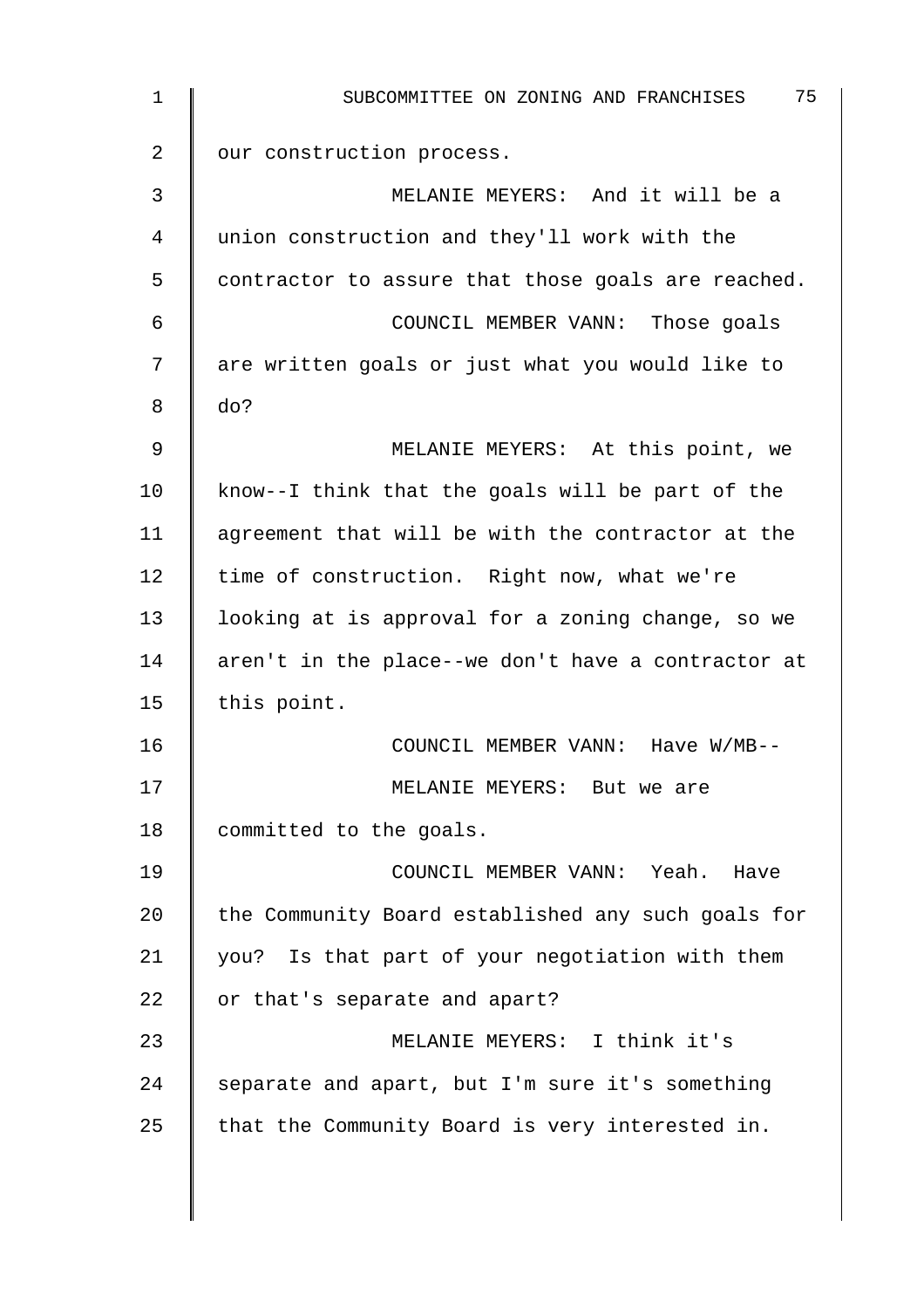| $\mathbf{1}$   | 76<br>SUBCOMMITTEE ON ZONING AND FRANCHISES        |
|----------------|----------------------------------------------------|
| $\overline{2}$ | COUNCIL MEMBER VANN: Twenty                        |
| 3              | percent. And that's just construction, right?      |
| 4              | MELANIE MEYERS: Correct.                           |
| 5              | COUNCIL MEMBER VANN: Okay. Are                     |
| 6              | any non-construction activities of any economic    |
| 7              | value? But they're all construction--              |
| 8              | [Crosstalk]                                        |
| 9              | MELANIE MEYERS: I think--                          |
| 10             | COUNCIL MEMBER VANN: -- pre-                       |
| 11             | construction, architectural sorts--                |
| 12             | MELANIE MEYERS: [Interposing] I                    |
| 13             | think there's a few things. Again, one of the      |
| 14             | things that we did talk to the Community Board     |
| 15             | about and commit to is to really to try to         |
| 16             | facilitate job postings and information about jobs |
| 17             | that are available at Chelsea Market. Again,       |
| 18             | there's going to be another 1,000 jobs, 1,200 jobs |
| 19             | as a result of this particular proposal, and we    |
| 20             | absolutely think that, you know, that qualified    |
| 21             | people from the neighborhood should know about the |
| 22             | jobs and have an opportunity to have part of them- |
| 23             | -to be part of them.                               |
| 24             | In terms of Jamestown's operations,                |
| 25             | it's a quite diverse group and Michael can talk a  |
|                |                                                    |
|                |                                                    |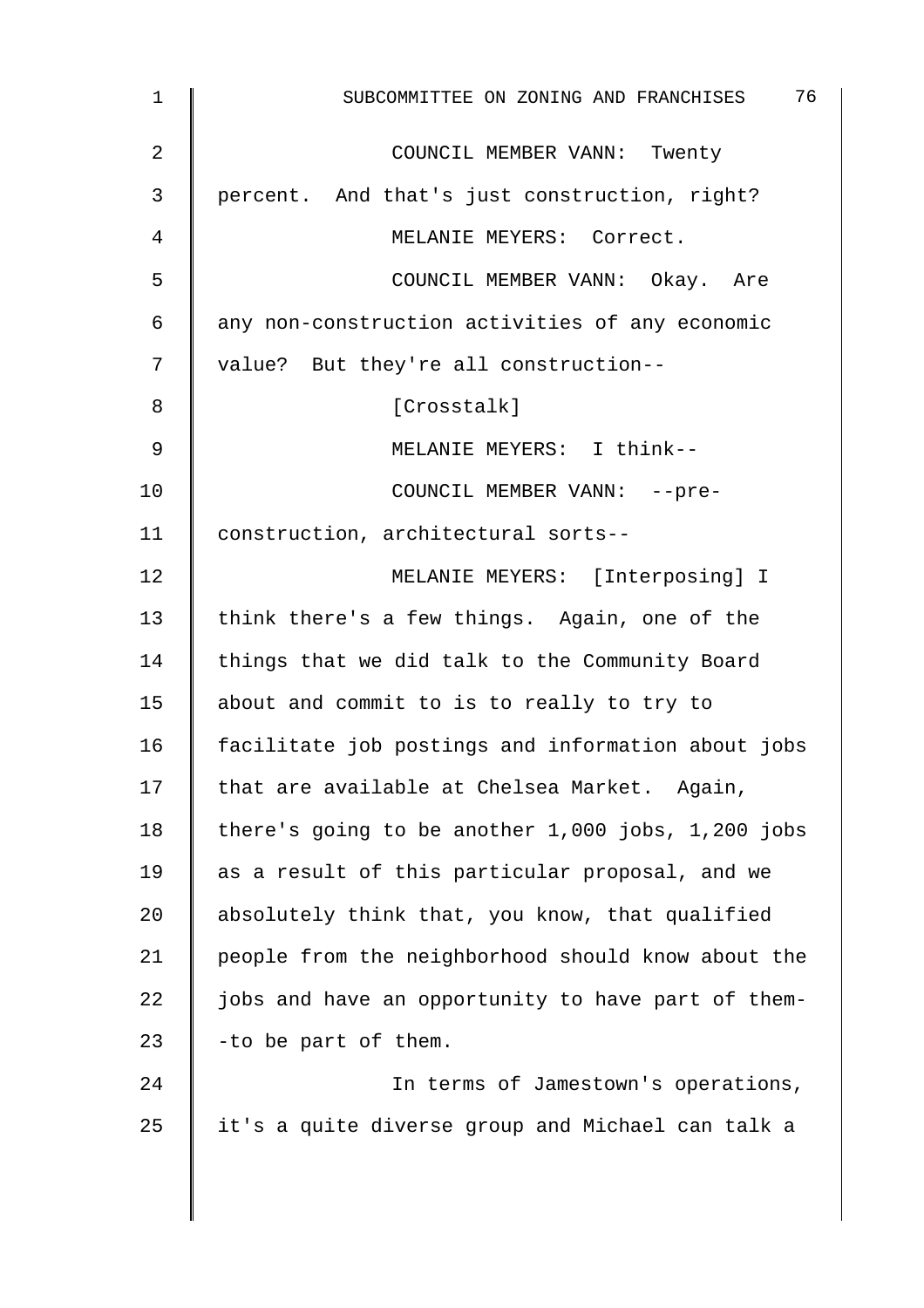| $\mathbf 1$ | 77<br>SUBCOMMITTEE ON ZONING AND FRANCHISES        |
|-------------|----------------------------------------------------|
| 2           | bit about that.                                    |
| 3           | MICHAEL PHILLIPS: Certainly. We                    |
| 4           | as a company pride ourselves in having a diverse   |
| 5           | workforce. And certainly in building operations    |
| 6           | would continue to pursue those goals.              |
| 7           | COUNCIL MEMBER VANN: You mentioned                 |
| 8           | the 1,000 or so jobs non-construction, is there a  |
| 9           | preference for local Community Board residency?    |
| 10          | In other words, would they have priority of 20%,   |
| 11          | $50\%$ or--                                        |
| 12          | MELANIE MEYERS: [Interposing] I                    |
| 13          | think there's two different types of, there's two  |
| 14          | different types of workers. Again, this is an      |
| 15          | office building, there are a variety of different  |
| 16          | types of users in the buildings. I mean, one of    |
| 17          | the things that is interesting about the upstairs  |
| 18          | of Chelsea Market is that there are people that    |
| 19          | are in the high-tech world and you think about,    |
| 20          | you know, the people that graduate from these      |
| 21          | fancy schools, there also are the camera guys that |
| 22          | are operating the cameras at, you know, NY1        |
| 23          | studios. There's a real--and then there's the      |
| 24          | people who are working on the ground floor who     |
| 25          | have started their own businesses and are there.   |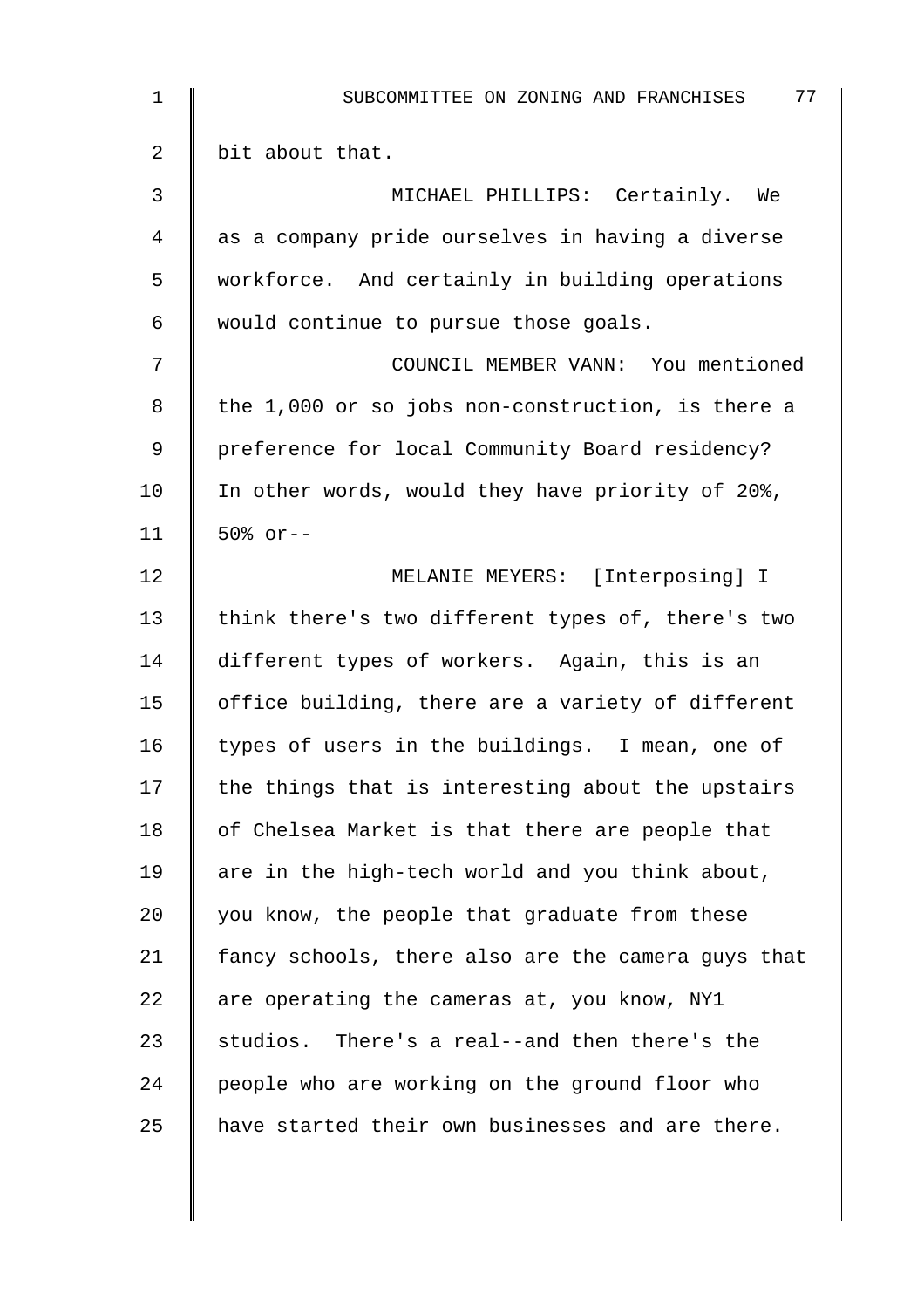| $\mathbf 1$    | 78<br>SUBCOMMITTEE ON ZONING AND FRANCHISES        |
|----------------|----------------------------------------------------|
| $\overline{2}$ | So there's a real diversity of types of            |
| 3              | backgrounds for the people that are in there. So   |
| 4              | we think that there are great opportunities in the |
| 5              | building for a variety of different people that    |
| $\epsilon$     | live in Chelsea and live in the city.              |
| 7              | They are the tenants in the                        |
| 8              | building and so it's quite difficult to say you    |
| 9              | can be our tenant, but you have to hire X and Y    |
| 10             | people. So there's that, that's a challenge. But   |
| 11             | the types of users in the buildings actually lend  |
| 12             | themselves to the people who live in Chelsea       |
| 13             | Market.                                            |
| 14             | MICHAEL PHILLIPS: And we have                      |
| 15             | active intern programs and scholarship programs    |
| 16             | that we've been in the neighborhood operating for  |
| 17             | a long time, so we certainly would continue to     |
| 18             | pursue that. And, as Melanie stated, job postings  |
| 19             | and preference for local jobs is certainly a       |
| 20             | priority for us.                                   |
| 21             | CHAIRPERSON WEPRIN: Thank you, Mr.                 |
| 22             | Vann. Okay. I don't see anyone else on the panel   |
| 23             | with a question. We're going to let--obviously,    |
| 24             | you'll probably be sticking around. If you want    |
| 25             | to leave the charts there, that could be helpful,  |
|                |                                                    |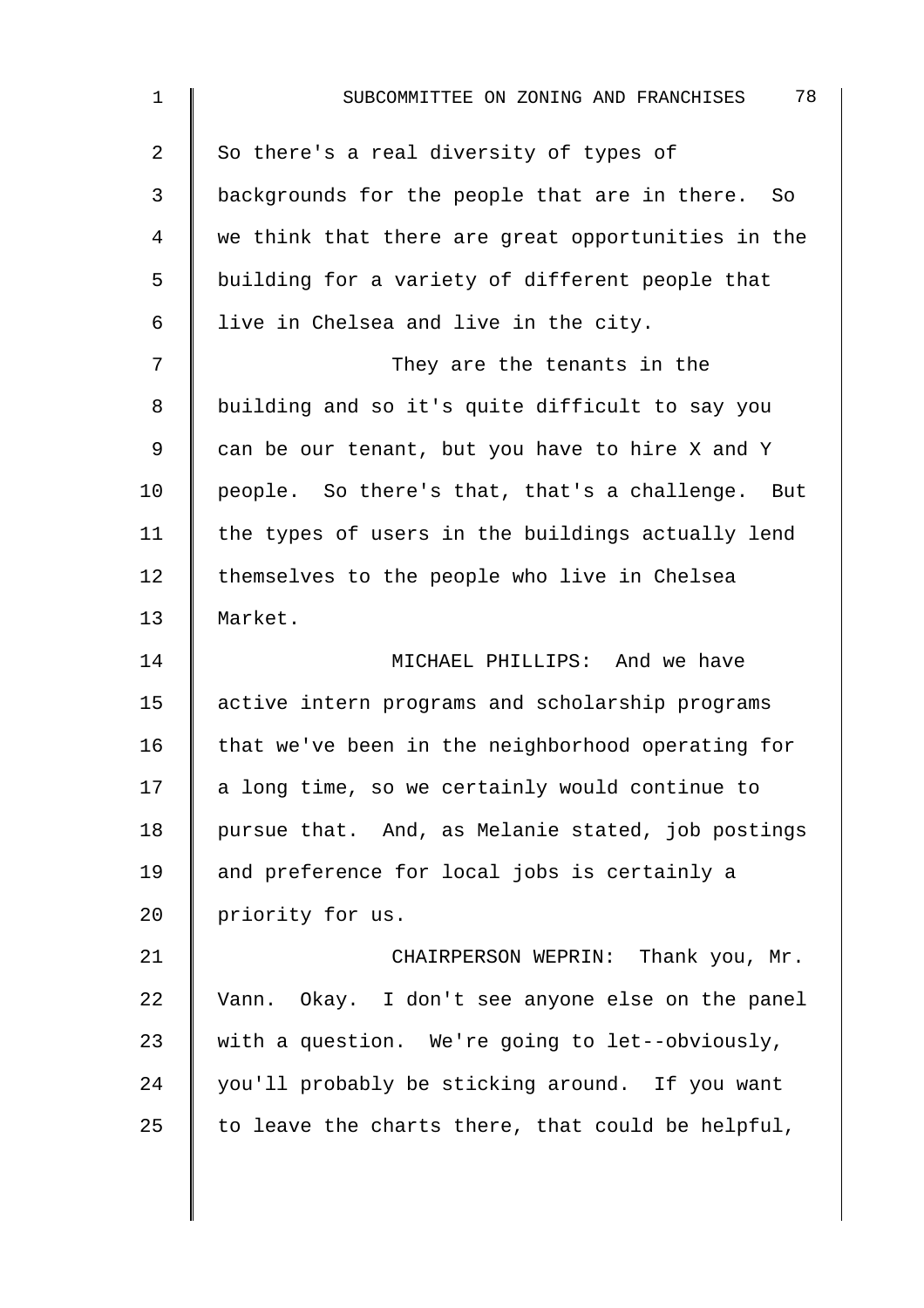| 1  | 79<br>SUBCOMMITTEE ON ZONING AND FRANCHISES        |
|----|----------------------------------------------------|
| 2  | maybe some of the other speakers. We thank you     |
| 3  | very much. I'm now going to turn--excuse me--we    |
| 4  | are joined today--we are honored to be joined by   |
| 5  | Assembly member Deborah Glick and a man who made   |
| 6  | an entrance, Senator Tom Duane. I'd like to call   |
| 7  | them up on behalf of the community to testify now. |
| 8  | [Pause]                                            |
| 9  | CHAIRPERSON WEPRIN: Welcome.                       |
| 10 | Senator, you're starting to feel nostalgic         |
| 11 | already? Come on up. I didn't hear what you        |
| 12 | said, but I'm sure it was funny.                   |
| 13 | [Pause]                                            |
| 14 | CHAIRPERSON WEPRIN: I'm sorry, I                   |
| 15 | don't understand your hand signals.                |
| 16 | [Off mic]                                          |
| 17 | CHAIRPERSON WEPRIN: I intended the                 |
| 18 | Assembly Member to go first. First of all, I       |
| 19 | served with her, I never served with you. Second   |
| 20 | of all, she was here early.                        |
| 21 | [Off mic]                                          |
| 22 | CHAIRPERSON WEPRIN: Thank you,                     |
| 23 | Senator. Assembly Member Glick, whenever you're    |
| 24 | ready.                                             |
| 25 | ASSEMBLY MEMBER DEBORAH GLICK:                     |
|    |                                                    |
|    |                                                    |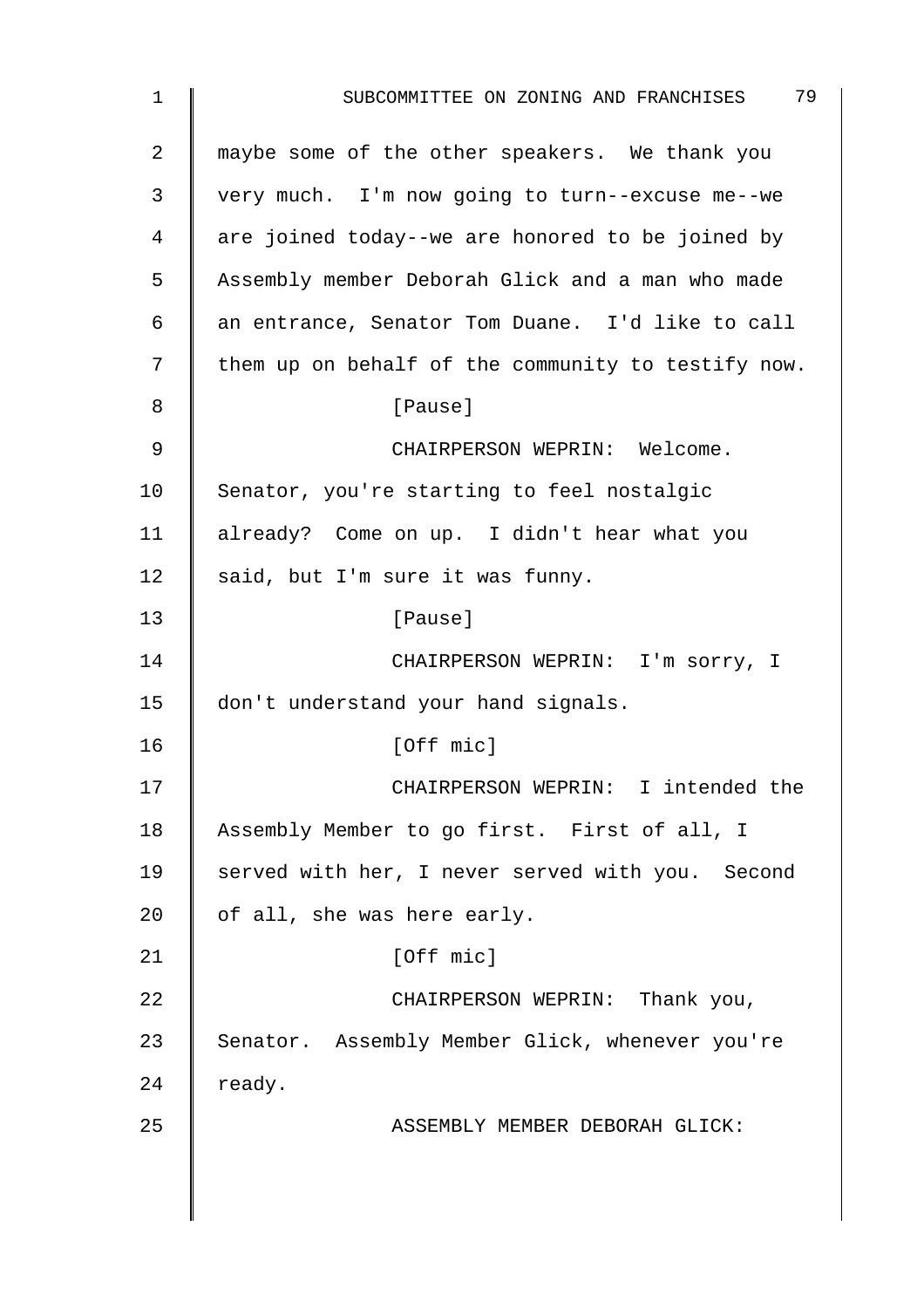2 Thank you very much for the opportunity to testify 3 before you today concerning the proposed expansion 4 of Chelsea Market. The Chelsea Market is a unique  $5 \parallel$  source of food, retail, and specialty stores that  $6 \parallel$  are a staple for the surrounding offices and 7 | residences, and a destination for New Yorkers and 8 | visitors from all over.

9 | The upper floors, as you know, are 10 | home to media and software companies, and as the 11 former home of the Nabisco factory, it is listed 12 | on the state and national Registers of Historic 13 Places--I didn't hear that mentioned today--and is 14 | bordered by the Gansevoort Historic District, 15  $\parallel$  spans a whole block, and is contained within my 16 district.

17 | There is a very lovely photo of the 18 | proposal from the open space to the expansion. It 19 would be more instructive for the committee if you 20  $\parallel$  had a before and after photo so that you could see 21  $\parallel$  exactly how much of the space in the community is 22  $\parallel$  going to be taken over by this incredible 23 enlargement.

24 **The applicant is proposing to amend**  $25$  the zoning granted under Special West Chelsea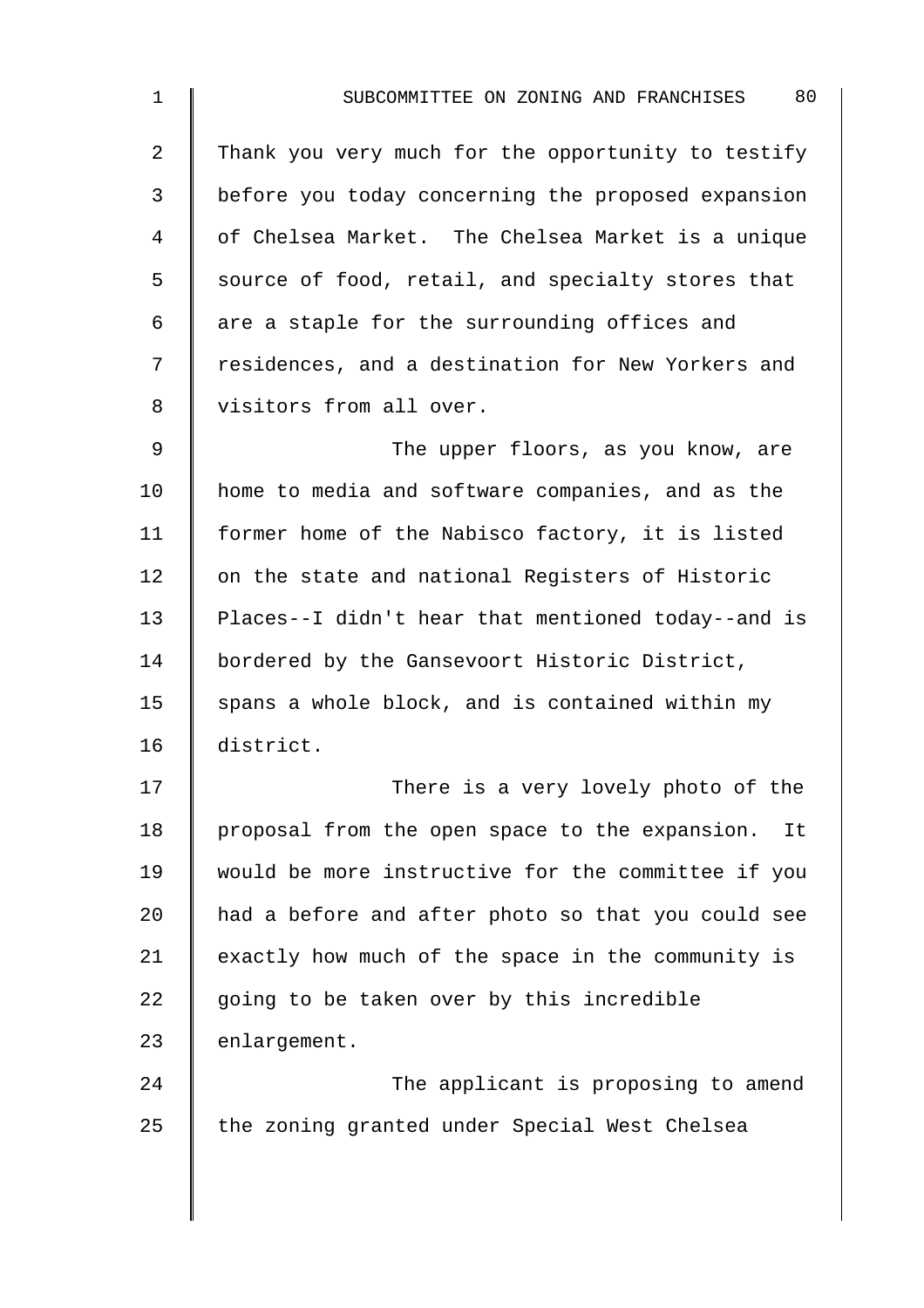2 District to increase the floor area in exchange 3 | for contributions to the High Line and for a fund 4 for low and moderate income housing. As you've 5 heard, there actually is no--has been no prior  $6 \parallel$  contribution, even though there have been to the 7 housing fund, even though that has been one of the 8 | things that is consistently recommended and 9 Suggested, and every developer says they're going  $10$  | to put money into it and it never actually 11 | happens. This is going to be one more of those 12 | cases where it will be a promise for zoning change 13 and a result that doesn't add any more affordable 14 | housing, but puts more pressure on the local 15 neighborhood for increased cost of rentals, either 16 for housing or, quite frankly, for office space. 17 | And there is a modest modification 18 made by City Planning about the space over the 19 | High Line and the shadows that would be created. 20  $\parallel$  Despite that, I am opposed to this current 21 | proposal. The buildings are tall, they're bulky,  $22$  they're out of context with the historic district

23  $\parallel$  to which they are adjacent, and I request that you

24 deny this.

25 | The ink is barely dry, as was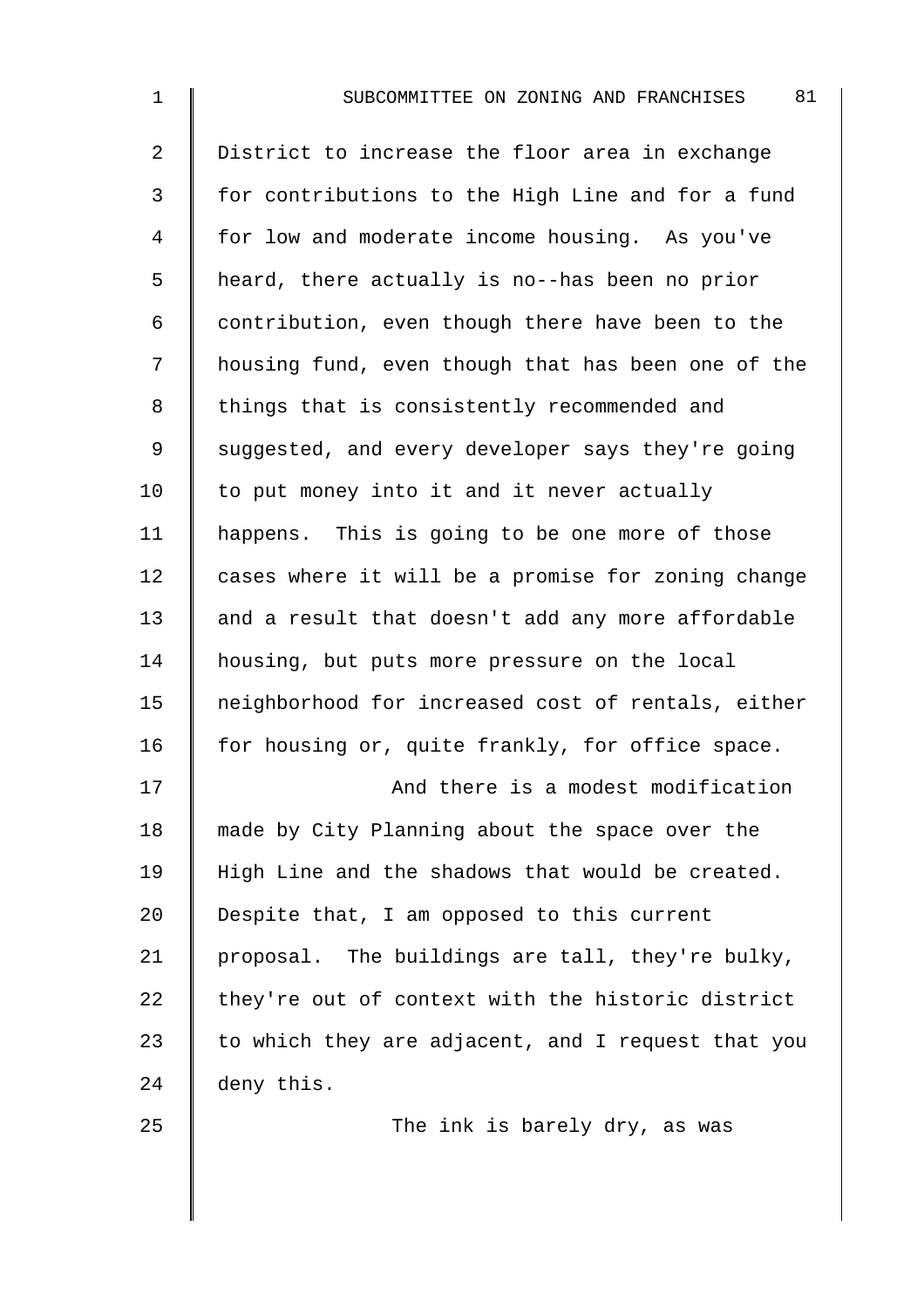| 1  | 82<br>SUBCOMMITTEE ON ZONING AND FRANCHISES        |
|----|----------------------------------------------------|
| 2  | suggested by Council Member Lappin, on the West    |
| 3  | Chelsea district, and yet there's an application   |
| 4  | to change the rules that govern the district.      |
| 5  | When it was created, the zoning for the Chelsea    |
| 6  | area was reviewed and amended to its current state |
| 7  | and the goals were not to just help protect the    |
| 8  | High Line, but also to move bulk away from the     |
| 9  | High Line and to allow for air, light, and view    |
| 10 | corridors to be maximized.                         |
| 11 | I'm racing through my testimony,                   |
| 12 | you have it in front of you, but it was            |
| 13 | interesting to hear that the 9th Avenue side, that |
| 14 | the plans for a hotel were withdrawn, but there    |
| 15 | continues to be a plan to develop office space.    |
| 16 | That there is no impact on traffic is mind         |
| 17 | boggling. Everybody who lives in the city          |
| 18 | understands that when you build substantially      |
| 19 | larger buildings, there will be an increase of     |
| 20 | traffic.                                           |
| 21 | Where they are going to actually do                |
| 22 | the construction is fascinating. If you come down  |
| 23 | 9th Avenue, at that point, DOT has forked the road |
| 24 | so that if you're heading straight down Hudson     |
| 25 | Street, there are two lanes to the left, there are |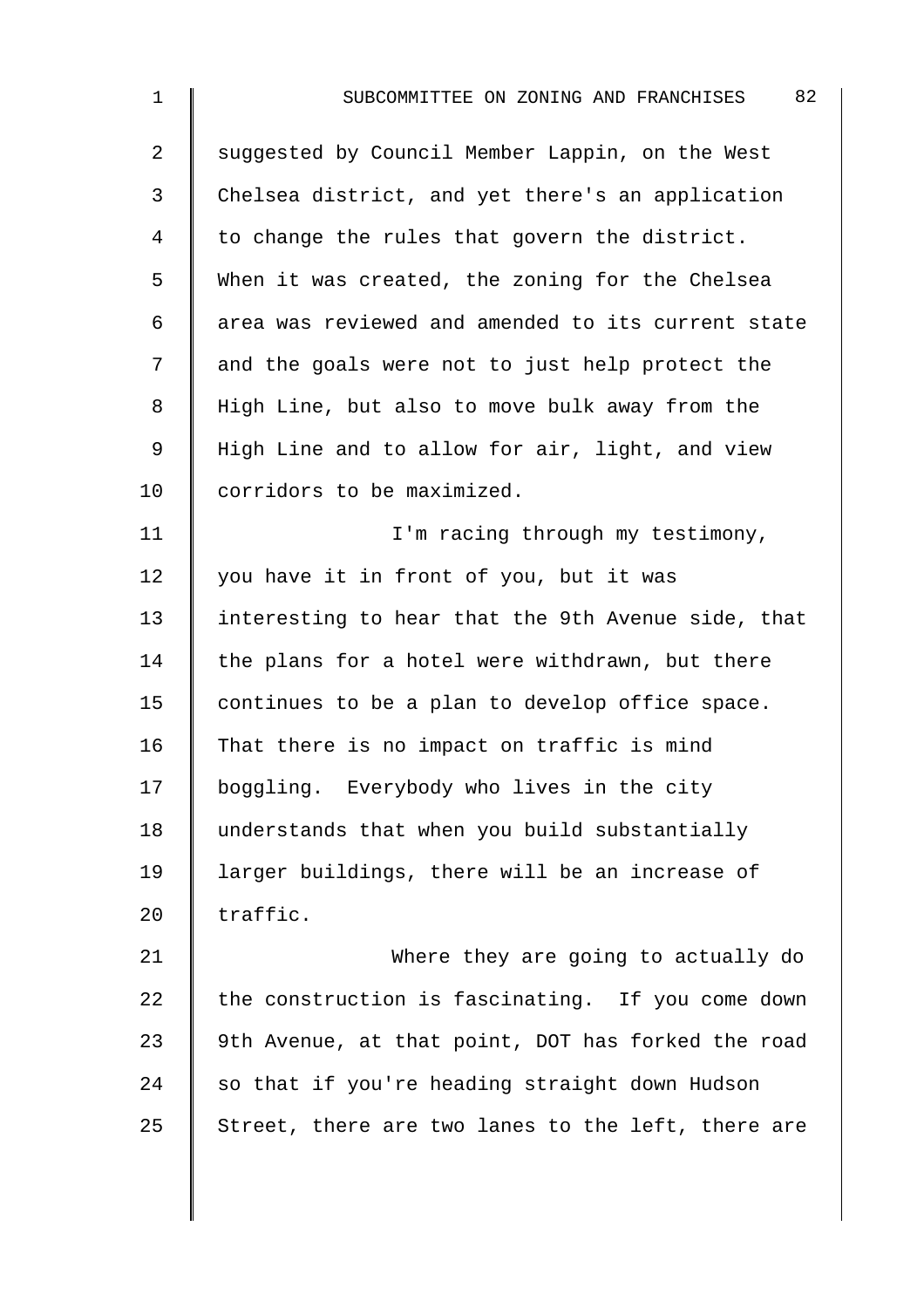2 | allegedly two lanes to the right. There is almost 3 never available lane in the parking lane because 4 | of cabs and people standing waiting for people who 5 | are either at the Food Network or at NY1 or maybe 6  $\parallel$  in some of the other offices, so you have the 7 | black cars or others standing in that parking 8 | lane. That spot is a constant traffic nightmare. 9 We've, in fact, asked DOT to do a full review of  $10$  that very corner because it is so dangerous. And 11  $\parallel$  so their notion that they can build right there on 12 that corner, I don't know where the construction 13  $\parallel$  crane is going to be, and 18 months is going to be  $14$  a disaster for the neighborhood and the community 15  $\parallel$  if you allow for that building on 9th Avenue, 16 which is actually less egregious than the building 17 | on 10th. 18 || The density proposed moves the FAR 19 | from 5 to 7 1/2, this violates the intention of  $20$  the zoning district and would permit the density 21  $\parallel$  on this block that is unprecedented anywhere else 22 In the zoning district.

23 **The alleged community benefits,** 24 very happy that there'll be public art, perhaps it  $25$  will be views of the sky. And while it is well-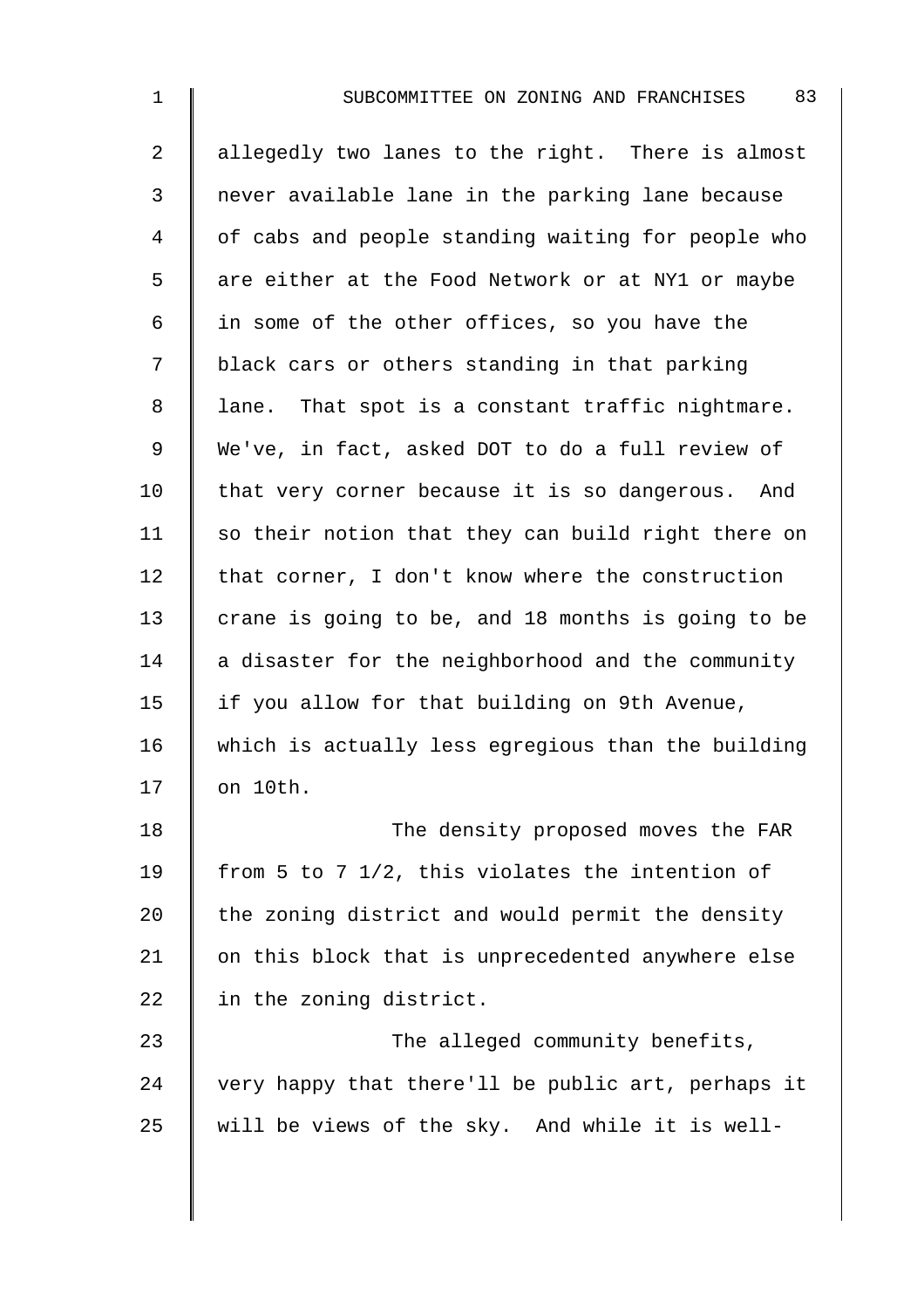2 intentioned for them to provide some educational  $3 \parallel$  and training, I think that's terrific, but the 4 M/WBE contribution, A, is not written in stone, 5 hopefully will be in there. And just for 6  $\parallel$  construction jobs, they didn't want to talk about 7 | that the only other commitment might be to some 8 Security jobs and some janitorial jobs, which is 9 why some of our good friends from local unions are 10  $\parallel$  at least happy that they've made that much of a 11 commitment, but it is not--the only commitment to  $12$  | jobs for people in the neighborhood or a diverse 13 workforce is essentially, we'll do job postings. 14 That's, you know, you can take that to the bank. 15 | And it's, you know, those 16 amenities, I think it's great that there'll be 17 Some more bathrooms for the tourists who are on 18  $\parallel$  the High Line, but we already know that the High 19 Line is not a park for the neighborhood. People  $20$  in the neighborhood only go to the park on very 21 | thin slivers of time when the tourists have left. 22 That is an amenity that has to do with visitors,

 $23$  | it has nothing to do with the people who live in  $24$  the community. And there are lots of newspaper  $25$  articles now about how it's a great amenity for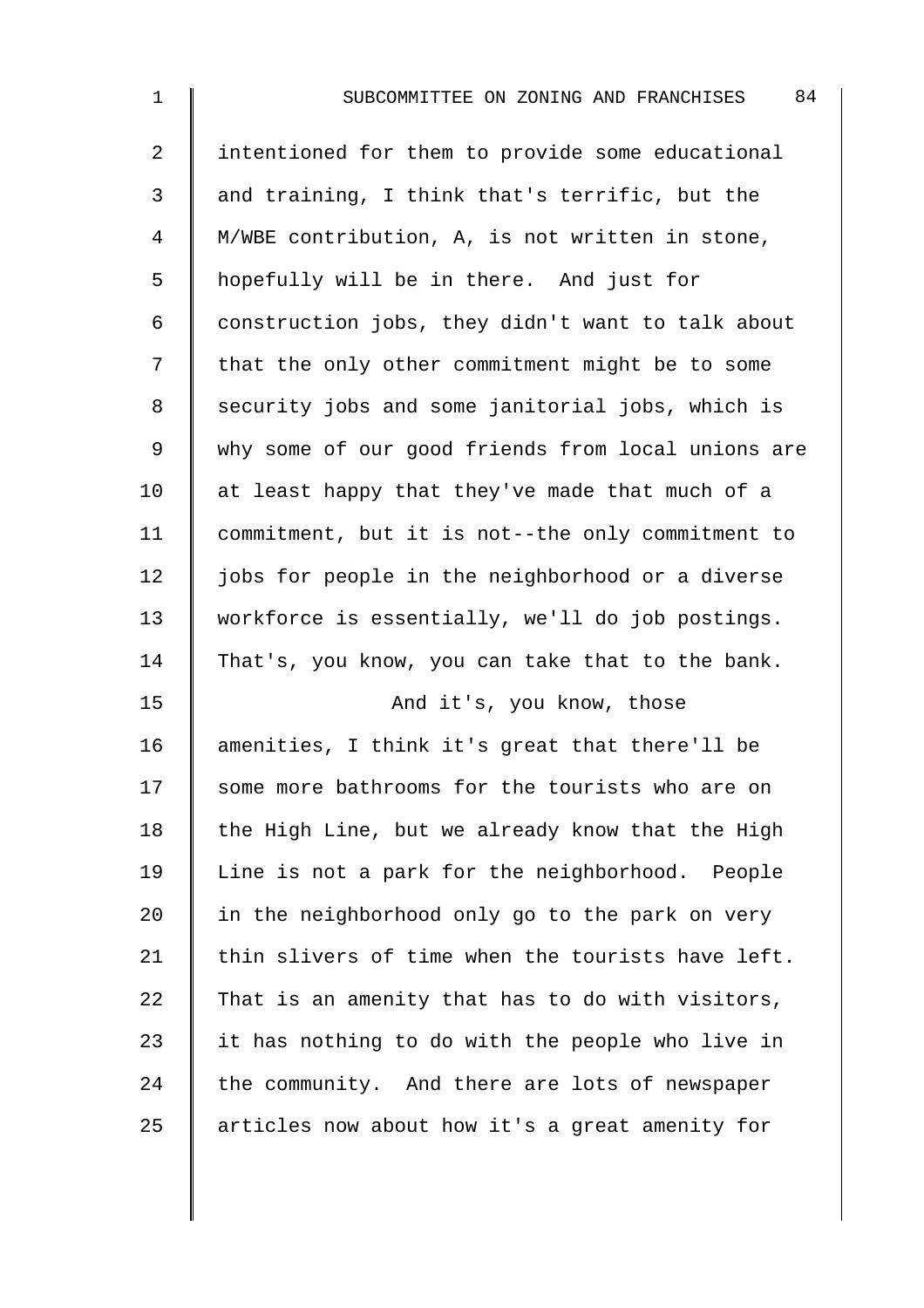| 1              | 85<br>SUBCOMMITTEE ON ZONING AND FRANCHISES        |
|----------------|----------------------------------------------------|
| $\overline{a}$ | the city, but it's not an amenity for the          |
| 3              | neighborhood.                                      |
| 4              | The 10th Avenue building is out of                 |
| 5              | scale, it is out of context. Any attempts to do    |
| 6              | some setbacks, while that's welcome, it does       |
| 7              | nothing for the large box that is being put on a   |
| 8              | historic building that, as I said, was eligible    |
| 9              | for--well actually is on the state and national    |
| 10             | Register of Historic Places. If this addition was  |
| 11             | on it, it wouldn't be.                             |
| 12             | So as far as where could these                     |
| 13             | companies grow, we have a great site that we're    |
| 14             | proposing at Pier 40 for--which is a unique space. |
| 15             | As unique in many ways as the Chelsea Market, but  |
| 16             | it actually will have space right outside for a    |
| 17             | real park, not this thin sliver.                   |
| 18             | The proposal, it's clear why there                 |
| 19             | wasn't--why the building wasn't included initially |
| 20             | in the district itself, and that was because the   |
| 21             | owner was trying to sell it to Jamestown, did that |
| 22             | successfully, and, obviously, part of that was if  |
| 23             | this is more restricted, then we don't want it; we |
| 24             | want to be able to build, build, build. And we     |
| 25             | understand that New York is about change, New York |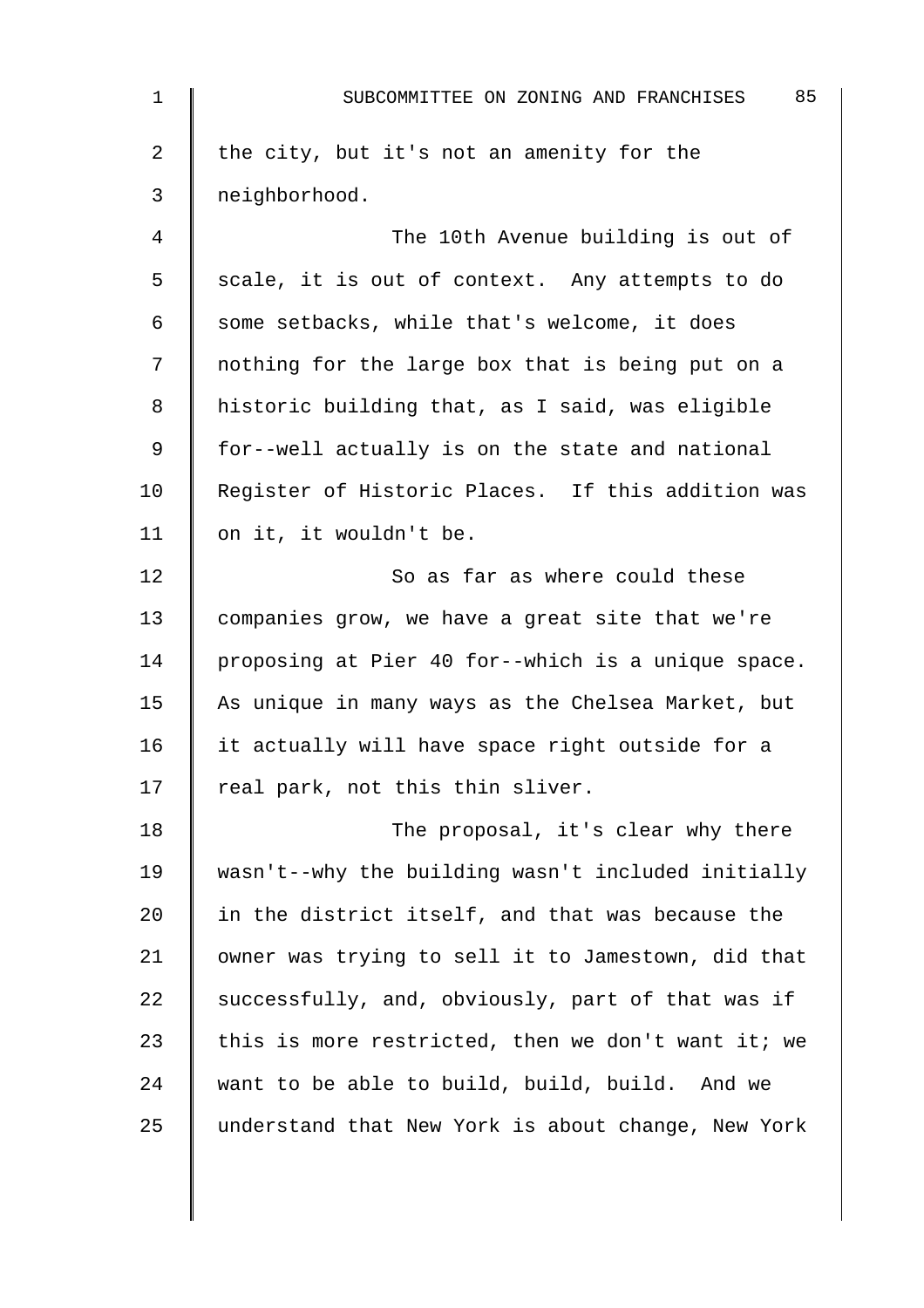| 1  | 86<br>SUBCOMMITTEE ON ZONING AND FRANCHISES         |
|----|-----------------------------------------------------|
| 2  | is about progress, but not all change is progress,  |
| 3  | and losing neighborhoods where people live is not   |
| 4  | progress; it's change, but it's not progress.       |
| 5  | I urge you to deny this request.                    |
| 6  | [Applause]                                          |
| 7  | CHAIRPERSON WEPRIN: Okay. Just                      |
| 8  | keep it to a minimum. Thank you, Assembly Member    |
| 9  | Glick. Senator Duane.                               |
| 10 | SENATOR THOMAS DUANE: Thank you                     |
| 11 | very much. So you know what the application is,     |
| 12 | you are well aware of what happened at City         |
| 13 | Planning, I'm going to go over just a couple of     |
| 14 | things.                                             |
| 15 | The modification from City Planning                 |
| 16 | Commission--and I share much of--I think all of     |
| 17 | the Assembly Member's concern, shall we say--       |
| 18 | anyway, CPC modified the proposal to include        |
| 19 | reductions in the scale of both buildings and a     |
| 20 | codified restriction on hotel use in the 9th        |
| 21 | Avenue building and the transfer. And I really      |
| 22 | want to spend some time emphasizing this, nearly 5  |
| 23 | million of those, \$4.73 million, to the affordable |
| 24 | housing fund from the contribution to the High      |
| 25 | Line and then also a minimum of 60% retail          |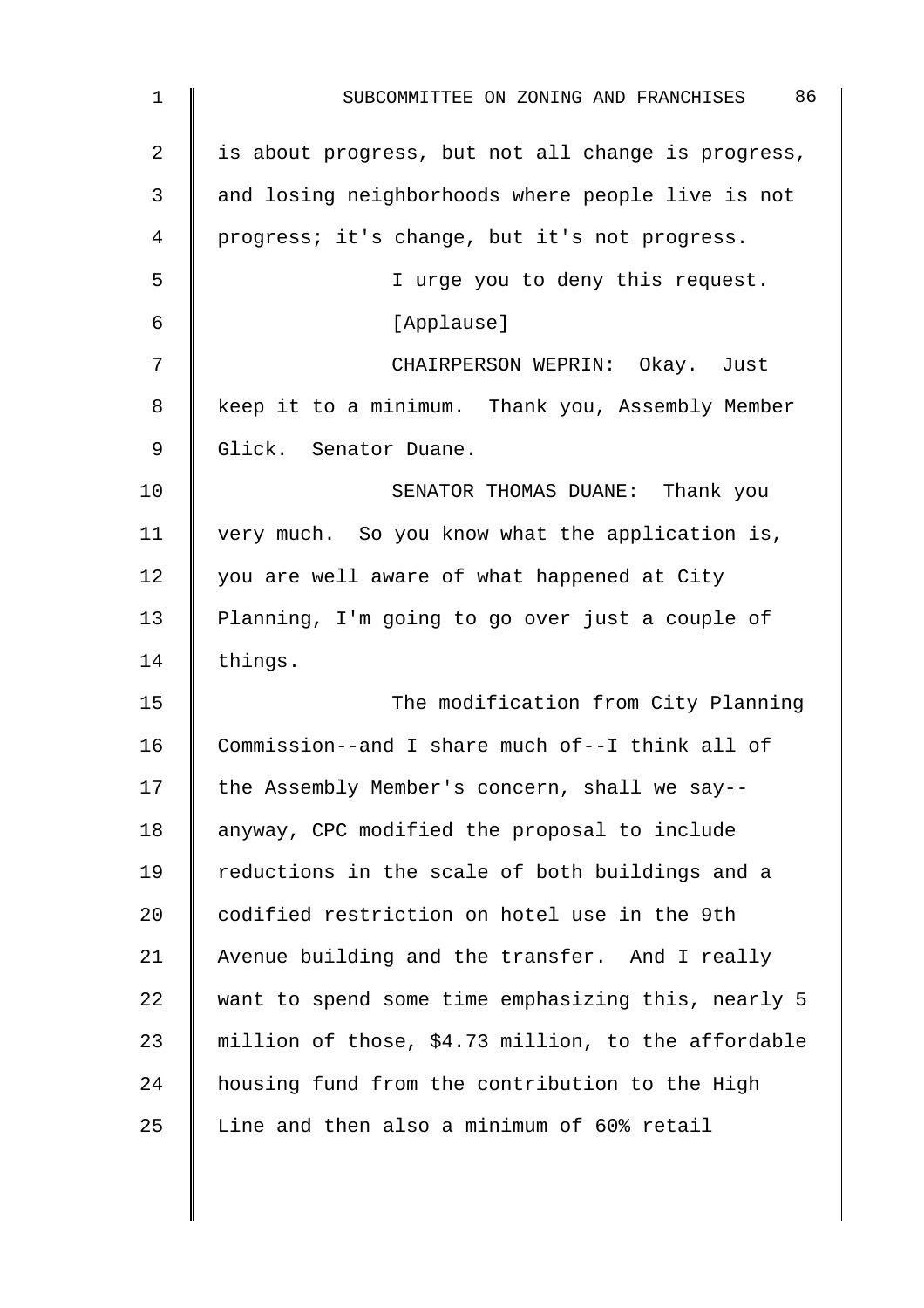| $\mathbf 1$ | 87<br>SUBCOMMITTEE ON ZONING AND FRANCHISES        |
|-------------|----------------------------------------------------|
| 2           | frontage on the ground floor, pedestrian           |
| 3           | passageway connecting the 10th and 9th Avenue      |
| 4           | buildings.                                         |
| 5           | Look, I appreciate the changes that                |
| 6           | have occurred to-date, but there's more work to be |
| 7           | done here and it's falling into your purview.      |
| 8           | For an acceptable addition, West                   |
| 9           | Chelsea, you know, acceptable addition of          |
| 10          | something at the Chelsea Market to the West        |
| 11          | Chelsea district, you've heard from many community |
| 12          | organizations, many of which I've been a member    |
| 13          | of, one of which, Save Chelsea, I'm a founding     |
| 14          | member of, and I share their concerns about this   |
| 15          | non-contextual overdevelopment and other threats   |
| 16          | to the historic character of the area.             |
| 17          | I'm also very grateful to Board 4                  |
| 18          | for crafting the resolution which they crafted,    |
| 19          | which was very comprehensive and thoughtful and I  |
| 20          | think very helpful, not only to CPC, but I         |
| 21          | encourage you to--which I know you will anyway--   |
| 22          | really take a look at the roadmap that they put    |
| 23          | forward that would really dramatically improve     |
| 24          | this proposal. And I know CPC took some much of    |
| 25          | their proposals or their roadmap, but not all of   |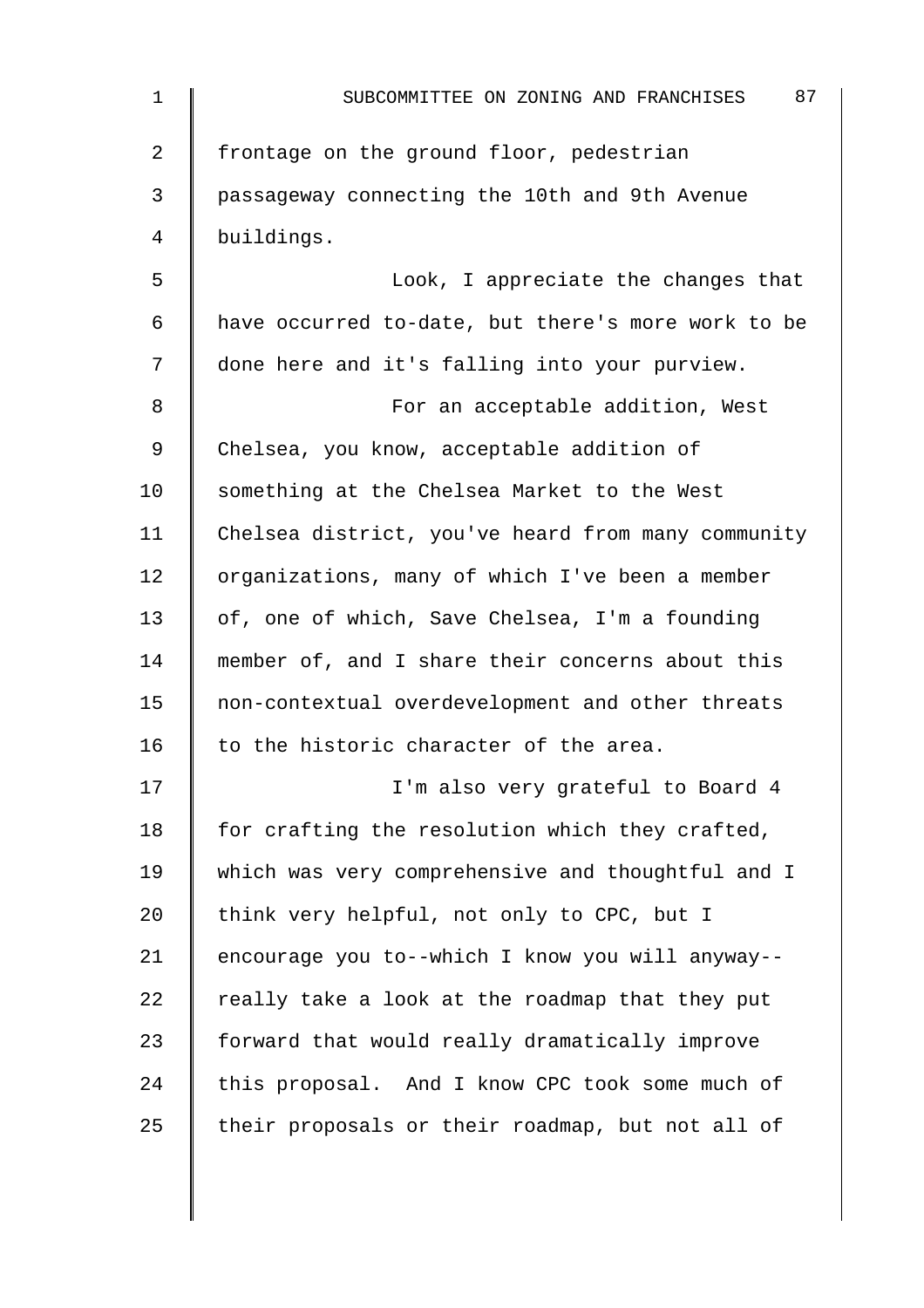| $\mathbf 1$    | 88<br>SUBCOMMITTEE ON ZONING AND FRANCHISES        |
|----------------|----------------------------------------------------|
| $\overline{2}$ | it.                                                |
| 3              | So, you know, as an elected                        |
| $\overline{4}$ | official who's fought alongside Community Board 4  |
| 5              | to include a significant affordable housing        |
| 6              | requirement for applications, including but not    |
| 7              | limited to residential development in the Special  |
| 8              | West Chelsea District, I am pleased that the CPC   |
| $\mathsf 9$    | authorized Jamestown to shift 30% of the total     |
| 10             | contribution originally designated to the High     |
| 11             | Line and to the affordable housing fund created by |
| 12             | the City Council during the 2005 West Chelsea      |
| 13             | rezoning process. And I love the idea that we      |
| 14             | might get new affordable housing in our            |
| 15             | neighborhood where, let's face it, soaring retail  |
| 16             | prices are excluding New Yorkers, including those  |
| 17             | who have made Chelsea so great and a place where   |
| 18             | people want to live and work and visit. But        |
| 19             | ensuring the existence of viable housing options   |
| 20             | for all New Yorkers, including those with low and  |
| 21             | moderate incomes, is the proven and best way to    |
| 22             | keep our neighborhoods diverse, dynamic, and       |
| 23             | vibrant. And furthermore, I just believe, and I    |
| 24             | think many of us believe, it's the right and fair  |
| 25             | thing to do.                                       |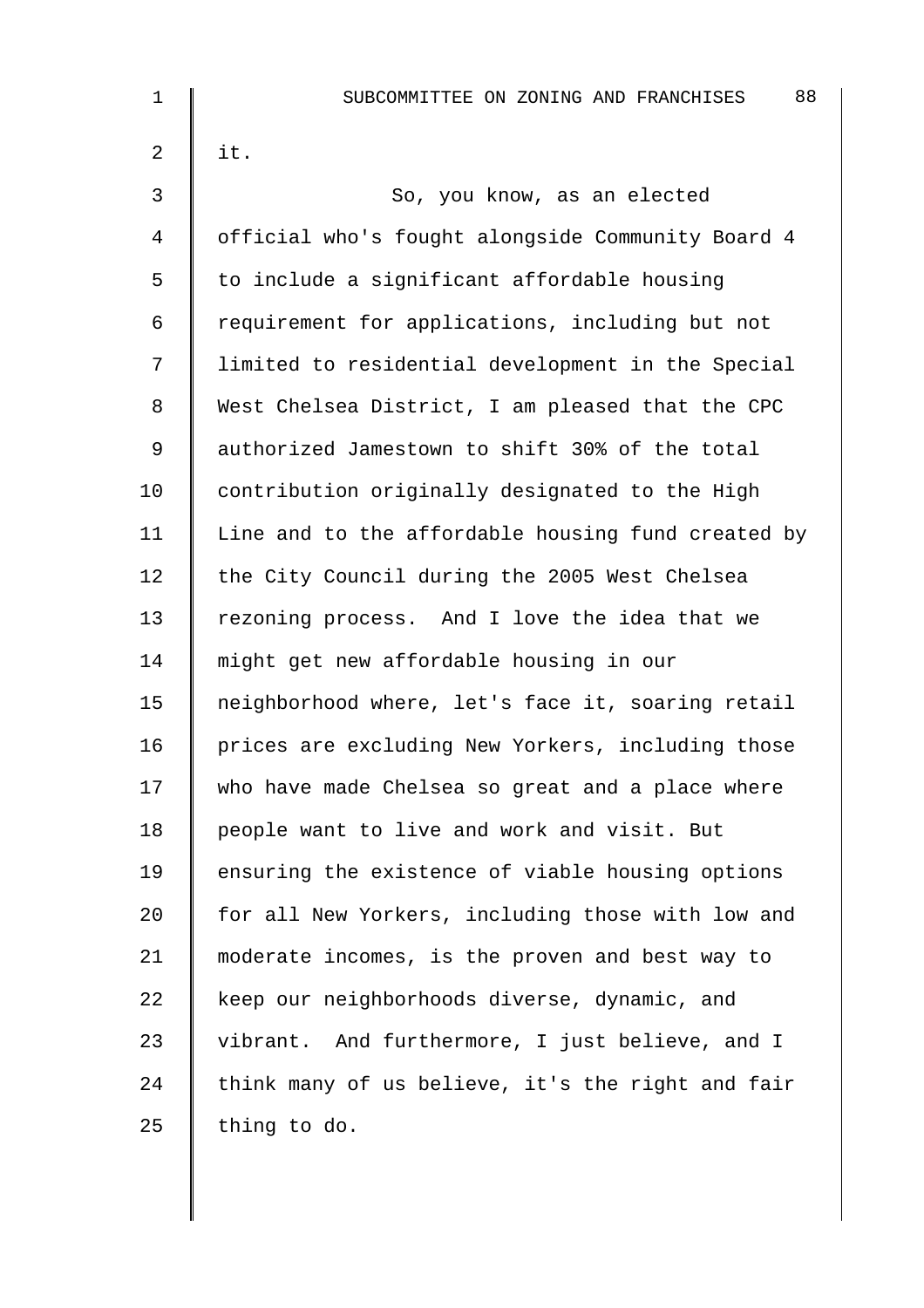| $\mathbf{1}$   | 89<br>SUBCOMMITTEE ON ZONING AND FRANCHISES        |
|----------------|----------------------------------------------------|
| $\overline{a}$ | And the Special West Chelsea                       |
| $\mathfrak{Z}$ | District fostered significant luxury residential   |
| 4              | development, as well as the affordable housing     |
| 5              | that was incentivized by the rezoning, and I think |
| 6              | that that incentivizing was brilliant and is       |
| 7              | working. I know there was a--you know, people      |
| 8              | said, no, mandate, mandate, but I think that the,  |
| 9              | you know, the providing the opportunity by         |
| 10             | incentivizing has really worked there and here's   |
| 11             | another opportunity to provide more affordable     |
| 12             | housing. And, you know, the slow down in the       |
| 13             | economy and various things has made it so that the |
| 14             | affordable housing that was already supposed to be |
| 15             | built on the Fulton housing site hasn't happened,  |
| 16             | but this is a good receiving site for this         |
| 17             | additional money and so we can add in.             |
| 18             | And I truly believe, I was going to                |
| 19             | say, you know, that, and again, you know, people   |
| 20             | are concerned that it's not going to happen, and I |
| 21             | say in my testimony, cautiously optimistic, but    |
| 22             | I'm optimistic, I really am, that it is going to   |
| 23             | happen 'cause I trust you and I think we'll be     |
| 24             | fighting alongside to make sure it happens. But    |
| 25             | it's sort of a promise made and promise given--    |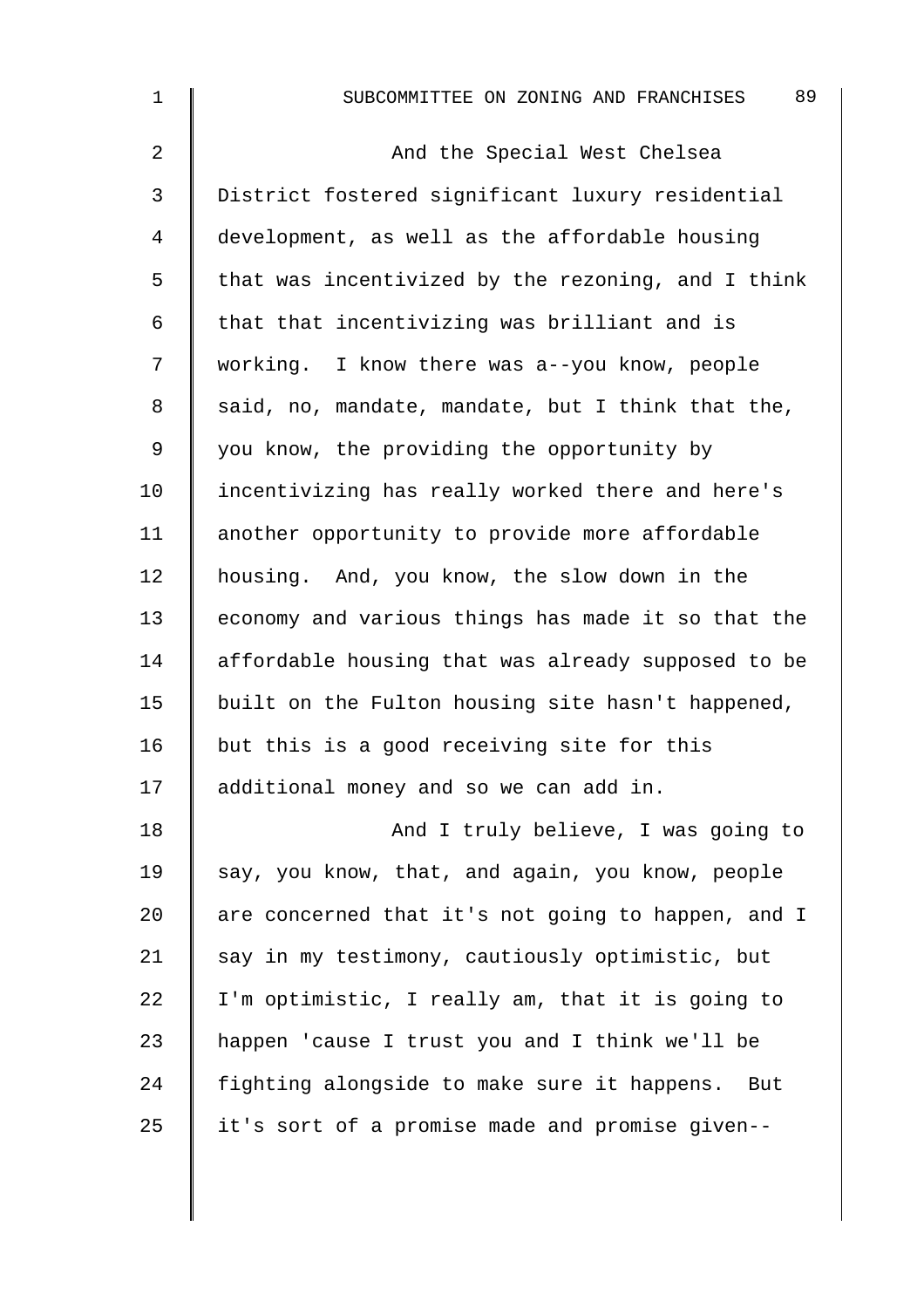| $\mathbf 1$ | 90<br>SUBCOMMITTEE ON ZONING AND FRANCHISES        |
|-------------|----------------------------------------------------|
| 2           | talk about that in a moment. All right, I got to   |
| 3           | hurry because I want to make some extra [off mic]. |
| 4           | So anyway, all right, you'll hear                  |
| 5           | from historic preservation people, you heard from  |
| 6           | the Assembly Member, I'm in agreement with them on |
| 7           | we have to be very careful with how--and make sure |
| 8           | that we do preserve what has made this             |
| 9           | neighborhood so great, which is including the      |
| 10          | people and the bricks and mortar, quite frankly.   |
| 11          | And, you know, Jamestown agreed to modify its      |
| 12          | design in that area, but there's more work to be   |
| 13          | done, which you will hear about and have heard     |
| 14          | about.                                             |
| 15          | So, you know, at the very least,                   |
| 16          | let's look at what CB 4 has said about, you know,  |
| 17          | the additional panels of appropriate materials for |
| 18          | whatever happens there, which is too much what     |
| 19          | Jamestown wants to do by far, but let's preserve   |
| 20          | the character of what's there 'cause it's a        |
| 21          | beautiful building, it's a beautiful, wonderful    |
| 22          | building and the reuse of it has been fabulous.    |
| 23          | And it's a big building and there's a lot of use   |
| 24          | in it already.                                     |
| 25          | You know, I don't want to take up                  |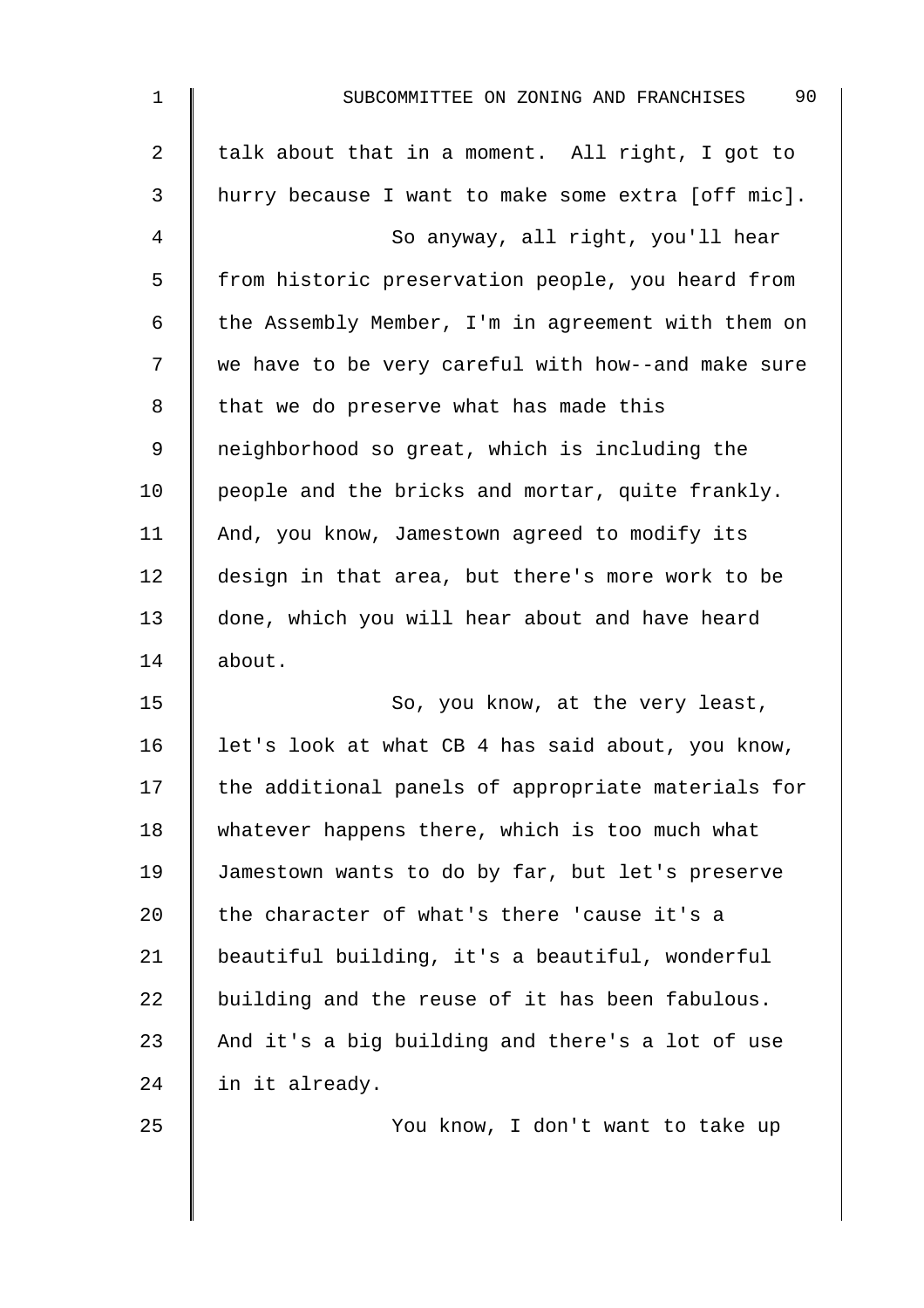| 1           | 91<br>SUBCOMMITTEE ON ZONING AND FRANCHISES        |
|-------------|----------------------------------------------------|
| 2           | all of your time and you could read it--           |
| 3           | CHAIRPERSON WEPRIN: Okay.                          |
| 4           | SENATOR THOMAS DUANE: -- you know,                 |
| 5           | let me say just one thing, no, and I have, you     |
| 6           | $know--$                                           |
| 7           | CHAIRPERSON WEPRIN: [Interposing]                  |
| 8           | You're such a tease, yes.                          |
| $\mathsf 9$ | SENATOR THOMAS DUANE: Yeah, I                      |
| 10          | know, I didn't say I'm going to wrap up, I said    |
| 11          | I'm rushing through it.                            |
| 12          | You know, there was a lot of                       |
| 13          | discussion about what happened on the Upper West   |
| 14          | Side and the zoning proposal for helping to        |
| 15          | provide local retail and, you know, there was some |
| 16          | criticism, I supported it, I think it'll work, but |
| 17          | what we've suggested for Chelsea Market, I think   |
| 18          | will work and I think it is--I think it's great    |
| 19          | and very creative, like the incentivizing of       |
| 20          | affordable housing to have smaller local           |
| 21          | businesses. We hear a lot about that during the    |
| 22          | presidential debate, don't we? We debate about     |
| 23          | small businesses being the engine of--anyway. So   |
| 24          | and, you know, I like that young people will be    |
| 25          | able to get internships in technology, I mean, who |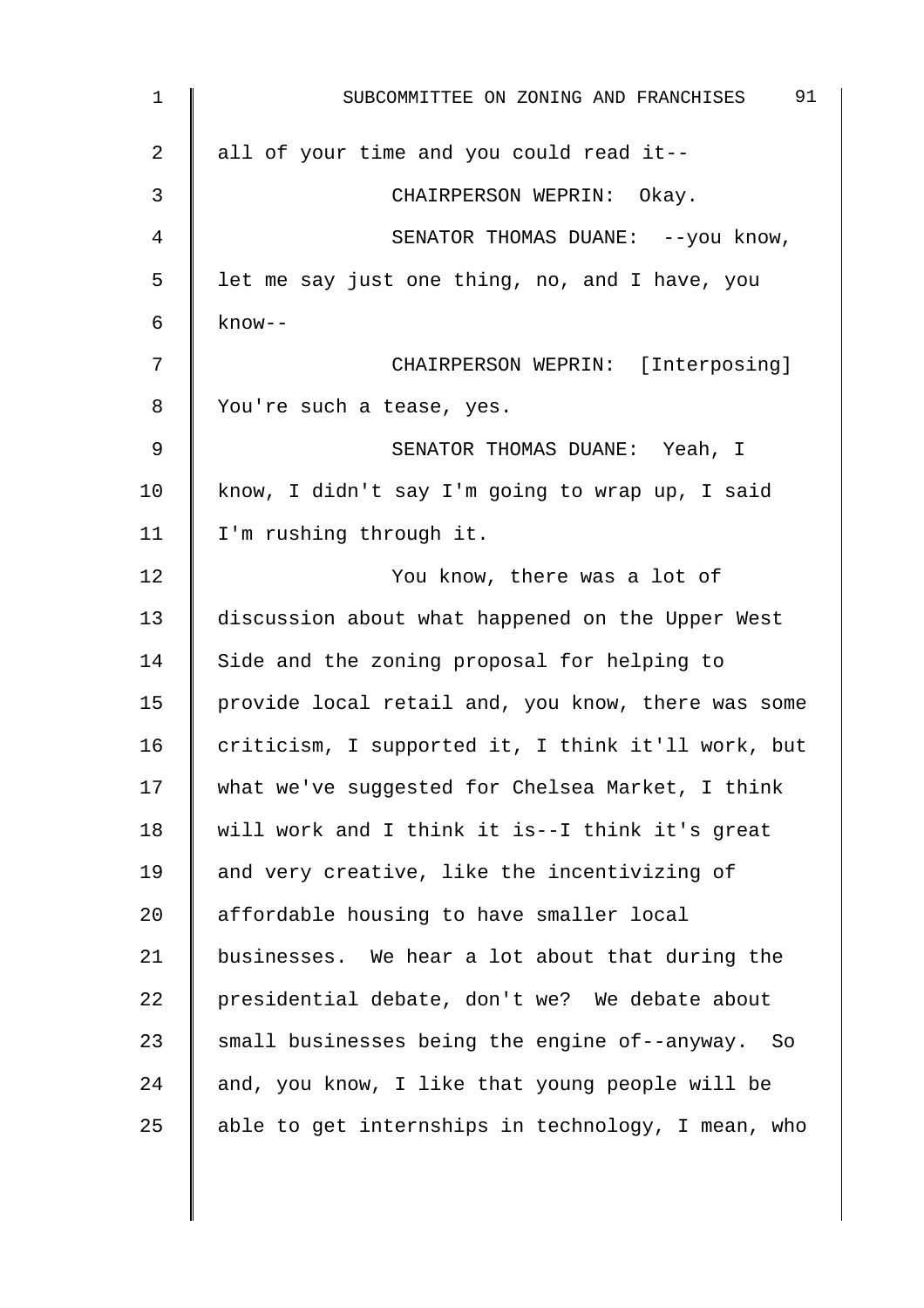| $\mathbf 1$ | 92<br>SUBCOMMITTEE ON ZONING AND FRANCHISES        |
|-------------|----------------------------------------------------|
| 2           | wouldn't be, you know, for that?                   |
| 3           | So let me just say the last                        |
| 4           | additional things. Look, when we did the Chelsea   |
| 5           | plan, we gave up a lot to preserve not as much as  |
| 6           | we wanted and we provided lots of development      |
| 7           | sites. You need only look up and down Sixth        |
| 8           | Avenue and 23rd Street to see where we gave up a   |
| $\mathsf 9$ | lot to preserve a small part and--of Chelsea.      |
| 10          | Expanding historic district but where the historic |
| 11          | district isn't, people are putting on top of       |
| 12          | buildings, they're building to the permissible     |
| 13          | zoning envelope wherever they can. So there is     |
| 14          | development happening even on top of low-rise      |
| 15          | buildings that are not within the historic         |
| 16          | district, Chelsea district. And a lot of the nice  |
| 17          | buildings have gone--they're gone 'cause they were |
| 18          | not in the historic district and new buildings     |
| 19          | have been built there to the entire permissible    |
| 20          | envelope. So we gave up a lot.                     |
| 21          | We only permitted housing in East                  |
| 22          | Chelsea. Our idea was those parking lots, if you   |
| 23          | built housing there, you were supposed to put      |
| 24          | affordable housing there. We didn't get that.      |
| 25          | City Planning at the time, we didn't get it, it    |
|             |                                                    |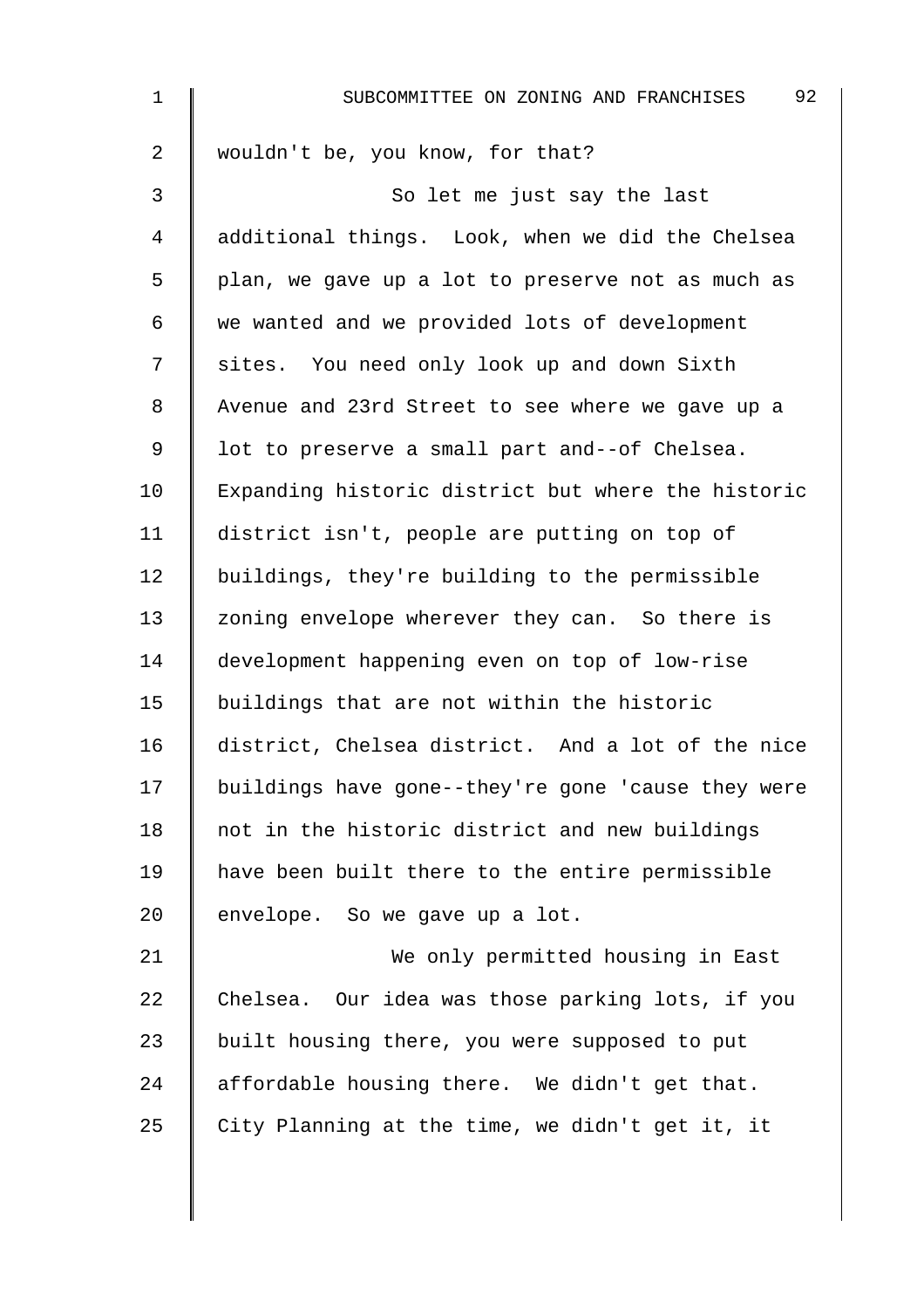2 wasn't in there. What we were told by the 3 commission and, you know, I was there, we were 4 promised, well, you know, you can take advantage 5 | of whatever programs exist, and this is where I 6  $\parallel$  have a slight disagreement with some people, there 7 | is a lot there where there's money available to 8 | sanitation we're getting low-income housing in 9 | East Chelsea, but not much, not by far what we 10 wanted. Because the Chelsea plan was develop, it 11 was preservationist, it was local businesses, it 12 was housing activists, it was a great coalition 13 and, you know, let me say Jane Wood, we were 14 promised affordable housing and that's why I keep 15  $\parallel$  stressing that. We were promised that in exchange 16  $\parallel$  for what we gave up with development sites. 17 | So now Gansevoort, advocates didn't

 $18$  | get everything that we wanted in Gansevoort, and I 19 know you've all been to Gansevoort, and you know 20 why? 'Cause I know that I would have to wear 21 | flats because of the cobblestones, but we still 22  $\parallel$  didn't get everything we wanted there and we--23  $\parallel$  having it a pedestrian place is good, people come 24 there, by the way, from the High Line for hired 25  $\parallel$  cars and cabs, and they drive around there. So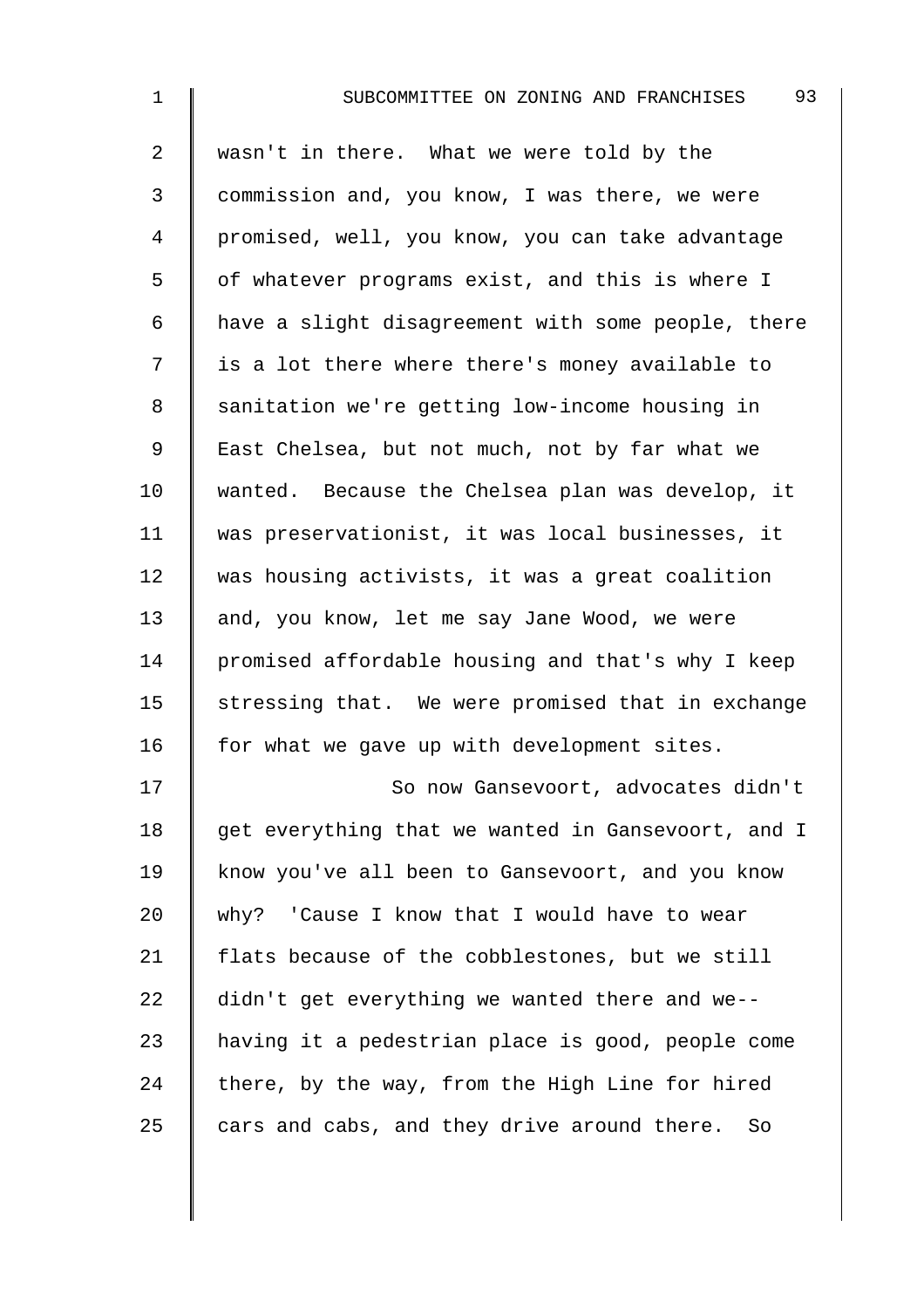| $\mathbf 1$ | 94<br>SUBCOMMITTEE ON ZONING AND FRANCHISES        |
|-------------|----------------------------------------------------|
| 2           | the traffic is a problem there in an area which we |
| 3           | want to encourage more pedestrian and less         |
| 4           | vehicular traffic.                                 |
| 5           | CHAIRPERSON WEPRIN: Senator, if                    |
| 6           | you could wrap up, we've actually been joined by   |
| 7           | another guest we're going to put on your panel.    |
| 8           | SENATOR THOMAS DUANE: Guest? And                   |
| 9           | also let me say this also about Chelsea. Look, we  |
| 10          | are--when the Salvation Army wanted to put a       |
| 11          | facility in on 20th Street, right, for people--    |
| 12          | special needs housing, for people living with AIDS |
| 13          | and they wanted to go a little bit more than the   |
| 14          | envelope, and you know what? We said okay, it's a  |
| 15          | neighborhood that says okay to reasonable          |
| 16          | additions. Jamestown bought this building with     |
| 17          | their eyes wide open. I mean, right? I mean,       |
| 18          | they knew what they were getting into and you must |
| 19          | take that into account.                            |
| 20          | So all right, how do I--                           |
| 21          | ASSEMBLY MEMBER DEBORAH GLICK: I                   |
| 22          | only have one sentence I want to get in so--       |
| 23          | [Crosstalk]                                        |
| 24          | SENATOR THOMAS DUANE:                              |
| 25          | [Interposing] All right. [Off mic] High Line and   |
|             |                                                    |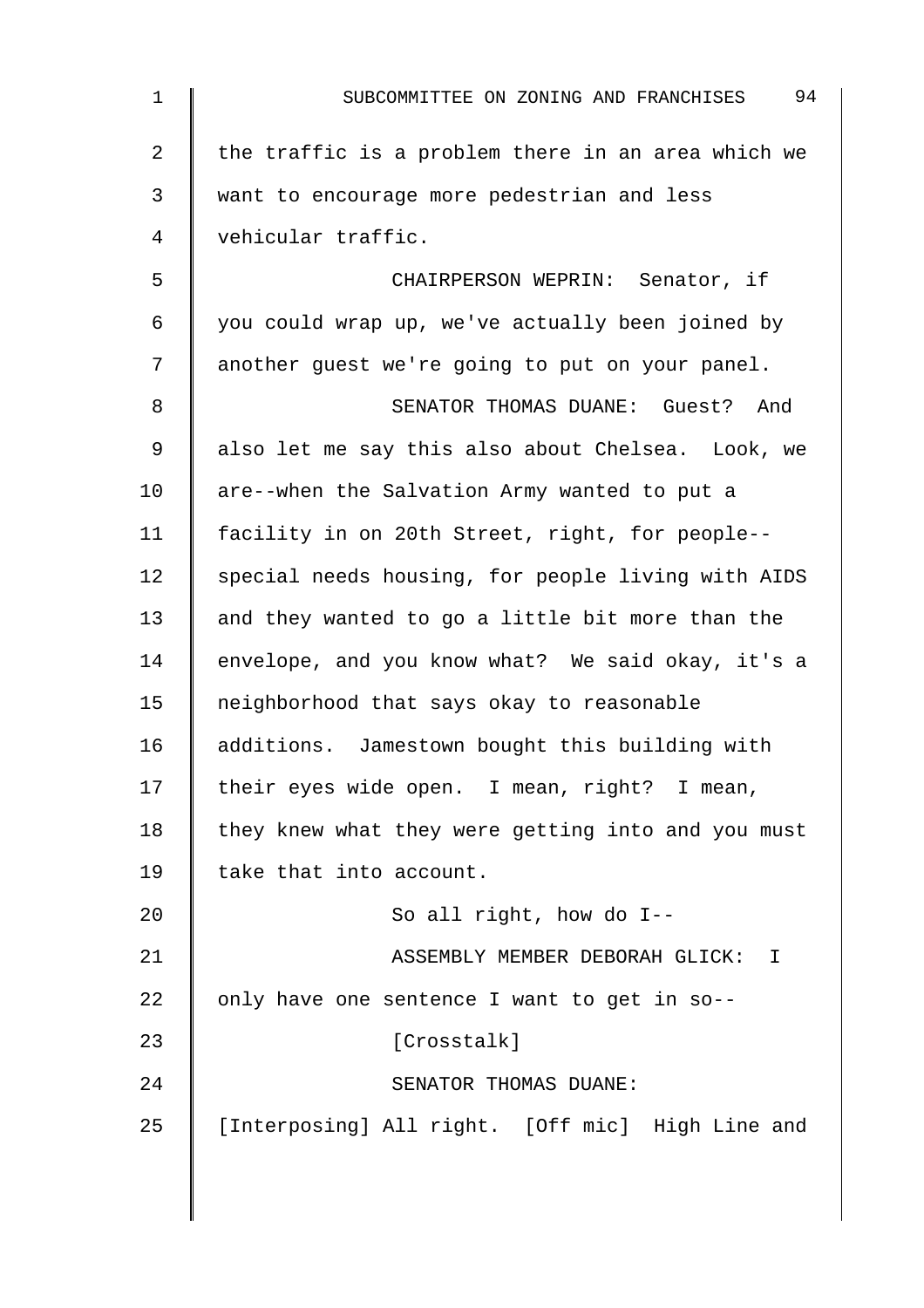| $\overline{2}$ | then I'm done. So, you know, I know this sounds    |
|----------------|----------------------------------------------------|
| 3              | weird now, but, you know, we took a risk with the  |
| 4              | High Line. We didn't know it was going to work.    |
| 5              | It has worked, right? You see New Yorkers walking  |
| 6              | down the street dressed in black, you look up      |
| 7              | there, you see non-New Yorkers dressed in bright   |
| 8              | colors, that's how you can tell, but, you know, it |
| 9              | has--and you can't deny this taken resources--the  |
| 10             | pie should be big enough to take care of the       |
| 11             | Waterside Park too and that hasn't happened,       |
| 12             | right? So if, you know, the--it is more of the     |
| 13             | people's park. Sure, the High Line worked. It      |
| 14             | was a risk when it went in, it's a risk that paid  |
| 15             | off, but not enough is being done.                 |
| 16             | And, by the way, another place                     |
| 17             | where we gave up commercial sites along the        |
| 18             | Waterside Park, many piers--Pier 40, three piers   |
| 19             | in Chelsea, in Hell's Kitchen piers were given     |
| 20             | over for commercial development. I mean, we do     |
| 21             | give a lot, right? And we're willing to work with  |
| 22             | people, but Jamestown has to do more and we'll     |
| 23             | work with them, but this is not enough. It's just  |
| 24             | not enough for a neighborhood that gives and gives |
| 25             | and gives and doesn't really get in return what    |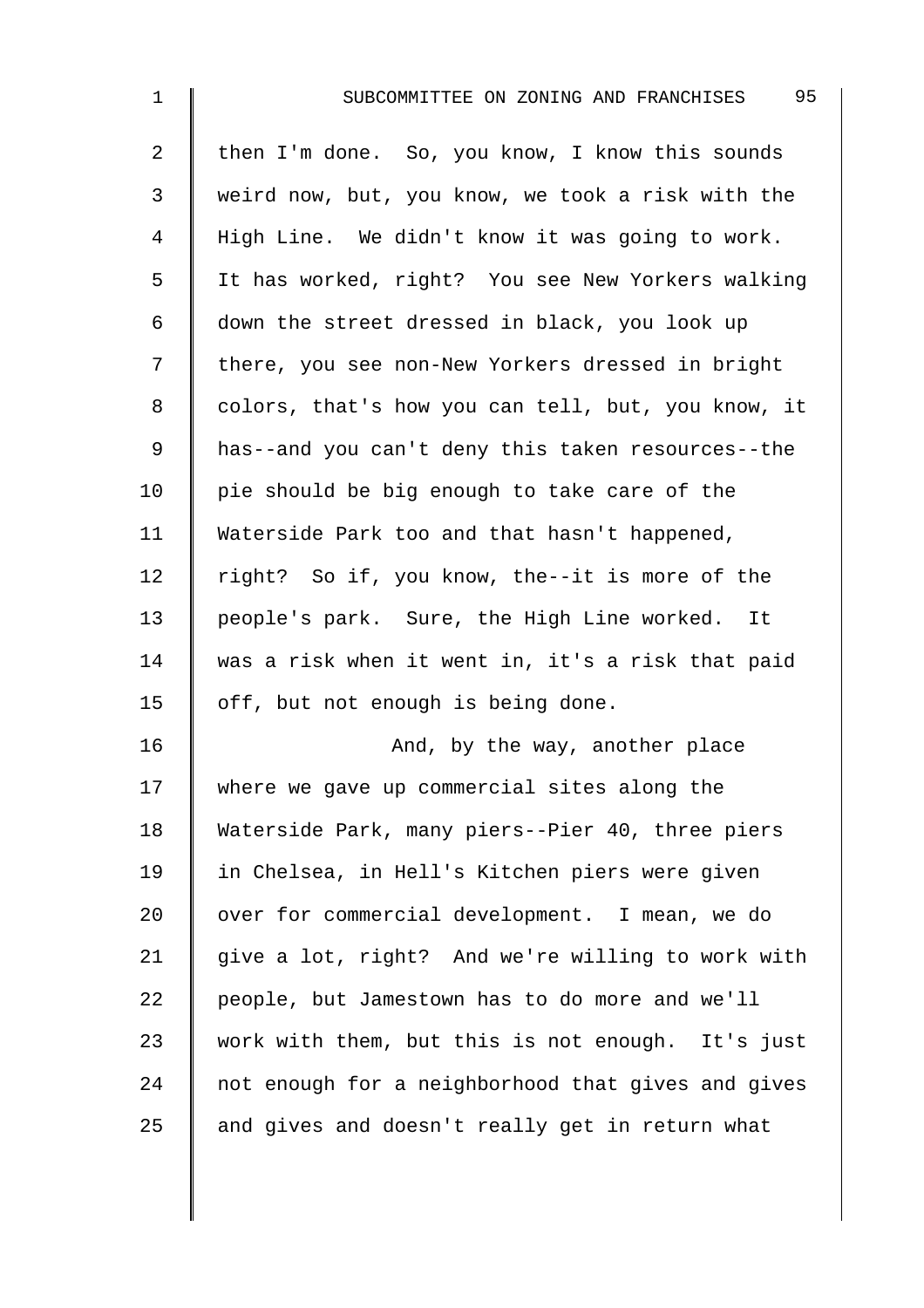| 1  | 96<br>SUBCOMMITTEE ON ZONING AND FRANCHISES        |
|----|----------------------------------------------------|
| 2  | we've given. I'm not saying we should all be       |
| 3  | canonized, right? Maybe we should, but we have     |
| 4  | been willing to work with developers and Jamestown |
| 5  | should work with us more.                          |
| 6  | Thank you.                                         |
| 7  | CHAIRPERSON WEPRIN: Thank you,                     |
| 8  | Senator, that's why we're here today.              |
| 9  | We have been joined--and I                         |
| 10 | apologize and please--                             |
| 11 | SENATOR THOMAS DUANE:                              |
| 12 | [Interposing] I just--                             |
| 13 | [Crosstalk]                                        |
| 14 | CHAIRPERSON WEPRIN: --allow me--                   |
| 15 | wait, let me just call on Deborah before--we are   |
| 16 | joined by your neighbor to the north, the longest  |
| 17 | tenured member of the New York State legislature   |
| 18 | Richard Gottfried is here so--                     |
| 19 | SENATOR THOMAS DUANE: He's--                       |
| 20 | [Applause]                                         |
| 21 | SENATOR THOMAS DUANE: --tier one.                  |
| 22 | [Crosstalk]                                        |
| 23 | ASSEMBLY MEMBER DEBORAH GLICK:<br>As               |
| 24 | the Assembly Member is arriving--                  |
| 25 | CHAIRPERSON WEPRIN: He's 88,                       |
|    |                                                    |
|    |                                                    |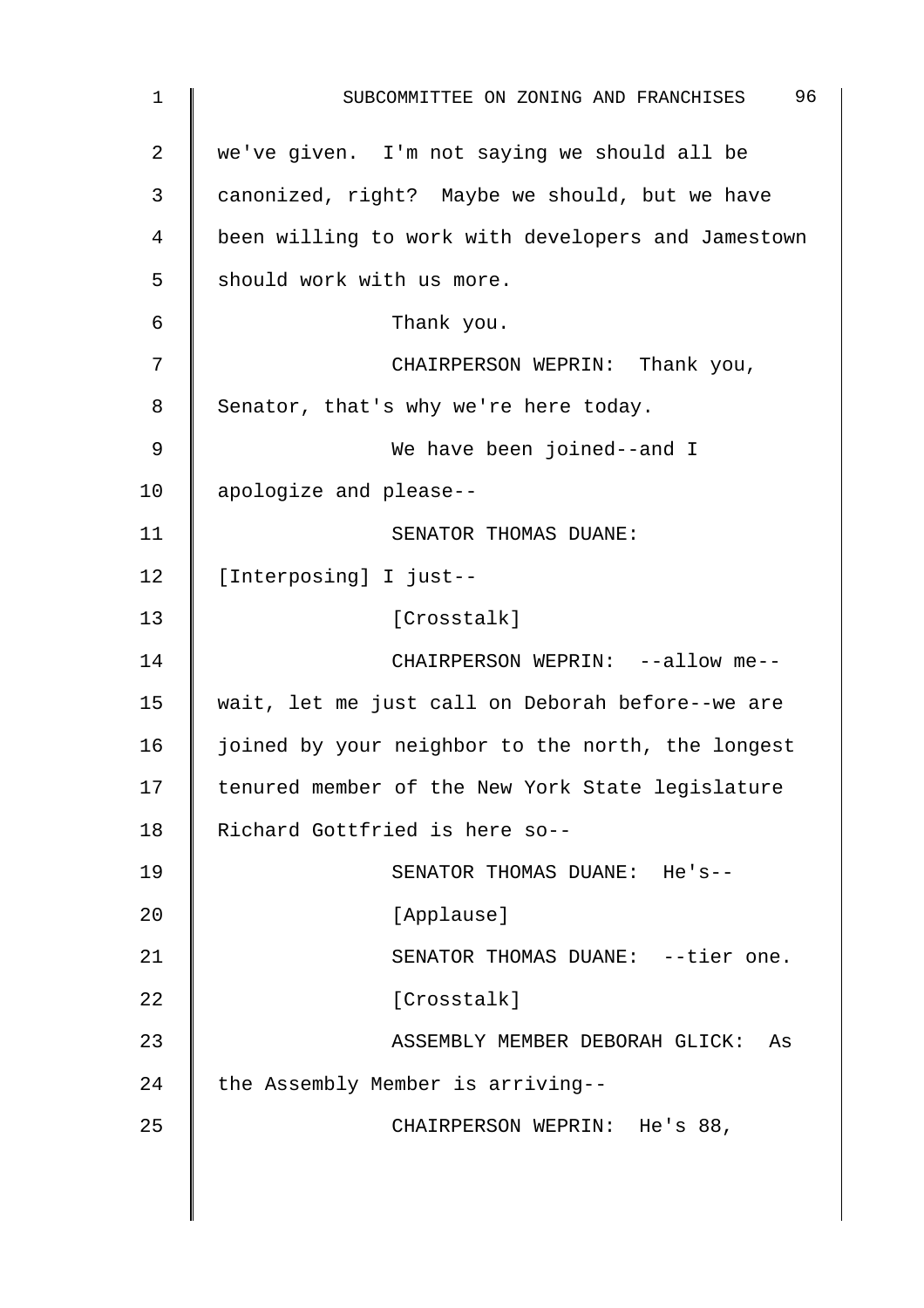1 | SUBCOMMITTEE ON ZONING AND FRANCHISES 97 2 | that's how--3 || ASSEMBLY MEMBER DEBORAH GLICK: --4 if I could just make one-- 5 CHAIRPERSON WEPRIN: Yeah. 6 ASSEMBLY MEMBER DEBORAH GLICK: -- 7 point, I was-- 8 **CHAIRPERSON WEPRIN:** Yeah, sure. 9 || ASSEMBLY MEMBER DEBORAH GLICK: --10 Trying to rush through my testimony, but 11 | apparently that was foolish on my part. 12 CHAIRPERSON WEPRIN: Well you don't 13 have to necessarily follow-- 14 | ASSEMBLY MEMBER DEBORAH GLICK: Let 15  $\parallel$  me just make--16 CHAIRPERSON WEPRIN: --the 17 Senator's lead. 18 | ASSEMBLY MEMBER DEBORAH GLICK: --19 | let me just make one point. As all developers do,  $20$  they take the largest buildings in a general area 21  $\parallel$  and then use that as the marker. And I'd like to 22  $\parallel$  point out that the Caledonia, while it is high, it 23  $\parallel$  is not on 10th Avenue, it is set back in the mid-24 block, and Fulton Houses is not over the High 25 Line. So the notion that the mitigations that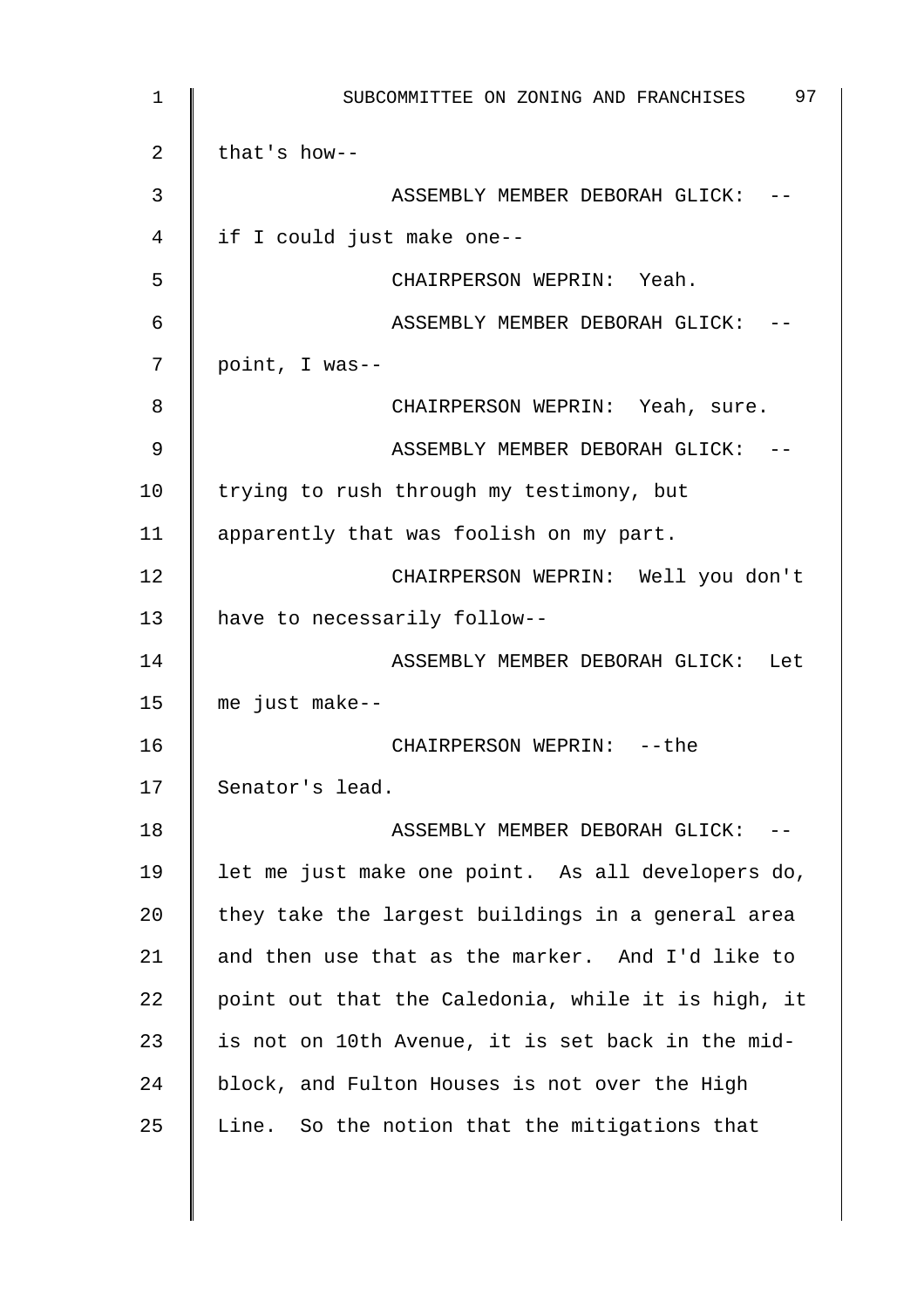| $\mathbf 1$    | 98<br>SUBCOMMITTEE ON ZONING AND FRANCHISES        |
|----------------|----------------------------------------------------|
| $\overline{2}$ | City Planning has put in about setbacks, this is   |
| 3              | right on the High Line and so those mitigations    |
| 4              | aren't sufficient and using those other buildings  |
| 5              | as the marker is inappropriate, in my humble       |
| 6              | opinion. Thank you.                                |
| 7              | CHAIRPERSON WEPRIN: Thank you,                     |
| 8              | Deborah.                                           |
| 9              | [Applause]                                         |
| 10             | CHAIRPERSON WEPRIN: Please keep it                 |
| 11             | quiet. Assemblyman Gottfried, if you could try to  |
| 12             | keep it a little brief, we have a lot of people    |
| 13             | been waiting a long time and I do pay you three    |
| 14             | the proper respect. You would make a great talk    |
| 15             | show someday, the three of you, and we'll all      |
| 16             | watch at that time. But thank you, Dick.           |
| 17             | ASSEMBLY MEMBER RICHARD GOTTFRIED:                 |
| 18             | Well what can I say? Good morning, my name is      |
| 19             | Richard Gottfried and I represent the 75th         |
| 20             | Assembly District, which includes Chelsea. I       |
| 21             | appreciate the opportunity to testify on the       |
| 22             | proposed Chelsea Market expansion, which I oppose. |
| 23             | The 2005 Special West Chelsea                      |
| 24             | District which will create a corridor of large     |
| 25             | commercial and residential buildings running north |
|                |                                                    |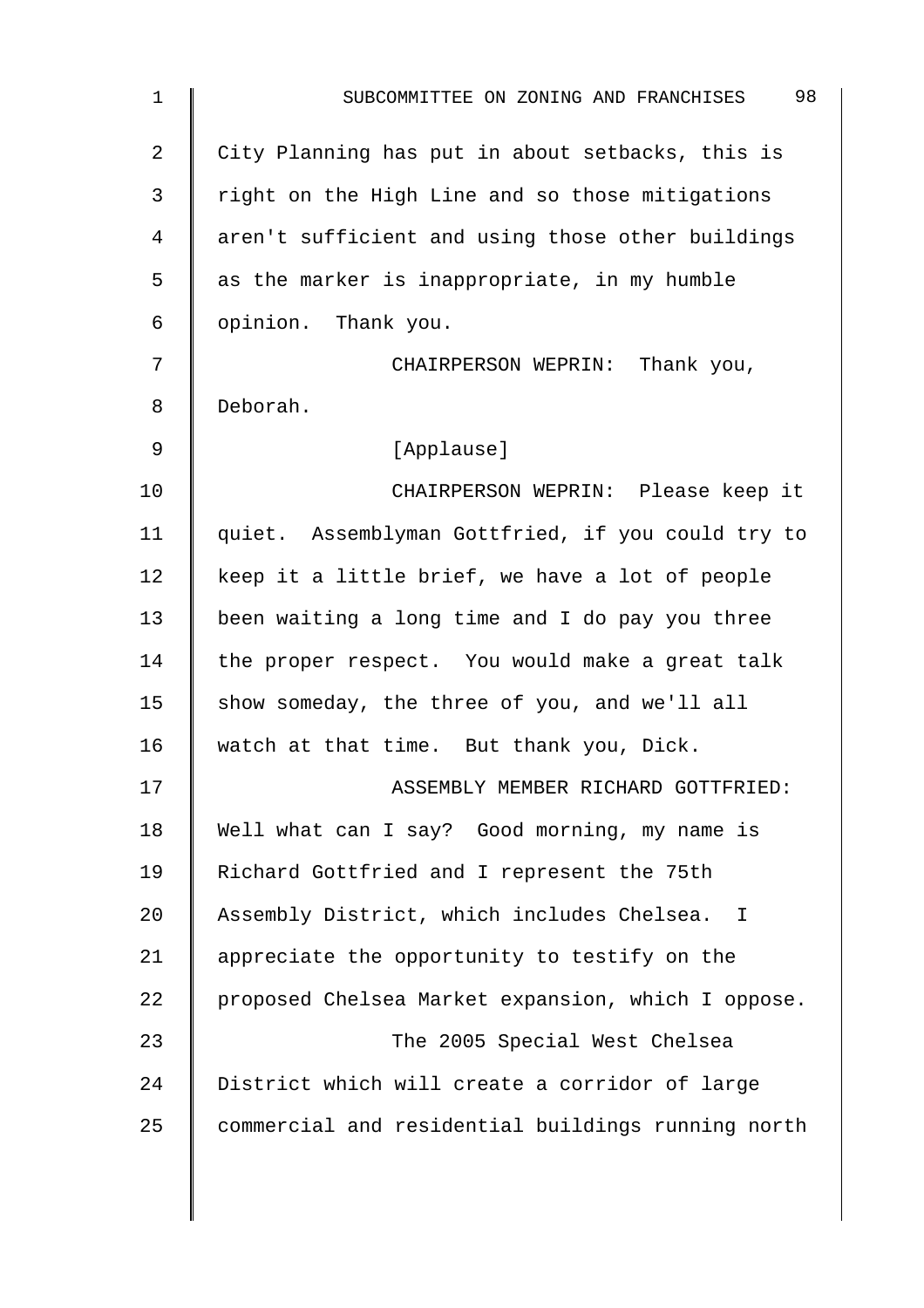| $\mathbf{1}$   | 99<br>SUBCOMMITTEE ON ZONING AND FRANCHISES        |
|----------------|----------------------------------------------------|
| 2              | from Chelsea Market was intended largely to        |
| 3              | compensate property owners for the preservation of |
| $\overline{4}$ | the High Line. It has changed the face and much    |
| 5              | of the neighborhood feel of Chelsea. ULURP should  |
| 6              | be more than a process where the community's       |
| 7              | concerns are watered down to become tweaks to a    |
| 8              | developer's proposal which was made excessive in   |
| 9              | anticipation of those tweaks.                      |
| 10             | While the modifications proposed--                 |
| 11             | while the modified proposal--I'm sorry--approved   |
| 12             | by the City Planning Commission does some harm     |
| 13             | reduction, I remain opposed to the project. It is  |
| 14             | too large, too damaging, and contains too little   |
| 15             | for the community. This is still a massive         |
| 16             | expansion being added to a development corridor in |
| 17             | a neighborhood that is already overburdened.       |

18 || City Planning followed the 19 Tecommendation of Community Board 4 by requiring 20 Jamestown, the developer, to redirect a portion of 21 | its promised financial contribution from the High 22  $\parallel$  Line Improvement Fund to the affordable housing 23 fund created by the City Council in 2005. This 24 Tedirecting of the developer's contribution does 25  $\parallel$  not mitigate the upzoning. City Planning says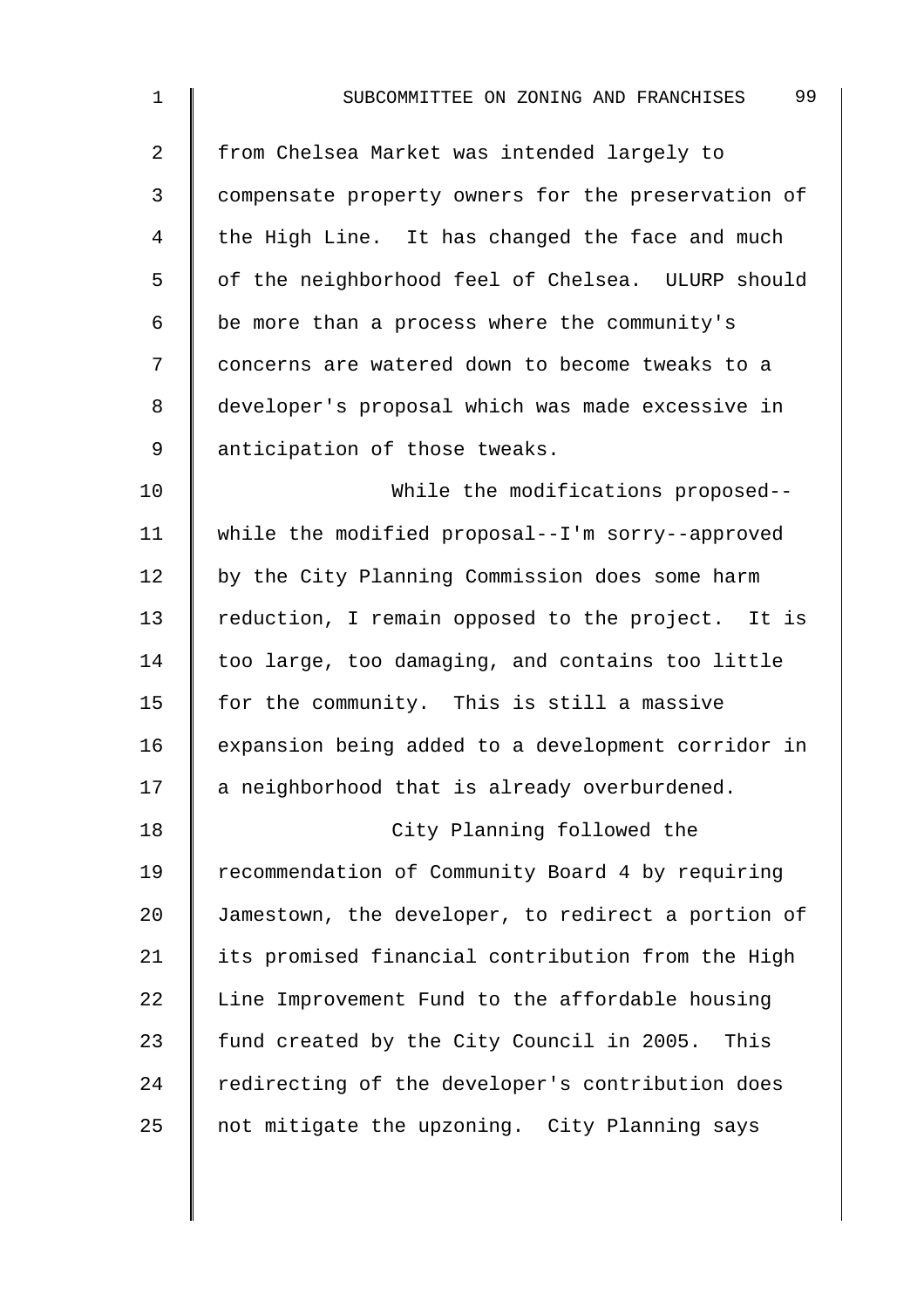| 1  | 100<br>SUBCOMMITTEE ON ZONING AND FRANCHISES       |
|----|----------------------------------------------------|
| 2  | that the supplementary money should create         |
| 3  | affordable housing in addition to the affordable   |
| 4  | housing that was already promised to the community |
| 5  | in 2005 in the trade offs for the massive Special  |
| 6  | West Chelsea District rezoning. However, that      |
| 7  | promise, the affordable housing promise in 2005,   |
| 8  | has still not been fulfilled seven years later.    |
| 9  | Putting more money into a pipeline that isn't      |
| 10 | moving does not do much good.                      |
| 11 | The proposal would have a                          |
| 12 | devastating effect on the architectural quality of |
| 13 | the Chelsea Market building. The Landmarks         |
| 14 | Preservation Commission should have landmarked the |
| 15 | Chelsea Market long ago. It is critical to         |
| 16 | maintain the structure, façade, and character of   |
| 17 | Chelsea Market. The developer promises to protect  |
| 18 | the building and seek landmark status, but only    |
| 19 | after the building is defaced by the proposed      |
| 20 | development.                                       |
| 21 | The project would also have a                      |
| 22 | visually jarring and disruptive effect on people   |
| 23 | enjoying the High Line Park, even with additional  |
| 24 | setbacks on the 10th Avenue side.                  |
| 25 | If the project does go through,                    |
|    |                                                    |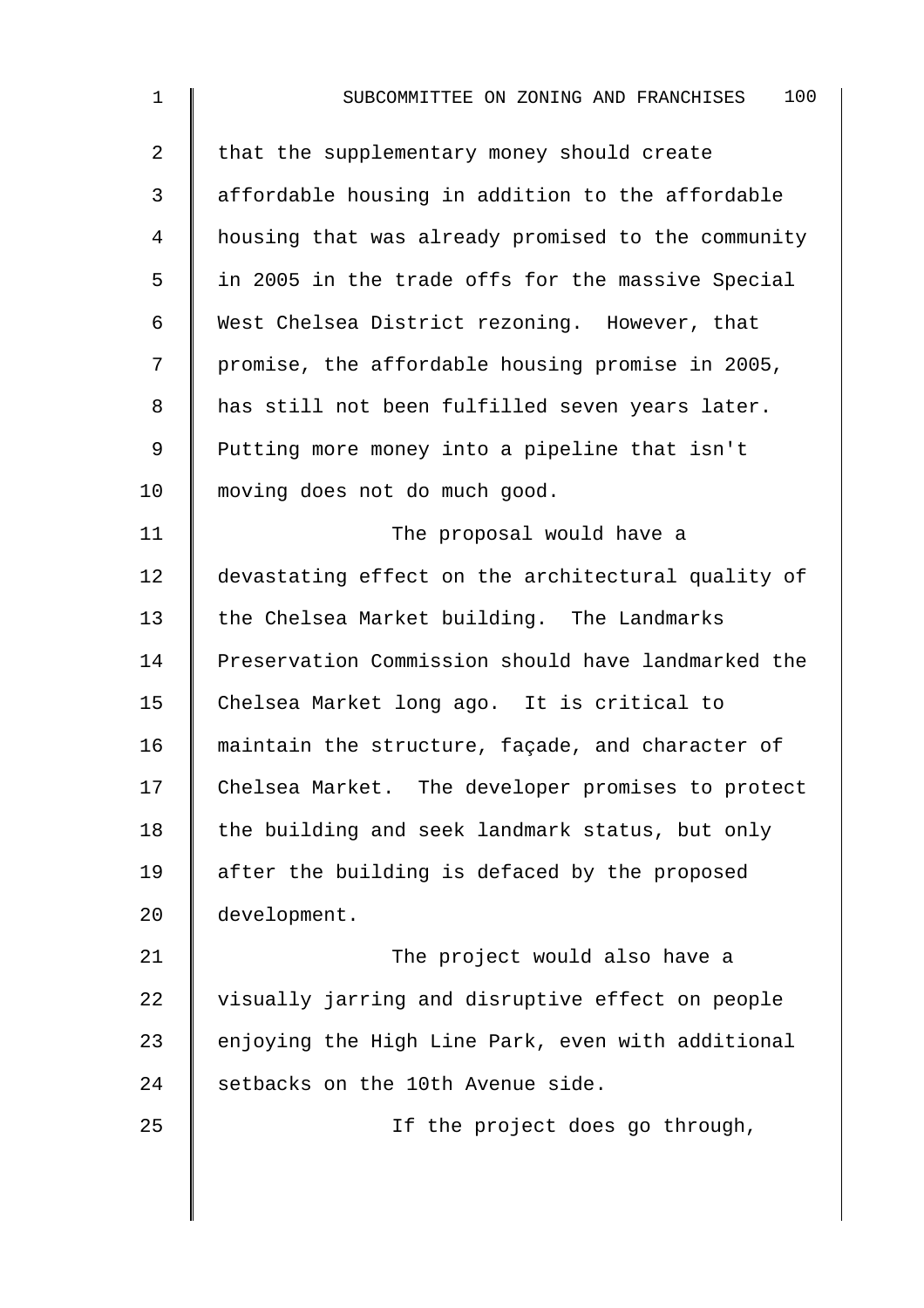| $\mathbf{1}$    | 101<br>SUBCOMMITTEE ON ZONING AND FRANCHISES       |
|-----------------|----------------------------------------------------|
| $\overline{a}$  | another improvement that will be critical to the   |
| 3               | support--is the support of Community Board 4's     |
| 4               | request for a community technology space.          |
| 5               | Jamestown must work with the neighborhood and      |
| 6               | neighborhood groups in crafting a community        |
| 7               | technology job training center for neighborhood    |
| 8               | youth.                                             |
| 9               | In conclusion, while the changes to                |
| 10 <sub>1</sub> | the plan imposed--or proposed by City Planning and |
| 11              | that may yet come in further negotiations can      |
| 12              | diminish the harmful impact of the project, the    |
| 13              | negatives of this project strongly, still strongly |
| 14              | outweigh any potential gains. This plan would      |
| 15              | dramatically alter and scar an important           |
| 16              | historical building and neighborhood. I call on    |
| 17              | the City Council to reject this application, and   |
| 18              | thank you for the opportunity to speak today.      |
| 19              | [Applause]                                         |
| 20              | CHAIRPERSON WEPRIN: Thank you. We                  |
| 21              | have quiet, please. I'd like to call on Council    |
| 22              | Member Lappin, although I'm hesitant to do so if   |
| 23              | you get them talking too much, okay?               |

24 COUNCIL MEMBER LAPPIN: Well first 25 of all,  $I--$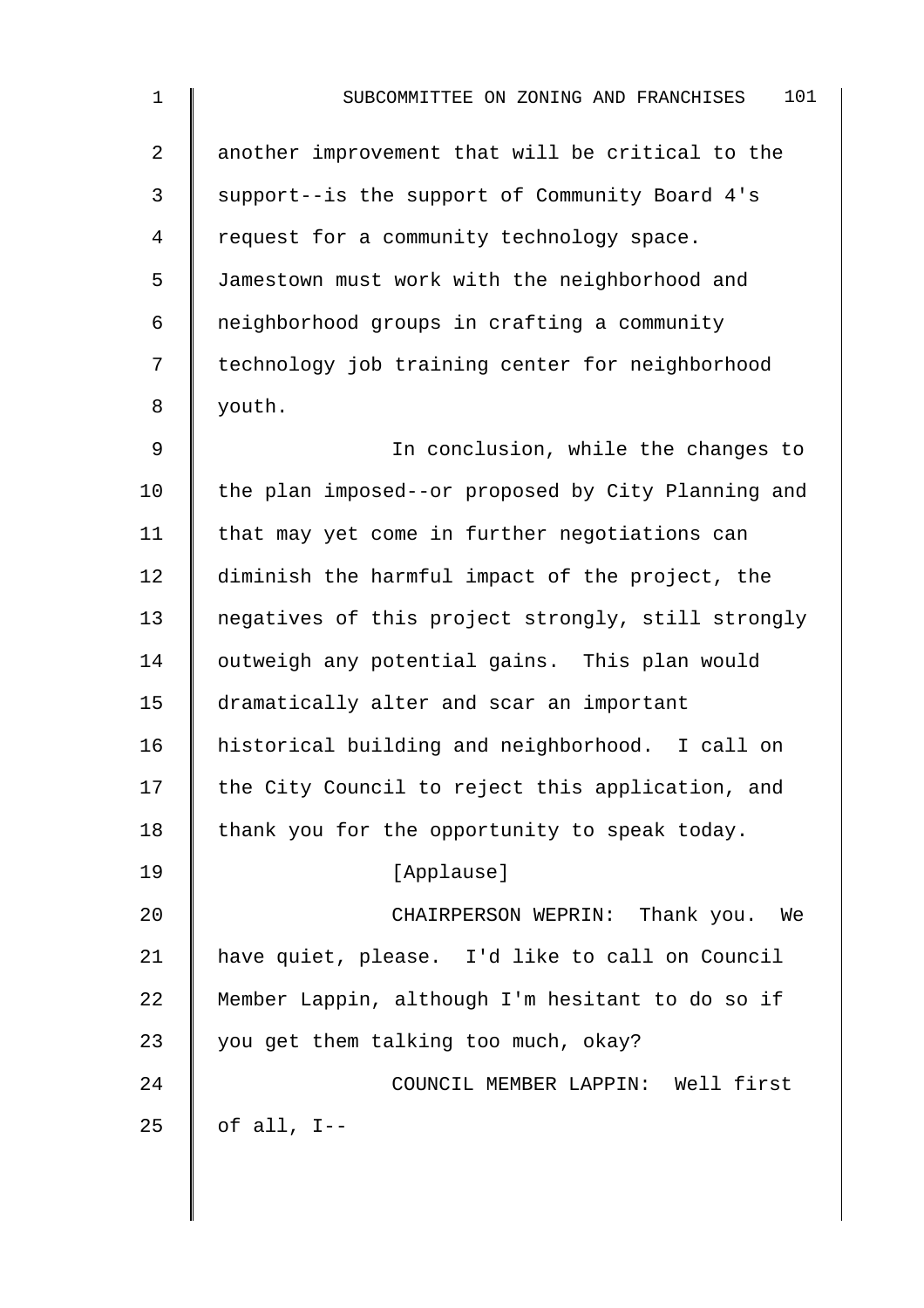| $\mathbf{1}$ | 102<br>SUBCOMMITTEE ON ZONING AND FRANCHISES      |
|--------------|---------------------------------------------------|
| 2            | CHAIRPERSON WEPRIN: [Interposing]                 |
| 3            | I don't mean you, of course.                      |
| 4            | COUNCIL MEMBER LAPPIN: --wanted to                |
| 5            | make sure that Senator Duane knew that I'm a New  |
| 6            | Yorker who's not afraid to wear dual tones,       |
| 7            | obviously.                                        |
| 8            | CHAIRPERSON WEPRIN: I've seen him                 |
| 9            | wear bright colors on a number--                  |
| 10           | COUNCIL MEMBER LAPPIN:                            |
| 11           | [Interposing] I do, I do.                         |
| 12           | CHAIRPERSON WEPRIN: -- of                         |
| 13           | occasions.                                        |
| 14           | [crosstalk]                                       |
| 15           | COUNCIL MEMBER LAPPIN: I'm just                   |
| 16           | trying.                                           |
| 17           | SENATOR THOMAS DUANE: -- just                     |
| 18           | commented that it--                               |
| 19           | COUNCIL MEMBER LAPPIN:                            |
| 20           | [Interposing] No, I understand. At any rate, I    |
| 21           | wanted to say I think I share the concerns you've |
| 22           | all iterated about the affordable housing,        |
| 23           | promises made that have been promises broken and  |
| 24           | that is a very real concern. I guess my question  |
| 25           | is, because you each, particularly Assemblywoman  |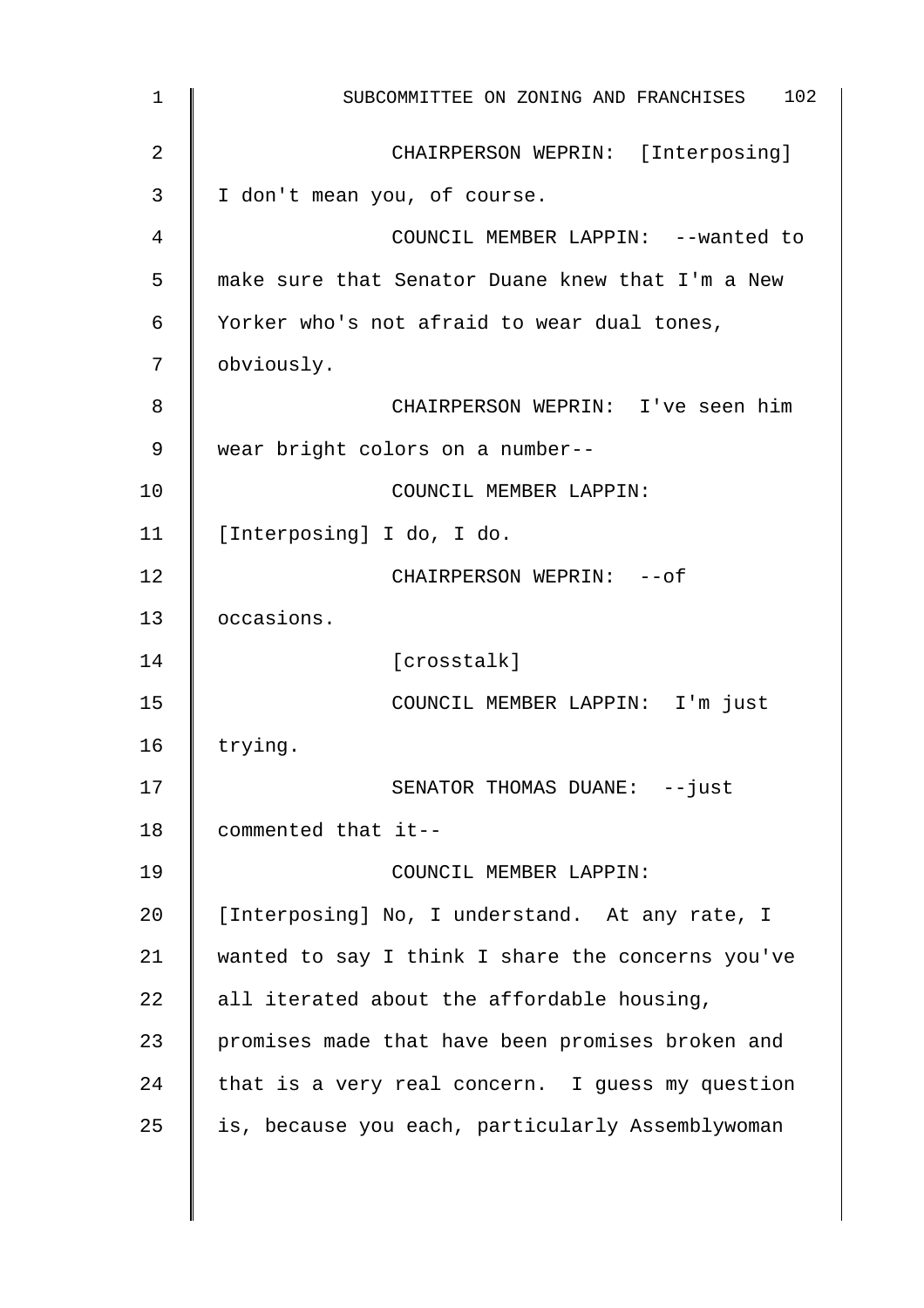| $\overline{2}$ | Glick and Senator Duane, did make some suggestions |
|----------------|----------------------------------------------------|
| 3              | for modifications, so I guess my question is, if   |
| 4              | there were modifications along the lines that you  |
| 5              | suggested regarding small businesses, regarding    |
| 6              | affordable housing guarantees, et cetera, et       |
| 7              | cetera, not to reiterate them all, is it then      |
| 8              | something you could see yourself supporting?       |
| $\mathsf 9$    | ASSEMBLY MEMBER DEBORAH GLICK: The                 |
| 10             | building is dramatically out of scale with the     |
| 11             | existing structure that is on the State and        |
| 12             | National Historic Register, so that in itself I    |
| 13             | think is something that the Council needs to take  |
| 14             | into consideration. That there is a need for some  |
| 15             | of the businesses there to expand and they would   |
| 16             | like to expand in place might suggest that there   |
| 17             | might be some compromise, but they have made       |
| 18             | minimal, as my colleague in the Assembly has       |
| 19             | pointed out. As is now the case in almost all      |
| 20             | instances, developers add 20% of disqusting height |
| 21             | bulk density, which they then applaud themselves   |
| 22             | for removing when there is a negotiation.          |
| 23             | So I am a little bit concerned                     |
| 24             | about saying that there is some--this much is a    |
| 25             | good compromise. I do think that it is             |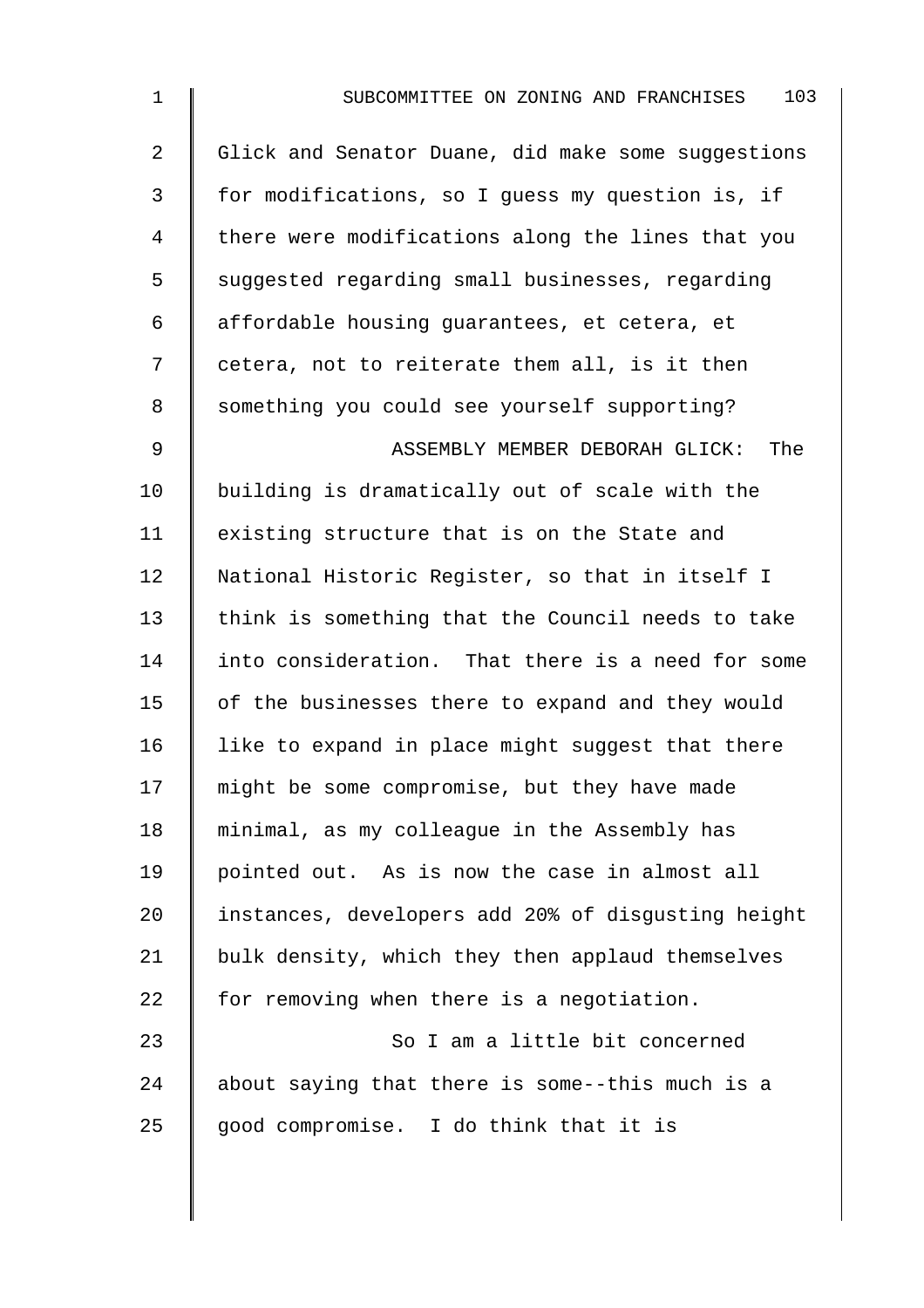| $\mathbf 1$ | 104<br>SUBCOMMITTEE ON ZONING AND FRANCHISES         |
|-------------|------------------------------------------------------|
| 2           | significantly larger than it should be and that      |
| 3           | that is the focus--should be the focus. The          |
| 4           | tweaks, adding some extra bathrooms, lovely, we      |
| 5           | all--you know, women in particular. Apparently,      |
| 6           | there are many places where, despite how many        |
| 7           | men's rooms you have, they're not used anyway.<br>So |
| 8           | that is, you know, the bathrooms, I've been on the   |
| 9           | High Line, it's a good thing that there's extra      |
| 10          | bathrooms, but it doesn't make the proposal and      |
| 11          | its impact on the neighborhood less.                 |
| 12          | The traffic issue, to say that                       |
| 13          | there is no traffic impact is shocking, but          |
| 14          | somehow not surprising. So those are things          |
| 15          | balancing how much additional traffic that area      |
| 16          | can absorb, especially if they're going to be        |
| 17          | constructing for 18 months on 9th Avenue, that       |
| 18          | corner is already problematic. It would be           |
| 19          | interesting to see the construction plan.            |
| 20          | So the big piece is less bulk, less                  |
| 21          | height, and actual commitment to real M/WBE, not     |
| 22          | window dressing. Right now, I heard it's a real      |
| 23          | important goal with the, you know, with the          |
| 24          | construction company, not so much thereafter.        |
| 25          | So those are real issues that are                    |
|             |                                                      |
|             |                                                      |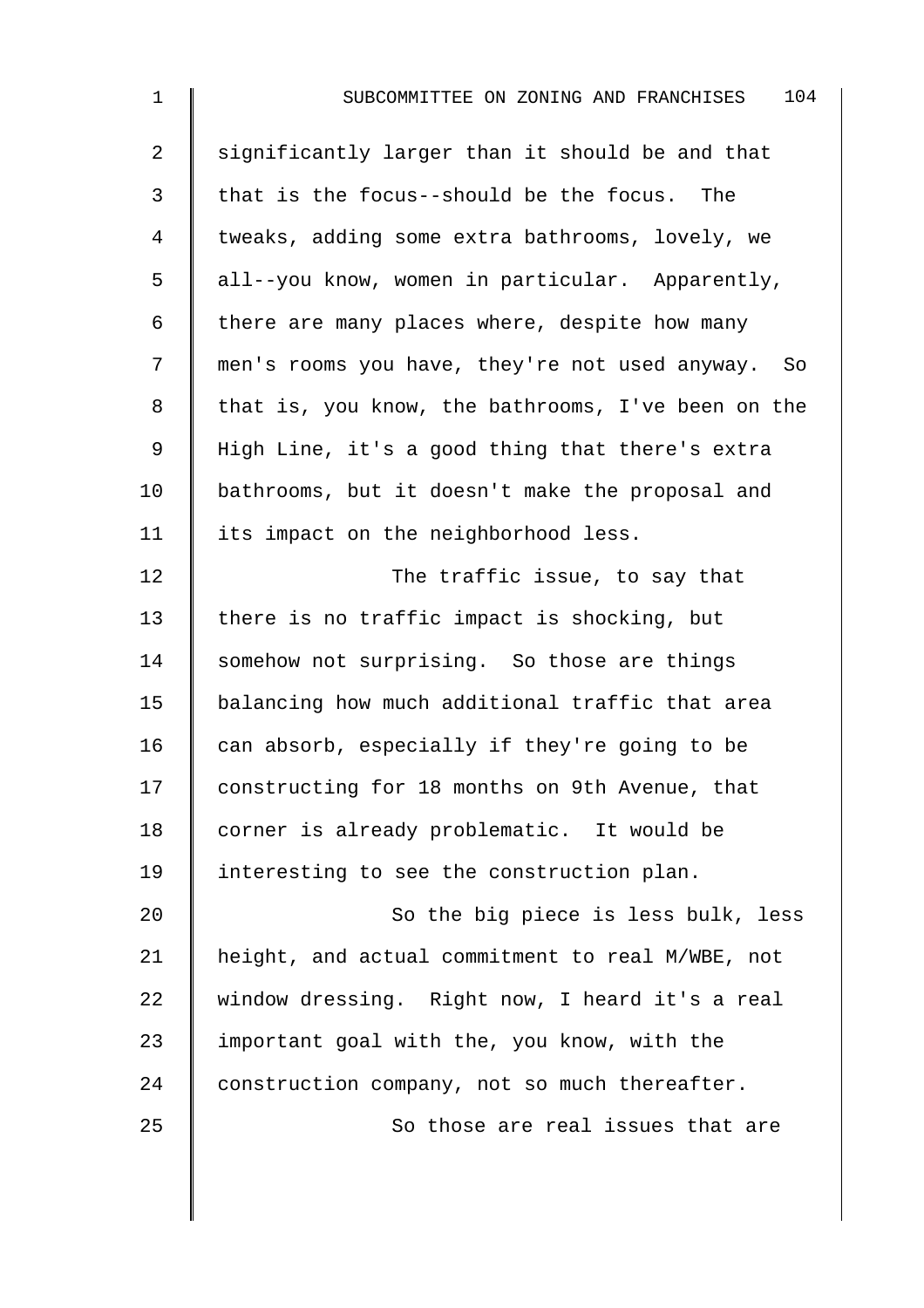| $\mathbf 1$    | 105<br>SUBCOMMITTEE ON ZONING AND FRANCHISES       |
|----------------|----------------------------------------------------|
| $\overline{a}$ | really of concern. And I reiterate that if these   |
| 3              | companies are looking for a place to grow, we are  |
| 4              | looking at making it possible for them to grow at  |
| 5              | Pier 40, which will have beautiful unrestricted    |
| 6              | views of the water, lots of natural air and light, |
| 7              | and a true recreational facility immediately       |
| 8              | outside of the facility, as opposed to where they  |
| 9              | are now.                                           |
| 10             | CHAIRPERSON WEPRIN: Okay.                          |
| 11             | SENATOR THOMAS DUANE: And I just                   |
| 12             | want to reiterate--                                |
| 13             | CHAIRPERSON WEPRIN: Go ahead,                      |
| 14             | Senator, last--                                    |
| 15             | SENATOR THOMAS DUANE:                              |
| 16             | [Interposing] No, it's a neighborhood and a        |
| 17             | Community Board which has always been willing to   |
| 18             | have fair negotiations, they ended too quickly     |
| 19             | here and that's not right. And something you       |
| 20             | could help us with and the board and the           |
| 21             | neighborhood [off mic] is, we're saying there are  |
| 22             | even more development sites if you expanded the    |
| 23             | West Chelsea Special District and from 27 to 30th  |
| 24             | Streets, there would be even more opportunities.   |
| 25             | We want to create jobs, permanent jobs, union      |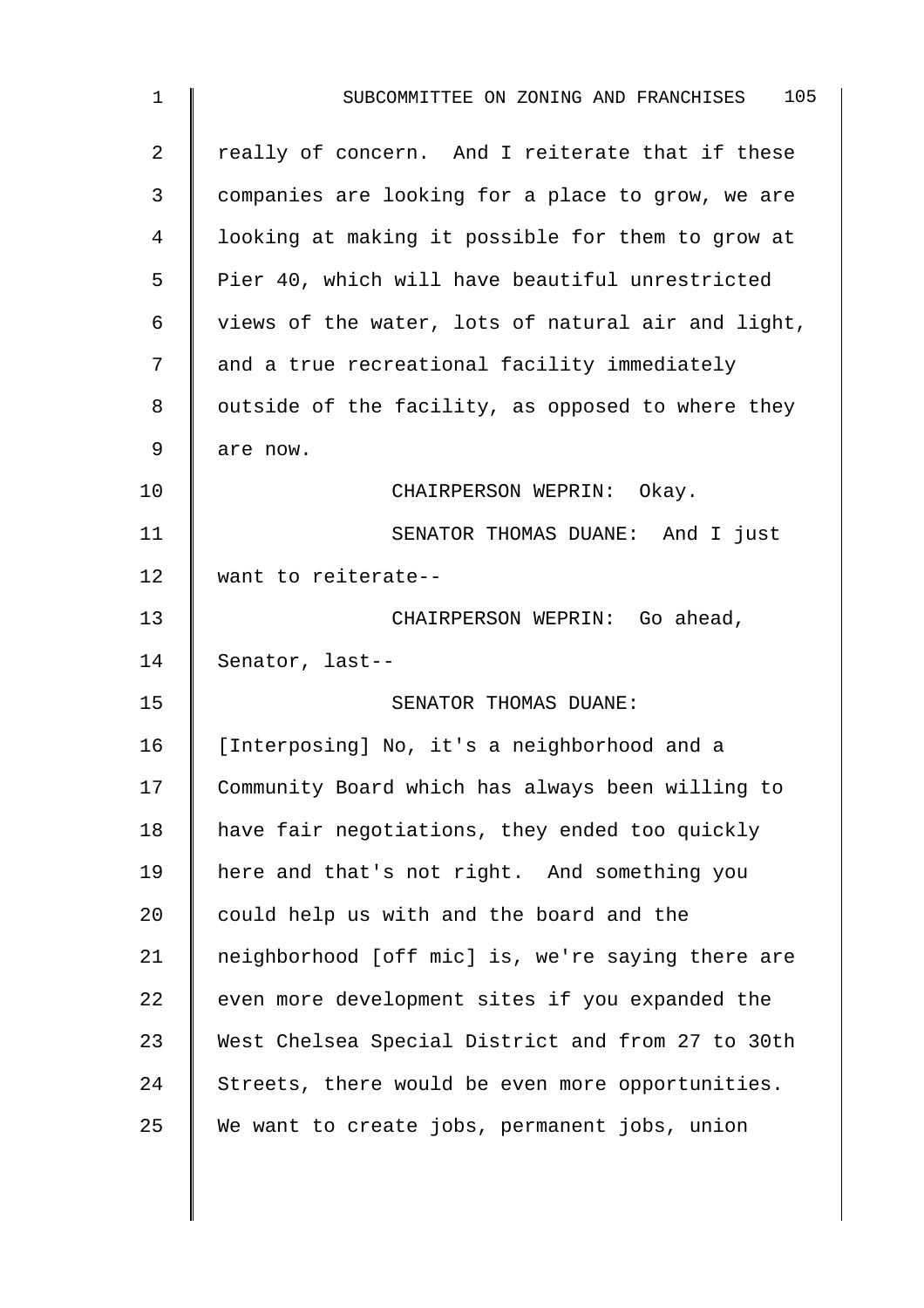| $\mathbf{1}$ | 106<br>SUBCOMMITTEE ON ZONING AND FRANCHISES       |
|--------------|----------------------------------------------------|
| 2            | jobs, construction jobs, and, as Deborah said, to  |
| 3            | empower and get jobs for those who--for companies  |
| 4            | that previously have not had a chance, you know,   |
| 5            | had a seat at the table. And we have given a lot   |
| 6            | of that already. Look around, we've given a lot.   |
| 7            | And we don't always get what we're supposed to get |
| 8            | so what we should get.                             |
| 9            | And though I am confident we're                    |
| 10           | going to get that housing and that's on you guys-- |
| 11           | $well--$                                           |
| 12           | CHAIRPERSON WEPRIN: Thank you.                     |
| 13           | SENATOR THOMAS DUANE: --and you--                  |
| 14           | COUNCIL MEMBER LAPPIN: Gal.                        |
| 15           | SENATOR THOMAS DUANE: --gals, yes,                 |
| 16           | in bright colors. But seriously, we're fair.       |
| 17           | We're tough, but we're fair.                       |
| 18           | CHAIRPERSON WEPRIN: [Interposing]                  |
| 19           | Okay. We will--                                    |
| 20           | SENATOR THOMAS DUANE: So listen to                 |
| 21           | us.                                                |
| 22           | CHAIRPERSON WEPRIN: --we're going                  |
| 23           | to stipulate to that. Hey, I want to thank all     |
| 24           | three of you, it was great to see you all, and I   |
| 25           | appreciate you coming down. Senator Duane, in      |
|              |                                                    |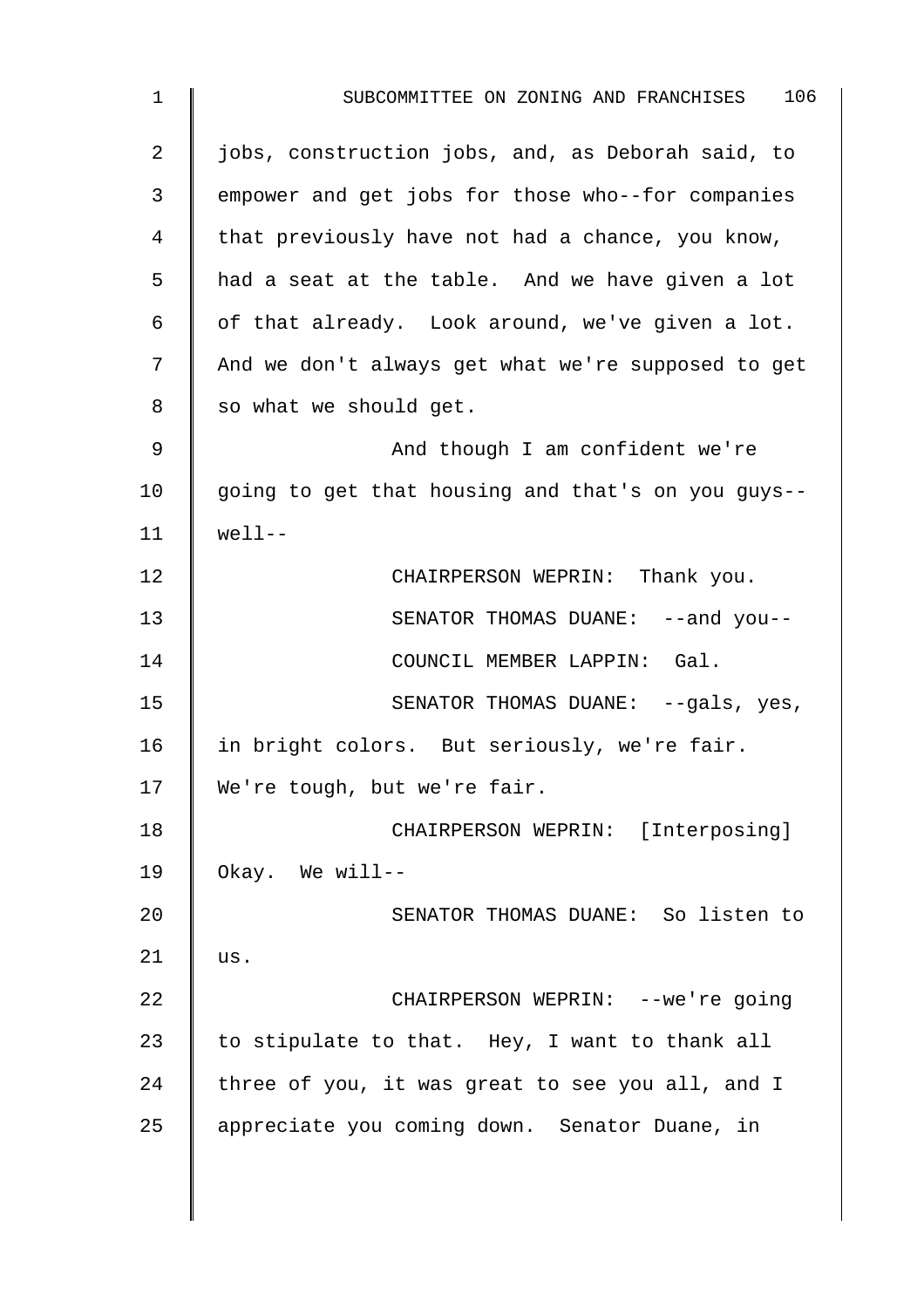| 1  | 107<br>SUBCOMMITTEE ON ZONING AND FRANCHISES      |
|----|---------------------------------------------------|
| 2  | particular I want to mention--                    |
| 3  | SENATOR THOMAS DUANE:                             |
| 4  | [Interposing] My swan song.                       |
| 5  | CHAIRPERSON WEPRIN: -- this may be                |
| 6  | the last time I see you as an elected official,   |
| 7  | although you never know what the future brings. I |
| 8  | wish you much success and I thank you for your    |
| 9  | service to the West Side of Manhattan and the     |
| 10 | entire state of New York.                         |
| 11 | SENATOR THOMAS DUANE: And the East                |
| 12 | Side, $I--$                                       |
| 13 | [Crosstalk]                                       |
| 14 | CHAIRPERSON WEPRIN: [Interposing]                 |
| 15 | And we'll work on that. Oh, and East Side, I      |
| 16 | apologize.                                        |
| 17 | SENATOR THOMAS DUANE: And I used                  |
| 18 | to have a lot of the Lower East Side.             |
| 19 | [Crosstalk]                                       |
| 20 | CHAIRPERSON WEPRIN: And we'll work                |
| 21 | on that canonization, okay?                       |
| 22 | SENATOR THOMAS DUANE: I've been                   |
| 23 | all over.                                         |
| 24 | CHAIRPERSON WEPRIN: Thank you all                 |
| 25 | very much.                                        |
|    |                                                   |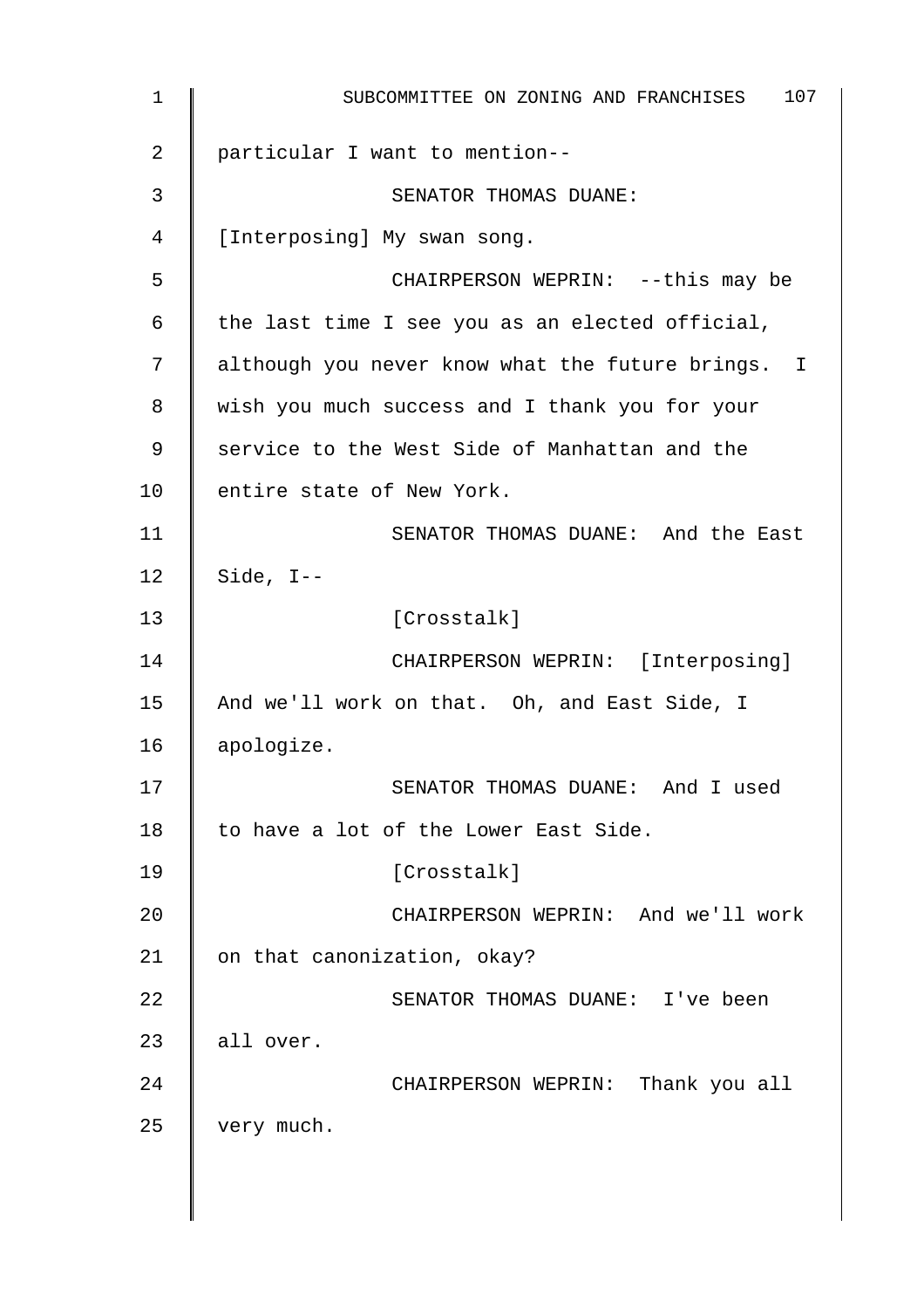| $\mathbf{1}$   | 108<br>SUBCOMMITTEE ON ZONING AND FRANCHISES       |
|----------------|----------------------------------------------------|
| $\overline{2}$ | ASSEMBLY MEMBER RICHARD GOTTFRIED:                 |
| 3              | You're welcome.                                    |
| 4              | CHAIRPERSON WEPRIN: Whew. Thanks.                  |
| 5              | All right, so I appreciate everyone's patience.    |
| 6              | We are going to--you know, we like to give         |
| 7              | representatives of the community their due time so |
| 8              | that's what we have done. We are going to now      |
| 9              | move to panel discussions, I'm going to call       |
| 10             | people up as a group, we are going to try to limit |
| 11             | people to two minutes. Again, I know that's tough  |
| 12             | thing to do, but we're going to try to do that.    |
| 13             | So I'm going to call this next panel, this panel   |
| 14             | will be in favor. I might need some help with the  |
| 15             | Sergeant-at-Arms to get a couple extra chairs--oh, |
| 16             | we got it, all right. I'd like to call Paul        |
| 17             | Fernandes from the Buildings Trades Council; Bob   |
| 18             | Benfatto from Community Board 4; Lee Compton from  |
| 19             | Community Board 4; Betty Mackintosh, Community     |
| 20             | Board 4; and Joe Restuccia?                        |
| 21             | [Off mic]                                          |
| 22             | CHAIRPERSON WEPRIN: Restuccie.                     |
| 23             | Restuccia, okay. Thank you.                        |
| 24             | [Pause]                                            |
| 25             | CHAIRPERSON WEPRIN: I don't know,                  |
|                |                                                    |
|                |                                                    |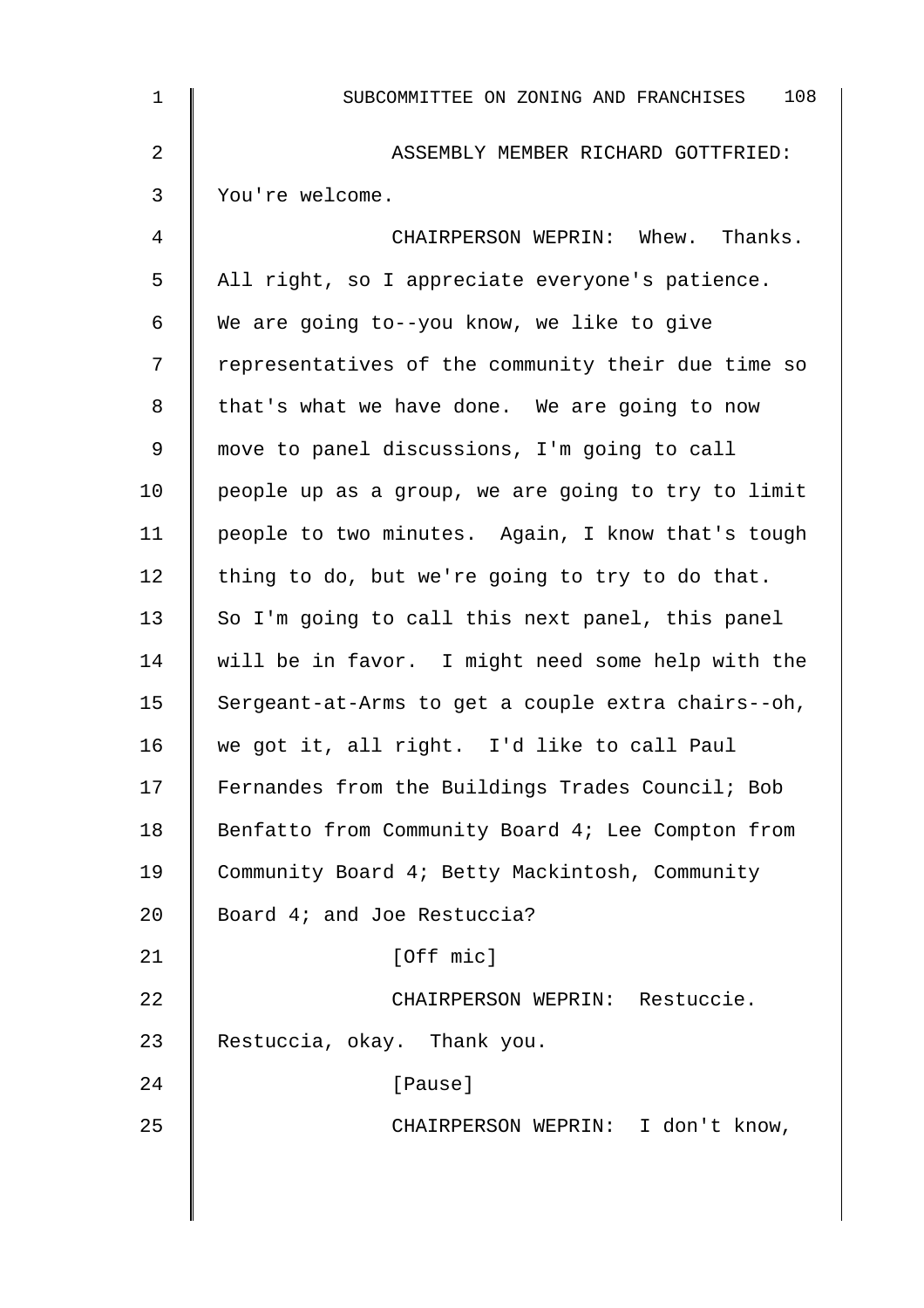| $\mathbf 1$ | 109<br>SUBCOMMITTEE ON ZONING AND FRANCHISES       |
|-------------|----------------------------------------------------|
| 2           | you guys decide who goes first. Again, I'd remind  |
| 3           | you, we're going to try to put a two-minute clock  |
| 4           | on you and please try to keep your remarks         |
| 5           | limited, and state your name before you speak.     |
| 6           | And thank you very much. Whenever you're ready.    |
| 7           | SERGEANT-AT-ARMS: Ladies and                       |
| 8           | gentlemen, please [off mic] quiet, take any        |
| 9           | conversations outside. Thank you so much for your  |
| 10          | cooperation.                                       |
| 11          | PAUL FERNANDES: Good morning, Mr.                  |
| 12          | Chairman and members of the Subcommittee, my name  |
| 13          | is Paul Fernandes, I'm the chief of staff of the   |
| 14          | Building and Construction Trades Council of        |
| 15          | Greater New York, an organization that consists of |
| 16          | local affiliates of 15 national and international  |
| 17          | unions representing 100,000 working men and women  |
| 18          | in the five boroughs of New York City. We're       |
| 19          | pleased to testify today in support of the Land    |
| 20          | Use application submitted by Jamestown Premier     |
| 21          | Chelsea Market, LP, to allow for the construction  |
| 22          | of 290,000 square feet of office space for the     |
| 23          | technology community to meet the demand for        |
| 24          | improved and modern facilities capable of          |
| 25          | supporting job retention and growth in this        |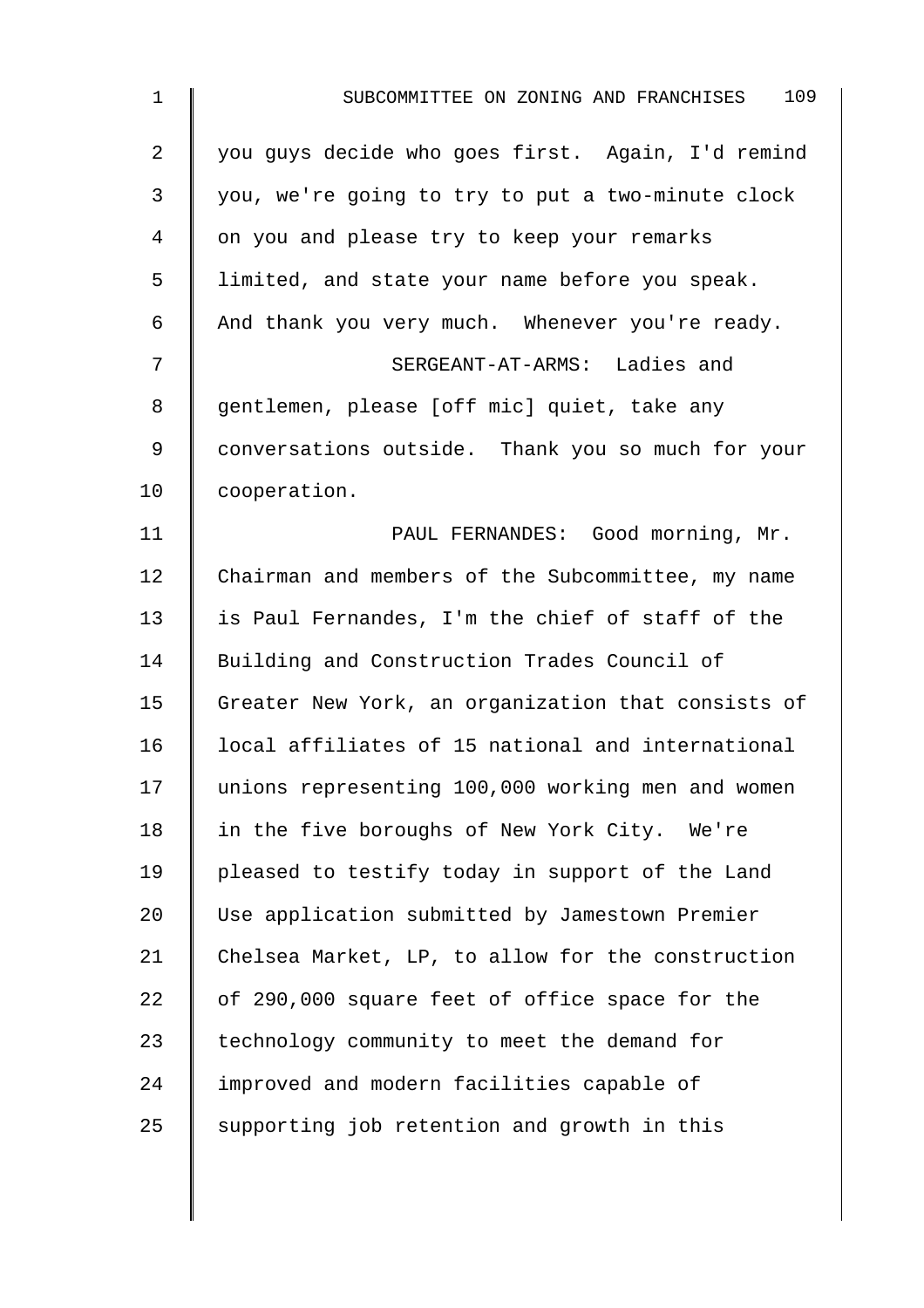| $\mathbf 1$ | 110<br>SUBCOMMITTEE ON ZONING AND FRANCHISES       |
|-------------|----------------------------------------------------|
| 2           | important sector of our economy.                   |
| 3           | This project enjoys strong support                 |
| 4           | from organized labor in the building and           |
| 5           | construction industry. It's \$195 million design   |
| 6           | and construction investment will create 600        |
| 7           | construction jobs at a time when they are          |
| 8           | desperately needed. Jamestown Properties           |
| 9           | committed in December 2011 that these will be      |
| 10          | union construction jobs, thereby assuring that     |
| 11          | they will in fact be jobs with good wages, health  |
| 12          | insurance, and pension benefits.                   |
| 13          | This commitment is worth noting as                 |
| 14          | many developers coming before this Subcommittee    |
| 15          | and the Council do not make such a commitment to   |
| 16          | working men and women and, furthermore, often do   |
| 17          | not do so early in the process and voluntarily.    |
| 18          | Employment in construction in New York City based  |
| 19          | on data from September 2012--last month--remains   |
| 20          | more than 21,000 jobs below the peak of employment |
| 21          | in the industry in 2008. Recovery in our industry  |
| 22          | remains slow. Every worthy project that can        |
| 23          | contribute to putting members of our affiliated    |
| 24          | unions back to work and others back to work is,    |
| 25          | therefore, critical to strengthening our           |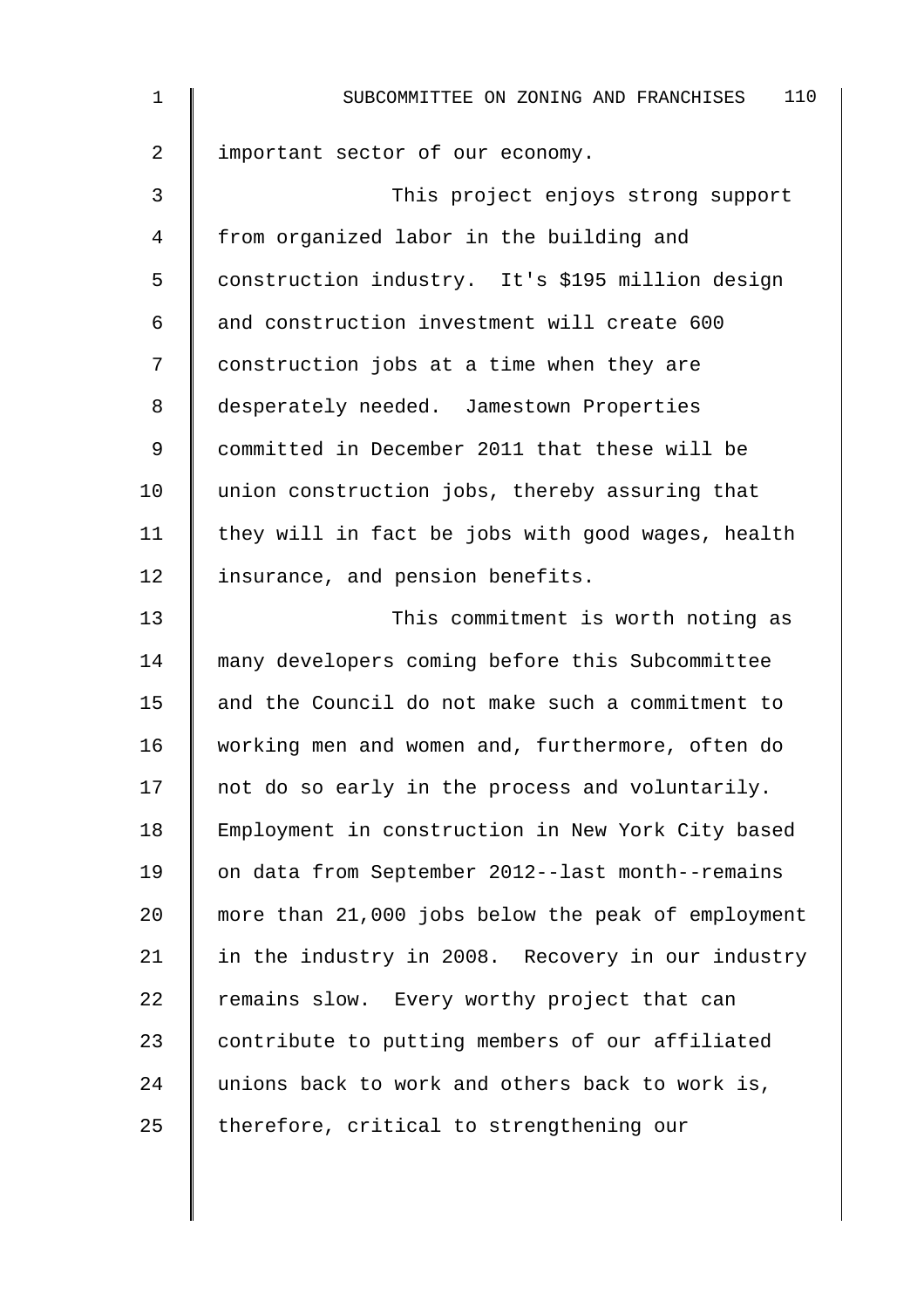| $\mathbf 1$ | 111<br>SUBCOMMITTEE ON ZONING AND FRANCHISES       |
|-------------|----------------------------------------------------|
| 2           | employment outlook and the overall health of the   |
| 3           | city economy.                                      |
| 4           | We, therefore, urge the                            |
| 5           | Subcommittee and the Council to support the Land   |
| 6           | Use applications needed to allow this important    |
| 7           | project to advance and we look forward to working  |
| 8           | with you to do so. Thank you.                      |
| 9           | CHAIRPERSON WEPRIN: Thank you, Mr.                 |
| 10          | Fernandes. Well done, too, by the way. Mr.         |
| 11          | Benfatto. State your name though.                  |
| 12          | ROBERT BENFATTO: Yes. Good                         |
| 13          | morning, Mr. Chairman, my name is Robert J.        |
| 14          | Benfatto and I am the district manager for         |
| 15          | Manhattan Community Board 4.                       |
| 16          | MCB 4 has been dealing with this                   |
| 17          | project for almost the entire time I have been     |
| 18          | district manager. We were presented with informal  |
| 19          | versions of this project at our Chelsea Land Use   |
| 20          | Committee in March 19, 2007; April 21st, 2008; and |
| 21          | September 17th, 2010. I would state that all       |
| 22          | these presentations were for the most part mirror  |
| 23          | images of what was finally presented as a          |
| 24          | preliminary proposal on March 21st, 2011.          |
| 25          | In my notes for the 2007 meeting, I                |
|             |                                                    |

 $\overline{\phantom{a}}$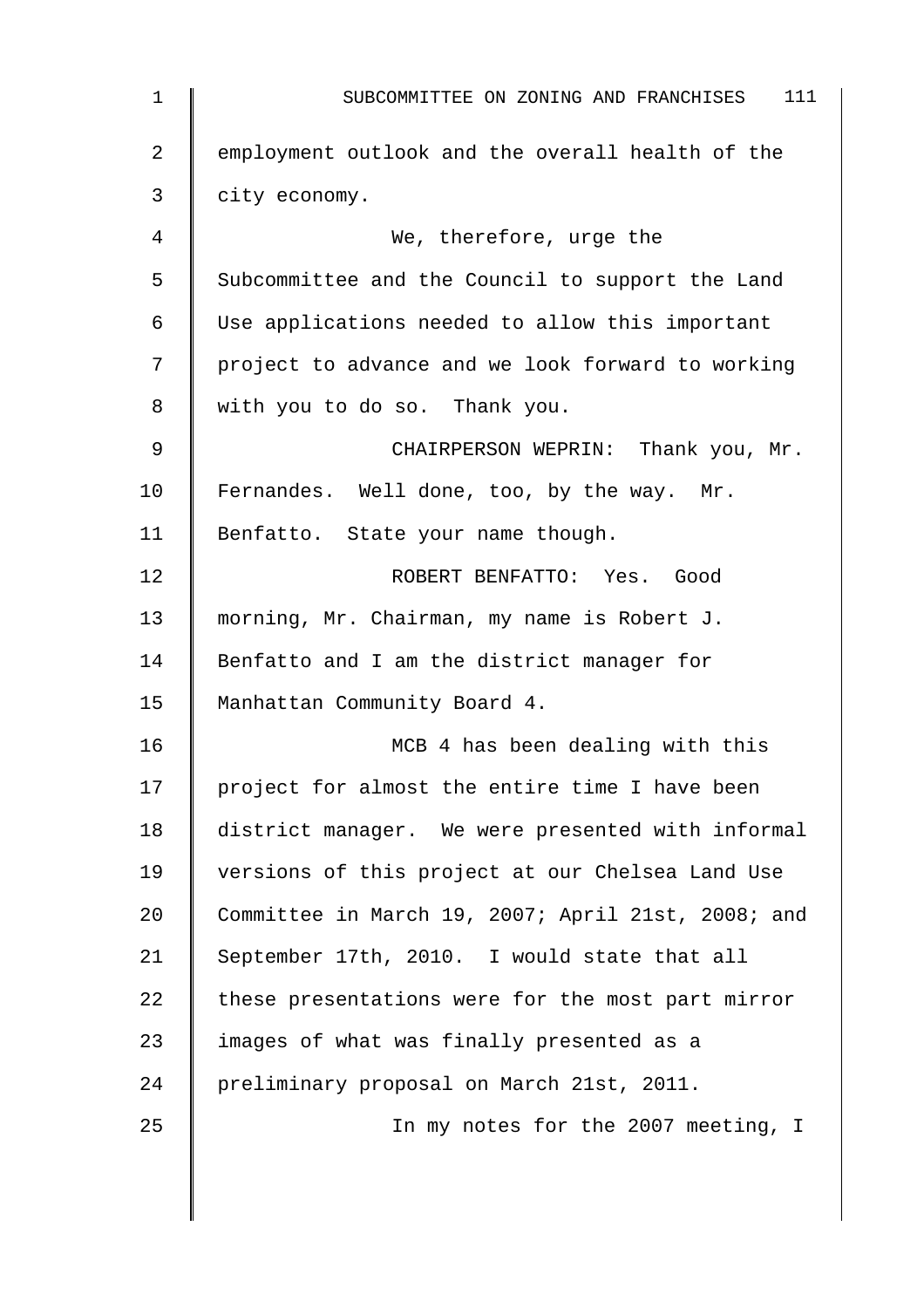| $\mathbf 1$     | 112<br>SUBCOMMITTEE ON ZONING AND FRANCHISES       |
|-----------------|----------------------------------------------------|
| 2               | have as a presentation a proposed 225-foot high    |
| 3               | building on the 10th Avenue side, 7.5 FAR, High    |
| 4               | Line amenities, views to the south, the            |
| 5               | possibility of a community space or a space for a  |
| 6               | nonprofit. In fact, the only real change over the  |
| 7               | years has been the addition to the proposal for a  |
| 8               | building on 9th Avenue.                            |
| 9               | The Land Use committee held a                      |
| 10 <sub>1</sub> | community discussion on October 17th, 2011, and    |
| 11              | heard a presentation from my office on our draft   |
| 12              | building analysis on December 12th, 2011. We held  |
| 13              | a public forum on February 23rd; on April 16th, we |
| 14              | had the official presentation 'cause the ULURP     |
| 15              | began; we had a public hearing on May 2nd; the     |
| 16              | committee voted on May 31st, and the full board on |
| 17              | June 6th. I bore you with all these dates just to  |
| 18              | show how involved, how thought through, how well   |
| 19              | considered our dealings with this project have     |
| 20              | been for five plus years.                          |
| 21              | The offshoot was a resolution                      |
| 22              | passed 22--26 to 14, there was a denial unless     |

23 | affordable housing mitigation was produced as part 24  $\parallel$  of the project and then, and only then, with the  $25$  certain--secondary, but still very important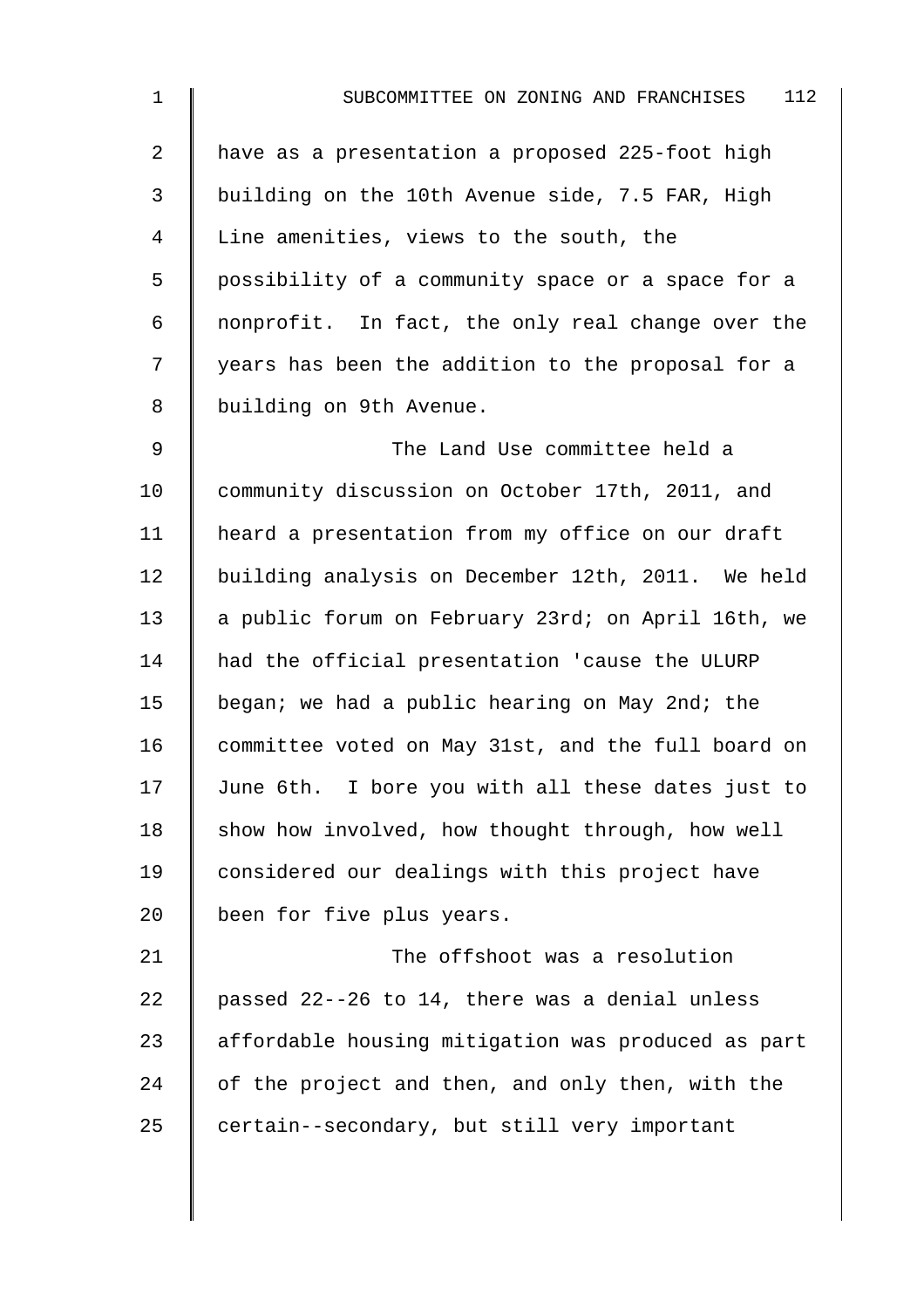| 113<br>SUBCOMMITTEE ON ZONING AND FRANCHISES       |
|----------------------------------------------------|
| conditions, have been met.                         |
| I'm pleased to state in our                        |
| negotiations of the applicant prior to our full    |
| board vote, we were able to come to an agreement   |
| on a number of issues and as the process has       |
| continued, further agreements have been reached,   |
| most notably in the affordable housing trust fund. |
| However, as you will hear from some of my          |
| colleagues this morning, there are still issues to |
| be resolved on how the affordable housing trust    |
| fund will work and what it will produce. Our       |
| request for a funded technology jobs training      |
| center for neighborhood residents located within   |
| the market--almost done--whether to landmark the   |
| building or how to get well-defined, enforceable   |
| restrictions on changes to the exterior, and the   |
| need for an extension of the Special West Chelsea  |
| District and the area south of West 15th Street    |
| between 9th and 10th Avenues.                      |
| Thank you.                                         |
| CHAIRPERSON WEPRIN: Thank you.                     |
| Next, please.                                      |
| LEE COMPTON: Good afternoon, Mr.                   |
| Chairman, my name is Lee Compton, I am co-chair of |
|                                                    |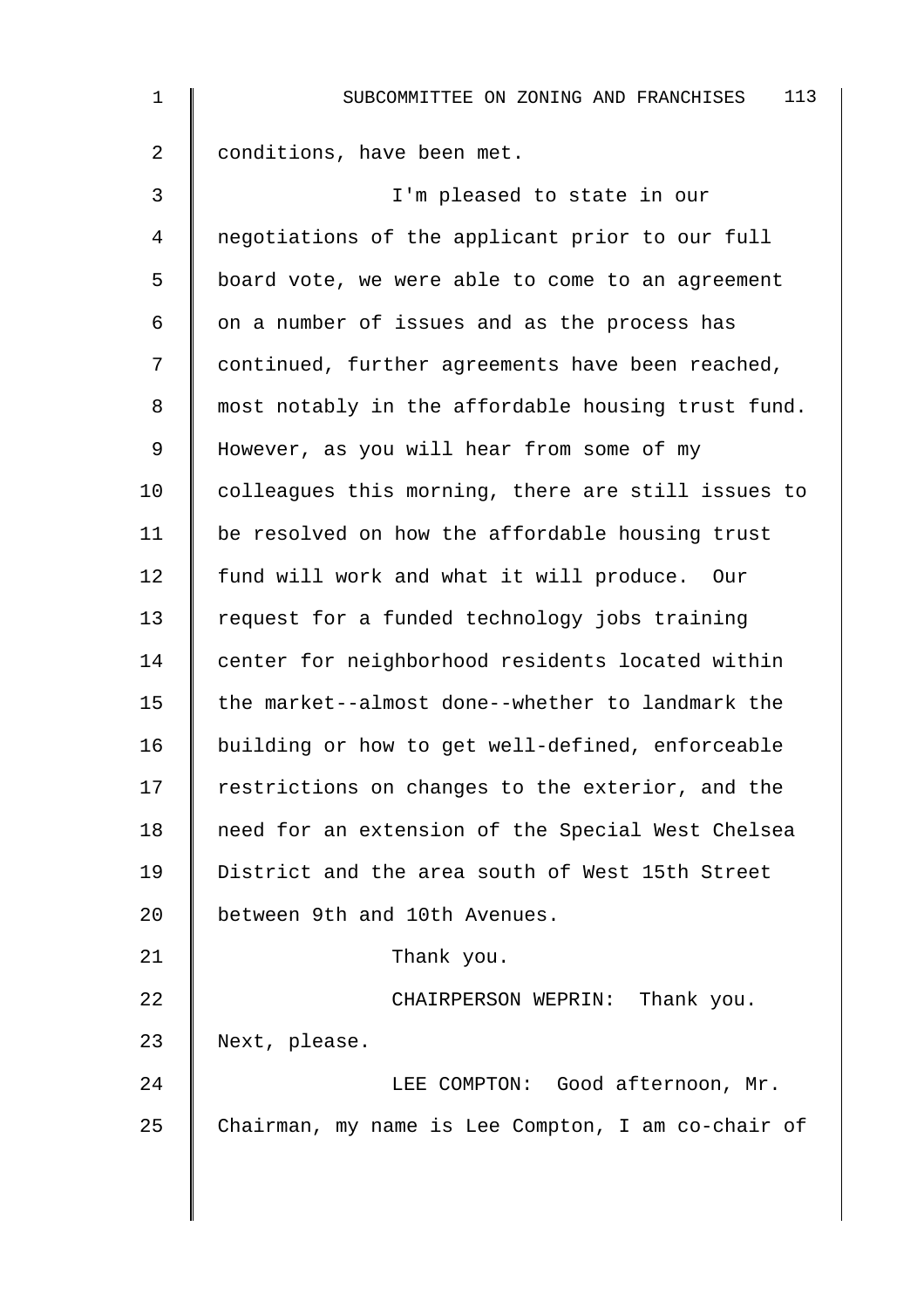| $\mathbf 1$    | 114<br>SUBCOMMITTEE ON ZONING AND FRANCHISES       |
|----------------|----------------------------------------------------|
| $\overline{2}$ | CB 4's Land Use Committee. It's a pleasure to      |
| 3              | appear before you again. I'm here to discuss the   |
| 4              | Special West Chelsea District and specifically its |
| 5              | expansion to include the Chelsea Market block and  |
| 6              | other neighboring blocks.                          |
| 7              | I was chair of CB 4 when the                       |
| 8              | special district was enacted, but more             |
| 9              | importantly, I was co-chair, along with Ed         |
| 10             | Kirkland of the Chelsea Land Use Committee when    |
| 11             | the special district was conceived, negotiated,    |
| 12             | and created. I am privileged to have been part of  |
| 13             | that process and I'm very proud of what we         |
| 14             | accomplished.                                      |
| 15             | Primarily, the Special West Chelsea                |
| 16             | District is a set of tools to achieve outcomes     |
| 17             | that benefit the community and the city, including |
| 18             | High Line preservation and enhancement, building   |
| 19             | bulk and form controls, and affordable housing to  |
| 20             | mitigate market rate development. These are all    |
| 21             | elements of the current proposal and also the      |
| 22             | board's recommendation.                            |
| 23             | Our original concept for the                       |
| 24             | district included the Chelsea Market block, the    |
| 25             | subject of the present ULURP, as well as other     |
|                |                                                    |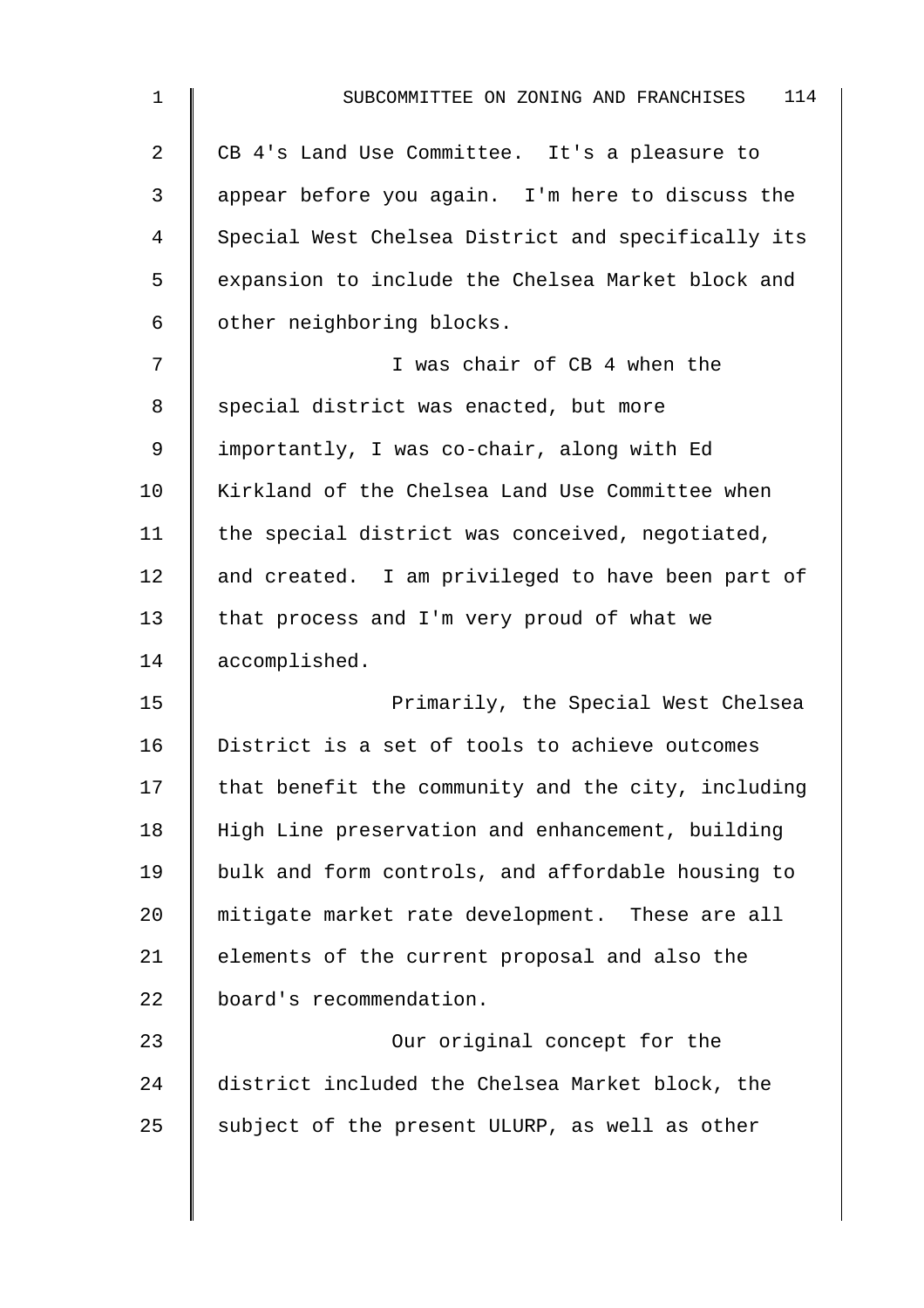2 | adjacent areas. Unfortunately, the then-owner of 3 Chelsea Market opposed inclusion in the special 4 district and he had the ears of the commission and 5 | of the Council. Instead, the City committed to 6 Studying the adjacent areas for future inclusion 7 In an expanded district.

8 We are pleased that the current 9 | owner of the Chelsea Market has requested 10 | inclusion in the special district and is 11 | continuing to support both the High Line and 12 | affordable housing in West Chelsea, but we are 13 disappointed that this single block is going 14 Through ULURP without consideration of the other 15  $\parallel$  adjacent areas proposed. It is time for the City  $16$  to follow through with promises made during the  $17$   $\parallel$  creation of the special district to study the 18 | adjacent areas. We have asked City Planning 19  $\parallel$  repeatedly to authorize such a study, but they 20 have not done so.

21 | In 1996, the City Council adopted 22  $\parallel$  the first 197-A plan, the Chelsea plan, developed 23  $\parallel$  by the Community Board and the community. In this  $24$  tradition, we have begun our own study on the 25 | expansion of the Special West Chelsea District and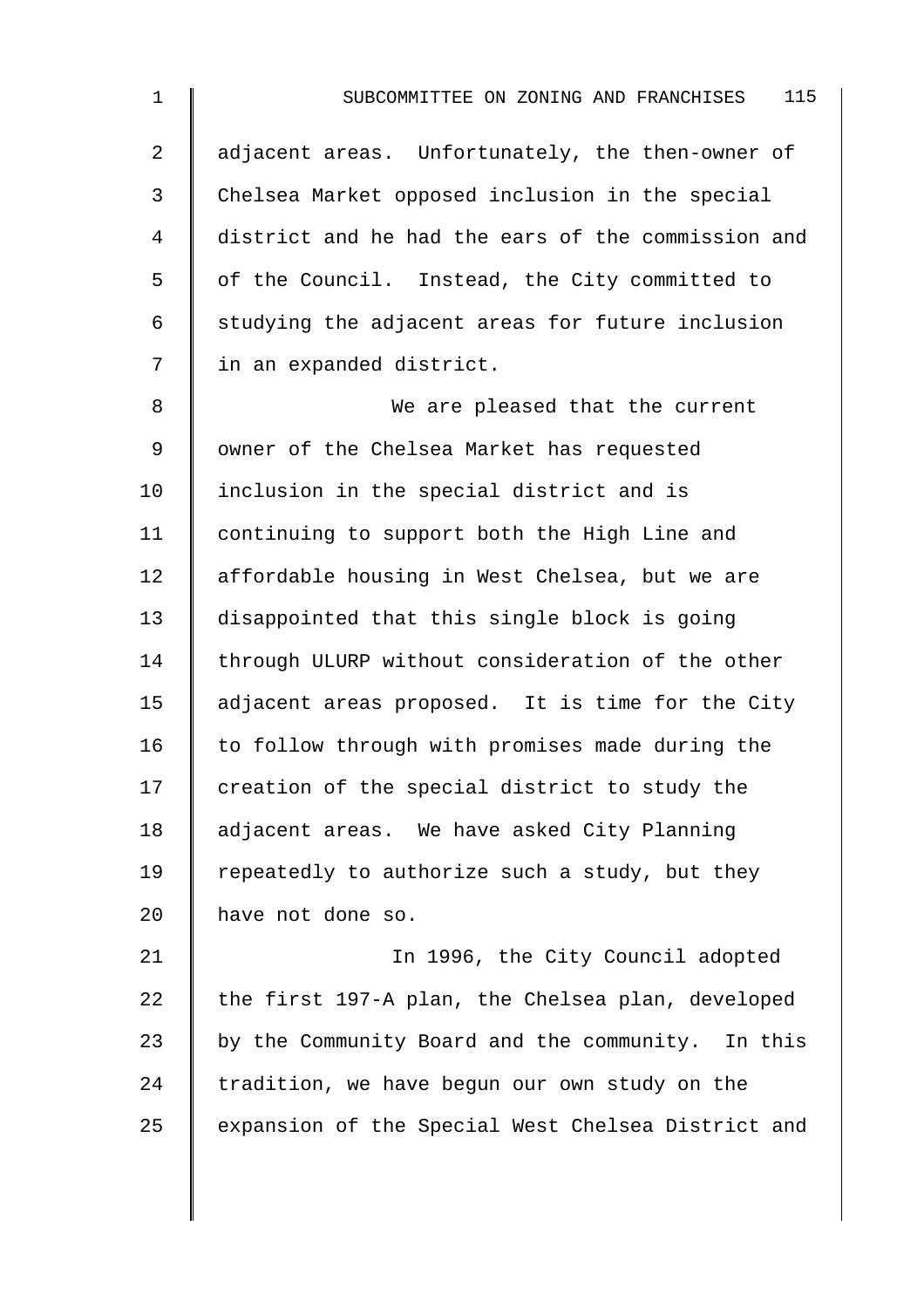| $\mathbf 1$    | 116<br>SUBCOMMITTEE ON ZONING AND FRANCHISES       |
|----------------|----------------------------------------------------|
| $\overline{2}$ | we hope that City Planning will join with us and   |
| 3              | that it'll lead to the inclusion of these adjacent |
| 4              | areas in an expanded district. We believe it will  |
| 5              | benefit the existing Special West Chelsea District |
| 6              | and the greater community.                         |
| 7              | CHAIRPERSON WEPRIN: Thank you very                 |
| 8              | much. Next, please.                                |
| 9              | BETTY MACKINTOSH: Good morning,                    |
| 10             | Chair Weprin, my name is Betty Mackintosh and I'm  |
| 11             | going to speak briefly about Community 4's         |
| 12             | initiation of a Land Use study for the expansion   |
| 13             | of the Special West Chelsea District and then the  |
| 14             | need to designate the existing Chelsea Market      |
| 15             | building as a landmark.                            |
| 16             | Community Board 4 is so passionate                 |
| 17             | about the need to expand the Special West Chelsea  |
| 18             | District that we have begun a study of the         |
| 19             | potential expansion area and hope to develop       |
| 20             | recommendations this winter. We have formed a      |
| 21             | planning team made up of myself, Alissa Mitrisin,  |
| 22             | an experienced planner and attorney at the Clinton |
| 23             | Housing Development Company; and Alan Lightfeldt,  |
| 24             | Community Board 4's intern, who is an NYU Urban    |
| 25             | Planning graduate student. I worked at the         |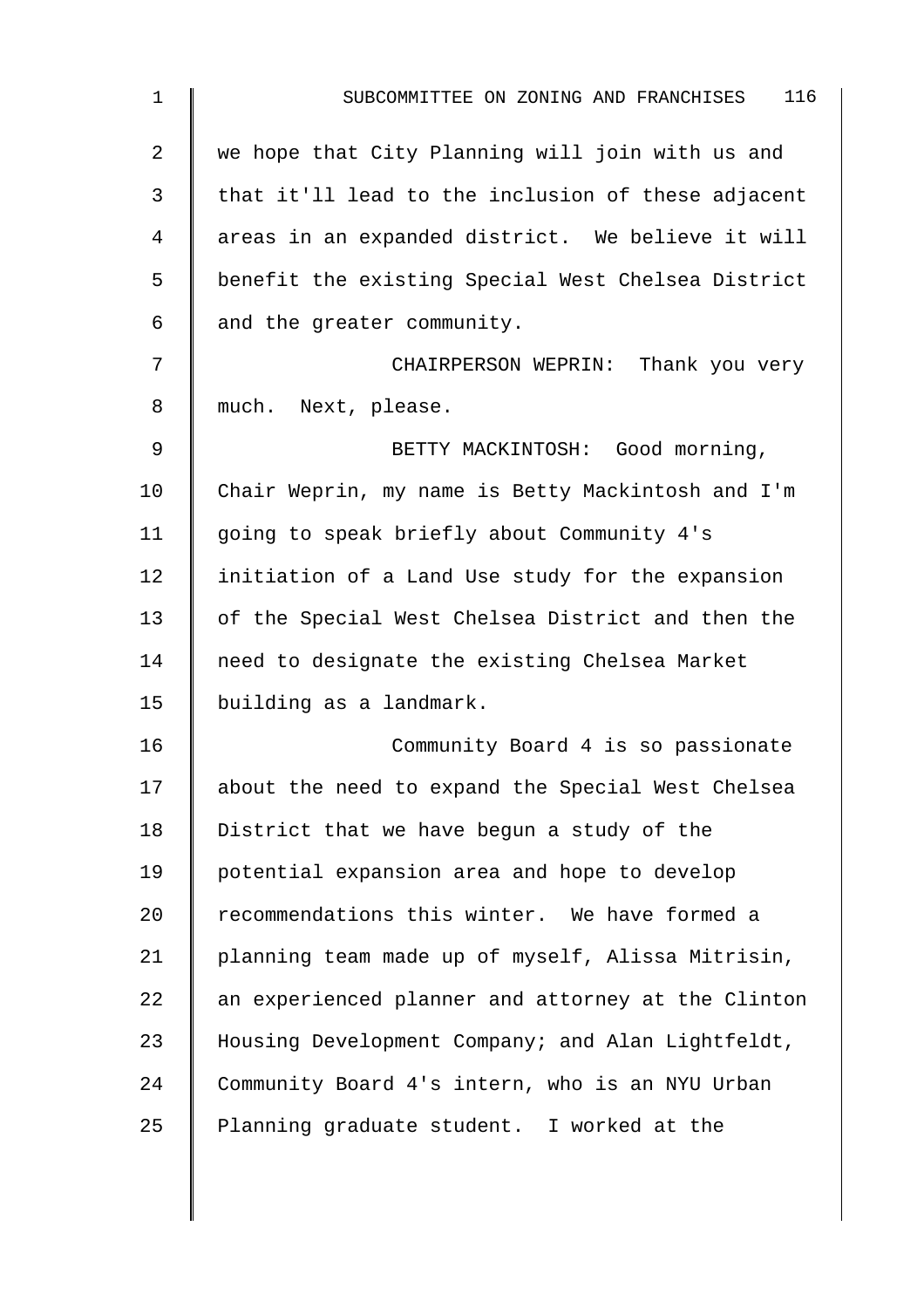| $\mathbf{1}$   | 117<br>SUBCOMMITTEE ON ZONING AND FRANCHISES       |
|----------------|----------------------------------------------------|
| $\overline{2}$ | Department of City Planning for over 30 years,     |
| 3              | much of that as a community planner.               |
| 4              | We hope to coordinate with City                    |
| 5              | Planning and City Council staff to develop height, |
| 6              | setback, street wall, and land use controls.       |
| 7              | Starting with three blocks south and west of the   |
| 8              | Chelsea Market site, we have prepared a base map,  |
| 9              | surveyed the uses in the field, taken photographs, |
| 10             | and begun data collection on building              |
| 11             | characteristics.                                   |
| 12             | Just shifting a minute, Community                  |
| 13             | Board 4 believes that the exterior of the existing |
| 14             | Chelsea Market building and two related bridges    |
| 15             | should be designated a landmark because they are   |
| 16             | excellent illustrations of the area's industrial   |
| 17             | past. The building was constructed as space for    |
| 18             | the Nabisco company and utilized the rail system   |
| 19             | there. A restrictive declaration can cover many    |
| 20             | preservation aspects, but a landmark designation   |
| 21             | would provide stronger protections.                |
| 22             | Thank you.                                         |
| 23             | CHAIRPERSON WEPRIN: Thank you.                     |
| 24             | JOE RESTUCCIA: My name is Joe                      |
| 25             | Restuccia, I'm the co-chair of Community Board 4's |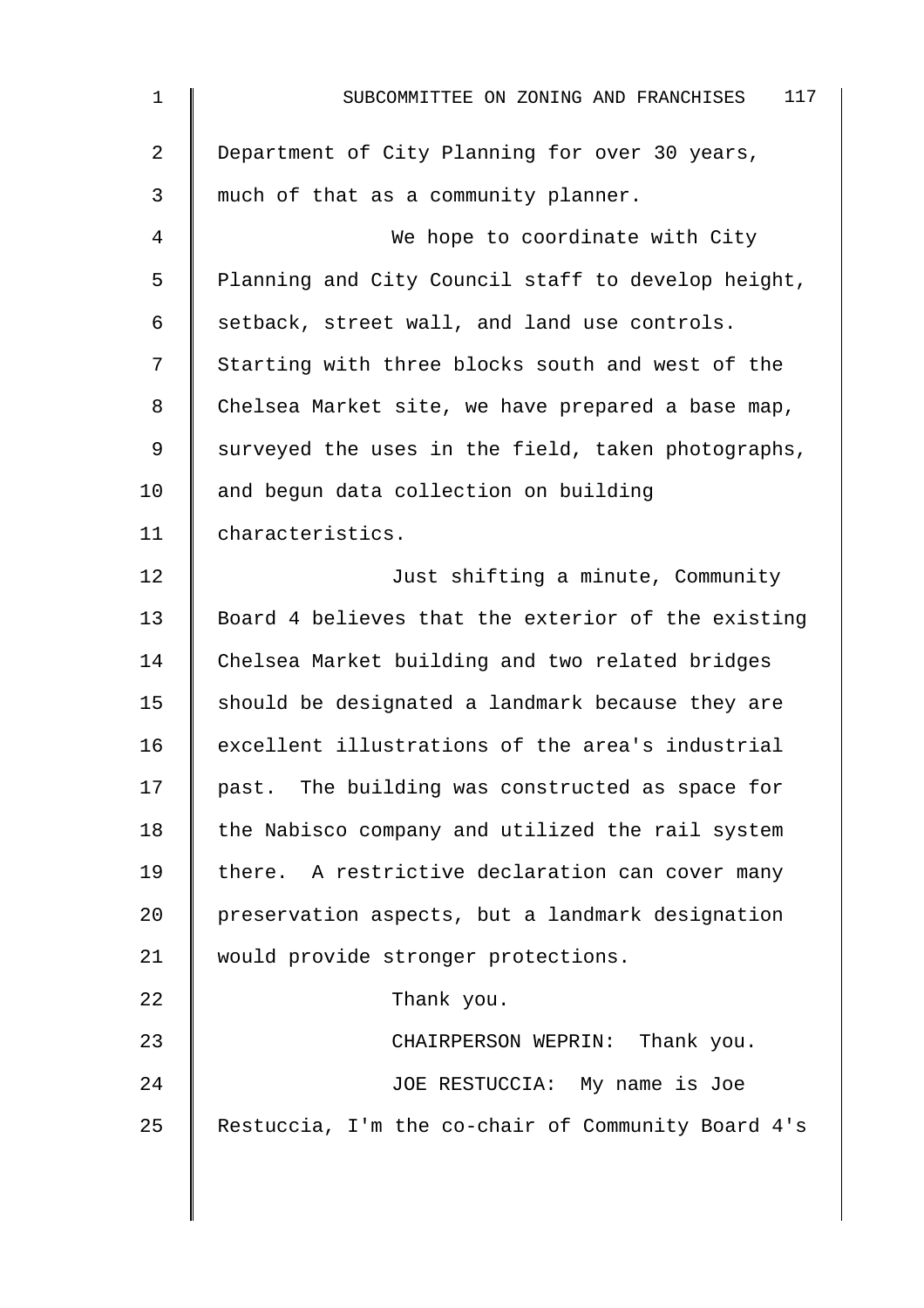| $\mathbf 1$    | 118<br>SUBCOMMITTEE ON ZONING AND FRANCHISES         |
|----------------|------------------------------------------------------|
| $\overline{2}$ | Housing Committee. I want to speak to the            |
| 3              | affordable housing. First, I'm sorry Member          |
| 4              | Lappin is not here.                                  |
| 5              | West Chelsea was adopted in 2005                     |
| 6              | and since that point in time, six years ago, there   |
| 7              | have been 858 affordable units either constructed    |
| 8              | or preserved. That is 60% of the administration's    |
| $\mathsf 9$    | total commitment. In my experience in the past 32    |
| 10             | years, that's a remarkable achievement because       |
| 11             | usually commitments are made and not delivered, in   |
| 12             | this case, 60% from West Chelsea rezoning.           |
| 13             | On the West Chelsea affordable                       |
| 14             | housing fund, there's been a lot of discussion       |
| 15             | this morning that's just not accurate. The           |
| 16             | Community Board asked for affordable housing fund,   |
| 17             | City Planning said no. The final solution was        |
| 18             | that after 90% of all the High Line transfer         |
| 19             | development rights were sold, then there could be    |
| 20             | contributions to the affordable housing fund.<br>The |
| 21             | affordable housing fund would not be invoked,        |
| 22             | therefore, unless 90% of their rights were sold.     |
| 23             | Only 50% of the rights have been sold to-date,       |
| 24             | therefore, it does not exist because it has not      |
| 25             | met its trigger.                                     |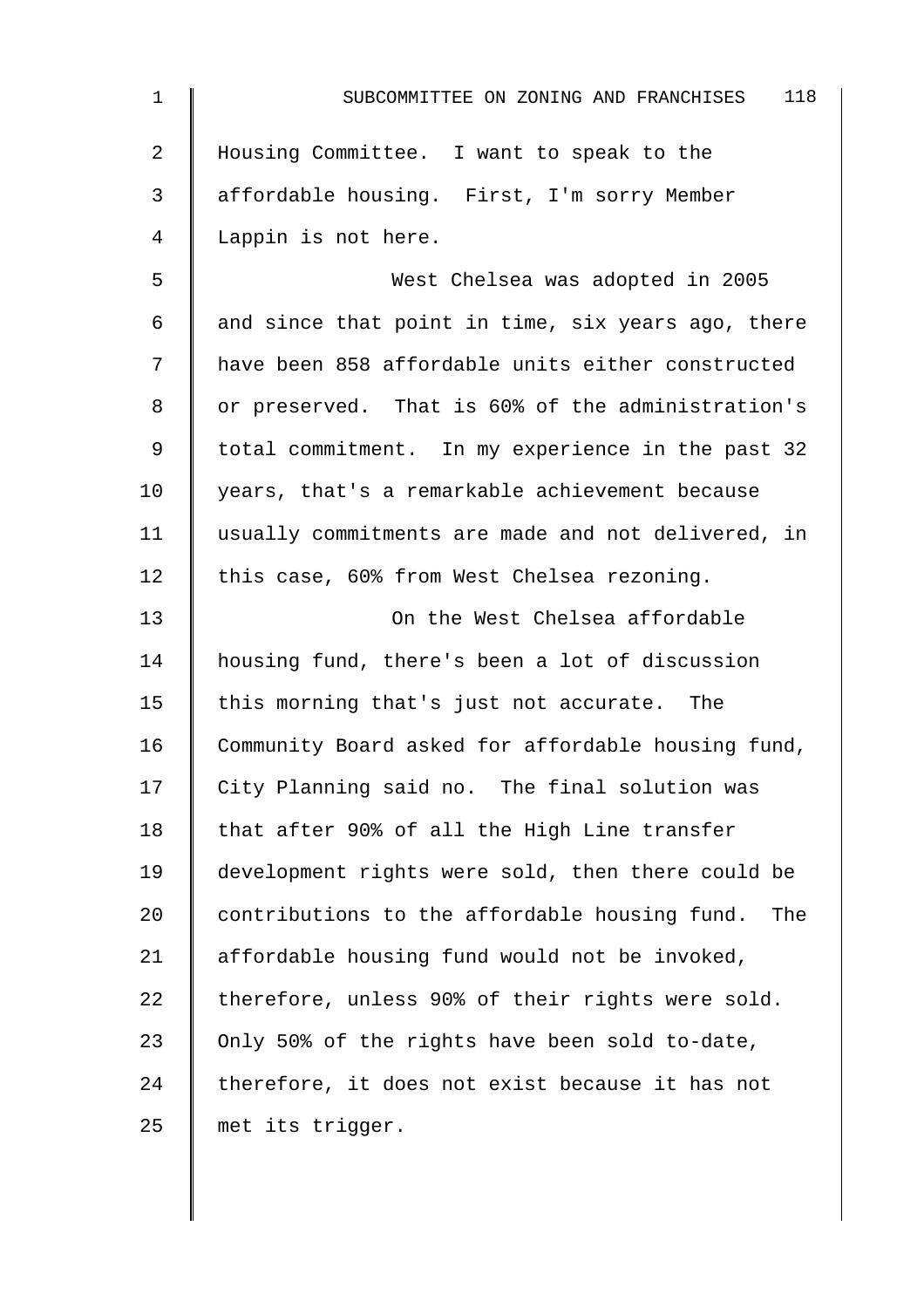| $\mathbf 1$    | 119<br>SUBCOMMITTEE ON ZONING AND FRANCHISES       |
|----------------|----------------------------------------------------|
| $\overline{2}$ | We took the text in that fund and                  |
| 3              | asked specifically for City Planning to reverse    |
| 4              | the paradigm and to say on the Chelsea Market      |
| 5              | site, instead of that being last, affordable       |
| 6              | housing be first. And, in fact, that's what        |
| 7              | happened. So the first 80,000 square feet of the   |
| 8              | bonus from Chelsea Market will create an           |
| 9              | affordable housing fund through the same text,     |
| 10             | that text has been modified. So this is not a      |
| 11             | last-in, this is a first-in, it's very different.  |
| 12             | In order for this developer to pull                |
| 13             | a permit for any part of the building, 80,000      |
| 14             | square feet, they must make the payment of 4.73    |
| 15             | million based upon today's calculation of the \$59 |
| 16             | a square foot, that will change over time.         |
| 17             | The most important issue is when a                 |
| 18             | contribution is made, where does it go? We were    |
| 19             | not born yesterday in Community Board 4. We have   |
| 20             | a site on the Fulton Houses as part of West        |
| 21             | Chelsea, it's on West 18th Street, that site under |
| 22             | the West Chelsea 2005 points of agreement would    |
| 23             | create 100 units. The intention and the specific   |
| 24             | targeting is to create an additional 50 units of   |
| 25             | moderate and middle-income housing on that site.   |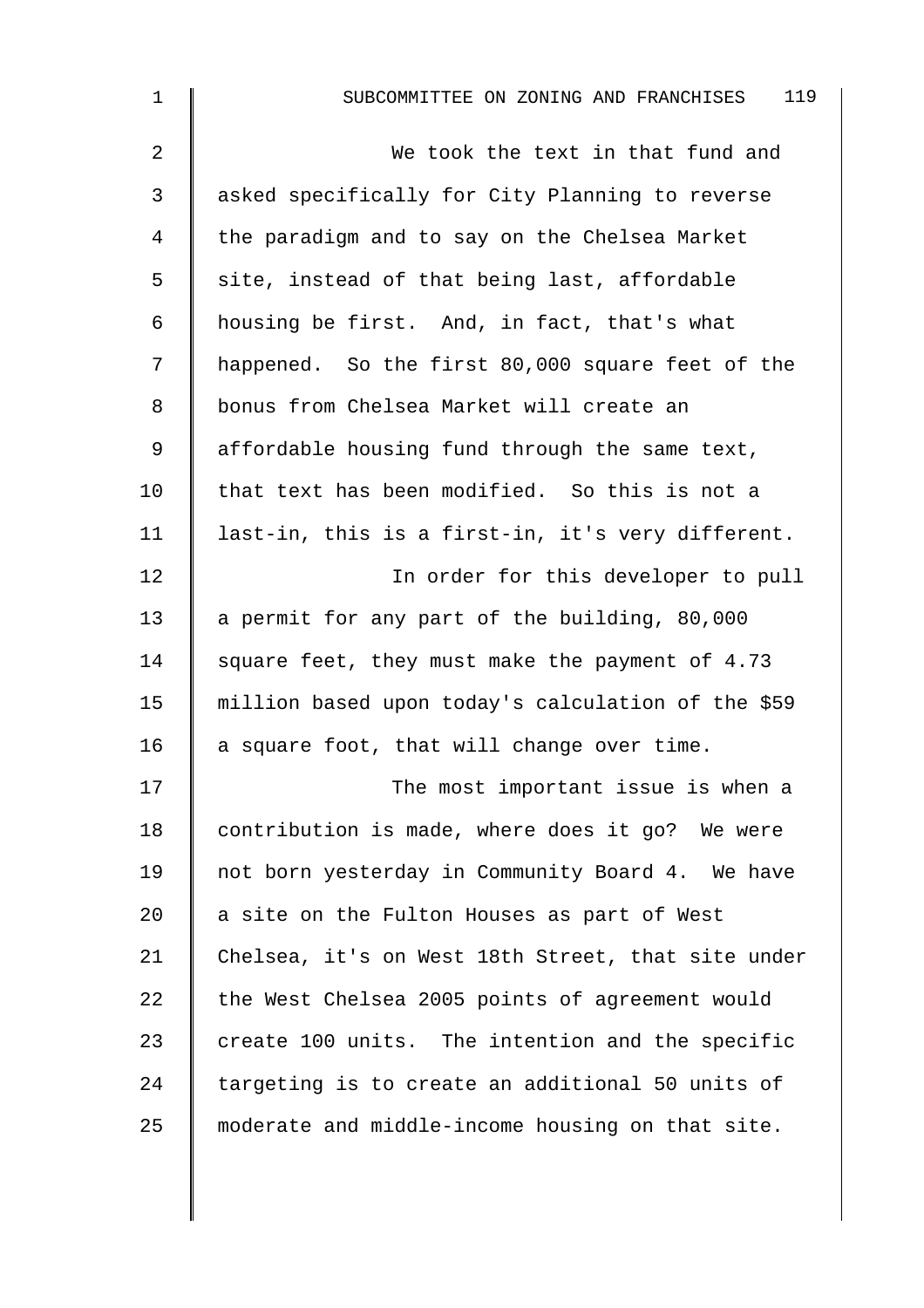| $\mathbf 1$    | 120<br>SUBCOMMITTEE ON ZONING AND FRANCHISES       |
|----------------|----------------------------------------------------|
| $\overline{2}$ | So we have a location for it to land as opposed to |
| 3              | a vague promise.                                   |
| 4              | CHAIRPERSON WEPRIN: Thank you very                 |
| 5              | much. I do want to point out that, although it's   |
| 6              | a busy day and some people had other meetings to   |
| 7              | run to, and I'm sitting here, at the moment, this  |
| 8              | is being streamed live on the computers and many   |
| 9              | people are watching them in their offices right    |
| 10             | now, as well as it's going to be shown on public   |
| 11             | access TV. So everything you say here today will   |
| 12             | be talked about and put as part of the discussion  |
| 13             | as we go forward, so don't worry about that. We    |
| 14             | want to thank this panel. Mr. Fernandes, thank     |
| 15             | you very much, and I apologize for the wait. And   |
| 16             | I will try to keep things moving as much as        |
| 17             | possible while still getting everyone's voices     |
| 18             | heard. So thank you all very much.                 |
| 19             | [Pause]                                            |
| 20             | CHAIRPERSON WEPRIN: All right,                     |
| 21             | we're going to call up, try to get a panel of five |
| 22             | again up. I'd like to call up Andrew Berman, who   |
| 23             | I saw here; Amanda Davis; Edrie Kotz; Michael      |
| 24             | McKee; and Katy Smith. Is that right, Smith? I'm   |
| 25             | not sure I read that right.                        |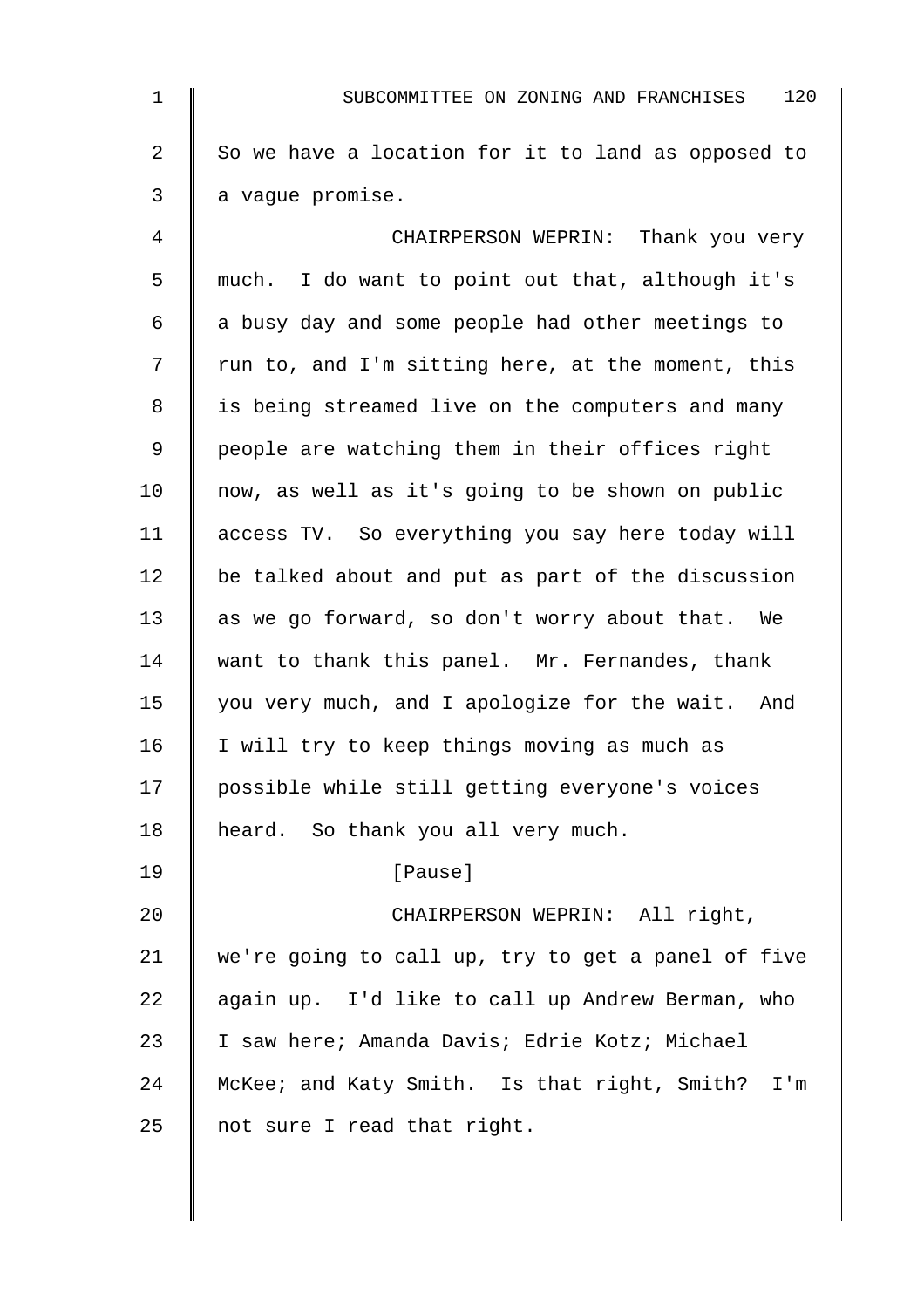| $\mathbf 1$ | 121<br>SUBCOMMITTEE ON ZONING AND FRANCHISES       |
|-------------|----------------------------------------------------|
| 2           | [Off mic]                                          |
| 3           | CHAIRPERSON WEPRIN: What's your                    |
| 4           | name?                                              |
| 5           | FEMALE VOICE: What's your name?                    |
| 6           | [Pause]                                            |
| 7           | CHAIRPERSON WEPRIN: Okay.                          |
| 8           | Whenever you're ready. Andrew, you want to start?  |
| 9           | ANDREW BERMAN: Thanks very much.                   |
| 10          | Good afternoon, Council Members, my name is Andrew |
| 11          | Berman, I'm the executive director of the          |
| 12          | Greenwich Village Society for Historic             |
| 13          | Preservation. We're the largest membership         |
| 14          | organization in Greenwich Village, SoHo, and the   |
| 15          | East Village, with many members in Chelsea as      |
| 16          | well.                                              |
| 17          | GVSHP has a long history with                      |
| 18          | Chelsea Market. It was included in our proposed    |
| 19          | Gansevoort Market Historic District in 2001, which |
| 20          | was designated but with Chelsea Market removed due |
| 21          | to owner objections. And in 2007, we got the       |
| 22          | Chelsea Market complex listed on the State and     |
| 23          | National Register of Historic Places.              |
| 24          | We urge you in the strongest of                    |
| 25          | terms not to approve this application in any form  |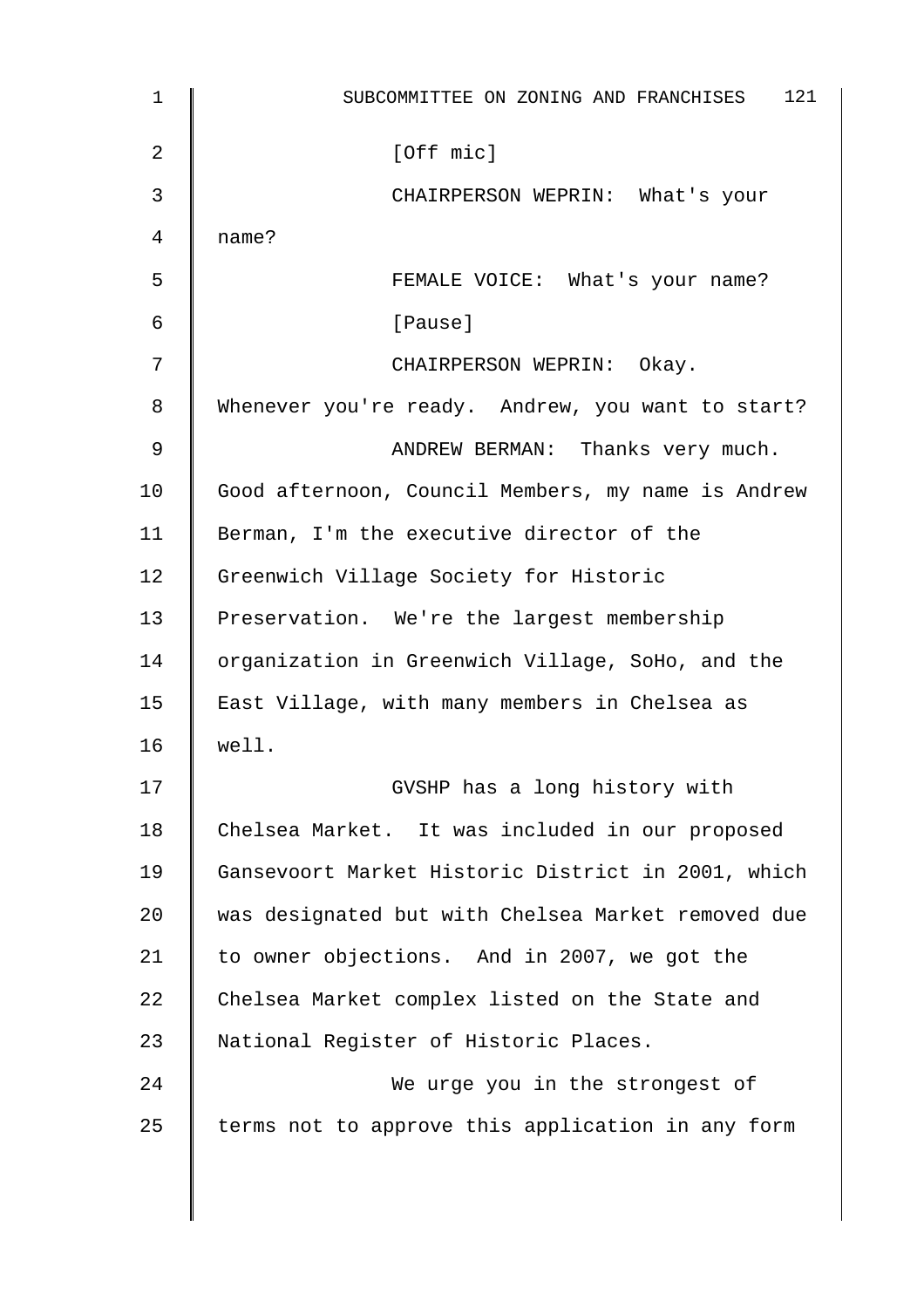2 | or to upzone Chelsea Market in any way. There is 3 no good reason to upzone Chelsea Market and many 4 good reasons not to. It is an iconic, beloved, 5 and successful example of adaptive reuse. The  $6 \parallel$  former Nabisco factory where Oreos were invented, 7 | Chelsea Market is a landmark in the truest sense 8 | of the word. The proposed additions atop the 9 | complex would destroy its character and aesthetic 10 integrity.

11 | Further, this application does not 12  $\parallel$  exist in a vacuum. In recent years, the City has 13 approved enormous rezonings in Community Board 14 | number 4. The West Chelsea rezoning, Hudson 15 | Yards, the Western and Eastern Rail Yards. These 16 | have created literally tens of millions of square 17 feet of new development potential in Chelsea and 18 around and only a small portion of it has yet been 19 built. A massive development is planned nearby at 20 Pier 57. As a result, in the coming years, we'll 21 see any ever-growing swell of traffic and 22  $\parallel$  congestion in an area already bursting at the 23  $\parallel$  seams from new activity. The neighborhood is 24 | hard-pressed to absorb all of this traffic and 25  $\parallel$  crowding as it is and it's hard to imagine how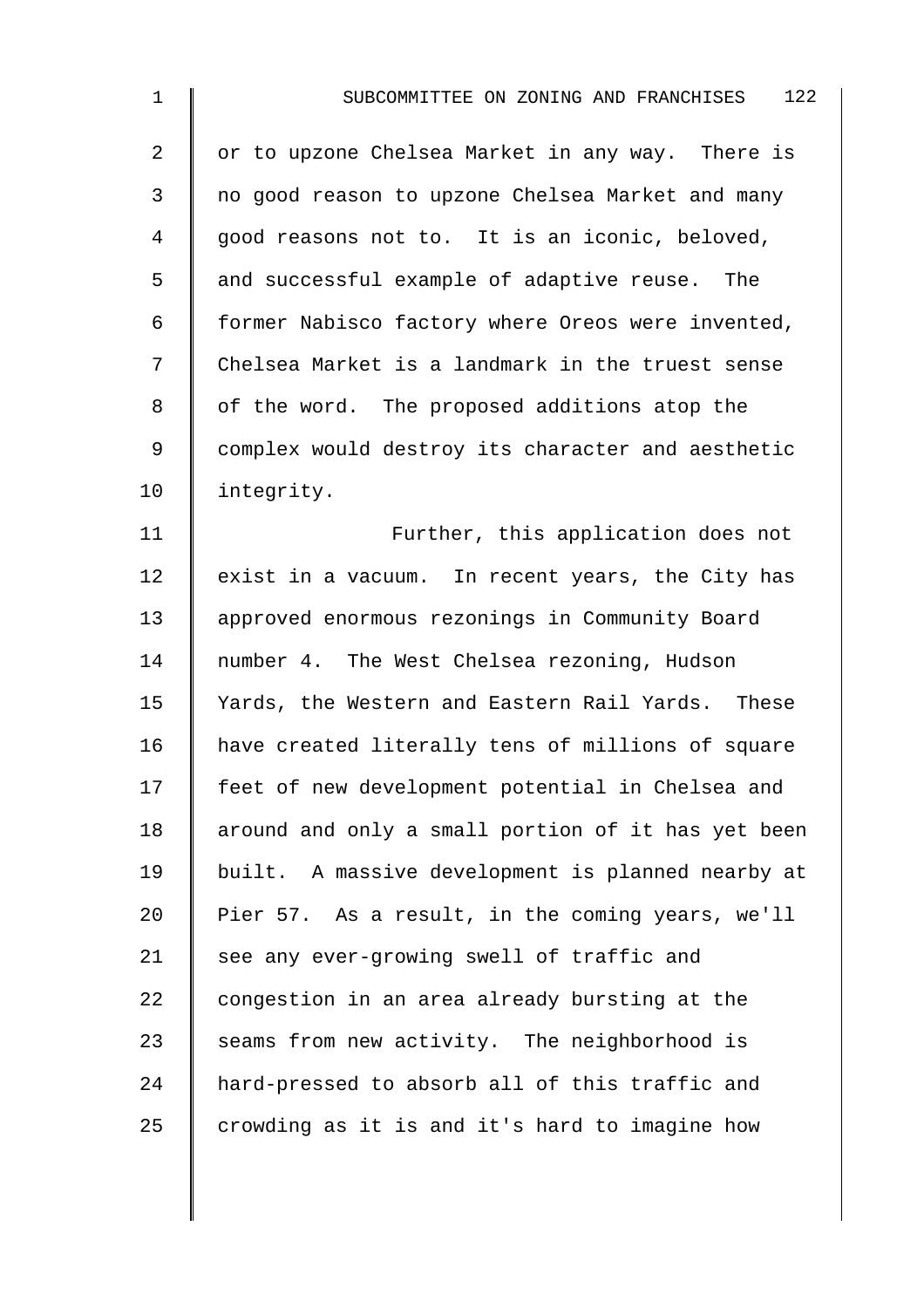| $\mathbf 1$    | 123<br>SUBCOMMITTEE ON ZONING AND FRANCHISES       |
|----------------|----------------------------------------------------|
| $\overline{2}$ | we'll handle the millions of square feet of        |
| $\mathfrak{Z}$ | additional development planned for the coming      |
| 4              | years. Upzoning Chelsea Market to allow the        |
| 5              | addition of hundreds of thousands of square feet   |
| 6              | of office space that is not allowed under the      |
| 7              | current zoning would only add insult to injury.    |
| 8              | The Chelsea Market complex is not                  |
| 9              | suffering as a business endeavor. Far from it, it  |
| 10             | is thriving. There is no need for an upzoning or   |
| 11             | these large additions on top. The sole motivation  |
| 12             | is this international real estate developer's      |
| 13             | desire for even greater profits. While it is       |
| 14             | their job to maximize their profits, it is the job |
| 15             | of our city officials to look at and consider the  |
| 16             | entire public's interest and well-being before     |
| 17             | considering changes to our zoning.                 |
| 18             | If you do, in this case, I am sure                 |
| 19             | you will see that the public, and especially the   |
| 20             | local community and those aspects of the Chelsea   |
| 21             | Market which the public holds dear, will be        |
| 22             | gravely harmed if this upzoning is approved.<br>We |

23 urge you not to do so.

24 | I am also submitting to the Council 25  $\parallel$  a copy of our petition with 1,500 signatures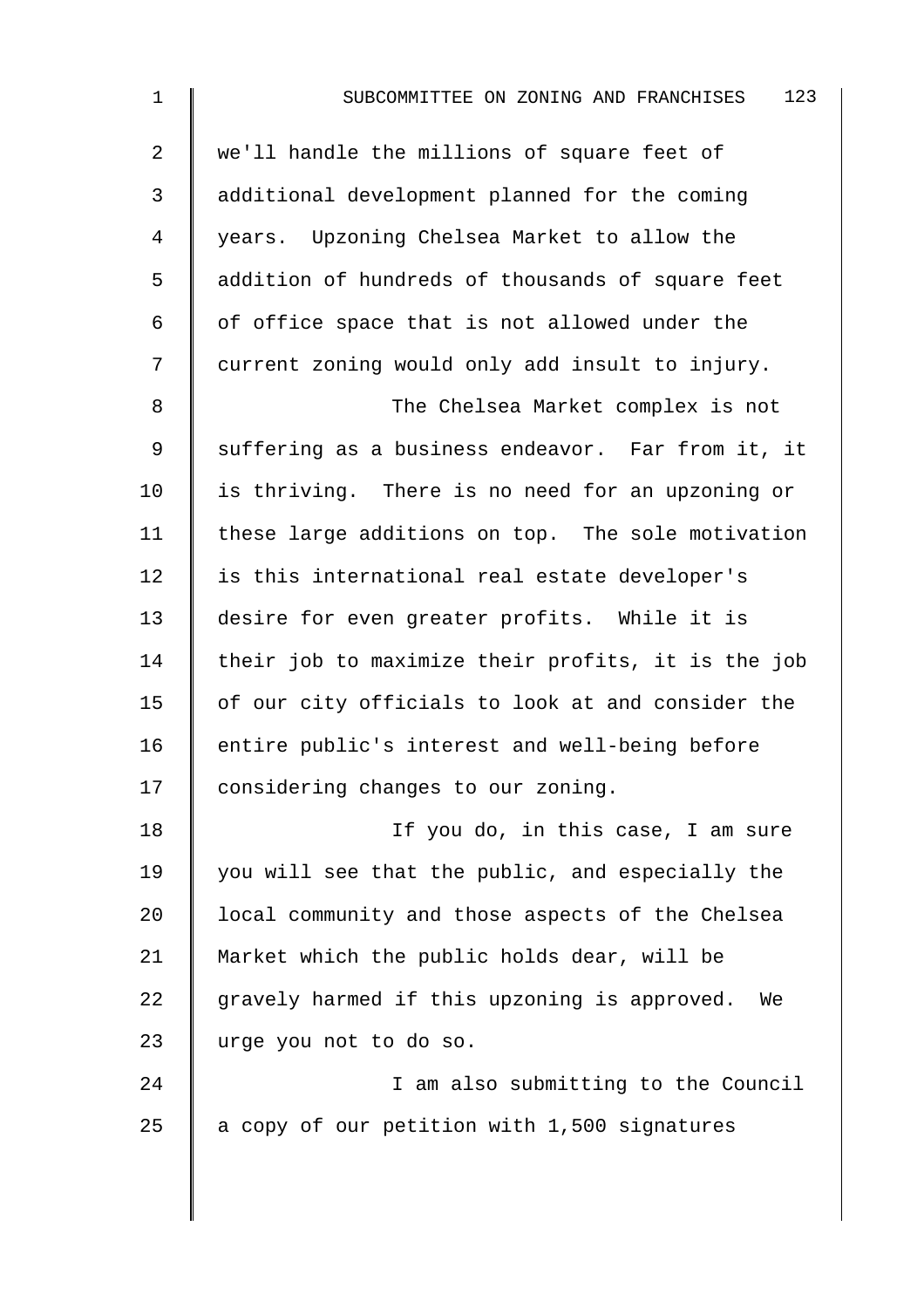| 1  | 124<br>SUBCOMMITTEE ON ZONING AND FRANCHISES       |
|----|----------------------------------------------------|
| 2  | calling for the plan to be rejected.               |
| 3  | Thank you.                                         |
| 4  | [Applause]                                         |
| 5  | CHAIRPERSON WEPRIN: Thank you.                     |
| 6  | Okay.                                              |
| 7  | AMANDA DAVIS: Okay. I'm--                          |
| 8  | CHAIRPERSON WEPRIN: [Interposing]                  |
| 9  | Short and polite, that's fine.                     |
| 10 | AMANDA DAVIS: --I am Amanda Davis                  |
| 11 | and I am speaking on behalf of Save Chelsea Market |
| 12 | Coalition, which includes the Greenwich Village    |
| 13 | Society for Historic Preservation, Save Chelsea,   |
| 14 | the Historic District's Council, Tenants Political |
| 15 | Action Committee, Council of Chelsea Block         |
| 16 | Associations, the Chelsea Reform Democratic Club,  |
| 17 | Chelsea Village Partnership, Greenwich Village     |
| 18 | Community Task Force, London Terrace Tenants       |
| 19 | Association, 100 West 16th Street Block            |
| 20 | Association, Chelsea Coalition on Housing, and     |
| 21 | Lower Chelsea Alliance. I'll be submitting full    |
| 22 | testimony, but speaking only a portion of it here, |
| 23 | and it echoes what Andrew just said.               |
| 24 | We take strong issue with the                      |
| 25 | proposal to allow the upzoning if financial        |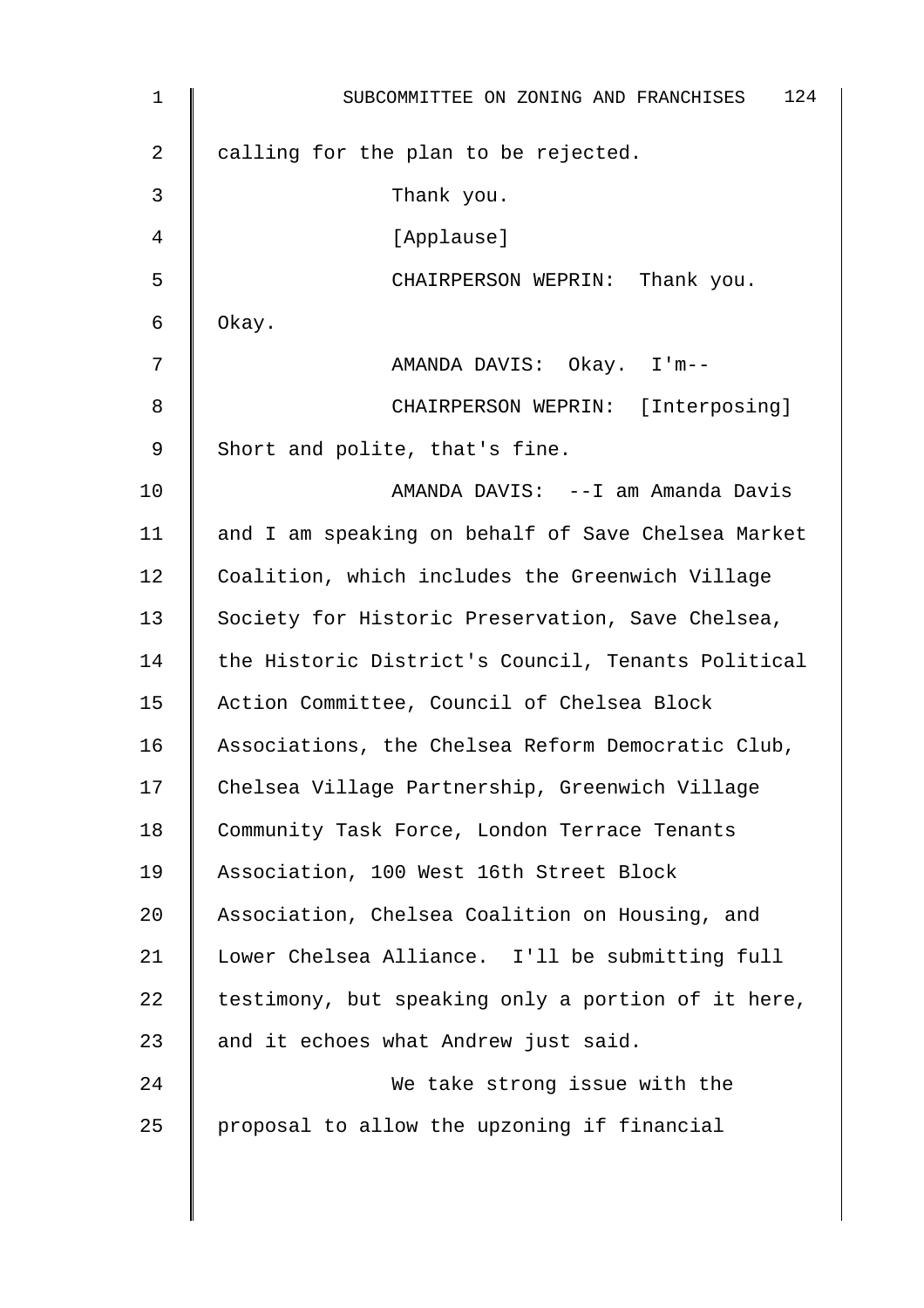| 1  | 125<br>SUBCOMMITTEE ON ZONING AND FRANCHISES        |
|----|-----------------------------------------------------|
| 2  | support for a stalled affordable housing            |
| 3  | development at the Fulton House is included.<br>The |
| 4  | affordable housing development in question is one   |
| 5  | which was promised to the community as a condition  |
| 6  | of the West Chelsea rezoning approved by the City   |
| 7  | Council in 2005. Though that affordable housing     |
| 8  | was promised, it has not materialized because the   |
| 9  | City has failed to provide the funding necessary    |
| 10 | for it to move ahead.                               |
| 11 | To make the Chelsea community pay                   |
| 12 | for this promised amenity a second time by giving   |
| 13 | away more of our light and air and adding to our    |
| 14 | traffic and congestion would be outrageous.<br>This |
| 15 | community wants and is owed truly affordable        |
| 16 | housing, but we should not have to pay for it       |
| 17 | twice.                                              |
| 18 | I would also like to mention that                   |
| 19 | the provision in the approvals to limit heights on  |
| 20 | the site and preserve the existing buildings are    |
| 21 | cold comfort at best. The complex is overbuilt as   |
| 22 | is and under existing zoning, would surely never    |
| 23 | be torn down and additional bulk could not be       |
| 24 | added. So saying that the new zoning would          |
| 25 | establish height limits where none currently exist  |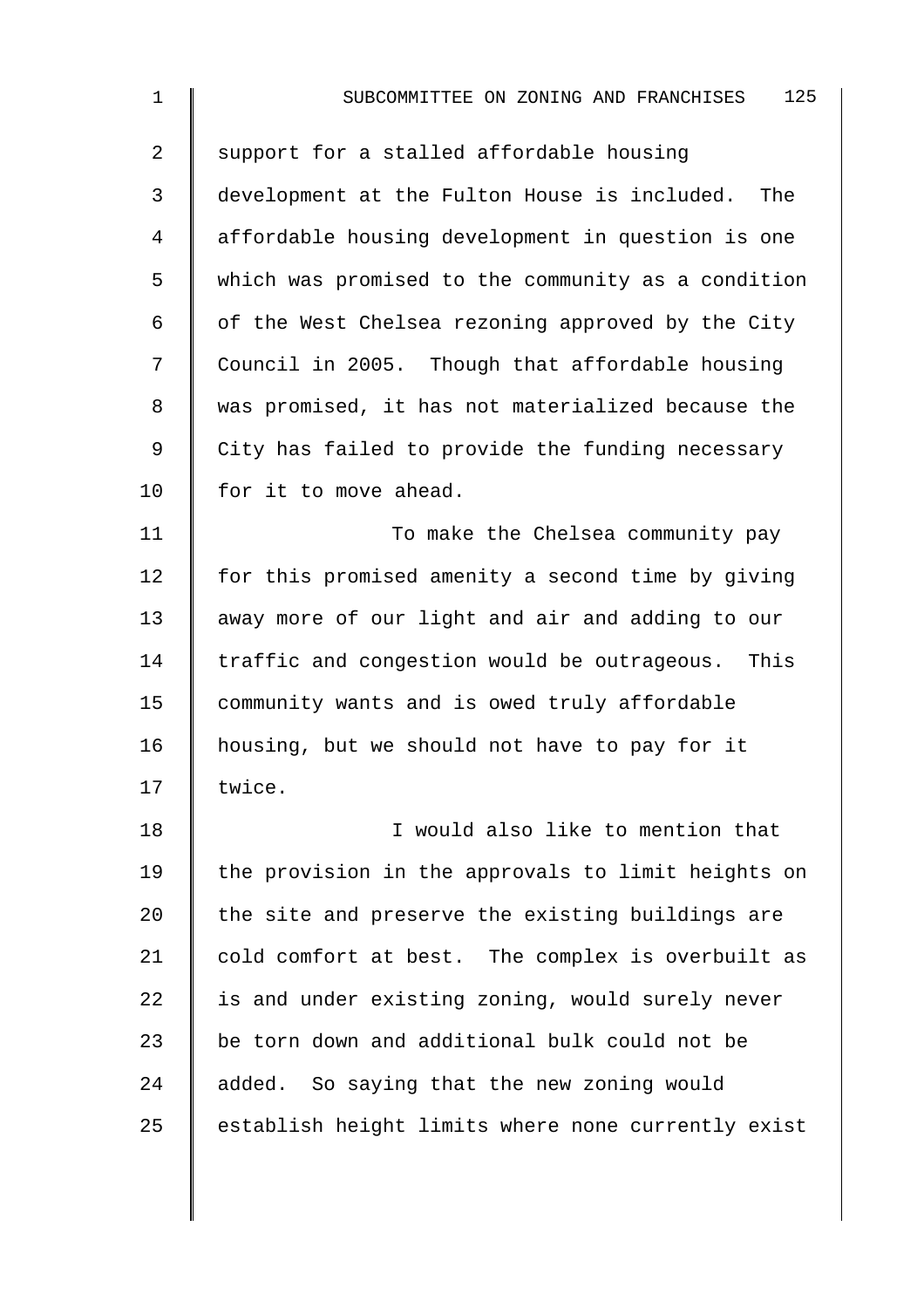| $\mathbf 1$ | 126<br>SUBCOMMITTEE ON ZONING AND FRANCHISES       |
|-------------|----------------------------------------------------|
| 2           | ignores the reality of the current conditions.     |
| 3           | Similarly, placing provisions in                   |
| 4           | the agreement to quote unquote preserve the        |
| 5           | existing buildings is locking the proverbial barn  |
| 6           | door after the horses are almost entirely out.     |
| 7           | Preserving the buildings while putting these huge, |
| 8           | out-of-character additions on top is not           |
| 9           | preservation at all.                               |
| 10          | Thank you.                                         |
| 11          | CHAIRPERSON WEPRIN: Thank you very                 |
| 12          | much. Ms. Smith?                                   |
| 13          | KATY SMITH: Very good timing, yes.                 |
| 14          | Hi, everyone, Katy Smith, I represent Congressman  |
| 15          | Jerry Nadler and I'm here submitting testimony on  |
| 16          | his behalf. Thank you, Chair Weprin, Land Use      |
| 17          | Chair Comrie, and Speaker Quinn.                   |
| 18          | As we all know, Chelsea Market is a                |
| 19          | unique food, retail, and wholesale destination and |
| 20          | office building in New York City. Its location     |
| 21          | next to the High Line and role as an integral part |
| 22          | of Silicon Alley and as an incubator for creative  |
| 23          | businesses has helped to revitalize West Chelsea.  |
| 24          | While the Chelsea Market proposal would allow the  |
| 25          | expansion of a growing part of New York City's     |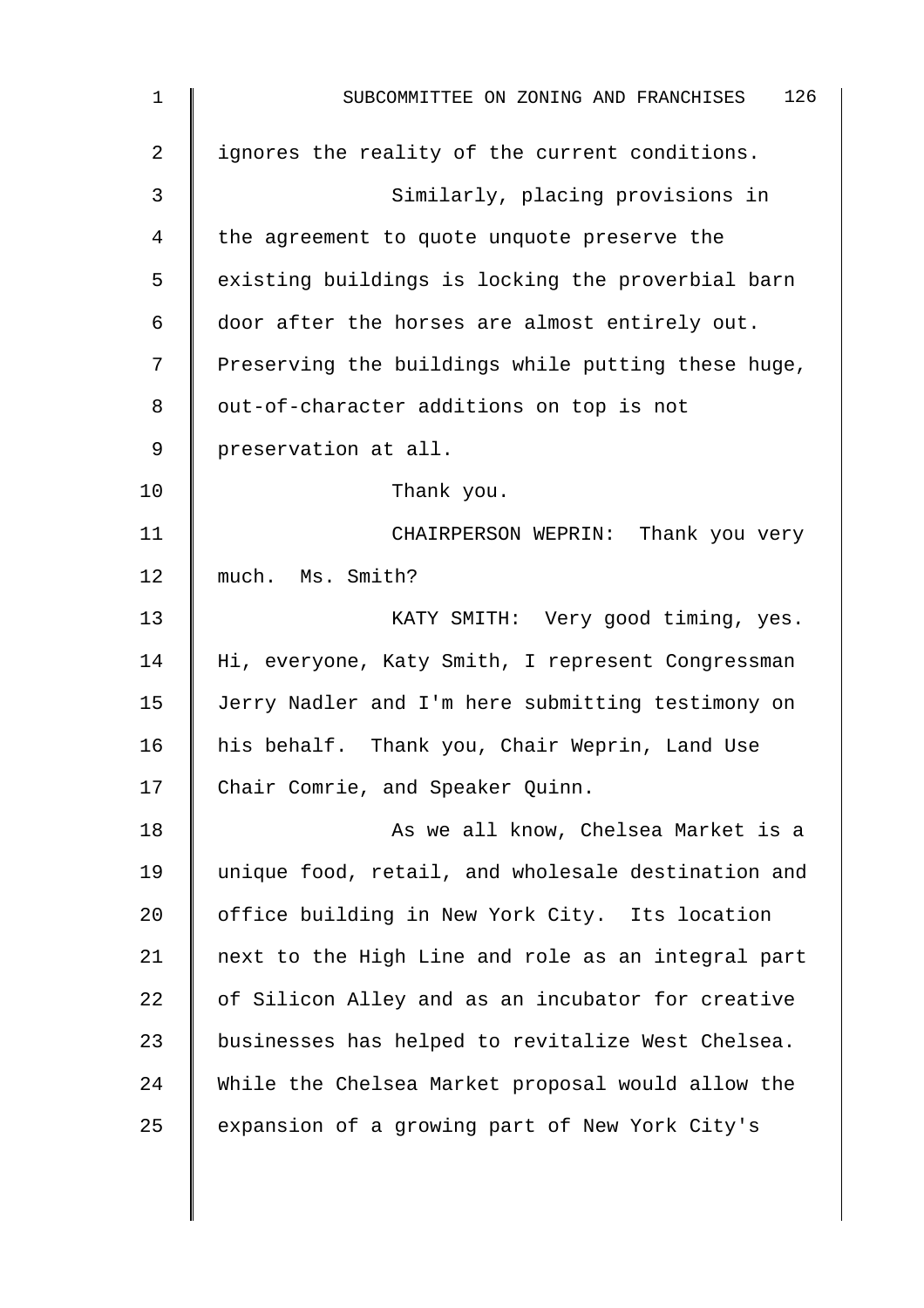| $\mathbf 1$    | 127<br>SUBCOMMITTEE ON ZONING AND FRANCHISES       |
|----------------|----------------------------------------------------|
| $\overline{2}$ | economy, it raises serious concerns about the      |
| 3              | impact on the surrounding neighborhood and         |
| 4              | residents.                                         |
| 5              | The Congressman would like to thank                |
| 6              | Community Board 4 and the borough president for    |
| 7              | their work and recommendations, as well as the     |
| 8              | City Planning Commission for their recommendations |
| 9              | and improvement to the original proposal, which    |
| 10             | mitigate many of the concerns for the              |
| 11             | neighborhood. In particular, the addition of the   |
| 12             | affordable housing fund, the preservation of the   |
| 13             | current mid-block heights, the preservation of the |
| 14             | ground floor retail experience, and the            |
| 15             | prohibition on hotel use reduce some of the        |
| 16             | negative impacts of the expansion. However, the    |
| 17             | Congressman still has some concerns about the      |
| 18             | proposal and would like the City Council to        |
| 19             | consider some additional improvements.             |
| 20             | In particular, as a long-time                      |
| 21             | advocate for affordable housing, the Congressman   |
| 22             | is obviously very alarmed by the decline in        |
| 23             | affordable housing in the West Chelsea and has     |
| 24             | joined with Community Board 4 and his fellow       |
| 25             | elected officials to ask for provisions to be      |
|                |                                                    |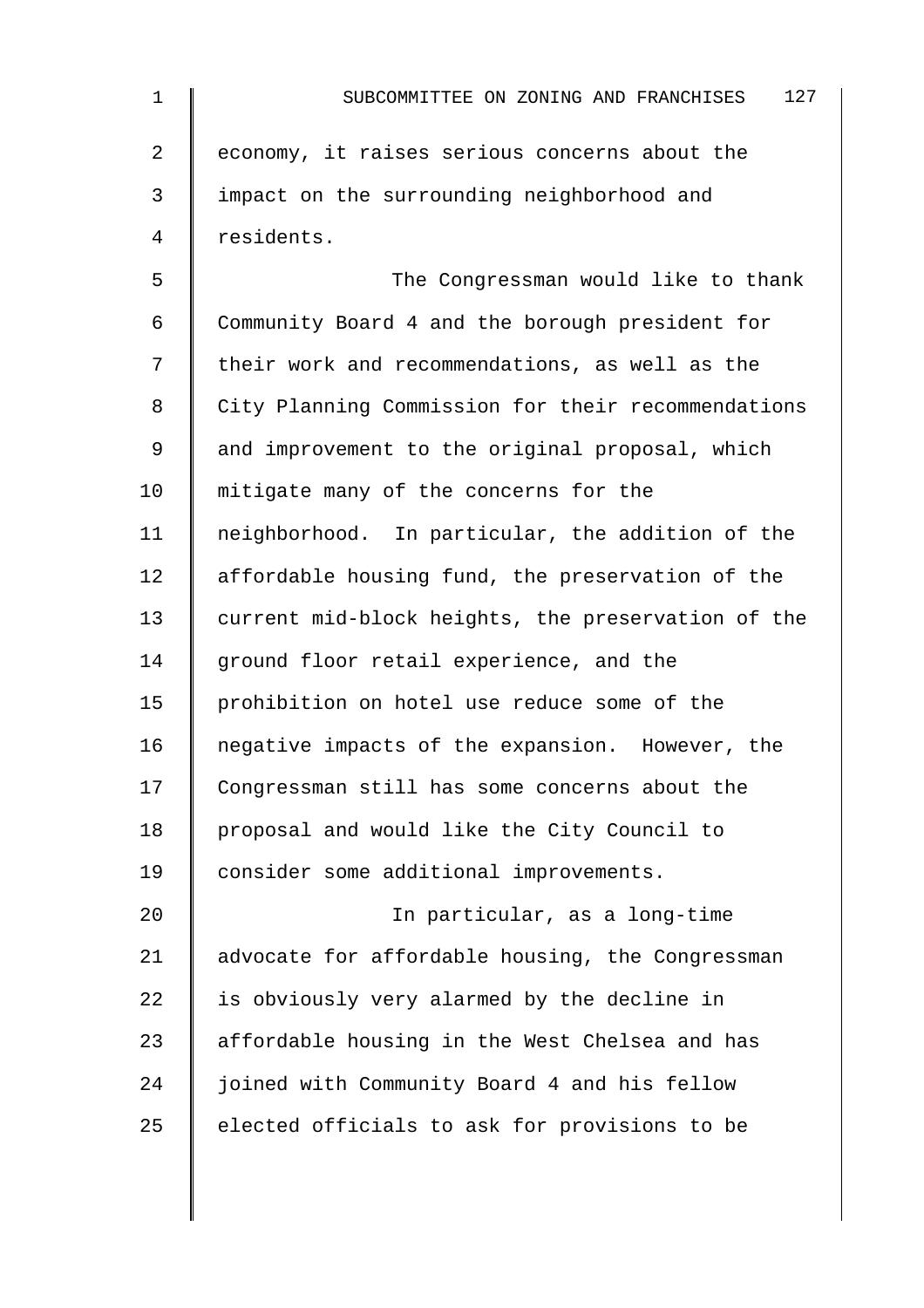| 1              | 128<br>SUBCOMMITTEE ON ZONING AND FRANCHISES       |
|----------------|----------------------------------------------------|
| 2              | incorporated in this proposal to reverse this      |
| $\mathfrak{Z}$ | trend. He's very pleased at the inclusion of the   |
| 4              | affordable housing fund and it's imperative that   |
| 5              | the City Council take all available measures to    |
| 6              | ensure that this fund is effective and actually    |
| 7              | provides benefits to the community in the near     |
| 8              | future.                                            |
| 9              | The Chelsea Market buildings are                   |
| 10             | historically significant, both in their appearance |
| 11             | and use, and the Congressman urges the City        |
| 12             | Council to work toward preserving existing Chelsea |
| 13             | Market buildings as Community Board 4 and the      |
| 14             | borough president have recommended.                |
| 15             | And finally, the City Planning                     |
| 16             | Commission has recommended a series of setbacks on |
| 17             | the 10th Avenue building. While this will reduce   |
| 18             | bulk and mitigate the impact of shadows on the     |
| 19             | High Line, the City Council should examine--one    |
| 20             | more sentence--                                    |
| 21             | CHAIRPERSON WEPRIN: You can finish                 |
| 22             | it.                                                |
| 23             | KATY SMITH: --whether additional                   |
| 24             | reductions can be made to make the building more   |
| 25             | contextual to the existing Chelsea Market          |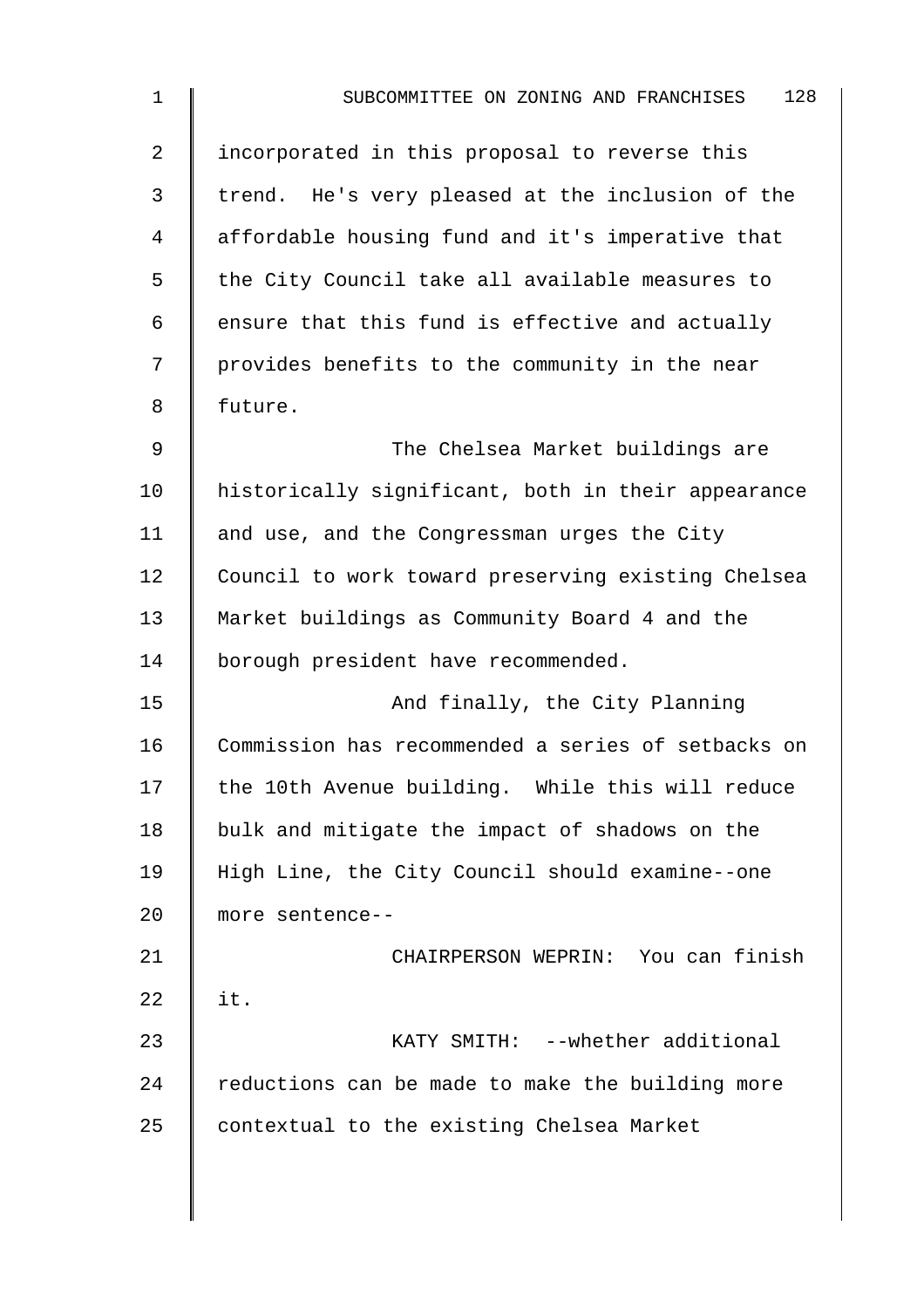| $\mathbf 1$ | 129<br>SUBCOMMITTEE ON ZONING AND FRANCHISES       |
|-------------|----------------------------------------------------|
| 2           | buildings.                                         |
| 3           | Thank you.                                         |
| 4           | CHAIRPERSON WEPRIN: We let you go                  |
| 5           | over 'cause we knew if Congressman Nadler was      |
| 6           | here, he would've gone a lot longer so             |
| 7           | [Crosstalk]                                        |
| 8           | KATY SMITH: Yeah. Thank you.                       |
| $\mathsf 9$ | EDRIE CODY: Hello, my name is                      |
| 10          | Edrie Cody [phonetic], I have lived in Chelsea for |
| 11          | 40 years, first on the 300 block of West 20th      |
| 12          | Street, then for 32 years at London Terrace        |
| 13          | Gardens where I was president of the London        |
| 14          | Terrace Tenants Association, which represents      |
| 15          | tenants of 1,000 rental apartments on the 400      |
| 16          | block of West 23rd and 24th Streets, and currently |
| 17          | reside at Penn South on the 300 block of West 28th |
| 18          | Street.                                            |
| 19          | Although I've gradually moved                      |
| 20          | further away from the site of the Chelsea Market   |
| 21          | through the years, I still consider it to be in my |
| 22          | neighborhood. Residents of the Chelsea community   |
| 23          | worked long and hard to get the existing zoning    |
| 24          | laws enacted and I am adamantly opposed to         |
| 25          | changing those laws to facilitate commercial,      |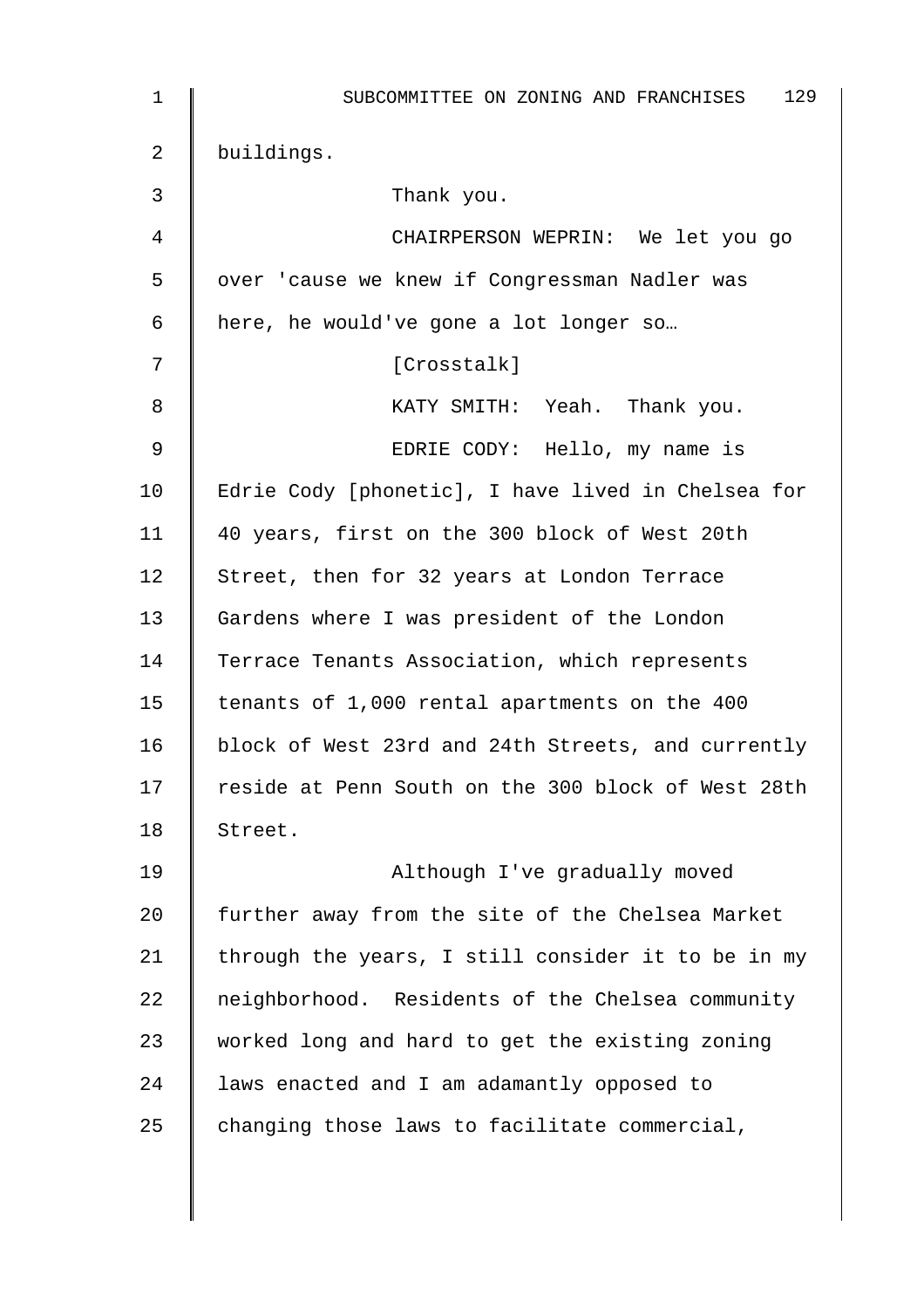| $\mathbf{1}$   | 130<br>SUBCOMMITTEE ON ZONING AND FRANCHISES       |
|----------------|----------------------------------------------------|
| $\overline{2}$ | self-serving, high-rise development plans of the   |
| 3              | deep-pocketed and greedy German developer,         |
| 4              | Jamestown property, who will do nothing to enhance |
| 5              | the quality of life in Chelsea.                    |
| 6              | You are on a slippery slope here.                  |
| 7              | If you authorize this change in the zoning laws,   |
| 8              | other developers will surely come knocking at the  |
| 9              | door to ask for similar concessions, which will    |
| 10             | result in increasing density of buildings,         |
| 11             | vehicular gridlock, and skyrocketing cost of       |
| 12             | living, and all but eradicating the once-peaceful  |
| 13             | life in residential Chelsea.                       |
| 14             | In 2005, the community was promised                |
| 15             | 100 affordable housing units by the City in return |
| 16             | for an upzoning that allowed a huge influx of      |
| 17             | high-rise luxury housing. That promise was never   |
| 18             | delivered. Jamestown bought off public housing     |
| 19             | tenants in Chelsea by promising a jobs training    |
| 20             | program. Community residents are concerned that    |
| 21             | the promises of affordable housing and jobs will   |
| 22             | never be delivered; that Jamestown, which only     |
| 23             | bought the complex a few years ago, might build a  |
| 24             | monstrous additions atop the Chelsea Market        |
| 25             | buildings, then flip and disappear with the        |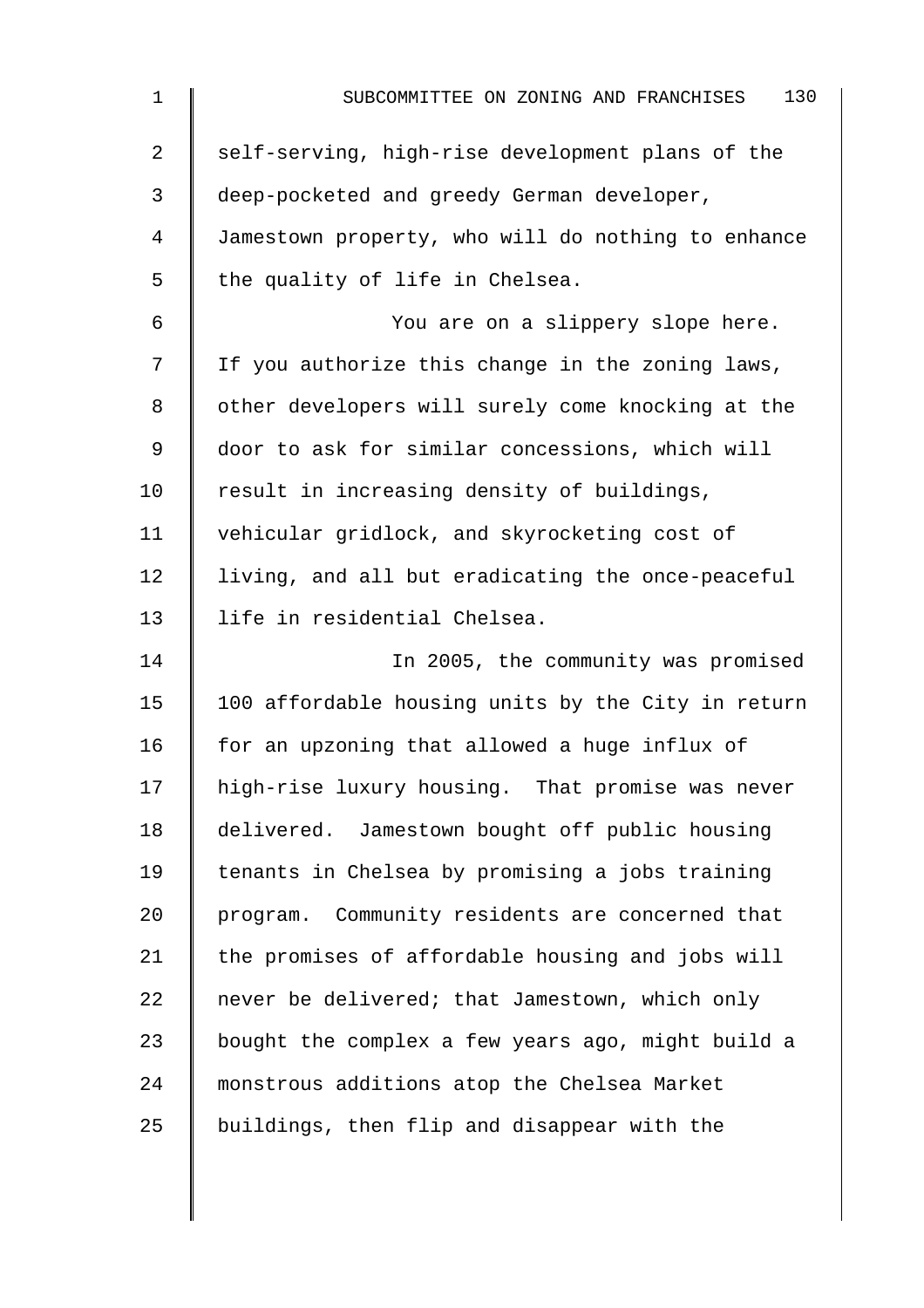| $\mathbf 1$ | 131<br>SUBCOMMITTEE ON ZONING AND FRANCHISES       |
|-------------|----------------------------------------------------|
| 2           | profits. Even if the promise of jobs for           |
| 3           | community residents and affordable housing for the |
| 4           | community were real, it would not make Jamestown's |
| 5           | proposal acceptable.                               |
| 6           | Over the years, we Chelsea                         |
| 7           | residents have been fortunate to be represented by |
| 8           | elected officials at local, state, and federal     |
| 9           | levels who have looked out for our interests. Our  |
| 10          | City Council Member, Speaker Quinn, cut her teeth  |
| 11          | in public service working on housing issues. She   |
| 12          | worked side-by-side with her Clinton Chelsea       |
| 13          | constituents in defeating the equally ill-advised  |
| 14          | proposal to build a stadium for the New York Jets. |
| 15          | As her more than three terms as a City Council     |
| 16          | Member is coming to an end, her constituents have  |
| 17          | every right to expect her and her City Council     |
| 18          | colleagues to do what will best serve the city by  |
| 19          | voting no on Jamestown's ill-advised self-serving  |
| 20          | proposal.                                          |
| 21          | CHAIRPERSON WEPRIN: Thank you very                 |
| 22          | much.                                              |
| 23          | [Applause]                                         |
| 24          | CHAIRPERSON WEPRIN: Mr. McKee.                     |
| 25          | MICHAEL MCKEE: Good morning, my                    |
|             |                                                    |
|             |                                                    |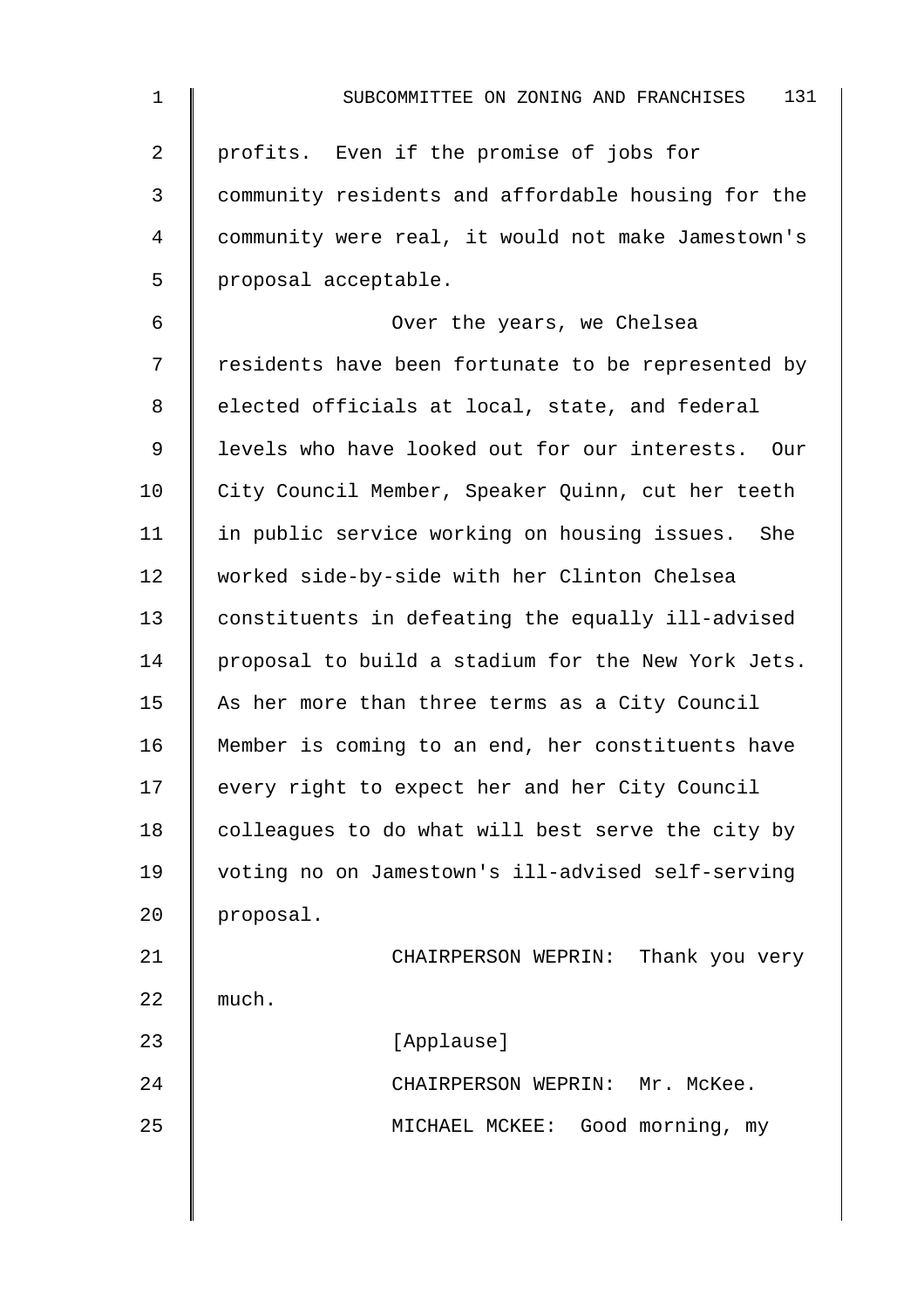| $\mathbf 1$ | 132<br>SUBCOMMITTEE ON ZONING AND FRANCHISES       |
|-------------|----------------------------------------------------|
| 2           | name is Michael McKee, I have lived in Chelsea for |
| 3           | 47 years, I'm obviously not going to read my       |
| 4           | entire statement, and now the clock is working.    |
| 5           | If there ever were a definition--                  |
| 6           | CHAIRPERSON WEPRIN: [Interposing]                  |
| 7           | No coincidence.                                    |
| 8           | MICHAEL MCKEE: Yeah. If there                      |
| 9           | ever were a definition of an inappropriate         |
| 10          | development project, this one is it. Everything    |
| 11          | about Jamestown's proposal is a negative from the  |
| 12          | community's point of view.                         |
| 13          | While ruining these important                      |
| 14          | buildings, this project would also exacerbate the  |
| 15          | already unbearable traffic congestion in the 9th   |
| 16          | Avenue corridor leading to 15th Street and add to  |
| 17          | secondary displacement pressures on residential    |
| 18          | and commercial tenants in the surrounding          |
| 19          | community. The supposed community benefits that    |
| 20          | are supposed to come with this project--a small    |
| 21          | number of affordable housing units and job         |
| 22          | training, not jobs--for public housing residents   |
| 23          | are the usual fraud. Even if these promises were   |
| 24          | real and not a mirage, these benefits in no way    |
| 25          | would be enough to justify forcing Chelsea to      |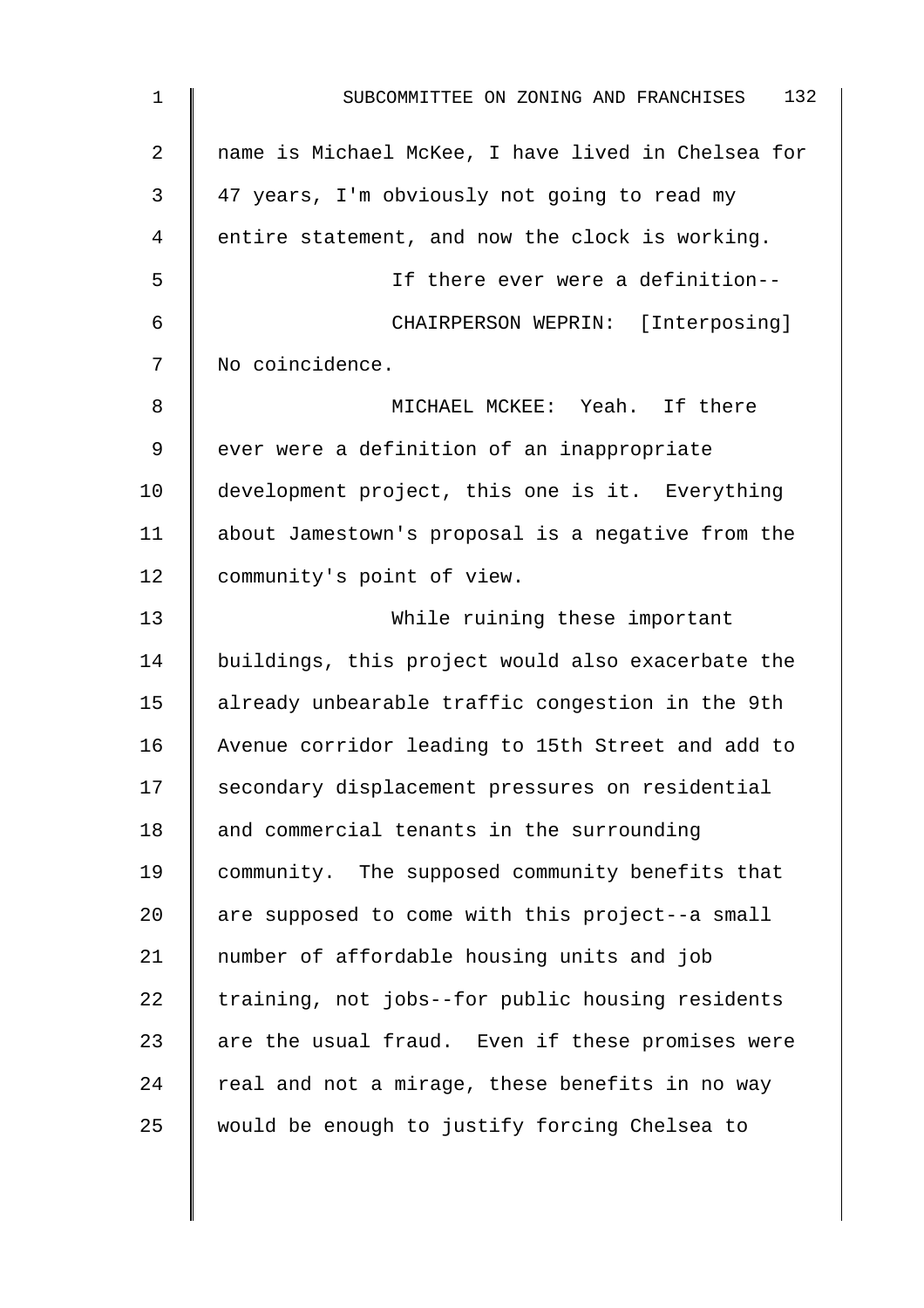| $\mathbf{1}$   | 133<br>SUBCOMMITTEE ON ZONING AND FRANCHISES       |
|----------------|----------------------------------------------------|
| $\overline{a}$ | swallow yet another unnecessary and damaging       |
| 3              | upzoning.                                          |
| 4              | I want to comment on the process                   |
| 5              | that has led us to this point. The members of      |
| 6              | this committee are as aware as anyone in New York  |
| 7              | City that the ULURP process is corrupt and in      |
| 8              | serious need of repair. Before this application    |
| 9              | was even certified, there was no doubt a handshake |
| 10             | deal behind closed doors between the Mayor's       |
| 11             | office, the Speaker's office, and the City         |
| 12             | Planning Commission to green-light this            |
| 13             | destructive proposal with the understanding that   |
| 14             | there would be some tweaks down the road in the    |
| 15             | form of supposed community benefits. Don't insult  |
| 16             | our intelligence by asking us to pretend that the  |
| 17             | wheels of this train were not greased several      |
| 18             | months ago.                                        |
| 19             | Having obtained this tacit                         |
| 20             | approval, the well-connected developer then        |
| 21             | proceeded to buy all the interested parties off.   |
| 22             | Millions of dollars to the High Line for park      |
| 23             | maintenance and never mind the damage to the park  |
| 24             | itself. Construction jobs for the trade unions,    |
| 25             | even though this project could be built elsewhere. |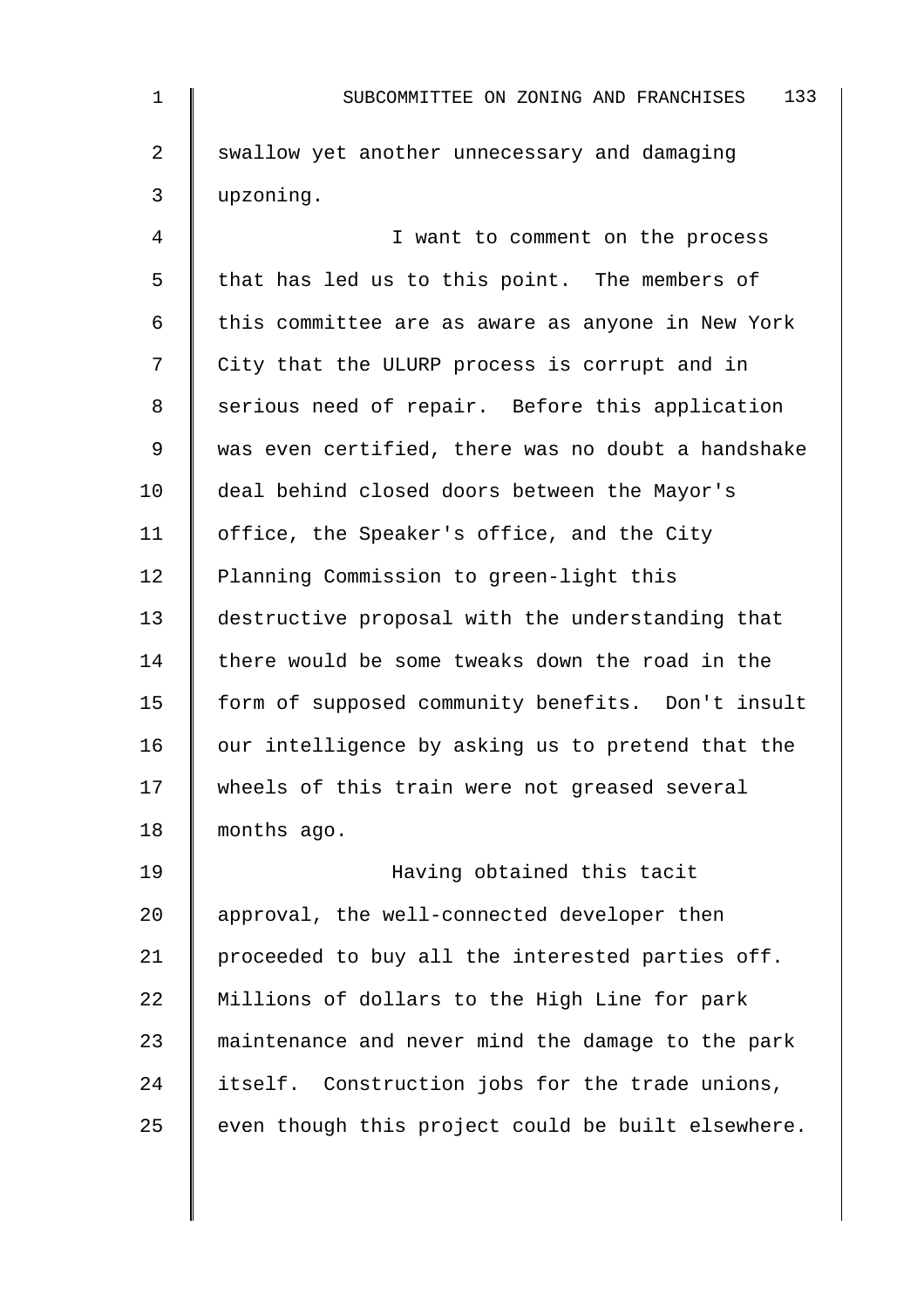| $\mathbf 1$ | 134<br>SUBCOMMITTEE ON ZONING AND FRANCHISES       |
|-------------|----------------------------------------------------|
| 2           | And training for local public housing residents    |
| 3           | with the hope that some of them might actually     |
| 4           | land a job in a few years.                         |
| 5           | I strongly urge the City Council to                |
| 6           | vote the self-serving proposal down and I urge     |
| 7           | Speaker Christine Quinn, our City Council Member,  |
| 8           | to remember her roots and put our community first. |
| 9           | Don't do this to our neighborhood. We deserve      |
| 10          | better treatment by this committee--               |
| 11          | CHAIRPERSON WEPRIN: Sir--                          |
| 12          | MICHAEL MCKEE: --by the Speaker,                   |
| 13          | and by the City Council.                           |
| 14          | CHAIRPERSON WEPRIN: Thank you, Mr.                 |
| 15          | McKee.                                             |
| 16          | MICHAEL MCKEE: Thank you.                          |
| 17          | [Applause]                                         |
| 18          | CHAIRPERSON WEPRIN: Thank you.                     |
| 19          | Please keep quiet. I want to thank this panel for  |
| 20          | testifying. Easy on the applause. Thank you very   |
| 21          | much. We'll now call up another panel in           |
| 22          | opposition I think, or in favor of?                |
| 23          | FEMALE VOICE: Favor. Or are we                     |
| 24          | doing--                                            |
| 25          | CHAIRPERSON WEPRIN: [Interposing]                  |
|             |                                                    |
|             |                                                    |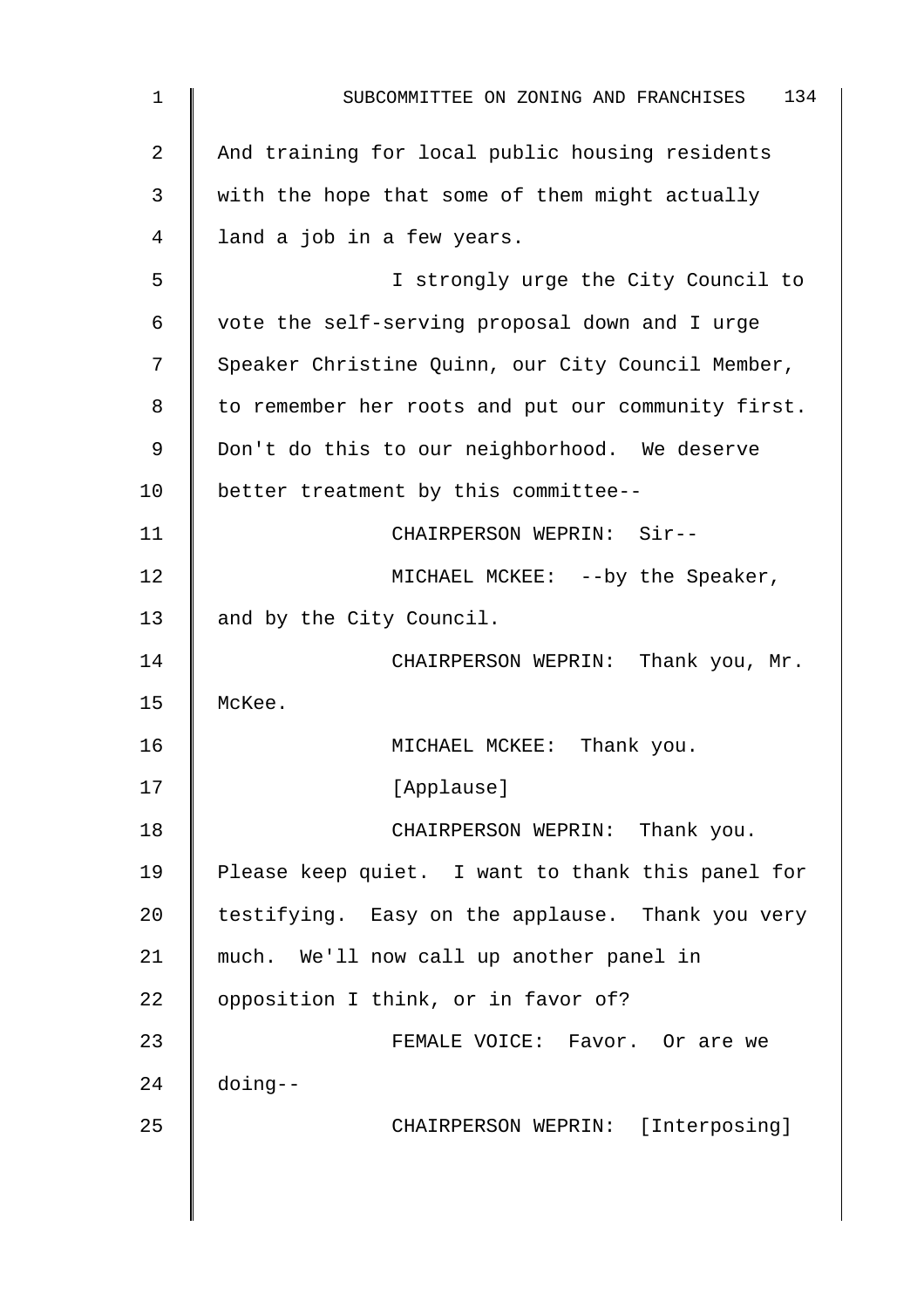| $\mathbf{1}$   | 135<br>SUBCOMMITTEE ON ZONING AND FRANCHISES       |
|----------------|----------------------------------------------------|
| $\overline{a}$ | Okay. I'm going to do one more in opposition, I'm  |
| 3              | sorry, just 'cause I did--there's one gentleman as |
| 4              | particular who was led to believe he would go on   |
| 5              | the first panel I didn't realize, so I'm going to  |
| 6              | let them go. 'Cause we have more oppositions at    |
| 7              | this point. So Bill Borock, come on up; Madelyn    |
| 8              | Margolis; James Murray; is it Tom Jaspar or Toss-- |
| 9              | is it Jim maybe? Jim Jaspar; Paul Grunke, Gronke.  |
| 10             | Gentlemen, would you all let--and lady--Bill go    |
| 11             | first? Sir, if you want to leave after your        |
| 12             | testimony, you can do so, we won't be insulted. I  |
| 13             | know you were in a rush. And then we'll come back  |
| 14             | to panels in favor, I apologize to them. Whenever  |
| 15             | you're ready.                                      |
| 16             | [Pause]                                            |
| 17             | CHAIRPERSON WEPRIN: Make sure the                  |
| 18             | mic is on.                                         |
| 19             | BILL BOROCK: Sorry, my name is                     |
| 20             | Bill Borock and I am president of the Council of   |
| 21             | Chelsea Block Association. The Council Chelsea     |
| 22             | Block Association was formed in 1961 and is now a  |
| 23             | coalition of 11 block associations covering 21     |
| 24             | blocks active in Chelsea. The CCBA wants you to    |
| 25             | know that we are against the Jamestown plan for    |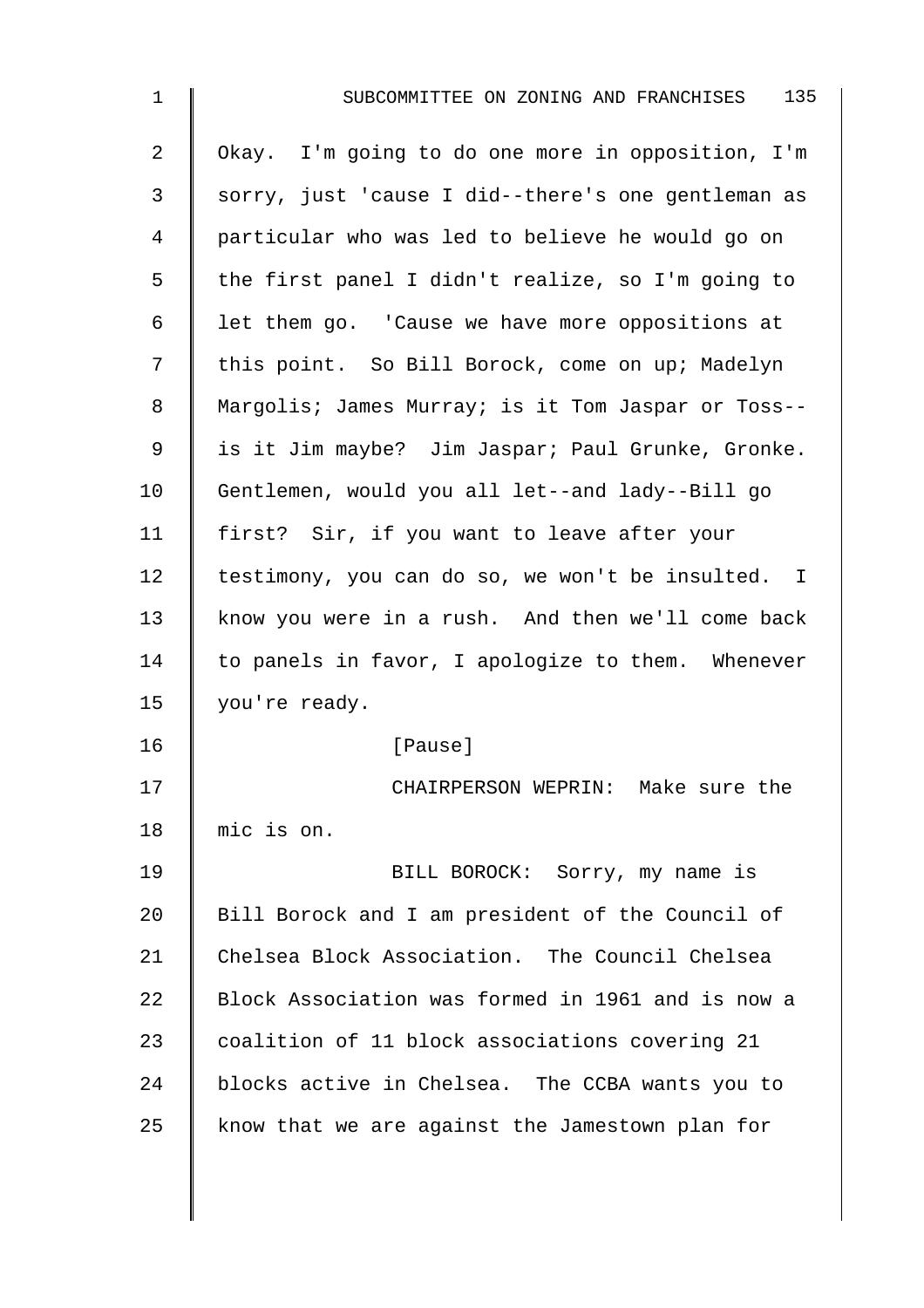| $\mathbf{1}$ | 136<br>SUBCOMMITTEE ON ZONING AND FRANCHISES       |
|--------------|----------------------------------------------------|
| 2            | the Chelsea Market site and that we ask you to     |
| 3            | vote no.                                           |
| 4            | Today you will hear testimony that                 |
| 5            | thousands of Chelsea residents have signed         |
| 6            | petitions and letters opposing the proposed plan   |
| 7            | for the Chelsea Market and, in addition, a broad   |
| 8            | coalition of many community groups, including      |
| 9            | affordable housing activists representing many     |
| 10           | more thousands of people have also made their      |
| 11           | opposition to the plans known.                     |
| 12           | The Jamestown plan does not have to                |
| 13           | be a done deal with business as usual. There is    |
| 14           | an alternative, which, accepted, will provide a    |
| 15           | win-win situation. The Council of Chelsea Block    |
| 16           | Association asks that you support the community    |
| 17           | position that the existing zoning, which we worked |
| 18           | hard to get for the benefit of our community, not  |
| 19           | be changed for the benefit of Jamestown.<br>To     |
| 20           | change the zoning will set a very bad precedent.   |
| 21           | The existing zone should be allowed to remain in   |
| 22           | effect.                                            |
| 23           | Jamestown can build its office                     |
| 24           | buildings elsewhere. For instance, in the World    |
| 25           | Trade Center area where financial perks are        |
|              |                                                    |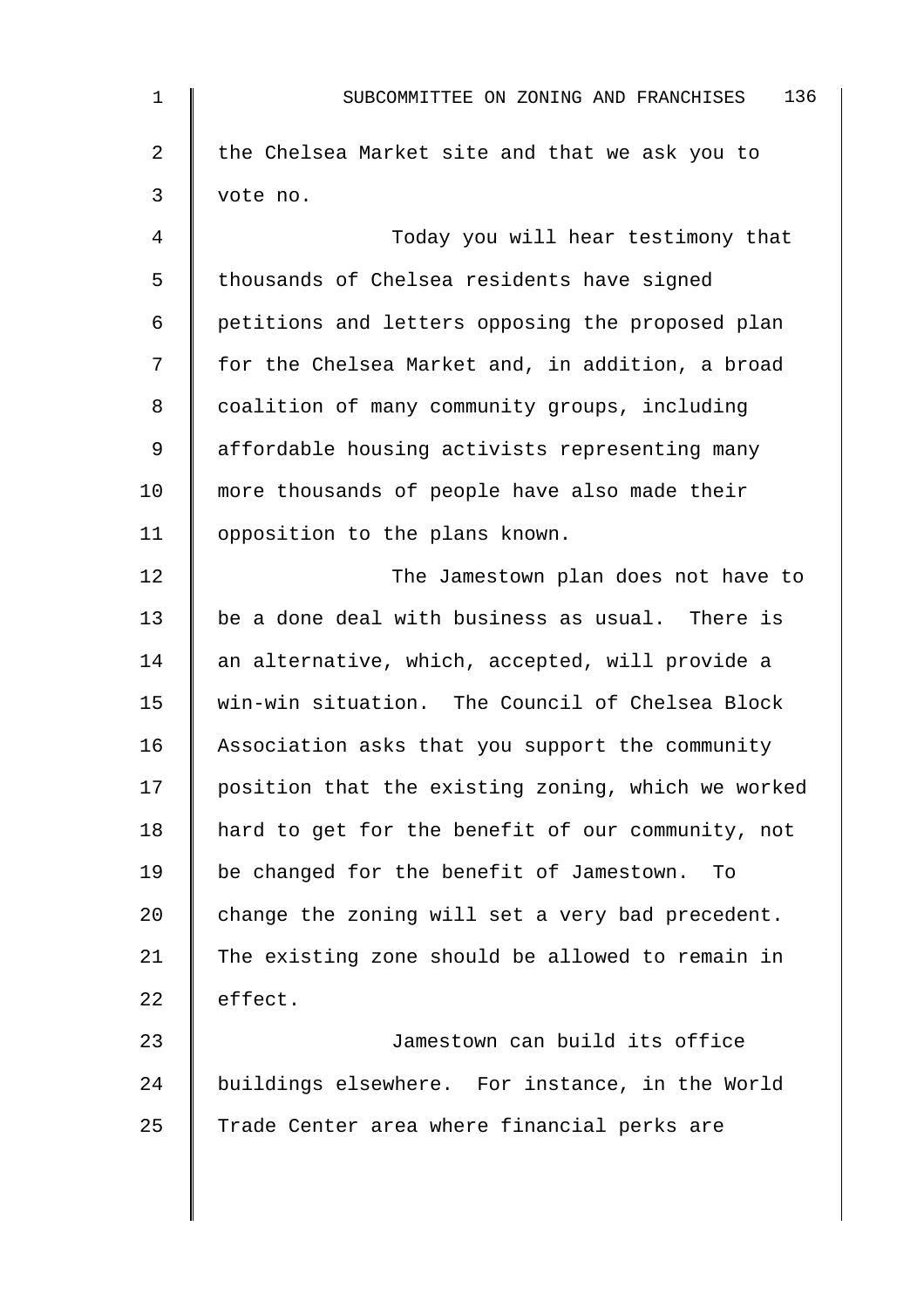| $1\,$ | 137<br>SUBCOMMITTEE ON ZONING AND FRANCHISES       |
|-------|----------------------------------------------------|
| 2     | available to developers and where the community    |
| 3     | will welcome it. The Hudson Yards is another area  |
| 4     | of possibility. Why build in a community where     |
| 5     | you are not wanted? Why not build in a community   |
| 6     | where you are wanted and will be welcomed?         |
| 7     | The CCBA is not against unions and                 |
| 8     | union jobs. Whatever jobs are created could still  |
| 9     | be created at a different location. The technical  |
| 10    | training that Jamestown proposed for the community |
| 11    | residents can still come to fruition, again, just  |
| 12    | at another location. The iconic historic Chelsea   |
| 13    | Market is already thriving and it can remain as it |
| 14    | is and not be defaced by building on top of it.    |
| 15    | We are not against the existing Chelsea Market.    |
| 16    | A bad plan is a bad plan, even if                  |
| 17    | some changes are made to it. At various public     |
| 18    | hearings, overwhelming majority of Chelsea         |
| 19    | residents spoke against the Jamestown plan and     |
| 20    | asked that it be rejected. Even our local          |
| 21    | Community Board members thought that the plan was  |
| 22    | a bad plan. With a very, very close vote, they     |
| 23    | voted to okay it because they felt the only way    |
| 24    | they could have input with regard to any changes   |
| 25    | because they thought approval was a done deal. We  |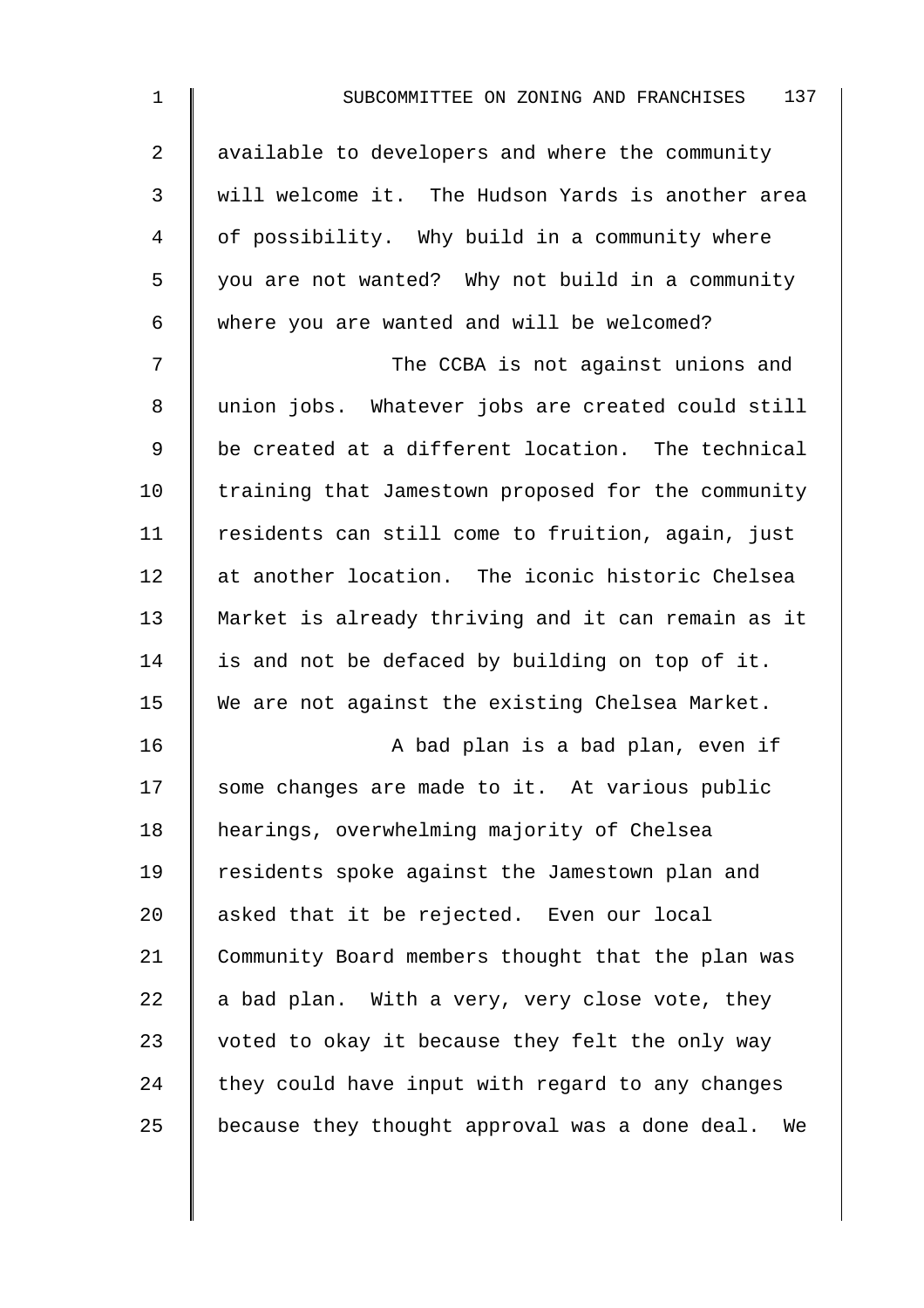| $\mathbf 1$ | 138<br>SUBCOMMITTEE ON ZONING AND FRANCHISES       |
|-------------|----------------------------------------------------|
| 2           | are not--                                          |
| 3           | [Crosstalk]                                        |
| 4           | CHAIRPERSON WEPRIN: [Interposing]                  |
| 5           | Thank you.                                         |
| 6           | BILL BOROCK: --group--in                           |
| 7           | conclusion, a motion--mention was made about       |
| 8           | potential givebacks. Unfortunately, as has         |
| 9           | occurred in many places including Chelsea and      |
| 10          | other areas, promised givebacks to the communities |
| 11          | don't always happen, and this includes the promise |
| 12          | of affordable housing. And if somehow, some of     |
| 13          | what is called affordable gets built, it is not    |
| 14          | affordable for those that really need it and the   |
| 15          | housing is usually not permitted. We ask that you  |
| 16          | vote no--                                          |
| 17          | CHAIRPERSON WEPRIN: [Interposing]                  |
| 18          | Thank you.                                         |
| 19          | BILL BOROCK: --there is an                         |
| 20          | alternative. Thank you.                            |
| 21          | CHAIRPERSON WEPRIN: Thank you very                 |
| 22          | much. Next in line. Please.                        |
| 23          | MADELYN MARGOLIS: Hello, my name                   |
| 24          | is Madelyn Margolis, I'm not a lawyer or a         |
| 25          | developer or a politician, I don't represent any   |
|             |                                                    |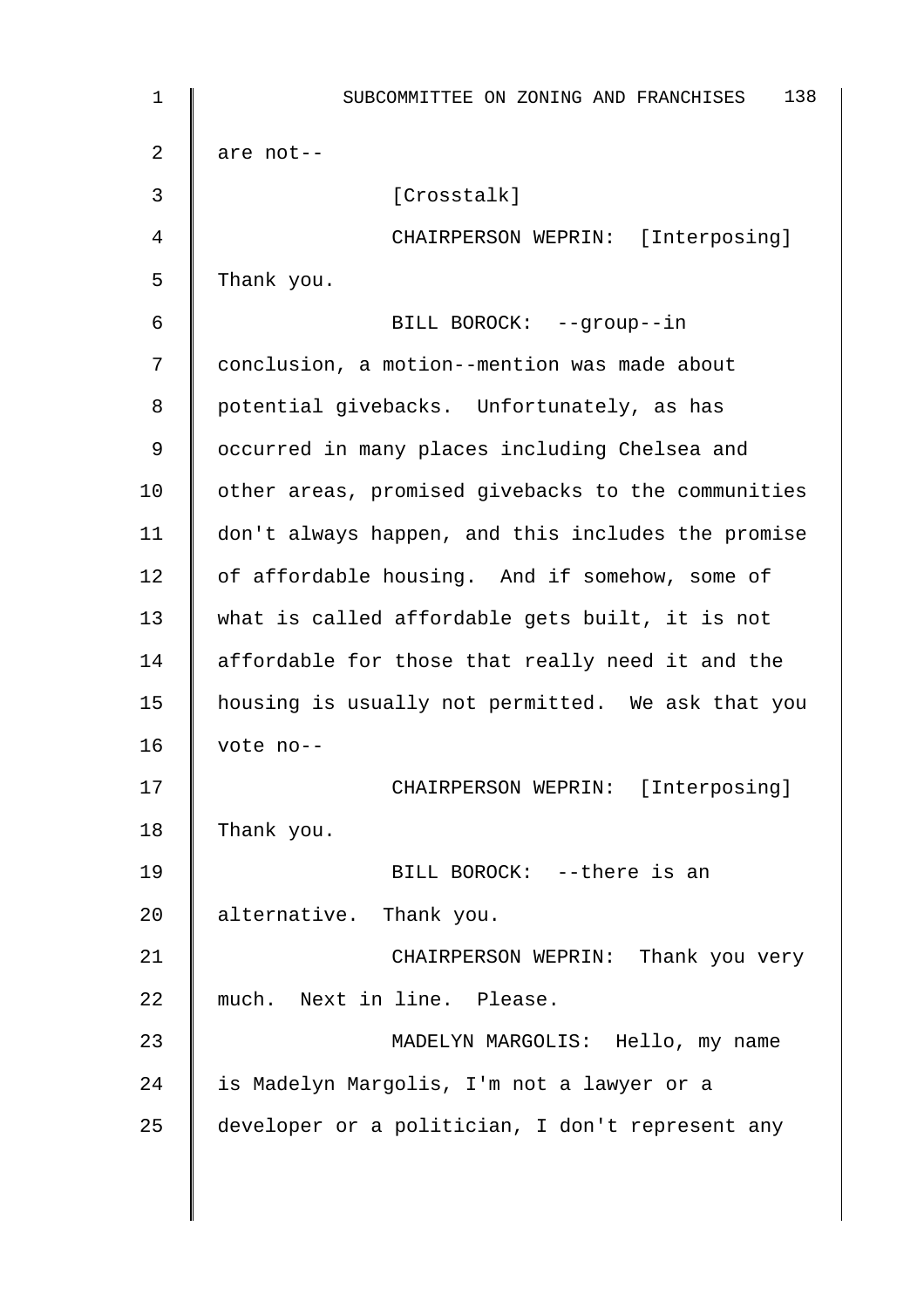| $\mathbf{1}$   | 139<br>SUBCOMMITTEE ON ZONING AND FRANCHISES       |
|----------------|----------------------------------------------------|
| $\overline{a}$ | group, I'm a resident of Chelsea since 1975--most  |
| 3              | of my adult life.                                  |
| 4              | New York City has many office                      |
| 5              | towers; many buildings, but only one Chelsea       |
| 6              | Market, one High Line. We just have one Chelsea    |
| 7              | Market. The proposed towers are an abomination;    |
| 8              | they're an architectural travesty that will        |
| 9              | destroy the market and create shadows on the High  |
| $10 \,$        | Line Park. A park is supposed to provide light     |
| 11             | and air, it shouldn't be in the shadow of some     |
| 12             | ungainly tower.                                    |
| 13             | The goodies promised by the                        |
| 14             | developer, if indeed they, you know, they are      |
| 15             | really provided, it's really putting, if you'll    |
| 16             | pardon the expression, lipstick on a pig, which is |
| 17             | what this proposal is. And many years ago, we in   |
| 18             | New York City lost Penn Station, it can't be       |
| 19             | brought back. If you destroy Chelsea Market, it's  |
| 20             | not going to be able to be rehabbed. So I urge     |
| 21             | City Council people members vote on the right side |
| 22             | of history and protect and preserve Chelsea        |
| 23             | Market.                                            |
| 24             | CHAIRPERSON WEPRIN: Thank you very                 |
| 25             | much.                                              |
|                |                                                    |
|                |                                                    |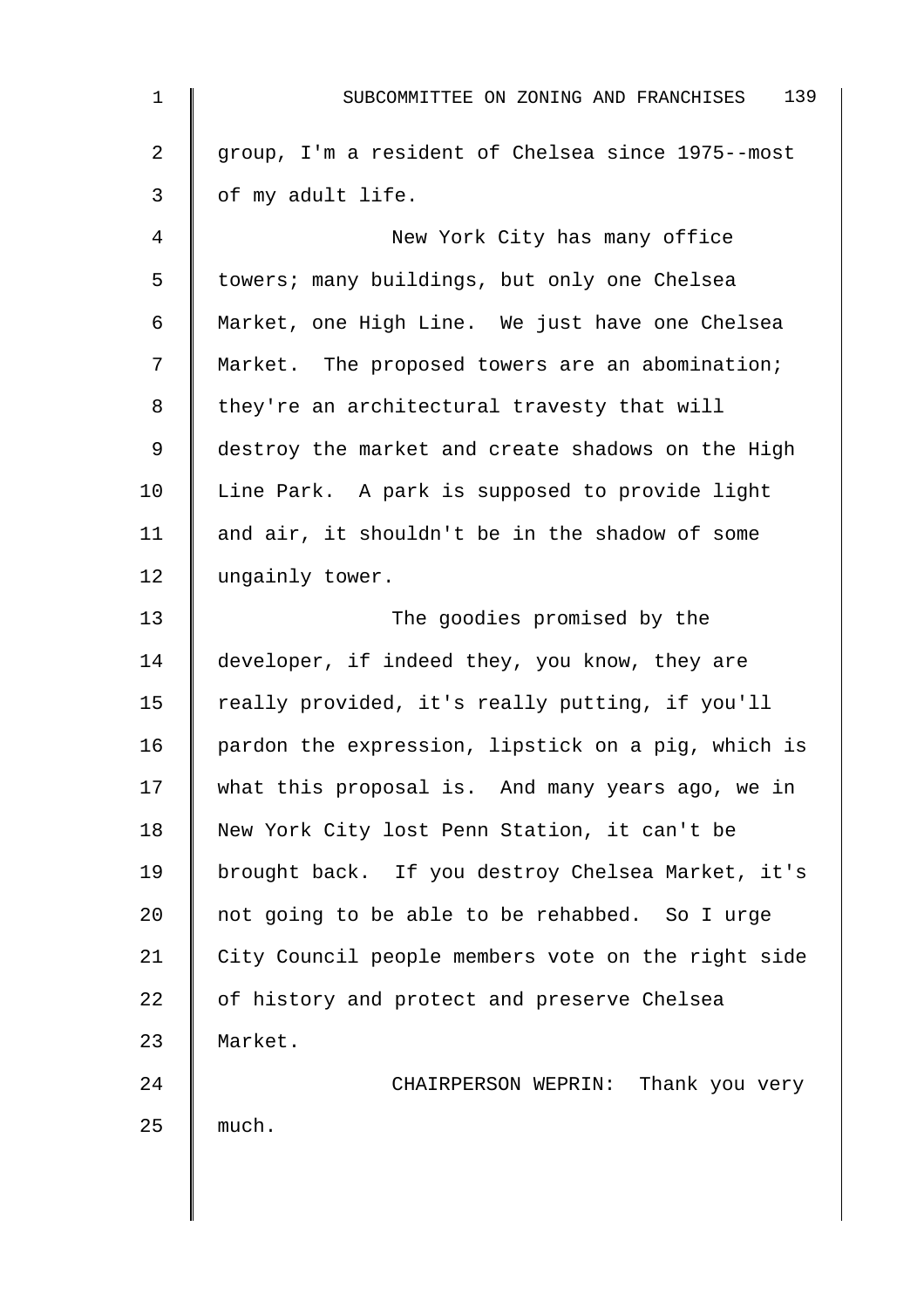| 1  | 140<br>SUBCOMMITTEE ON ZONING AND FRANCHISES       |
|----|----------------------------------------------------|
| 2  | JAMES MARI: Hello, Council                         |
| 3  | Members, my name is James Mari, I am unaffiliated  |
| 4  | with any of the groups here, I do have some        |
| 5  | neighbors, like this woman here.                   |
| 6  | I was born in New York, I mostly                   |
| 7  | have spent my life here, much of that in Chelsea,  |
| 8  | and I also am a retired FDNY firefighter.          |
| 9  | Chelsea is a neighborhood and I                    |
| 10 | know a lot of my neighbors, and I have yet to meet |
| 11 | one who thinks this project is a good idea. And    |
| 12 | my letter is, like the destruction of the original |
| 13 | Penn Station for the profit of a few corporate     |
| 14 | interests, this project will be a destructive scar |
| 15 | on the faster disappearing architectural history.  |
| 16 | To disfigure this building by ignoring zoning      |
| 17 | laws, which were enacted to stop this kind of      |
| 18 | perverse corporate corporatism, is wrong. The      |
| 19 | zoning law was enacted to favor residents and to   |
| 20 | keep the historical character of the neighborhood. |
| 21 | If we as a people let the greed of                 |
| 22 | the corporations overrun our laws, then there is   |
| 23 | no reason to enact the laws or elect               |
| 24 | representatives. Allowing this project to move     |
| 25 | forward in any capacity will, for all intents and  |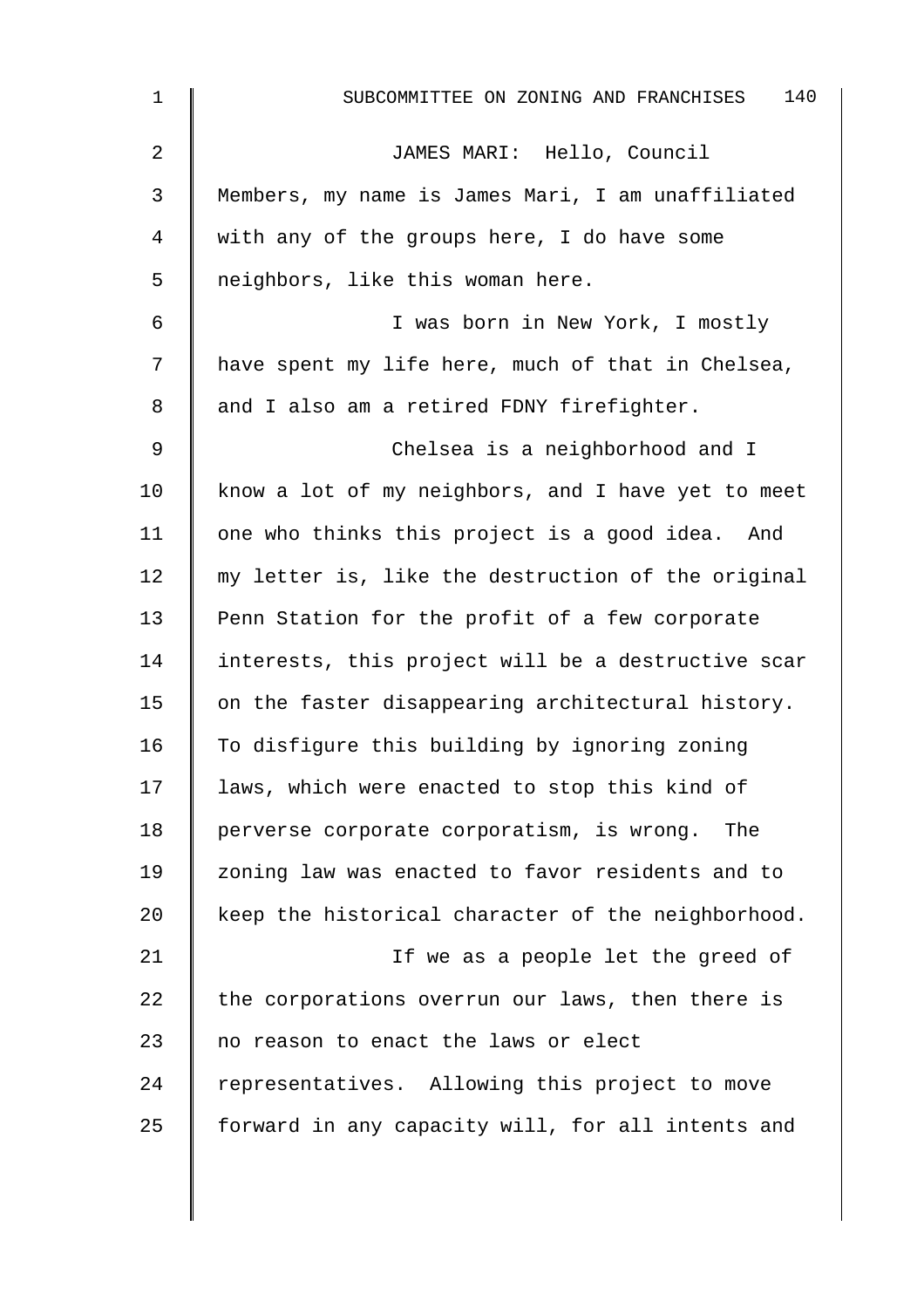2 | purposes, render the community-minded law invalid  $3 \parallel$  to any corporation with a team of lawyers and 4 lobbyists.

5 This is a line in the sand. Our 6 | country has been kowtowing to corporate interests 7 | over the wishes and well-being of the people for 8 | too long. It's time our elected officials put the 9 well-being of the neighborhood that it was elected 10 | to serve above the well wishes of connected out-11 | of-town corporations. Jamestown's American 12 corporate headquarters is in Atlanta, they have no 13 vested interest in the community of Chelsea and 14 West Village. Their only purpose is to maximize 15 | profits. Profits are not a bad thing, but when 16  $\parallel$  they come at such a high cost to a community only 17 to enrich shareholders who do not live or care 18 | about the community, then those profits are 19 immoral. 20 | I'm all for capitalism.

21 | CHAIRPERSON WEPRIN: Just finish up 22 quickly. 23 || JAMES MARI: What citizen of New

24 York can it there be has changed the law or a 25  $\parallel$  statute for their own monetary gain? If a citizen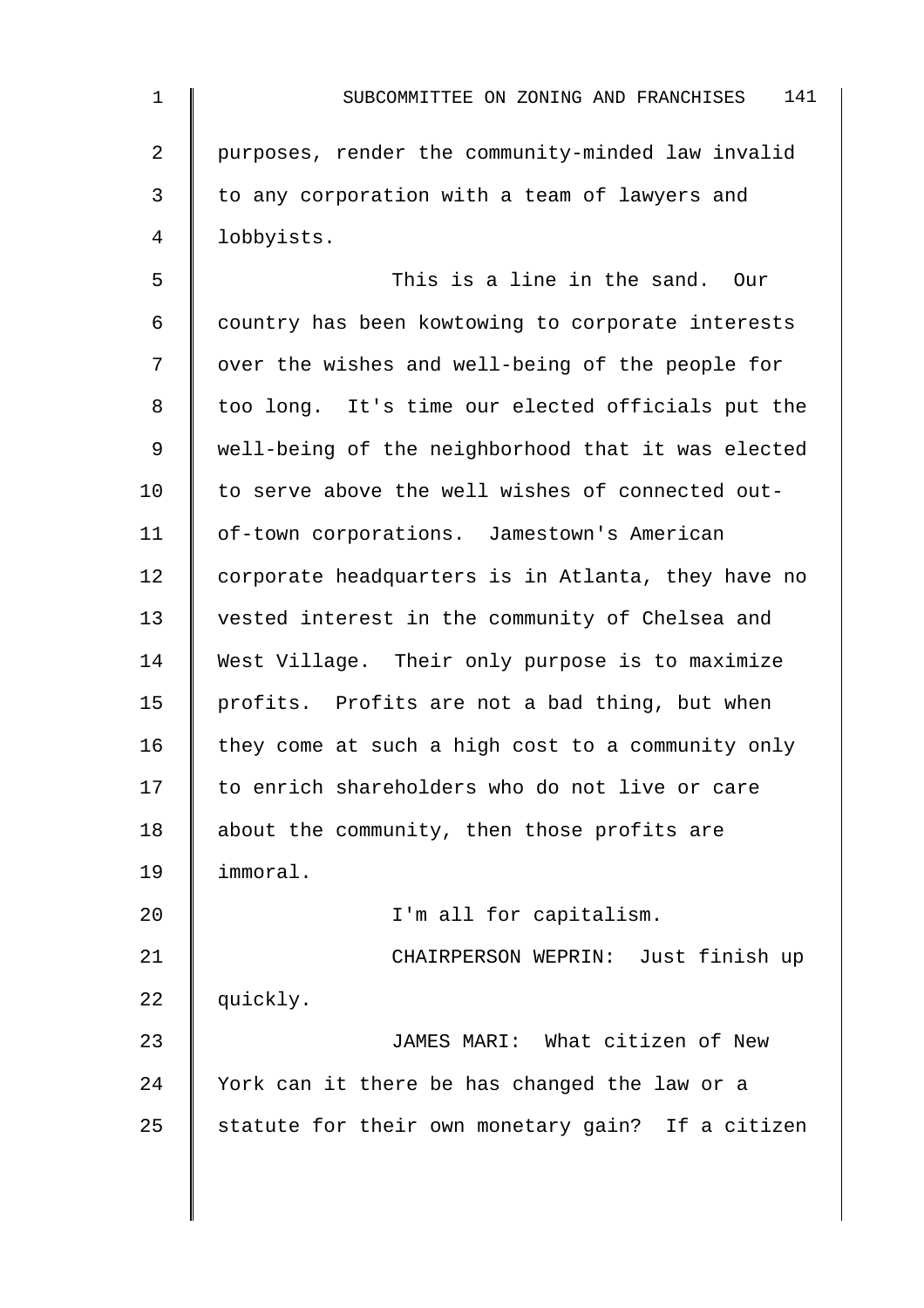| 1  | 142<br>SUBCOMMITTEE ON ZONING AND FRANCHISES       |
|----|----------------------------------------------------|
| 2  | cannot do such a thing, why should it be allowed   |
| 3  | of a corporation? Thank you.                       |
| 4  | CHAIRPERSON WEPRIN: Thank you.                     |
| 5  | Thank you, Mr. Murray, appreciate it. Gentlemen,   |
| 6  | you guys, choose up.                               |
| 7  | JIM JASPER: Good afternoon, I'm                    |
| 8  | Jim Jasper, and for more than 20 years now I've    |
| 9  | lived on West 15th Street, about 100 yards from    |
| 10 | the building that's now Chelsea Market.            |
| 11 | Our neighborhood is under severe                   |
| 12 | stress. We're choking on crowds and traffic and    |
| 13 | noise, and we need your help to uphold the city    |
| 14 | zoning laws, we need you to use these laws to help |
| 15 | protect us. We all know that there are lots of     |
| 16 | cases of very tough trade-offs between preserving  |
| 17 | real neighborhoods, and jobs and development on    |
| 18 | the other hand. This is not one of those cases.    |
| 19 | There's no evidence that this project will create  |
| 20 | a single permanent job. It will just move them     |
| 21 | from one neighborhood of New York where they might |
| 22 | be needed and wanted, to a neighborhood where they |
| 23 | are not needed or wanted.                          |
| 24 | The idea that this is a jobs                       |
| 25 | proposal, that somehow we need this for            |
|    |                                                    |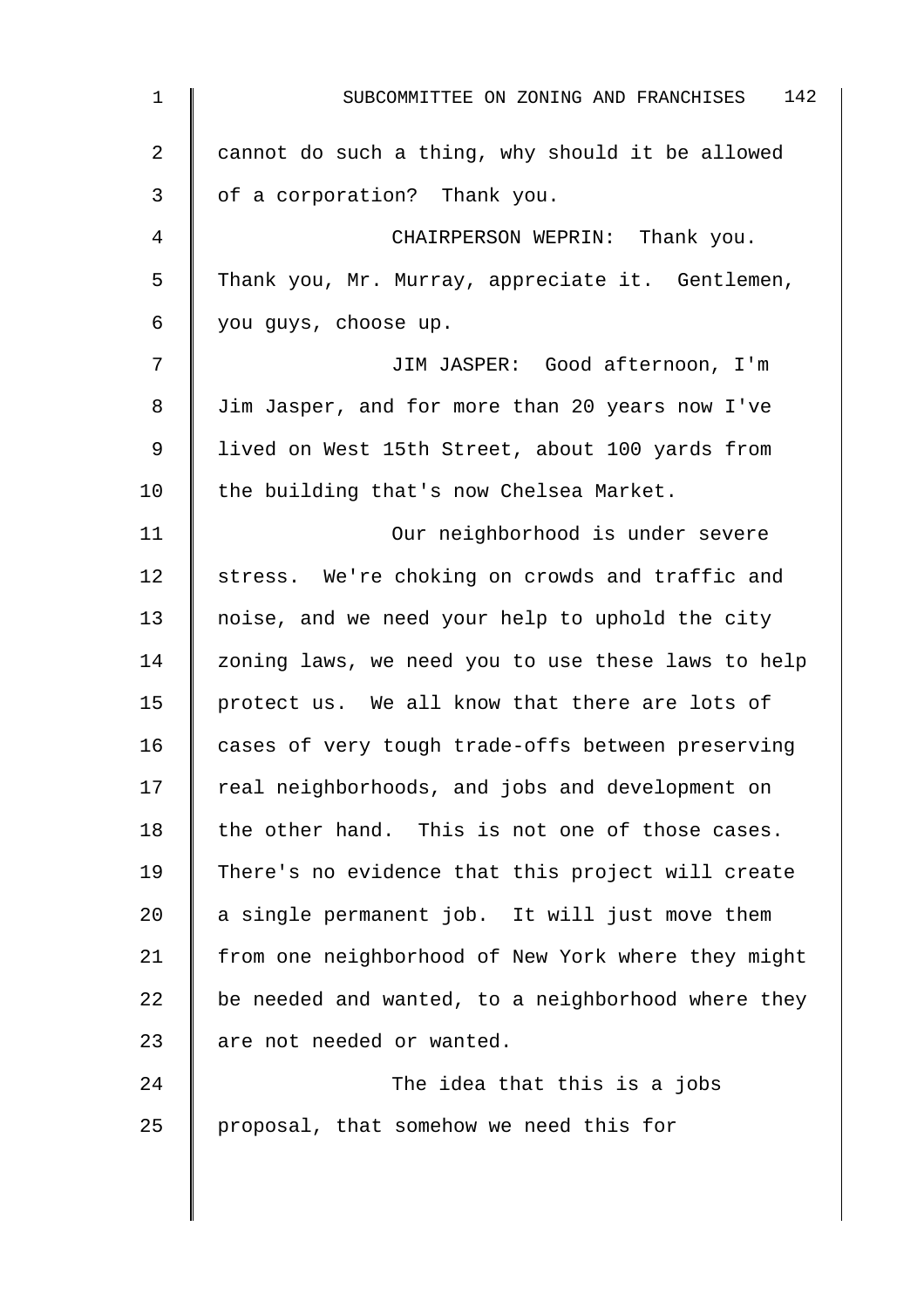| $\overline{a}$ | development is nonsense. And I especially want to  |
|----------------|----------------------------------------------------|
| 3              | say something because there are a lot of very well |
| 4              | intentioned union people here today. Jamestown is  |
| 5              | no friend of trade unions. Jamestown bought the    |
| 6              | Madison Hotel in Washington a year and a half ago, |
| 7              | the first thing they did was to fire all of the    |
| 8              | unionized employees of that hotel. They hired      |
| 9              | some of them back after a three-month strike, a    |
| 10             | very bitter, nasty strike. The idea that there     |
| 11             | are going to be any permanent, good union jobs     |
| 12             | that come out of this project is nonsense. Thank   |
| 13             | you.                                               |
| 14             | [Applause]                                         |
| 15             | CHAIRPERSON WEPRIN: Thank you.                     |
| 16             | Quiet, please.                                     |
| 17             | SERGEANT-AT-ARMS: Keep it down.                    |
| 18             | Thank you.                                         |
| 19             | CHAIRPERSON WEPRIN: Gronke.                        |
| 20             | PAUL GRONKE: My name is Paul                       |
| 21             | Gronke, I've been a resident of Chelsea for 27     |
| 22             | years. Chelsea Market is a historic and iconic     |
| 23             | complex, listed on the New York State and National |
| 24             | Register of Historic Places. The proposed          |
| 25             | rezoning would allow the complex to be entirely    |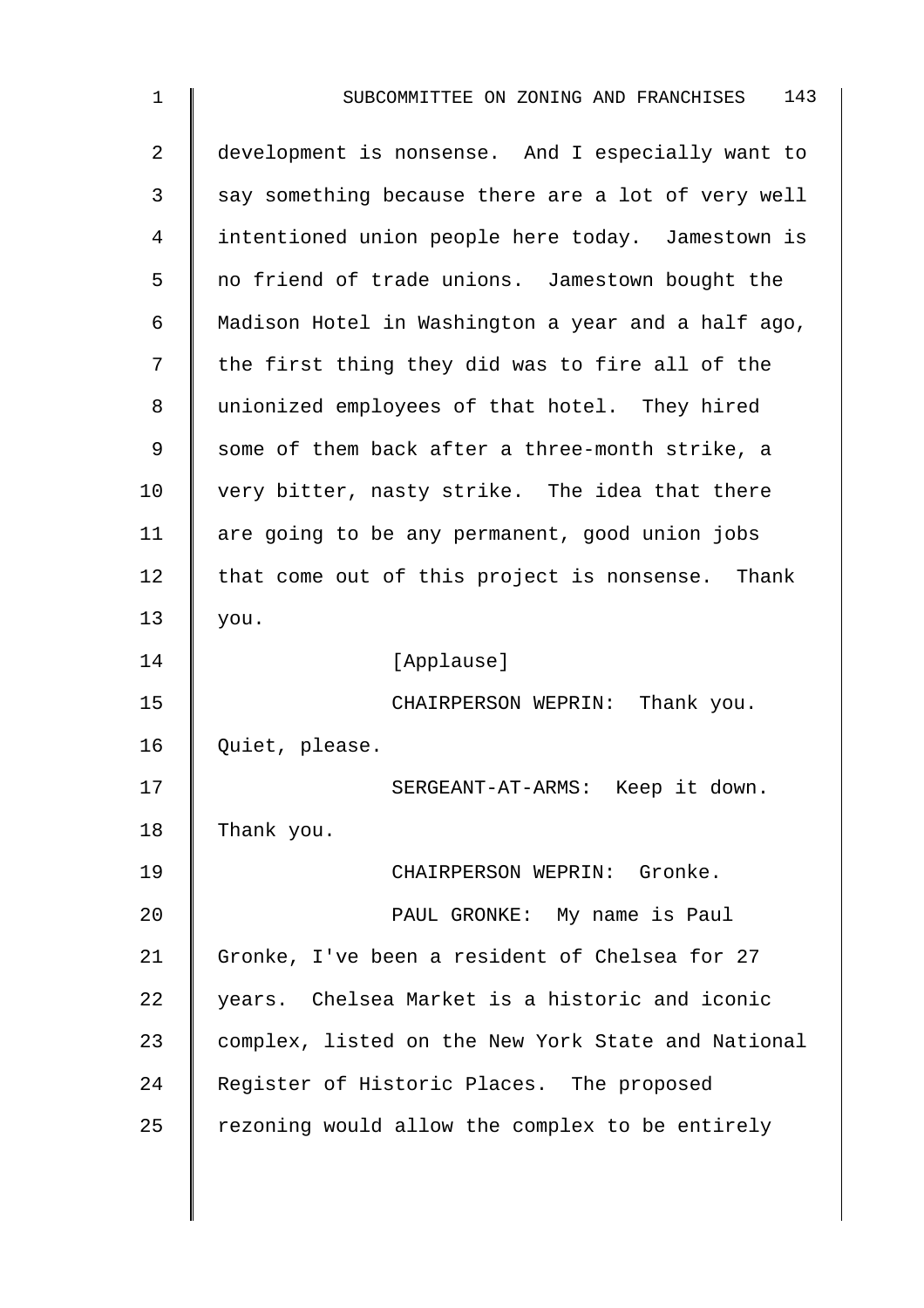2 disfigured and ruin its integrity. As it stands 3 || now, Chelsea Market is not only an incredibly 4 vital economic engine for the West Side, but a 5 well-preserved link to the commercial industrial 6  $\parallel$  past of our city. Please don't allow this to be 7 | ruined.

8 The revised plans for the proposed 9 | towers would not only destroy the historic 10 character and architecture of Chelsea Market, but  $11$  | they would loom over and shadow the High Line 12 Park. Additionally, the large increase in 13 commercial square footage would generate 14 significant extra traffic in an area that is 15 | already overburdened. And the plan building 16 | already being scheduled for 9th Avenue along with 17  $\parallel$  the Pier 57 development is only going to bring 18 more traffic to the area that's already baked in 19 the cake. Please vote no for the Chelsea Market 20 proposal. Thank you.

21 | CHAIRPERSON WEPRIN: Thank you very 22 much. I'd like to now call out the following 23 | panel in favor of this project: Miguel Acevedo 24 | [phonetic], Jan McGregor, Pat Helding [phonetic], 25  $\parallel$  Paul Brown, and Jordan--is it Eisenstadt,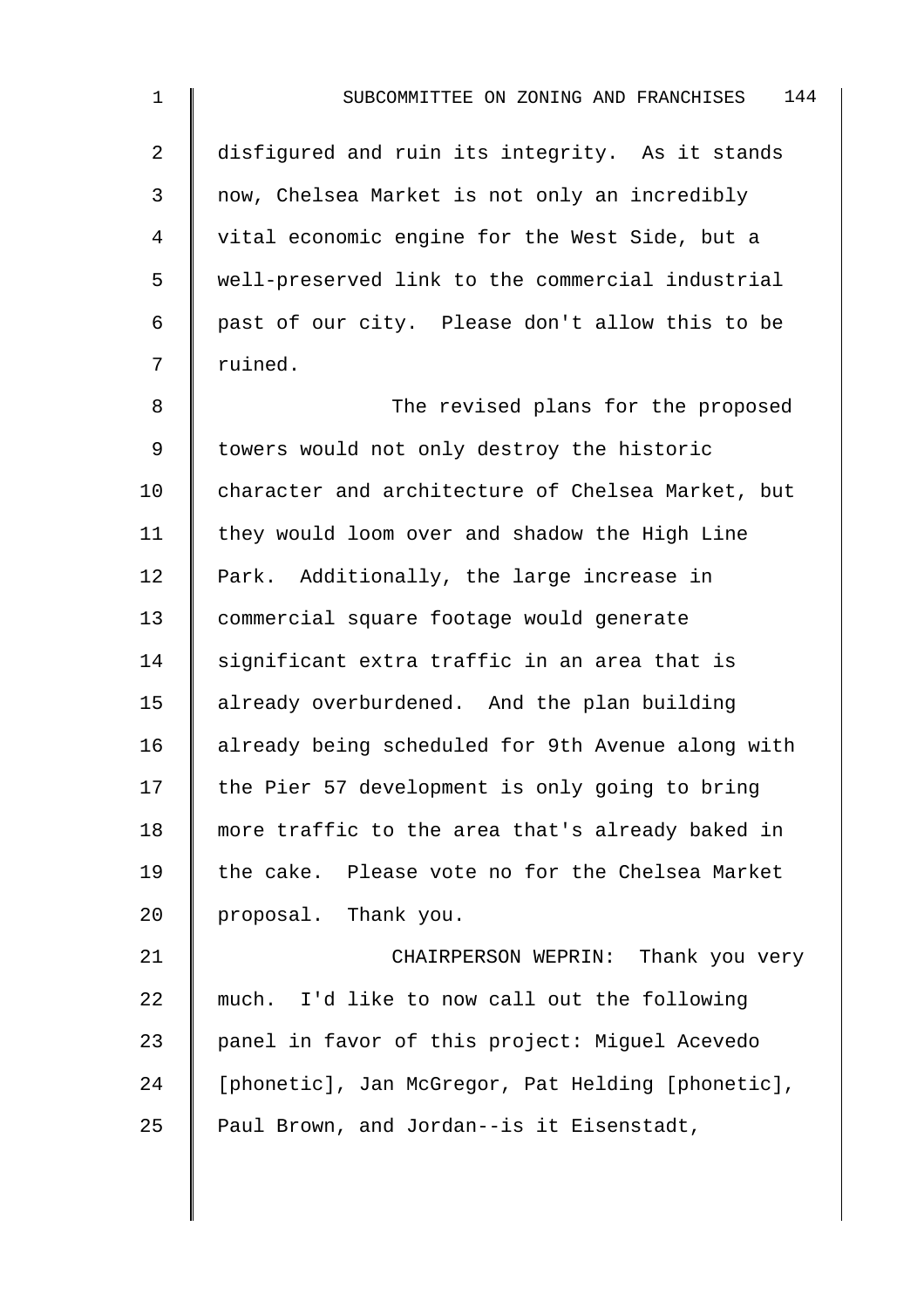| $\mathbf 1$    | SUBCOMMITTEE ON ZONING AND FRANCHISES 145          |
|----------------|----------------------------------------------------|
| $\overline{2}$ | Isenstadt? Isenstadt. I see Grace Ralph from NY1   |
| 3              | is here, are you here to testify as a tenant or    |
| 4              | are you here covering the story, Grace? I didn't   |
| 5              | know.                                              |
| 6              | [Off mic]                                          |
| 7              | CHAIRPERSON WEPRIN: I guess she's                  |
| 8              | working, I'm sorry.                                |
| 9              | SERGEANT-AT-ARMS: Ladies and                       |
| 10             | gentlemen, if you have any copies of your          |
| 11             | statements--                                       |
| 12             | [Background noise]                                 |
| 13             | CHAIRPERSON WEPRIN: Okay. When                     |
| 14             | the music stops, everyone needs a chair, okay.     |
| 15             | Great. And decide who wants to go first. Make      |
| 16             | sure to state your name, please.                   |
| 17             | MIGUEL ACEVEDO: Good afternoon,                    |
| 18             | Council Members, and thank you for having me here  |
| 19             | today. My name is Miguel Acevedo, I'm a resident   |
| 20             | of Robert Fulton Houses. I'm here in support       |
| 21             | because I have a family of eight that I am         |
| 22             | raising, three college graduates who are looking   |
| 23             | for affordable housing who are employed within the |
| 24             | community but have limited employment because of   |
| 25             | the way the economy is today. They are looking     |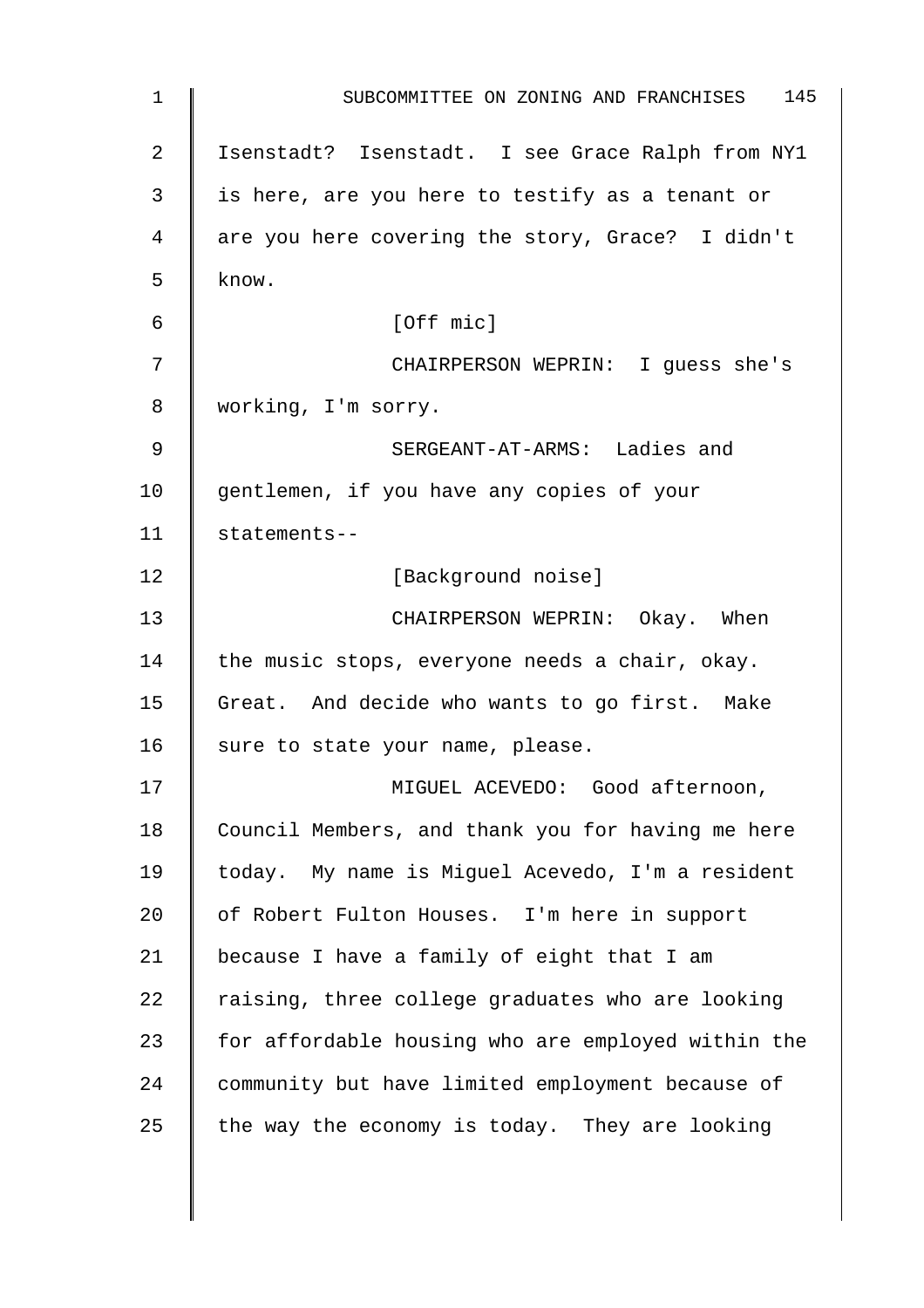2 for computer jobs, computer training, and ways to 3 develop better skills in the future. And that's 4 why I'm totally in support of this project and I 5 | appreciate that Jamestown is looking forward to 6 help us in the community as they've done for 7 | years.

8 || Also, my youngest daughter has 9 | volunteered at Chelsea Market over the years, and 10  $\parallel$  to me it's discriminating to hear people say that 11 | residents of Robert Fulton Houses have been bought 12  $\parallel$  out from this develop--it's the last thing that we 13 will ever do is be bought out by any developer.  $14$  So I am appalled at what you people are saying 15 | about my residents because that's not we're about. 16 We're not about taking money to support 17 development, okay?

18 **I** One other things that this same 19  $\parallel$  group has said about us, that we read at a third-20  $\parallel$  grade reading level, which to me is discriminating 21 | against us. It's bad enough we deal with stop-22 and-frisk because of where we live in public 23 | housing. So I will never, ever support a group  $24$  that has so much discrimination against residents 25 | because of where we live.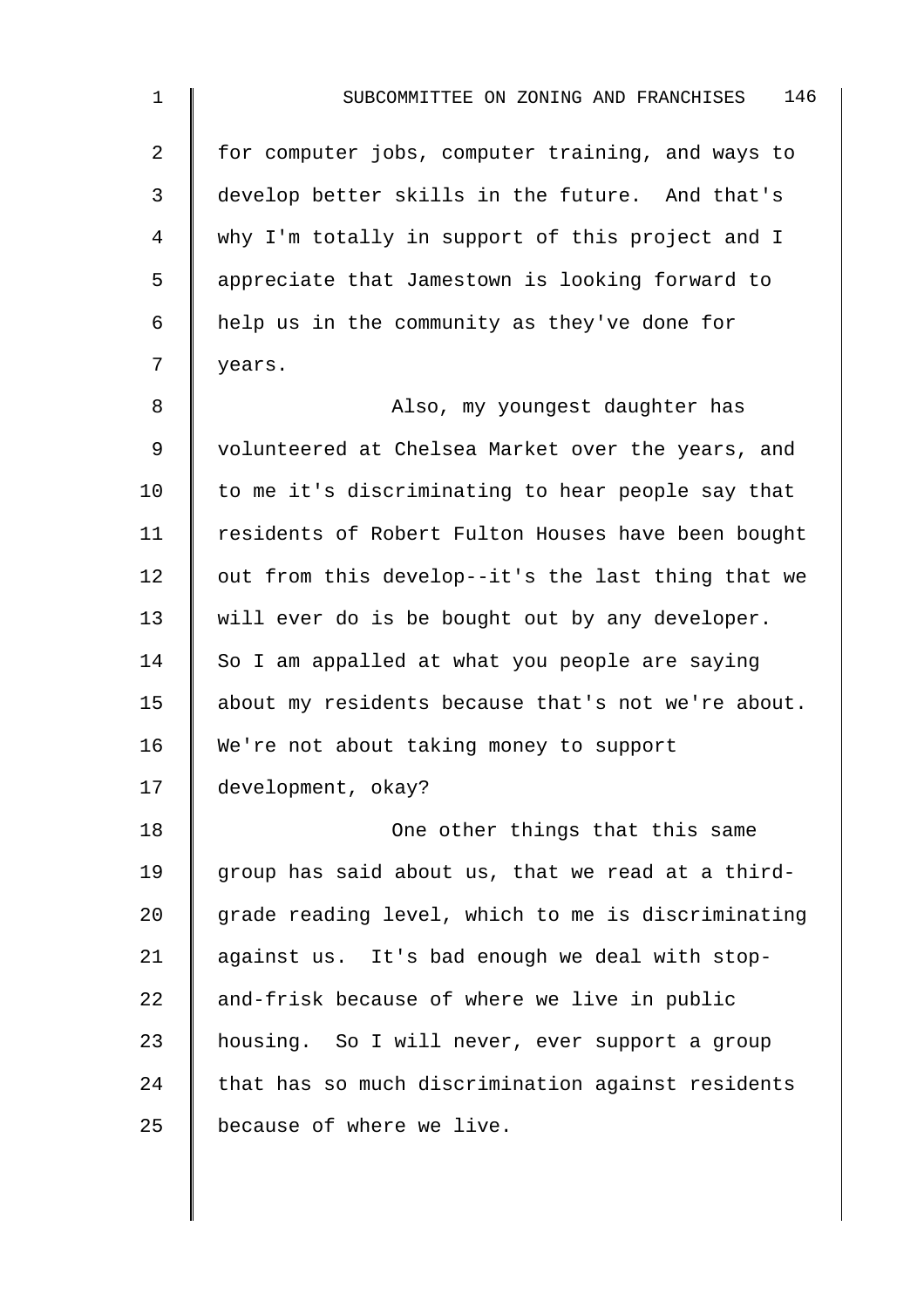| $\mathbf{1}$ | 147<br>SUBCOMMITTEE ON ZONING AND FRANCHISES      |
|--------------|---------------------------------------------------|
| 2            | Thank you.                                        |
| 3            | [Applause]                                        |
| 4            | CHAIRPERSON WEPRIN: Thank you very                |
| 5            | much. Quiet, quiet, please. Thank you. Next,      |
| 6            | please?                                           |
| 7            | IAN MCGREGOR: Good afternoon,                     |
| 8            | members of the City Council, my name is Ian       |
| 9            | McGregor and I'm the owner and operator of the    |
| 10           | Lobster Place, one of Chelsea Market's original   |
| 11           | tenants.                                          |
| 12           | In 1995, my parents brought the                   |
| 13           | Lobster Place at Chelsea Market with 15 employees |
| 14           | and a tiny retail fish market. Due in no small    |
| 15           | part to the environment Chelsea Market provides,  |
| 16           | in particular the symbiotic relationship between  |
| 17           | ground-floor merchant and upstairs office tenant, |
| 18           | we now employ 100 people across two locations, 55 |
| 19           | in Chelsea Market alone, and we operate the       |
| 20           | largest retail seafood market on the East Coast.  |
| 21           | From my perspective, the Chelsea                  |
| 22           | Market expansion is the next chapter in a great   |
| 23           | story of shared prosperity that has characterized |
| 24           | the growth of the market since way back in '95,   |
| 25           | when my parents arrived. Jamestown's approach to  |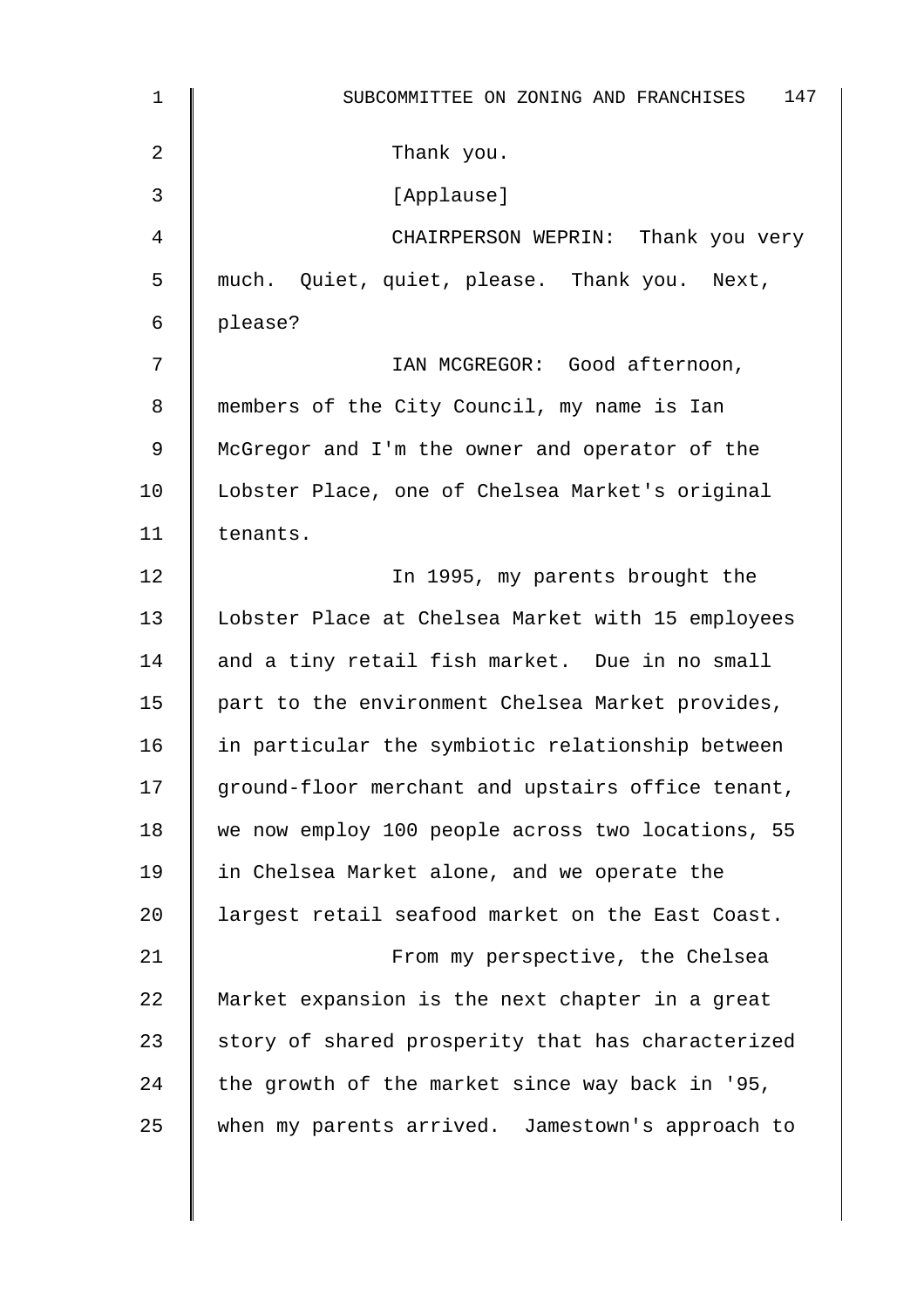| $\mathbf 1$ | 148<br>SUBCOMMITTEE ON ZONING AND FRANCHISES       |
|-------------|----------------------------------------------------|
| 2           | the management of the market has defied the notion |
| 3           | that real estate development is a zero-sum game.   |
| 4           | They provide generous support to the ground-floor  |
| 5           | merchants and genuinely recognize that our success |
| 6           | contributes to theirs.                             |
| 7           | My projections indicate that,                      |
| 8           | should the expansion go forward, the Lobster Place |
| 9           | will hire 40 to 45 new staff and management        |
| 10          | employees over the next 45 years, and we're only   |
| 11          | one of dozens of small businesses that would       |
| 12          | benefit from this project.                         |
| 13          | On behalf of all the small                         |
| 14          | businesses that call Chelsea Market home and in    |
| 15          | the name of helping Chelsea Market continue to be  |
| 16          | one of the greatest small business incubators in   |
| 17          | the city, I urge the Council to approve the        |
| 18          | project.                                           |
| 19          | CHAIRPERSON WEPRIN: Thank you.                     |
| 20          | Next, please.                                      |
| 21          | JORDAN ISENSTADT: Good afternoon,                  |
| 22          | Chairman Weprin, my name is Jordan Isenstadt, and  |
| 23          | I am the deputy director of the Association for a  |
| 24          | Better New York. ABNY is among the city's longest  |
| 25          | standing civic organizations advocating for the    |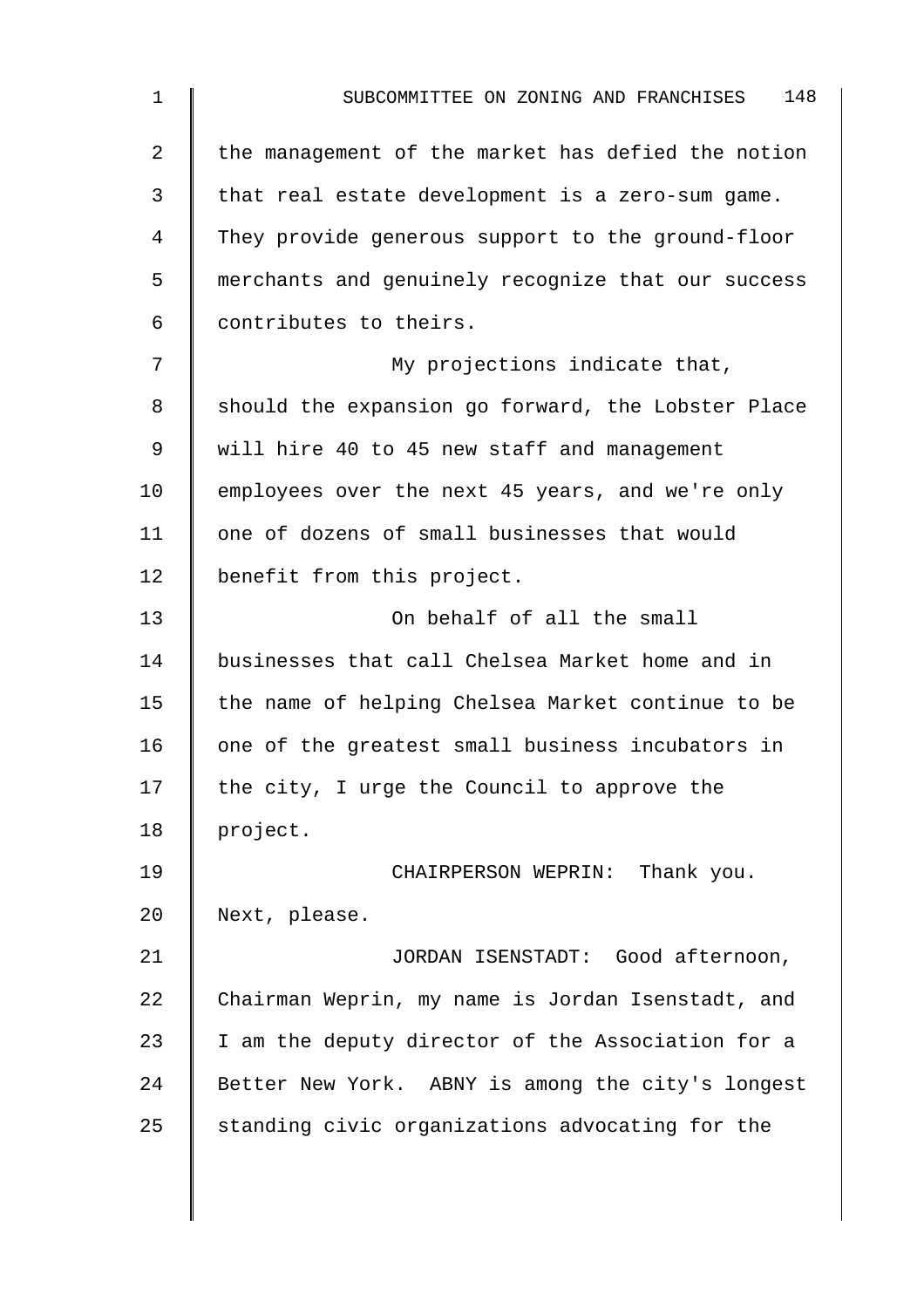2 | policies, programs, and projects that make New 3 York a better place to live, work, and visit. We 4 Tepresent the broad fabric of New York's economy, 5 and our membership includes New York's most 6 influential businesses, nonprofits, arts and 7 | cultural organizations, educational institutions, 8 | labor unions, and entrepreneurs. I'm testifying 9 | today on behalf of ABNY in support of the 10 | amendment to the Special West Chelsea District 11 | proposed by Jamestown Properties to expand Chelsea 12 Market.

13 | In the name of brevity, I'm going 14  $\parallel$  to skip through the next couple of paragraphs and 15  $\parallel$  get to the main point. As you may know, ABNY has 16  $\parallel$  spent a significant amount of time looking at the 17 importance of the tech sector to the growth of New 18 | York City's economy. Recently working in 19 partnership with the Center for an Urban Future, 20 we issued a report entitled New Tech City, which 21 identifies the need to create new desirable office 22  $\parallel$  space to attract and retain tech companies in New  $23$  | York.

24 We believe the Chelsea Market is 25  $\parallel$  critical to the growth of the tech sector and to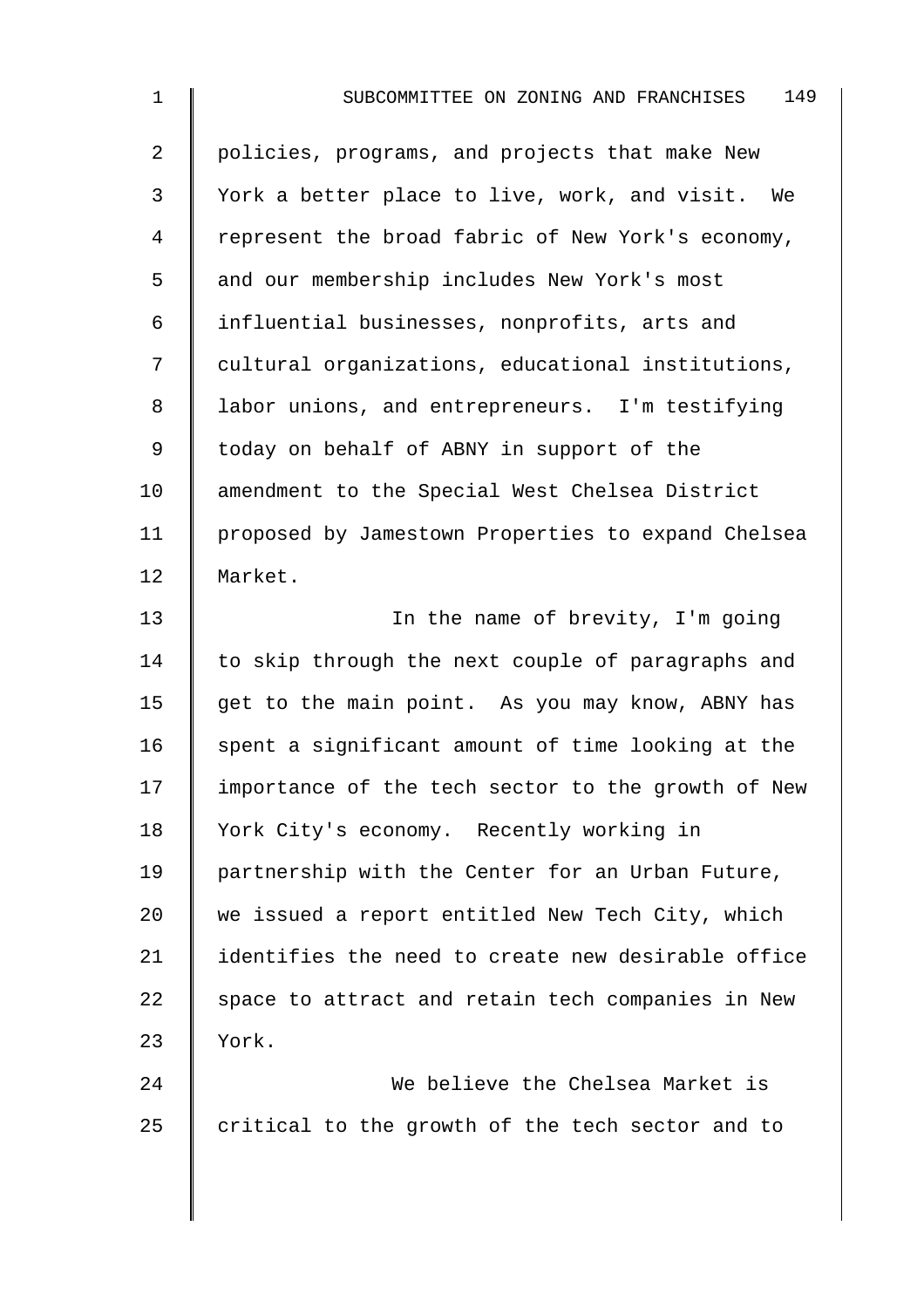| 1  | 150<br>SUBCOMMITTEE ON ZONING AND FRANCHISES       |
|----|----------------------------------------------------|
| 2  | the broader economic development of our city.      |
| 3  | When completed, the project will create 1,200 new  |
| 4  | full-time jobs, generate millions in tax revenue   |
| 5  | to the city and state, and with Google right next  |
| 6  | door, develop highly demanded office space,        |
| 7  | creating a true hub for established and emerging   |
| 8  | technology companies.                              |
| 9  | This project is critical for New                   |
| 10 | York City's economic growth and we hope that the   |
| 11 | City Council Subcommittee on Zoning and Franchises |
| 12 | approves the amendment. Thank you for the          |
| 13 | opportunity to testify.                            |
| 14 | CHAIRPERSON WEPRIN: Thank you.                     |
| 15 | PATRICIA HELDING: Good afternoon,                  |
| 16 | my name is Patricia Helding, I am here to support  |
| 17 | Jamestown. I am the owner of a very small bakery   |
| 18 | inside Chelsea Market, and one of the things that  |
| 19 | I really love about New York City is that it is    |
| 20 | not wall-to-wall chain stores.                     |
| 21 | Most of the businesses inside                      |
| 22 | Chelsea Market are entrepreneurial, they're        |
| 23 | artisan, and most of us owners work on the site.   |
| 24 | Chelsea Market is an important                     |
| 25 | business model because it has an incubation        |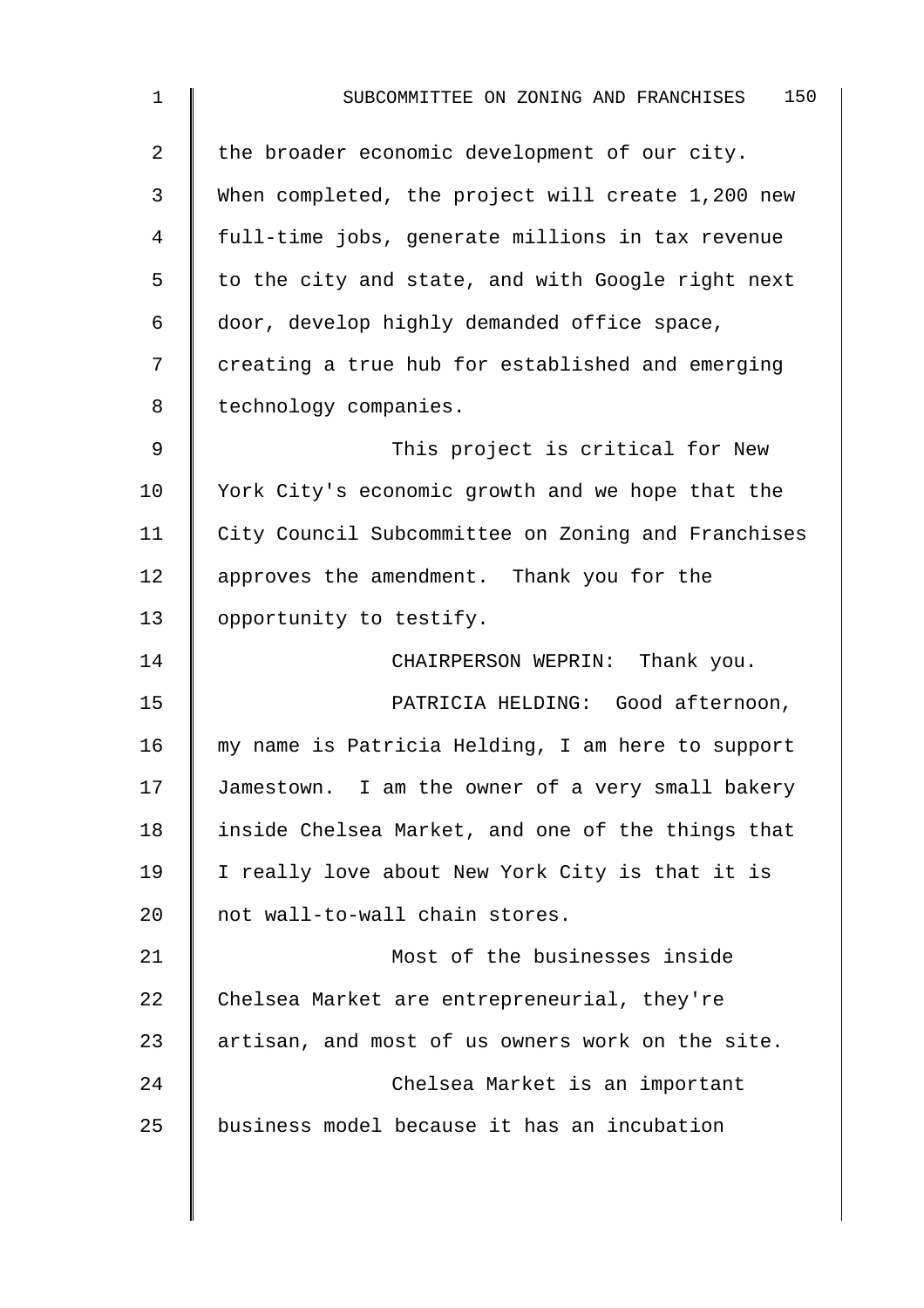1 SUBCOMMITTEE ON ZONING AND FRANCHISES 151 2 | environment, and I think it should be encouraged. 3 I'm supporting it. 4 I am lucky to be part of the market  $5 \parallel$  and have been able to grow my business there. I 6 | support the expansion, I look forward to more 7 | businesses and a broader tax base for the City of 8 | New York. 9 **J** Thank you. 10 CHAIRPERSON WEPRIN: Thank you very 11 much. 12 | PAUL BROWN: All right. My name is 13 | Paul Brown, and we are the original tenants of 14 Chelsea Market. Back in 1995, we moved in, small 15 business. We do retail advertising and our 16 clients are international. They come to New York 17 | from China, Japan, Korea, all of Western Europe, 18  $\parallel$  and the majority of our business is here from the 19 United States, it includes Target, Nordstrom's, 20 | Neiman Marcus. The destination is the Chelsea 21 || Market, which is our brand. 22 **There have been suggestions that** 23 maybe we move, but our business and the Chelsea 24 Market are who we are. Jamestown has been very 25 Supportive of that. We're looking to expand, but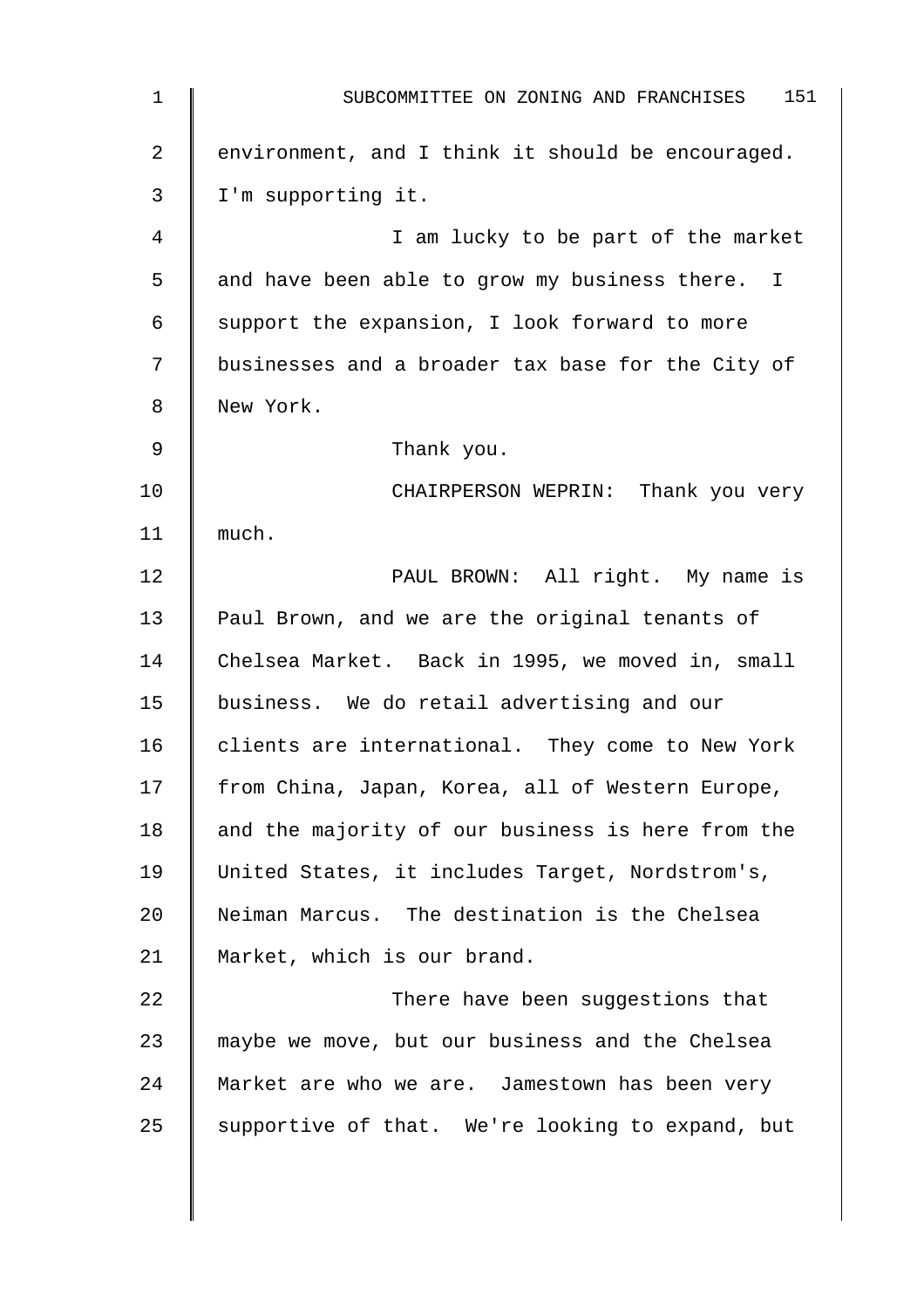| $\mathbf 1$ | 152<br>SUBCOMMITTEE ON ZONING AND FRANCHISES      |
|-------------|---------------------------------------------------|
| 2           | we found that there's no place to expand into.    |
| 3           | The proposal that's being brought                 |
| 4           | before us is not only tax-based revenue and       |
| 5           | services, but it's also it's going to help us     |
| 6           | grow. We're in support of it. And thank you for   |
| 7           | your time.                                        |
| 8           | CHAIRPERSON WEPRIN: Thank you very                |
| 9           | much. Thank you all very much.                    |
| 10          | Now we're going to call up the                    |
| 11          | following panel in opposition: Donathan Solcott   |
| 12          | [phonetic], David Holoka, Lesley Ann Doyel,       |
| 13          | Martika Sawin, I apologize for any names I messed |
| 14          | up. Got four. And then Lloyd Van Pragh            |
| 15          | [phonetic]. Sorry.                                |
| 16          | MARTIKA SAWIN: Nobody wants to go                 |
| 17          | second?                                           |
| 18          | CHAIRPERSON WEPRIN: And whenever                  |
| 19          | you're ready, whoever's ready first can start.    |
| 20          | MARTIKA SAWIN: You go ahead.                      |
| 21          | DONATHAN SOLCOTT: Hi, my name is                  |
| 22          | Donathan Solcott--oh. Hi, my name is Donathan     |
| 23          | Solcott, I'm a 30-year resident of Chelsea. I met |
| 24          | my wife in Chelsea, she is a lifelong member. And |
| 25          | thank you for this opportunity.                   |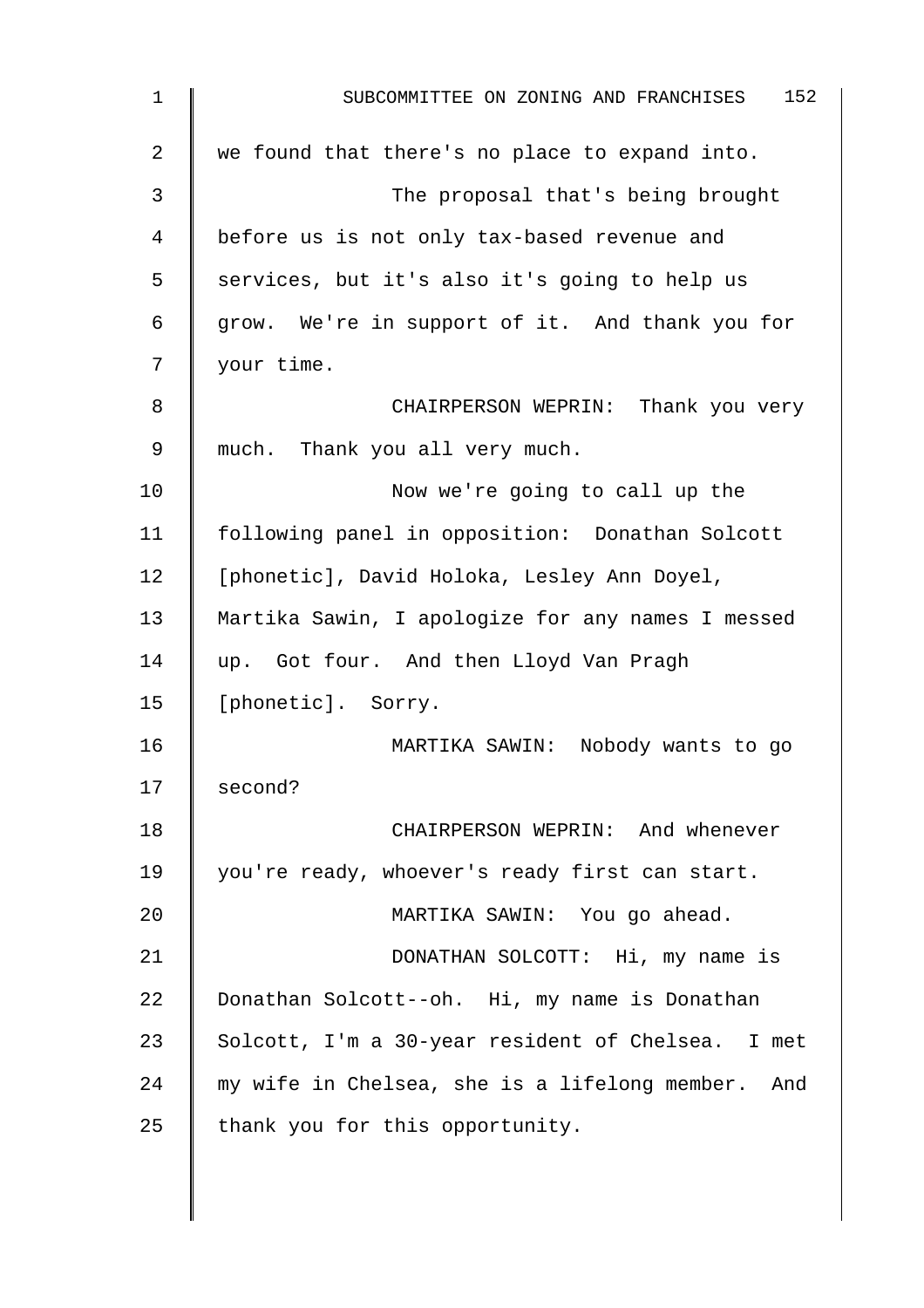| $\mathbf 1$ | 153<br>SUBCOMMITTEE ON ZONING AND FRANCHISES       |
|-------------|----------------------------------------------------|
| 2           | Please vote no in changing the                     |
| 3           | Chelsea zoning laws that will allow Jamestown to   |
| 4           | build a massive development on Chelsea Market.     |
| 5           | Formerly known as Nabisco factory, the building is |
| 6           | on the National Register of Historic Places, it's  |
| 7           | rich in history of Chelsea's working class and     |
| 8           | should be celebrated as a landmark, a city         |
| 9           | landmark.                                          |
| 10          | And although inside, the market has                |
| 11          | lost some of its local novelty, my wife used to    |
| 12          | shop there--she no longer does, she says it costs  |
| 13          | too many clams to buy a scallop, but it's          |
| 14          | integrity outside and its sunlight should be       |
| 15          | protected.                                         |
| 16          | Our community has worked hard to                   |
| 17          | establish existing zoning laws. The local zoning   |
| 18          | laws already too friendly to the swarm of          |
| 19          | developers circling every crevice of land and air  |
| 20          | and need not to be changed.                        |
| 21          | According to the 2010 census,                      |
| 22          | developers shoehorned in over 19,000 more people.  |
| 23          | Many lifelong Chelsea-ites can't afford Chelsea    |
| 24          | and are being replaced by those that can. Daily,   |
| 25          | thousands commute to work in Chelsea and thousands |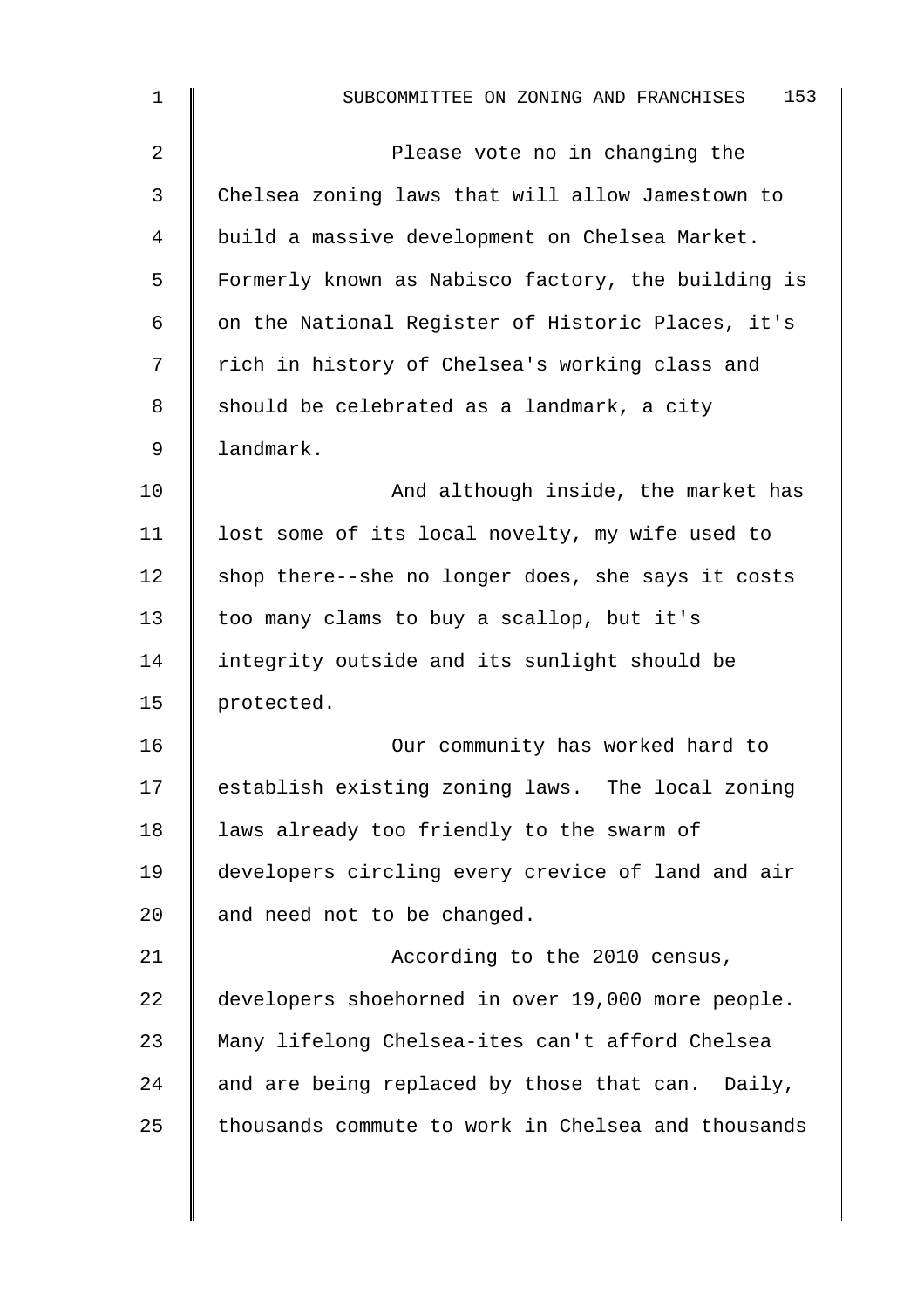| 1  | 154<br>SUBCOMMITTEE ON ZONING AND FRANCHISES       |
|----|----------------------------------------------------|
| 2  | more come to enjoy our new parks and High Line.    |
| 3  | We are being trampled by the                       |
| 4  | existing laws, and the changes are becoming        |
| 5  | borderline Charles Dickens. We now have avenues,   |
| 6  | a private school for affluent students opposite    |
| 7  | the street of the ball fields of the Elliot        |
| 8  | housing projects, whose youth are routinely        |
| 9  | subject to stop-and-frisk.                         |
| 10 | We need the community--your                        |
| 11 | committee needs to probably--thank you.            |
| 12 | CHAIRPERSON WEPRIN: Oh, okay,                      |
| 13 | thank you. Thank you for being so prompt.          |
| 14 | DONATHAN SOLCOTT: Change in                        |
| 15 | Chelsea needs to slow down, not speed up.          |
| 16 | CHAIRPERSON WEPRIN: Okay. Good.                    |
| 17 | Can go over, we like the clams line, so that was   |
| 18 | good.                                              |
| 19 | DONATHAN SOLCOTT: Thanks.                          |
| 20 | CHAIRPERSON WEPRIN: Yes, next.                     |
| 21 | DAVE HOLOKA: Hi, I'm Dave Holoka                   |
| 22 | [phonetic], I'm an architect and Chelsea resident. |
| 23 | Jamestown's proposal flunks Urban                  |
| 24 | Planning 101 on the zoning basics: Use, bulk, and  |
| 25 | environmental impact. Look at use. Every block     |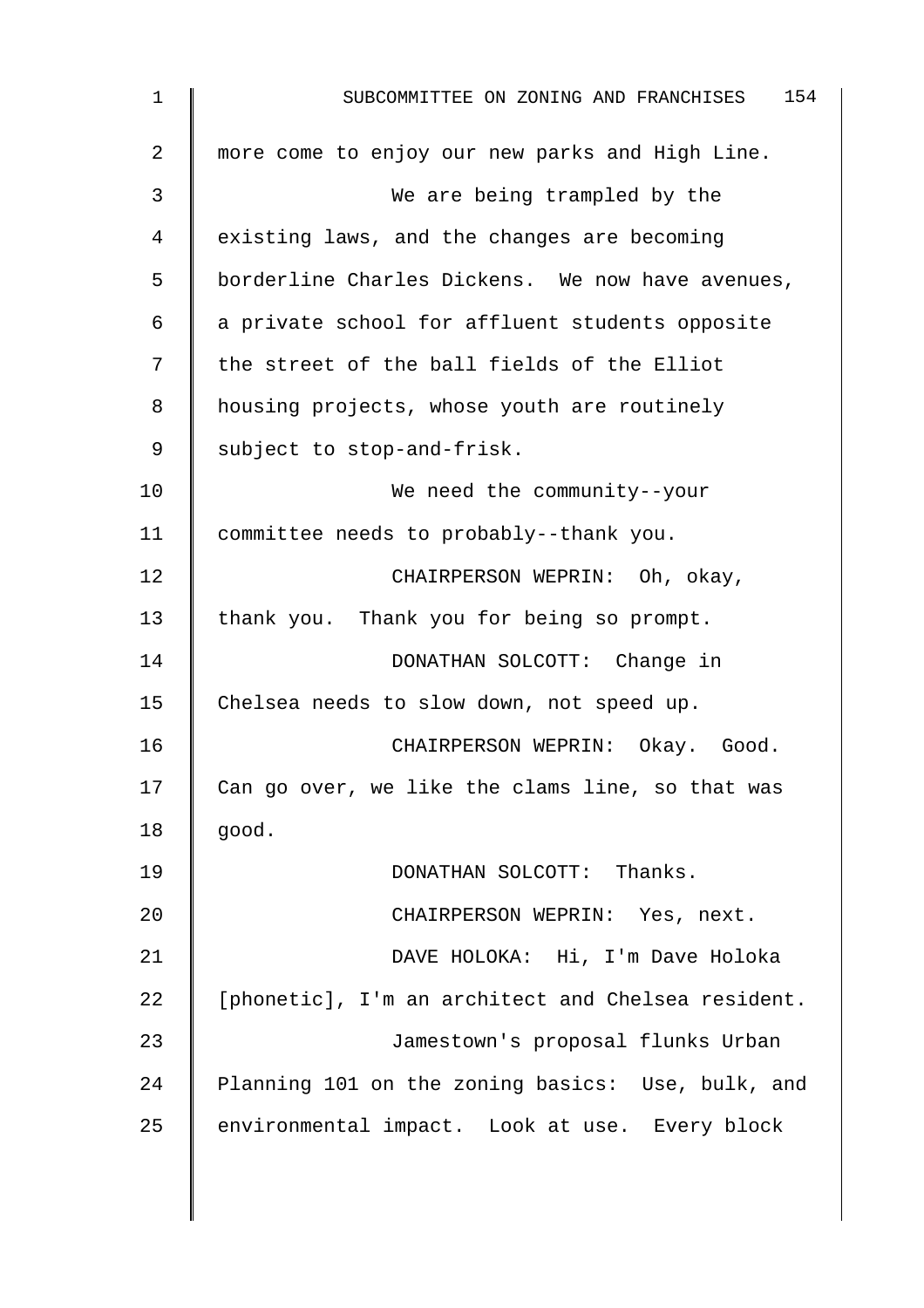| $\mathbf 1$    | 155<br>SUBCOMMITTEE ON ZONING AND FRANCHISES      |
|----------------|---------------------------------------------------|
| $\overline{2}$ | of the adjacent Special West Chelsea District has |
| 3              | zoning that allows office construction, yet it    |
| 4              | remains largely undeveloped, including the entire |
| 5              | parking lot block just 320 feet north of Chelsea  |
| 6              | Market.                                           |
| 7              | Look at bulk. Even if there really                |
| 8              | was a need for more office space, the last place  |
| 9              | to build it would be where it will rob the High   |
| 10             | Line of light and open space deliberately         |
| 11             | orchestrated by existing zoning, which shaped the |
| 12             | neighboring Caledonia apartment building to step  |
| 13             | down toward the High Line in Chelsea Market's     |
| 14             | existing roof, complementing the very space       |
| 15             | Jamestown now wants to seize.                     |
| 16             | Look at impact. The historic                      |
| 17             | Chelsea Market complex won't be enlarged, just    |
| 18             | made into a base for Jamestown's anonymous office |
| 19             | space, which will cast shadows over the High      |
| 20             | Line's 10th Avenue grandstand feature, especially |
| 21             | during colder months when sunlight is most        |
| 22             | welcome.                                          |
| 23             | Jamestown wants Chelsea Market                    |
| 24             | brought into the special district just so it can  |
| 25             | exploit the district's High Line Improvement      |
|                |                                                   |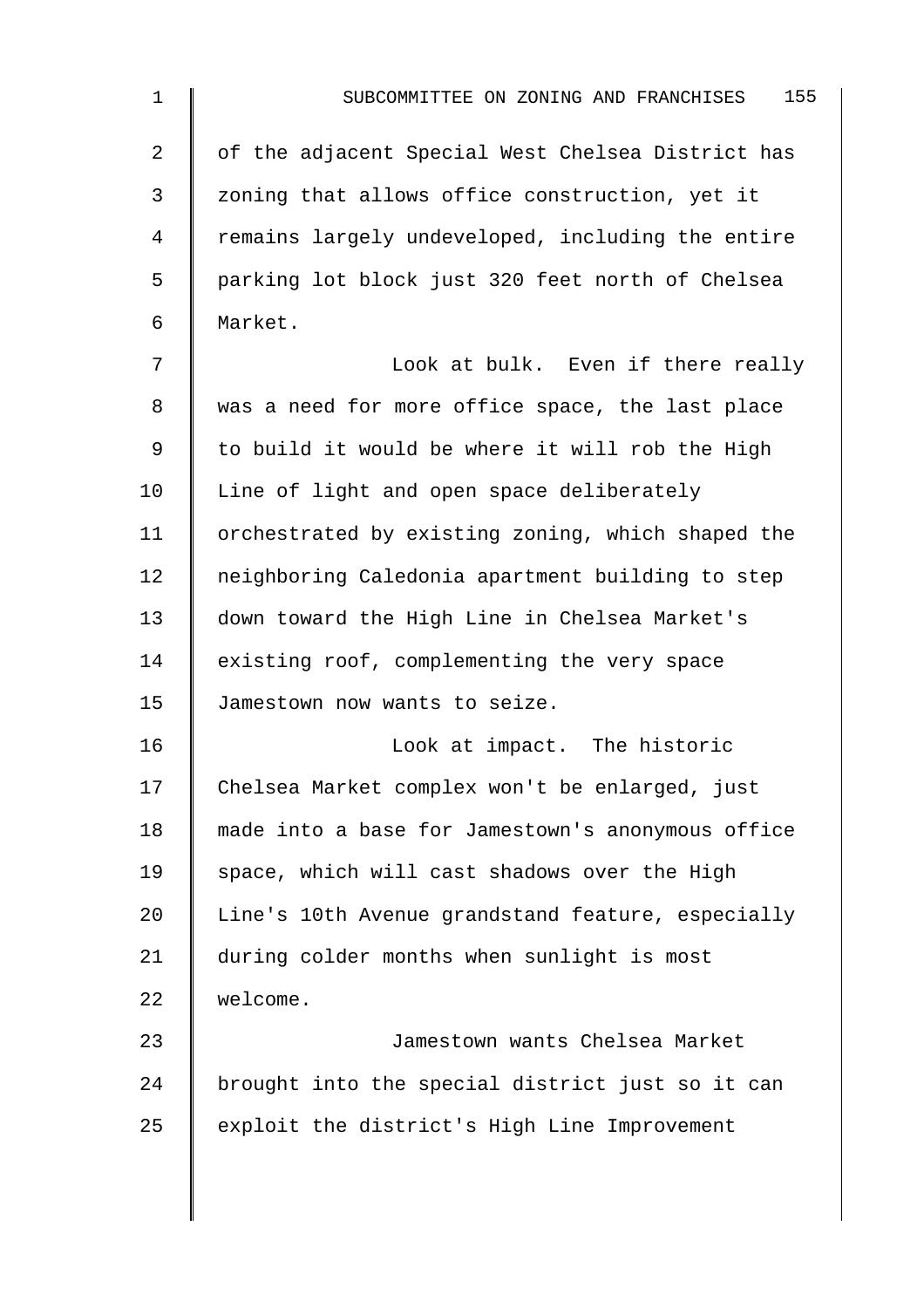| $\mathbf 1$ | 156<br>SUBCOMMITTEE ON ZONING AND FRANCHISES      |
|-------------|---------------------------------------------------|
| 2           | bonus. Here's how City Planning's website         |
| 3           | describes this bonus: In recognition of the       |
| 4           | unique condition of the High Line between West    |
| 5           | 16th and 19th Streets where it broadens and       |
| 6           | crosses over 10th Avenue, adjacent development on |
| 7           | these blocks could receive additional floor area  |
| 8           | through restoration, remediation, and             |
| 9           | implementation of the High Line open space at     |
| 10          | perhaps its most prominent location. Jamestown    |
| 11          | would turn this bonus from a reward for           |
| 12          | cultivating open space into a reward for seizing  |
| 13          | it. Its proposal would even make irrelevant the   |
| 14          | spatial contribution already made under the bonus |
| 15          | on a huge scale by the neighboring Caledonia      |
| 16          | building.                                         |
| 17          | The Department of City Planning                   |
| 18          | will apparently do anything for Friends of the    |
| 19          | High Line, even let them hold a fire sale at      |
| 20          | integral High Line open space that over 100       |
| 21          | million public dollars made valuable. The absence |
| 22          | of basic zoning motives points to a deal between  |
| 23          | financially interested parties, a somehow budget  |
| 24          | vulnerable High Line, and a predatory Jamestown,  |
| 25          | which gets to buy its way around zoning to hog    |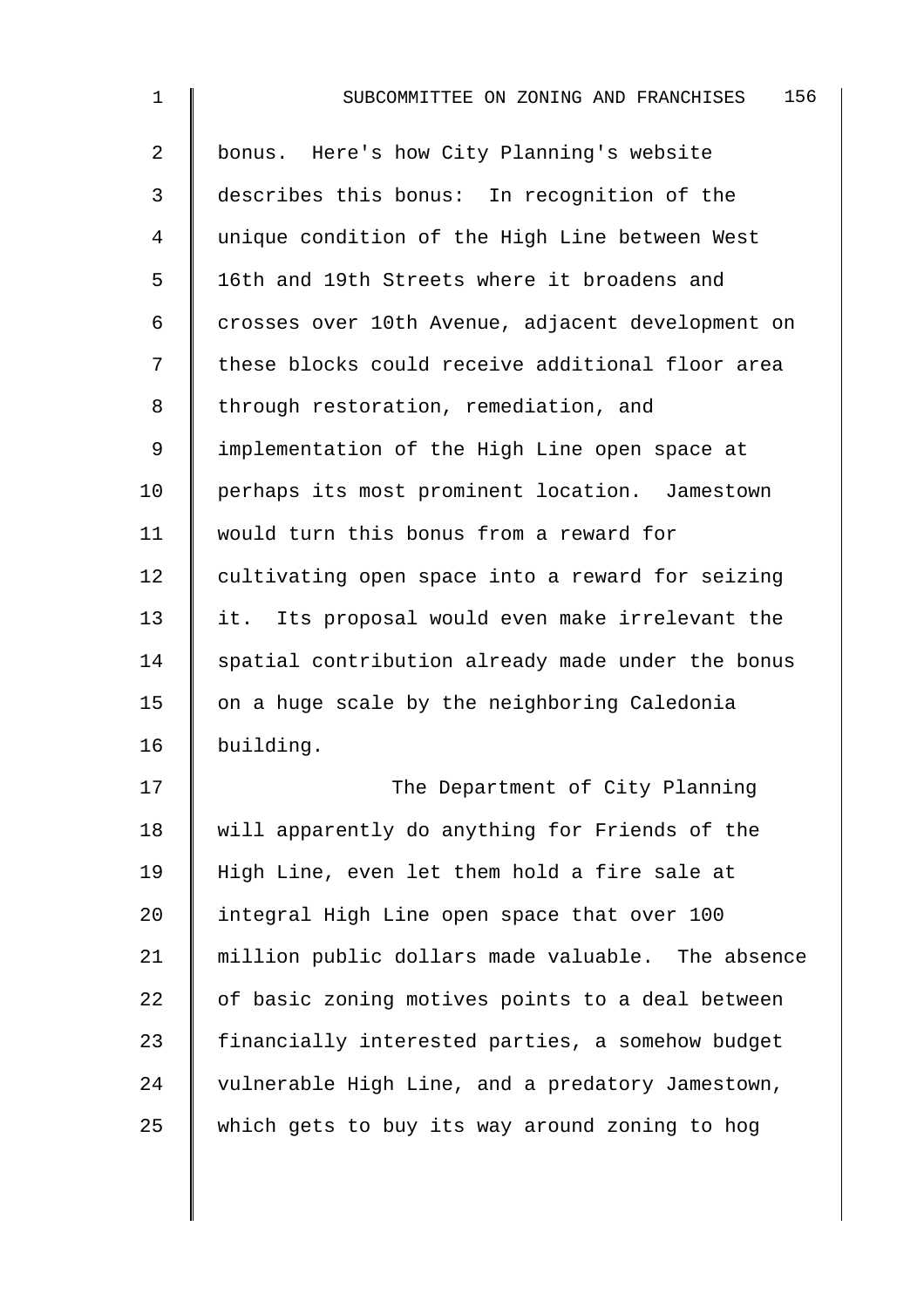| 1  | 157<br>SUBCOMMITTEE ON ZONING AND FRANCHISES       |
|----|----------------------------------------------------|
| 2  | prime space on the money trough it sees in the     |
| 3  | High Line.                                         |
| 4  | CHAIRPERSON WEPRIN: Okay.                          |
| 5  | DAVE HOLOKA: I ask the Council to                  |
| 6  | honor the public interest and the very purpose of  |
| 7  | zoning and to stop every square inch of this       |
| 8  | outrage.                                           |
| 9  | CHAIRPERSON WEPRIN: Thank you.                     |
| 10 | Next, please.                                      |
| 11 | LLOYD VAN PRAGH: My name is Lloyd                  |
| 12 | Van Pragh, next year will make 20 years that I've  |
| 13 | been a Chelsea resident. Myself and many others    |
| 14 | of Chelsea are opposed to inconsistent, spotty,    |
| 15 | out of control, bizarre development which is       |
| 16 | destructive for the community while serving        |
| 17 | private enrichment. In fact, we are for mindful,   |
| 18 | sensible development that respects our purposeful  |
| 19 | zoning rules, our community, its resources, and    |
| 20 | its residents. Upzoning Chelsea Market would       |
| 21 | create a bad precedent that other developers could |
| 22 | pursue. Our current zoning rules would be          |
| 23 | perceived as meaningless.                          |
| 24 | Even so, there is a big difference                 |
| 25 | between zoning that is beneficially malleable and  |
|    |                                                    |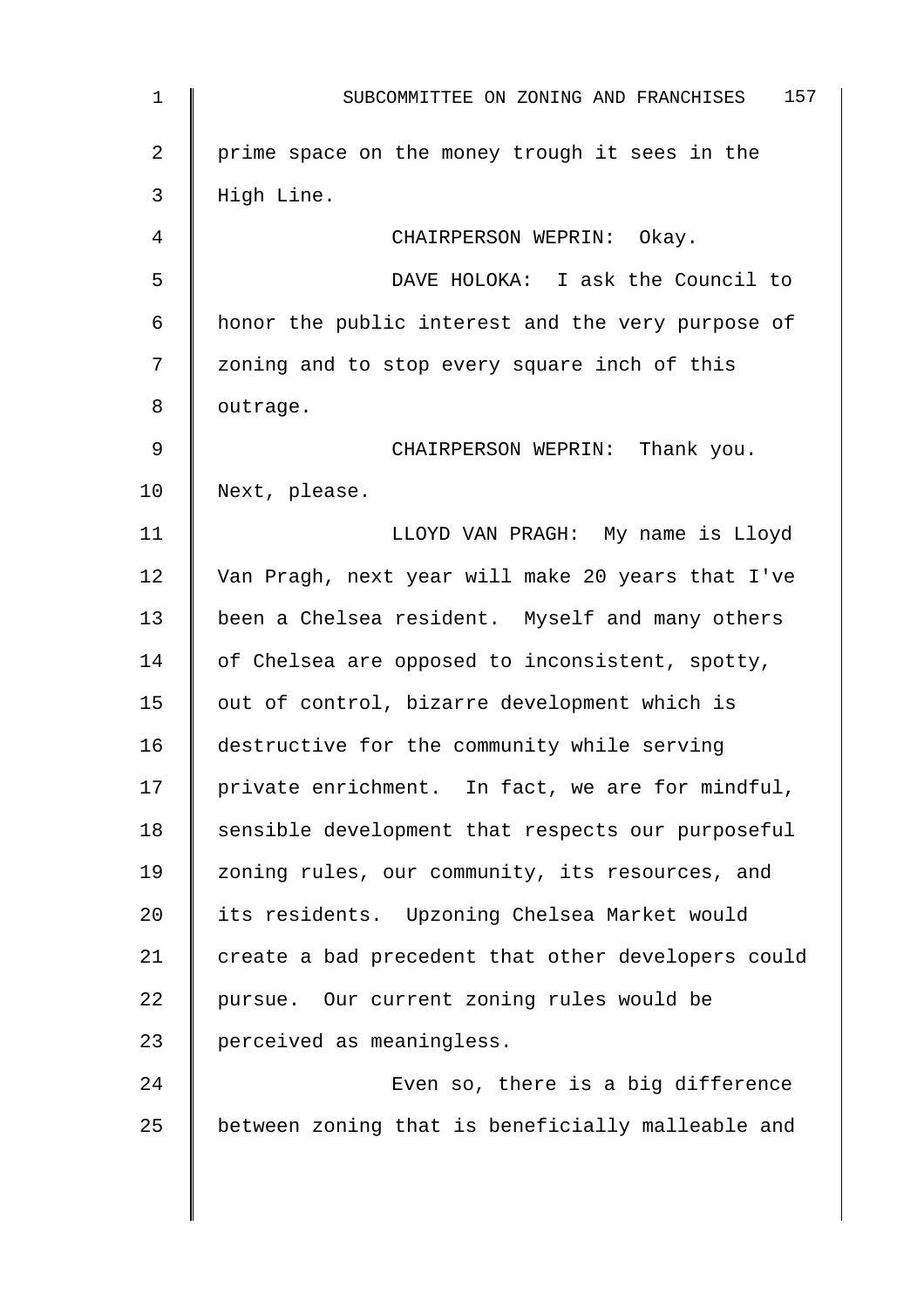2 I zoning bent to serve private enrichment at the 3 expense of the common good. Jamestown is asking 4 | to be included in the Special West Chelsea 5 District in order to expand especially at the 6 highly lucrative 10th Avenue side with its 7 | lucrative views and larger floor plates.

8 || Contrary to that special purpose 9 district's current zoning to preserve open space 10 around the High Line, the proposed 240,000 square 11 foot building on 10th Avenue side would tower 12 directly over and beside the High Line Park, 13 | obstructing views, light, and air. Shadows from 14 the proposed expansion would cover the 10th Avenue 15  $\parallel$  square grandstand seating area of the High Line in 16 its entirety during sun hours. These items 17 | violate the general purposes section of the 18 | Special West Chelsea District zoning resolution, 19 as well as specific sections, such as Section 98-20  $\parallel$  421, which speaks about open space for the High 21 | Line.

22 | Additional development at this 23 | particular site of Chelsea Market is not needed. 24 Indeed, it is greeded, driven by money and only 25 money. Any need, true need, for additional office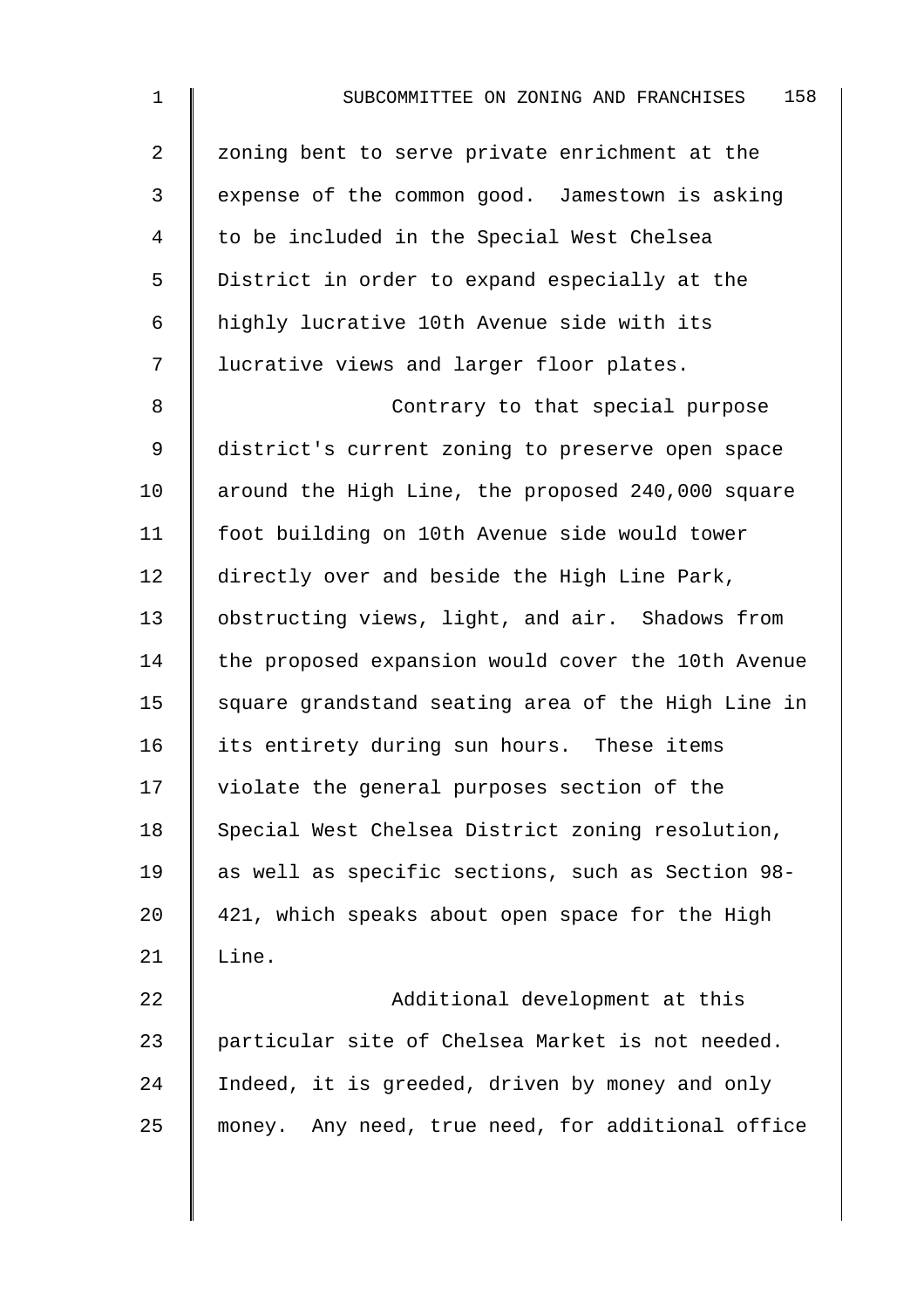| 1  | 159<br>SUBCOMMITTEE ON ZONING AND FRANCHISES       |
|----|----------------------------------------------------|
| 2  | space can be accommodated by development in nearby |
| 3  | Special West Chelsea District, the Hudson Yards,   |
| 4  | and at Ground Zero. The one time, the one-time     |
| 5  | \$19 million contribution to the High Line will be |
| 6  | spent down to nothing one day while incongruous    |
| 7  | problematic buildings atop Chelsea Market will     |
| 8  | remain a permanent blight on our skyline and the   |
| 9  | High Line Park, along with its persistent myriad   |
| 10 | problems for the community.                        |
| 11 | Contributions for the High Line can                |
| 12 | and are coming from elsewhere. The High Line will  |
| 13 | soon have new office and storage space annexed to  |
| 14 | the new [off mic] museum currently under           |
| 15 | construction at the southern terminus of the High  |
| 16 | Line on Gansevoort Street.                         |
| 17 | CHAIRPERSON WEPRIN: If you could                   |
| 18 | wrap up really quick.                              |
| 19 | LLOYD VAN PRAGH: All right.                        |
| 20 | Plopping new buildings atop Chelsea Market's       |
| 21 | architecturally and historically important complex |
| 22 | would create an incongruous structure that is      |
| 23 | neither contextual nor compatible with its         |
| 24 | surroundings. Indeed, the expansion will cause     |
| 25 | permanent traffic congestion and noise along with  |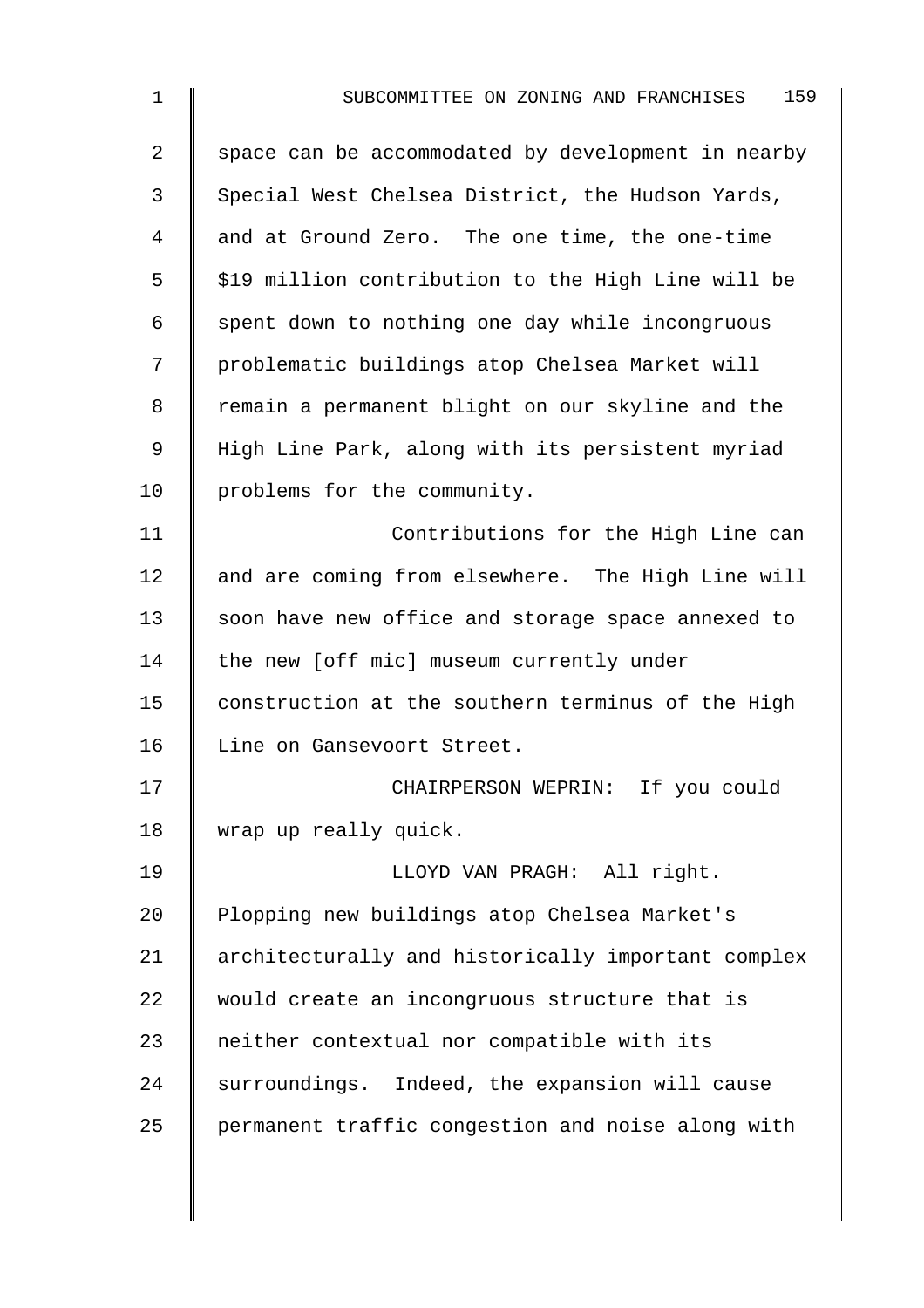| 1  | 160<br>SUBCOMMITTEE ON ZONING AND FRANCHISES       |
|----|----------------------------------------------------|
| 2  | nearby developments, such as Pier 57 with 375,000  |
| 3  | square feet to the western end of 16th Street and  |
| 4  | a large lot on the south side of 15th Street and   |
| 5  | 9th Ave on which now exists a lumber yard and      |
| 6  | adjoining empty lots extending about halfway       |
| 7  | towards 10th Avenue. Another developer currently   |
| 8  | proposes a 28-story structure at this site for     |
| 9  | which it is already zoned. This represents a       |
| 10 | great demand in the increase on--a great increase  |
| 11 | on the area's infrastructure.                      |
| 12 | CHAIRPERSON WEPRIN: Thank you very                 |
| 13 | much.                                              |
| 14 | LLOYD VAN PRAGH: Under the 19--                    |
| 15 | CHAIRPERSON WEPRIN: [Interposing]                  |
| 16 | I got to wrap you up, we're going to get you a job |
| 17 | though doing disclaimers on the end of the drug    |
| 18 | ads, you know, really quick talking, but I just    |
| 19 | got to cut you off there, I'm sorry. Next,         |
| 20 | please.                                            |
| 21 | MARTIKA SAWIN: My name is Martika                  |
| 22 | Sawin, I am the widow of James Marston Fitch, a    |
| 23 | founding father of historic preservation.<br>We    |
| 24 | lived--and I still do--in the West Village five    |
| 25 | blocks from the Chelsea Market, which Jim Fitch    |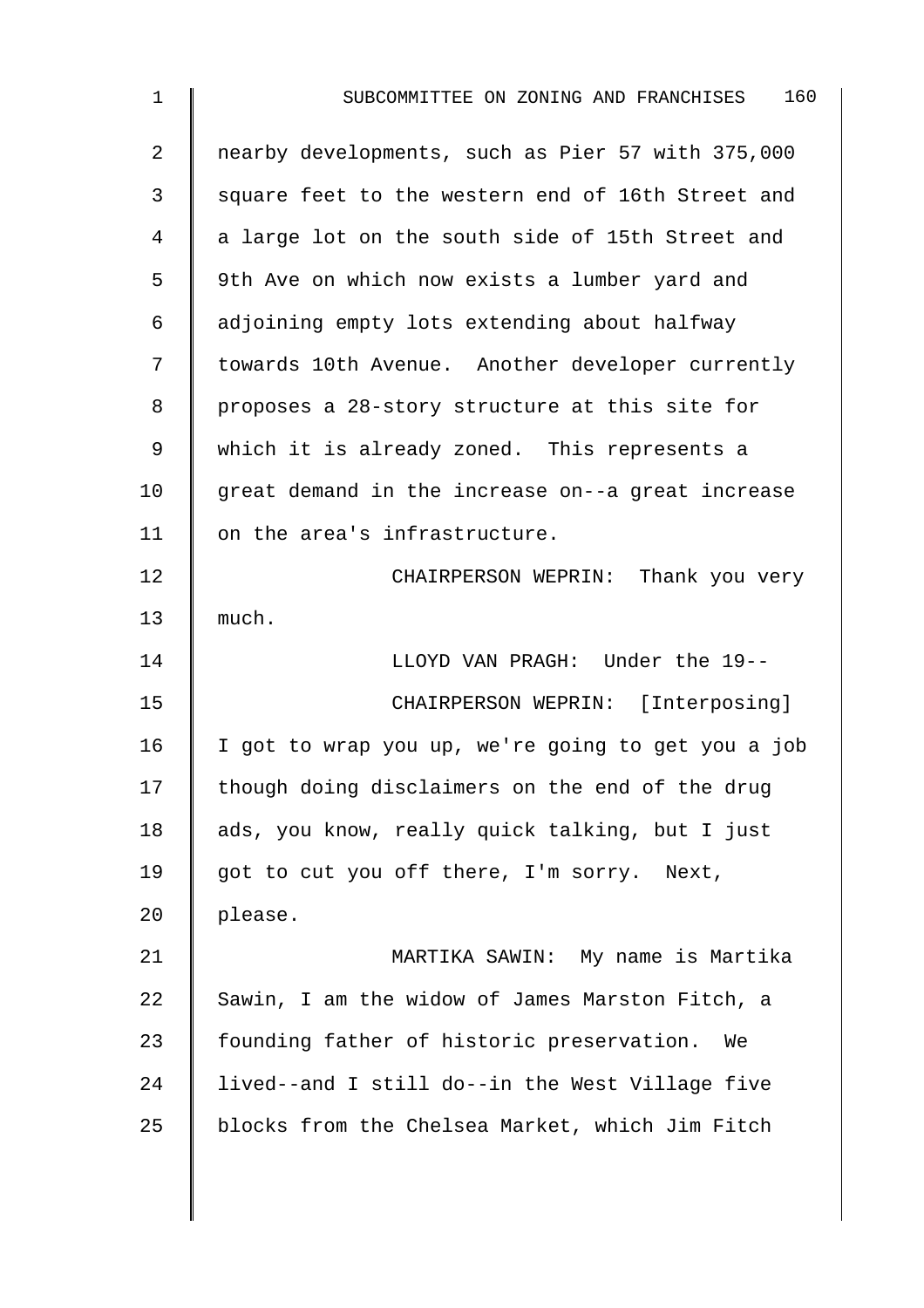| $\mathbf 1$    | 161<br>SUBCOMMITTEE ON ZONING AND FRANCHISES       |
|----------------|----------------------------------------------------|
| $\overline{2}$ | regarded as the most creative example of adaptive  |
| 3              | reuse in the entire city.                          |
| 4              | I am speaking simply as a                          |
| 5              | neighborhood consumer. It has been my great        |
| 6              | pleasure over the past 14 years to shop in the     |
| 7              | Chelsea Market, enjoying the best fish market in   |
| 8              | New York, a great variety of the freshest fruits   |
| 9              | and vegetables at reasonable prices, Italian       |
| 10             | specialties, organic dairy products from a New     |
| 11             | York State dairy, and bread that you can see being |
| 12             | pulled out of the oven. The throngs of people      |
| 13             | strolling along the indoor street include groups   |
| 14             | of schoolchildren, foreign tourists who may be     |
| 15             | reminded of the great public markets in their own  |
| 16             | cities, restaurant chefs, families with strollers  |
| 17             | and toddlers, construction workers eating lunch,   |
| 18             | musicians performing, and on Saturday afternoons,  |
| 19             | tango dancers of all shapes and ages.              |
| 20             | In June, the proposed upzoning was                 |
| 21             | the subject of a Community Board 4 hearing at      |
| 22             | which a procession of vendors, bakers,             |
| 23             | fishmongers, grocers, shopkeepers testified as to  |
| 24             | how their businesses had prospered thanks to the   |
| 25             | Chelsea Market. Did they really believe their      |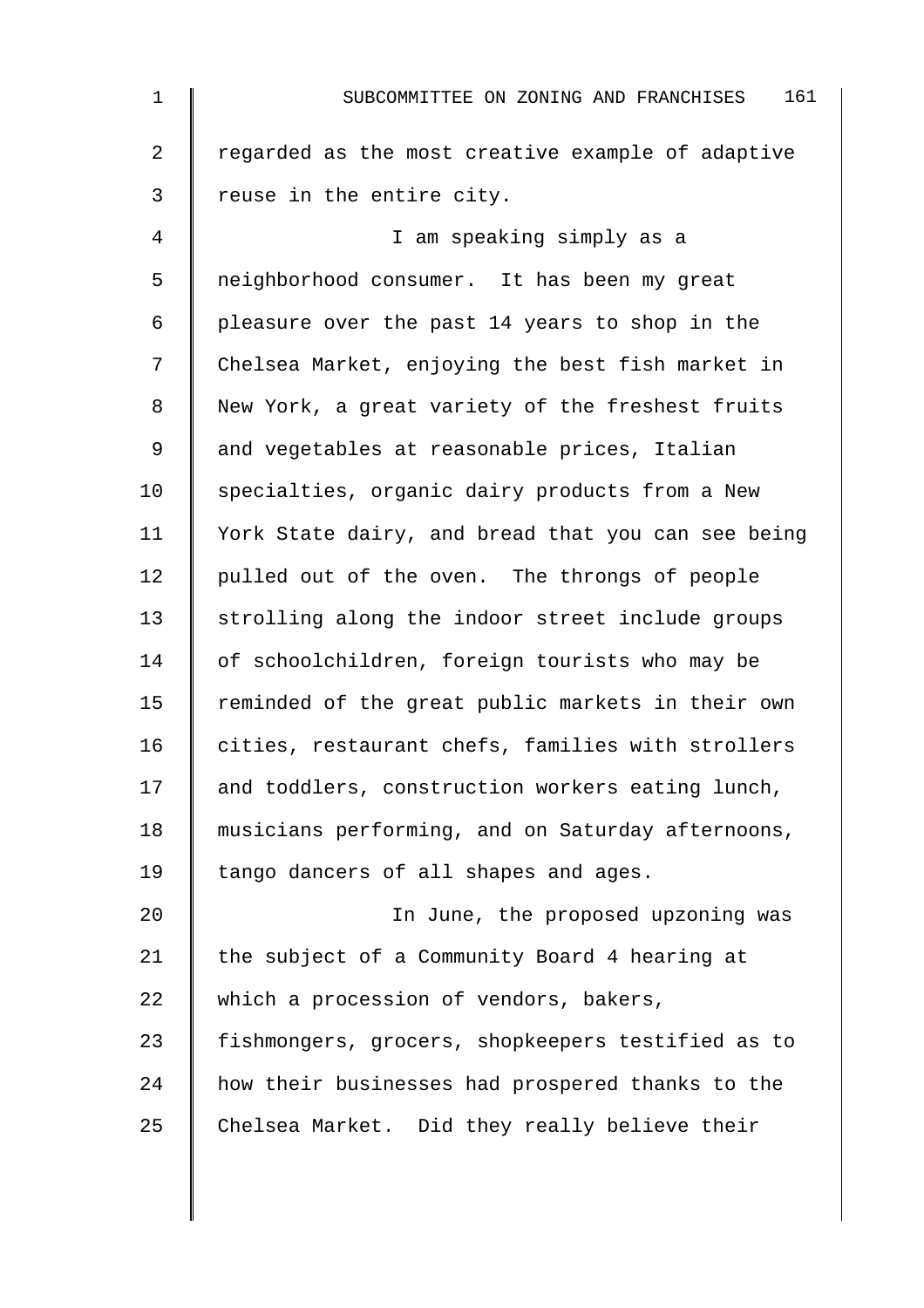2 businesses would survive the coming years of 3 construction? Do they really think corporate 4 || executives in the office towers will tolerate a 5 genuine crowded market place on the ground floor 6 | living over the fish market? Instead, there will 7 | be a slicked up mall lined with shops franchised 8 | by national chain corporations.

9 || In recent weeks, we've been hearing  $10$  a great deal about the crucial role of small 11 | business. Why should the City Council of New York 12 choose to fatten the wallets of foreign investors 13 Trather than encouraging individual enterprise 14 | among its own citizens? What possible excuse is 15  $\parallel$  there for voting the destruction of a neighborhood 16  $\parallel$  treasure, a neighborhood, I might add, that is  $17$  | still a mixed income community, despite the 18 | overwhelming influx of luxury high-rise building. 19 Besides, it's downright ugly, a sore thumb. 20 **CHAIRPERSON WEPRIN:** Thank you, 21  $\parallel$  thank you very much. 22 Applause] 23 | SERGEANT-AT-ARMS: Quiet, please. 24 CHESLEY DOYEL: Okay. My name is 25 | Lesley Doyel, I am co-president of Save Chelsea,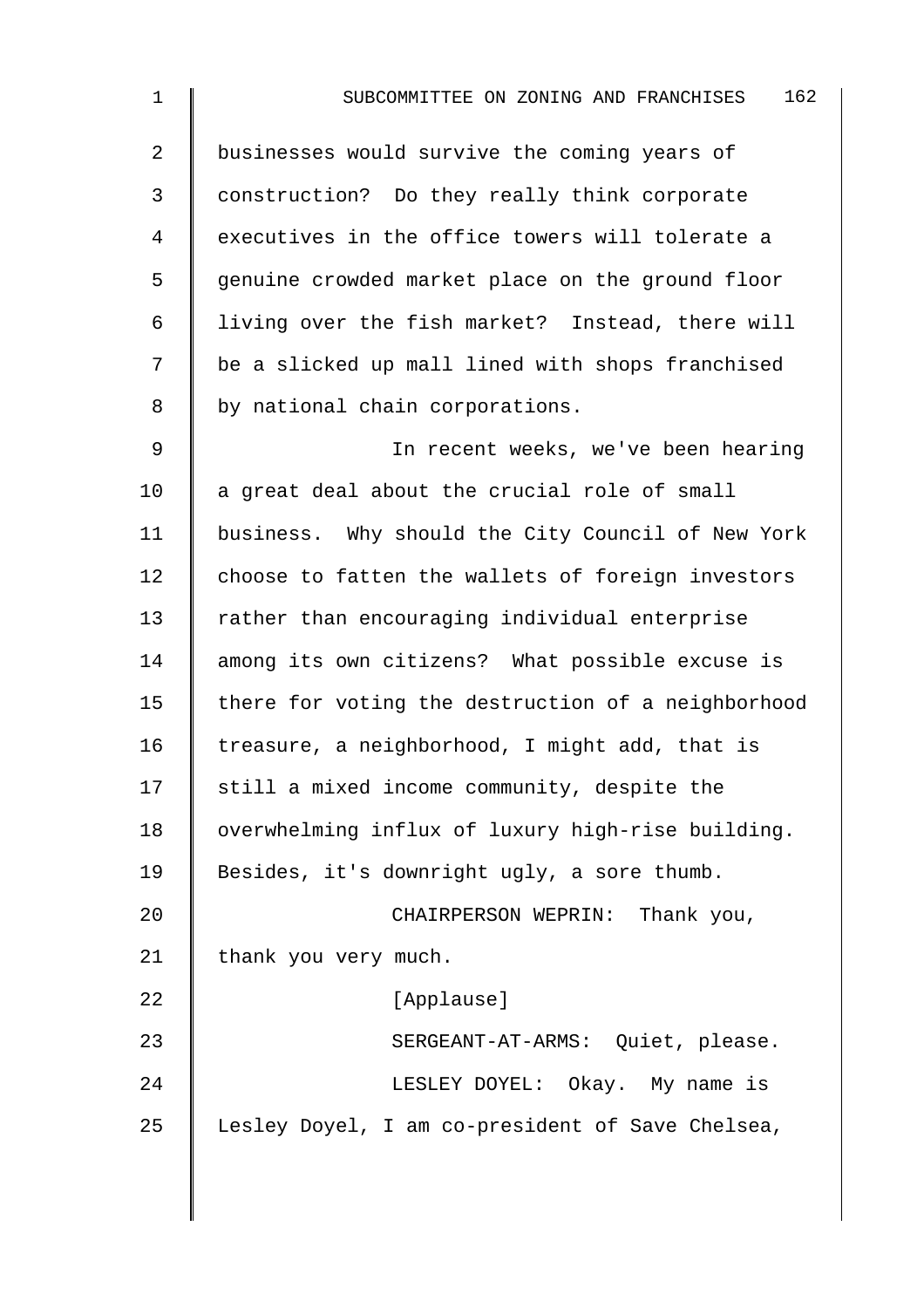2 | and we have strongly opposed this proposal 3 consistently since we learned of it. And I 4 | thought it worth just ending this panel by 5 | emphasizing the breadth of the opposition to this 6 proposal.

7 Throughout the ULURP process and 8 | before, Save Chelsea has been joined by a broad 9 | coalition of other groups in opposition to this 10 | plan. These include the Council of Chelsea Block 11 Associations, the Chelsea Reform Democratic Club, 12 The Greenwich Village Society for Historic 13 Preservation, the Chelsea Coalition on Housing, 14 the Chelsea Village Partnership, the Lower Chelsea 15 Alliance, Friends of the Gibbons Underground 16 | Railroad Historic site, the London Terrace Tenants 17 Association, the West Side Neighborhood Alliance, 18 | the Greenwich Village Community Task Force, the 19 | Victorian Society's Metropolitan Chapter, and the 20 Historic Districts Council. We have shown up in 21 | force repeatedly, we have written hundreds of 22 | letters and postcards and gathered literally 23 | thousands of petitions in opposition to this plan. 24 **We respectfully ask that the** 25 Subcommittee and the City Council hear our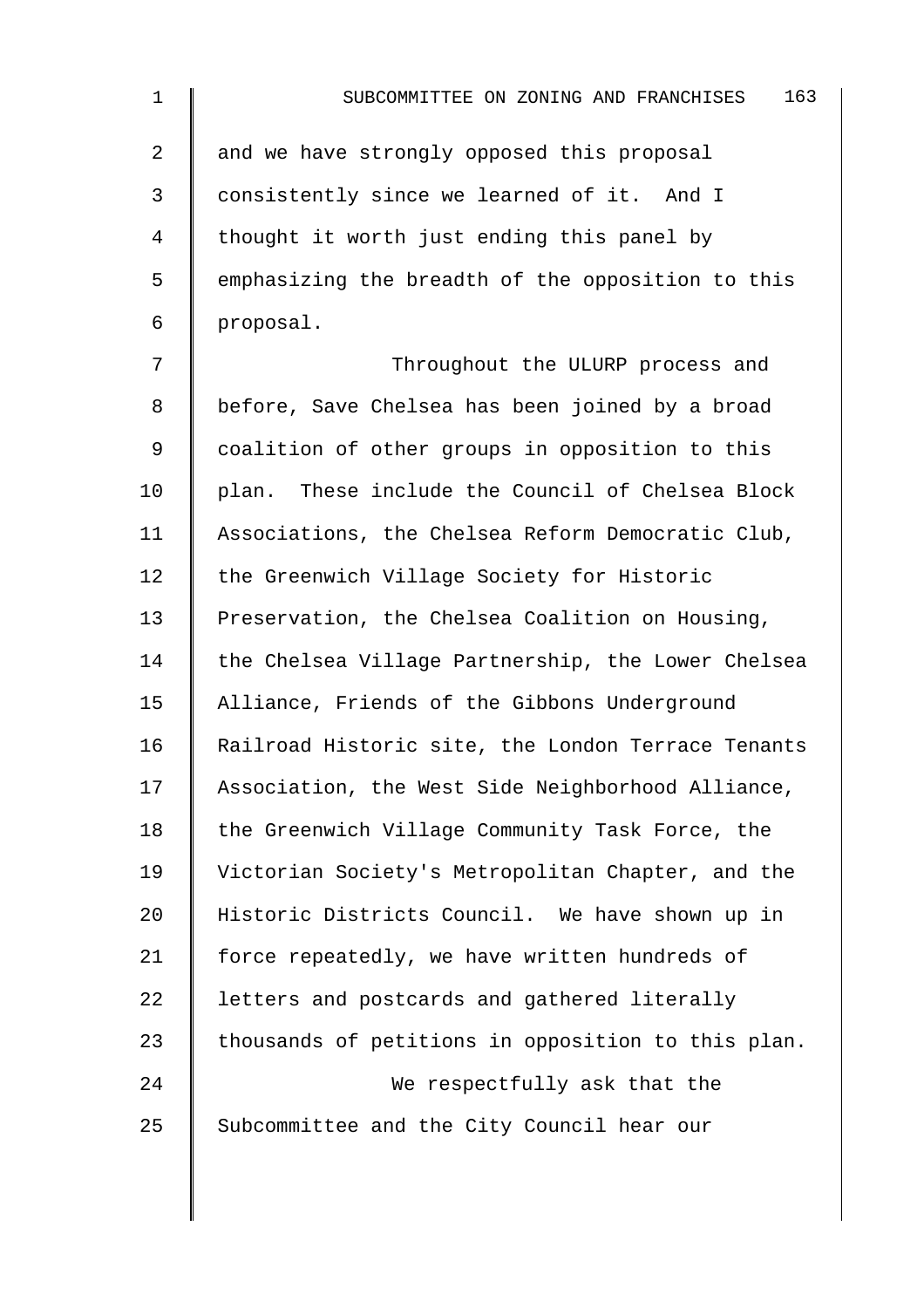| $\mathbf 1$ | 164<br>SUBCOMMITTEE ON ZONING AND FRANCHISES       |
|-------------|----------------------------------------------------|
| 2           | collective voices and vote an absolute no to this  |
| 3           | proposal.                                          |
| 4           | Thank you.                                         |
| 5           | CHAIRPERSON WEPRIN: Thank you very                 |
| 6           | much and thank you all the members of this panel.  |
| 7           | I'm going to have Ann read the next names of the   |
| 8           | panels, I'm going to be taking a two-minute break, |
| 9           | duty calls, and I'll be right back, okay? So you   |
| 10          | can call the names and just wait for me for two    |
| 11          | minutes.                                           |
| 12          | ANN: Lenora Friedlander, Oliver                    |
| 13          | Greeves [phonetic], Philip Wilson, Keith Rippy,    |
| 14          | Tom Gray.                                          |
| 15          | LENORA FRIEDLANDER: Two of us did.                 |
| 16          | [Crosstalk]                                        |
| 17          | LENORA FRIEDLANDER: Just put them                  |
| 18          | right up here, anybody--you guys want water? You   |
| 19          | want some water?                                   |
| 20          | OLIVER GREEVES: No, thanks.                        |
| 21          | LENORA FRIEDLANDER: Did you want                   |
| 22          | some water?                                        |
| 23          | LINDA CROSBY: No, thank you.                       |
| 24          | LENORA FRIEDLANDER: Okay.                          |
| 25          | [Off mic]                                          |
|             |                                                    |
|             |                                                    |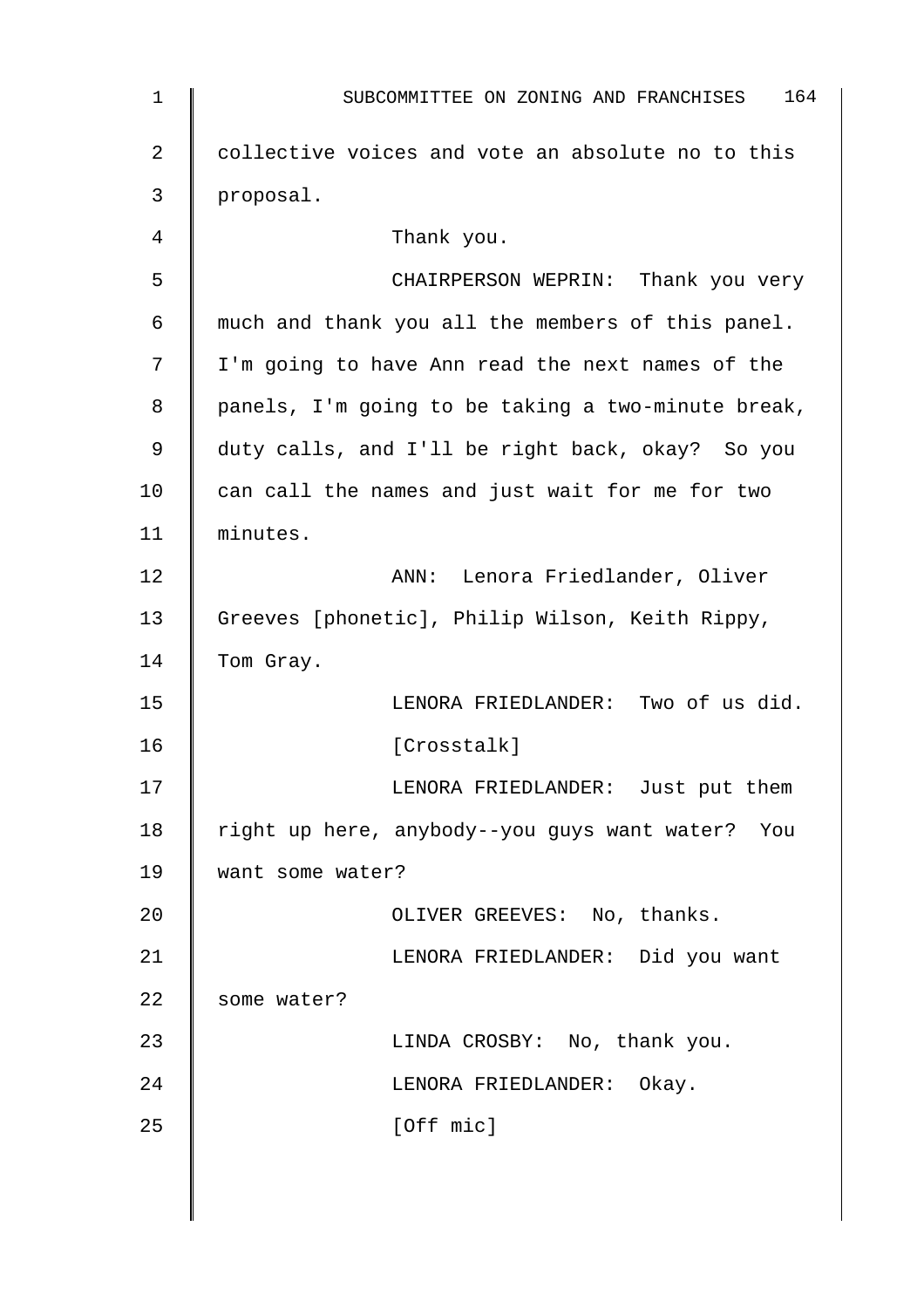| $\mathbf{1}$ | 165<br>SUBCOMMITTEE ON ZONING AND FRANCHISES    |
|--------------|-------------------------------------------------|
| 2            | MALE VOICE: Why are you here?                   |
| 3            | LENORA FRIEDLANDER: We're in                    |
| 4            | support of the project.                         |
| 5            | MALE VOICE: Are we in the wrong                 |
| 6            | room?                                           |
| 7            | LENORA FRIEDLANDER: This is                     |
| 8            | Chelsea Market expansion.                       |
| 9            | MALE VOICE: They told us this was               |
| 10           | the New York City land dispositions for three   |
| 11           | buildings.                                      |
| 12           | LENORA FRIEDLANDER: For which                   |
| 13           | three buildings?                                |
| 14           | MALE VOICE: There's three                       |
| 15           | buildings downtown the City is selling.         |
| 16           | LENORA FRIEDLANDER: Maybe it's                  |
| 17           | afterwards, you can check with the Sergeant-of- |
| 18           | Arms.                                           |
| 19           | OLIVER GREEVES: Send me that, man.              |
| 20           | [background noise]                              |
| 21           | OLIVER GREEVES: Think I'm playing.              |
| 22           | PHILIP WILSON: You ready for them?              |
| 23           | OLIVER GREEVES: Yeah, man, ain't                |
| 24           | nothing to it. I'm a shooter, man, got to shoot |
| 25           | when it's time.                                 |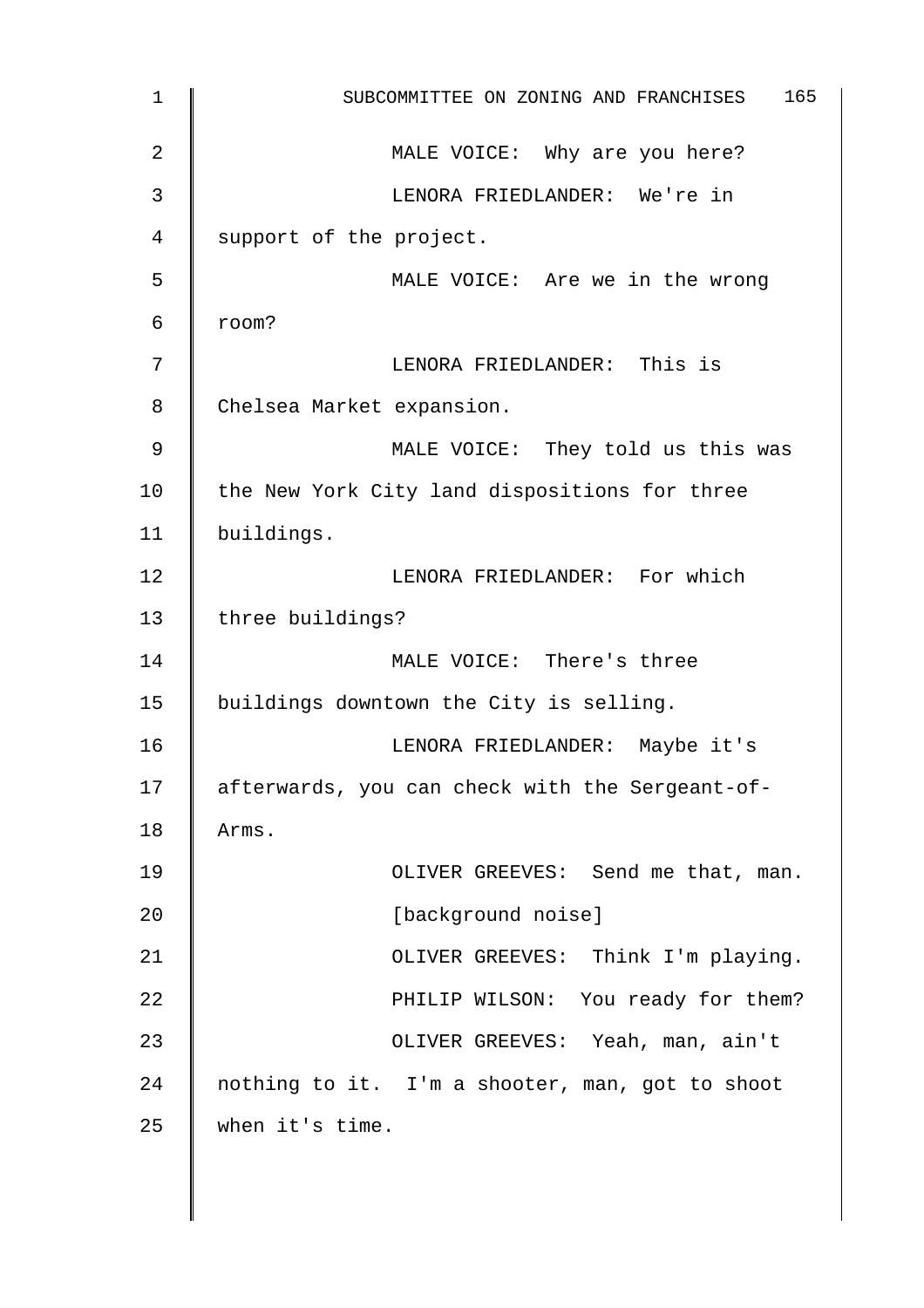| 1  | 166<br>SUBCOMMITTEE ON ZONING AND FRANCHISES      |
|----|---------------------------------------------------|
| 2  | PHILIP WILSON: Right.                             |
| 3  | LENORA FRIEDLANDER: It's been a                   |
| 4  | long morning.                                     |
| 5  | LINDA CROSBY: Oh, my goodness.                    |
| 6  | [Long pause]                                      |
| 7  | CHAIRPERSON WEPRIN: That's much                   |
| 8  | better, yeah. Gale, you sorting out a problem     |
| 9  | over there? Okay.                                 |
| 10 | [Pause]                                           |
| 11 | CHAIRPERSON WEPRIN: Been drinking                 |
| 12 | tea, a lot of tea, you know, it makes for a need  |
| 13 | for a break occasionally. Ready? Sorry about      |
| 14 | that.                                             |
| 15 | FEMALE VOICE: He has a question--                 |
| 16 | CHAIRPERSON WEPRIN: Whenever                      |
| 17 | you're ready, whoever wants to start first.       |
| 18 | LENORA FRIEDLANDER: Great, thank                  |
| 19 | you very much, Chairman--                         |
| 20 | CHAIRPERSON WEPRIN: Thank you.                    |
| 21 | LENORA FRIEDLANDER: -- Weprin. My                 |
| 22 | name Lenora Friedlander, I'm the assistant to the |
| 23 | president of SEIU Local 32BJ.                     |
| 24 | As many of you know, we represent                 |
| 25 | 70,000 property service workers in New York, and  |
|    |                                                   |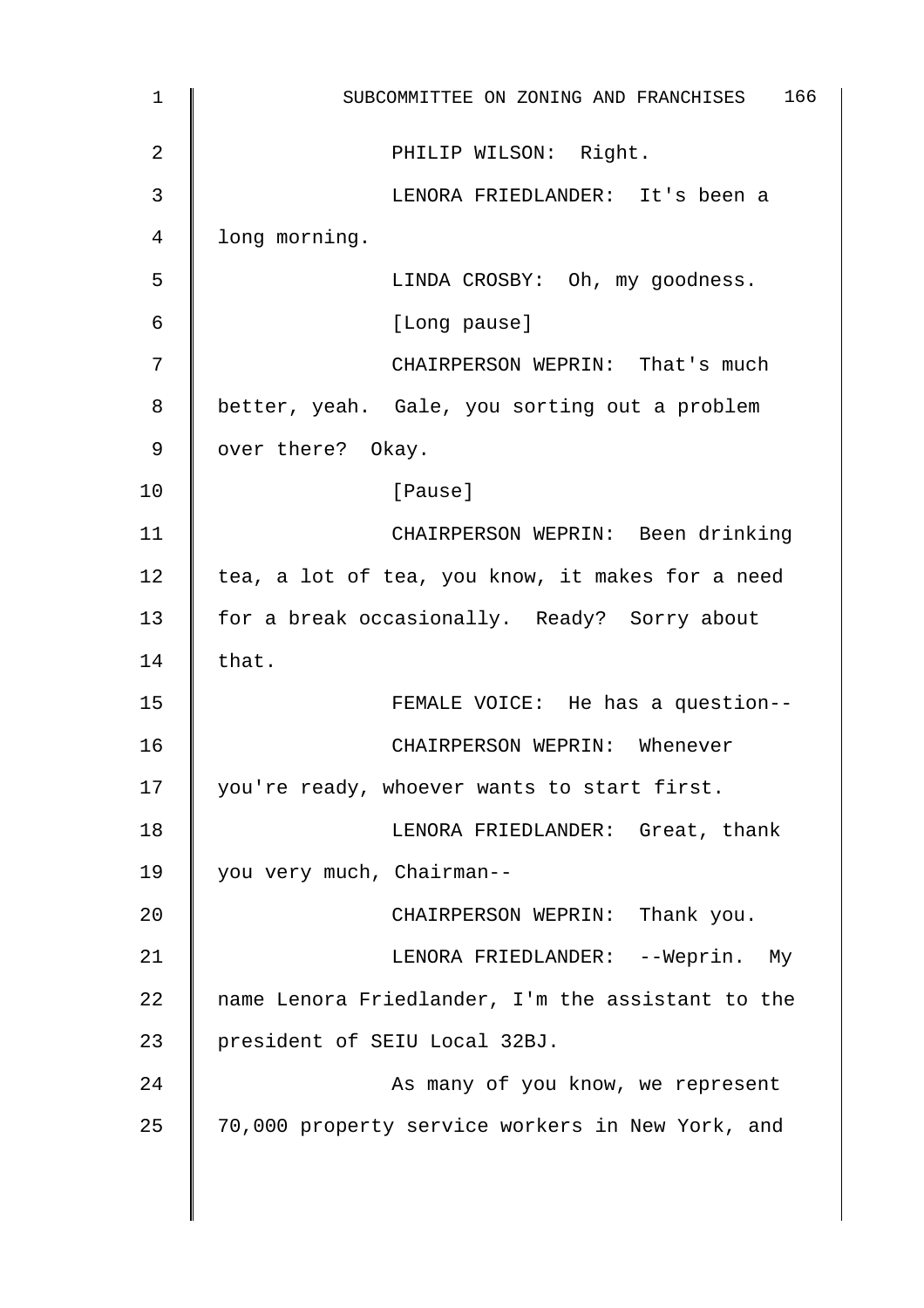| $\mathbf 1$    | 167<br>SUBCOMMITTEE ON ZONING AND FRANCHISES       |
|----------------|----------------------------------------------------|
| $\overline{2}$ | we have some members here today. We are here       |
| $\mathfrak{Z}$ | testifying in support of the Chelsea Market        |
| 4              | expansion project. And I'd like the 32BJ group to  |
| 5              | actually stand up for a minute, we're doing this   |
| 6              | quietly. These are the faces of the security       |
| 7              | officers, these are the faces of the office        |
| 8              | cleaners, these are faces of door people and handy |
| 9              | people and building superintendents. These are     |
| 10             | the faces of working New York, and we're here in   |
| 11             | support of it--thank you guys, thank you very      |
| 12             | much--we are here in support of this project       |
| 13             | because the property--the developers made a        |
| 14             | commitment as part of this project to create good  |
| 15             | jobs--jobs that provide middle-class wages, that   |
| 16             | provide health insurance, that provide retirement  |
| 17             | for workers and property service workers. And too  |
| 18             | often we are in fights with developers who have    |
| 19             | walked away from their social contract or social   |
| 20             | responsibility to the community. This is an        |
| 21             | opportunity when we are here in support of a       |
| 22             | project and of a developer who has made a          |
| 23             | commitment to creating good jobs as part of their- |
| 24             | -as part of this project.                          |
|                |                                                    |

 $25$   $\parallel$  and, as we all know, the cost of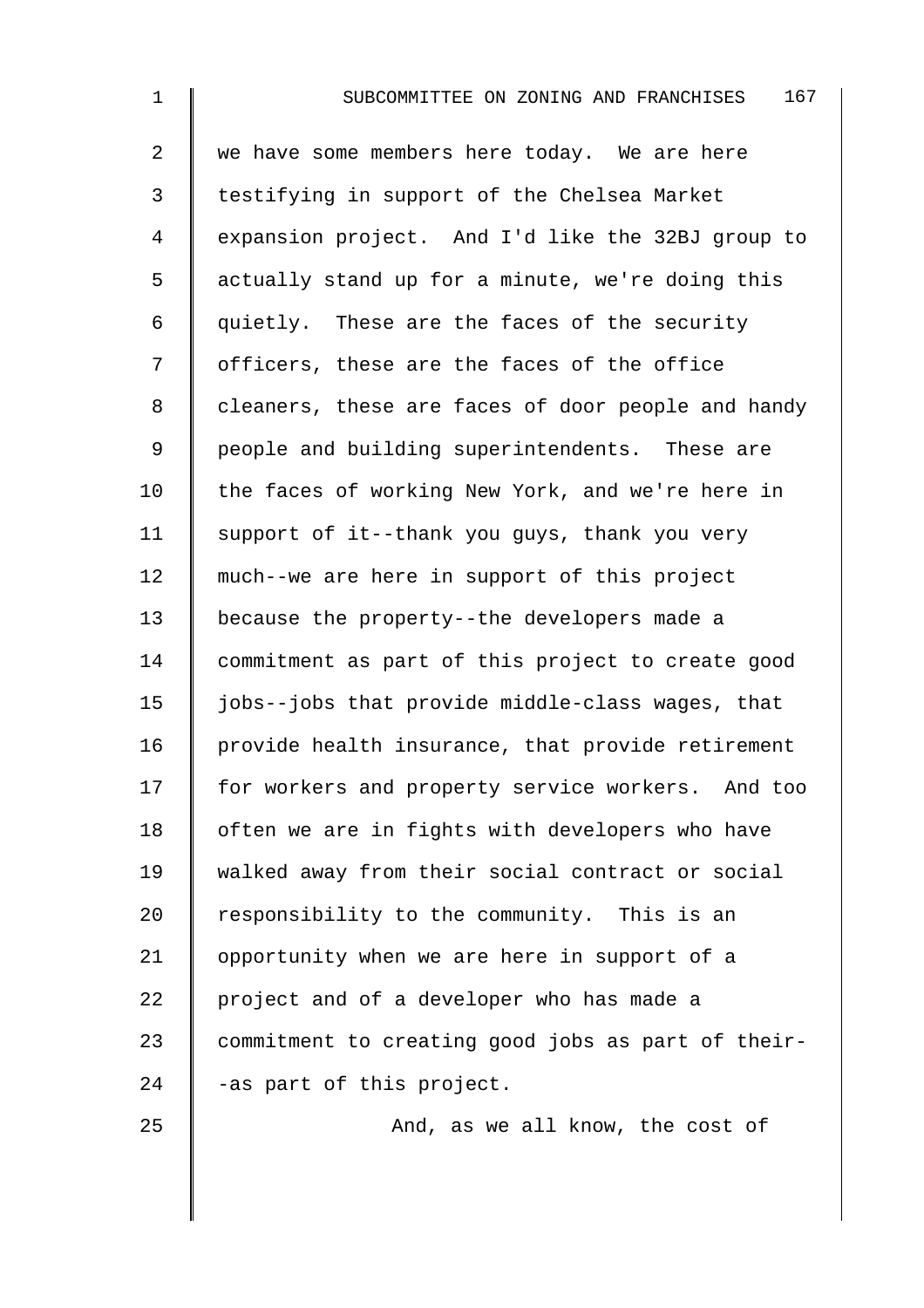| 1  | 168<br>SUBCOMMITTEE ON ZONING AND FRANCHISES       |
|----|----------------------------------------------------|
| 2  | living is increasing, that the transportation,     |
| 3  | that rent is increasing and so it's critical that  |
| 4  | we support the creation of good jobs that helps    |
| 5  | create a path to a strong economy, good jobs       |
| 6  | create strong communities and are part of the      |
| 7  | economic recovery that we all deserve.             |
| 8  | So, again, thank you for the time                  |
| 9  | and the opportunity to testify in support of the   |
| 10 | project.                                           |
| 11 | CHAIRPERSON WEPRIN: Thank you.                     |
| 12 | LENORA FRIEDLANDER: Okay. Go down                  |
| 13 | the line and then we'll come back.                 |
| 14 | OLIVER GREEVES: All right.                         |
| 15 | LENORA FRIEDLANDER: Okay.                          |
| 16 | OLIVER GREEVES: Good morning, my                   |
| 17 | name is Oliver Greeves, I work as a security guard |
| 18 | at the Chelsea Market. I'm not a union member,     |
| 19 | but I'm in the process of becoming one thanks to   |
| 20 | the Chelsea Market expansion plan.                 |
| 21 | I haven't had quality health                       |
| 22 | insurance since I started working, you know, about |
| 23 | eight, nine years. And I know from personal        |
| 24 | experience that, you know, health care is very     |
| 25 | expensive. The expansion to Chelsea Market will    |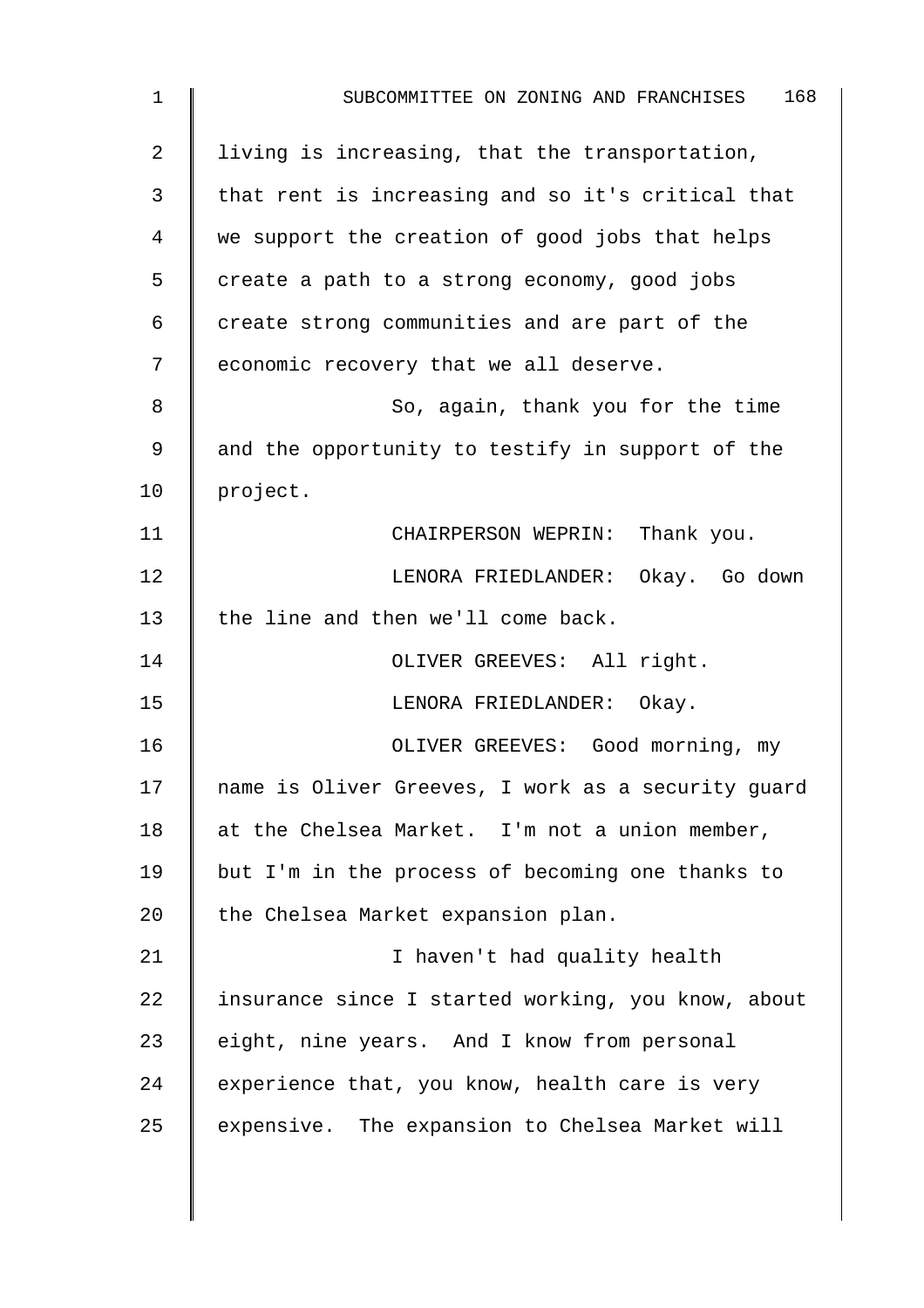| $\mathbf 1$ | 169<br>SUBCOMMITTEE ON ZONING AND FRANCHISES       |
|-------------|----------------------------------------------------|
| 2           | allow for more permanent jobs that not only pay    |
| 3           | good wages, but, most importantly, in my opinion,  |
| 4           | provide access to quality and affordable health    |
| 5           | care.                                              |
| 6           | It is these kinds of jobs that                     |
| 7           | working people like future security guards at      |
| 8           | Chelsea Market need to survive and raise families  |
| 9           | in the city. The expansion will create the kind    |
| 10          | of good jobs that this city needs for working and  |
| 11          | middle-class people to prosper. Please approve     |
| 12          | this expansion.                                    |
| 13          | Thank you.                                         |
| 14          | CHAIRPERSON WEPRIN: Thank you.                     |
| 15          | PHILIP WILSON: Good afternoon, my                  |
| 16          | name is Philip Wilson, I'm a security officer at   |
| 17          | Chelsea Market, and at this time we are now        |
| 18          | enrolled in 32BJ union, which will provide us with |
| 19          | good benefits, health care, good wages, and job    |
| 20          | security. So I, at this time, here to say we       |
| 21          | support the expansion of Chelsea Market. Thank     |
| 22          | you.                                               |
| 23          | CHAIRPERSON WEPRIN: Thank you.                     |
| 24          | LINDA CROSBY: Thank you. Hi,                       |
| 25          | Council, and thank you so much of giving us this   |
|             |                                                    |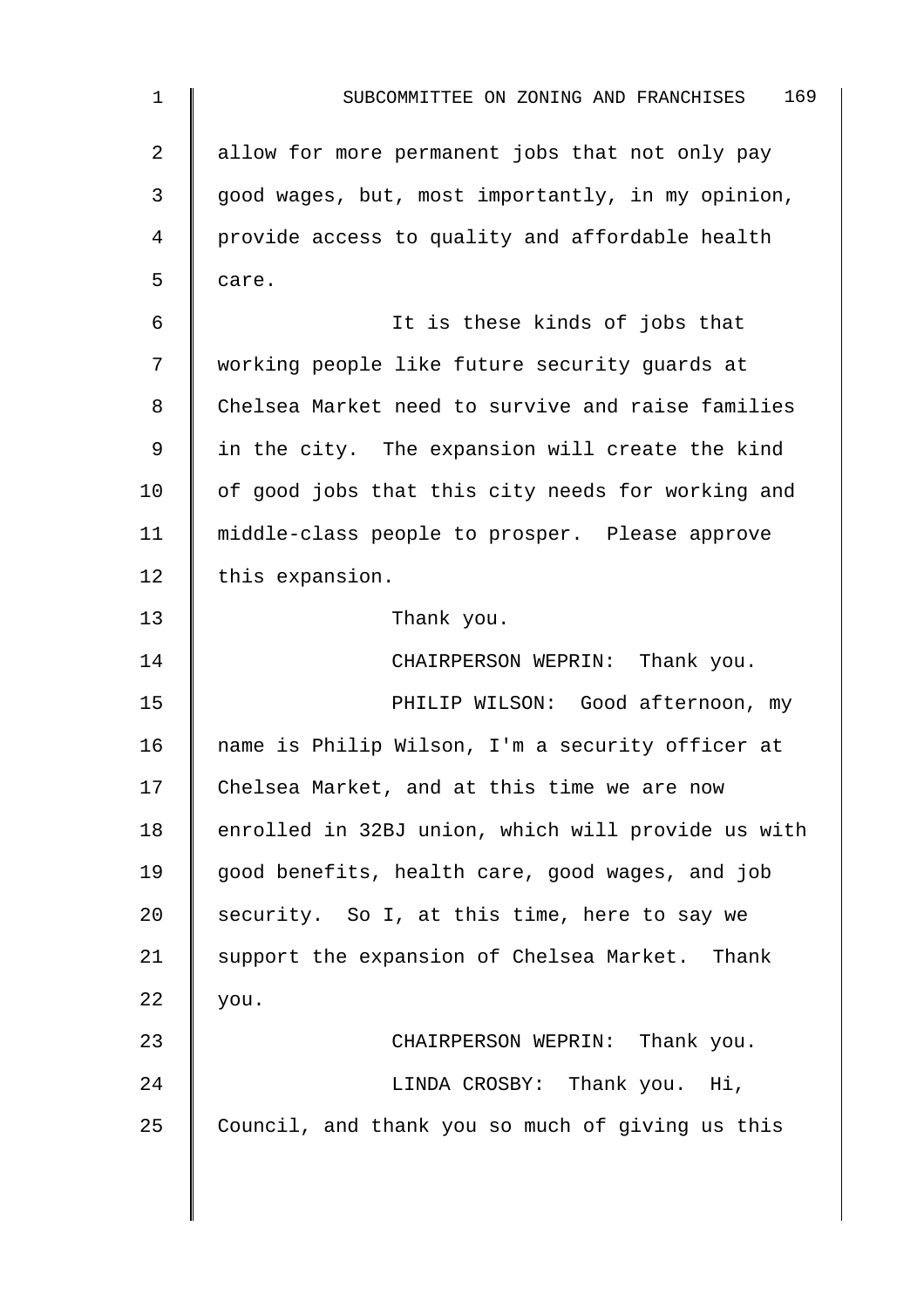2  $\parallel$  time to speak out. My name is Linda Crosby, I'm a 3 more than a 10-year resident of the Fulton Houses, 4 and I'm--while it's interesting to hear how so 5 many other people have a lot to say about Fulton 6 Houses and how this Jamestown expansion will 7 | affect Fulton Houses, I would just like to say  $8 \parallel$  that, as a mother of seven, I have children who, 9 although they are in school and looking forward to 10 college and some of them are adults and some of 11  $\parallel$  them are still small and young, we would like 12 | jobs, we would like, you know, free airspace and 13 we don't like, you know, millions and millions of 14 people going in one direction and we're going in 15 || another.

16 | However, if you do approve this 17 | last end of this, you know, ULURP process for this 18 development to take place, I would just hope--and 19 we all as a Fulton community would hope and would 20 ask that you hold Jamestown's feet to the fire and 21  $\parallel$  make sure that they keep every promise that they  $22$  have made not only for the Fulton community, but 23  $\parallel$  for the Chelsea and village community at large. 24 **Thanks** so much. 25 **CHAIRPERSON WEPRIN:** Thank you, Ms.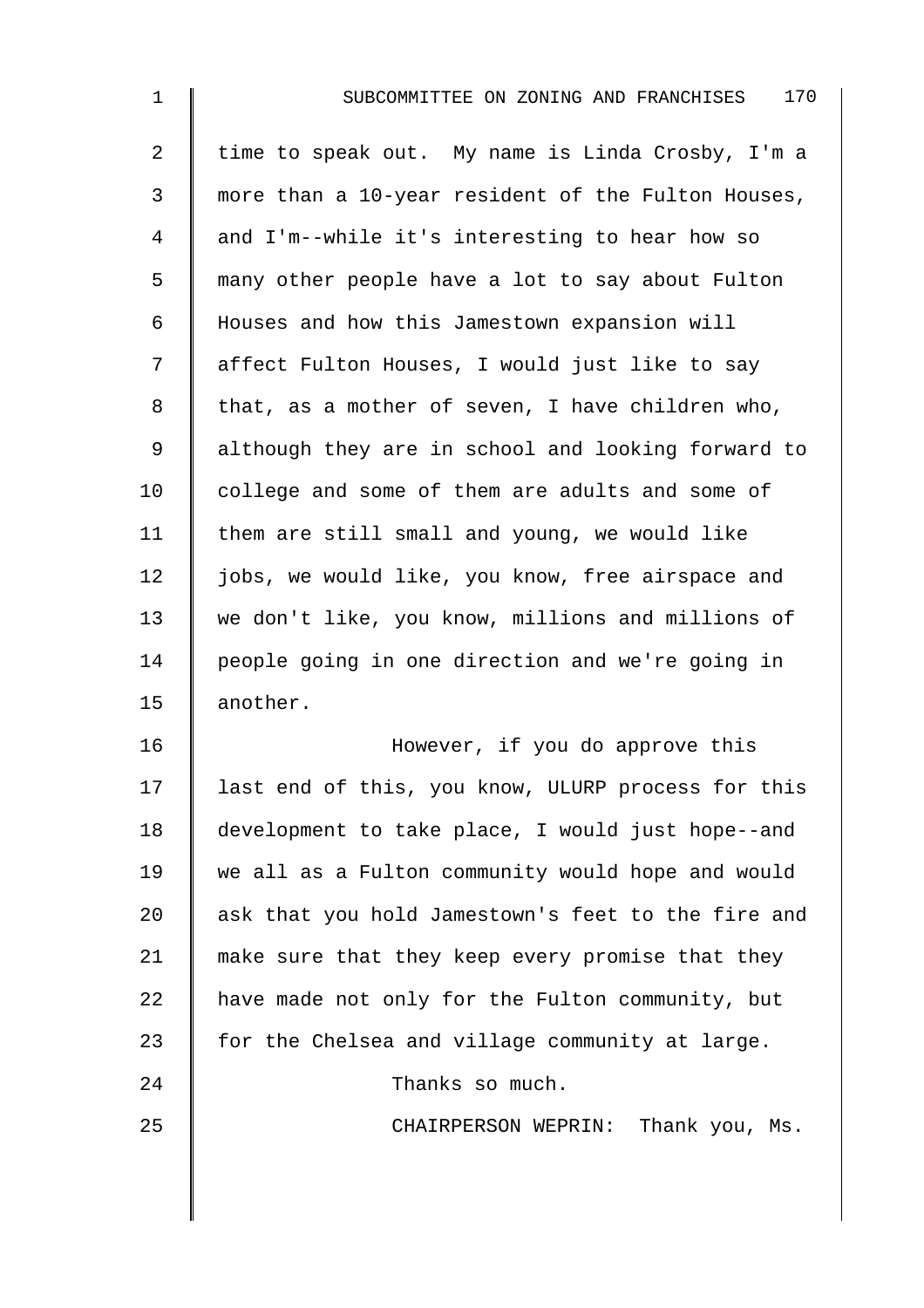| $\mathbf 1$ | 171<br>SUBCOMMITTEE ON ZONING AND FRANCHISES      |
|-------------|---------------------------------------------------|
| 2           | Crosby. Thank you all very much. Want to thank    |
| 3           | this panel.                                       |
| 4           | OLIVER GREEVES: Thank you.                        |
| 5           | [Long pause]                                      |
| 6           | CHAIRPERSON WEPRIN: One second.                   |
| 7           | I'd like to call up the following panel in        |
| 8           | opposition: Hilda Regier, Andrew Humm, Larry      |
| 9           | Lippman, Judy Richmeyer--Richheimer, sorry--      |
| 10          | [Off mic]                                         |
| 11          | CHAIRPERSON WEPRIN: Uh-oh. And                    |
| 12          | Franklin Low.                                     |
| 13          | [Long pause]                                      |
| 14          | CHAIRPERSON WEPRIN: You were the                  |
| 15          | one, huh?                                         |
| 16          | [Long pause]                                      |
| 17          | CHAIRPERSON WEPRIN: Okay. I                       |
| 18          | apologize for messing up those names. Whoever     |
| 19          | wants to start, please do.                        |
| 20          | [Long pause]                                      |
| 21          | CHAIRPERSON WEPRIN: All right,                    |
| 22          | calm down. You could sit, push the button, make   |
| 23          | sure the mic's on, and state your name. Take your |
| 24          | time, go ahead.                                   |
| 25          | ANDREW HUMM: Sure. My name is                     |
|             |                                                   |
|             |                                                   |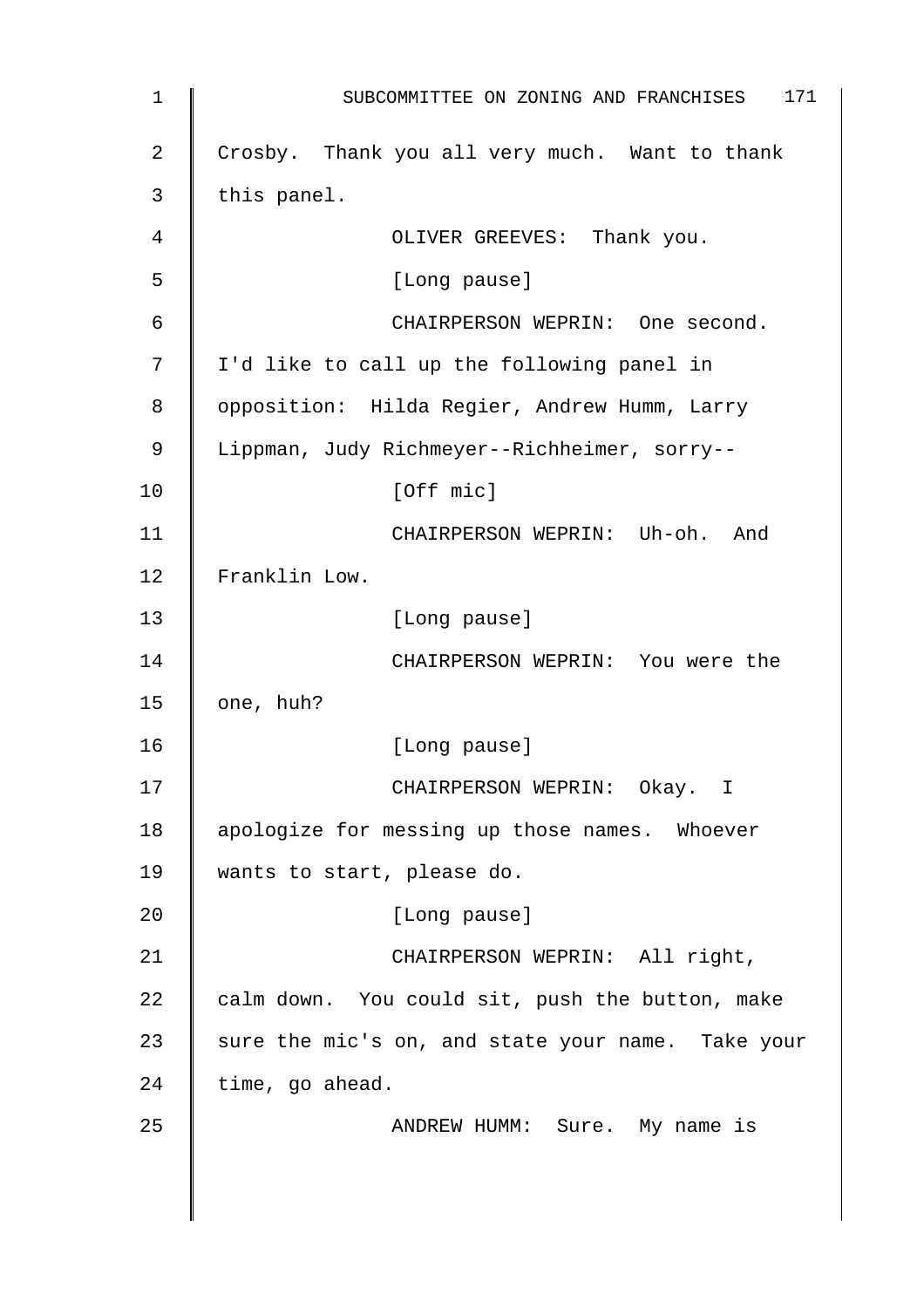1 SUBCOMMITTEE ON ZONING AND FRANCHISES 172 2 Andy Humm, I'm the president of the London Terrace 3 Tenants Association, lived in Chelsea for 27 years 4 | and in the city since '76, so you want to take a 5 | look at that picture? Anybody from Jamestown  $6 \parallel$  still here? All right. 7 || CHAIRPERSON WEPRIN: Yes, there 8 are. 9 || ANDREW HUMM: Where are you going 10  $\parallel$  to put the construction site, you want to tell us? 11 You didn't tell us during the testimony. What are 12 | you going to close off on 9th Avenue? 13 CHAIRPERSON WEPRIN: All right. 14 | ANDREW HUMM: How many lanes of 15 | traffic are you going to close up on 9th Avenue 16 and 10th Avenue to build this thing? 17 | CHAIRPERSON WEPRIN: Sir, I know  $18 \parallel$  you--19 ANDREW HUMM: [Interposing] It's a 20 question. 21 | CHAIRPERSON WEPRIN: I know you're 22  $\parallel$  not--we're not going to be able to have them 23 answer their question--24 ANDREW HUMM: [Interposing] Well  $25$  | you ought to want to know that answer and you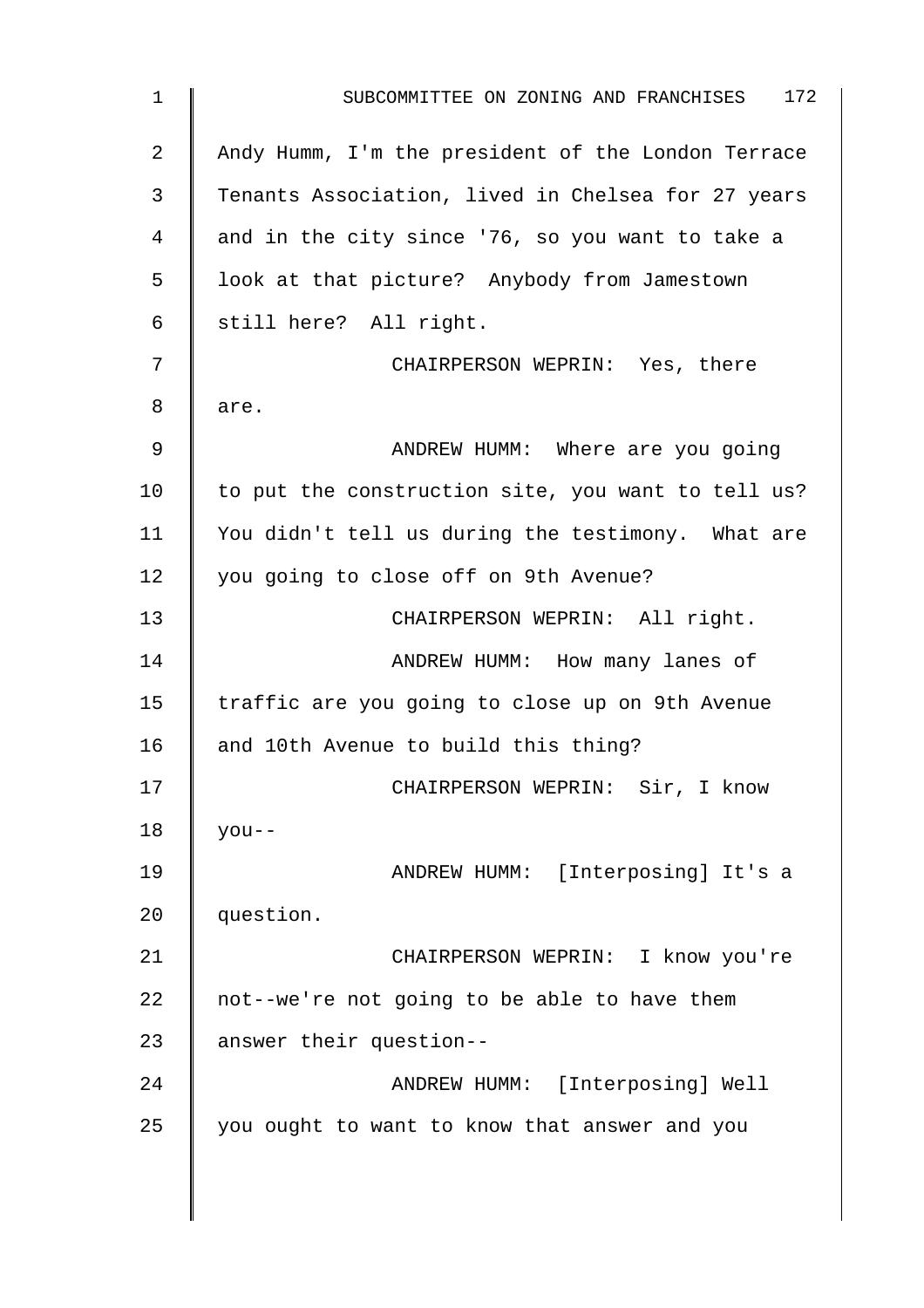| 1              | 173<br>SUBCOMMITTEE ON ZONING AND FRANCHISES       |
|----------------|----------------------------------------------------|
| $\overline{2}$ | didn't get that answer.                            |
| 3              | CHAIRPERSON WEPRIN:<br>Okay.                       |
| 4              | ANDREW HUMM: This is my time to                    |
| 5              | testify.                                           |
| 6              | CHAIRPERSON WEPRIN: Yes, sir.                      |
| 7              | ANDREW HUMM: I don't know how you                  |
| 8              | on the City Council can live with yourselves. How  |
| 9              | many people here think that Chelsea is not         |
| 10             | developed enough? That it's not overcrowded right  |
| 11             | now? No hands--oh, well one person from the High   |
| 12             | Line thinks it's not developed enough yet. Well I  |
| 13             | have to live there, I have to live there, and the  |
| 14             | congestion is terrible, the prices are terrible,   |
| 15             | the pressure on housing costs and on the cost of   |
| 16             | just going to the grocery store are terrible at    |
| 17             | this point, and all you want to do is bring in     |
| 18             | more rich people to drive it up even more.<br>That |
| 19             | is not the purpose of changing the zoning laws.    |
| 20             | We need something like a hospital                  |
| 21             | in Chelsea or in the village, that's the kind of   |
| 22             | thing you change the zoning law to, to benefit the |
| 23             | people who live there, not this kind of a project. |
| 24             | I don't know how you live with                     |
| 25             | yourselves, other than these are the developers    |
|                |                                                    |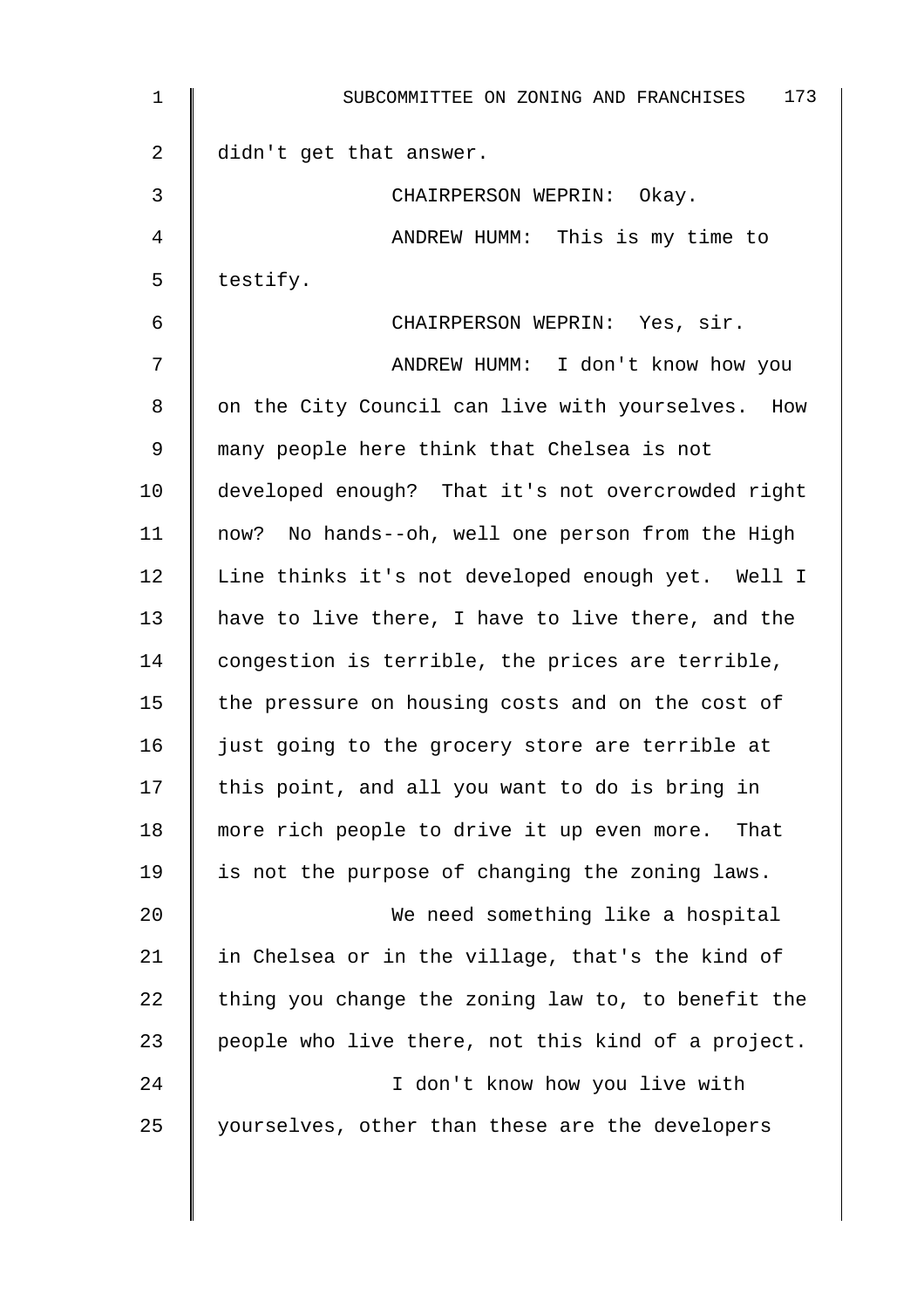| $\mathbf{1}$ | 174<br>SUBCOMMITTEE ON ZONING AND FRANCHISES       |
|--------------|----------------------------------------------------|
| 2            | that give the big campaign contributions and you   |
| 3            | need the union support, but the union people are   |
| 4            | gone now, but the idea that they were being played |
| 5            | like stooges by this union busting company just    |
| 6            | infuriates me.                                     |
| 7            | CHAIRPERSON WEPRIN: Duly noted,                    |
| 8            | thank you.                                         |
| 9            | [Applause]                                         |
| 10           | SERGEANT-AT-ARMS: Quiet, please.                   |
| 11           | CHAIRPERSON WEPRIN: Who wants to                   |
| 12           | follow that gentleman? Won't call it an act.       |
| 13           | FRANKLIN LOW: Yes, my name is                      |
| 14           | Franklin Low, and I have a list of reasons--a      |
| 15           | long-time resident of Chelsea, I have a list of    |
| 16           | reasons why we should not upzone Chelsea Market.   |
| 17           | Poor stewardship of taxpayer                       |
| 18           | assets. The West Side Yards, Lower Manhattan       |
| 19           | redevelopment, and the Roosevelt Island, Cornell   |
| 20           | University, high-tech project, which are supported |
| 21           | by billions of dollars of taxpayer assets will be  |
| 22           | diminished by the fact that a Jamestown Chelsea    |
| 23           | Market upzoning may well siphon jobs away from the |
| 24           | multibillion-dollar project. For the City          |
| 25           | Planning Commission to approve and the City        |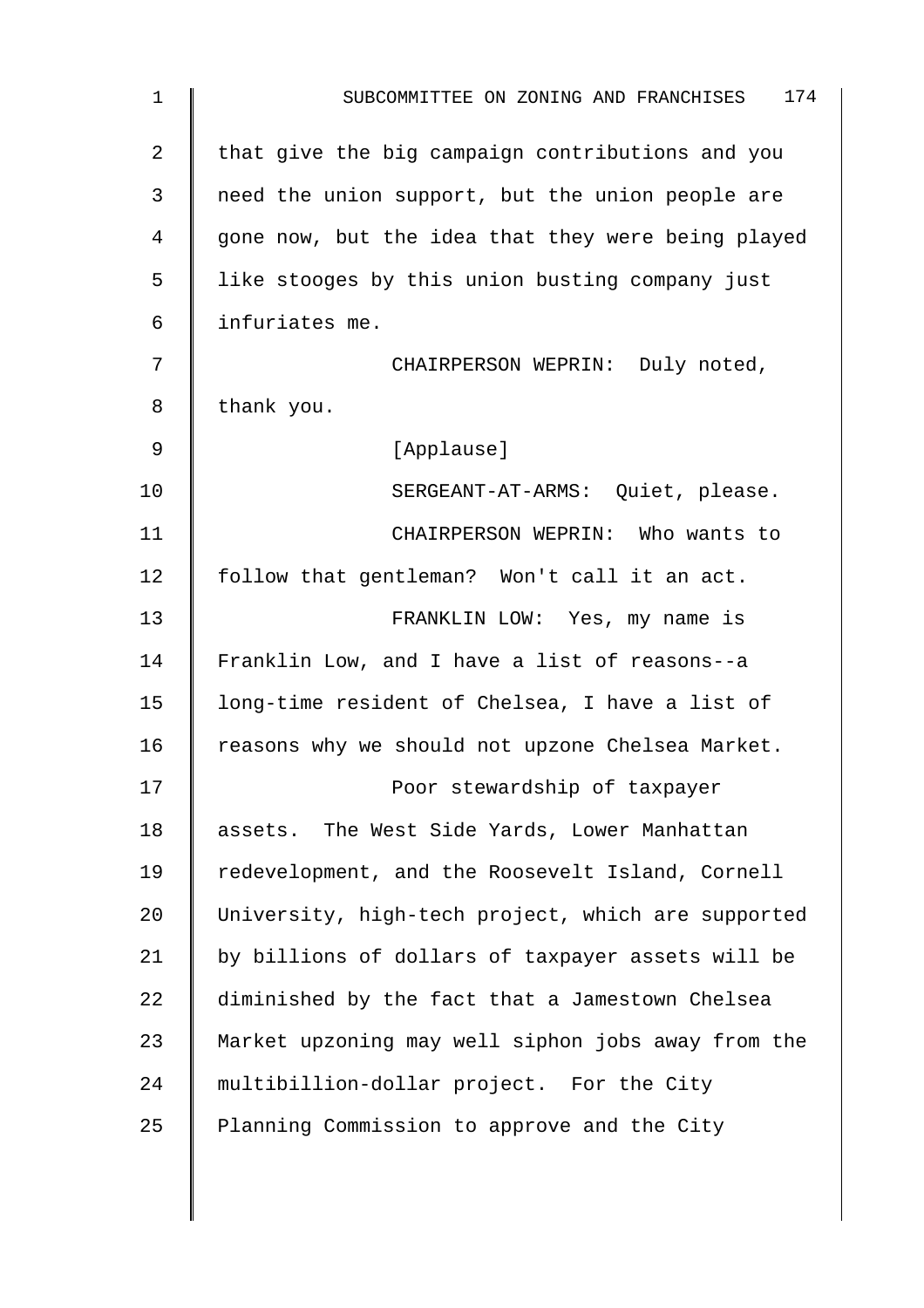2 Council to contemplate approving Jamestown's 3 application is to demonstrate poor stewardship of 4 taxpayer public assets for the principal benefit 5 | of a private party. Jamestown does not create or 6  $\parallel$  control the jobs they claim may be brought to the 7 | area, nor does high-tech have to be in the same 8 | building. Jamestown obviously has not heard of 9 | telecommuting.

10 | Damage to the High Line. The 11 Jamestown upzoning proposal will bring irreparable 12 | harm to the High Line in respect to light and 13 | openness for which no amount of money is a 14 substitute. As of right, 28-story hotel at 450 15 West 15th Street will serve to amplify this 16 damage. Mr. Phillips, the manager of Jamestown, 17 | in public hearings held at Fulton Houses this past 18 | spring, stated that tourists from the High Line do 19 not spend much money at the market as they pass 20  $\parallel$  through it and that he had no space available at 21  $\parallel$  the time to honor the Jamestown commitment to the 22 High Line. Jamestown speaks ill of the High Line 23 and its visitors, but will throw millions of  $24$  dollars at the High Line in the hope that the city  $25$  | politicians will grant them upzoning.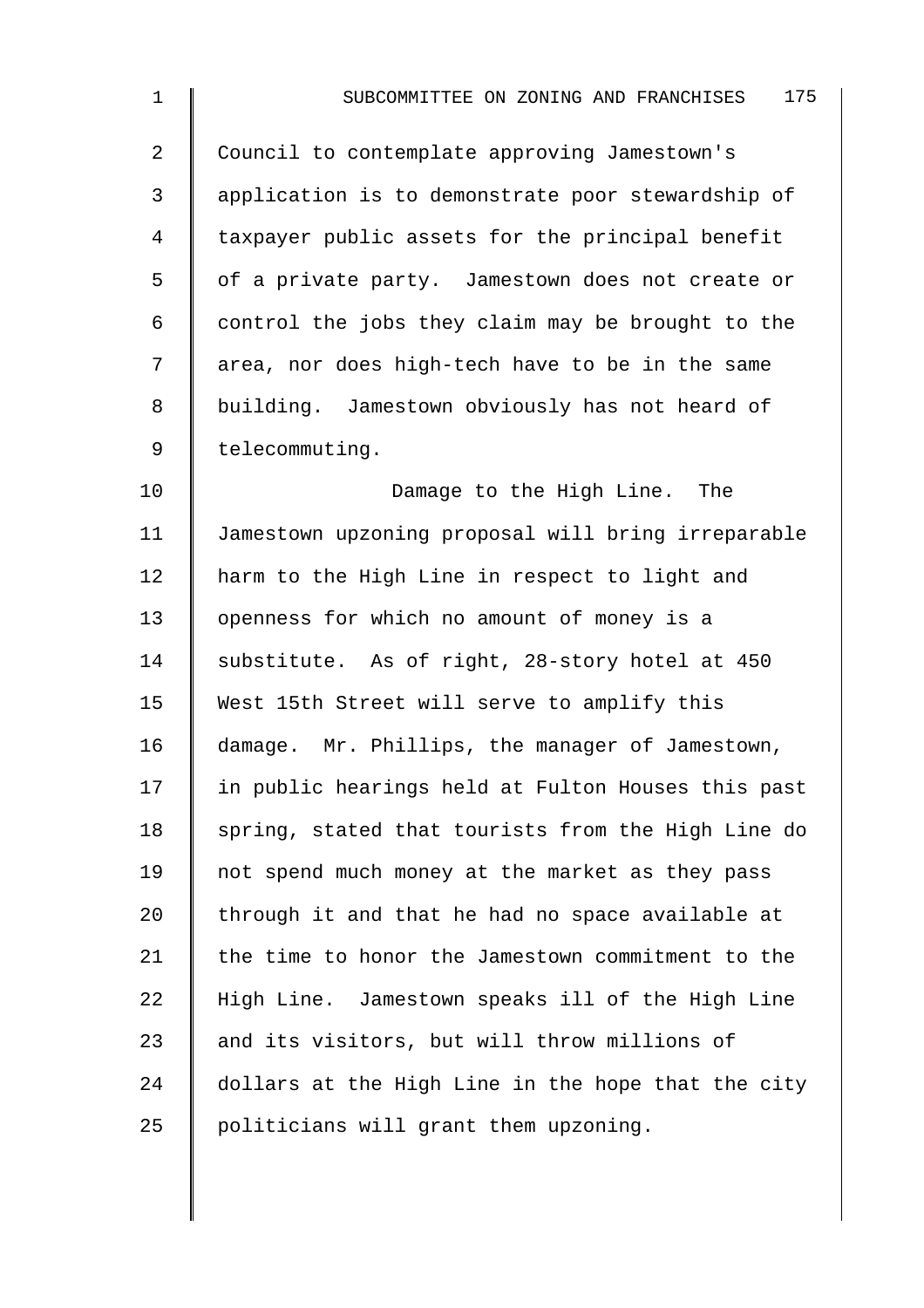| 1  | 176<br>SUBCOMMITTEE ON ZONING AND FRANCHISES       |
|----|----------------------------------------------------|
| 2  | Zoning should not be for sale.                     |
| 3  | Jamestown, through the promise of money, has very  |
| 4  | deftly attempted to subvert the planning and       |
| 5  | zoning process in New York City. The fact that     |
| 6  | Jamestown is a foreign German-based investment     |
| 7  | company interfering in New York politics is        |
| 8  | particularly offensive.                            |
| 9  | Permanent and irreversible damage                  |
| 10 | to the character of Chelsea. Spurious claims       |
| 11 | about lack of space, Google donated to the Cornell |
| 12 | high-tech center--                                 |
| 13 | CHAIRPERSON WEPRIN: [Interposing]                  |
| 14 | Could you please skip to the end? I know you have  |
| 15 | a lot more but--                                   |
| 16 | FRANKLIN LOW:<br>Okay.                             |
| 17 | CHAIRPERSON WEPRIN: We have it                     |
| 18 | here but--                                         |
| 19 | FRANKLIN LOW: Very well, I will                    |
| 20 | skip to the end. I will read my last paragraph.    |
| 21 | CHAIRPERSON WEPRIN: Fine.                          |
| 22 | FRANKLIN LOW: Hiding under the                     |
| 23 | skirts of affordable housing and jobs, finally     |
| 24 | even the affordable housing advocates are against  |
| 25 | the project as it contributes so little to         |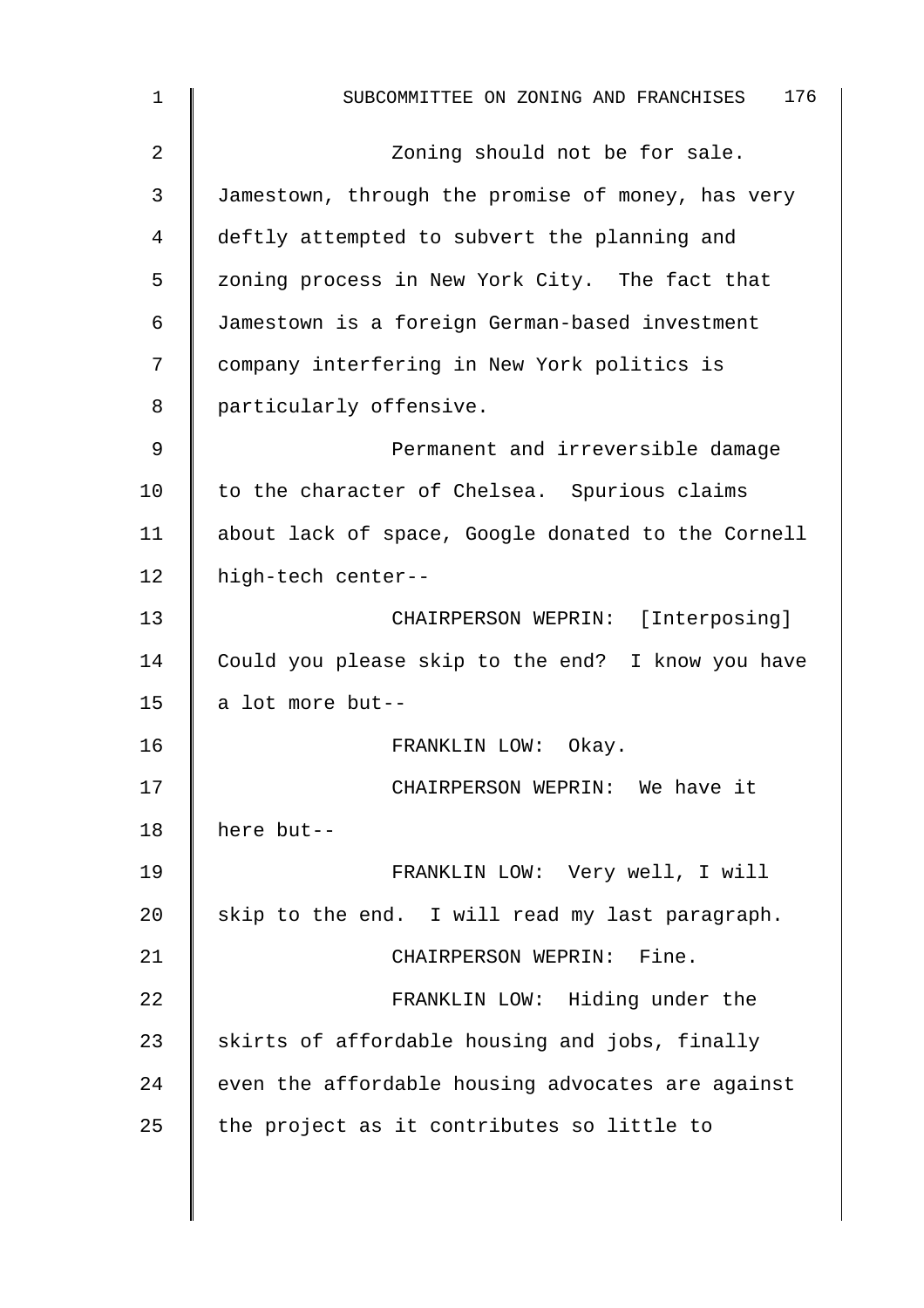| $\mathbf 1$ | 177<br>SUBCOMMITTEE ON ZONING AND FRANCHISES      |
|-------------|---------------------------------------------------|
| 2           | affordable housing. I attended the CB 4 vote      |
| 3           | calling for the contribution by Jamestown of 20-- |
| 4           | equal to 27% of the projected 300 million project |
| 5           | cost towards affordable housing. As of now,       |
| 6           | Jamestown's contribution will be less than 2% of  |
| 7           | the projected cost--about 5 million. Jobs and     |
| 8           | affordable housing in the instance serve only to  |
| 9           | give political cover to bad decision-making--     |
| 10          | [Crosstalk]                                       |
| 11          | FRANKLIN LOW: --as manifested, as                 |
| 12          | mentioned above, is poor stewardship of public    |
| 13          | assets. An example of affordable housing--I will  |
| 14          | skip that. A particular family that I know lives  |
| 15          | in a proposed supposed affordable housing         |
| 16          | building, they have a \$3,400 amount two-bedroom  |
| 17          | apartment, they had to substantiate an income of  |
| 18          | in excess of \$110,000. One must ask, affordable  |
| 19          | for whom?                                         |
| 20          | If Jamestown were serious and                     |
| 21          | interested in the community, they would not ask   |
| 22          | for the zoning change. They are only interested   |
| 23          | in the money and are a duplicitous player.<br>To  |
| 24          | grant an upzoning would be a breach of public     |
| 25          | trust.                                            |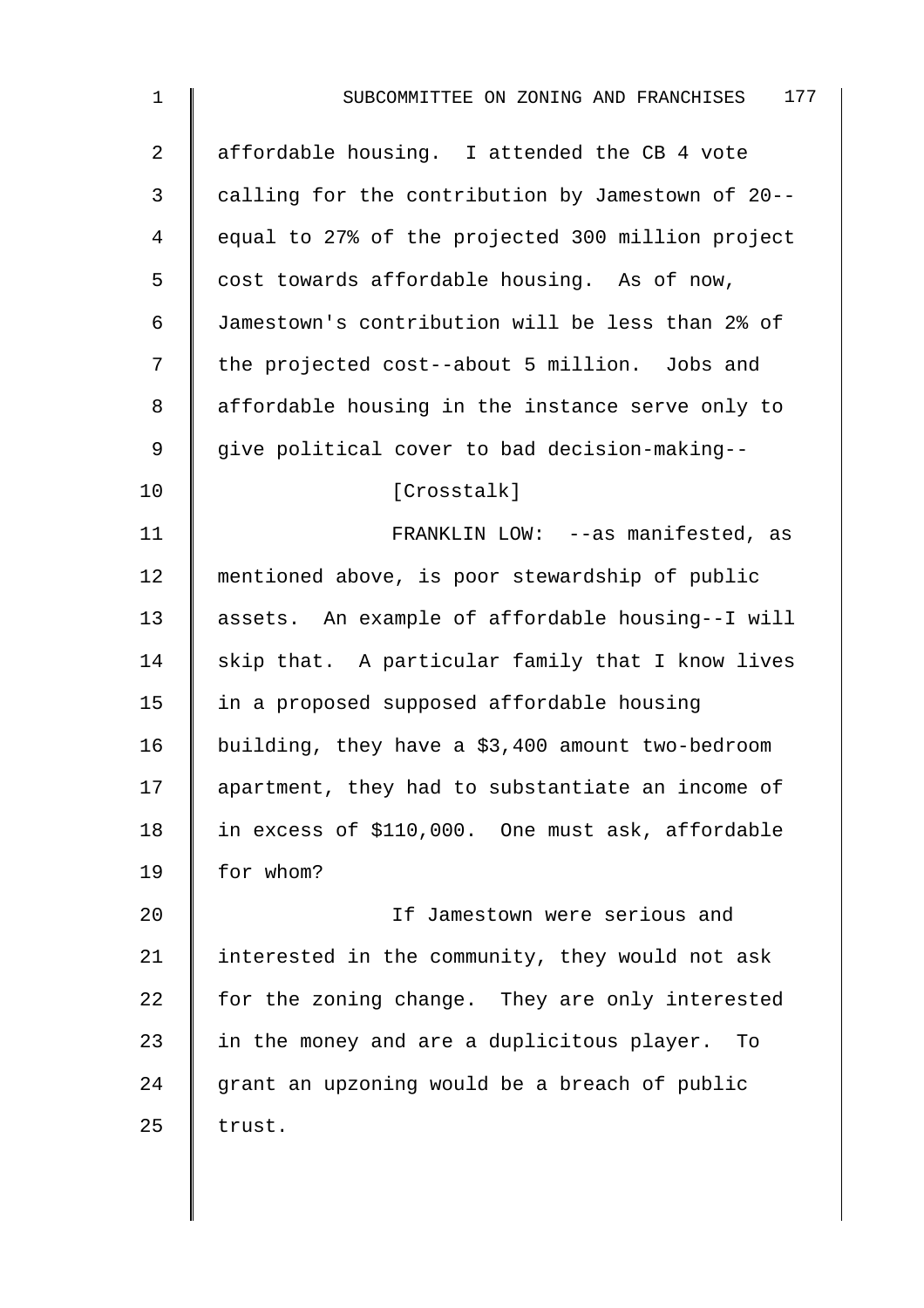| 1  | SUBCOMMITTEE ON ZONING AND FRANCHISES 178          |
|----|----------------------------------------------------|
| 2  | CHAIRPERSON WEPRIN: Thank you.                     |
| 3  | FRANKLIN LOW: You're welcome.                      |
| 4  | CHAIRPERSON WEPRIN: Thank you.                     |
| 5  | FRANKLIN LOW: I thank you for the                  |
| 6  | time to speak.                                     |
| 7  | CHAIRPERSON WEPRIN: Ladies, which-                 |
| 8  | -want to go next?                                  |
| 9  | HILDA REGIER: Want to go--                         |
| 10 | JUDY RICHHEIMER: Okay. Sure. Do                    |
| 11 | I have--                                           |
| 12 | [Pause]                                            |
| 13 | JUDY RICHHEIMER: Hello, I'm Judy                   |
| 14 | Richheimer, executive vice president of the        |
| 15 | Chelsea Reform Democratic Club, which has stood in |
| 16 | long opposition to this rezoning proposal.         |
| 17 | Now you've heard how many of us                    |
| 18 | believe that the congestion that this rezoning     |
| 19 | would bring would increase--be an exponential      |
| 20 | burden on streets that are already highly          |
| 21 | congested and it would make a tremendous rent in   |
| 22 | the fabric of the very history of Chelsea, but I   |
| 23 | want to put these feelings in a larger context,    |
| 24 | namely, that of civic virtue.                      |
| 25 | Now there's no residential                         |
|    |                                                    |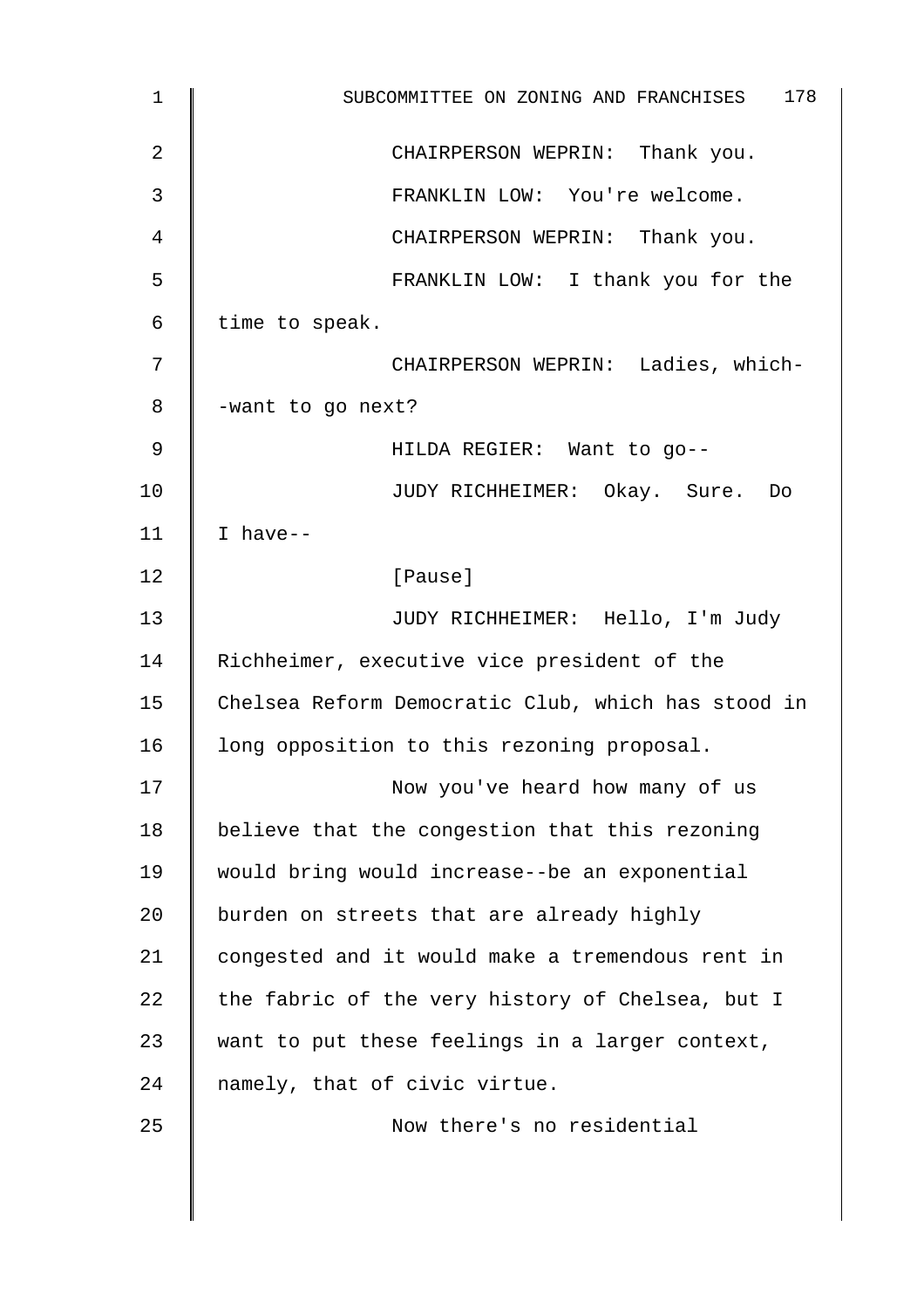| 1  | 179<br>SUBCOMMITTEE ON ZONING AND FRANCHISES       |
|----|----------------------------------------------------|
| 2  | neighborhood in New York City that yearns for an   |
| 3  | influx of new towers, however, most of us are      |
| 4  | realistic and know that growth is inevitable, and  |
| 5  | even the most ardent preservationist accepts that  |
| 6  | our streets will not necessarily always look like  |
| 7  | they did in the day of horses and bayonets.        |
| 8  | However, we insist that any zoning change be       |
| 9  | accompanied by planning, planning that's           |
| 10 | intelligent, farseeing, comprehensive, and, above  |
| 11 | all, fair.                                         |
| 12 | Spearheaded by the redoubtable Ed                  |
| 13 | Kirkland, the idea of allowing communities in New  |
| 14 | York to have at least a say in planning the future |
| 15 | of their own streetscapes was virtually invented   |
| 16 | in Chelsea. Mr. Kirkland and others worked out a   |
| 17 | kind of covenant with city government that said,   |
| 18 | okay, we know that development will take place,    |
| 19 | but at the same time it must take place within a   |
| 20 | context of respect for the flavor and character of |
| 21 | our neighborhoods. The rezoning of western         |
| 22 | Chelsea was accomplished with just that spirit of  |
| 23 | cooperation and compromise, serious compromise on  |
| 24 | our part.                                          |
|    |                                                    |

25  $\parallel$  To overturn such a recent agreement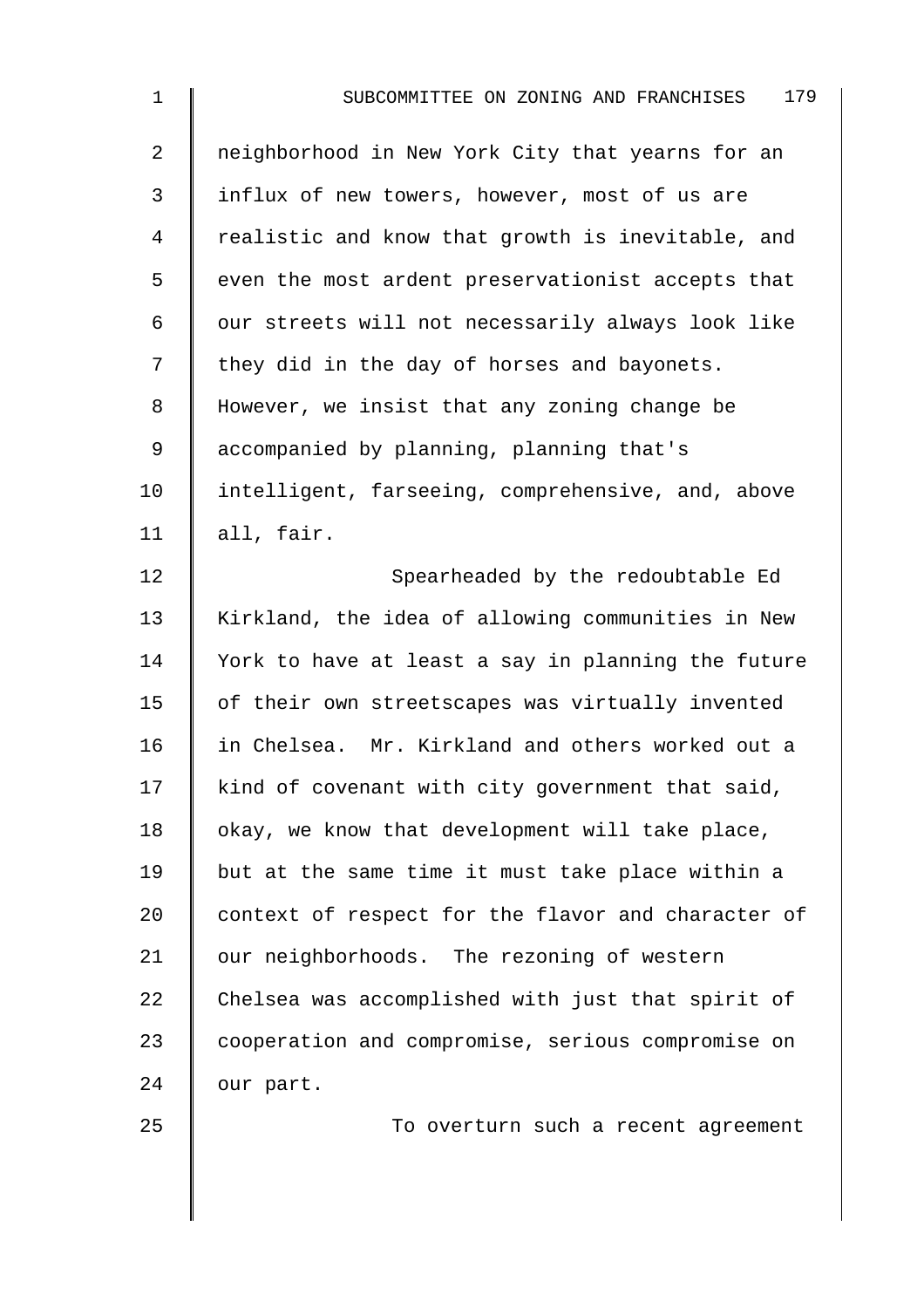| $\mathbf 1$ | 180<br>SUBCOMMITTEE ON ZONING AND FRANCHISES       |
|-------------|----------------------------------------------------|
| 2           | that was long in the making and, frankly, allow    |
| 3           | developers to grab a great deal of our air and     |
| 4           | sky, and also robbed us of several important       |
| 5           | buildings, including one designed by Ernest Flag,  |
| 6           | mocks the principle of community-based planning,   |
| 7           | and that brings us back to civic virtue.           |
| 8           | The community virtuously took on                   |
| 9           | the burden of new towers, and in return we         |
| 10          | expected our government to hold up its end of the  |
| 11          | bargain and to behave with a corresponding sense   |
| 12          | of virtue. To smash this covenant now between a    |
| 13          | neighborhood and city government is to replace     |
| 14          | virtue with cynicism.                              |
| 15          | Please do not break faith with the                 |
| 16          | people of Chelsea.                                 |
| 17          | CHAIRPERSON WEPRIN: Thank you, Ms.                 |
| 18          | Richheimer. Next, please?                          |
| 19          | [Pause]                                            |
| 20          | LARRY LIPPMAN: My name is Larry                    |
| 21          | Lippman, I am a member of the Chelsea Coalition on |
| 22          | Housing. There are so many reasons not to rezone   |
| 23          | the Chelsea market and expand this complex. You    |
| 24          | have heard, and probably read, most of them        |
| 25          | already. But speaking from the heart, as a         |
|             |                                                    |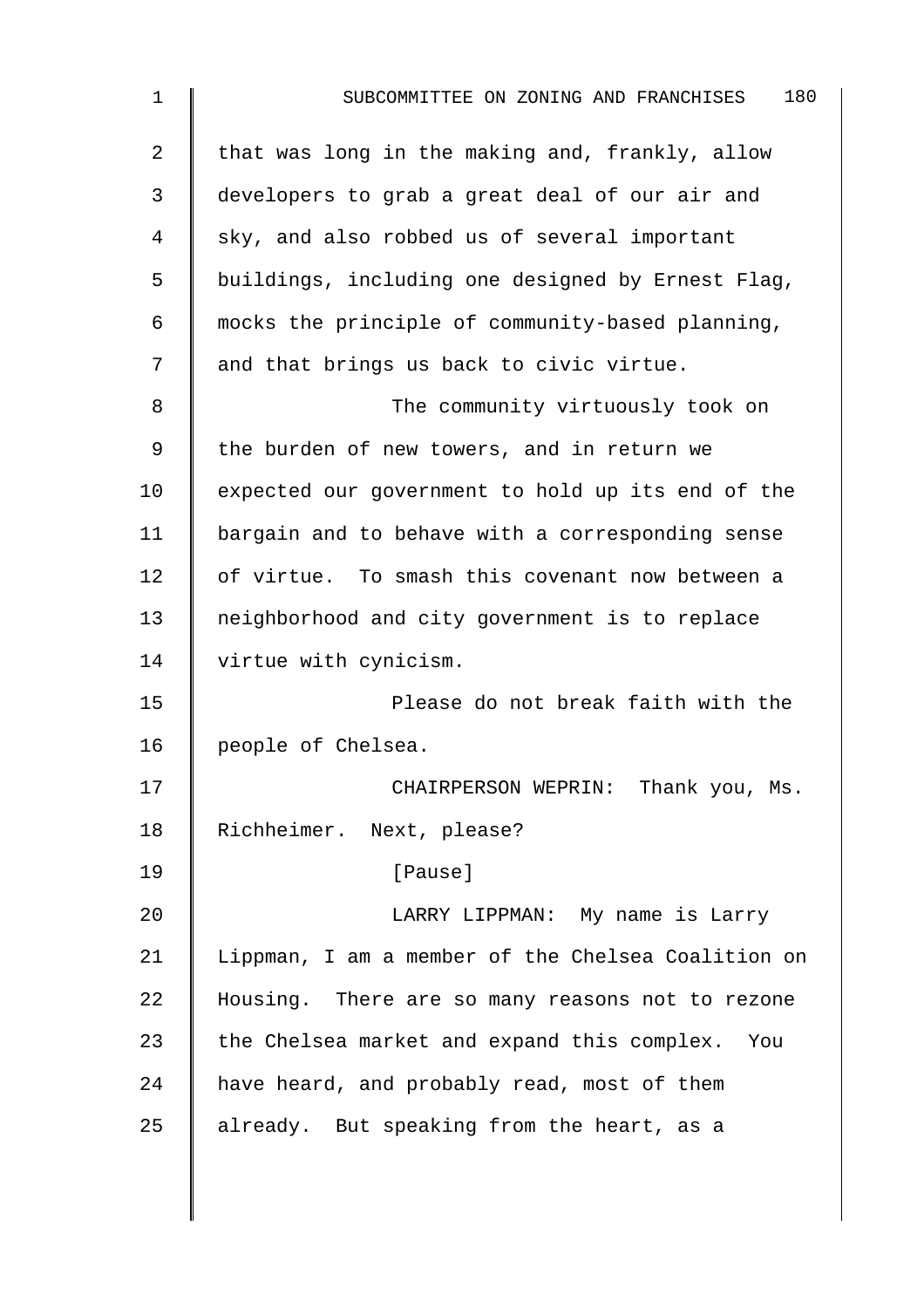| $\mathbf 1$ | 181<br>SUBCOMMITTEE ON ZONING AND FRANCHISES      |
|-------------|---------------------------------------------------|
| 2           | resident of Chelsea for 30 years, I urge you not  |
| 3           | to contribute to destroying the character of this |
| 4           | historic building--a building which has proven to |
| 5           | be a unique example of adaptive reuse.            |
| 6           | We urge you to listen to the voices               |
| 7           | of the community--your community, Speaker Quinn-- |
| 8           | and vote no to this unnecessary proposal.         |
| 9           | Thank you.                                        |
| 10          | CHAIRPERSON WEPRIN: Thank you, Mr.                |
| 11          | Lippman. Last, but not least.                     |
| 12          | HILDA REGIER: Honorable Council                   |
| 13          | Member, I'm Hilda Regier, a resident of Chelsea   |
| 14          | since 1968, former chair of Community Board 4,    |
| 15          | former president of the Council of Chelsea Block  |
| 16          | Associations, currently a board member of Save    |
| 17          | Chelsea, and of the Metropolitan Chapter of the   |
| 18          | Victorian Society in America.                     |
| 19          | You have before you a proposal to                 |
| 20          | rezone one city block owned by one financial      |
| 21          | entity. Doesn't that give you pause? It's spot    |
| 22          | zoning--never a good policy. It is a request to   |
| 23          | add to the coffers of one company that is already |
| 24          | making a profit on the property. The proposal     |
| 25          | reeks of greed, not need.                         |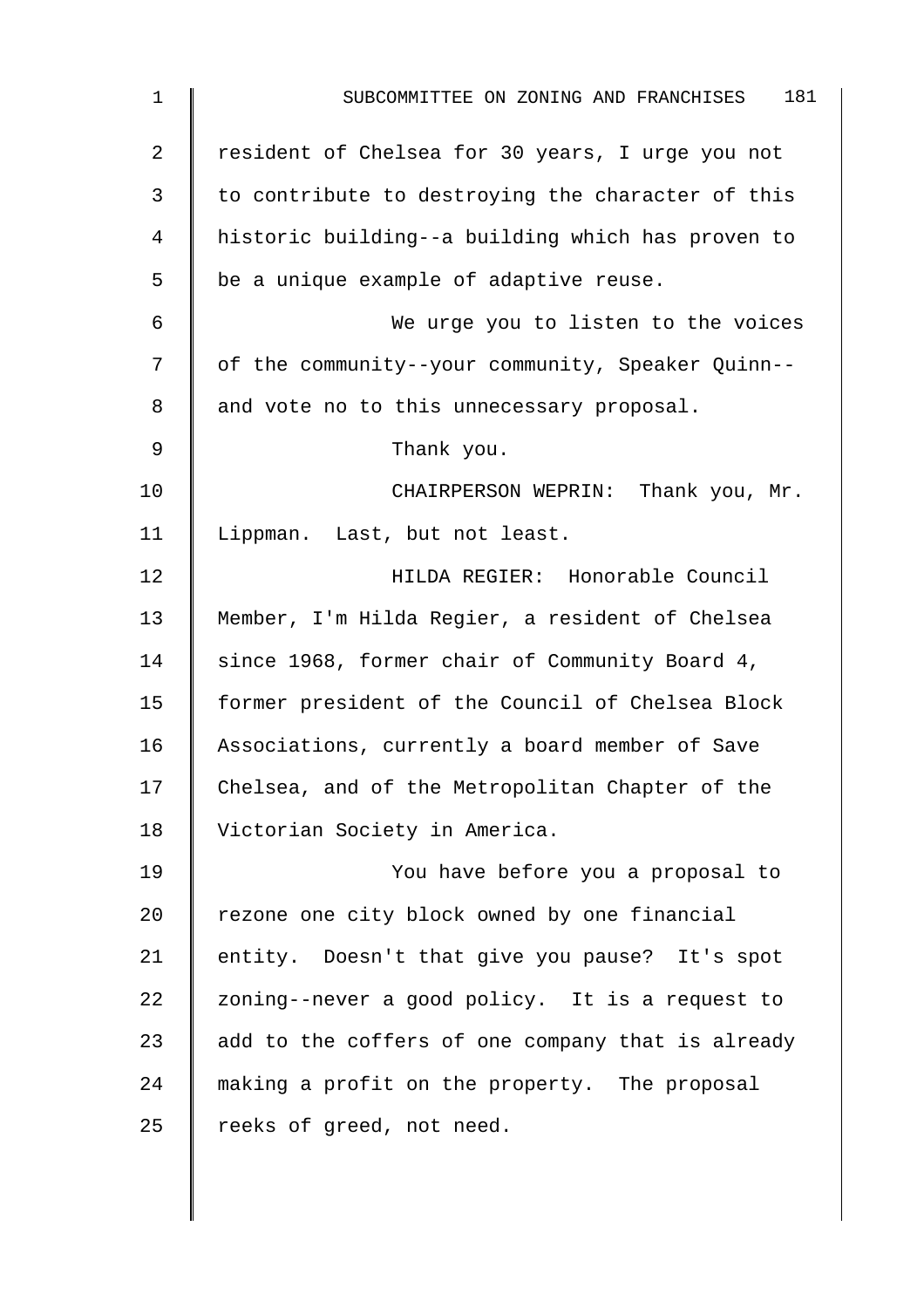| $\mathbf{1}$   | 182<br>SUBCOMMITTEE ON ZONING AND FRANCHISES       |
|----------------|----------------------------------------------------|
| $\overline{a}$ | I'd like to correct something that                 |
| 3              | was said by the Jamestown representative here this |
| 4              | morning. The 9th Avenue Fulton Houses are not      |
| 5              | built as high as she said, they are six stories    |
| 6              | high, so they're about half as high as the         |
| 7              | proposed 9th Avenue addition by Jamestown. That's  |
| 8              | not in my written testimony, but that needs to be  |
| $\mathsf 9$    | noted by the Council.                              |
| 10             | CHAIRPERSON WEPRIN: Okay. You                      |
| 11             | could speak to them afterwards, she's nodding as   |
| 12             | well or commenting, so you guys may want to talk   |
| 13             | about it after.                                    |
| 14             | HILDA REGIER: Okay. The Chelsea                    |
| 15             | Market, as built, is iconic, a landmark recognized |
| 16             | on the State and National Registers of Historic    |
| 17             | Places, but not designated as a New York City      |
| 18             | landmark. Jamestown properties at CB 4 graciously  |
| 19             | offered to support designation after it builds the |
| 20             | two egregious towers it proposes to plop on top of |
| 21             | the complex. How likely is designation then?       |
| 22             | CHAIRPERSON WEPRIN: Just I'll give                 |
| 23             | you a couple of seconds if you got a last second   |
| 24             | thing.                                             |
| 25             | HILDA REGIER: I've got--                           |
|                |                                                    |
|                |                                                    |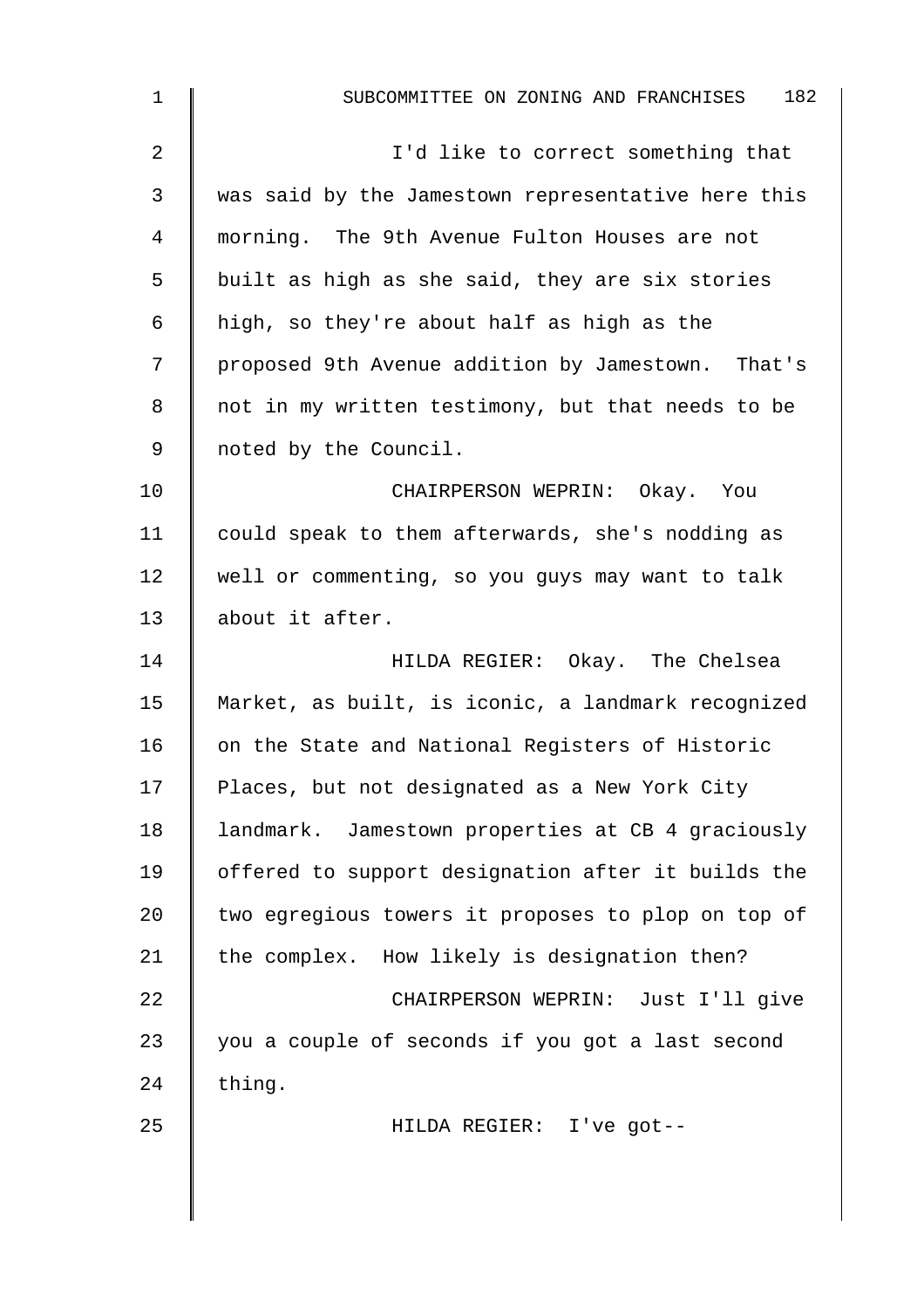| $\mathbf 1$ | 183<br>SUBCOMMITTEE ON ZONING AND FRANCHISES       |
|-------------|----------------------------------------------------|
| 2           | [Crosstalk]                                        |
| 3           | CHAIRPERSON WEPRIN: Okay.                          |
| 4           | HILDA REGIER: This is a bad                        |
| 5           | proposal, surely you can see that; therefore, I    |
| 6           | ask you to show your intelligence, savvy, and      |
| 7           | independence and vote no without equivocation to   |
| 8           | defeat this proposal in its entirety.              |
| 9           | CHAIRPERSON WEPRIN: Thank you. I                   |
| 10          | want to thank this panel, you all were very        |
| 11          | heartfelt and that came across very strongly.      |
| 12          | I'd like to now call on this panel                 |
| 13          | in favor. I don't know if he's here, but Keith     |
| 14          | Rippy [phonetic] if he's here, Josh David from     |
| 15          | Friends of the High Line, Tom Grey, Alan Phillips, |
| 16          | Lisa Rodano [phonetic]. Is there anyone else here  |
| 17          | testifying in favor of the project who hasn't been |
| 18          | heard from? Excuse me. Okay.                       |
| 19          | Well whoever's--I just mentioned                   |
| 20          | who's here, please come on up. I know we lose--    |
| 21          | you know, people have other things to do in their  |
| 22          | lives and I know we lose some people along the     |
| 23          | way. Really, we try to keep these hearings         |
| 24          | quickly moving so people could be here. So that    |
| 25          | five people is down to two I'm afraid, but I'm     |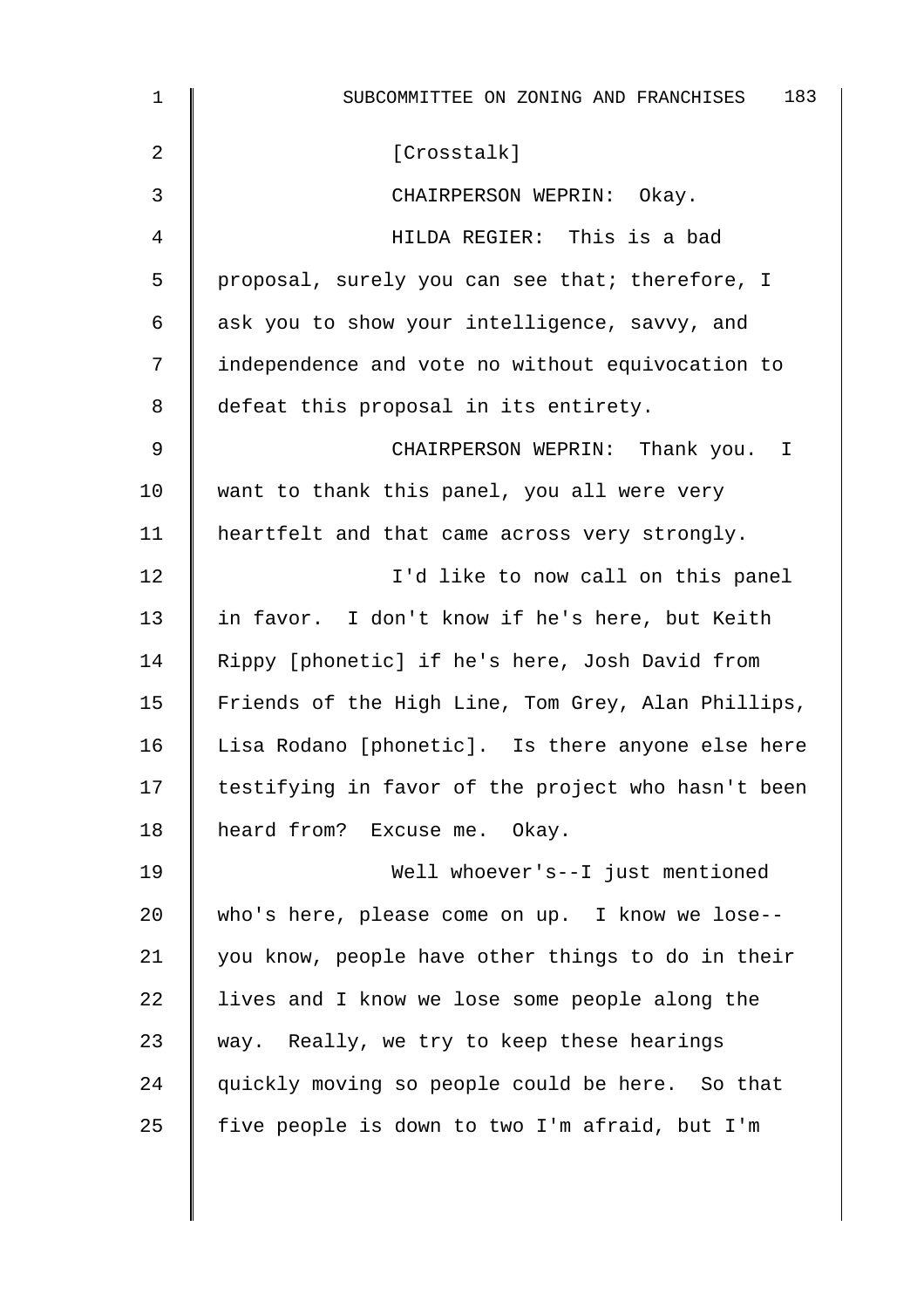| $\mathbf 1$    | 184<br>SUBCOMMITTEE ON ZONING AND FRANCHISES         |
|----------------|------------------------------------------------------|
| $\overline{2}$ | sure it's a good two. So whenever you're ready,      |
| 3              | Lisa, I guess it is--                                |
| 4              | LISA RODANO: Yes.                                    |
| 5              | CHAIRPERSON WEPRIN: --and please,                    |
| 6              | whenever you're ready.                               |
| 7              | LISA RODANO: Hi, my name is Lisa                     |
| 8              | Rodano, I'm here representing L'Arte del Gelato,     |
| 9              | and it has been an honor and a pleasure for us to    |
| 10             | have our flagship gelatiere, our laboratorio, and    |
| 11             | our offices in the Chelsea Market for the last       |
| 12             | eight years. I know I'm also speaking for other      |
| 13             | Chelsea Market artisanal food purveyors who are      |
| 14             | probably serving lunch right now.                    |
| 15             | CHAIRPERSON WEPRIN: [Interposing]                    |
| 16             | Try not to mention lunch, okay?                      |
| 17             | LISA RODANO: The beautiful                           |
| 18             | renovation of the Nabisco building created           |
| 19             | opportunity for many artisanal food crafters.<br>The |
| 20             | market was in the forefront of New York's food       |
| 21             | movement and it remains a touchstone location to     |
| 22             | this day. Over the years, we have seen the           |
| 23             | neighborhood grow from the heart of the market       |
| 24             | out. Businesses came, visitors increased, and the    |
| 25             | whole area was lifted. The market became a must-     |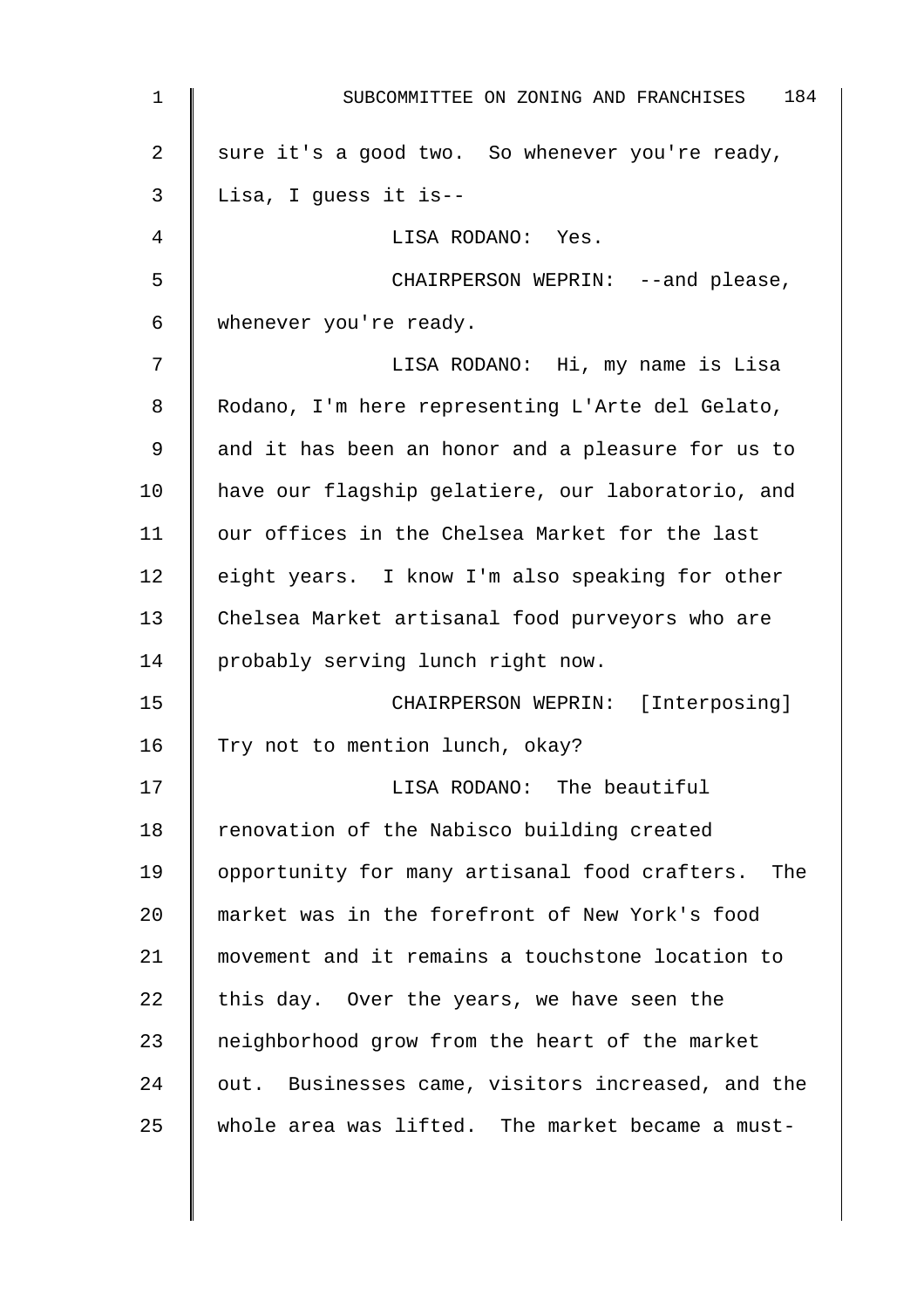| $\mathbf 1$    | 185<br>SUBCOMMITTEE ON ZONING AND FRANCHISES       |
|----------------|----------------------------------------------------|
| $\overline{2}$ | see destination for visitors and a joy to          |
| 3              | residents.                                         |
| 4              | For us, it's really a beautiful                    |
| 5              | thing on a daily basis to participate in something |
| 6              | that we know brings happiness and joy to people to |
| 7              | share food, to share the seasons, and to share     |
| 8              | holidays. If you go in the market now, you'll see  |
| 9              | that every inch of it is decorated for Halloween,  |
| 10             | you'll see kids running around, everyone having    |
| 11             | fun. It's pretty rare in the world today to feel   |
| 12             | like you could be a part of something that's       |
| 13             | wholesome and good, and we feel very much that way |
| 14             | being in the market and selling our gelato.        |
| 15             | And we feel that Jamestown's                       |
| 16             | expansion will only continue that vitality and     |
| 17             | that positive direction. We hear that new          |
| 18             | businesses, many of them in the cutting edge       |
| 19             | technology sector, will be coming. We think        |
| 20             | anyone who brings in new thinking and new jobs     |
| 21             | should be applauded in these difficult times.      |
| 22             | We also trust Jamestown's sense of                 |
| 23             | aesthetics. Again, I said about the decorations    |
| 24             | that happen seasonally. The walls are always       |
| 25             | covered in art, all of the signs for the stores    |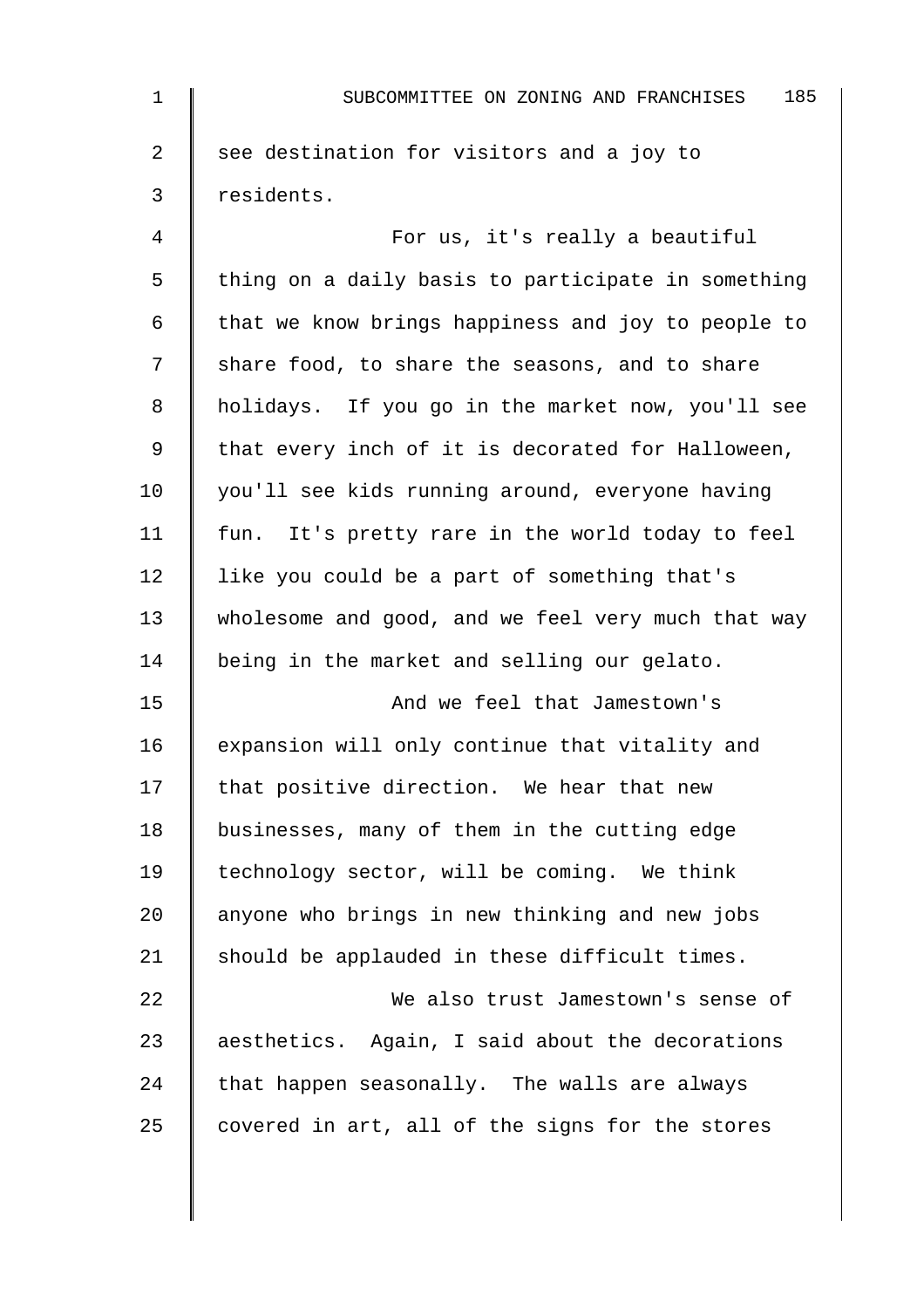| 1  | 186<br>SUBCOMMITTEE ON ZONING AND FRANCHISES       |
|----|----------------------------------------------------|
| 2  | are beautifully done--I'm almost done. We know     |
| 3  | that Jamestown cares about their neighbors and     |
| 4  | that they've been supporters of the High Line, as  |
| 5  | well as other local projects and companies.        |
| 6  | The main thing that we want to say,                |
| 7  | though, is we feel very beholden and thankful to   |
| 8  | Jamestown, we respect them tremendously, and we're |
| 9  | very grateful that they're a part of making our    |
| 10 | dream of having an artisanal food company come     |
| 11 | true in New York with such a difficult place to do |
| 12 | that. And we know that with the expansion,         |
| 13 | they'll be offering that to more small businesses- |
| 14 |                                                    |
| 15 | CHAIRPERSON WEPRIN: [Interposing]                  |
| 16 | Thank you.                                         |
| 17 | LISA RODANO: --and we feel that's                  |
| 18 | a positive--                                       |
| 19 | CHAIRPERSON WEPRIN: [Interposing]                  |
| 20 | Thank you very much. Okay. Next, please.           |
| 21 | JOSHUA DAVID: Thank you, Chair                     |
| 22 | Weprin. I'm Joshua David, I am co-founder of       |
| 23 | Friends of the High Line and also a 27-year        |
| 24 | resident of Chelsea. On behalf of all of the       |
| 25 | Friends of the High Line, I thank the City Council |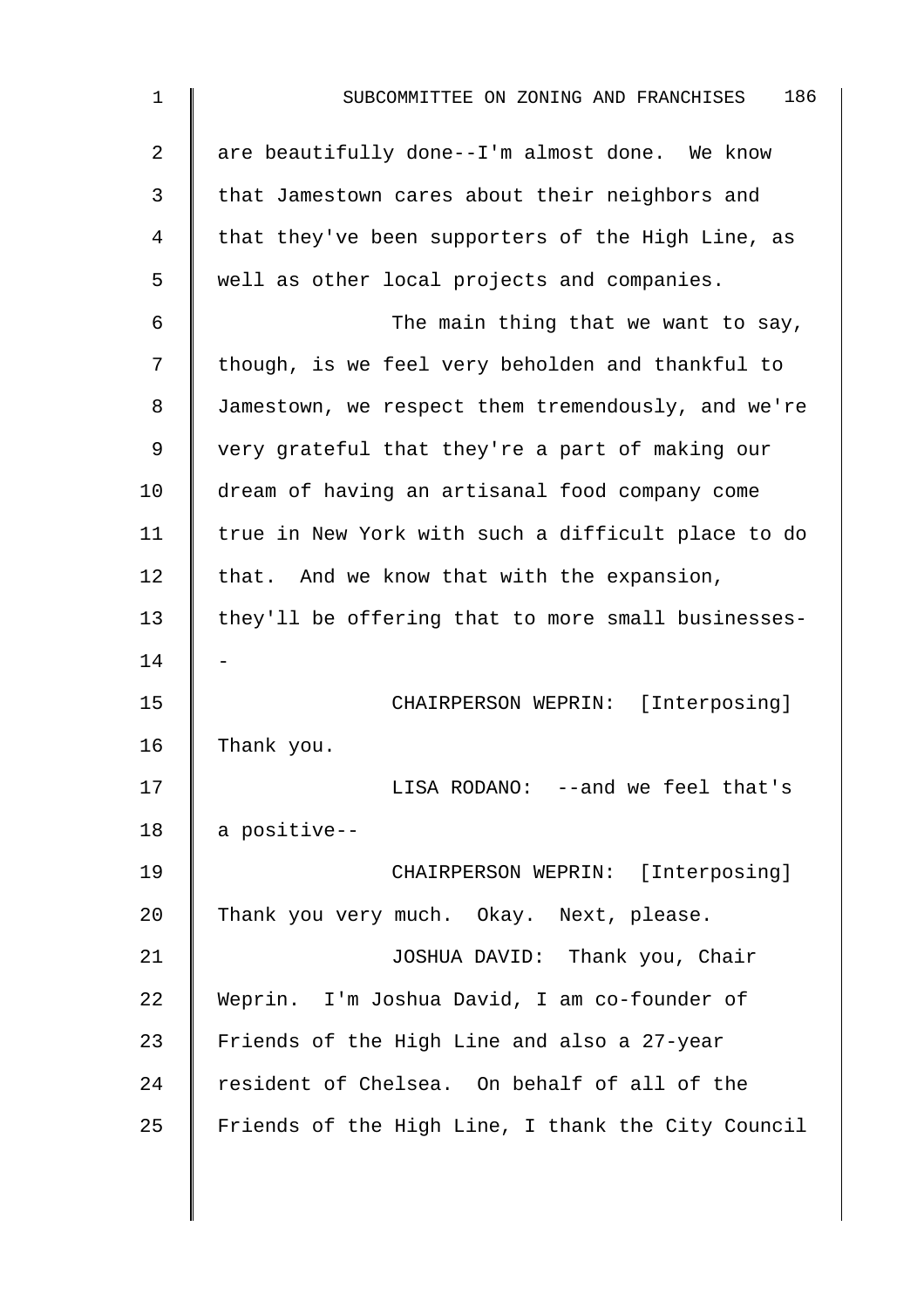| $\mathbf 1$ | 187<br>SUBCOMMITTEE ON ZONING AND FRANCHISES       |
|-------------|----------------------------------------------------|
| 2           | for its history of commitment to the High Line's   |
| 3           | transformation into a treasured public amenity for |
| 4           | New York City and our community.                   |
| 5           | Since the project's earliest days,                 |
| 6           | the Council has worked to create a great public    |
| 7           | space while balancing the needs of many            |
| 8           | constituencies. Through its leadership in the      |
| 9           | creation of the Special West Chelsea District, the |
| 10          | Council helped create a host of public benefits    |
| 11          | for our community, including affordable housing,   |
| 12          | contextual building controls, and support for the  |
| 13          | arts district, as well as much-needed provisions   |
| 14          | to support the High Line's adaptive reuse.         |
| 15          | We support the proposal before you                 |
| 16          | today, as do 1,800 individuals whose signatures    |
| 17          | are on a petition that had been submitted to you   |
| 18          | by Chelsea Market. The proposal expands the        |
| 19          | district by one block to include Chelsea Market    |
| 20          | and provides a host of benefits, including a       |
| 21          | dedicated freight elevator, a central back-of-     |
| 22          | house storage space, and much-needed public        |
| 23          | restrooms for the High Line's 4 million annual     |
| 24          | visitors, a half of which come from New York City  |
| 25          | and the surrounding area.                          |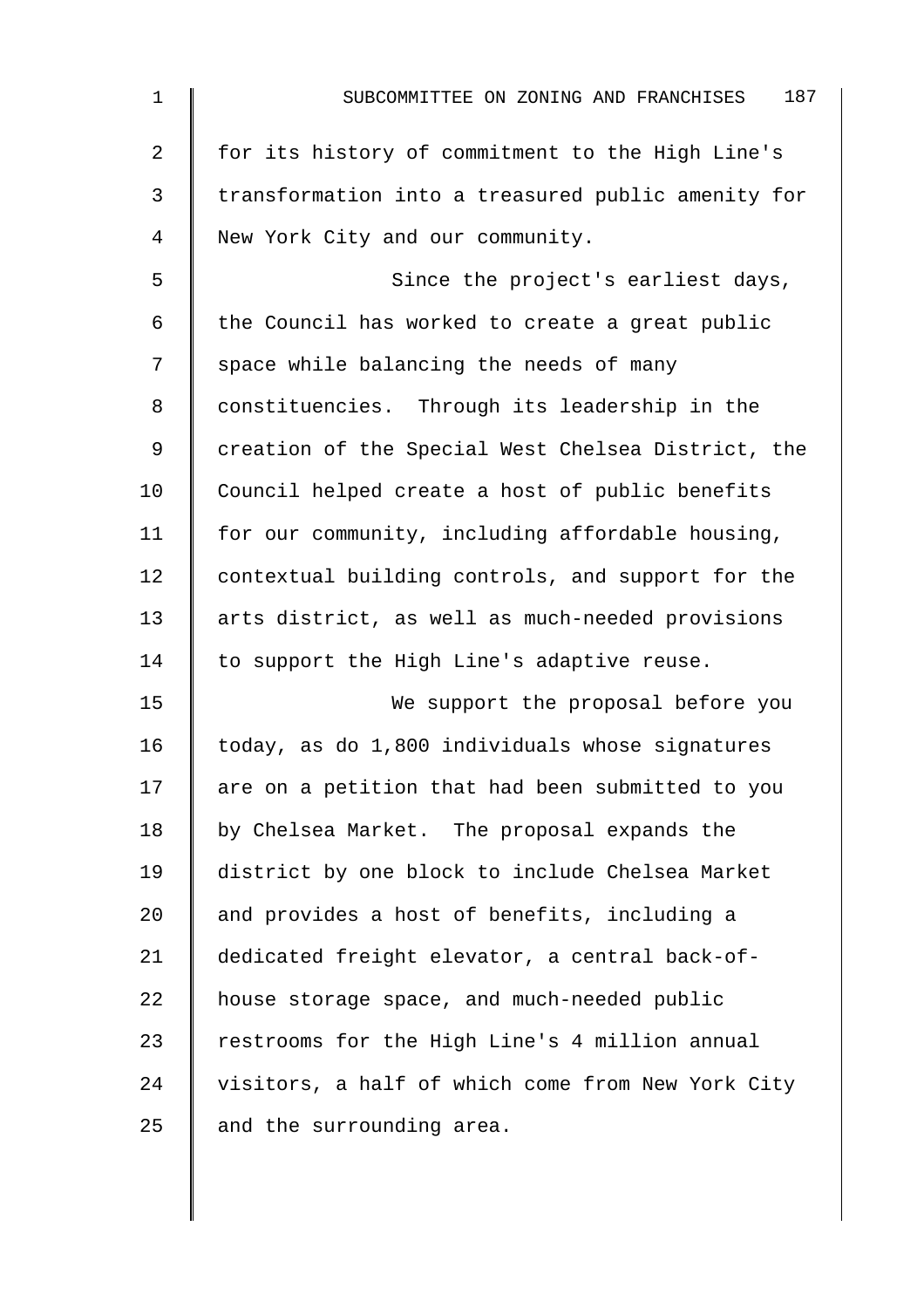| $\mathbf 1$ | 188<br>SUBCOMMITTEE ON ZONING AND FRANCHISES       |
|-------------|----------------------------------------------------|
| 2           | It creates a dedicated space for                   |
| 3           | the 450 free and low-cost education and community- |
| 4           | based programs the High Line presents each year.   |
| 5           | Most important, it provides critical capital       |
| 6           | funding for the City of New York to help meet its  |
| 7           | obligation to complete long-term repair and        |
| 8           | maintenance projects on the High Line. These       |
| 9           | funds, to be paid into a city-controlled High Line |
| 10          | Improvement Fund, are critical. Today, the High    |
| 11          | Line is new and it looks great, but it will need   |
| 12          | major capital repairs in coming years and if the   |
| 13          | city does not have the funds to meet its           |
| 14          | obligations, the High Line could fall into         |
| 15          | disrepair.                                         |
| 16          | Under our license agreement with                   |
| 17          | the City, it is Friends of the High Line's         |
| 18          | obligation to pay for virtually all park           |
| 19          | operations through private philanthropic           |
| 20          | fundraising. Every custodian, gardener,            |
| 21          | electrician, maintenance technician, greeter,      |
| 22          | docent, and educator you see on the High Line is   |
| 23          | paid for this way.                                 |
| 24          | [Off mic]                                          |
| 25          | SERGEANT-AT-ARMS: Quiet, please.                   |
|             |                                                    |
|             |                                                    |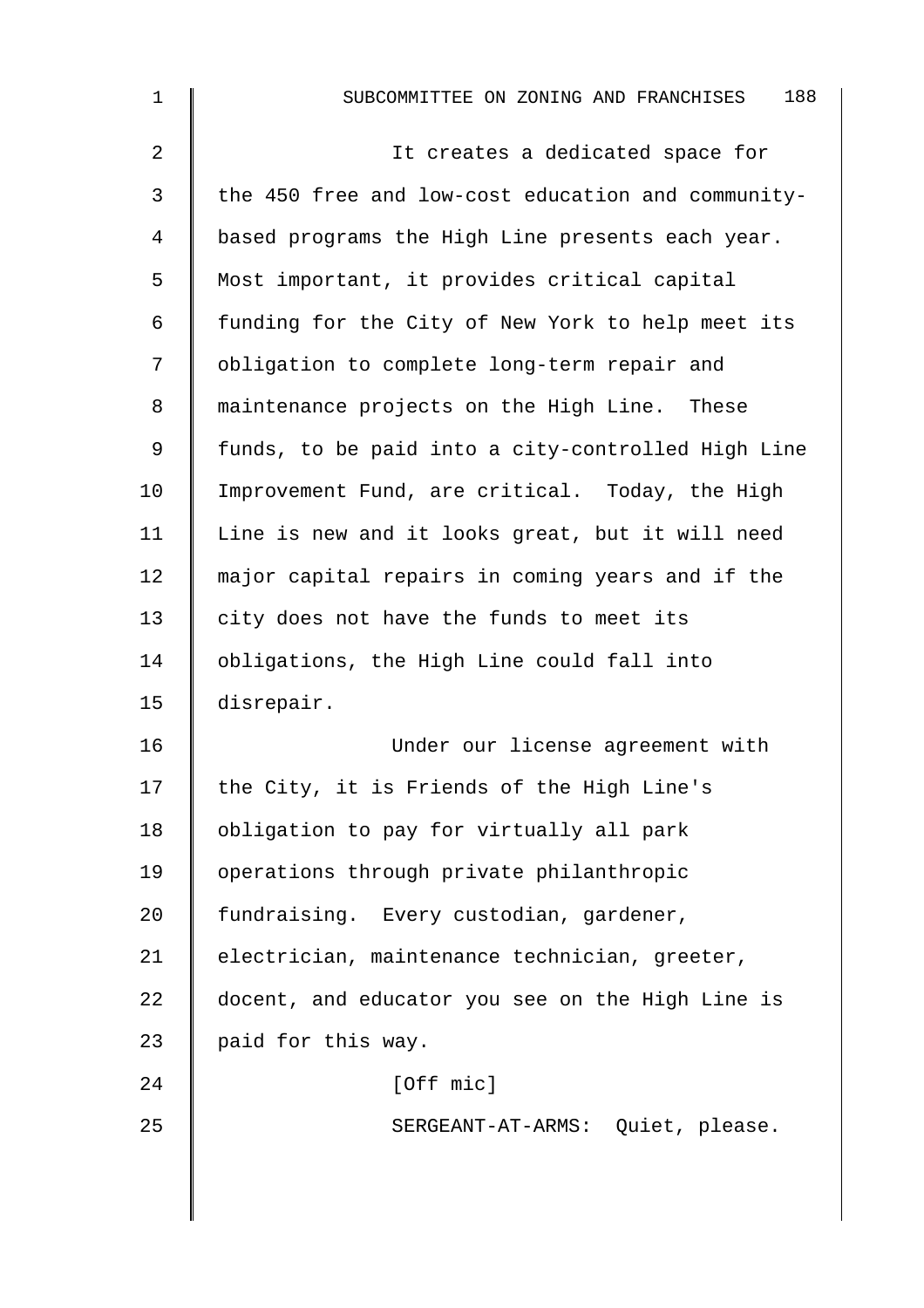| 1  | 189<br>SUBCOMMITTEE ON ZONING AND FRANCHISES       |
|----|----------------------------------------------------|
| 2  | Sir, keep it down, please.                         |
| 3  | JOSHUA DAVID: It is the City's                     |
| 4  | obligation meanwhile to--I'm almost done--to       |
| 5  | maintain the High Line bridge structure and to     |
| 6  | undertake major capital maintenance and            |
| 7  | replacement projects as needed, but there is no    |
| 8  | designated budget line to meet the City's          |
| 9  | obligation, which is why the funding provided in   |
| 10 | this proposal is so critical to the High Line and  |
| 11 | its surrounding community.                         |
| 12 | CHAIRPERSON WEPRIN: Please wrap                    |
| 13 | up, yeah.                                          |
| 14 | JOSHUA DAVID: Thank you again for                  |
| 15 | all your work on this proposal. We urge you to     |
| 16 | vote in favor of it, its success is vitally        |
| 17 | important to the future sustainability of the High |
| 18 | Line.                                              |
| 19 | CHAIRPERSON WEPRIN: Thank you both                 |
| 20 | very much, and we thank this panel. I'd like to    |
| 21 | now call up, I think it's our last panel, it's in  |
| 22 | opposition: Karen Jacob, Frank Eadie, pronounce    |
| 23 | that right? Anyone else here to testify in         |
| 24 | opposition who has not been called? Okay. Come     |
| 25 | on up. They're here, the two of them are here?     |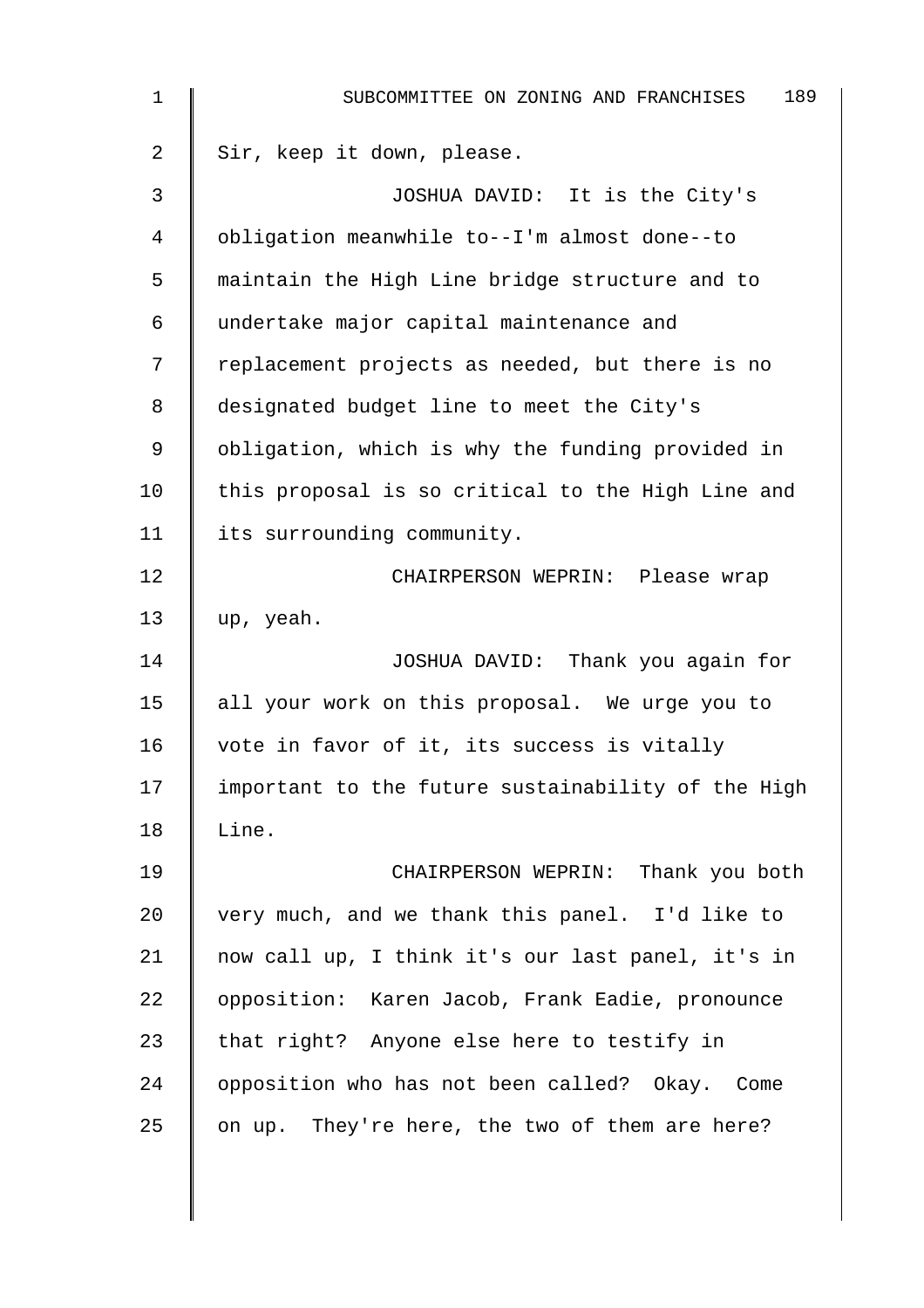| $\mathbf 1$    | 190<br>SUBCOMMITTEE ON ZONING AND FRANCHISES      |
|----------------|---------------------------------------------------|
| $\overline{a}$ | Yes. Frank, what's your last name, Fadie? Eadie,  |
| 3              | apologize again. Whenever you're ready, state     |
| 4              | your name, make your statement.                   |
| 5              | KAREN JACOB: Thank you, my name is                |
| 6              | Karen Jacob. I am torn between two lovers--       |
| 7              | SERGEANT-AT-ARMS: Keep it down,                   |
| 8              | please.                                           |
| 9              | KAREN JACOB: I'm going to repeat                  |
| 10             | that. I am--                                      |
| 11             | CHAIRPERSON WEPRIN: Go ahead.                     |
| 12             | KAREN JACOB: --I am torn between                  |
| 13             | two lovers. I work with the High Line, I've been  |
| 14             | working with them since before they opened, and   |
| 15             | the things that they need are very, very genuine. |
| 16             | They need a freight elevator, they need more      |
| 17             | space, Lord knows they need more bathrooms up     |
| 18             | there. But not this way and not this project.     |
| 19             | I've been living in Chelsea since                 |
| 20             | the middle seventies. I've seen it change. When   |
| 21             | I moved here, people thought I was crazy. It's so |
| 22             | wonderful. This project is misguided, wrong for   |
| 23             | the neighborhood, wrong for Chelsea, and I highly |
| 24             | recommend, stress, beg you to turn it down.       |
| 25             | CHAIRPERSON WEPRIN: Thank you.                    |
|                |                                                   |
|                |                                                   |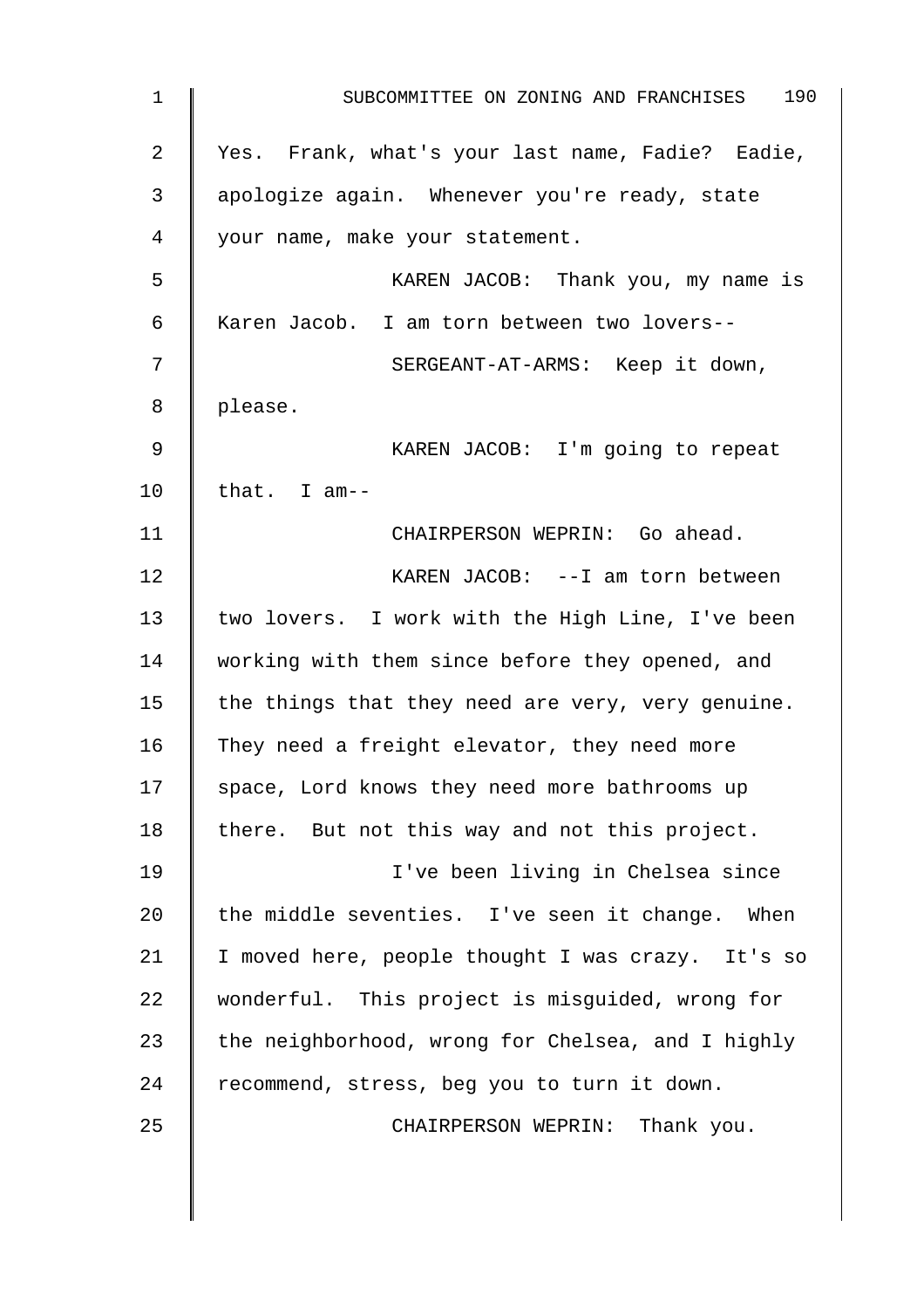| $\mathbf 1$    | 191<br>SUBCOMMITTEE ON ZONING AND FRANCHISES       |
|----------------|----------------------------------------------------|
| $\overline{2}$ | Sir, you get to wrap up.                           |
| 3              | FRANK EADIE: Okay. I have lived                    |
| 4              | in Chelsea at 310 West 18th Street for the last 40 |
| 5              | years, served on Community Board 4 for 20 of those |
| 6              | years, and on the Chelsea Planning and             |
| 7              | Preservation Committee for most of those 20 years. |
| 8              | And this project is an exercise in bad faith if    |
| 9              | there ever was one, and we've seen plenty over     |
| 10             | those 20 years.                                    |
| 11             | The City's refusal to finance the                  |
| 12             | housing that it had promised, more than decades of |
| 13             | repeated approvals of upzonings, of projects after |
| 14             | project, and repeated failure of project sponsors  |
| 15             | to fulfill promises to employee and to now to      |
| 16             | train local residents have created a tremendous    |
| 17             | cynicism, even desperation, for both middle-class  |
| 18             | and those that would become middle-class living in |
| 19             | Chelsea. Meantime, the City is repeating           |
| 20             | unfulfilled promises, and this time we're seeing   |
| 21             | the iconic and most historic and most symbolic     |
| 22             | building in the entire West Side of Manhattan, and |
| 23             | perhaps the most filmed structures in the country. |
| 24             | Those buildings have been in                       |
| 25             | hundreds of movies, of music videos, of all kinds  |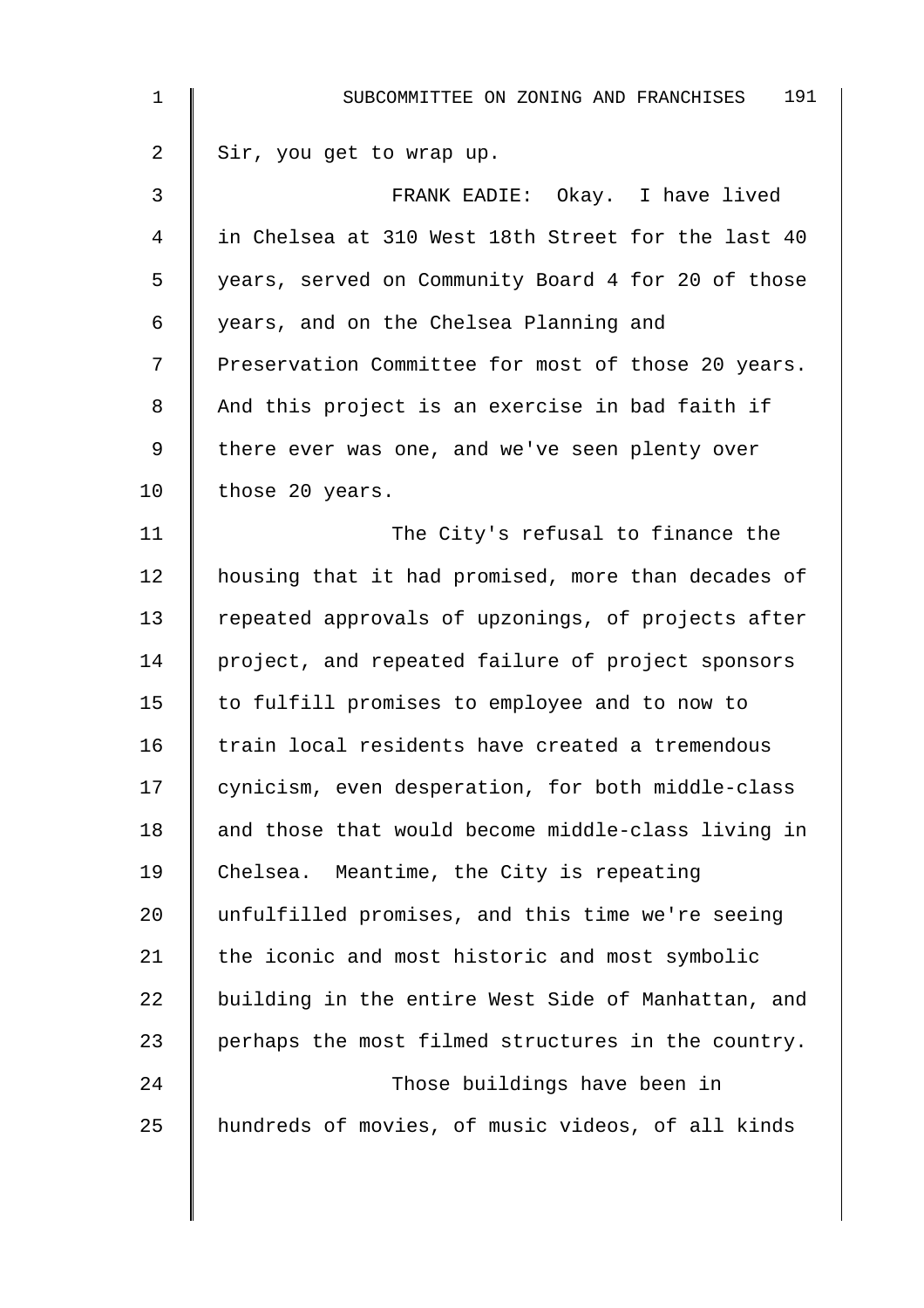| $\mathbf{1}$   | 192<br>SUBCOMMITTEE ON ZONING AND FRANCHISES       |
|----------------|----------------------------------------------------|
| $\overline{2}$ | of creations by students, by professionals, by all |
| 3              | kinds of people. It is an icon of the city which   |
| 4              | we are about to lose. It will not be the same      |
| 5              | building once these project goes forward. It will  |
| 6              | not represent what it has, it will not be a place  |
| 7              | where people can come to see what they've seen in  |
| 8              | the films or in the ads and everything else that,  |
| 9              | you know, that Chelsea has come to symbolize.      |
| 10             | CHAIRPERSON WEPRIN: Thank you,                     |
| 11             | thank you very much.                               |
| 12             | FRANK EADIE: Thank you.                            |
| 13             | CHAIRPERSON WEPRIN: Thank you both                 |
| 14             | very much. Okay. I want to thank everyone for      |
| 15             | their cooperation. I know it's been a long day     |
| 16             | and everyone was on their very best behavior, we   |
| 17             | kept the outbursts to a minimum, try not to quiet  |
| 18             | anyone beyond the reasonable nature.               |
| 19             | So what we're going to do now is                   |
| 20             | we're going to close this hearing and we are going |
| 21             | to move to recess this Committee. Over the next    |
| 22             | few days, we're going to be discussing what we     |
| 23             | heard here today and what changes can be made and  |
| 24             | what we might be doing as a Subcommittee. So I     |
| 25             | thank you all for your participation, for your     |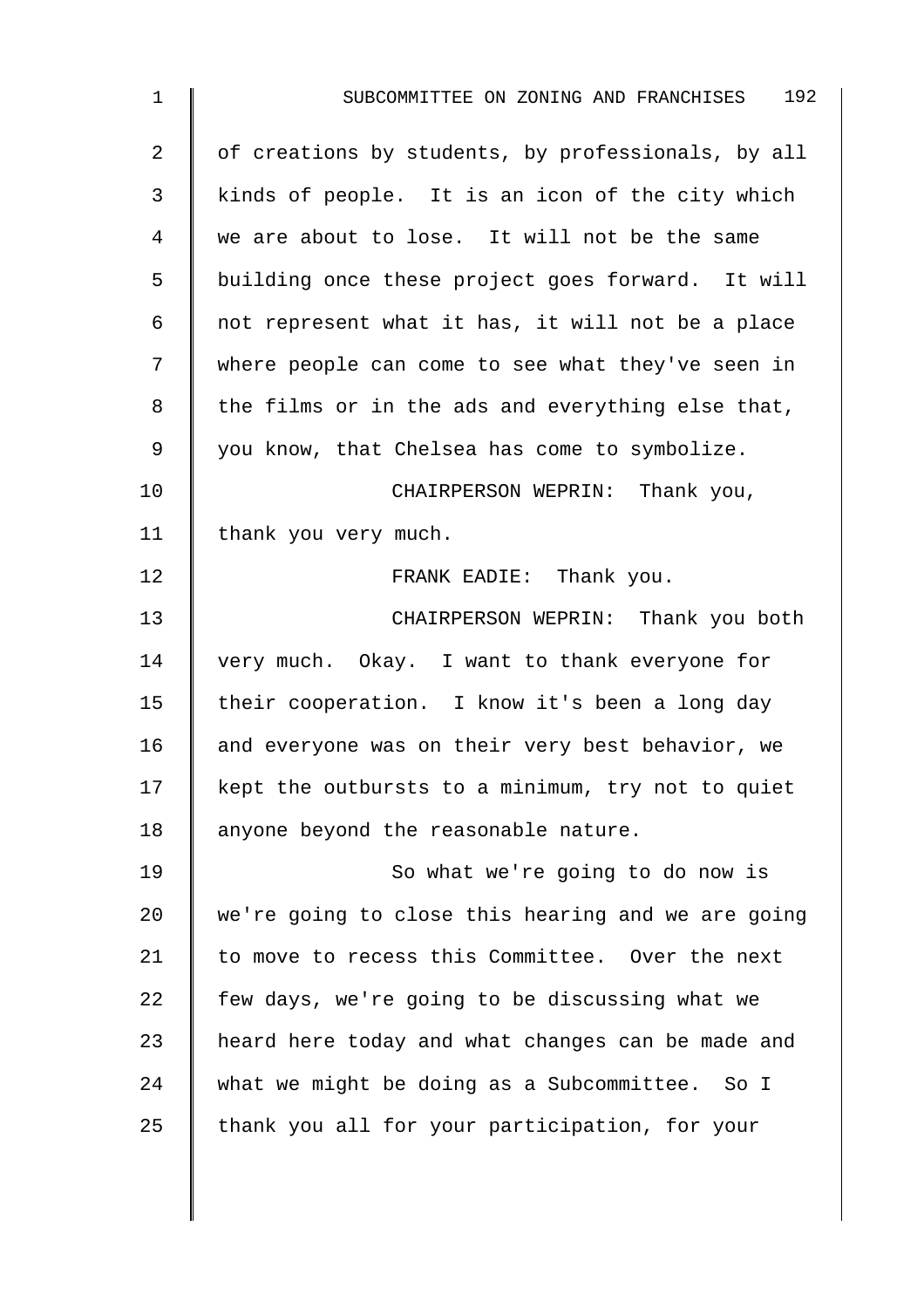|                | 193<br>SUBCOMMITTEE ON ZONING AND FRANCHISES      |
|----------------|---------------------------------------------------|
| $\overline{2}$ | cooperation, and I wish you all a good day.       |
| 3              | So this hearing is closed and the                 |
| $\overline{4}$ | meeting is now recessed until Thursday at 9:30 in |
| 5              | the morning. Thank you. And that'll be at 250     |
| 6              | Broadway, 16th floor. Thank you.                  |